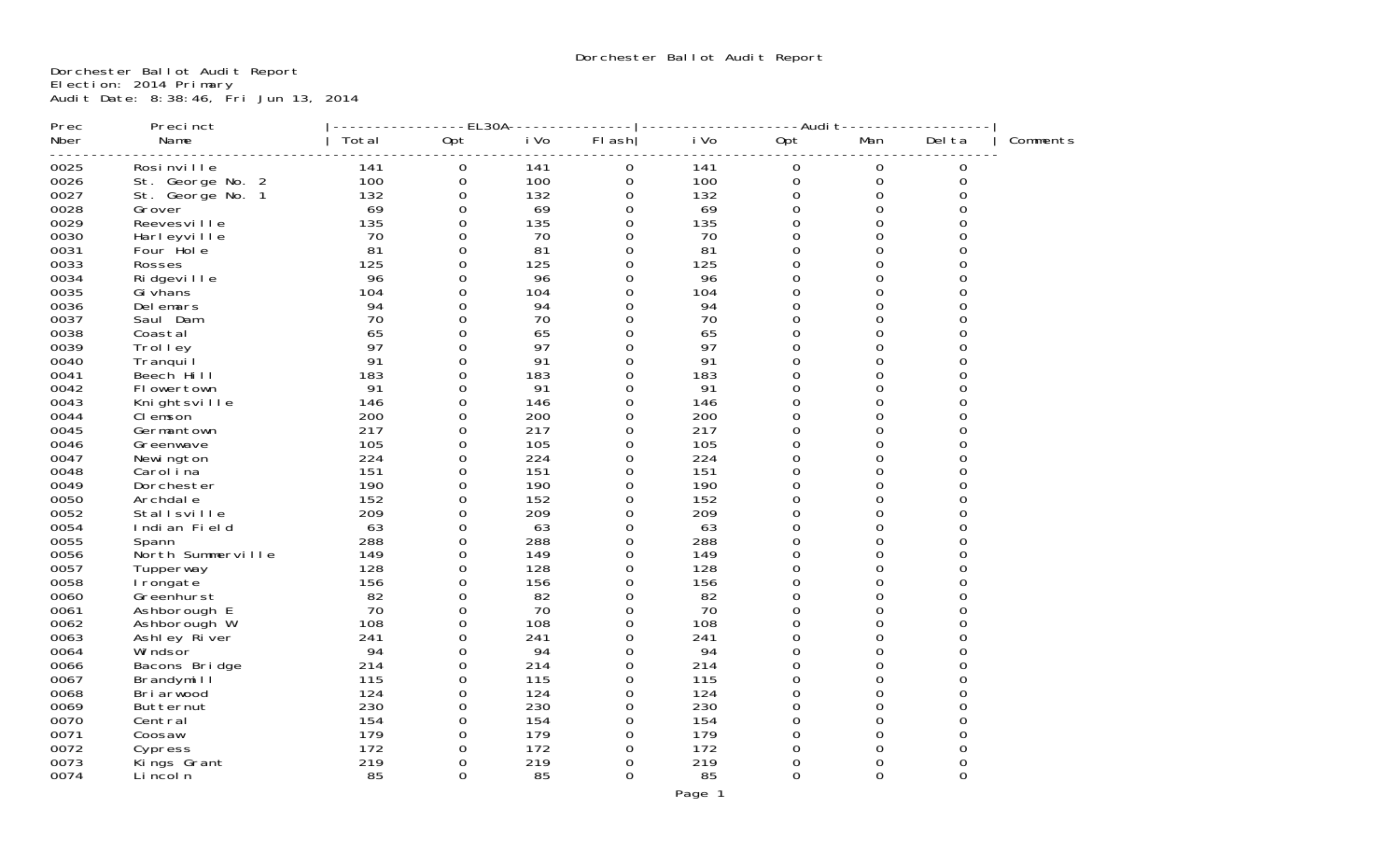|                  |                          |       |          |          |          | Dorchester Ballot Audit Report |             |          |   |
|------------------|--------------------------|-------|----------|----------|----------|--------------------------------|-------------|----------|---|
| 0075             | Miles/Jamison            | 224   | 0        | 224      | 0        | 224                            | 0           | 0        | 0 |
| 0076             | 0akbrook                 | 136   | 0        | 136      | 0        | 136                            | 0           | 0        | 0 |
| 0077             | Patri ot                 | 65    | 0        | 65       | 0        | 65                             | O           | 0        | 0 |
| 0078             | Sawmill Branch           | 186   | 0        | 186      | 0        | 186                            | 0           | 0        | 0 |
| 0079             | Coastal 2                | 199   | 0        | 199      | 0        | 199                            | 0           | 0        | 0 |
| 0080             | Coastal 3                | 63    | $\Omega$ | 63       | 0        | 63                             | 0           | 0        | 0 |
| 0081             | Archdale 2               | 163   | 0        | 163      | 0        | 163                            | 0           | 0        | 0 |
| 0082             | Ashborough E 2           | 261   | $\Omega$ | 261      | 0        | 261                            | $\Omega$    | $\Omega$ | 0 |
| 0083             | Ashborough W 2           | 246   | 0        | 246      | 0        | 246                            | $\mathbf 0$ | 0        | 0 |
| 0084             | Beech Hill 2             | 238   | 0        | 238      | 0        | 238                            | 0           | 0        | 0 |
| 0085             | Brandymill 2             | 143   | 0        | 143      | 0        | 143                            | $\mathbf 0$ | 0        | 0 |
| 0086             | Bri arwood 2             | 163   | 0        | 163      | 0        | 163                            | 0           | 0        | 0 |
| 0087             | Bri arwood 3             | 134   | 0        | 134      | 0        | 134                            | 0           | 0        | 0 |
| 0088             | Central 2                | 181   | 0        | 181      | 0        | 181                            | $\mathbf 0$ | 0        | 0 |
| 0089             | Clemson 2                | 148   | 0        | 148      | 0        | 148                            | 0           | 0        | 0 |
| 0090             | Clemson 3                | 93    | 0        | 93       | 0        | 93                             | $\mathbf 0$ | 0        | 0 |
| 0091             | Coosaw <sub>2</sub>      | 154   | $\Omega$ | 154      | 0        | 154                            | 0           | 0        | 0 |
| 0092             | Dorchester 2             | 267   | 0        | 267      | 0        | 267                            | 0           | 0        | 0 |
| 0093             | Flowertown 2             | 123   | 0        | 123      | 0        | 123                            | $\mathbf 0$ | 0        | 0 |
| 0094             | Gi vhans 2               | 79    | 0        | 79       | 0        | 79                             | 0           | 0        | 0 |
| 0095             | Indian Field 2           | 105   | 0        | 105      | 0        | 105                            | $\mathbf 0$ | 0        | 0 |
| 0096             | I rongate 2              | 47    | 0        | 47       | 0        | 47                             | 0           | 0        | 0 |
| 0097             | Irongate 3               | 121   | 0        | 121      | 0        | 121                            | 0           | 0        | 0 |
| 0098             | Kings Grant 2            | 255   | 0        | 255      | 0        | 255                            | $\mathbf 0$ | 0        | 0 |
| 0099             | Newington 2              | 126   | 0        | 126      | 0        | 126                            | 0           | 0        | 0 |
| 0100             | North Summerville 2      | 46    | 0        | 46       | 0        | 46                             | 0           | 0        | 0 |
| 0101             | Ridgeville 2             | 103   | 0        | 103      | 0        | 103                            | 0           | 0        | 0 |
| 0102             | Tranquil <sub>2</sub>    | 98    | 0        | 98       | 0        | 98                             | 0           | 0        | 0 |
| 0103             | Tupperway 2              | 84    | 0        | 84       | 0        | 84                             | $\mathbf 0$ | 0        | 0 |
| 0104             | Tranqui I 3              | 77    | $\Omega$ | 77       | 0        | 77                             | 0           | 0        | 0 |
| 0105             | Bacons Bridge 2          | 64    | 0        | 64       | 0        | 64                             | 0           | 0        | 0 |
| 0106             | Coosaw 3                 | 136   | 0        | 136      | 0        | 136                            | 0           | 0        | 0 |
| 0107             | Cypress 2                | 64    | 0        | 64       | 0        | 64                             | 0           | 0        | 0 |
| 0108             | Flowertown 3             | 80    | 0        | 80       | 0        | 80                             | 0           | 0        | 0 |
| 0109             | Oakbrook 2               | 89    | 0        | 89       | 0        | 89                             | $\Omega$    | 0        | 0 |
| 0110             | Windsor 2                | 61    | 0        | 61       | 0        | 61                             | 0           | 0        | 0 |
| Precincts Total: |                          | 11031 | $\Omega$ | 11031    | 0        | 11031                          | 0           | 0        | 0 |
|                  |                          |       |          |          |          |                                |             |          |   |
| 0750             | Absentee                 | 878   | 322      | 556      | 0        | 556                            | 322         | 0        | 0 |
| 0800             | Emergency                | 0     | 0        | 0        | 0        | 0                              | 0           | $\Omega$ | 0 |
| 0850             | Failsafe                 | 0     | 0        | 0        | 0        | 0                              | 0           | 0        | 0 |
| 0900             | Provi si onal            | 15    | 15       | 0        | 0        | 0                              | 15          | 0        | 0 |
| 0950             | Fail safe Provi si onal  | 4     | 4        | $\Omega$ | 0        | $\Omega$                       | 4           | 0        | 0 |
|                  | Virtual Precincts Total: | 897   | 341      | 556      | 0        | 556                            | 341         | $\Omega$ | 0 |
| Grand Total:     |                          | 11928 | 341      | 11587    | $\Omega$ | 11587                          | 341         | $\Omega$ | 0 |

NOTE: Any manual entries shown on this report are supported by the Manual Entry log (EL68).

Auditor's Comments:

Total number of iVotronic ballots cast containg no votes: 23

The following precincts have no ballots cast in them: Emergency, Failsafe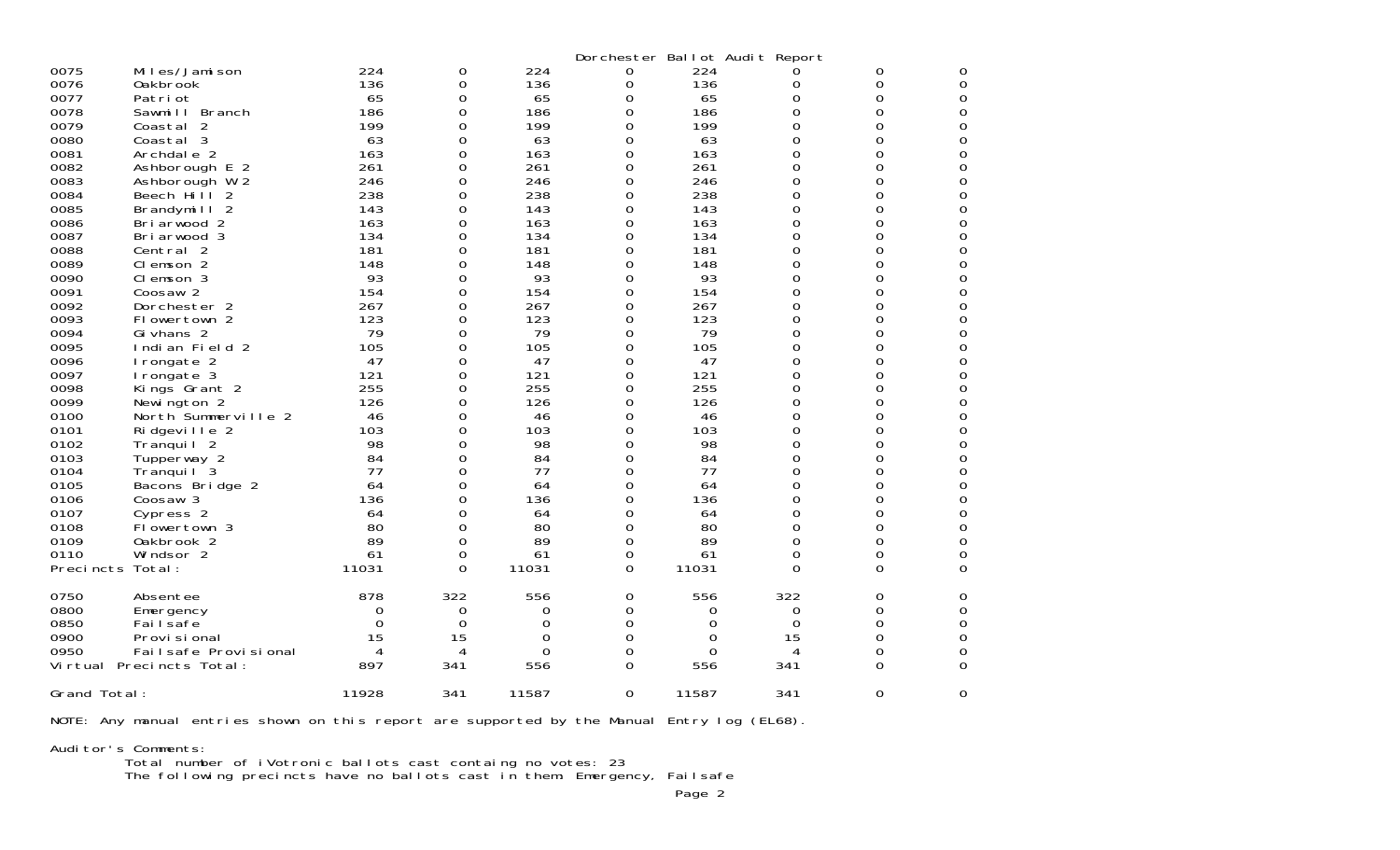This audit is complete and has no exceptions.

EL30A iVo to EL155 to EL152 Cross Check and Cancelled Ballots.

| EL30A Ivo Ballots         | EL155 Ballots   EL152 Ballots                                                                                          |                           |                                                                                                 |
|---------------------------|------------------------------------------------------------------------------------------------------------------------|---------------------------|-------------------------------------------------------------------------------------------------|
| 11587<br>Delta from EL30A | 11587<br>Delta from EL155                                                                                              | 11587                     |                                                                                                 |
|                           | Cast By Voter<br>Cast By Poll Wkr<br>Blank Cast by PW                                                                  | 11584                     |                                                                                                 |
|                           | Cancelled Ballots                                                                                                      | 83                        |                                                                                                 |
|                           | Wrong Ballot<br>Voter Left AB<br>Voter Left BB<br>Voter Request<br>Printer Problem<br>Terminal Problem<br>Other Reason | 29<br>13<br>0<br>16<br>23 | $(AB = After ballot selected by poll worker.)$<br>(BB = Before ballot selected by poll worker.) |
|                           |                                                                                                                        |                           |                                                                                                 |

Note: The following machines(s) have audit records but no ballots were cast on them: 5108853, 5135689 Because they do not have ballots cast, they cannot be matched to a precinct. This is not an issue as long as the EL30A Ivo Ballots, the EL155 Ballots and the EL152 Ballots match in the table immdiately above.

How to read this report.

This is the ballot level report. It compares the number of ballots cast in the tabulation report, the EL30A with the number of ballots cast in the audit data.

The values read from the EL30A report are reported in four categories; Total, Optical (Opt), iVotronic (iVo) and Flash. None of these values on each line are calculated but parsed from the actual report. The total lines are the calculated sums of the individual precince line values.

The Opt totals are the total number of ballots cast on paper ballots that were scanned into the optical<br>scanner and transferred to the tabulation computer via memory stick or ZipDisk (depending on the type of device, M100 or M650 used to scan the ballots.) Optical totals should exist only in some but not all of the Virtual Precincts at the bottom of the table.

The iVo totals are the results gathered from the PEBs (Personal Electronic Ballot) which are used to open and close an iVotronic voting machine and, after the polls have closed, gather the ballots cast for transmission to the tabulation system.

The Flash totals are the totals that are read from the flash cards in the rare event that the ballots cannot be copied from the machine to the PEB or from the PEB to the tabulating machine.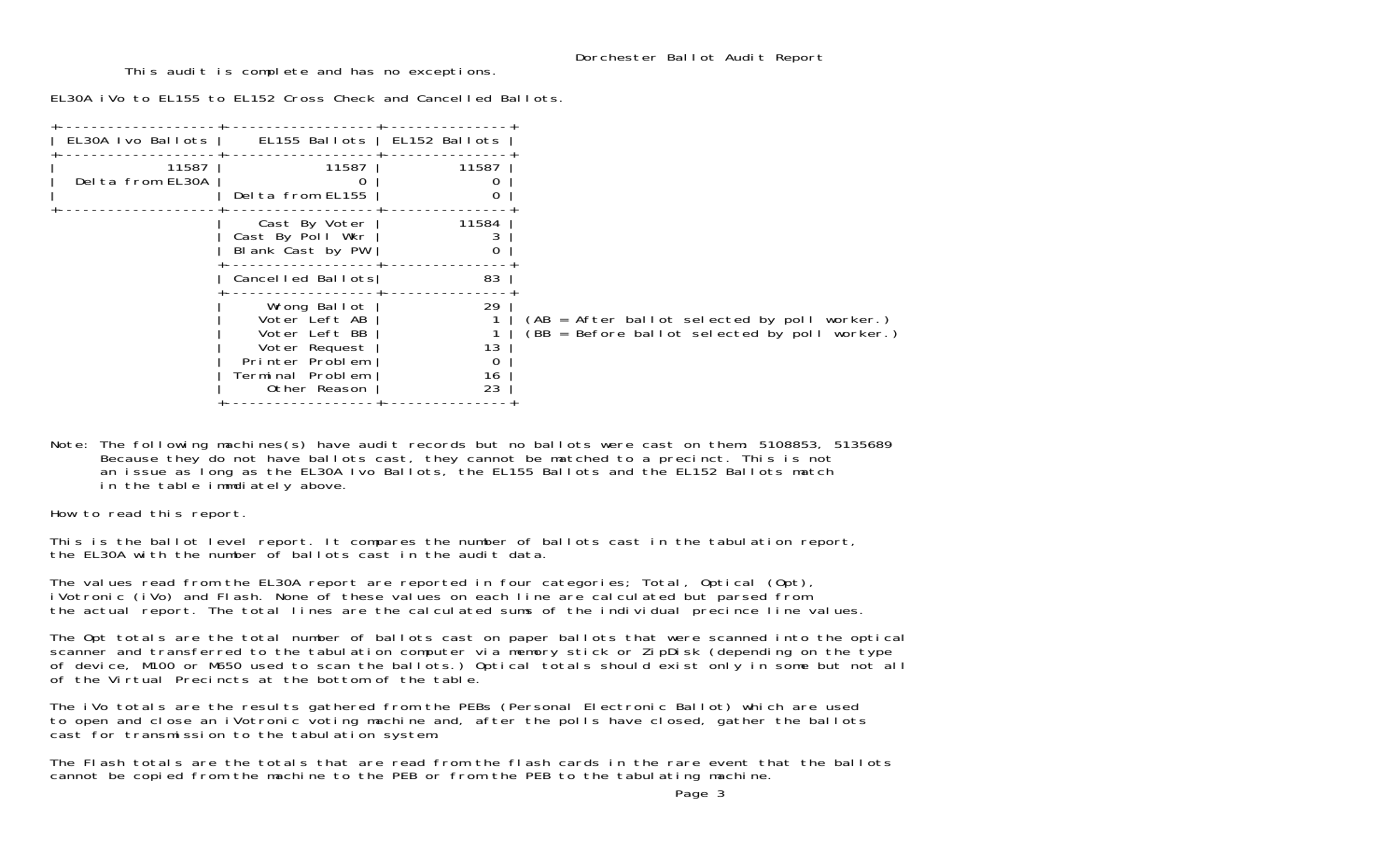The values on the Audit side come from the iVotronic audit data that is read from the flash cards as part of the audit process. That process combines the individual machine data into two master audit files, the EL155 Vote image log and the EL152 iVotronic event log.

The EL155 contains a record of all the votes cast on a ballot. The vote images indicate the machine 0counting the number of asterisks in a precint we get the number of ballots cast in that precinct. That number should always match the number in the iVo column on the EL30A side of the report.

Optical ballots do not have electonically readable audit files. So if the audit data iVotronic total does not match the EL30A Total value, the auditor is prompted to read the paper report from the optical scanner and enter the total ballots cast into the auditing program.

If the sum of the audit iVotronic and Optical ballots cast still do not match the EL30A total value, then the audit software reads the EL68 Manual Entry log for any changes made in that precinct to either the iVo or Opt totals by the CEC staff. It displays any manual entries to the auditor for inclusion into the totals. If accepted by the auditor these entries are automatically added to the Man column from the Manual Entry log.

Finally, the audit software calculates the Delta value which should be zero unless the sum of the iVo, the Opt and the Man do not match the EL30A Total column. If the Delta is greater than zero then audit data is missing. A comment will be placed on that line in the report indicating missing audit data. If the Delta value is less than zero then there are more ballots in the audit data than there are in the tabulated data and a comment will be placed on that line in the report.

Wherever possible, the audit system will attempt to indicate where the difference is by displaying the iVotronic machine numbers and the number of ballots cast on that machine that exist in the audit data. In the case of missing tabulated data, it might be possible to identify a machine that has the same number of ballots cast as the delta value and that number and ballot count will be highlited with a  $\lt$  sign. If there is a non zero Delta value there will be an entry by the auditor explaining the variance.

Finally, there is a EL30A iVo to EL155 to EL152 Cross Check and Cancelled Ballots table in the report This table should indicate that the nubmer ballots cast in the EL30A match the numbers in the EL155 and the EL152 report. Then there are some statistics pulled from the EL152 repor that indicate how many ballots were cast by the voter and the number cast by the poll worker. Lastly the number of ballots that were cancelled and the reason they were cancelled. It should be noted that the reason cancelled is chosen from a pull down menu presented to the poll worker when a ballot is cancelled, there is no way to validate the poll worker's choice.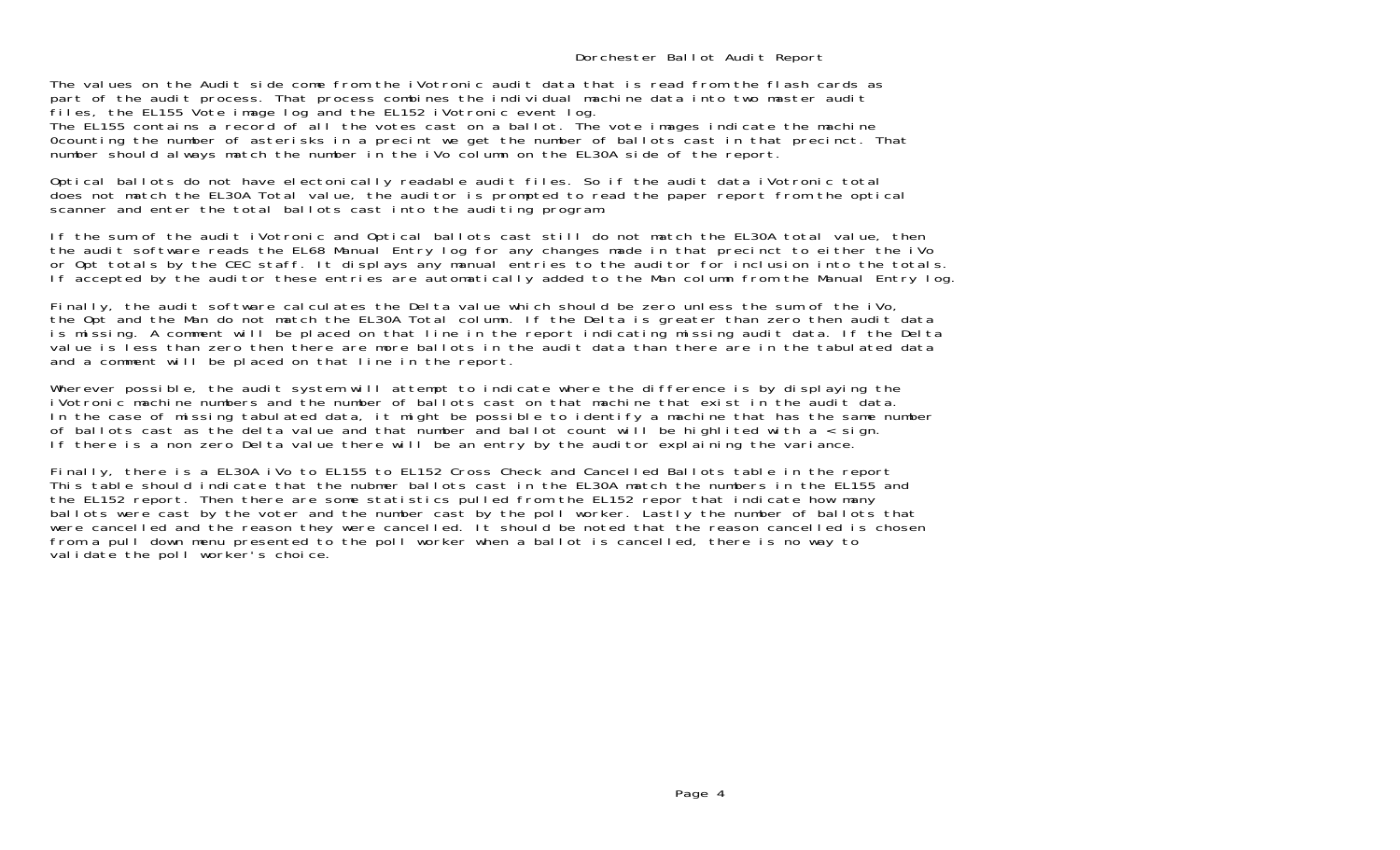## Dorchester Vote Level Audit Report Election: 2014 Primary Audit Date: 8:39:28, Fri Jun 13, 2014

| Precinct Number / Name                                                                                                                                     |                         |       |                 |               | -------------------EL30A----------------- -----Audi t------- |          |          |          |                                 |
|------------------------------------------------------------------------------------------------------------------------------------------------------------|-------------------------|-------|-----------------|---------------|--------------------------------------------------------------|----------|----------|----------|---------------------------------|
| Office                                                                                                                                                     | Candi date              | Party |                 | Total Optical | i Vo                                                         | Flash    | i Vo     |          | Del ta   Comments               |
| 0025<br>Rosinville                                                                                                                                         |                         |       |                 |               |                                                              |          |          |          |                                 |
| REP - Lieutenant Governor                                                                                                                                  | Mike Campbell           |       | 11              | 0             | 11                                                           | 0        | 11       | 0        |                                 |
| REP - Lieutenant Governor                                                                                                                                  | Pat McKinney            |       | 9               | 0             | 9                                                            | 0        | 9        | $\Omega$ |                                 |
| REP - Lieutenant Governor                                                                                                                                  | Henry McMaster          |       | 48              | 0             | 48                                                           |          | 48       |          |                                 |
| REP - Lieutenant Governor                                                                                                                                  | Ray Moore               |       |                 | $\Omega$      | 5                                                            | 0        | 5        |          |                                 |
| REP - State Treasurer                                                                                                                                      | Brian Adams             |       | 33              | 0             | 33                                                           |          | 33       |          |                                 |
| REP - State Treasurer                                                                                                                                      | Curtis Loftis           |       | 40              | $\Omega$      | 40                                                           | $\Omega$ | 40       |          |                                 |
| REP - State Superintendent of Education                                                                                                                    | Sally Atwater           |       | 14              | 0             | 14                                                           | 0        | 14       |          |                                 |
| REP - State Superintendent of Education                                                                                                                    | Gary Burgess            |       |                 |               | 9                                                            | $\Omega$ | 9        |          |                                 |
| REP - State Superintendent of Education                                                                                                                    | Meka Bosket Childs      |       |                 | 0             |                                                              |          |          |          |                                 |
| REP - State Superintendent of Education                                                                                                                    | Amy Cofield             |       |                 |               | 6                                                            |          | 6        |          |                                 |
| REP - State Superintendent of Education                                                                                                                    | Sheri Few               |       |                 | 0             | 7                                                            |          |          |          |                                 |
| REP - State Superintendent of Education                                                                                                                    | Don Jordan              |       | 11              |               | 11                                                           |          | 11       |          |                                 |
| REP - State Superintendent of Education                                                                                                                    | Elizabeth Moffly        |       |                 | 0             | 9                                                            | Ω        | 9        |          |                                 |
| REP - State Superintendent of Education                                                                                                                    | Molly Mitchell Spearman |       |                 |               | 9                                                            |          | 9        |          |                                 |
| REP - Adjutant General                                                                                                                                     | James Breazeal e        |       | 12              | $\Omega$      | 12                                                           | $\Omega$ | 12       |          |                                 |
| REP - Adjutant General                                                                                                                                     | Bob Livingston          |       | 61              | 0             | 61                                                           | 0        | 61       |          |                                 |
| REP - Commissioner of Agriculture                                                                                                                          | Joe Farmer              |       | 10 <sup>1</sup> |               | 10                                                           | $\Omega$ | 10       |          |                                 |
| REP - Commissioner of Agriculture                                                                                                                          | Hugh E Weathers         |       | 63              | 0             | 63                                                           |          | 63       |          |                                 |
| REP - U.S. Senate                                                                                                                                          | Det Bowers              |       |                 |               | 3                                                            |          | 3        |          |                                 |
| REP - U.S. Senate                                                                                                                                          | Lee Bright              |       | 14              | 0             | 14                                                           |          | 14       | $\Omega$ |                                 |
| REP - U.S. Senate                                                                                                                                          | Richard Cash            |       |                 |               | $\Omega$                                                     | ∩        |          |          | No Audit Data expected or found |
| REP - U.S. Senate                                                                                                                                          | Bill Connor             |       |                 | 0             | 2                                                            |          |          |          |                                 |
| REP - U.S. Senate                                                                                                                                          | Benjamin Dunn           |       | $\Omega$        | 0             | $\Omega$                                                     | O        |          |          | No Audit Data expected or found |
| REP - U.S. Senate                                                                                                                                          | Lindsey Graham          |       | 53              | $\Omega$      | 53                                                           | Ω        | 53       |          |                                 |
| REP - U.S. Senate<br>REP - U.S. Senate<br>REP - U.S. Senate (Unexpired Term)<br>PED - U.S. Senate (Unexpired Term)                                         | Nancy Mace              |       | $\mathbf{1}$    | 0             | $\overline{1}$                                               | 0        |          |          |                                 |
|                                                                                                                                                            | Tim Scott               |       | 71              | 0             | 71                                                           | $\Omega$ | 71       |          |                                 |
| REP - U.S. Senate (Unexpired Term)                                                                                                                         | Randal I Young          |       | 2               |               | 2                                                            | 0        | 2        |          |                                 |
| REP - U.S. House of Representatives DISTRICT 6Anthony Culler<br>REP - U.S. House of Representatives DISTRICT 6Leon Winn                                    |                         |       |                 | 57            | 57<br>$\mathbf{O}$                                           |          | 0        | 57       |                                 |
|                                                                                                                                                            |                         |       |                 | 14            | $\Omega$<br>14                                               |          | $\Omega$ | 14       | $\Omega$                        |
| DEM - State Superintendent of Education                                                                                                                    | Montrio M Belton Sr     |       | 4               | 0             | 4                                                            | 0        |          | 0        |                                 |
| DEM - State Superintendent of Education                                                                                                                    | Sheila C Gallagher      |       | 21              | $\Omega$      | 21                                                           | $\Omega$ | 21       |          |                                 |
| DEM - State Superintendent of Education                                                                                                                    | Jerry Govan             |       | 23              | 0             | 23                                                           | 0        | 23       |          |                                 |
| DEM - State Superintendent of Education                                                                                                                    | Tom Thompson            |       | 12              | 0             | 12                                                           | 0        | 12       |          |                                 |
| DEM - U.S. Senate                                                                                                                                          | Brad Hutto              |       | 50              | $\Omega$      | 50                                                           | 0        | 50       |          |                                 |
| DEM - U.S. Senate                                                                                                                                          | Jay Stamper             |       | 10              |               | 10                                                           | $\Omega$ | 10       |          |                                 |
|                                                                                                                                                            | Joyce Dickerson         |       | 35              | 0             | 35                                                           | 0        | 35       | $\Omega$ |                                 |
| DEM - U.S. Senate (Unexpired Term) Joyce Dickersor<br>DEM - U.S. Senate (Unexpired Term) Sidney Moore<br>DEM - U.S. Senate (Unexpired Term) Harry Pavilack |                         |       | 18              | 0             | 18                                                           | $\Omega$ | 18       |          |                                 |
|                                                                                                                                                            |                         |       |                 | 0             | 4                                                            | $\Omega$ |          | ∩        |                                 |
| DEM - U.S. House of Representatives DISTRICT 6James E Jim Clyburn                                                                                          |                         |       |                 | 59            | 59<br>$\overline{O}$                                         |          | 0        | 59       | O                               |
| DEM - U.S. House of Representatives DISTRICT 6Karen Smith                                                                                                  |                         |       |                 |               | $\Omega$                                                     | 6        | $\Omega$ |          | $\Omega$                        |
| REP - Republican Question 1                                                                                                                                | YES                     |       | 55              | 0             | 55                                                           | Ω        | 55       |          |                                 |
| REP - Republican Question 1                                                                                                                                | NO.                     |       | 16              | 0             | 16                                                           | 0        | 16       | Ω        |                                 |
| REP - Republican Question 2                                                                                                                                | <b>YES</b>              |       | 65              | $\Omega$      | 65                                                           | $\Omega$ | 65       | $\Omega$ |                                 |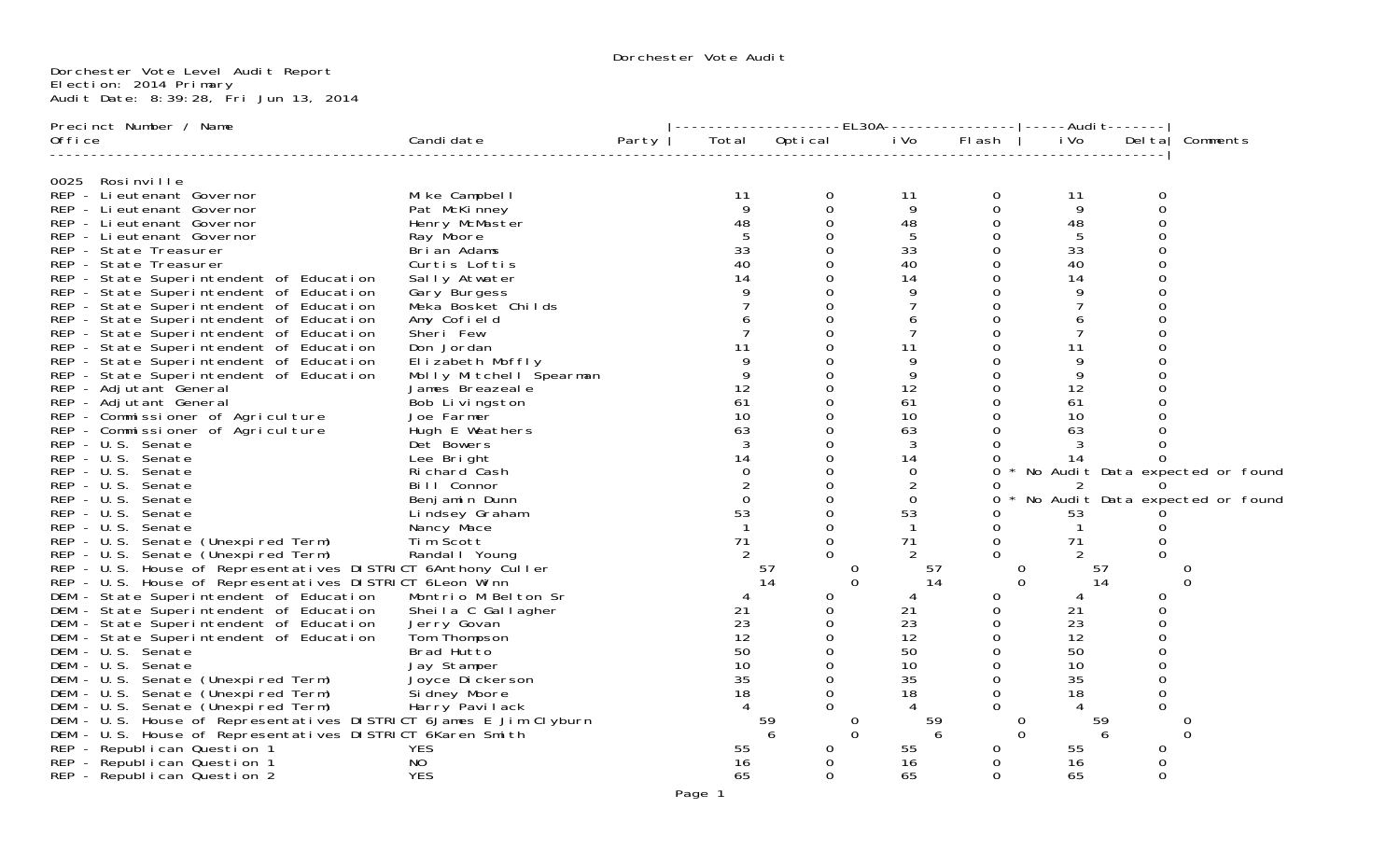|                                                                                          |                                           | Dorchester Vote Audit |          |                 |               |                     |                                 |  |
|------------------------------------------------------------------------------------------|-------------------------------------------|-----------------------|----------|-----------------|---------------|---------------------|---------------------------------|--|
| REP - Republican Question 2                                                              | NO                                        |                       | 0        |                 | 0             |                     | 0                               |  |
| DEM - Democratic Question 1                                                              | <b>YES</b>                                | 44                    | 0        | 44              | 0             | 44                  | 0                               |  |
| DEM - Democratic Question 1                                                              | NO                                        | 21                    |          | 21              | 0             | 21                  |                                 |  |
| DEM - Democratic Question 2                                                              | <b>YES</b>                                | 51                    |          | 51              | 0             | 51                  | O                               |  |
| DEM - Democratic Question 2                                                              | NO.                                       | 13                    |          | 13              | 0             | 13                  | 0                               |  |
| DEM - Democratic Question 3                                                              | <b>YES</b>                                | 44                    |          | 44              | 0             | 44                  |                                 |  |
| DEM - Democratic Question 3                                                              | NO.                                       | 20                    | 0        | 20              | $\Omega$      | 20                  | $\Omega$                        |  |
|                                                                                          |                                           |                       |          |                 |               |                     |                                 |  |
| 0026 St. George No. 2                                                                    |                                           |                       |          |                 |               |                     |                                 |  |
| REP - Lieutenant Governor                                                                | Mike Campbell                             | 23                    | 0        | 23              | 0             | 23                  | 0                               |  |
| REP - Lieutenant Governor                                                                | Pat McKinney                              | 6                     |          | 6               | 0             | 6                   | 0                               |  |
| REP - Lieutenant Governor                                                                | Henry McMaster                            | 39                    |          | 39              |               | 39                  |                                 |  |
| REP - Lieutenant Governor                                                                | Ray Moore                                 |                       |          |                 |               |                     |                                 |  |
| REP - State Treasurer                                                                    | Brian Adams                               | 24                    |          | 24              | 0             | 24                  |                                 |  |
| REP - State Treasurer                                                                    | Curtis Loftis                             | 41                    |          | 41              |               | 41                  |                                 |  |
| REP - State Superintendent of Education                                                  | Sally Atwater                             | 17                    |          | 17              | 0             | 17                  |                                 |  |
| REP - State Superintendent of Education                                                  | Gary Burgess                              | 10                    |          | 10              | 0             | 10                  |                                 |  |
| REP - State Superintendent of Education                                                  | Meka Bosket Childs                        |                       |          |                 |               |                     |                                 |  |
| REP - State Superintendent of Education                                                  | Amy Cofield                               |                       |          | 3               |               | 3                   |                                 |  |
| REP - State Superintendent of Education                                                  | Sheri Few                                 |                       |          |                 |               |                     |                                 |  |
| REP - State Superintendent of Education                                                  | Don Jordan                                |                       |          | 6               |               | 6                   |                                 |  |
| REP - State Superintendent of Education                                                  | Elizabeth Moffly                          | 10                    |          | 10              | 0             | 10                  |                                 |  |
| REP - State Superintendent of Education                                                  | Molly Mitchell Spearman                   | 13                    |          | 13              |               | 13                  |                                 |  |
| REP - Adjutant General                                                                   | James Breazeale                           |                       |          | 5               |               | 5                   |                                 |  |
| REP - Adjutant General                                                                   | Bob Livingston                            | 58                    |          | 58              | 0             | 58                  |                                 |  |
| REP - Commissioner of Agriculture                                                        | Joe Farmer                                |                       |          | 4               |               | 4                   |                                 |  |
| REP - Commissioner of Agriculture                                                        | Hugh E Weathers                           | 62                    |          | 62              |               | 62                  |                                 |  |
| REP - U.S. Senate                                                                        | Det Bowers                                |                       |          | 3               |               |                     |                                 |  |
| REP - U.S. Senate                                                                        | Lee Bright                                |                       |          |                 |               |                     |                                 |  |
| REP - U.S. Senate                                                                        | Richard Cash                              |                       |          | 0               | 0             |                     | No Audit Data expected or found |  |
| REP - U.S. Senate                                                                        | Bill Connor                               | 11                    |          | 11              | O             | 11                  | $\Omega$                        |  |
| $REP - U.S.$<br>Senate                                                                   |                                           | $\Omega$              |          | $\Omega$        | 0             |                     | No Audit Data expected or found |  |
| REP - U.S. Senate                                                                        | Benjamin Dunn                             | 53                    |          | 53              |               |                     |                                 |  |
| REP - U.S. Senate                                                                        | Lindsey Graham                            |                       |          | 2               | 0             | 53                  |                                 |  |
|                                                                                          | Nancy Mace<br>Tim Scott                   |                       |          |                 |               |                     |                                 |  |
| REP - U.S. Senate (Unexpired Term)                                                       |                                           | 65                    |          | 65              | 0<br>0        | 65                  |                                 |  |
| REP - U.S. Senate (Unexpired Term)                                                       | Randal   Young                            |                       |          |                 |               |                     |                                 |  |
| REP - U.S. House of Representatives DISTRICT 6Anthony Culler                             |                                           | 52<br>10              | 0        | 52<br>10        | O<br>$\Omega$ | 52<br>10            | 0                               |  |
| REP - U.S. House of Representatives DISTRICT 6Leon Winn                                  |                                           |                       |          |                 |               |                     |                                 |  |
| DEM - State Superintendent of Education<br>DEM - State Superintendent of Education       | Montrio M Belton Sr<br>Sheila C Gallagher |                       |          | 6               | 0<br>0        | 6                   | O                               |  |
| DEM - State Superintendent of Education                                                  | Jerry Govan                               | 13                    |          | 13              |               | 13                  |                                 |  |
| DEM - State Superintendent of Education                                                  | Tom Thompson                              |                       |          | 5               | 0             | 5                   |                                 |  |
| DEM - U.S. Senate                                                                        | Brad Hutto                                | 26                    |          | 26              | 0             | 26                  |                                 |  |
|                                                                                          |                                           |                       |          |                 | 0             |                     | 0                               |  |
| DEM - U.S. Senate<br>DEM - U.S. Senate (Unexpired Term)                                  | Jay Stamper                               |                       |          | 2               |               | 2                   |                                 |  |
|                                                                                          | Joyce Dickerson                           | 13                    |          | 13<br>9         | 0<br>0        | 13<br>9             | 0                               |  |
| DEM - U.S. Senate (Unexpired Term)<br>DEM - U.S. Senate (Unexpired Term)                 | Si dney Moore                             | 9                     | 0        |                 | 0             | 3                   | 0<br>0                          |  |
|                                                                                          | Harry Pavilack                            |                       |          |                 |               |                     |                                 |  |
| DEM - U.S. House of Representatives DISTRICT 6James E Jim Clyburn                        |                                           | 27<br>2               | $\Omega$ | 27<br>2         | O<br>$\Omega$ | 27<br>$\mathcal{P}$ | $\Omega$                        |  |
| DEM - U.S. House of Representatives DISTRICT 6Karen Smith<br>REP - Republican Question 1 | <b>YES</b>                                |                       | 0        |                 | 0             |                     |                                 |  |
| REP - Republican Question 1                                                              | NO                                        | 48                    |          | 48              |               | 48                  | 0<br>0                          |  |
| REP - Republican Question 2                                                              | <b>YES</b>                                | 19<br>52              | 0        | $\frac{19}{52}$ | 0<br>0        | 19<br>52            | 0                               |  |
|                                                                                          |                                           |                       |          |                 |               |                     |                                 |  |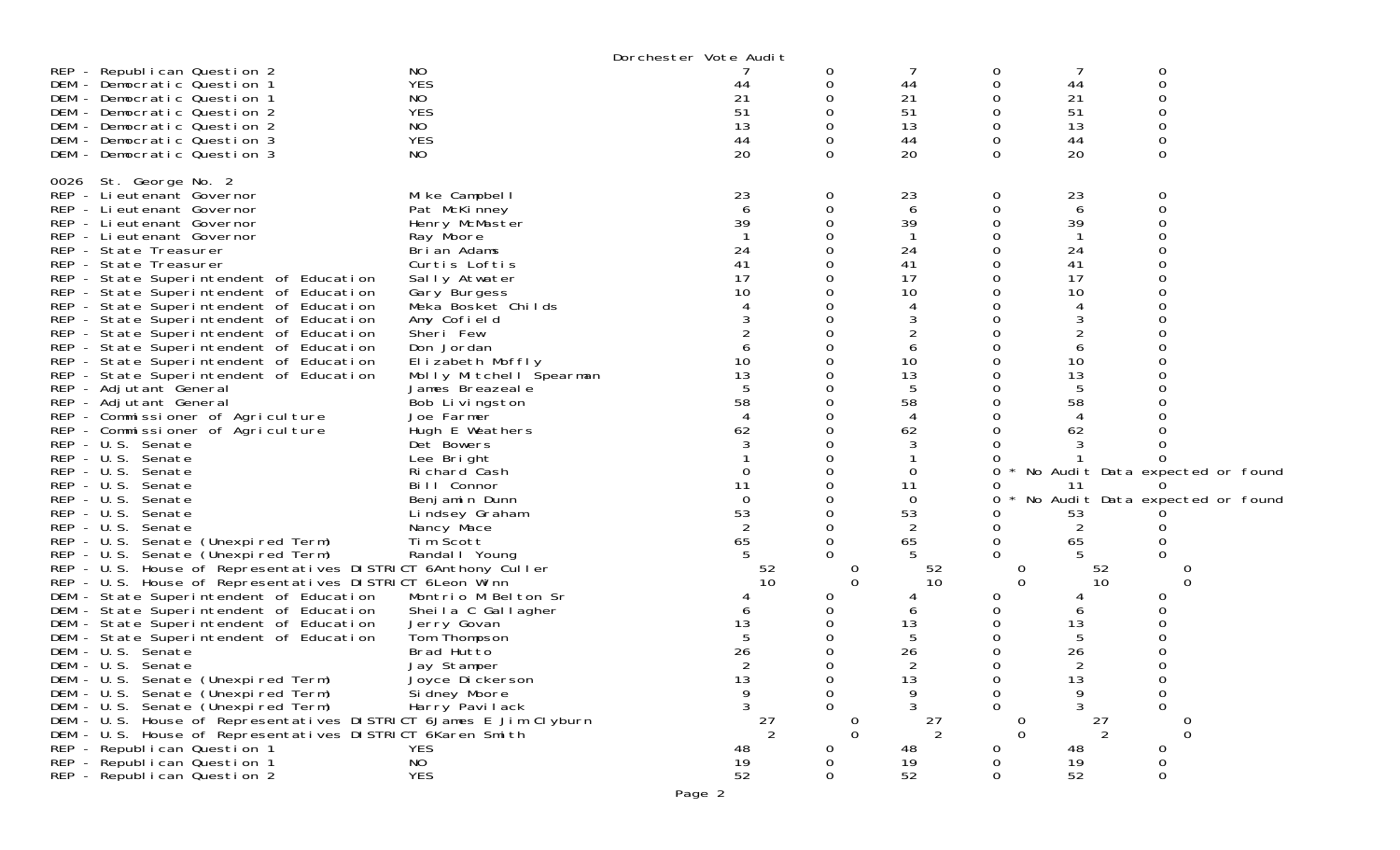|                                                                          |                         | Dorchester Vote Audit                   |        |                     |        |               |                      |                                 |
|--------------------------------------------------------------------------|-------------------------|-----------------------------------------|--------|---------------------|--------|---------------|----------------------|---------------------------------|
| REP - Republican Question 2                                              | NO                      | 16                                      | 0      | 16                  | 0      | 16            | 0                    |                                 |
| DEM - Democratic Question 1                                              | <b>YES</b>              | 20                                      |        | 20                  | 0      | 20            | 0                    |                                 |
| DEM - Democratic Question 1                                              | NO                      |                                         |        | 8                   | 0      | 8             | Ω                    |                                 |
| DEM - Democratic Question 2                                              | <b>YES</b>              | 23                                      |        | 23                  | 0      | 23            | O                    |                                 |
| DEM - Democratic Question 2                                              | NO                      | 6                                       |        | 6                   | 0      | 6             | 0                    |                                 |
| DEM - Democratic Question 3                                              | <b>YES</b>              | 20                                      |        | 20                  | 0      | 20            | 0                    |                                 |
| DEM - Democratic Question 3                                              | NO.                     | 8                                       |        | 8                   | 0      | 8             | $\Omega$             |                                 |
|                                                                          |                         |                                         |        |                     |        |               |                      |                                 |
| 0027 St. George No. 1                                                    |                         |                                         |        |                     |        |               |                      |                                 |
| REP - Li eutenant Governor                                               | Mike Campbell           | 16                                      | 0      | 16                  | 0      | 16            | 0                    |                                 |
| REP - Lieutenant Governor                                                | Pat McKinney            | 10                                      |        | 10                  | 0      | 10            | 0                    |                                 |
| REP - Lieutenant Governor                                                | Henry McMaster          | 38                                      |        | 38                  | 0      | 38            |                      |                                 |
| REP - Lieutenant Governor                                                | Ray Moore               | 12                                      |        | 12                  | 0      | 12            | 0                    |                                 |
| REP - State Treasurer                                                    | Brian Adams             | 23                                      |        | 23                  |        | 23            |                      |                                 |
| REP - State Treasurer                                                    | Curtis Loftis           | 53                                      |        | 53                  |        | 53            |                      |                                 |
| REP - State Superintendent of Education                                  | Sally Atwater           | 19                                      |        | 19                  | 0      | 19            |                      |                                 |
| REP - State Superintendent of Education                                  | Gary Burgess            | 10                                      |        | 10                  | 0      | 10            |                      |                                 |
| REP - State Superintendent of Education                                  | Meka Bosket Childs      |                                         |        | 3                   |        | 3             |                      |                                 |
| REP - State Superintendent of Education                                  | Amy Cofield             |                                         |        | 3                   | 0      | 3             |                      |                                 |
| REP - State Superintendent of Education                                  | Sheri Few               | 10                                      |        | 10                  | 0      | 10            |                      |                                 |
| REP - State Superintendent of Education                                  | Don Jordan              |                                         |        |                     |        | 4             |                      |                                 |
| REP - State Superintendent of Education                                  | Elizabeth Moffly        |                                         |        | 9                   | 0      | 9             |                      |                                 |
| REP - State Superintendent of Education                                  | Molly Mitchell Spearman | 18                                      |        | 18                  |        | 18            |                      |                                 |
| REP - Adjutant General                                                   | James Breazeal e        | 13                                      |        | 13                  | 0      | 13            |                      |                                 |
| REP - Adjutant General                                                   | Bob Livingston          | 60                                      |        | 60                  | 0      | 60            |                      |                                 |
| REP - Commissioner of Agriculture                                        | Joe Farmer              | 15                                      |        | 15                  |        | 15            |                      |                                 |
| REP - Commissioner of Agriculture                                        | Hugh E Weathers         | 62                                      |        | 62                  |        | 62            |                      |                                 |
| REP - U.S. Senate                                                        | Det Bowers              |                                         |        | 2                   |        | 2             |                      |                                 |
| REP - U.S. Senate                                                        | Lee Bright              | 11                                      |        | 11                  | O      | 11            | 0                    |                                 |
| REP - U.S. Senate                                                        | Richard Cash            | $\Omega$                                |        | $\Omega$            | 0      |               |                      | No Audit Data expected or found |
| REP - U.S. Senate                                                        | Bill Connor             | 11                                      |        | 11                  |        | 11            |                      |                                 |
| REP - U.S. Senate                                                        | Benjamin Dunn           |                                         |        |                     | 0      |               |                      |                                 |
| REP - U.S. Senate                                                        | Lindsey Graham          | 47                                      |        | 47                  | 0      | 47            |                      |                                 |
| REP - U.S. Senate                                                        | Nancy Mace              | 6                                       |        | 6                   | 0      | 6             |                      |                                 |
| REP - U.S. Senate (Unexpired Term)                                       | Tim Scott               | 68                                      |        | 68                  | 0      | 68            |                      |                                 |
| REP - U.S. Senate (Unexpired Term)                                       | Randal I Young          |                                         |        | 8                   |        |               | O                    |                                 |
| REP - U.S. House of Representatives DISTRICT 6Anthony Culler             |                         | -51                                     |        | 51                  |        | 0             | 51                   |                                 |
| REP - U.S. House of Representatives DISTRICT 6Leon Winn                  |                         | 18                                      |        | 18<br>$\Omega$      |        | $\Omega$      | 18                   | 0                               |
| DEM - State Superintendent of Education                                  | Montrio M Belton Sr     | 6                                       |        | 6                   | 0      | 6             | O                    |                                 |
| DEM - State Superintendent of Education                                  | Sheila C Gallagher      | 13                                      |        | 13                  | 0      | 13            | 0                    |                                 |
| DEM - State Superintendent of Education                                  | Jerry Govan             | 15                                      |        | 15                  | 0      | 15            | Ω                    |                                 |
| DEM - State Superintendent of Education                                  | Tom Thompson            |                                         |        |                     | 0      |               |                      |                                 |
| DEM - U.S. Senate                                                        | Brad Hutto              | 33<br>8                                 |        | 33                  | 0<br>0 | 33            | 0                    |                                 |
| DEM - U.S. Senate<br>DEM - U.S. Senate (Unexpired Term)                  | Jay Stamper             |                                         |        | 8                   |        | 8             |                      |                                 |
|                                                                          | Joyce Dickerson         | $\begin{array}{c} 21 \\ 13 \end{array}$ | 0<br>0 | 21                  | 0      | 21            | 0                    |                                 |
| DEM - U.S. Senate (Unexpired Term)<br>DEM - U.S. Senate (Unexpired Term) | Si dney Moore           |                                         |        | 13                  | 0<br>0 | 13            | 0<br>0               |                                 |
| DEM - U.S. House of Representatives DISTRICT 6James E Jim Clyburn        | Harry Pavilack          |                                         |        |                     |        |               |                      |                                 |
| DEM - U.S. House of Representatives DISTRICT 6Karen Smith                |                         | $\begin{array}{c} 48 \\ 3 \end{array}$  |        | 48<br>3<br>$\Omega$ |        | 0<br>$\Omega$ | 48<br>$\overline{3}$ | $\Omega$                        |
| REP - Republican Question 1                                              | <b>YES</b>              | 61                                      | O      |                     | 0      | 61            | 0                    |                                 |
| REP - Republican Question 1                                              | NO                      | 11                                      |        | 61<br>11            | 0      | 11            | 0                    |                                 |
| REP - Republican Question 2                                              | <b>YES</b>              | 62                                      | 0      | 62                  | 0      | 62            | 0                    |                                 |
|                                                                          |                         |                                         |        |                     |        |               |                      |                                 |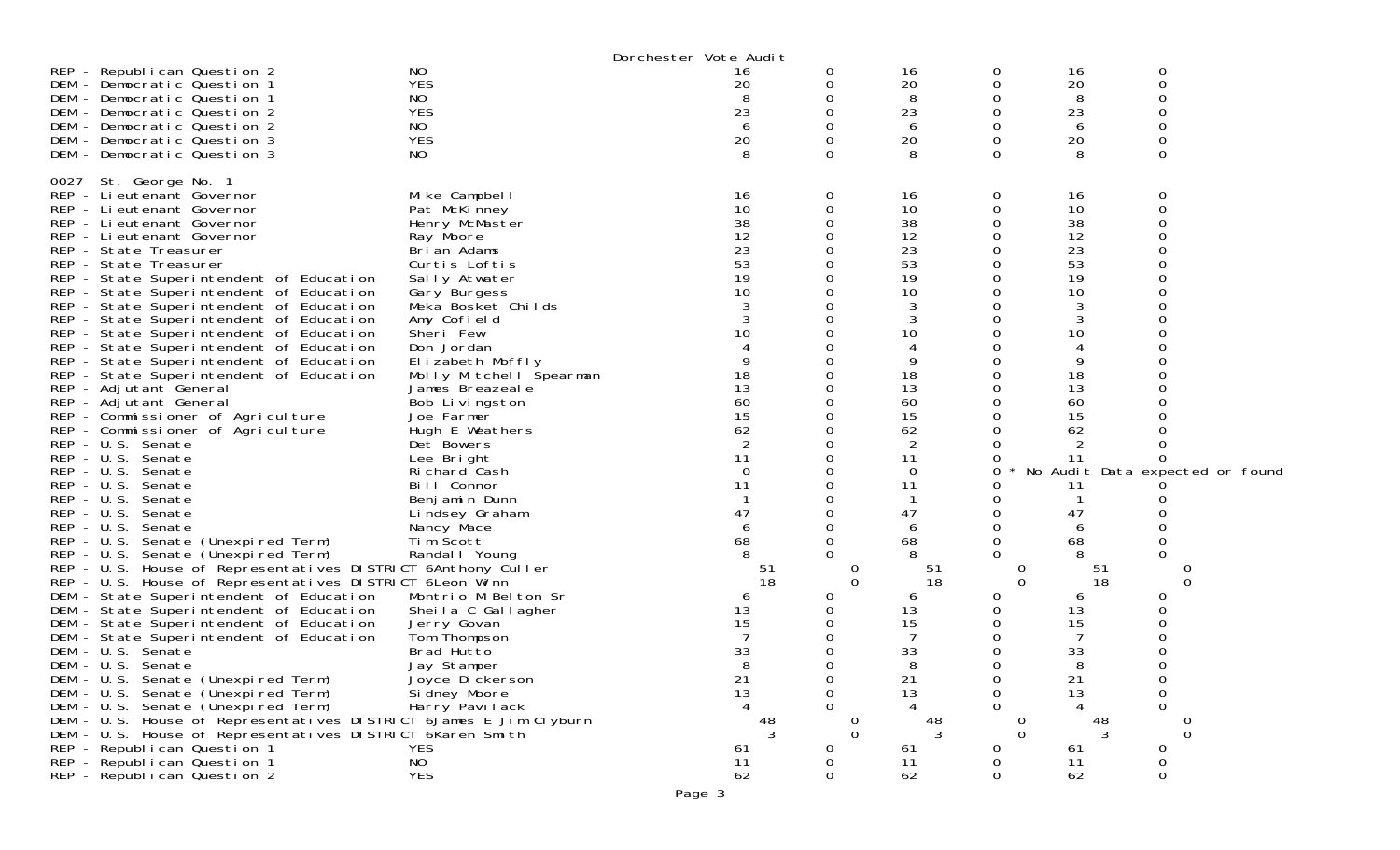| NO<br>REP - Republican Question 2<br>0<br>11<br>0<br>11<br>11<br>29<br><b>YES</b><br>29<br>29<br>0<br>$\Omega$<br>DEM - Democratic Question 1<br>0<br>15<br>NO<br>15<br>0<br>15<br>DEM - Democratic Question 1<br>0<br><b>YES</b><br>35<br>35<br>35<br>$\Omega$<br>O<br>0<br>DEM - Democratic Question 2<br>10<br>10<br>10<br>DEM - Democratic Question 2<br>NO.<br>0<br>0<br><b>YES</b><br>35<br>35<br>35<br>DEM - Democratic Question 3<br>0<br>0<br>0<br>NO<br>11<br>$\Omega$<br>11<br>$\Omega$<br>0<br>11<br>DEM - Democratic Question 3<br>0028 Grover<br>REP - Lieutenant Governor<br>Mike Campbell<br>0<br>3<br>3<br>8<br>8<br>0<br>8<br>REP - Lieutenant Governor<br>Pat McKinney<br>0<br>15<br>15<br>0<br>0<br>15<br>REP - Lieutenant Governor<br>Henry McMaster |  |
|---------------------------------------------------------------------------------------------------------------------------------------------------------------------------------------------------------------------------------------------------------------------------------------------------------------------------------------------------------------------------------------------------------------------------------------------------------------------------------------------------------------------------------------------------------------------------------------------------------------------------------------------------------------------------------------------------------------------------------------------------------------------------|--|
|                                                                                                                                                                                                                                                                                                                                                                                                                                                                                                                                                                                                                                                                                                                                                                           |  |
|                                                                                                                                                                                                                                                                                                                                                                                                                                                                                                                                                                                                                                                                                                                                                                           |  |
|                                                                                                                                                                                                                                                                                                                                                                                                                                                                                                                                                                                                                                                                                                                                                                           |  |
|                                                                                                                                                                                                                                                                                                                                                                                                                                                                                                                                                                                                                                                                                                                                                                           |  |
|                                                                                                                                                                                                                                                                                                                                                                                                                                                                                                                                                                                                                                                                                                                                                                           |  |
|                                                                                                                                                                                                                                                                                                                                                                                                                                                                                                                                                                                                                                                                                                                                                                           |  |
|                                                                                                                                                                                                                                                                                                                                                                                                                                                                                                                                                                                                                                                                                                                                                                           |  |
|                                                                                                                                                                                                                                                                                                                                                                                                                                                                                                                                                                                                                                                                                                                                                                           |  |
|                                                                                                                                                                                                                                                                                                                                                                                                                                                                                                                                                                                                                                                                                                                                                                           |  |
|                                                                                                                                                                                                                                                                                                                                                                                                                                                                                                                                                                                                                                                                                                                                                                           |  |
|                                                                                                                                                                                                                                                                                                                                                                                                                                                                                                                                                                                                                                                                                                                                                                           |  |
| 5<br>REP - Lieutenant Governor<br>O<br>Ray Moore                                                                                                                                                                                                                                                                                                                                                                                                                                                                                                                                                                                                                                                                                                                          |  |
| 13<br>13<br>13<br>REP - State Treasurer<br>Brian Adams                                                                                                                                                                                                                                                                                                                                                                                                                                                                                                                                                                                                                                                                                                                    |  |
| 14<br>14<br>14<br>Curtis Loftis<br>REP - State Treasurer                                                                                                                                                                                                                                                                                                                                                                                                                                                                                                                                                                                                                                                                                                                  |  |
| 2<br>REP - State Superintendent of Education<br>Sally Atwater<br>Ω                                                                                                                                                                                                                                                                                                                                                                                                                                                                                                                                                                                                                                                                                                        |  |
| REP - State Superintendent of Education<br>0<br>Gary Burgess                                                                                                                                                                                                                                                                                                                                                                                                                                                                                                                                                                                                                                                                                                              |  |
| REP - State Superintendent of Education<br>O<br>Meka Bosket Childs                                                                                                                                                                                                                                                                                                                                                                                                                                                                                                                                                                                                                                                                                                        |  |
| REP - State Superintendent of Education<br>Amy Cofield<br>O                                                                                                                                                                                                                                                                                                                                                                                                                                                                                                                                                                                                                                                                                                               |  |
| REP - State Superintendent of Education<br>Sheri Few                                                                                                                                                                                                                                                                                                                                                                                                                                                                                                                                                                                                                                                                                                                      |  |
| REP - State Superintendent of Education<br>Don Jordan                                                                                                                                                                                                                                                                                                                                                                                                                                                                                                                                                                                                                                                                                                                     |  |
| Elizabeth Moffly<br>REP - State Superintendent of Education<br>Ω                                                                                                                                                                                                                                                                                                                                                                                                                                                                                                                                                                                                                                                                                                          |  |
| REP - State Superintendent of Education<br>0<br>Molly Mitchell Spearman                                                                                                                                                                                                                                                                                                                                                                                                                                                                                                                                                                                                                                                                                                   |  |
| 8<br>REP - Adjutant General<br>James Breazeal e<br>0                                                                                                                                                                                                                                                                                                                                                                                                                                                                                                                                                                                                                                                                                                                      |  |
| 20<br>20<br>20<br>REP - Adjutant General<br>Bob Livingston<br>Ω                                                                                                                                                                                                                                                                                                                                                                                                                                                                                                                                                                                                                                                                                                           |  |
| 5<br>REP - Commissioner of Agriculture<br>Joe Farmer                                                                                                                                                                                                                                                                                                                                                                                                                                                                                                                                                                                                                                                                                                                      |  |
| 27<br>27<br>27<br>REP - Commissioner of Agriculture<br>Hugh E Weathers<br>O                                                                                                                                                                                                                                                                                                                                                                                                                                                                                                                                                                                                                                                                                               |  |
| REP - U.S. Senate<br>Det Bowers<br>ი                                                                                                                                                                                                                                                                                                                                                                                                                                                                                                                                                                                                                                                                                                                                      |  |
| REP - U.S. Senate<br>Lee Bright                                                                                                                                                                                                                                                                                                                                                                                                                                                                                                                                                                                                                                                                                                                                           |  |
| Richard Cash<br>REP - U.S. Senate<br>O                                                                                                                                                                                                                                                                                                                                                                                                                                                                                                                                                                                                                                                                                                                                    |  |
| 2<br>$REP - U.S.$<br>Bill Connor<br>0<br>Senate                                                                                                                                                                                                                                                                                                                                                                                                                                                                                                                                                                                                                                                                                                                           |  |
| 0<br>No Audit Data expected or found<br>$REP - U.S.$<br>0<br>Senate<br>Benjamin Dunn                                                                                                                                                                                                                                                                                                                                                                                                                                                                                                                                                                                                                                                                                      |  |
| 19<br>19<br>REP - U.S. Senate<br>0<br>Lindsey Graham<br>19                                                                                                                                                                                                                                                                                                                                                                                                                                                                                                                                                                                                                                                                                                                |  |
| 4<br>REP - U.S. Senate<br>0<br>$\overline{4}$<br>Nancy Mace<br>0                                                                                                                                                                                                                                                                                                                                                                                                                                                                                                                                                                                                                                                                                                          |  |
| 28<br>28<br>REP - U.S. Senate (Unexpired Term)<br>Tim Scott<br>0<br>28<br>0                                                                                                                                                                                                                                                                                                                                                                                                                                                                                                                                                                                                                                                                                               |  |
| 0<br>REP - U.S. Senate (Unexpired Term)<br>Randal I Young<br>$\Omega$                                                                                                                                                                                                                                                                                                                                                                                                                                                                                                                                                                                                                                                                                                     |  |
| REP - U.S. House of Representatives DISTRICT 6Anthony Culler<br>16<br>$\cup$<br>16<br>U<br>16                                                                                                                                                                                                                                                                                                                                                                                                                                                                                                                                                                                                                                                                             |  |
| REP - U.S. House of Representatives DISTRICT 6 Leon Winn<br>11<br>$\mathbf 0$<br>11<br>$\Omega$<br>$\Omega$<br>11                                                                                                                                                                                                                                                                                                                                                                                                                                                                                                                                                                                                                                                         |  |
| DEM - State Superintendent of Education<br>Montrio M Belton Sr<br>0<br>0                                                                                                                                                                                                                                                                                                                                                                                                                                                                                                                                                                                                                                                                                                  |  |
| 0<br>DEM - State Superintendent of Education<br>Sheila C Gallagher<br>15<br>15<br>0                                                                                                                                                                                                                                                                                                                                                                                                                                                                                                                                                                                                                                                                                       |  |
| 15<br>DEM - State Superintendent of Education<br>Jerry Govan<br>3<br>DEM - State Superintendent of Education<br>Tom Thompson<br>3<br>Ω                                                                                                                                                                                                                                                                                                                                                                                                                                                                                                                                                                                                                                    |  |
| 24<br>24<br>DEM - U.S. Senate<br>Brad Hutto<br>24<br>0                                                                                                                                                                                                                                                                                                                                                                                                                                                                                                                                                                                                                                                                                                                    |  |
| DEM - U.S. Senate<br>2<br>0<br>2<br>Jay Stamper                                                                                                                                                                                                                                                                                                                                                                                                                                                                                                                                                                                                                                                                                                                           |  |
| DEM - U.S. Senate (Unexpired Term)<br>Joyce Dickerson<br>15<br>0<br>15<br>15<br>0                                                                                                                                                                                                                                                                                                                                                                                                                                                                                                                                                                                                                                                                                         |  |
| 9<br>9<br>DEM - U.S. Senate (Unexpired Term)<br>Si dney Moore<br>0<br>9<br>$\Omega$                                                                                                                                                                                                                                                                                                                                                                                                                                                                                                                                                                                                                                                                                       |  |
| DEM - U.S. Senate (Unexpired Term)<br>Harry Pavilack<br>0<br>0<br>* No Audit Data expected or found<br>0<br>$\Omega$                                                                                                                                                                                                                                                                                                                                                                                                                                                                                                                                                                                                                                                      |  |
| DEM - U.S. House of Representatives DISTRICT 6James E Jim Clyburn<br>34<br>34<br>34                                                                                                                                                                                                                                                                                                                                                                                                                                                                                                                                                                                                                                                                                       |  |
| $\Omega$<br>$\Omega$<br>$\Omega$<br>No Audit Data expected or found<br>DEM - U.S. House of Representatives DISTRICT 6Karen Smith<br>0                                                                                                                                                                                                                                                                                                                                                                                                                                                                                                                                                                                                                                     |  |
| REP - Republican Question 1<br><b>YES</b><br>21<br>0<br>21<br>21<br>0                                                                                                                                                                                                                                                                                                                                                                                                                                                                                                                                                                                                                                                                                                     |  |
| NO<br>REP - Republican Question 1<br>8<br>0<br>8<br>0                                                                                                                                                                                                                                                                                                                                                                                                                                                                                                                                                                                                                                                                                                                     |  |
| 24<br><b>YES</b><br>24<br>REP - Republican Question 2<br>0<br>0<br>24<br>0                                                                                                                                                                                                                                                                                                                                                                                                                                                                                                                                                                                                                                                                                                |  |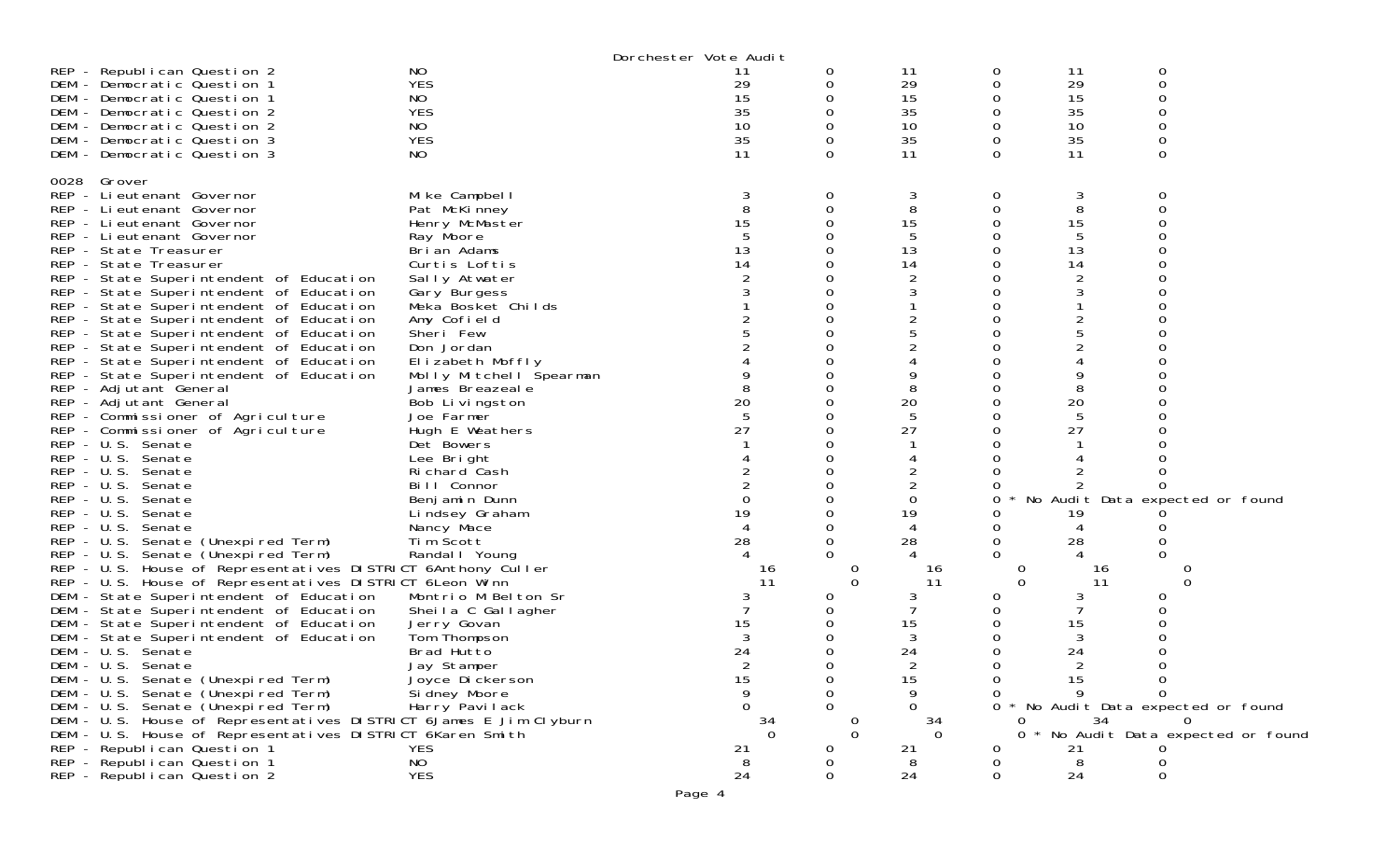|                                                                   | Dorchester Vote Audit   |                |          |                |          |               |                                 |
|-------------------------------------------------------------------|-------------------------|----------------|----------|----------------|----------|---------------|---------------------------------|
| N <sub>O</sub><br>REP - Republican Question 2                     |                         |                | 0        |                | 0        |               | 0                               |
| <b>YES</b><br>DEM - Democratic Question 1                         |                         | 25             |          | 25             | 0        | 25            | 0                               |
| NO<br>DEM - Democratic Question 1                                 |                         |                |          | 9              |          | 9             |                                 |
| <b>YES</b><br>DEM - Democratic Question 2                         |                         | 24             |          | 24             | 0        | 24            |                                 |
| NO<br>DEM - Democratic Question 2                                 |                         | 10             |          | 10             | 0        | 10            | 0                               |
| <b>YES</b><br>DEM - Democratic Question 3                         |                         | 23             |          | 23             | 0        | 23            | 0                               |
| NO<br>DEM - Democratic Question 3                                 |                         | 13             | 0        | 13             | 0        | 13            | $\Omega$                        |
|                                                                   |                         |                |          |                |          |               |                                 |
| 0029 Reevesville                                                  |                         |                |          |                |          |               |                                 |
| REP - Lieutenant Governor                                         | Mike Campbell           | 12             | 0        | 12             | 0        | 12            | 0                               |
| REP - Lieutenant Governor                                         | Pat McKinney            | 15             |          | 15             | 0        | 15            | 0                               |
| REP - Lieutenant Governor                                         | Henry McMaster          | 38             |          | 38             |          | 38            |                                 |
| REP - Lieutenant Governor                                         | Ray Moore               |                |          | 5              | 0        | 5             |                                 |
| REP - State Treasurer                                             | Brian Adams             | 29             |          | 29             |          | 29            |                                 |
| REP - State Treasurer                                             | Curtis Loftis           | 38             |          | 38             |          | 38            |                                 |
| REP - State Superintendent of Education                           | Sally Atwater           | 16             |          | 16             | 0        | 16            |                                 |
| REP - State Superintendent of Education                           | Gary Burgess            |                |          |                |          |               |                                 |
| REP - State Superintendent of Education                           | Meka Bosket Childs      |                |          |                |          |               |                                 |
| REP - State Superintendent of Education                           | Amy Cofield             |                |          |                |          |               |                                 |
| REP - State Superintendent of Education                           | Sheri Few               |                |          |                |          |               |                                 |
| REP - State Superintendent of Education                           | Don Jordan              |                |          |                |          |               |                                 |
| REP - State Superintendent of Education                           | Elizabeth Moffly        | 10             |          | 10             | Ω        | 10            |                                 |
| REP - State Superintendent of Education                           | Molly Mitchell Spearman | 15             |          | 15             |          | 15            |                                 |
| REP - Adjutant General                                            | James Breazeal e        | 14             |          | 14             | 0        | 14            |                                 |
| REP - Adjutant General                                            | Bob Livingston          | 51             |          | 51             | 0        | 51            |                                 |
| REP - Commissioner of Agriculture                                 | Joe Farmer              |                |          | 7              |          | 7             |                                 |
| REP - Commissioner of Agriculture                                 | Hugh E Weathers         | 65             |          | 65             |          | 65            |                                 |
| REP - U.S. Senate                                                 | Det Bowers              |                |          | 5              |          |               |                                 |
| REP - U.S. Senate                                                 | Lee Bright              |                |          | 3              |          |               |                                 |
| REP - U.S. Senate                                                 | Richard Cash            |                |          | 0              | 0        |               | No Audit Data expected or found |
| REP - U.S. Senate                                                 | Bill Connor             |                |          | $\overline{2}$ | O        | 2             | $\Omega$                        |
| $REP - U.S.$<br>Senate                                            | Benjamin Dunn           |                |          | $\mathbf 0$    | 0        |               | No Audit Data expected or found |
| REP - U.S. Senate                                                 | Lindsey Graham          | 57             |          | 57             |          | 57            |                                 |
| REP - U.S. Senate                                                 | Nancy Mace              |                |          | 5              | 0        | 5             |                                 |
| REP - U.S. Senate (Unexpired Term)                                | Tim Scott               | 69             |          | 69             | 0        | 69            |                                 |
| REP - U.S. Senate (Unexpired Term)                                | Randal   Young          |                |          |                | 0        |               |                                 |
| REP - U.S. House of Representatives DISTRICT 6Anthony Culler      |                         | 46             |          | 46             | U        | 46            |                                 |
| REP - U.S. House of Representatives DISTRICT 6Leon Winn           |                         | 19             | $\Omega$ | 19             | $\Omega$ | 19            | 0                               |
| DEM - State Superintendent of Education                           | Montrio M Belton Sr     | 5              |          | 5              | 0        | 5             | O                               |
| DEM - State Superintendent of Education                           | Sheila C Gallagher      | 11             |          | 11             | 0        | 11            |                                 |
| DEM - State Superintendent of Education                           | Jerry Govan             | 27             |          | 27             | ი        | 27            |                                 |
| DEM - State Superintendent of Education                           | Tom Thompson            |                |          | 8              | 0        | 8             |                                 |
| DEM - U.S. Senate                                                 | Brad Hutto              | 41             |          | 41             | 0        | 41            |                                 |
| DEM - U.S. Senate                                                 | Jay Stamper             | 8              |          | 8              | 0        | 8             | 0                               |
| DEM - U.S. Senate (Unexpired Term)                                | Joyce Dickerson         | 32             |          | 32             | 0        | 32            | 0                               |
| DEM - U.S. Senate (Unexpired Term)                                | Si dney Moore           | 13             | 0        | 13             | 0        | 13            | 0                               |
| DEM - U.S. Senate (Unexpired Term)                                | Harry Pavilack          |                |          |                | 0        |               | $\Omega$                        |
| DEM - U.S. House of Representatives DISTRICT 6James E Jim Clyburn |                         |                | 0        | 54             | U        | 54            |                                 |
| DEM - U.S. House of Representatives DISTRICT 6Karen Smith         |                         | $\frac{54}{2}$ | $\Omega$ | 2              | $\Omega$ | $\mathcal{P}$ | $\Omega$                        |
| REP - Republican Question 1<br><b>YES</b>                         |                         | 55             | 0        | 55             | 0        | 55            | 0                               |
| NO<br>REP - Republican Question 1                                 |                         | 15             |          | 15             | 0        | 15            | 0                               |
| <b>YES</b><br>REP - Republican Question 2                         |                         | 53             |          | 53             | 0        | 53            | 0                               |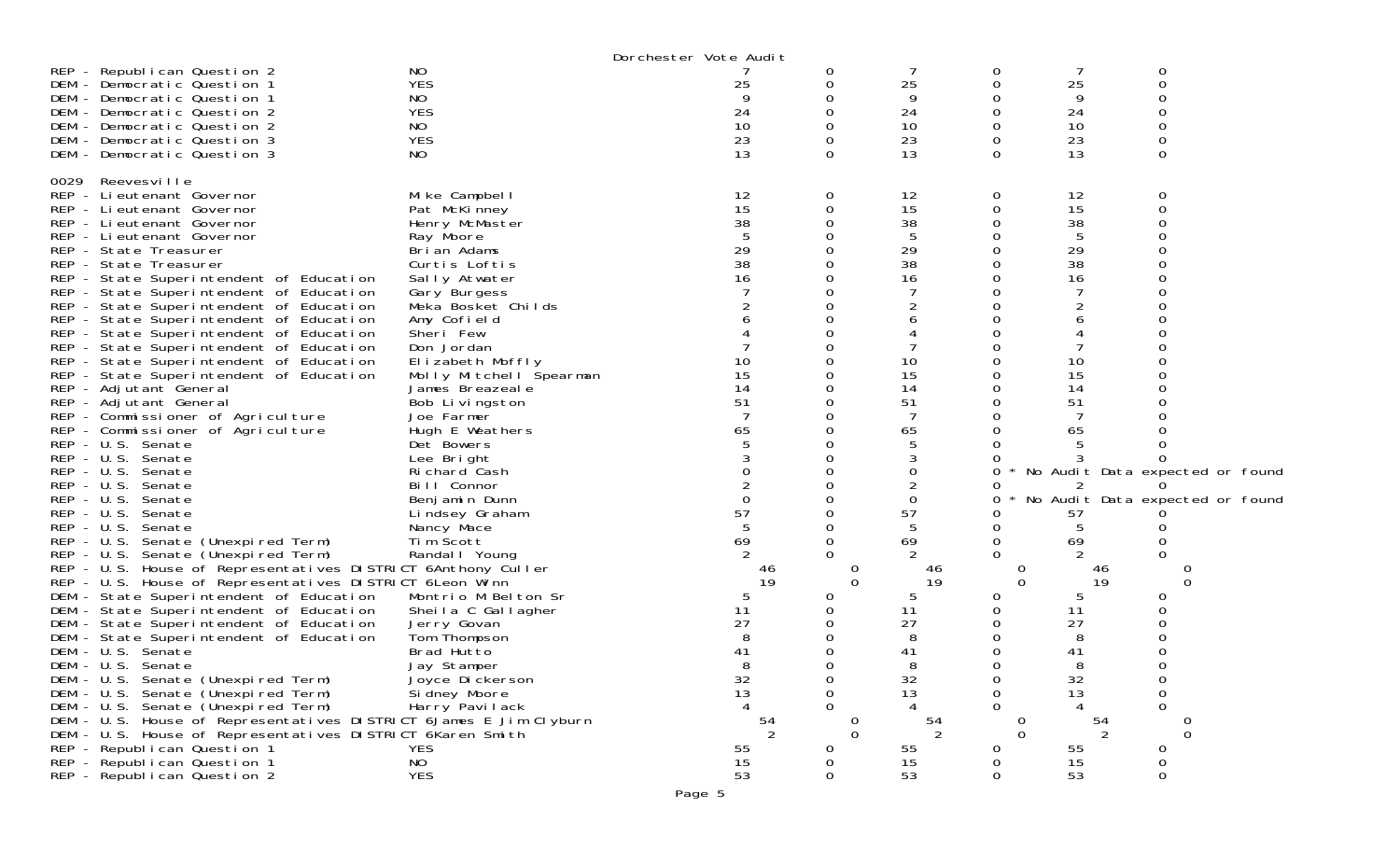|              |                                                                   |                         | Dorchester Vote Audit |    |          |                |          |     |                                 |
|--------------|-------------------------------------------------------------------|-------------------------|-----------------------|----|----------|----------------|----------|-----|---------------------------------|
|              | REP - Republican Question 2                                       | ΝO                      |                       | 17 | 0        | 17             | 0        | 17  | 0                               |
|              | DEM - Democratic Question 1                                       | <b>YES</b>              |                       | 35 |          | 35             | 0        | 35  | 0                               |
|              | DEM - Democratic Question 1                                       | NO                      |                       | 17 |          | 17             | 0        | 17  | 0                               |
|              | DEM - Democratic Question 2                                       | <b>YES</b>              |                       | 37 |          | 37             | 0        | 37  | O                               |
|              | DEM - Democratic Question 2                                       | NO                      |                       | 16 |          | 16             | 0        | 16  | 0                               |
|              | DEM - Democratic Question 3                                       | <b>YES</b>              |                       | 40 |          | 40             | 0        | 40  | 0                               |
|              | DEM - Democratic Question 3                                       | NO                      |                       | 16 | 0        | 16             | 0        | 16  | $\Omega$                        |
|              |                                                                   |                         |                       |    |          |                |          |     |                                 |
|              | 0030 Harleyville                                                  |                         |                       |    |          |                |          |     |                                 |
|              | REP - Lieutenant Governor                                         | Mike Campbell           |                       | 10 | 0        | 10             | 0        | 10  | 0                               |
|              | REP - Lieutenant Governor                                         | Pat McKinney            |                       |    |          | 7              | 0        | 7   | 0                               |
|              | REP - Lieutenant Governor                                         | Henry McMaster          | 28                    |    |          | 28             |          | 28  |                                 |
|              | REP - Lieutenant Governor                                         | Ray Moore               |                       |    |          | -1             |          | -1  |                                 |
|              | REP - State Treasurer                                             | Brian Adams             | 15                    |    |          | 15             |          | 15  |                                 |
|              | REP - State Treasurer                                             | Curtis Loftis           |                       | 31 |          | 31             |          | 31  |                                 |
|              | REP - State Superintendent of Education                           | Sally Atwater           |                       | 12 |          | 12             | Ω        | 12  |                                 |
|              | REP - State Superintendent of Education                           | Gary Burgess            |                       |    |          | 3              |          | 3   |                                 |
|              | REP - State Superintendent of Education                           | Meka Bosket Childs      |                       |    |          |                |          |     |                                 |
|              | REP - State Superintendent of Education                           | Amy Cofield             |                       |    |          |                |          |     |                                 |
|              | REP - State Superintendent of Education                           | Sheri Few               |                       |    |          |                |          |     |                                 |
|              | REP - State Superintendent of Education                           | Don Jordan              |                       |    |          |                |          |     |                                 |
|              | REP - State Superintendent of Education                           | Elizabeth Moffly        |                       |    |          | 5              |          | 5   |                                 |
|              | REP - State Superintendent of Education                           | Molly Mitchell Spearman |                       | 10 |          | 10             |          | 10  |                                 |
|              | REP - Adjutant General                                            | James Breazeal e        |                       |    |          | 4              |          | 4   |                                 |
|              | REP - Adjutant General                                            | Bob Livingston          | 38                    |    |          | 38             | 0        | 38  |                                 |
|              | REP - Commissioner of Agriculture                                 | Joe Farmer              |                       |    |          | $\overline{5}$ |          | 5   |                                 |
|              | REP - Commissioner of Agriculture                                 | Hugh E Weathers         | 42                    |    |          | 42             |          | 42  |                                 |
|              | REP - U.S. Senate                                                 | Det Bowers              |                       |    |          | 3              | 0        | 3   |                                 |
|              | REP - U.S. Senate                                                 | Lee Bright              |                       |    |          | 9              |          | 9   |                                 |
|              | REP - U.S. Senate                                                 | Richard Cash            |                       |    |          |                |          |     |                                 |
| $REP - U.S.$ | Senate                                                            | Bill Connor             |                       |    |          |                |          |     | <sup>0</sup>                    |
| $REP - U.S.$ | Senate                                                            | Benjamin Dunn           |                       |    |          | 0              | Ω        |     | No Audit Data expected or found |
| $REP - U.S.$ | Senate                                                            | Lindsey Graham          | 30                    |    |          | 30             |          | 30  |                                 |
|              | REP - U.S. Senate                                                 | Nancy Mace              |                       |    |          | -1             | 0        |     |                                 |
|              | REP - U.S. Senate (Unexpired Term)                                | Tim Scott               | 42                    |    |          | 42             | 0        | 42  |                                 |
|              | REP - U.S. Senate (Unexpired Term)                                | Randal   Young          |                       |    |          |                | 0        |     |                                 |
|              | REP - U.S. House of Representatives DISTRICT 6Anthony Culler      |                         |                       | 28 | Ü        | 28             | 0        | -28 |                                 |
|              | REP - U.S. House of Representatives DISTRICT 6Leon Winn           |                         |                       | 13 | $\Omega$ | 13             | 0        | 13  | 0                               |
|              | DEM - State Superintendent of Education                           | Montrio M Belton Sr     |                       |    |          | 3              |          | 3   |                                 |
|              | DEM - State Superintendent of Education                           | Sheila C Gallagher      |                       |    |          |                |          |     | 0                               |
|              | DEM - State Superintendent of Education                           | Jerry Govan             |                       |    |          |                |          |     |                                 |
|              | DEM - State Superintendent of Education                           | Tom Thompson            |                       |    |          | 5              |          | 5   |                                 |
|              | DEM - U.S. Senate                                                 | Brad Hutto              |                       | 13 |          | 13             |          | 13  |                                 |
|              | DEM - U.S. Senate                                                 | Jay Stamper             |                       |    |          | 6              | 0        | 6   | 0                               |
|              | DEM - U.S. Senate (Unexpired Term)                                | Joyce Dickerson         |                       |    |          | 9              | 0        |     | 0                               |
|              | DEM - U.S. Senate (Unexpired Term)                                | Si dney Moore           |                       | 6  | $\Omega$ | 6              | 0        | 6   | 0                               |
|              | DEM - U.S. Senate (Unexpired Term)                                | Harry Pavilack          |                       | 3  |          | 3              | 0        | 3   | $\Omega$                        |
|              | DEM - U.S. House of Representatives DISTRICT 6James E Jim Clyburn |                         |                       | 12 | 0        | 12             |          | 12  |                                 |
|              | DEM - U.S. House of Representatives DISTRICT 6Karen Smith         |                         |                       | 9  | $\Omega$ | 9              | $\Omega$ | 9   | $\Omega$                        |
|              | REP - Republican Question 1                                       | <b>YES</b>              |                       | 31 | 0        | 31             | 0        | 31  | 0                               |
|              | REP - Republican Question 1                                       | NO                      |                       | 15 |          | 15             | Ω        | 15  | 0                               |
|              | REP - Republican Question 2                                       | <b>YES</b>              | 41                    |    | Ω        | 41             | 0        | 41  | 0                               |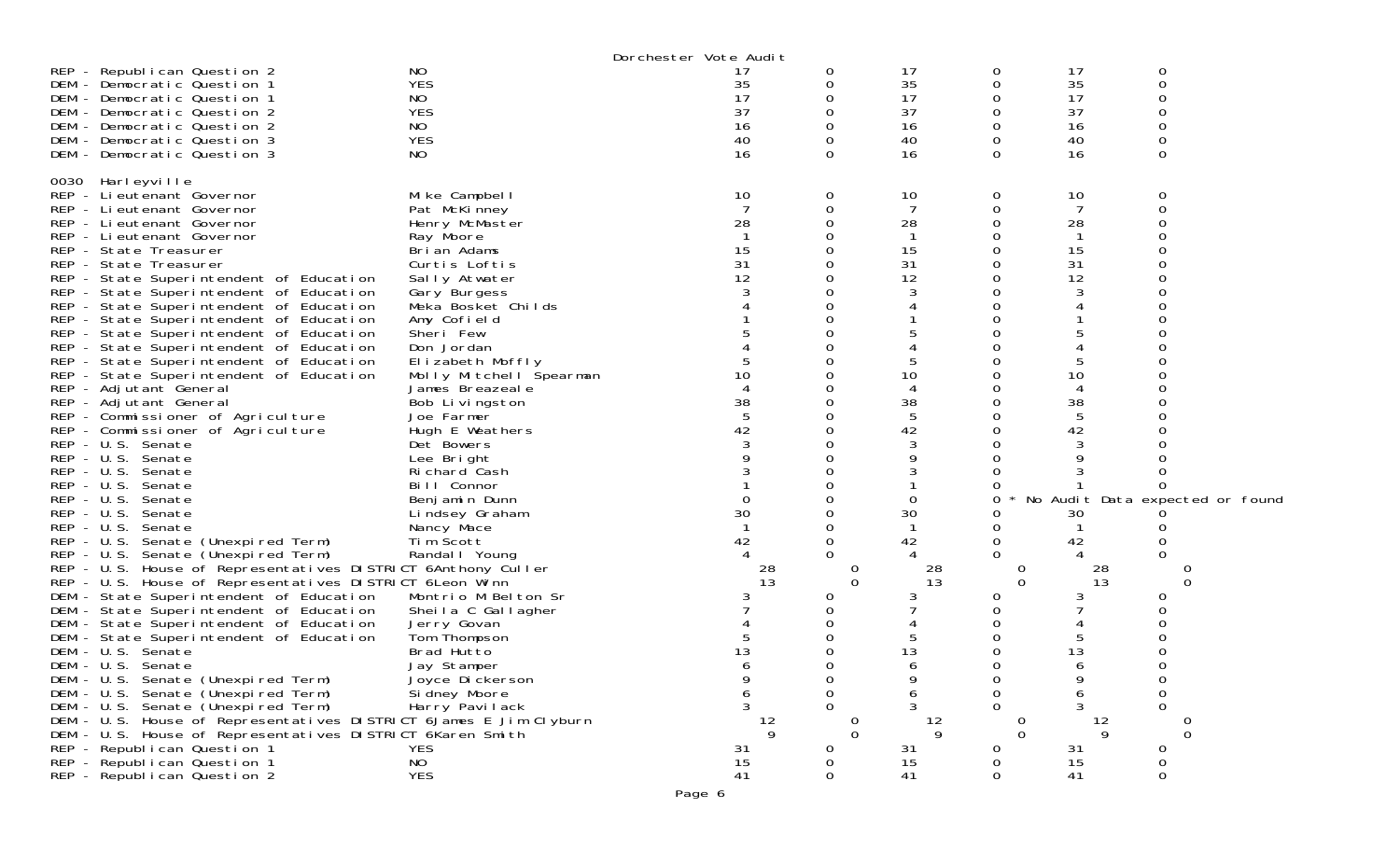|                                                                                                                                                                                                                                                                                                                                                                                                                                                                                                                                                                                                                                                                                                                                                                                                                                                                                                                                                                                                                                                                                                                                                                                                                                                                                                                                                                                                                                                                                                                                                   |                                                                                                                                                                                                                                                                                                                                                                                                                                                                                                                                                                                                                                             | Dorchester Vote Audit                                                                                                                                |                                                                                                                                                                                                                                       |                                                                                                                                                 |                                                                                                                                                          |                                                                                                                                                                                                           |                                                         |
|---------------------------------------------------------------------------------------------------------------------------------------------------------------------------------------------------------------------------------------------------------------------------------------------------------------------------------------------------------------------------------------------------------------------------------------------------------------------------------------------------------------------------------------------------------------------------------------------------------------------------------------------------------------------------------------------------------------------------------------------------------------------------------------------------------------------------------------------------------------------------------------------------------------------------------------------------------------------------------------------------------------------------------------------------------------------------------------------------------------------------------------------------------------------------------------------------------------------------------------------------------------------------------------------------------------------------------------------------------------------------------------------------------------------------------------------------------------------------------------------------------------------------------------------------|---------------------------------------------------------------------------------------------------------------------------------------------------------------------------------------------------------------------------------------------------------------------------------------------------------------------------------------------------------------------------------------------------------------------------------------------------------------------------------------------------------------------------------------------------------------------------------------------------------------------------------------------|------------------------------------------------------------------------------------------------------------------------------------------------------|---------------------------------------------------------------------------------------------------------------------------------------------------------------------------------------------------------------------------------------|-------------------------------------------------------------------------------------------------------------------------------------------------|----------------------------------------------------------------------------------------------------------------------------------------------------------|-----------------------------------------------------------------------------------------------------------------------------------------------------------------------------------------------------------|---------------------------------------------------------|
| REP - Republican Question 2<br>DEM - Democratic Question 1<br>DEM - Democratic Question 1<br>DEM - Democratic Question 2<br>DEM - Democratic Question 2<br>DEM - Democratic Question 3<br>DEM - Democratic Question 3                                                                                                                                                                                                                                                                                                                                                                                                                                                                                                                                                                                                                                                                                                                                                                                                                                                                                                                                                                                                                                                                                                                                                                                                                                                                                                                             | N <sub>O</sub><br><b>YES</b><br>NO.<br><b>YES</b><br>NO.<br><b>YES</b><br>NO.                                                                                                                                                                                                                                                                                                                                                                                                                                                                                                                                                               | 5<br>15<br>3<br>18<br>$\overline{2}$<br>15<br>5                                                                                                      | 0<br>0<br>0<br>0<br>0<br>0<br>$\Omega$                                                                                                                                                                                                | 5<br>15<br>3<br>18<br>2<br>15<br>5                                                                                                              | 0<br>0<br>0<br>0<br>0<br>0<br>$\Omega$                                                                                                                   | 5<br>15<br>3<br>18<br>$\overline{2}$<br>15<br>5                                                                                                                                                           | O<br>$\Omega$                                           |
| Four Hole<br>0031<br>REP - Lieutenant Governor<br>REP - Lieutenant Governor<br>REP - Lieutenant Governor<br>REP - Lieutenant Governor<br>REP - State Treasurer<br>REP - State Treasurer<br>REP - State Superintendent of Education<br>REP - State Superintendent of Education<br>REP - State Superintendent of Education<br>REP - State Superintendent of Education<br>REP - State Superintendent of Education<br>REP - State Superintendent of Education<br>REP - State Superintendent of Education<br>REP - State Superintendent of Education<br>REP - Adjutant General<br>REP - Adjutant General<br>REP - Commissioner of Agriculture<br>REP - Commissioner of Agriculture<br>REP - U.S. Senate<br>REP - U.S. Senate<br>REP - U.S. Senate<br>REP - U.S. Senate<br>REP - U.S. Senate<br>REP - U.S. Senate<br>REP - U.S. Senate<br>REP - U.S. Senate (Unexpired Term)<br>REP - U.S. Senate (Unexpired Term)<br>REP - U.S. House of Representatives DISTRICT 6Anthony Culler<br>REP - U.S. House of Representatives DISTRICT 6 Leon Winn<br>DEM - State Superintendent of Education<br>DEM - State Superintendent of Education<br>DEM - State Superintendent of Education<br>DEM - State Superintendent of Education<br>DEM - U.S. Senate<br>DEM - U.S. Senate<br>DEM - U.S. Senate (Unexpired Term)<br>DEM - U.S. Senate (Unexpired Term)<br>DEM - U.S. Senate (Unexpired Term)<br>DEM - U.S. House of Representatives DISTRICT 6James E Jim Clyburn<br>DEM - U.S. House of Representatives DISTRICT 6Karen Smith<br>REP - Republican Question 1 | Mike Campbell<br>Pat McKinney<br>Henry McMaster<br>Ray Moore<br>Brian Adams<br>Curtis Loftis<br>Sally Atwater<br>Gary Burgess<br>Meka Bosket Childs<br>Amy Cofield<br>Sheri Few<br>Don Jordan<br>Elizabeth Moffly<br>Molly Mitchell Spearman<br>James Breazeale<br>Bob Livingston<br>Joe Farmer<br>Hugh E Weathers<br>Det Bowers<br>Lee Bright<br>Richard Cash<br>Bill Connor<br>Benjamin Dunn<br>Lindsey Graham<br>Nancy Mace<br>Tim Scott<br>Randal   Young<br>Montrio M Belton Sr<br>Sheila C Gallagher<br>Jerry Govan<br>Tom Thompson<br>Brad Hutto<br>Jay Stamper<br>Joyce Di ckerson<br>Si dney Moore<br>Harry Pavilack<br><b>YES</b> | 8<br>11<br>35<br>7<br>24<br>33<br>13<br>5<br>9<br>9<br>10<br>49<br>22<br>39<br>5<br>11<br>5<br>31<br>8<br>60<br>37<br>20<br>5<br>10<br>5<br>14<br>57 | 0<br>0<br>0<br>0<br>0<br>0<br>0<br>0<br>0<br>0<br>0<br>0<br>0<br>0<br>0<br>0<br>0<br>0<br>0<br>0<br>0<br>0<br>0<br>$\Omega$<br>0<br>0<br>$\Omega$<br>0<br>0<br>0<br>0<br>0<br>O<br>0<br>∩<br>0<br>0<br>$\Omega$<br>O<br>$\Omega$<br>0 | 8<br>11<br>35<br>7<br>24<br>33<br>13<br>5<br>9<br>9<br>7<br>10<br>49<br>22<br>39<br>5<br>11<br>5<br>31<br>8<br>60<br>37<br>20<br>10<br>14<br>57 | 0<br>0<br>0<br>0<br>0<br>0<br>0<br>0<br>0<br>0<br>0<br>0<br>$\Omega$<br>0<br>0<br>0<br>0<br>0<br>0<br>0<br>$\Omega$<br>0<br>∩<br>0<br>0<br>$\Omega$<br>O | 8<br>11<br>35<br>7<br>24<br>33<br>13<br>5<br>$\overline{2}$<br>4<br>9<br>7<br>9<br>7<br>10<br>49<br>22<br>39<br>5<br>11<br>5<br>31<br>8<br>60<br>37<br>20<br>3<br>5<br>5<br>10<br>7<br>5<br>2<br>14<br>57 | 0<br>0<br>0<br>$\Omega$<br>0<br>0<br>0<br>$\Omega$<br>0 |
| REP - Republican Question 1<br>REP - Republican Question 2                                                                                                                                                                                                                                                                                                                                                                                                                                                                                                                                                                                                                                                                                                                                                                                                                                                                                                                                                                                                                                                                                                                                                                                                                                                                                                                                                                                                                                                                                        | NO<br><b>YES</b>                                                                                                                                                                                                                                                                                                                                                                                                                                                                                                                                                                                                                            | 56                                                                                                                                                   | O<br>0                                                                                                                                                                                                                                | 56                                                                                                                                              | 0                                                                                                                                                        | 56                                                                                                                                                                                                        | 0                                                       |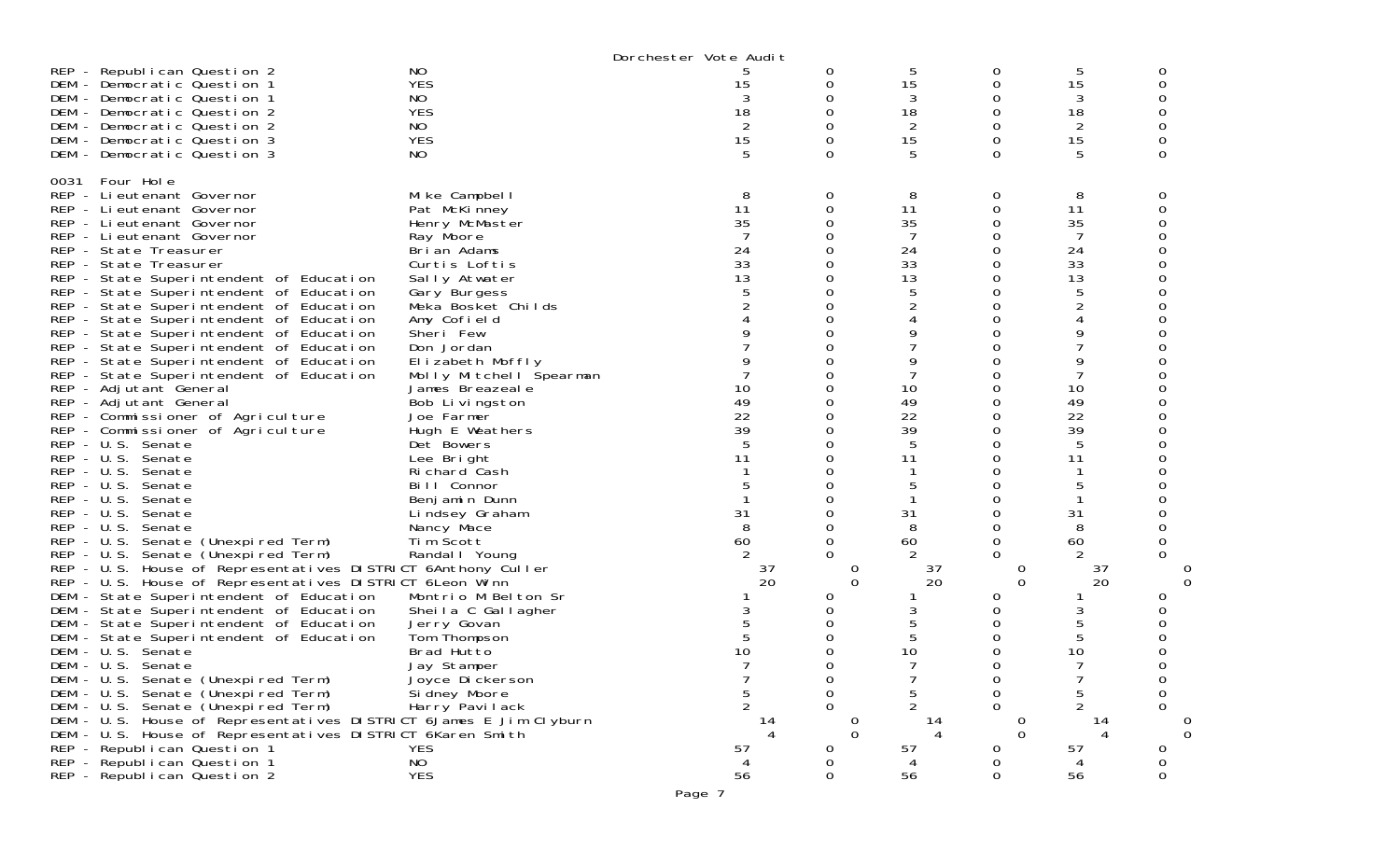|              |                                                                                          |                         | Dorchester Vote Audit |    |               |                |          |                |                                 |  |
|--------------|------------------------------------------------------------------------------------------|-------------------------|-----------------------|----|---------------|----------------|----------|----------------|---------------------------------|--|
|              | REP - Republican Question 2                                                              | NO                      |                       |    | 0             | 5              | 0        | 5              | 0                               |  |
|              | DEM - Democratic Question 1                                                              | <b>YES</b>              |                       | 11 | 0             | 11             | 0        | 11             | 0                               |  |
|              | DEM - Democratic Question 1                                                              | NO                      |                       |    |               | 5              | 0        | 5              |                                 |  |
|              | DEM - Democratic Question 2                                                              | <b>YES</b>              |                       | 12 |               | 12             | 0        | 12             |                                 |  |
|              | DEM - Democratic Question 2                                                              | NO                      |                       |    |               | 4              |          | 4              |                                 |  |
|              | DEM - Democratic Question 3                                                              | <b>YES</b>              |                       |    |               | 7              |          |                |                                 |  |
|              | DEM - Democratic Question 3                                                              | NO                      |                       |    | $\Omega$      | 9              | 0        | 9              | 0                               |  |
|              |                                                                                          |                         |                       |    |               |                |          |                |                                 |  |
| 0033         | Rosses                                                                                   |                         |                       |    |               |                |          |                |                                 |  |
|              | REP - Li eutenant Governor                                                               | Mike Campbell           |                       | 14 | 0             | 14             | 0        | 14             | 0                               |  |
|              | REP - Lieutenant Governor                                                                | Pat McKinney            |                       | 25 |               | 25             | 0        | 25             | 0                               |  |
|              | REP - Lieutenant Governor                                                                | Henry McMaster          |                       | 39 |               | 39             |          | 39             |                                 |  |
|              | REP - Lieutenant Governor                                                                | Ray Moore               |                       |    |               | 4              |          | 4              |                                 |  |
|              | REP - State Treasurer                                                                    | Brian Adams             |                       | 29 |               | 29             |          | 29             |                                 |  |
|              | REP - State Treasurer                                                                    | Curtis Loftis           | 49                    |    |               | 49             |          | 49             |                                 |  |
|              | REP - State Superintendent of Education                                                  |                         |                       | 18 |               | 18             | 0        | 18             |                                 |  |
|              |                                                                                          | Sally Atwater           |                       | 12 |               | 12             |          | 12             |                                 |  |
|              | REP - State Superintendent of Education                                                  | Gary Burgess            |                       |    |               |                |          |                |                                 |  |
|              | REP - State Superintendent of Education                                                  | Meka Bosket Childs      |                       |    |               | 2              |          | 2              |                                 |  |
|              | REP - State Superintendent of Education                                                  | Amy Cofield             |                       |    |               | 5<br>7         |          | 5              |                                 |  |
|              | REP - State Superintendent of Education                                                  | Sheri Few               |                       |    |               |                |          |                |                                 |  |
|              | REP - State Superintendent of Education                                                  | Don Jordan              |                       |    |               | 14             |          | 14             |                                 |  |
|              | REP - State Superintendent of Education                                                  | Elizabeth Moffly        |                       |    |               | 6              |          | 6              |                                 |  |
|              | REP - State Superintendent of Education                                                  | Molly Mitchell Spearman |                       |    |               | 9              |          | 9              |                                 |  |
|              | REP - Adjutant General                                                                   | James Breazeale         |                       | 13 |               | 13             |          | 13             |                                 |  |
|              | REP - Adjutant General                                                                   | Bob Livingston          | 61                    |    |               | 61             |          | 61             |                                 |  |
|              | REP - Commissioner of Agriculture                                                        | Joe Farmer              | 11                    |    |               | 11             |          | 11             |                                 |  |
|              | REP - Commissioner of Agriculture                                                        | Hugh E Weathers         | 68                    |    |               | 68             |          | 68             |                                 |  |
|              | REP - U.S. Senate                                                                        | Det Bowers              |                       |    |               | 4              |          | 4              |                                 |  |
|              | REP - U.S. Senate                                                                        | Lee Bright              |                       | 20 |               | 20             |          | 20             |                                 |  |
| $REP - U.S.$ | Senate                                                                                   | Richard Cash            |                       |    |               | 0              | 0        |                | No Audit Data expected or found |  |
| $REP - U.S.$ | Senate                                                                                   | Bill Connor             |                       | 2  |               | 2              |          | 2              |                                 |  |
| REP - U.S.   | Senate                                                                                   | Benjamin Dunn           |                       |    |               | 0              | Ω        |                | No Audit Data expected or found |  |
| $REP - U.S.$ | Senate                                                                                   | Lindsey Graham          |                       | 59 |               | 59             |          | 59             |                                 |  |
| $REP - U.S.$ | Senate                                                                                   | Nancy Mace              |                       |    |               | $\overline{2}$ | 0        | 2              |                                 |  |
|              | REP - U.S. Senate (Unexpired Term)                                                       | Tim Scott               |                       | 86 |               | 86             | 0        | 86             |                                 |  |
|              | REP - U.S. Senate (Unexpired Term)                                                       | Randal   Young          |                       |    |               |                | 0        |                |                                 |  |
|              | REP - U.S. House of Representatives DISTRICT 6Anthony Culler                             |                         |                       | 50 | U             | 50             | 0        | 50             |                                 |  |
|              | REP - U.S. House of Representatives DISTRICT 6 Leon Winn                                 |                         |                       | 24 | $\Omega$      | 24             | 0        | 24             | $\Omega$                        |  |
|              | DEM - State Superintendent of Education                                                  | Montrio M Belton Sr     |                       | 8  |               | 8              |          | 8              |                                 |  |
|              | DEM - State Superintendent of Education                                                  | Sheila C Gallagher      |                       |    |               | 5              |          | 5              |                                 |  |
|              | DEM - State Superintendent of Education                                                  | Jerry Govan             |                       | 11 |               | 11             |          | 11             |                                 |  |
|              | DEM - State Superintendent of Education                                                  | Tom Thompson            |                       |    |               | 6              |          | 6              |                                 |  |
|              | DEM - U.S. Senate                                                                        | Brad Hutto              |                       | 27 |               | 27             | 0        | 27             |                                 |  |
|              | DEM - U.S. Senate                                                                        | Jay Stamper             |                       |    |               | 4              | 0        | 4              | 0                               |  |
|              | DEM - U.S. Senate (Unexpired Term)                                                       | Joyce Dickerson         | $\overline{21}$       |    | 0             | 21             | $\sigma$ | 21             | 0                               |  |
|              | DEM - U.S. Senate (Unexpired Term)                                                       | Si dney Moore           |                       | 8  | $\Omega$      | 8              | 0        | 8              | $\mathsf{O}\xspace$             |  |
|              | DEM - U.S. Senate (Unexpired Term)                                                       | Harry Pavilack          |                       |    |               |                | 0        |                | $\Omega$                        |  |
|              | DEM - U.S. House of Representatives DISTRICT 6James E Jim Clyburn                        |                         |                       | 29 |               | 29             |          | 29             |                                 |  |
|              |                                                                                          |                         |                       |    | 0<br>$\Omega$ | $\overline{7}$ | $\Omega$ | $\overline{7}$ | $\Omega$                        |  |
|              | DEM - U.S. House of Representatives DISTRICT 6Karen Smith<br>REP - Republican Question 1 | <b>YES</b>              |                       |    |               |                |          |                |                                 |  |
|              |                                                                                          | <b>NO</b>               | 71                    |    | 0             | 71             | 0        | 71             | 0                               |  |
|              | REP - Republican Question 1                                                              |                         |                       | 14 |               | 14             |          | 14             | 0                               |  |
|              | REP - Republican Question 2                                                              | <b>YES</b>              |                       | 69 |               | 69             | 0        | 69             | 0                               |  |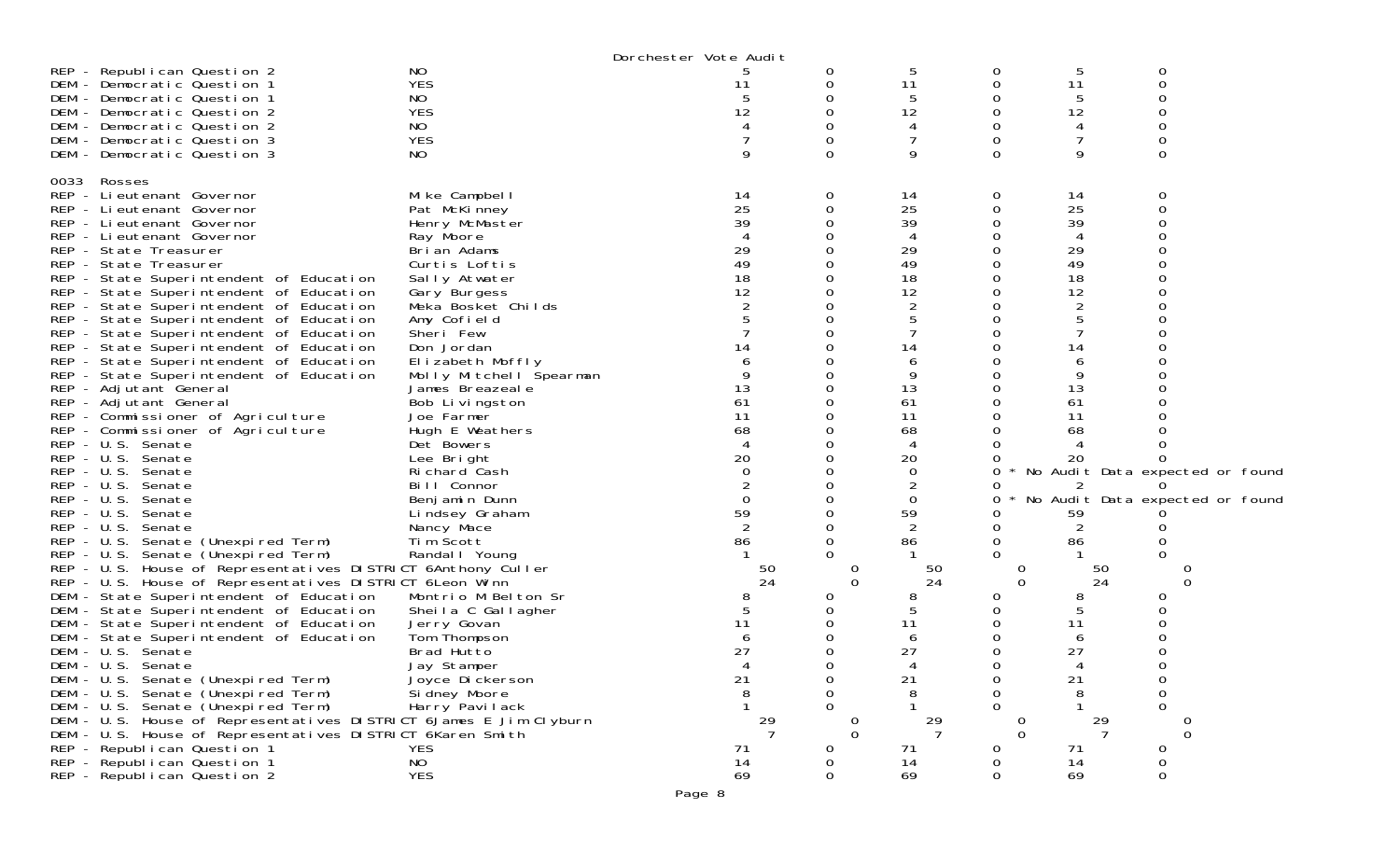|                                                                                                                                |                                 | Dorchester Vote Audit |          |                      |          |         |                                     |  |
|--------------------------------------------------------------------------------------------------------------------------------|---------------------------------|-----------------------|----------|----------------------|----------|---------|-------------------------------------|--|
| REP - Republican Question 2                                                                                                    | NO                              | 13                    | 0        | 13                   | 0        | 13      | 0                                   |  |
| DEM - Democratic Question 1                                                                                                    | <b>YES</b>                      | 25                    | 0        | 25                   | 0        | 25      | $\mathbf 0$                         |  |
| DEM - Democratic Question 1                                                                                                    | NO                              |                       |          | 9                    | 0        | 9       | Ω                                   |  |
| DEM - Democratic Question 2                                                                                                    | <b>YES</b>                      | 30                    |          | 30                   | 0        | 30      | 0                                   |  |
| DEM - Democratic Question 2                                                                                                    | NO                              | 5                     |          | 5                    | 0        | 5       | 0                                   |  |
| DEM - Democratic Question 3                                                                                                    | <b>YES</b>                      | 23                    |          | 23                   | 0        | 23      | 0                                   |  |
| DEM - Democratic Question 3                                                                                                    | NO.                             | 12                    | 0        | 12                   | $\Omega$ | 12      | 0                                   |  |
|                                                                                                                                |                                 |                       |          |                      |          |         |                                     |  |
| 0034 Ridgeville                                                                                                                |                                 |                       |          |                      |          |         |                                     |  |
| REP - Li eutenant Governor                                                                                                     | Mike Campbell                   | 14                    | 0        | 14                   | 0        | 14      | 0                                   |  |
| REP - Lieutenant Governor                                                                                                      | Pat McKinney                    | 18                    |          | 18                   | 0        | 18      | 0                                   |  |
| REP - Lieutenant Governor                                                                                                      | Henry McMaster                  | 34                    |          | 34                   | 0        | 34      |                                     |  |
| REP - Lieutenant Governor                                                                                                      | Ray Moore                       |                       |          | 4                    | Ω        | 4       |                                     |  |
| REP - State Treasurer                                                                                                          | Brian Adams                     | 28                    |          | 28                   |          | 28      |                                     |  |
| REP - State Treasurer                                                                                                          | Curtis Loftis                   | 39                    |          | 39                   | 0        | 39      |                                     |  |
| REP - State Superintendent of Education                                                                                        | Sally Atwater                   | 18                    |          | 18                   | 0        | 18      |                                     |  |
| REP - State Superintendent of Education                                                                                        | Gary Burgess                    |                       |          | 5                    | 0        | 5       |                                     |  |
| REP - State Superintendent of Education                                                                                        | Meka Bosket Childs              |                       |          |                      | Ω        |         |                                     |  |
| REP - State Superintendent of Education                                                                                        | Amy Cofield                     |                       |          |                      | Ω        | 4       |                                     |  |
| REP - State Superintendent of Education                                                                                        | Sheri Few                       |                       |          |                      |          |         |                                     |  |
| REP - State Superintendent of Education                                                                                        | Don Jordan                      |                       |          |                      |          | 5       |                                     |  |
| REP - State Superintendent of Education                                                                                        | Elizabeth Moffly                |                       |          | 9                    | Ω        | 9       |                                     |  |
| REP - State Superintendent of Education                                                                                        | Molly Mitchell Spearman         | 16                    |          | 16                   | Ω        | 16      |                                     |  |
| REP - Adjutant General                                                                                                         | James Breazeale                 | 13                    |          | 13                   | 0        | 13      | ∩                                   |  |
| REP - Adjutant General                                                                                                         | Bob Livingston                  | 52                    |          | 52                   | 0        | 52      |                                     |  |
| REP - Commissioner of Agriculture                                                                                              | Joe Farmer                      | 13                    |          | 13                   |          | 13      |                                     |  |
| REP - Commissioner of Agriculture                                                                                              | Hugh E Weathers                 | 54                    |          | 54                   | 0        | 54      |                                     |  |
| REP - U.S. Senate                                                                                                              | Det Bowers                      |                       |          | 6                    | 0        | 6       |                                     |  |
| REP - U.S. Senate                                                                                                              | Lee Bright                      |                       |          | 9                    |          | 9       |                                     |  |
| REP - U.S. Senate                                                                                                              | Richard Cash                    |                       |          |                      | Ω        |         |                                     |  |
| REP - U.S. Senate                                                                                                              | Bill Connor                     | 3                     |          | 3                    | Ω        | 3       |                                     |  |
| REP - U.S. Senate                                                                                                              | Benjamin Dunn                   |                       |          |                      |          |         |                                     |  |
| REP - U.S. Senate                                                                                                              | Lindsey Graham                  | 35                    |          | 35                   | 0        | 35      |                                     |  |
| REP - U.S. Senate                                                                                                              | Nancy Mace                      | 15                    |          | 15                   | 0        | 15      |                                     |  |
| REP - U.S. Senate (Unexpired Term)                                                                                             | Tim Scott                       | 69                    |          | 69                   | 0        | 69      |                                     |  |
| REP - U.S. Senate (Unexpired Term)                                                                                             | Randal I Young                  |                       |          | $\overline{2}$       |          |         | O                                   |  |
| REP - U.S. House of Representatives DISTRICT 6Anthony Culler                                                                   |                                 | 46                    |          | 46                   | U        | 46      |                                     |  |
| REP - U.S. House of Representatives DISTRICT 6 Leon Winn                                                                       |                                 | 18                    | $\Omega$ | 18                   | 0        | 18      | ∩                                   |  |
| DEM - State Superintendent of Education                                                                                        | Montrio M Belton Sr             | 0                     |          | 0                    | 0        |         | No Audit Data expected or found     |  |
| DEM - State Superintendent of Education                                                                                        | Sheila C Gallagher              |                       |          | 3                    | 0        | 3       |                                     |  |
| DEM - State Superintendent of Education                                                                                        | Jerry Govan                     |                       |          | 9                    | 0        | 9       |                                     |  |
| DEM - State Superintendent of Education                                                                                        | Tom Thompson                    | 10                    |          | 10<br>13             | 0        | 10      |                                     |  |
| DEM - U.S. Senate                                                                                                              | Brad Hutto                      | 13                    |          |                      | 0        | 13<br>7 | 0                                   |  |
| DEM - U.S. Senate<br>DEM - U.S. Senate (Unexpired Term)                                                                        | Jay Stamper                     |                       |          |                      | 0        |         |                                     |  |
|                                                                                                                                | Joyce Dickerson                 | 19                    |          | 19                   | $\sigma$ | 19      | 0<br><sup>n</sup>                   |  |
| DEM - U.S. Senate (Unexpired Term)<br>DEM - U.S. Senate (Unexpired Term)                                                       | Si dney Moore<br>Harry Pavilack | 3<br>0                | $\Omega$ | 3<br>0               | 0        | 3       | 0 * No Audit Data expected or found |  |
|                                                                                                                                |                                 |                       |          |                      |          |         |                                     |  |
| DEM - U.S. House of Representatives DISTRICT 6James E Jim Clyburn<br>DEM - U.S. House of Representatives DISTRICT 6Karen Smith |                                 | 19                    | $\Omega$ | 19<br>$\overline{4}$ | $\Omega$ | 19<br>4 | $\Omega$                            |  |
| REP - Republican Question 1                                                                                                    | <b>YES</b>                      | 50                    | O        | 50                   | 0        | 50      |                                     |  |
| REP - Republican Question 1                                                                                                    | NO                              | 18                    |          | 18                   |          | 18      |                                     |  |
| REP - Republican Question 2                                                                                                    | <b>YES</b>                      | 58                    |          | 58                   | 0        | 58      |                                     |  |
|                                                                                                                                |                                 |                       |          |                      |          |         |                                     |  |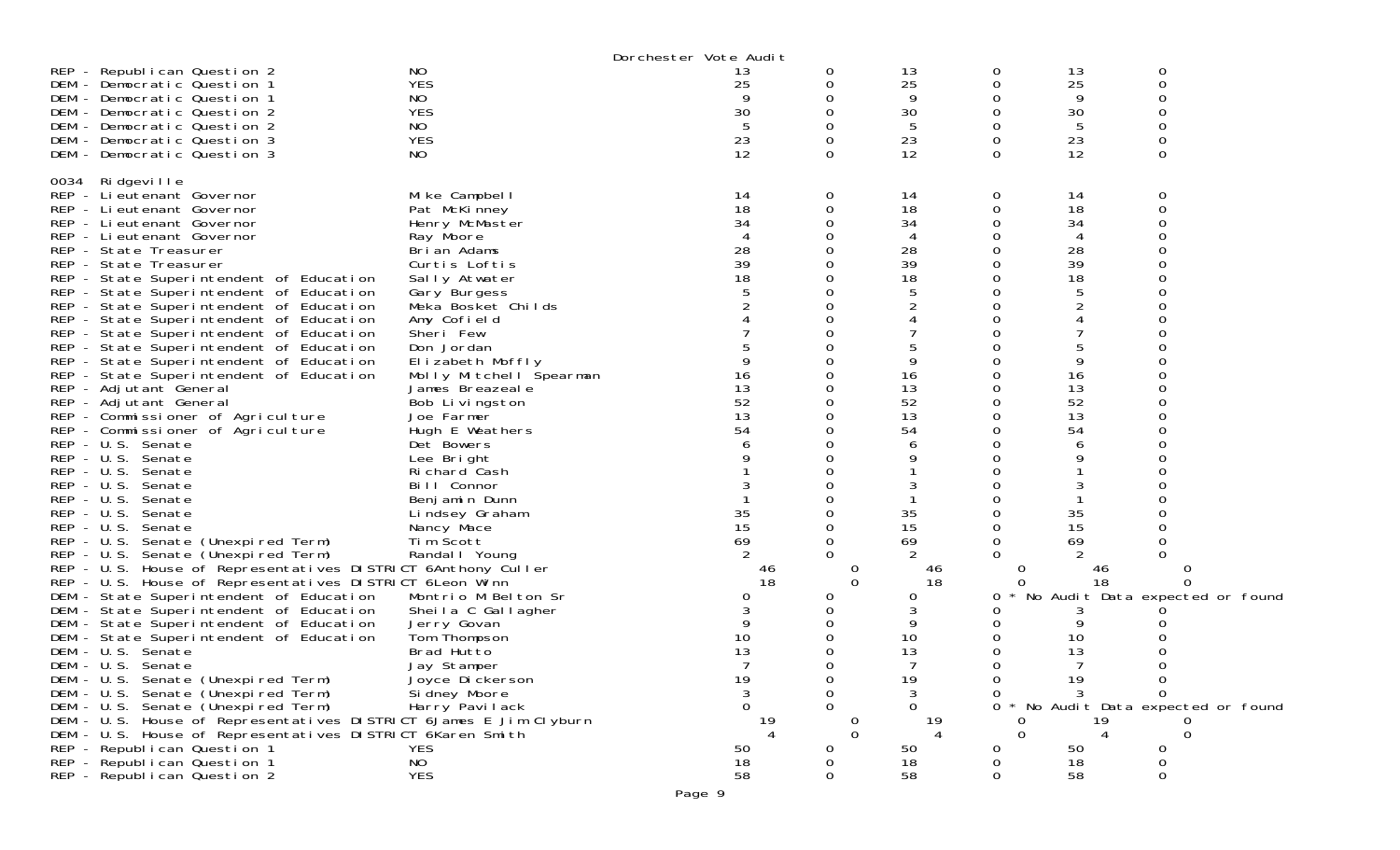| NO<br>REP - Republican Question 2<br>13<br>13<br>0<br>0<br>13<br>0<br><b>YES</b><br>15<br>$\mathbf 0$<br>15<br>0<br>DEM - Democratic Question 1<br>15<br>0<br>8<br>NO.<br>8<br>0<br>DEM - Democratic Question 1<br>15<br><b>YES</b><br>15<br>15<br>0<br>DEM - Democratic Question 2<br>0<br>NO<br>DEM - Democratic Question 2<br>6<br>6<br>6<br><b>YES</b><br>8<br>8<br>0<br>DEM - Democratic Question 3<br>13<br>13<br>13<br>$\Omega$<br>$\Omega$<br>DEM - Democratic Question 3<br>NO.<br>$\Omega$<br>0035 Gi vhans<br>REP - Lieutenant Governor<br>Mike Campbell<br>13<br>13<br>13<br>0<br>0<br>0<br>8<br>8<br>8<br>0<br>REP - Lieutenant Governor<br>Pat McKinney<br>40<br>40<br>Henry McMaster<br>40<br>REP - Lieutenant Governor<br>6<br>REP - Lieutenant Governor<br>Ray Moore<br>6<br>6<br>23<br>23<br>23<br>REP - State Treasurer<br>Brian Adams<br>43<br>43<br>43<br>REP - State Treasurer<br>Curtis Loftis<br>19<br>19<br>19<br>REP - State Superintendent of Education<br>Sally Atwater<br>REP - State Superintendent of Education<br>Gary Burgess<br>0<br>REP - State Superintendent of Education<br>Meka Bosket Childs<br>0<br>No Audit Data expected or found<br>0<br>$\Omega$<br>$\overline{0}$<br>REP - State Superintendent of Education<br>Amy Cofield<br>No Audit Data expected or found<br>0<br>20<br>20<br>Sheri Few<br>REP - State Superintendent of Education<br>20<br>REP - State Superintendent of Education<br>Don Jordan<br>3<br>12<br>12<br>12<br>REP - State Superintendent of Education<br>Elizabeth Moffly<br>REP - State Superintendent of Education<br>Molly Mitchell Spearman<br>6<br>6<br>REP - Adjutant General<br>11<br>11<br>11<br>James Breazeale<br>53<br>53<br>53<br>REP - Adjutant General<br>Bob Livingston<br>12<br>12<br>12<br>Joe Farmer<br>REP - Commissioner of Agriculture<br>54<br>54<br>54<br>REP - Commissioner of Agriculture<br>Hugh E Weathers<br>2<br>2<br>REP - U.S. Senate<br>Det Bowers<br>17<br>REP - U.S. Senate<br>17<br>17<br>Lee Bright<br>REP - U.S. Senate<br>Richard Cash<br>$REP - U.S.$<br>Bill Connor<br>Senate<br><sup>o</sup><br>REP - U.S. Senate<br>$\Omega$<br>No Audit Data expected or found<br>Benjamin Dunn<br>0<br>0<br>38<br>38<br>$REP - U.S.$<br>Senate<br>Lindsey Graham<br>38<br>REP - U.S.<br>5<br>5<br>Senate<br>Nancy Mace<br>REP - U.S. Senate (Unexpired Term)<br>Tim Scott<br>64<br>64<br>64<br>REP - U.S. Senate (Unexpired Term)<br>Randal   Young<br>REP - U.S. House of Representatives DISTRICT 6Anthony Culler<br>43<br>43<br>43<br>20<br>REP - U.S. House of Representatives DISTRICT 6 Leon Winn<br>$\Omega$<br>20<br>0<br>20<br>0<br>DEM - State Superintendent of Education<br>Montrio M Belton Sr<br>O<br>DEM - State Superintendent of Education<br>Sheila C Gallagher<br>13<br>13<br>13<br>10<br>10<br>DEM - State Superintendent of Education<br>Jerry Govan<br>10<br>Tom Thompson<br>DEM - State Superintendent of Education<br>19<br>19<br>19<br>DEM - U.S. Senate<br>Brad Hutto<br>DEM - U.S. Senate<br>Jay Stamper<br>Joyce Dickerson<br>11<br>11<br>0<br>11<br>$\Omega$<br>20<br>20<br>20<br>DEM - U.S. Senate (Unexpired Term)<br>0<br>0<br>5<br>0<br>DEM - U.S. Senate (Unexpired Term)<br>Si dney Moore<br>0<br>0<br>5<br>0<br>DEM - U.S. Senate (Unexpired Term)<br>Harry Pavilack<br>5.<br>0<br>DEM - U.S. House of Representatives DISTRICT 6James E Jim Clyburn<br>30<br>30<br>30<br>DEM - U.S. House of Representatives DISTRICT 6Karen Smith<br>$\Omega$<br>$\Omega$<br>$\Omega$<br>REP - Republican Question 1<br><b>YES</b><br>58<br>58<br>58<br>0<br>Ω<br>0<br>0<br>0 |                             |           | Dorchester Vote Audit |    |    |  |
|--------------------------------------------------------------------------------------------------------------------------------------------------------------------------------------------------------------------------------------------------------------------------------------------------------------------------------------------------------------------------------------------------------------------------------------------------------------------------------------------------------------------------------------------------------------------------------------------------------------------------------------------------------------------------------------------------------------------------------------------------------------------------------------------------------------------------------------------------------------------------------------------------------------------------------------------------------------------------------------------------------------------------------------------------------------------------------------------------------------------------------------------------------------------------------------------------------------------------------------------------------------------------------------------------------------------------------------------------------------------------------------------------------------------------------------------------------------------------------------------------------------------------------------------------------------------------------------------------------------------------------------------------------------------------------------------------------------------------------------------------------------------------------------------------------------------------------------------------------------------------------------------------------------------------------------------------------------------------------------------------------------------------------------------------------------------------------------------------------------------------------------------------------------------------------------------------------------------------------------------------------------------------------------------------------------------------------------------------------------------------------------------------------------------------------------------------------------------------------------------------------------------------------------------------------------------------------------------------------------------------------------------------------------------------------------------------------------------------------------------------------------------------------------------------------------------------------------------------------------------------------------------------------------------------------------------------------------------------------------------------------------------------------------------------------------------------------------------------------------------------------------------------------------------------------------------------------------------------------------------------------------------------------------------------------------------------------------------------------------------------------------------------------------------------------------------------------------------------------------------------------------------------------------------------------------------------------------------------|-----------------------------|-----------|-----------------------|----|----|--|
|                                                                                                                                                                                                                                                                                                                                                                                                                                                                                                                                                                                                                                                                                                                                                                                                                                                                                                                                                                                                                                                                                                                                                                                                                                                                                                                                                                                                                                                                                                                                                                                                                                                                                                                                                                                                                                                                                                                                                                                                                                                                                                                                                                                                                                                                                                                                                                                                                                                                                                                                                                                                                                                                                                                                                                                                                                                                                                                                                                                                                                                                                                                                                                                                                                                                                                                                                                                                                                                                                                                                                                                                  |                             |           |                       |    |    |  |
| <b>YES</b><br>65<br>65<br>65<br>$\Omega$<br>REP - Republican Question 2                                                                                                                                                                                                                                                                                                                                                                                                                                                                                                                                                                                                                                                                                                                                                                                                                                                                                                                                                                                                                                                                                                                                                                                                                                                                                                                                                                                                                                                                                                                                                                                                                                                                                                                                                                                                                                                                                                                                                                                                                                                                                                                                                                                                                                                                                                                                                                                                                                                                                                                                                                                                                                                                                                                                                                                                                                                                                                                                                                                                                                                                                                                                                                                                                                                                                                                                                                                                                                                                                                                          | REP - Republican Question 1 | <b>NO</b> | 10                    | 10 | 10 |  |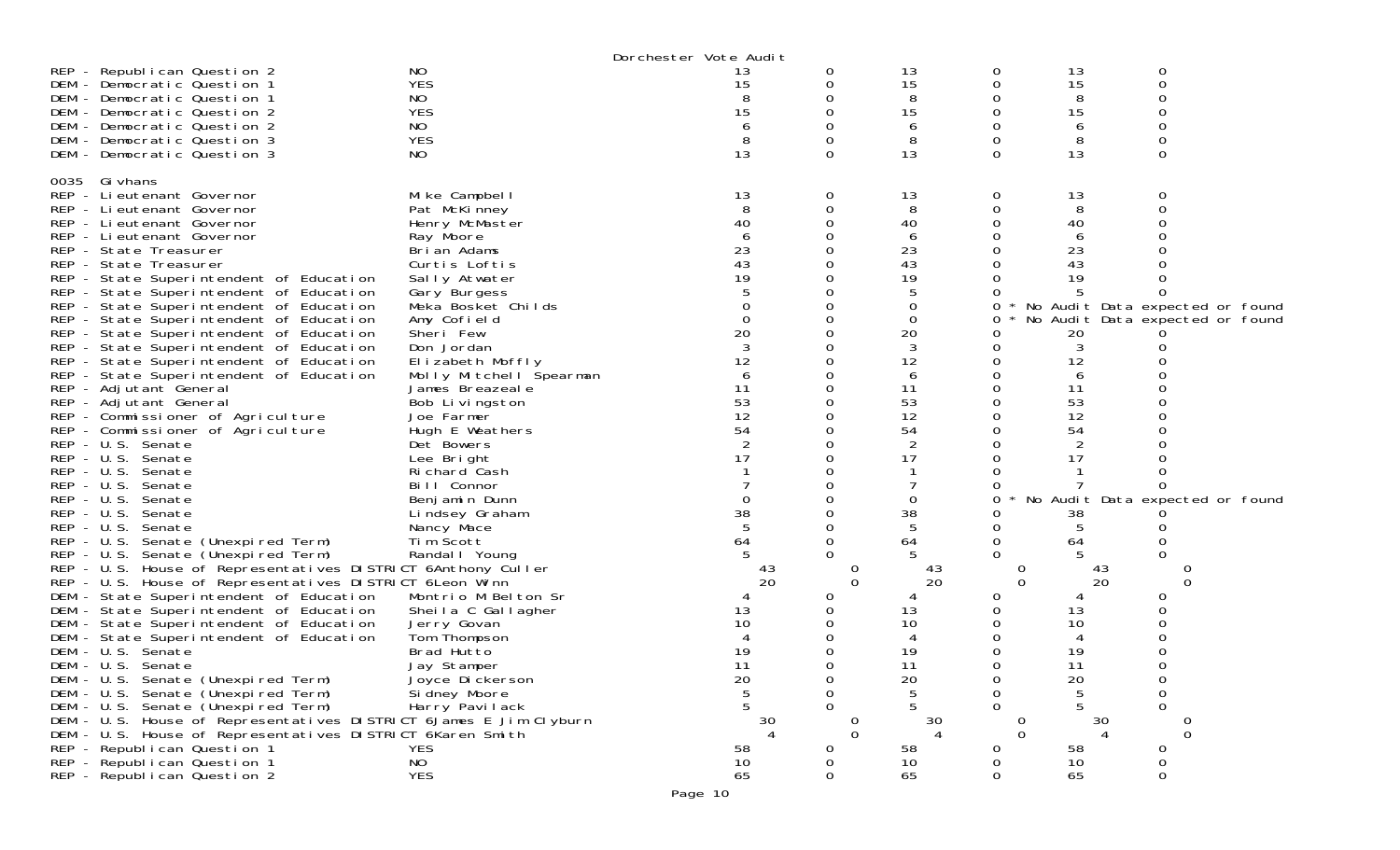|                                                                                                                                                                                                                                                                                                                                                                                                                                                                                                                                                                                                                                                                                                                                                                                                                                                                                                                                                                                                                                                                                                                                                                                                                                                                                                                                                                                                                                                                                                                                                             |                                                                                                                                                                                                                                                                                                                                                                                                                                                                                                                                                                                                                                              | Dorchester Vote Audit            |                                                      |                                                 |                                                              |                                                                |                                                                                                                                                                                                                                            |  |
|-------------------------------------------------------------------------------------------------------------------------------------------------------------------------------------------------------------------------------------------------------------------------------------------------------------------------------------------------------------------------------------------------------------------------------------------------------------------------------------------------------------------------------------------------------------------------------------------------------------------------------------------------------------------------------------------------------------------------------------------------------------------------------------------------------------------------------------------------------------------------------------------------------------------------------------------------------------------------------------------------------------------------------------------------------------------------------------------------------------------------------------------------------------------------------------------------------------------------------------------------------------------------------------------------------------------------------------------------------------------------------------------------------------------------------------------------------------------------------------------------------------------------------------------------------------|----------------------------------------------------------------------------------------------------------------------------------------------------------------------------------------------------------------------------------------------------------------------------------------------------------------------------------------------------------------------------------------------------------------------------------------------------------------------------------------------------------------------------------------------------------------------------------------------------------------------------------------------|----------------------------------|------------------------------------------------------|-------------------------------------------------|--------------------------------------------------------------|----------------------------------------------------------------|--------------------------------------------------------------------------------------------------------------------------------------------------------------------------------------------------------------------------------------------|--|
| REP - Republican Question 2<br>DEM - Democratic Question 1<br>DEM - Democratic Question 1<br>DEM - Democratic Question 2                                                                                                                                                                                                                                                                                                                                                                                                                                                                                                                                                                                                                                                                                                                                                                                                                                                                                                                                                                                                                                                                                                                                                                                                                                                                                                                                                                                                                                    | NO.<br><b>YES</b><br>NO.<br><b>YES</b>                                                                                                                                                                                                                                                                                                                                                                                                                                                                                                                                                                                                       | 19<br>27                         | 0<br>0<br>Ω<br>Ω                                     | 3<br>19<br>8<br>27                              | 0<br>0                                                       | 3<br>19<br>8<br>27                                             | 0<br>0                                                                                                                                                                                                                                     |  |
| DEM - Democratic Question 2<br>DEM - Democratic Question 3<br>DEM - Democratic Question 3                                                                                                                                                                                                                                                                                                                                                                                                                                                                                                                                                                                                                                                                                                                                                                                                                                                                                                                                                                                                                                                                                                                                                                                                                                                                                                                                                                                                                                                                   | NO.<br><b>YES</b><br>NO.                                                                                                                                                                                                                                                                                                                                                                                                                                                                                                                                                                                                                     | 4<br>24                          | Ω<br>0                                               | 24<br>7                                         | $\Omega$                                                     | 24                                                             | $\Omega$                                                                                                                                                                                                                                   |  |
| 0036 Delemars<br>REP - Lieutenant Governor<br>REP - Lieutenant Governor<br>REP - Lieutenant Governor<br>REP - Lieutenant Governor<br>REP - State Treasurer<br>REP - State Treasurer<br>REP - State Superintendent of Education<br>REP - State Superintendent of Education<br>REP - State Superintendent of Education<br>REP - State Superintendent of Education<br>REP - State Superintendent of Education<br>REP - State Superintendent of Education<br>REP - State Superintendent of Education<br>REP - State Superintendent of Education<br>REP - Adjutant General<br>REP - Adjutant General<br>REP - Commissioner of Agriculture<br>REP - Commissioner of Agriculture<br>REP - U.S. Senate<br>REP - U.S. Senate<br>REP - U.S. Senate<br>$REP - U.S.$<br>Senate<br>REP - U.S. Senate<br>$REP - U.S.$<br>Senate<br>$REP - U.S.$<br>Senate<br>REP - U.S. Senate (Unexpired Term)<br>REP - U.S. Senate (Unexpired Term)<br>REP - U.S. House of Representatives DISTRICT 6Anthony Culler<br>REP - U.S. House of Representatives DISTRICT 6Leon Winn<br>DEM - State Superintendent of Education<br>DEM - State Superintendent of Education<br>DEM - State Superintendent of Education<br>DEM - State Superintendent of Education<br>DEM - U.S. Senate<br>DEM - U.S. Senate<br>DEM - U.S. Senate (Unexpired Term)<br>DEM - U.S. Senate (Unexpired Term)<br>DEM - U.S. Senate (Unexpired Term)<br>DEM - U.S. House of Representatives DISTRICT 6James E Jim Clyburn<br>DEM - U.S. House of Representatives DISTRICT 6Karen Smith<br>REP - Republican Question 1 | Mike Campbell<br>Pat McKinney<br>Henry McMaster<br>Ray Moore<br>Bri an Adams<br>Curtis Loftis<br>Sally Atwater<br>Gary Burgess<br>Meka Bosket Childs<br>Amy Cofield<br>Sheri Few<br>Don Jordan<br>Elizabeth Moffly<br>Molly Mitchell Spearman<br>James Breazeale<br>Bob Livingston<br>Joe Farmer<br>Hugh E Weathers<br>Det Bowers<br>Lee Bright<br>Richard Cash<br>Bill Connor<br>Benjamin Dunn<br>Lindsey Graham<br>Nancy Mace<br>Tim Scott<br>Randal   Young<br>Montrio M Belton Sr<br>Sheila C Gallagher<br>Jerry Govan<br>Tom Thompson<br>Brad Hutto<br>Jay Stamper<br>Joyce Di ckerson<br>Si dney Moore<br>Harry Pavilack<br><b>YES</b> | 11<br>73<br>75<br>74<br>77<br>10 | 0<br>0<br>$\Omega$<br>0<br>$\Omega$<br>$\Omega$<br>0 | 3<br>11<br>73<br>3<br>75<br>74<br>77<br>2<br>10 | 0<br>0<br>0<br>0<br>0<br>0<br>$\Omega$<br>0<br>$\Omega$<br>0 | 3<br>2<br>11<br>73<br>3<br>2<br>3<br>75<br>74<br>77<br>2<br>10 | 0<br>No Audit Data expected or found<br>No Audit Data expected or found<br>* No Audit Data expected or found<br>* No Audit Data expected or found<br>* No Audit Data expected or found<br>* No Audit Data expected or found<br>0<br>0<br>0 |  |
| REP - Republican Question 1<br>REP - Republican Question 2                                                                                                                                                                                                                                                                                                                                                                                                                                                                                                                                                                                                                                                                                                                                                                                                                                                                                                                                                                                                                                                                                                                                                                                                                                                                                                                                                                                                                                                                                                  | NO<br><b>YES</b>                                                                                                                                                                                                                                                                                                                                                                                                                                                                                                                                                                                                                             | 3<br>11                          | 0<br>0                                               | $\mathbf{3}$<br>11                              | 0<br>0                                                       | 3<br>11                                                        | 0                                                                                                                                                                                                                                          |  |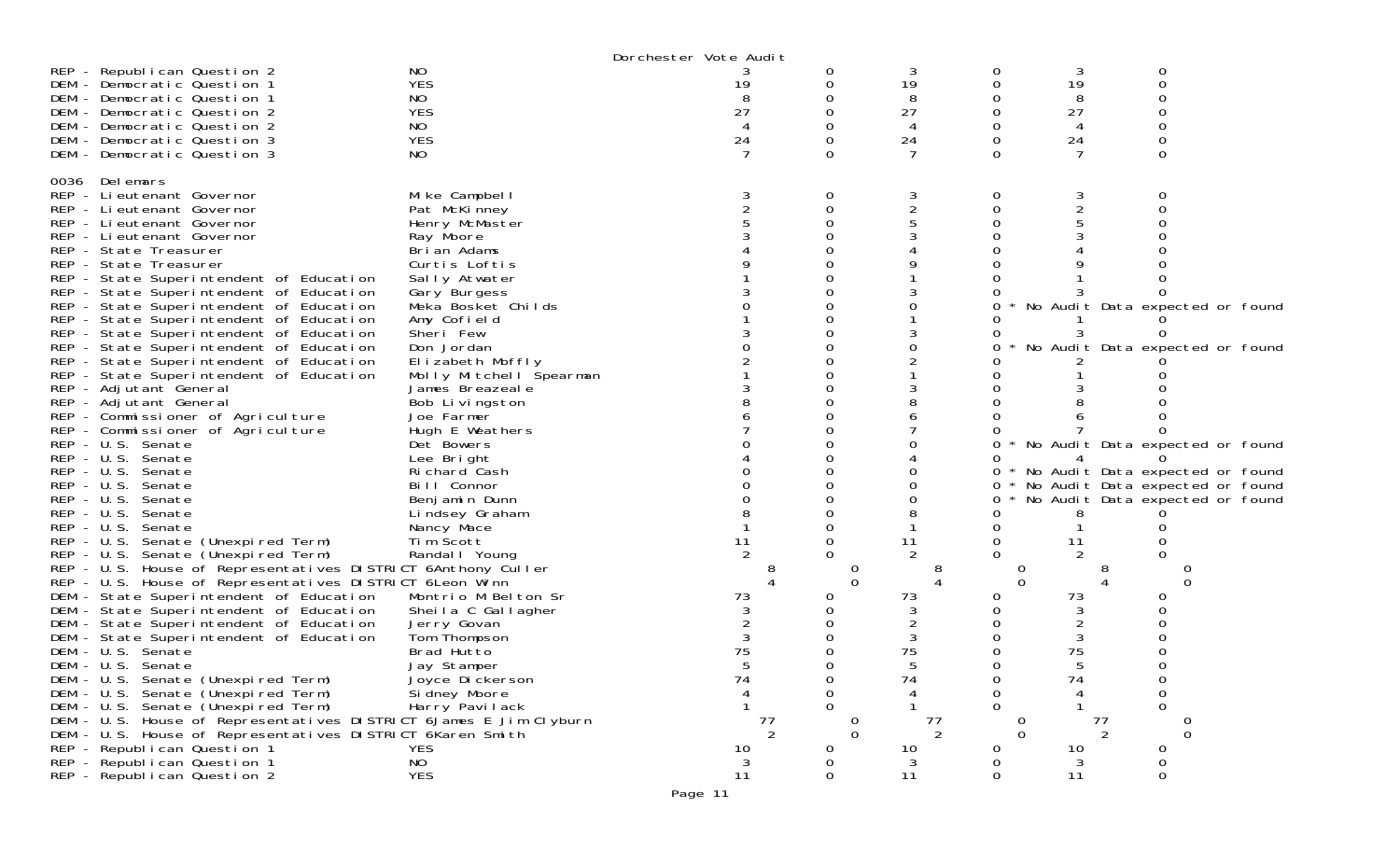|                                         |                         | Dorchester Vote Audit |          |          |   |    |                                     |  |
|-----------------------------------------|-------------------------|-----------------------|----------|----------|---|----|-------------------------------------|--|
| REP - Republican Question 2             | NO                      |                       | 0        | 2        | 0 | 2  | 0                                   |  |
| DEM - Democratic Question 1             | <b>YES</b>              | 37                    | 0        | 37       | 0 | 37 | 0                                   |  |
| DEM - Democratic Question 1             | NO                      | 44                    | 0        | 44       |   | 44 | 0                                   |  |
| DEM - Democratic Question 2             | <b>YES</b>              | 44                    | 0        | 44       |   | 44 | ∩                                   |  |
| DEM - Democratic Question 2             | NO                      | 36                    | 0        | 36       |   | 36 | 0                                   |  |
| DEM - Democratic Question 3             | <b>YES</b>              | 40                    | 0        | 40       | 0 | 40 | 0                                   |  |
| DEM - Democratic Question 3             | NO                      | 41                    | $\Omega$ | 41       | 0 | 41 | $\Omega$                            |  |
|                                         |                         |                       |          |          |   |    |                                     |  |
| 0037 Saul Dam                           |                         |                       |          |          |   |    |                                     |  |
| REP - Lieutenant Governor               | Mike Campbell           | 15                    | 0        | 15       | 0 | 15 | 0                                   |  |
| REP - Lieutenant Governor               | Pat McKinney            | 16                    | 0        | 16       | 0 | 16 | $\mathbf 0$                         |  |
| REP - Lieutenant Governor               | Henry McMaster          | 30                    |          | 30       |   | 30 |                                     |  |
| REP - Lieutenant Governor               | Ray Moore               | 6                     | 0        | 6        |   | 6  |                                     |  |
| REP - State Treasurer                   | Brian Adams             | 23                    |          | 23       |   | 23 |                                     |  |
| REP - State Treasurer                   | Curtis Loftis           | 40                    |          | 40       |   | 40 |                                     |  |
| REP - State Superintendent of Education | Sally Atwater           | 10                    | 0        | 10       |   | 10 |                                     |  |
| REP - State Superintendent of Education | Gary Burgess            |                       |          |          |   |    |                                     |  |
| REP - State Superintendent of Education | Meka Bosket Childs      |                       |          |          |   |    |                                     |  |
| REP - State Superintendent of Education | Amy Cofield             |                       | 0        |          |   |    |                                     |  |
| REP - State Superintendent of Education | Sheri Few               | 10                    |          | 10       |   | 10 |                                     |  |
| REP - State Superintendent of Education | Don Jordan              |                       |          | 6        |   | 6  |                                     |  |
| REP - State Superintendent of Education | Elizabeth Moffly        | 6                     | 0        | 6        |   | 6  |                                     |  |
| REP - State Superintendent of Education | Molly Mitchell Spearman | 13                    |          | 13       |   | 13 |                                     |  |
| REP - Adjutant General                  | James Breazeale         | 10                    |          | 10       | O | 10 | ∩                                   |  |
| REP - Adjutant General                  | Bob Livingston          | 49                    |          | 49       |   | 49 |                                     |  |
| REP - Commissioner of Agriculture       | Joe Farmer              | 23                    |          | 23       |   | 23 |                                     |  |
| REP - Commissioner of Agriculture       | Hugh E Weathers         | 39                    |          | 39       |   | 39 |                                     |  |
| REP - U.S. Senate                       | Det Bowers              |                       | 0        | 2        |   | 2  |                                     |  |
| REP - U.S. Senate                       | Lee Bright              | 10                    | 0        | 10       |   | 10 |                                     |  |
| REP - U.S. Senate                       | Richard Cash            |                       |          | 2        |   |    |                                     |  |
| REP - U.S. Senate                       | Bill Connor             |                       |          | 5        |   | 5  |                                     |  |
| REP - U.S. Senate                       | Benjamin Dunn           |                       |          |          |   |    |                                     |  |
| REP - U.S. Senate                       | Lindsey Graham          | 46                    |          | 46       |   | 46 |                                     |  |
| REP - U.S. Senate                       | Nancy Mace              | 4                     |          | 4        |   | 4  |                                     |  |
| REP - U.S. Senate (Unexpired Term)      | Tim Scott               | 64                    |          | 64       |   | 64 |                                     |  |
| REP - U.S. Senate (Unexpired Term)      | Randal   Young          |                       | 0        | 5        |   |    |                                     |  |
| REP - County Council DISTRICT 7         | Jay Byars               |                       | 0        | 2        |   |    |                                     |  |
| REP - County Council DISTRICT 7         | Lester Dempsey          |                       | Ω        | 0        | 0 |    | * No Audit Data expected or found   |  |
| DEM - State Superintendent of Education | Montrio M Belton Sr     |                       | 0        | 0        | 0 |    | * No Audit Data expected or found   |  |
| DEM - State Superintendent of Education | Sheila C Gallagher      |                       | 0        | 0        |   |    | 0 * No Audit Data expected or found |  |
| DEM - State Superintendent of Education | Jerry Govan             |                       |          | 0        | 0 |    | * No Audit Data expected or found   |  |
| DEM - State Superintendent of Education | Tom Thompson            |                       | 0        | 0        | 0 |    | * No Audit Data expected or found   |  |
| DEM - U.S. Senate                       | Brad Hutto              |                       | 0        | 0        | 0 |    | * No Audit Data expected or found   |  |
| DEM - U.S. Senate                       | Jay Stamper             |                       | 0        | 0        | 0 |    | * No Audit Data expected or found   |  |
| DEM - U.S. Senate (Unexpired Term)      | Joyce Dickerson         |                       |          | 0        |   |    | 0 * No Audit Data expected or found |  |
| DEM - U.S. Senate (Unexpired Term)      | Si dney Moore           |                       |          | $\Omega$ | 0 |    | * No Audit Data expected or found   |  |
| DEM - U.S. Senate (Unexpired Term)      | Harry Pavilack          |                       |          | 0        | 0 |    | No Audit Data expected or found     |  |
| REP - Republican Question 1             | <b>YES</b>              | 52                    |          | 52       |   | 52 |                                     |  |
| REP - Republican Question 1             | <b>NO</b>               | 14                    |          | 14       |   | 14 |                                     |  |
| REP - Republican Question 2             | <b>YES</b>              | 58                    |          | 58       |   | 58 |                                     |  |
| REP - Republican Question 2             | NO                      | 9                     |          |          |   | Q  |                                     |  |
| DEM - Democratic Question 1             | <b>YES</b>              | $\mathbf{O}$          | 0        | 0        |   |    | * No Audit Data expected or found   |  |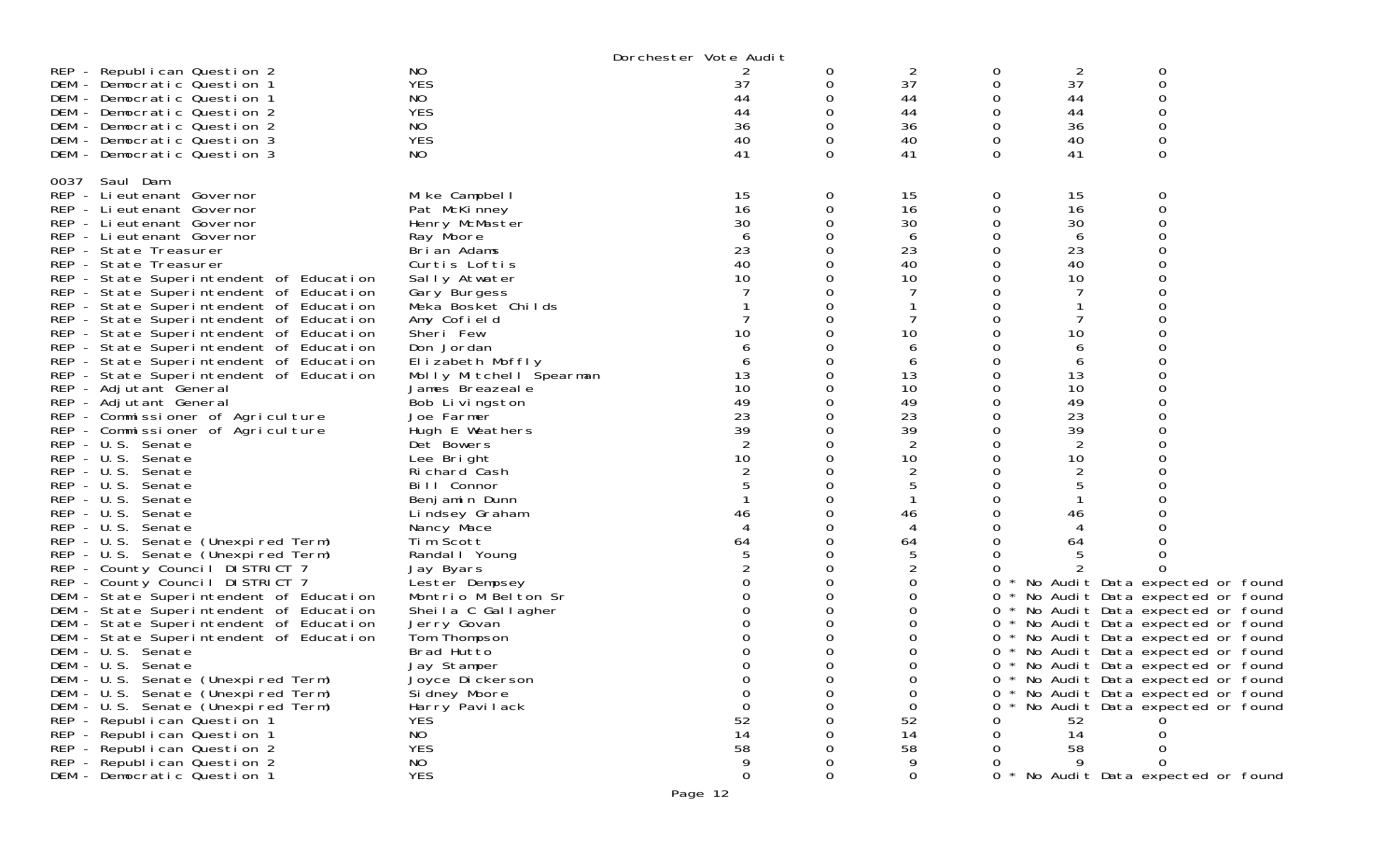|                                                                   |                                    | Dorchester Vote Audit |   |                         |    |          |                |    |                                     |  |
|-------------------------------------------------------------------|------------------------------------|-----------------------|---|-------------------------|----|----------|----------------|----|-------------------------------------|--|
| NO<br>DEM - Democratic Question 1                                 |                                    |                       | 0 | 0                       |    |          |                |    | 0 * No Audit Data expected or found |  |
| <b>YES</b><br>DEM - Democratic Question 2                         |                                    | 0                     | 0 | 0                       |    |          |                |    | 0 * No Audit Data expected or found |  |
| NO<br>DEM - Democratic Question 2                                 |                                    |                       | 0 | 0                       |    |          |                |    | 0 * No Audit Data expected or found |  |
| <b>YES</b><br>DEM - Democratic Question 3                         |                                    |                       |   | 0                       |    |          |                |    | 0 * No Audit Data expected or found |  |
| DEM - Democratic Question 3<br>NO                                 |                                    |                       | Ω | 0                       |    |          |                |    | 0 * No Audit Data expected or found |  |
|                                                                   |                                    |                       |   |                         |    |          |                |    |                                     |  |
| Coastal<br>0038<br>REP - Lieutenant Governor                      | Mike Campbell                      | 11                    | 0 | 11                      | 0  |          | 11             |    | 0                                   |  |
| REP - Lieutenant Governor                                         | Pat McKinney                       |                       | 0 | 7                       | 0  |          | 7              |    | 0                                   |  |
| REP - Lieutenant Governor                                         | Henry McMaster                     | 21                    |   | 21                      | 0  |          | 21             |    |                                     |  |
| REP - Lieutenant Governor                                         | Ray Moore                          |                       |   | 5                       |    |          | 5              |    |                                     |  |
| REP - State Treasurer                                             | Brian Adams                        | 18                    |   | 18                      | 0  |          | 18             |    |                                     |  |
| REP - State Treasurer                                             | Curtis Loftis                      | 27                    |   | 27                      | 0  |          | 27             |    |                                     |  |
| REP - State Superintendent of Education                           | Sally Atwater                      |                       |   | 5                       |    |          | 5              |    |                                     |  |
| REP - State Superintendent of Education                           |                                    |                       |   |                         | Ω  |          |                |    |                                     |  |
| REP - State Superintendent of Education                           | Gary Burgess<br>Meka Bosket Childs |                       |   | 3                       |    |          | 3              |    |                                     |  |
| REP - State Superintendent of Education                           | Amy Cofield                        |                       |   | 3                       |    |          | 3              |    |                                     |  |
| REP - State Superintendent of Education                           | Sheri Few                          | 16                    |   | 16                      | 0  |          | 16             |    |                                     |  |
| REP - State Superintendent of Education                           | Don Jordan                         |                       |   | $\overline{c}$          |    |          | $\overline{c}$ |    |                                     |  |
| REP - State Superintendent of Education                           | Elizabeth Moffly                   |                       |   | 6                       |    |          | 6              |    |                                     |  |
|                                                                   | Molly Mitchell Spearman            |                       |   | 3                       | 0  |          | 3              |    |                                     |  |
| REP - State Superintendent of Education<br>REP - Adjutant General | James Breazeale                    | 11                    |   | 11                      |    |          | 11             |    |                                     |  |
| REP - Adjutant General                                            | Bob Livingston                     | 31                    |   | 31                      | 0  |          | 31             |    |                                     |  |
| REP - Commissioner of Agriculture                                 | Joe Farmer                         | 20                    |   | 20                      | 0  |          | 20             |    |                                     |  |
| REP - Commissioner of Agriculture                                 | Hugh E Weathers                    | 25                    |   | 25                      |    |          | 25             |    |                                     |  |
| REP - U.S. Senate                                                 | Det Bowers                         |                       |   | 9                       | Ω  |          | 9              |    |                                     |  |
| REP - U.S. Senate                                                 | Lee Bright                         |                       |   | 8                       |    |          | 8              |    |                                     |  |
| REP - U.S. Senate                                                 | Richard Cash                       |                       |   | 2                       |    |          | $\overline{2}$ |    |                                     |  |
| REP - U.S. Senate                                                 | Bill Connor                        |                       |   | 3                       |    |          | 3              |    |                                     |  |
| REP - U.S. Senate                                                 | Benjamin Dunn                      |                       |   |                         |    |          |                |    |                                     |  |
| $REP - U.S.$<br>Senate                                            | Lindsey Graham                     | 18                    |   | 18                      |    |          | 18             |    |                                     |  |
| REP - U.S. Senate                                                 | Nancy Mace                         |                       |   |                         | 0  |          |                |    | 0                                   |  |
| REP - U.S. Senate (Unexpired Term)                                | Tim Scott                          | 47                    | 0 | 47                      | 0  |          | 47             |    | 0                                   |  |
| REP - U.S. Senate (Unexpired Term)                                | Randal   Young                     |                       |   |                         | 0  |          |                |    | $\Omega$                            |  |
| REP - State House of Representatives DISTRICT 94Evan Guthrie      |                                    | 19                    |   | 0                       | 19 | 0        |                | 19 | 0                                   |  |
| REP - State House of Representatives DISTRICT 94Jenny Horne       |                                    | 21                    |   | $\mathbf 0$             | 21 | 0        |                | 21 | 0                                   |  |
| REP - State House of Representatives DISTRICT 94Franklin Smith    |                                    |                       | 6 | $\Omega$                | 6  | $\Omega$ |                | 6  | $\Omega$                            |  |
| REP - County Council DISTRICT 2                                   | David Chinnis                      | 23                    | 0 | 23                      | 0  |          | 23             |    | 0                                   |  |
| REP - County Council DISTRICT 2                                   | Scott A Inabinet                   | 21                    |   | 21                      | 0  |          | 21             |    | 0                                   |  |
| DEM - State Superintendent of Education                           | Montrio M Belton Sr                |                       |   |                         |    |          |                |    |                                     |  |
| DEM - State Superintendent of Education                           | Sheila C Gallagher                 |                       |   |                         |    |          | 9              |    |                                     |  |
| DEM - State Superintendent of Education                           | Jerry Govan                        |                       |   |                         |    |          |                |    |                                     |  |
| DEM - State Superintendent of Education                           | Tom Thompson                       |                       |   |                         |    |          |                |    |                                     |  |
| DEM - U.S. Senate                                                 | Brad Hutto                         | 11                    |   | 11                      |    |          | 11             |    | ∩                                   |  |
| DEM - U.S. Senate                                                 | Jay Stamper                        |                       |   | 5                       | 0  |          |                |    | 0                                   |  |
| DEM - U.S. Senate (Unexpired Term)                                | Joyce Di ckerson                   |                       | ი | 8                       | 0  |          | 8              |    | 0                                   |  |
| DEM - U.S. Senate (Unexpired Term)                                | Si dney Moore                      |                       |   | 5                       |    |          | 5              |    | $\Omega$                            |  |
| DEM - U.S. Senate (Unexpired Term)                                | Harry Pavilack                     |                       |   | $\overline{\mathbf{c}}$ |    |          |                |    |                                     |  |
| <b>YES</b><br>REP - Republican Question 1                         |                                    | 29                    |   | 29                      |    |          | 29             |    |                                     |  |
| <b>NO</b><br>REP - Republican Question 1                          |                                    | 15                    |   | 15                      |    |          | 15             |    |                                     |  |
| <b>YES</b><br>REP - Republican Question 2                         |                                    | 41                    |   | 41                      |    |          | 41             |    | $\mathbf 0$                         |  |
| <b>NO</b><br>REP - Republican Question 2                          |                                    | 7                     | 0 | $\overline{7}$          | 0  |          | 7              |    | $\mathbf 0$                         |  |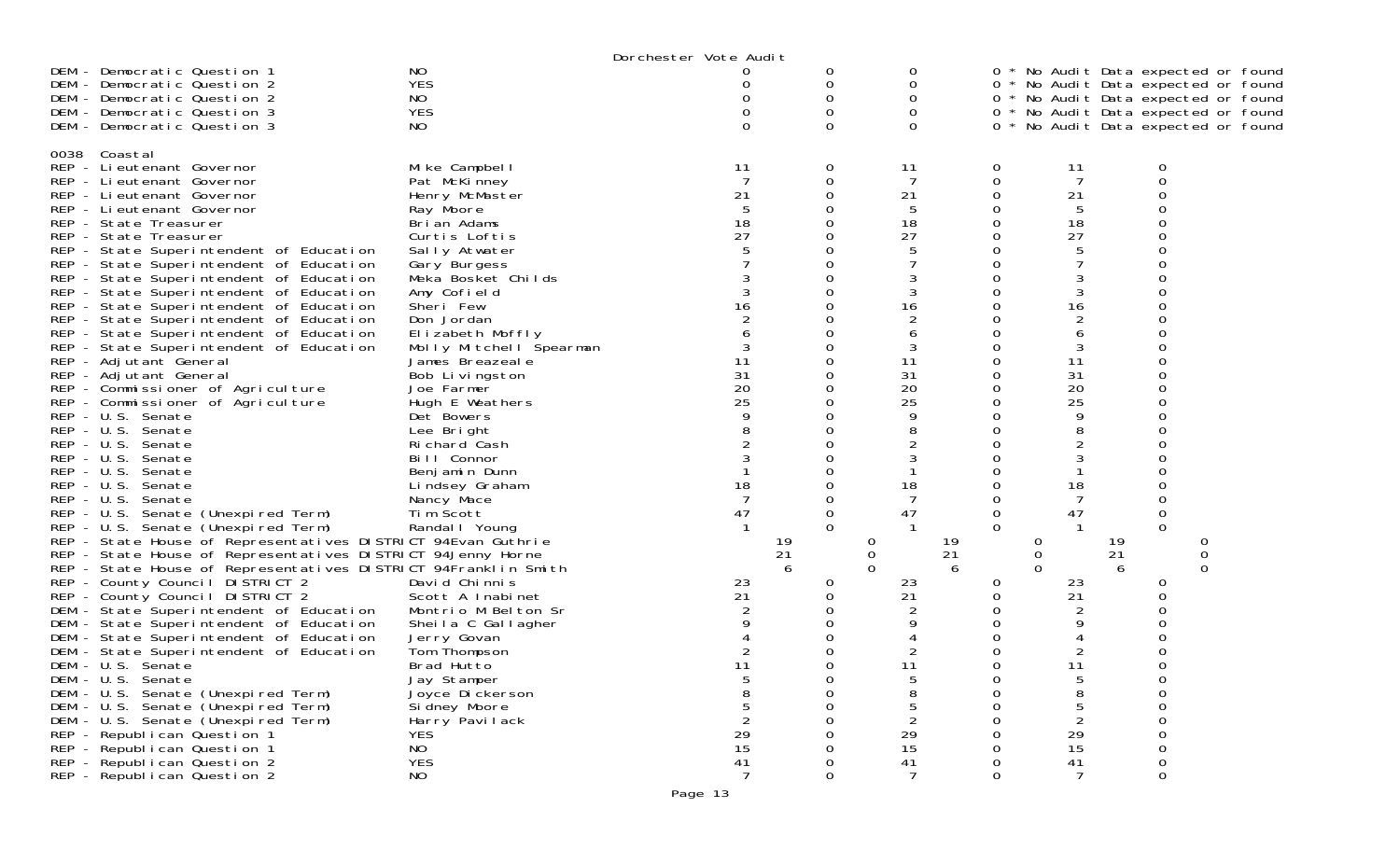|      |                                                                                                                                                                                                                                                                                                                                                                                                                                                                                                                                                                                                                                                                                                                                                                                                                                                                                                                                                                                                                                                                                                                                                                                                                                                                                                                                                                                                                                                                                                                                                                                        |                                                                                                                                                                                                                                                                                                                                                                                                                                                                                                                                                                                                                                                                                                                       | Dorchester Vote Audit                                                                                                                                                                                                           |                                                                                                              |                                                                                                                                                                                                                  |                                                                                                                                                                                                                                                            |                                                                                                                                                                                                                                                  |                                                  |
|------|----------------------------------------------------------------------------------------------------------------------------------------------------------------------------------------------------------------------------------------------------------------------------------------------------------------------------------------------------------------------------------------------------------------------------------------------------------------------------------------------------------------------------------------------------------------------------------------------------------------------------------------------------------------------------------------------------------------------------------------------------------------------------------------------------------------------------------------------------------------------------------------------------------------------------------------------------------------------------------------------------------------------------------------------------------------------------------------------------------------------------------------------------------------------------------------------------------------------------------------------------------------------------------------------------------------------------------------------------------------------------------------------------------------------------------------------------------------------------------------------------------------------------------------------------------------------------------------|-----------------------------------------------------------------------------------------------------------------------------------------------------------------------------------------------------------------------------------------------------------------------------------------------------------------------------------------------------------------------------------------------------------------------------------------------------------------------------------------------------------------------------------------------------------------------------------------------------------------------------------------------------------------------------------------------------------------------|---------------------------------------------------------------------------------------------------------------------------------------------------------------------------------------------------------------------------------|--------------------------------------------------------------------------------------------------------------|------------------------------------------------------------------------------------------------------------------------------------------------------------------------------------------------------------------|------------------------------------------------------------------------------------------------------------------------------------------------------------------------------------------------------------------------------------------------------------|--------------------------------------------------------------------------------------------------------------------------------------------------------------------------------------------------------------------------------------------------|--------------------------------------------------|
|      | DEM - Democratic Question 1<br>DEM - Democratic Question 1<br>DEM - Democratic Question 2<br>DEM - Democratic Question 2<br>DEM - Democratic Question 3<br>DEM - Democratic Question 3                                                                                                                                                                                                                                                                                                                                                                                                                                                                                                                                                                                                                                                                                                                                                                                                                                                                                                                                                                                                                                                                                                                                                                                                                                                                                                                                                                                                 | <b>YES</b><br>NO<br><b>YES</b><br>NO<br><b>YES</b><br>NO.                                                                                                                                                                                                                                                                                                                                                                                                                                                                                                                                                                                                                                                             | 12<br>5<br>15<br>2<br>15<br>2                                                                                                                                                                                                   | 0<br>0<br>0<br>0<br>0<br>$\Omega$                                                                            | 12<br>5<br>15<br>2<br>15                                                                                                                                                                                         | 0<br>0<br>$\Omega$<br>0<br>0<br>$\Omega$                                                                                                                                                                                                                   | 12<br>5<br>15<br>2<br>15<br>2                                                                                                                                                                                                                    | 0<br>0<br>0<br>0<br>0                            |
| 0039 | Trolley<br>REP - Li eutenant Governor<br>REP - Lieutenant Governor<br>REP - Lieutenant Governor<br>REP - Lieutenant Governor<br>REP - State Treasurer<br>REP - State Treasurer<br>REP - State Superintendent of Education<br>REP - State Superintendent of Education<br>REP - State Superintendent of Education<br>REP - State Superintendent of Education<br>REP - State Superintendent of Education<br>REP - State Superintendent of Education<br>REP - State Superintendent of Education<br>REP - State Superintendent of Education<br>REP - Adjutant General<br>REP - Adjutant General<br>REP - Commissioner of Agriculture<br>REP - Commissioner of Agriculture<br>REP - U.S. Senate<br>REP - U.S. Senate<br>REP - U.S. Senate<br>REP - U.S. Senate<br>REP - U.S. Senate<br>REP - U.S. Senate<br>REP - U.S. Senate<br>REP - U.S. Senate (Unexpired Term)<br>REP - U.S. Senate (Unexpired Term)<br>REP - State House of Representatives DISTRICT 98Larry Hargett<br>REP - State House of Representatives DISTRICT 98Chris Murphy<br>REP - County Council DISTRICT 2<br>REP - County Council DISTRICT 2<br>REP - County Council DISTRICT 7<br>REP - County Council DISTRICT 7<br>DEM - State Superintendent of Education<br>DEM - State Superintendent of Education<br>DEM - State Superintendent of Education<br>DEM - State Superintendent of Education<br>DEM - U.S. Senate<br>DEM - U.S. Senate<br>DEM - U.S. Senate (Unexpired Term)<br>DEM - U.S. Senate (Unexpired Term)<br>DEM - U.S. Senate (Unexpired Term)<br>REP - Republican Question 1<br>REP - Republican Question 1 | Mike Campbell<br>Pat McKinney<br>Henry McMaster<br>Ray Moore<br>Brian Adams<br>Curtis Loftis<br>Sally Atwater<br>Gary Burgess<br>Meka Bosket Childs<br>Amy Cofield<br>Sheri Few<br>Don Jordan<br>Elizabeth Moffly<br>Molly Mitchell Spearman<br>James Breazeale<br>Bob Livingston<br>Joe Farmer<br>Hugh E Weathers<br>Det Bowers<br>Lee Bright<br>Richard Cash<br>Bill Connor<br>Benjamin Dunn<br>Lindsey Graham<br>Nancy Mace<br>Tim Scott<br>Randal   Young<br>David Chinnis<br>Scott A Inabinet<br>Jay Byars<br>Lester Dempsey<br>Montrio M Belton Sr<br>Sheila C Gallagher<br>Jerry Govan<br>Tom Thompson<br>Brad Hutto<br>Jay Stamper<br>Joyce Di ckerson<br>Si dney Moore<br>Harry Pavilack<br><b>YES</b><br>NO | 16<br>25<br>31<br>33<br>44<br>12<br>8<br>$\overline{2}$<br>8<br>13<br>4<br>5<br>20<br>15<br>57<br>34<br>38<br>3<br>53<br>5<br>71<br>6<br>18<br>35<br>12<br>11<br>4<br>$\mathcal{D}$<br>5<br>12<br>6<br>11<br>3<br>3<br>57<br>17 | 0<br>0<br>0<br>0<br>0<br>0<br>0<br>0<br>0<br>37<br>37<br>0<br>U<br>0<br>0<br>0<br>0<br>0<br>0<br>$\mathbf 0$ | 16<br>25<br>31<br>4<br>33<br>44<br>12<br>8<br>8<br>13<br>5<br>20<br>15<br>57<br>34<br>38<br>53<br>5<br>71<br>6<br>0<br>$\Omega$<br>18<br>35<br>12<br>11<br>$\overline{5}$<br>12<br>6<br>11<br>3<br>3<br>57<br>17 | 0<br>$\mathbf 0$<br>0<br>0<br>$\mathbf 0$<br>0<br>0<br>0<br>0<br>0<br>$\mathbf 0$<br>0<br>0<br>0<br>0<br>0<br>0<br>0<br>0<br>O<br>0<br>0<br>0<br>0<br>0<br>0<br>0<br>37<br>37<br>0<br>0<br>0<br>0<br>0<br>0<br>$\Omega$<br>0<br>0<br>Ω<br>0<br>0<br>0<br>0 | 16<br>25<br>31<br>4<br>33<br>44<br>12<br>8<br>$\overline{c}$<br>8<br>13<br>4<br>5<br>20<br>15<br>57<br>34<br>38<br>3<br>53<br>5<br>71<br>6<br>37<br>0<br>37<br>$\Omega$<br>18<br>35<br>12<br>11<br>っ<br>5<br>12<br>6<br>11<br>3<br>3<br>57<br>17 | 0<br>0<br>0<br>$\Omega$<br>0<br>0<br>∩<br>0<br>0 |

Page 14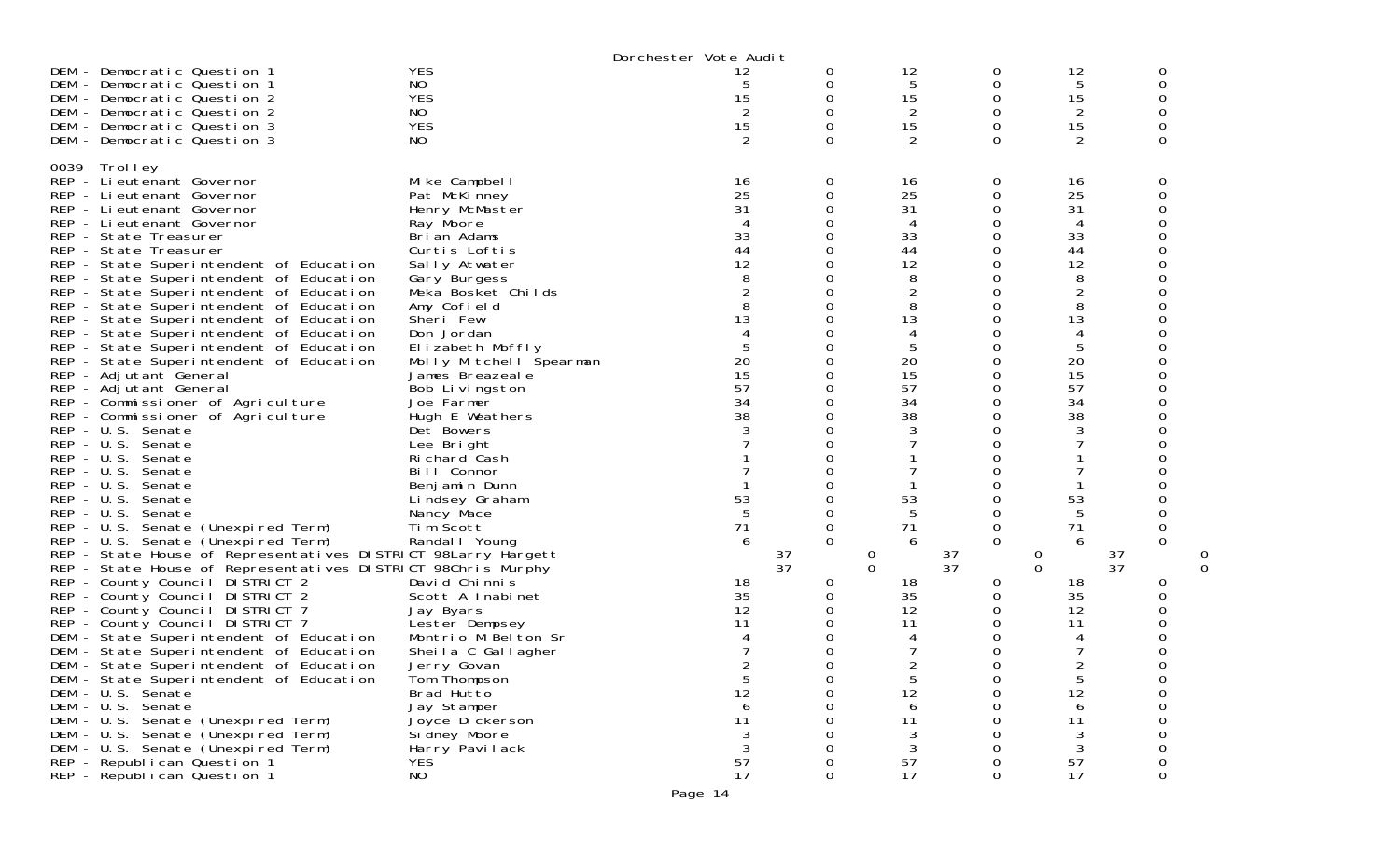|                                                               |                         | Dorchester Vote Audit |          |          |    |    |                                   |
|---------------------------------------------------------------|-------------------------|-----------------------|----------|----------|----|----|-----------------------------------|
| REP - Republican Question 2                                   | <b>YES</b>              | 58                    |          | 58       | 0  | 58 | 0                                 |
| REP - Republican Question 2                                   | NO                      | 16                    |          | 16       | 0  | 16 | 0                                 |
| DEM - Democratic Question 1                                   | <b>YES</b>              | 15                    |          | 15       | 0  | 15 |                                   |
| DEM - Democratic Question 1                                   | NO.                     |                       |          | 5        | 0  | 5  | O                                 |
| DEM - Democratic Question 2                                   | <b>YES</b>              | 16                    |          | 16       | 0  | 16 | 0                                 |
| DEM - Democratic Question 2                                   | NO                      |                       |          | 4        |    | 4  | 0                                 |
| DEM - Democratic Question 3                                   | <b>YES</b>              | 18                    |          | 18       | 0  | 18 | O                                 |
| DEM - Democratic Question 3                                   | NO                      |                       |          | 2        | 0  | 2  | 0                                 |
|                                                               |                         |                       |          |          |    |    |                                   |
| 0040 Tranqui I                                                |                         |                       |          |          |    |    |                                   |
| REP - Lieutenant Governor                                     | Mike Campbell           | 19                    | 0        | 19       | 0  | 19 | 0                                 |
| REP - Lieutenant Governor                                     |                         | 15                    |          | 15       | 0  | 15 | 0                                 |
|                                                               | Pat McKinney            | 41                    |          |          |    |    | 0                                 |
| REP - Lieutenant Governor                                     | Henry McMaster          |                       |          | 41       | 0  | 41 |                                   |
| REP - Lieutenant Governor                                     | Ray Moore               |                       |          |          |    | 7  |                                   |
| REP - State Treasurer                                         | Brian Adams             | 18                    |          | 18       |    | 18 |                                   |
| REP - State Treasurer                                         | Curtis Loftis           | 61                    |          | 61       | 0  | 61 |                                   |
| REP - State Superintendent of Education                       | Sally Atwater           | 18                    |          | 18       | 0  | 18 |                                   |
| REP - State Superintendent of Education                       | Gary Burgess            |                       |          |          |    |    |                                   |
| REP - State Superintendent of Education                       | Meka Bosket Childs      |                       |          |          | 0  |    |                                   |
| REP - State Superintendent of Education                       | Amy Cofield             |                       |          |          |    |    |                                   |
| REP - State Superintendent of Education                       | Sheri Few               | 20                    |          | 20       |    | 20 |                                   |
| REP - State Superintendent of Education                       | Don Jordan              |                       |          | 2        | Ω  | 2  |                                   |
| REP - State Superintendent of Education                       | Elizabeth Moffly        | 10                    |          | 10       |    | 10 |                                   |
| REP - State Superintendent of Education                       | Molly Mitchell Spearman | 13                    |          | 13       | 0  | 13 |                                   |
| REP - Adjutant General                                        | James Breazeale         | 13                    |          | 13       | 0  | 13 |                                   |
| REP - Adjutant General                                        | Bob Livingston          | 64                    |          | 64       |    | 64 |                                   |
| REP - Commissioner of Agriculture                             | Joe Farmer              | 32                    |          | 32       | 0  | 32 |                                   |
| REP - Commissioner of Agriculture                             | Hugh E Weathers         | 47                    |          | 47       | 0  | 47 |                                   |
| REP - U.S. Senate                                             |                         |                       |          | 3        |    | 3  |                                   |
|                                                               | Det Bowers              |                       |          |          |    |    |                                   |
| REP - U.S. Senate                                             | Lee Bright              | 14                    |          | 14       |    | 14 |                                   |
| REP - U.S. Senate                                             | Richard Cash            | 2                     |          | 2        | 0  | 2  |                                   |
| $REP - U.S.$<br>Senate                                        | Bill Connor             | 11                    |          | 11       |    | 11 |                                   |
| $REP - U.S.$<br>Senate                                        | Benjamin Dunn           |                       |          |          |    |    |                                   |
| REP - U.S. Senate                                             | Lindsey Graham          | 52                    |          | 52       |    | 52 |                                   |
| $REP - U.S.$<br>Senate                                        | Nancy Mace              |                       |          | 4        |    |    |                                   |
| REP - U.S. Senate (Unexpired Term)                            | Tim Scott               | 86                    |          | 86       |    | 86 |                                   |
| REP - U.S. Senate (Unexpired Term)                            | Randal   Young          | $\Omega$              | $\Omega$ | $\Omega$ | 0  |    | No Audit Data expected or found   |
| REP - State House of Representatives DISTRICT 98Larry Hargett |                         |                       | 31       | 0        | 31 | 0  | 31<br>O                           |
| REP - State House of Representatives DISTRICT 98Chris Murphy  |                         |                       | 50       | 0        | 50 | 0  | 50<br>n                           |
| REP - County Council DISTRICT 7                               | Jay Byars               | 48                    | 0        | 48       | 0  | 48 | 0                                 |
| REP - County Council DISTRICT 7                               | Lester Dempsey          | 32                    |          | 32       |    | 32 | 0                                 |
| DEM - State Superintendent of Education                       | Montrio M Belton Sr     | 0                     |          | $\Omega$ | 0  |    | No Audit Data expected or found   |
| DEM - State Superintendent of Education                       | Sheila C Gallagher      |                       |          | 2        | 0  | 2  |                                   |
| DEM - State Superintendent of Education                       | Jerry Govan             | $\Omega$              | 0        | 0        | 0  |    | * No Audit Data expected or found |
| DEM - State Superintendent of Education                       | Tom Thompson            |                       |          |          |    |    |                                   |
| DEM - U.S. Senate                                             | Brad Hutto              |                       |          | 3        |    |    |                                   |
| DEM - U.S. Senate                                             | Jay Stamper             |                       |          |          |    |    | * No Audit Data expected or found |
|                                                               |                         |                       |          |          |    |    |                                   |
| DEM - U.S. Senate (Unexpired Term)                            | Joyce Dickerson         |                       |          |          |    |    |                                   |
| DEM - U.S. Senate (Unexpired Term)                            | Si dney Moore           |                       |          |          |    |    |                                   |
| DEM - U.S. Senate (Unexpired Term)                            | Harry Pavilack          |                       |          |          |    |    |                                   |
| REP - Republican Question 1                                   | <b>YES</b>              | 72                    |          | 72       |    | 72 |                                   |
| REP - Republican Question 1                                   | <b>NO</b>               | 13                    |          | 13       | 0  | 13 | 0                                 |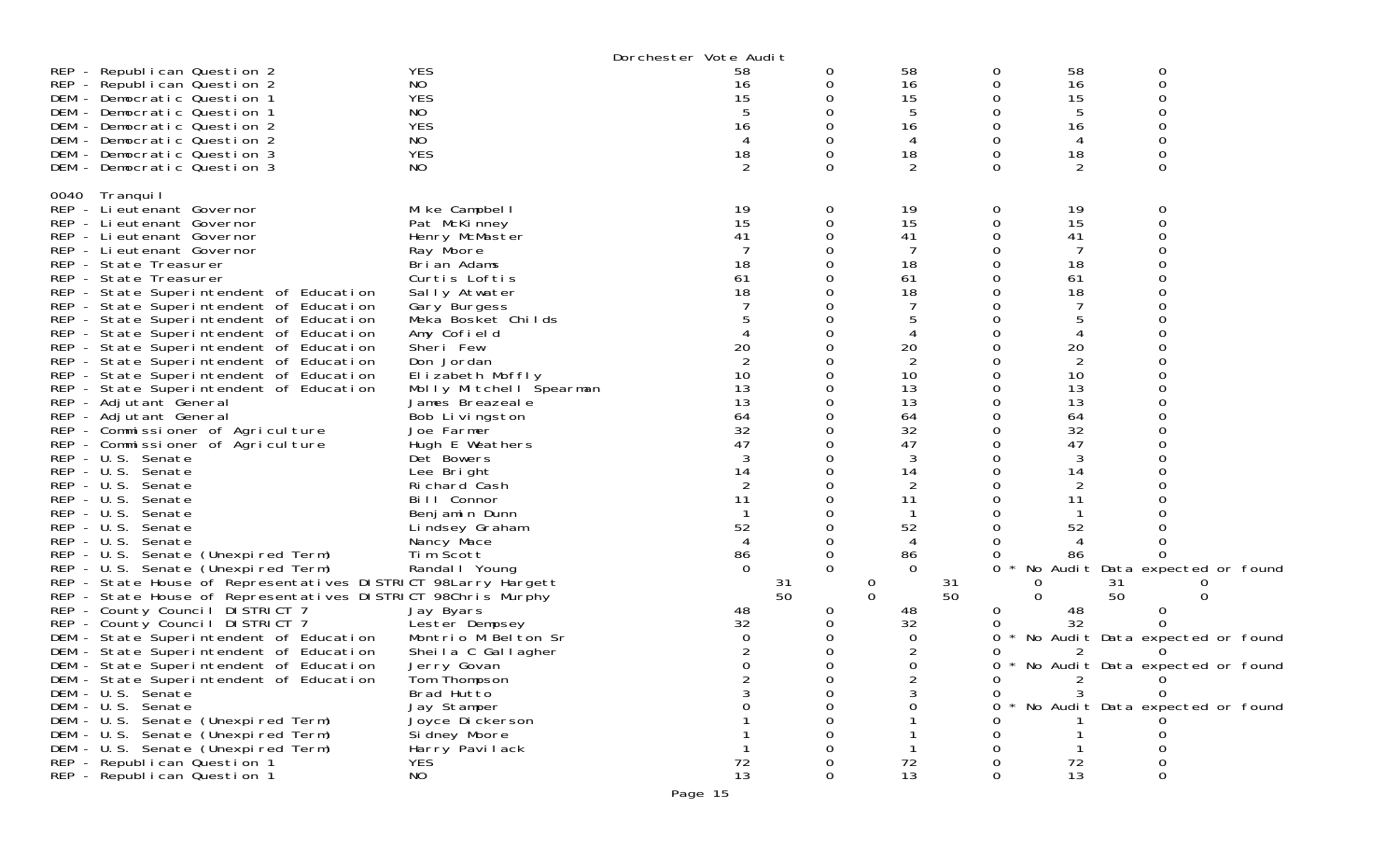|                                         |                         | Dorchester Vote Audit |          |          |   |     |                                 |  |
|-----------------------------------------|-------------------------|-----------------------|----------|----------|---|-----|---------------------------------|--|
| REP - Republican Question 2             | <b>YES</b>              | 78                    | O        | 78       | 0 | 78  | O                               |  |
| REP - Republican Question 2             | NO.                     |                       | 0        | 6        | 0 | 6   |                                 |  |
| DEM - Democratic Question 1             | <b>YES</b>              |                       | 0        |          |   |     |                                 |  |
|                                         |                         |                       |          |          |   |     |                                 |  |
| DEM - Democratic Question 1             | NO.                     |                       | 0        |          | 0 |     | 0                               |  |
| DEM - Democratic Question 2             | <b>YES</b>              |                       |          |          |   |     |                                 |  |
| DEM - Democratic Question 2             | NO.                     |                       | 0        | Ω        | 0 |     | No Audit Data expected or found |  |
| DEM - Democratic Question 3             | <b>YES</b>              |                       | 0        |          | O | 4   |                                 |  |
| DEM - Democratic Question 3             | NO.                     | $\Omega$              | 0        | $\Omega$ | 0 |     | No Audit Data expected or found |  |
|                                         |                         |                       |          |          |   |     |                                 |  |
|                                         |                         |                       |          |          |   |     |                                 |  |
| Beech Hill<br>0041                      |                         |                       |          |          |   |     |                                 |  |
| REP - Li eutenant Governor              | Mike Campbell           | 34                    | 0        | 34       | 0 | 34  | 0                               |  |
| REP - Lieutenant Governor               | Pat McKinney            | 40                    | 0        | 40       | 0 | 40  | 0                               |  |
| REP - Lieutenant Governor               | Henry McMaster          | 77                    | 0        | 77       | 0 | 77  | 0                               |  |
| REP - Lieutenant Governor               | Ray Moore               | 10                    | 0        | 10       |   | 10  |                                 |  |
| REP - State Treasurer                   | Brian Adams             | 64                    | 0        | 64       | 0 | 64  | $\Omega$                        |  |
| REP - State Treasurer                   | Curtis Loftis           | 97                    | 0        | 97       | 0 | 97  | 0                               |  |
|                                         |                         |                       |          |          |   |     |                                 |  |
| REP - State Superintendent of Education | Sally Atwater           | 19                    | 0        | 19       | 0 | 19  |                                 |  |
| REP - State Superintendent of Education | Gary Burgess            | 13                    | 0        | 13       | 0 | 13  | $\Omega$                        |  |
| REP - State Superintendent of Education | Meka Bosket Childs      | 16                    | 0        | 16       | 0 | 16  |                                 |  |
| REP - State Superintendent of Education | Amy Cofield             | 9                     | 0        | 9        |   | 9   |                                 |  |
| REP - State Superintendent of Education | Sheri Few               | 42                    | 0        | 42       | 0 | 42  |                                 |  |
| REP - State Superintendent of Education | Don Jordan              | 5                     | 0        | 5        | 0 | 5   | 0                               |  |
|                                         |                         |                       |          |          |   |     |                                 |  |
| REP - State Superintendent of Education | Elizabeth Moffly        | 22                    | 0        | 22       |   | 22  |                                 |  |
| REP - State Superintendent of Education | Molly Mitchell Spearman | 26                    | 0        | 26       | 0 | 26  |                                 |  |
| REP - Adjutant General                  | James Breazeale         | 18                    | 0        | 18       | 0 | 18  |                                 |  |
| REP - Adjutant General                  | Bob Livingston          | 124                   | 0        | 124      | 0 | 124 |                                 |  |
| REP - Commissioner of Agriculture       | Joe Farmer              | 52                    | 0        | 52       | 0 | 52  | $\Omega$                        |  |
| REP - Commissioner of Agriculture       | Hugh E Weathers         | 102                   | 0        | 102      | 0 | 102 |                                 |  |
| REP - U.S. Senate                       |                         | 10                    | 0        |          | 0 |     |                                 |  |
|                                         | Det Bowers              |                       |          | 10       |   | 10  |                                 |  |
| REP - U.S. Senate                       | Lee Bright              | 27                    | 0        | 27       | 0 | 27  |                                 |  |
| $REP - U.S.$<br>Senate                  | Richard Cash            | 15                    | 0        | 15       | 0 | 15  | 0                               |  |
| $REP - U.S.$<br>Senate                  | Bill Connor             | 20                    | 0        | 20       | 0 | 20  | $\Omega$                        |  |
| $REP - U.S.$<br>Senate                  | Benjamin Dunn           | $\overline{0}$        | 0        | $\Omega$ | 0 |     | No Audit Data expected or found |  |
| REP - U.S.<br>Senate                    | Lindsey Graham          | 89                    | 0        | 89       | 0 | 89  |                                 |  |
| REP - U.S. Senate                       | Nancy Mace              | 15                    | 0        | 15       | 0 | 15  |                                 |  |
|                                         |                         | 165                   | 0        | 165      | 0 |     |                                 |  |
| REP - U.S. Senate (Unexpired Term)      | Tim Scott               |                       |          |          |   | 165 |                                 |  |
| REP - U.S. Senate (Unexpired Term)      | Randal   Young          | 9                     | 0        | 9        | 0 | 9   |                                 |  |
| REP - County Council DISTRICT 7         | Jay Byars               | 125                   | 0        | 125      |   | 125 |                                 |  |
| REP - County Council DISTRICT 7         | Lester Dempsey          | 52                    | 0        | 52       | 0 | 52  |                                 |  |
| DEM - State Superintendent of Education | Montrio M Belton Sr     |                       | 0        |          | 0 |     |                                 |  |
| DEM - State Superintendent of Education | Sheila C Gallagher      |                       | 0        |          | 0 |     |                                 |  |
| DEM - State Superintendent of Education | Jerry Govan             | $\Omega$              | 0        | 0        | 0 |     | No Audit Data expected or found |  |
|                                         |                         |                       |          |          |   |     |                                 |  |
| DEM - State Superintendent of Education | Tom Thompson            |                       | 0        |          | O |     |                                 |  |
| DEM - U.S. Senate                       | Brad Hutto              | $\Omega$              | Ω        | 0        | 0 |     | No Audit Data expected or found |  |
| DEM - U.S. Senate                       | Jay Stamper             |                       |          |          | U | 4   | <b>O</b>                        |  |
| DEM - U.S. Senate (Unexpired Term)      | Joyce Di ckerson        |                       | 0        |          | 0 |     | $\Omega$                        |  |
| DEM - U.S. Senate (Unexpired Term)      | Si dney Moore           | 0                     | 0        | $\Omega$ | 0 |     | No Audit Data expected or found |  |
| DEM - U.S. Senate (Unexpired Term)      | Harry Pavilack          | $\mathbf{0}$          | $\Omega$ | $\Omega$ | 0 |     | No Audit Data expected or found |  |
| REP - Republican Question 1             | <b>YES</b>              | 130                   |          | 130      | 0 | 130 |                                 |  |
|                                         |                         |                       |          |          |   |     |                                 |  |
| REP - Republican Question 1             | NO                      | 38                    |          | 38       | 0 | 38  | 0                               |  |
| REP - Republican Question 2             | <b>YES</b>              | 131                   | $\Omega$ | 131      | 0 | 131 | 0                               |  |
| REP - Republican Question 2             | NO                      | 36                    | $\Omega$ | 36       | 0 | 36  | 0                               |  |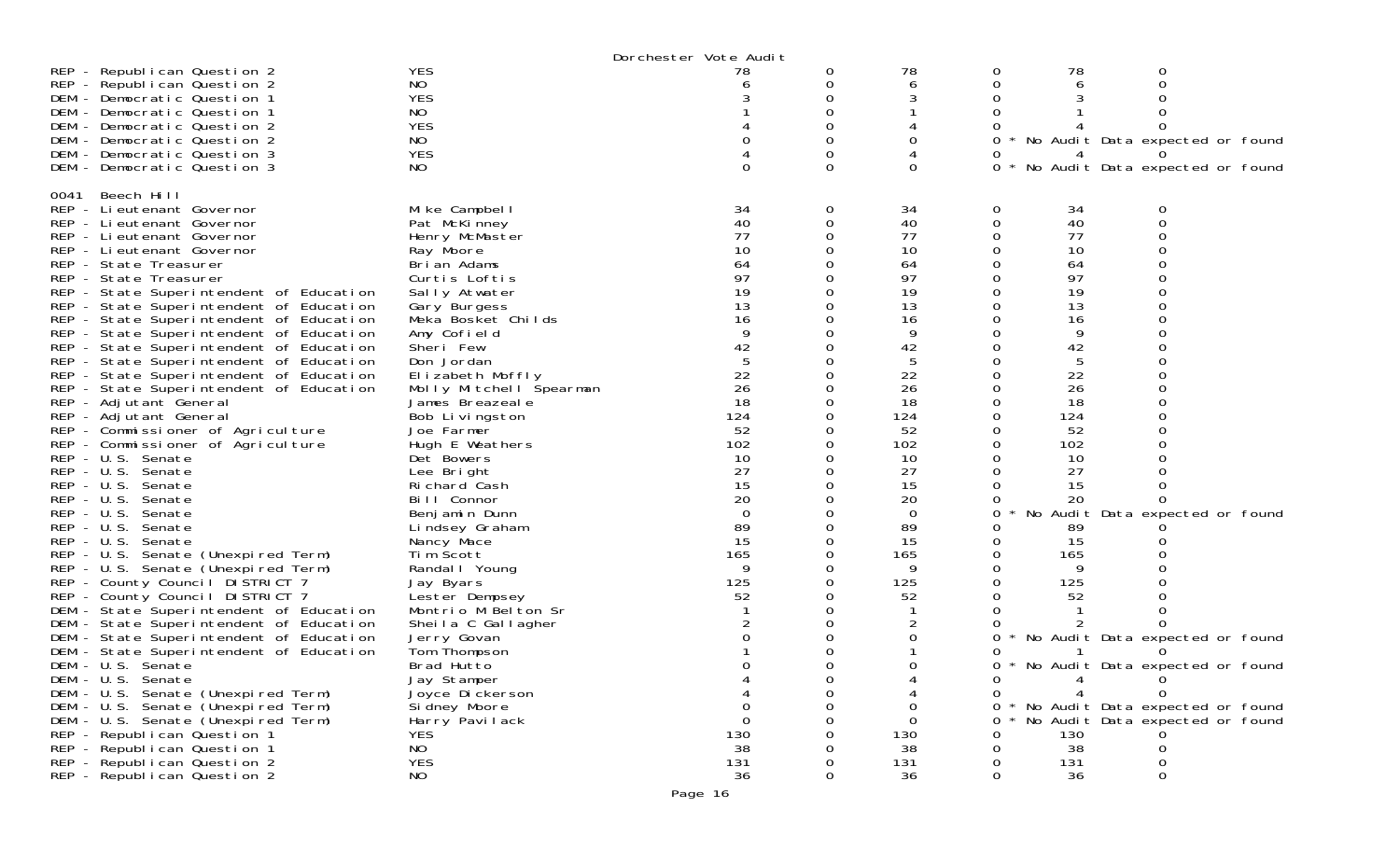|                                         |                         | Dorchester Vote Audit |   |                                         |   |                |                                 |  |
|-----------------------------------------|-------------------------|-----------------------|---|-----------------------------------------|---|----------------|---------------------------------|--|
| DEM - Democratic Question 1             | <b>YES</b>              |                       | 0 | 3                                       | 0 | 3              |                                 |  |
| DEM - Democratic Question 1             | NO                      |                       | 0 |                                         | 0 |                |                                 |  |
| DEM - Democratic Question 2             | <b>YES</b>              |                       |   |                                         |   |                |                                 |  |
| DEM - Democratic Question 2             | NO.                     |                       |   |                                         |   |                |                                 |  |
| DEM - Democratic Question 3             | <b>YES</b>              |                       |   |                                         |   |                |                                 |  |
| DEM - Democratic Question 3             | NO.                     |                       | 0 | $\Omega$                                | 0 |                | No Audit Data expected or found |  |
|                                         |                         |                       |   |                                         |   |                |                                 |  |
| 0042 Flowertown                         |                         |                       |   |                                         |   |                |                                 |  |
| REP - Lieutenant Governor               | Mike Campbell           | 14                    | 0 | 14                                      | 0 | 14             |                                 |  |
| REP - Lieutenant Governor               | Pat McKinney            | 19                    | 0 | 19                                      | 0 | 19             | 0                               |  |
| REP - Lieutenant Governor               | Henry McMaster          | 34                    |   | 34                                      |   | 34             |                                 |  |
| REP - Lieutenant Governor               | Ray Moore               | 11                    |   | 11                                      |   | 11             |                                 |  |
| REP - State Treasurer                   | Brian Adams             | 22                    |   | 22                                      |   | 22             |                                 |  |
| REP - State Treasurer                   | Curtis Loftis           | 57                    |   | 57                                      |   | 57             |                                 |  |
| REP - State Superintendent of Education | Sally Atwater           | 15                    |   | 15                                      |   | 15             |                                 |  |
| REP - State Superintendent of Education | Gary Burgess            |                       |   |                                         |   |                |                                 |  |
| REP - State Superintendent of Education | Meka Bosket Childs      |                       |   | b                                       |   | 6              |                                 |  |
| REP - State Superintendent of Education | Amy Cofield             |                       |   |                                         |   |                |                                 |  |
| REP - State Superintendent of Education | Sheri Few               | 19                    |   | 19                                      |   | 19             |                                 |  |
| REP - State Superintendent of Education | Don Jordan              |                       |   |                                         |   |                |                                 |  |
| REP - State Superintendent of Education | Elizabeth Moffly        | 10                    |   | 10                                      |   | 10             |                                 |  |
| REP - State Superintendent of Education | Molly Mitchell Spearman | 17                    | 0 | 17                                      |   | 17             |                                 |  |
| REP - Adjutant General                  | James Breazeale         | 13                    |   | 13                                      |   | 13             |                                 |  |
| REP - Adjutant General                  | Bob Livingston          | 63                    |   | 63                                      |   | 63             |                                 |  |
| REP - Commissioner of Agriculture       | Joe Farmer              | 21                    |   | 21                                      |   | 21             |                                 |  |
| REP - Commissioner of Agriculture       | Hugh E Weathers         | 54                    |   | 54                                      |   | 54             |                                 |  |
| REP - U.S. Senate                       | Det Bowers              |                       |   |                                         |   |                |                                 |  |
| REP - U.S. Senate                       | Lee Bright              | 14                    |   | 14                                      |   | 14             |                                 |  |
| $REP - U.S.$<br>Senate                  | Richard Cash            |                       |   |                                         |   |                |                                 |  |
| $REP - U.S.$<br>Senate                  | Bill Connor             |                       |   |                                         |   |                |                                 |  |
| REP - U.S. Senate                       | Benjamin Dunn           | 0                     | Ω | $\Omega$                                |   |                | No Audit Data expected or found |  |
| REP - U.S.<br>Senate                    | Lindsey Graham          | 51                    |   | 51                                      |   | 51             |                                 |  |
| $REP - U.S.$<br>Senate                  | Nancy Mace              |                       |   |                                         |   |                |                                 |  |
| REP - U.S. Senate (Unexpired Term)      | Tim Scott               | 83                    |   | 83                                      |   | 83             |                                 |  |
| REP - U.S. Senate (Unexpired Term)      | Randal I Young          |                       |   |                                         |   |                |                                 |  |
| DEM - State Superintendent of Education | Montrio M Belton Sr     |                       |   |                                         |   |                |                                 |  |
| DEM - State Superintendent of Education | Sheila C Gallagher      |                       |   |                                         |   |                |                                 |  |
| DEM - State Superintendent of Education | Jerry Govan             |                       |   |                                         |   |                |                                 |  |
| DEM - State Superintendent of Education | Tom Thompson            |                       |   |                                         |   |                |                                 |  |
| DEM - U.S. Senate                       | Brad Hutto              |                       |   |                                         |   |                |                                 |  |
| DEM - U.S. Senate                       | Jay Stamper             |                       |   |                                         |   |                |                                 |  |
| DEM - U.S. Senate (Unexpired Term)      | Joyce Dickerson         |                       |   |                                         |   |                |                                 |  |
| DEM - U.S. Senate (Unexpired Term)      | Si dney Moore           |                       |   |                                         |   |                |                                 |  |
| DEM - U.S. Senate (Unexpired Term)      | Harry Pavilack          |                       |   |                                         | 0 |                |                                 |  |
| REP - Republican Question 1             | <b>YES</b>              | 71                    |   | 71                                      |   | 71             |                                 |  |
| REP - Republican Question 1             | <b>NO</b>               | 14                    |   | 14                                      |   | 14             |                                 |  |
| REP - Republican Question 2             | <b>YES</b>              | 72                    |   |                                         |   | 72             |                                 |  |
| REP - Republican Question 2             | NO                      | 13                    |   | $\begin{array}{c} 72 \\ 13 \end{array}$ |   | 13             |                                 |  |
| DEM - Democratic Question 1             | <b>YES</b>              |                       |   |                                         |   | $\overline{c}$ |                                 |  |
| DEM - Democratic Question 1             | NO                      |                       |   |                                         |   |                |                                 |  |
| DEM - Democratic Question 2             | <b>YES</b>              |                       |   |                                         |   |                |                                 |  |
| DEM - Democratic Question 2             | NO                      |                       |   |                                         |   |                |                                 |  |
|                                         |                         |                       |   |                                         |   |                |                                 |  |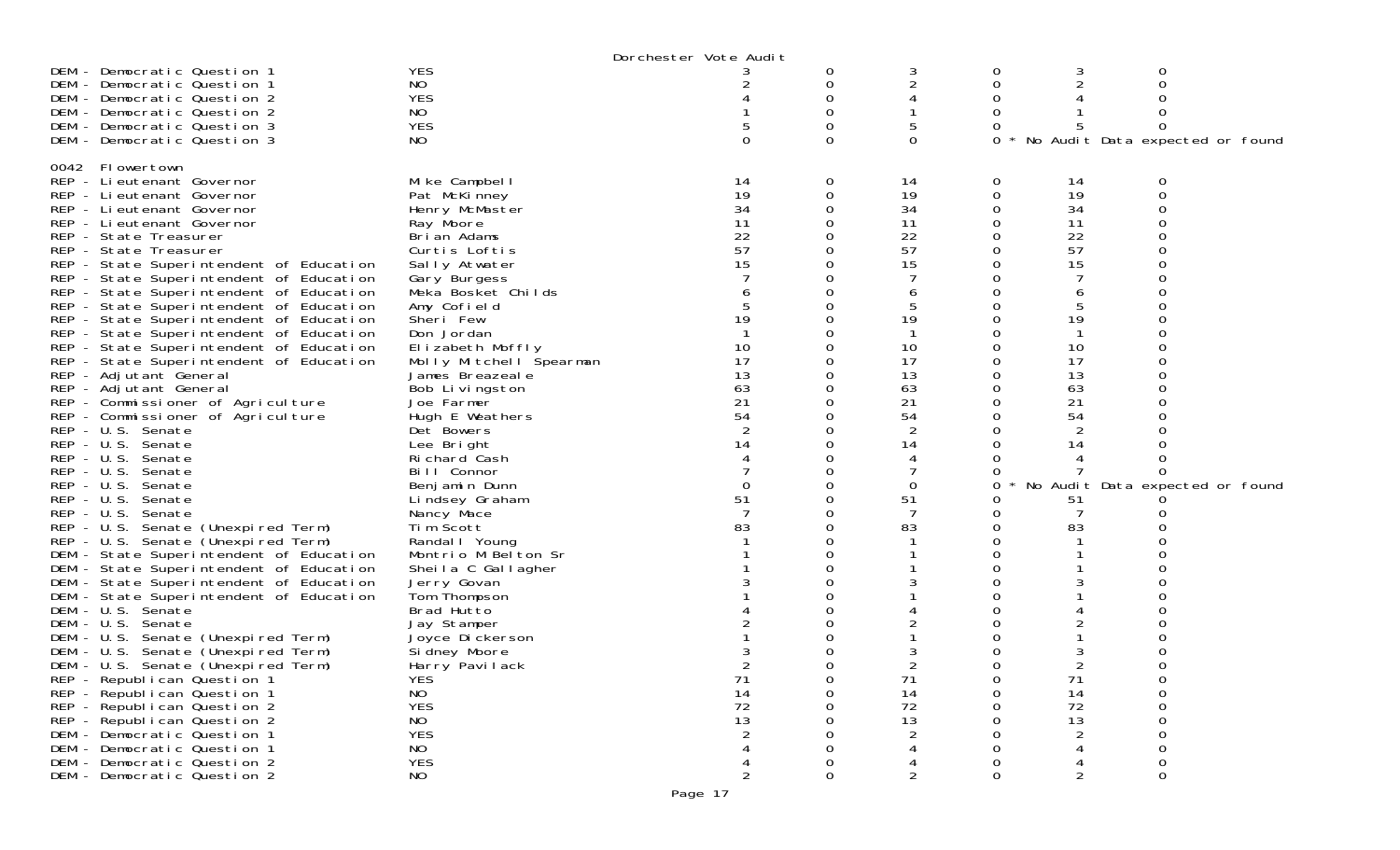|                                                 | Dorchester Vote Audit   |                        |                  |                      |                        |                                     |  |  |  |
|-------------------------------------------------|-------------------------|------------------------|------------------|----------------------|------------------------|-------------------------------------|--|--|--|
| DEM - Democratic Question 3                     | <b>YES</b>              | 6                      | 0                | 6                    | 0                      | 0                                   |  |  |  |
| DEM - Democratic Question 3                     | <b>NO</b>               | 0                      | $\mathbf 0$      | $\mathbf 0$          |                        | 0 * No Audit Data expected or found |  |  |  |
|                                                 |                         |                        |                  |                      |                        |                                     |  |  |  |
| 0043 Knightsville<br>REP - Li eutenant Governor | Mike Campbell           | 26                     | 0                | 26                   | 0<br>26                | 0                                   |  |  |  |
| REP - Lieutenant Governor                       | Pat McKinney            | 24                     | $\boldsymbol{0}$ | 24                   | $\boldsymbol{0}$<br>24 | $\mathbf 0$                         |  |  |  |
| REP - Lieutenant Governor                       | Henry McMaster          | 54                     | $\Omega$         | 54                   | 54<br>$\mathbf 0$      | $\overline{0}$                      |  |  |  |
| REP - Lieutenant Governor                       | Ray Moore               | 25                     | $\Omega$         | 25                   | 25<br>$\mathbf 0$      | $\overline{0}$                      |  |  |  |
| REP - State Treasurer                           | Brian Adams             | 55                     | $\Omega$         | 55                   | 55<br>$\Omega$         | $\overline{0}$                      |  |  |  |
| REP - State Treasurer                           | Curtis Loftis           | 70                     | $\Omega$         | 70                   | 70<br>0                | $\overline{0}$                      |  |  |  |
|                                                 |                         | 28                     | $\Omega$         | 28                   | 28<br>$\Omega$         | $\overline{0}$                      |  |  |  |
| REP - State Superintendent of Education         | Sally Atwater           | 16                     | $\mathbf 0$      | 16                   | $\Omega$<br>16         | $\Omega$                            |  |  |  |
| REP - State Superintendent of Education         | Gary Burgess            | $\overline{4}$         | $\Omega$         |                      | $\Omega$               | $\overline{0}$                      |  |  |  |
| REP - State Superintendent of Education         | Meka Bosket Childs      |                        |                  | $\overline{4}$<br>-1 |                        | $\overline{4}$<br>$\Omega$<br>-1    |  |  |  |
| REP - State Superintendent of Education         | Amy Cofield             |                        | $\Omega$         |                      | 0                      |                                     |  |  |  |
| REP - State Superintendent of Education         | Sheri Few               | 47                     | $\mathbf 0$      | 47                   | $\boldsymbol{0}$<br>47 | $\mathbf 0$                         |  |  |  |
| REP - State Superintendent of Education         | Don Jordan              | $\boldsymbol{\Lambda}$ | $\Omega$         | 4                    | $\Omega$               | $\overline{0}$<br>4                 |  |  |  |
| REP - State Superintendent of Education         | Elizabeth Moffly        | 10                     | $\mathbf 0$      | 10                   | $\mathbf 0$<br>10      | $\mathbf 0$                         |  |  |  |
| REP - State Superintendent of Education         | Molly Mitchell Spearman | 11                     | 0                | 11                   | $\mathbf 0$<br>11      | $\overline{0}$                      |  |  |  |
| REP - Adjutant General                          | James Breazeal e        | 24                     | 0                | 24                   | $\mathbf 0$<br>24      | $\mathbf 0$                         |  |  |  |
| REP - Adjutant General                          | Bob Livingston          | 97                     | $\Omega$         | 97                   | $\Omega$<br>97         | $\Omega$                            |  |  |  |
| REP - Commissioner of Agriculture               | Joe Farmer              | 41                     | $\Omega$         | 41                   | $\mathbf 0$<br>41      | $\overline{0}$                      |  |  |  |
| REP - Commissioner of Agriculture               | Hugh E Weathers         | 82                     | $\mathbf 0$      | 82                   | $\mathbf 0$<br>82      | $\overline{0}$                      |  |  |  |
| REP - U.S. Senate                               | Det Bowers              | 9                      | $\Omega$         | 9                    | $\Omega$               | 9                                   |  |  |  |
| REP - U.S. Senate                               | Lee Bright              | 31                     | 0                | 31                   | 31<br>$\mathbf 0$      | $\Omega$                            |  |  |  |
| REP - U.S. Senate                               | Richard Cash            | $\overline{2}$         | $\Omega$         | $\overline{2}$       | $\Omega$               | $\overline{2}$                      |  |  |  |
| $REP - U.S.$<br>Senate                          | Bill Connor             | 12                     | 0                | 12                   | 0<br>12                | $\mathbf 0$                         |  |  |  |
| $REP - U.S.$<br>Senate                          | Benj amin Dunn          | 4                      | $\Omega$         | 4                    | $\Omega$               | $\Omega$<br>4                       |  |  |  |
| $REP - U.S.$<br>Senate                          | Lindsey Graham          | 60                     | $\mathbf 0$      | 60                   | $\mathbf 0$<br>60      |                                     |  |  |  |
| $REP - U.S.$<br>Senate                          | Nancy Mace              | 14                     | 0                | 14                   | $\Omega$<br>14         | $\Omega$                            |  |  |  |
| REP - U.S. Senate (Unexpired Term)              | Tim Scott               | 126                    | $\mathbf 0$      | 126                  | 0<br>126               | $\Omega$                            |  |  |  |
| REP - U.S. Senate (Unexpired Term)              | Randal I Young          | 5                      | $\Omega$         | 5                    | ∩                      |                                     |  |  |  |
| DEM - State Superintendent of Education         | Montrio M Belton Sr     | $\Omega$               | $\Omega$         | $\Omega$             | $\Omega$               | No Audit Data expected or found     |  |  |  |
| DEM - State Superintendent of Education         | Sheila C Gallagher      | 8                      | $\mathbf 0$      | 8                    | ∩                      |                                     |  |  |  |
| DEM - State Superintendent of Education         | Jerry Govan             | $\overline{4}$         | $\overline{0}$   | $\overline{4}$       | O                      | 4<br>Ω                              |  |  |  |
| DEM - State Superintendent of Education         | Tom Thompson            | $\overline{2}$         | $\Omega$         | 2                    | $\Omega$               |                                     |  |  |  |
| DEM - U.S. Senate                               | Brad Hutto              | 11                     | $\Omega$         | 11                   | $\Omega$<br>11         |                                     |  |  |  |
| DEM - U.S. Senate                               | Jay Stamper             | 3                      | $\Omega$         | 3                    | $\Omega$               | 3                                   |  |  |  |
| DEM - U.S. Senate (Unexpired Term)              | Joyce Dickerson         | 10                     | $\Omega$         | 10                   | $\Omega$<br>10         |                                     |  |  |  |
| DEM - U.S. Senate (Unexpired Term)              | Si dney Moore           | $\overline{4}$         | 0                | $\overline{4}$       | $\Omega$               | 4                                   |  |  |  |
| DEM - U.S. Senate (Unexpired Term)              | Harry Pavilack          | $\Omega$               | 0                | $\Omega$             | 0                      | No Audit Data expected or found     |  |  |  |
| REP - Republican Question 1                     | <b>YES</b>              | 107                    | $\mathbf 0$      | 107                  | 0<br>107               |                                     |  |  |  |
| REP - Republican Question 1                     | <b>NO</b>               | 24                     | $\Omega$         | 24                   | 24<br>0                | Ω                                   |  |  |  |
| REP - Republican Question 2                     | <b>YES</b>              | 113                    | 0                | 113                  | $\mathbf 0$<br>113     |                                     |  |  |  |
| REP - Republican Question 2                     | <b>NO</b>               | 18                     | $\Omega$         | 18                   | $\Omega$<br>18         |                                     |  |  |  |
| DEM - Democratic Question 1                     | <b>YES</b>              | 13                     | 0                | 13                   | 0<br>13                | $\Omega$                            |  |  |  |
| DEM - Democratic Question 1                     | NO.                     | $\mathbf 1$            | $\Omega$         | $\mathbf{1}$         | $\Omega$               | $\Omega$<br>$\mathbf 1$             |  |  |  |
| DEM - Democratic Question 2                     | <b>YES</b>              | 14                     | 0                | 14                   | O<br>14                | 0                                   |  |  |  |
| DEM - Democratic Question 2                     | NO                      | $\Omega$               | $\Omega$         | $\Omega$             | 0                      | No Audit Data expected or found     |  |  |  |
| DEM - Democratic Question 3                     | <b>YES</b>              | $\mathbf Q$            | 0                |                      |                        |                                     |  |  |  |
| DEM - Democratic Question 3                     | NO.                     | 5                      | $\Omega$         | 5                    | $\Omega$               | 5<br>$\Omega$                       |  |  |  |

0044 Clemson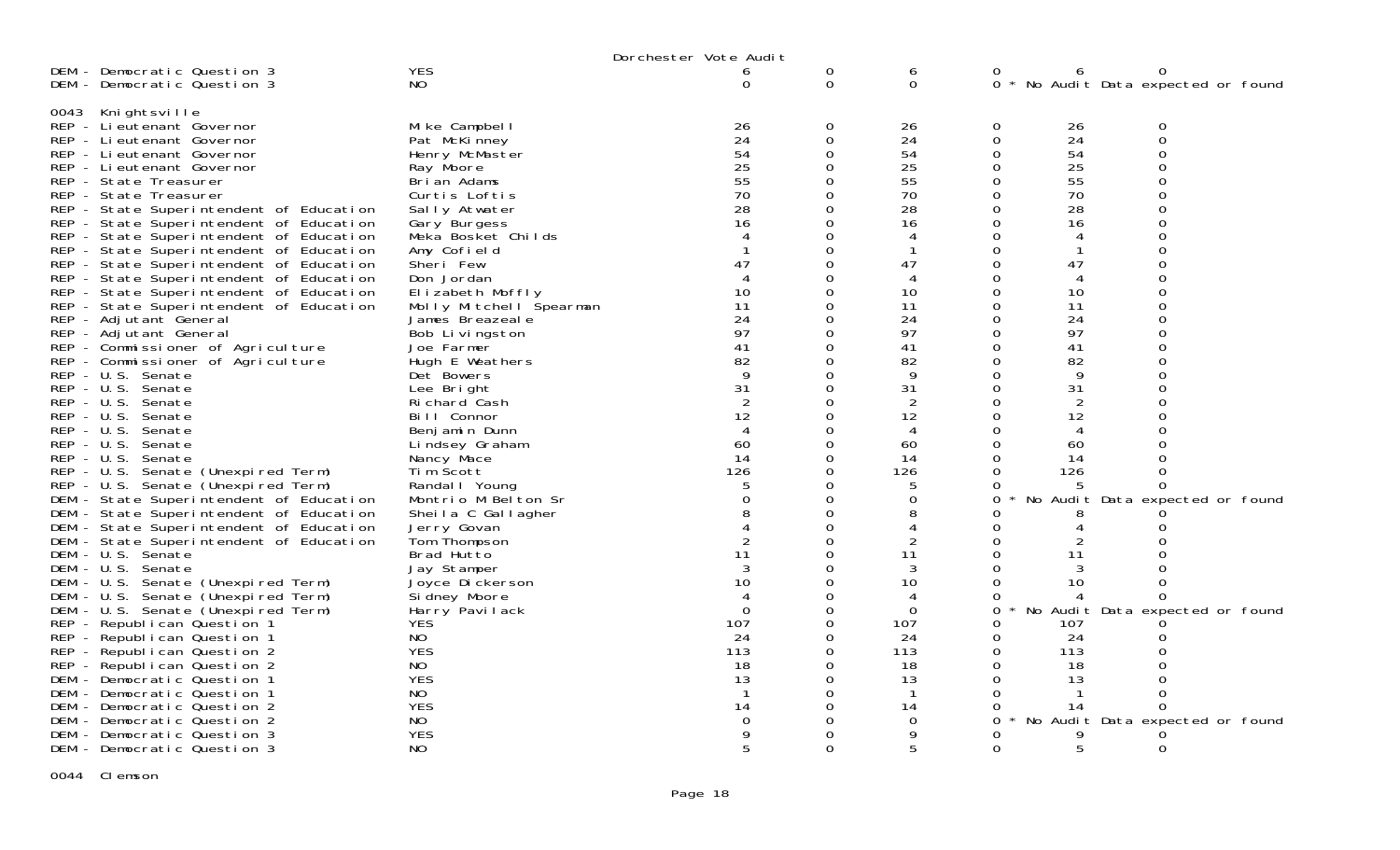|                                         |                                 | Dorchester Vote Audit |          |                |          |                |                                 |
|-----------------------------------------|---------------------------------|-----------------------|----------|----------------|----------|----------------|---------------------------------|
| REP - Lieutenant Governor               | Mike Campbell                   | 43                    | 0        | 43             | 0        | 43             | 0                               |
| REP - Lieutenant Governor               | Pat McKinney                    | 35                    | 0        | 35             | 0        | 35             | $\Omega$                        |
| REP - Lieutenant Governor               | Henry McMaster                  | 85                    | 0        | 85             | 0        | 85             | ∩                               |
| REP - Lieutenant Governor               | Ray Moore                       | 10                    | 0        | 10             | 0        | 10             |                                 |
| REP - State Treasurer                   | Brian Adams                     | 45                    | 0        | 45             | 0        | 45             |                                 |
| REP - State Treasurer                   | Curtis Loftis                   | 125                   | 0        | 125            | 0        | 125            |                                 |
| REP - State Superintendent of Education | Sally Atwater                   | 35                    | 0        | 35             | O        | 35             |                                 |
| REP - State Superintendent of Education | Gary Burgess                    | 18                    | Ω        | 18             | Ω        | 18             |                                 |
| REP - State Superintendent of Education | Meka Bosket Childs              | 19                    | O        | 19             | Ω        | 19             |                                 |
| REP - State Superintendent of Education | Amy Cofield                     | 5                     | 0        | 5              | 0        | 5              |                                 |
| REP - State Superintendent of Education | Sheri Few                       | 26                    | Ω        | 26             |          | 26             |                                 |
| REP - State Superintendent of Education | Don Jordan                      | 11                    | O        | 11             |          | 11             |                                 |
| REP - State Superintendent of Education | Elizabeth Moffly                | 13                    | 0        | 13             | O        | 13             |                                 |
| REP - State Superintendent of Education | Molly Mitchell Spearman         | 38                    | 0        | 38             |          | 38             |                                 |
| REP - Adjutant General                  | James Breazeale                 | 24                    | 0        | 24             | 0        | 24             |                                 |
| REP - Adjutant General                  | Bob Livingston                  | 136                   | 0        | 136            | 0        | 136            |                                 |
| REP - Commissioner of Agriculture       | Joe Farmer                      | 54                    | 0        | 54             | 0        | 54             |                                 |
| REP - Commissioner of Agriculture       | Hugh E Weathers                 | 112                   | 0        | 112            | Ω        | 112            |                                 |
| REP - U.S. Senate                       | Det Bowers                      | 6                     | 0        | 6              | 0        | 6              |                                 |
| REP - U.S. Senate                       | Lee Bright<br>Richard Cash      | 44                    | Ω<br>∩   | 44             | 0        | 44             |                                 |
| REP - U.S. Senate<br>REP - U.S. Senate  |                                 | 6                     | O        | 6              | Ω        | 6              |                                 |
| REP - U.S. Senate                       | Bill Connor                     | 8                     | Ω        | 8              |          | 8              |                                 |
| REP - U.S. Senate                       | Benjamin Dunn<br>Lindsey Graham | 109                   | 0        | 109            | 0        | 109            |                                 |
| REP - U.S. Senate                       | Nancy Mace                      | 13                    | 0        | 13             | O        | 13             |                                 |
| REP - U.S. Senate (Unexpired Term)      | Tim Scott                       | 170                   | 0        | 170            | 0        | 170            |                                 |
| REP - U.S. Senate (Unexpired Term)      | Randal I Young                  | 14                    | 0        | 14             |          | 14             |                                 |
| DEM - State Superintendent of Education | Montrio M Belton Sr             | 0                     | 0        | 0              | 0        |                | No Audit Data expected or found |
| DEM - State Superintendent of Education | Sheila C Gallagher              |                       | Ω        | 5              |          |                |                                 |
| DEM - State Superintendent of Education | Jerry Govan                     |                       | O        |                |          |                |                                 |
| DEM - State Superintendent of Education | Tom Thompson                    |                       | Ω        | 5              |          |                |                                 |
| DEM - U.S. Senate                       | Brad Hutto                      |                       |          | 8              |          |                |                                 |
| DEM - U.S. Senate                       | Jay Stamper                     |                       | Ω        | 3              |          |                |                                 |
| DEM - U.S. Senate (Unexpired Term)      | Joyce Dickerson                 |                       |          |                | Ω        |                |                                 |
| DEM - U.S. Senate (Unexpired Term)      | Si dney Moore                   |                       | Ω        |                | Ω        |                | $\Omega$                        |
| DEM - U.S. Senate (Unexpired Term)      | Harry Pavilack                  | $\Omega$              | 0        | 0              | 0        |                | No Audit Data expected or found |
| REP - Republican Question 1             | <b>YES</b>                      | 120                   | 0        | 120            | O        | 120            |                                 |
| REP - Republican Question 1             | NO                              | 65                    | 0        | 65             | O        | 65             |                                 |
| REP - Republican Question 2             | <b>YES</b>                      | 146                   | Ω        | 146            | Ω        | 146            |                                 |
| REP - Republican Question 2             | NO                              | 41                    | Ω        | 41             |          | 41             |                                 |
| DEM - Democratic Question 1             | <b>YES</b>                      |                       | Ω        | 9              |          | 9              |                                 |
| DEM - Democratic Question 1             | <b>NO</b>                       | 2                     | O        | 2              | O        | 2              |                                 |
| DEM - Democratic Question 2             | <b>YES</b>                      | 10                    | Ω        | 10             | 0        | 10             |                                 |
| DEM - Democratic Question 2             | NO                              |                       | ∩        |                | ∩        |                | ∩                               |
| DEM - Democratic Question 3             | <b>YES</b>                      |                       | 0        | 9              | 0        | 9              | 0                               |
| DEM - Democratic Question 3             | NO                              | $\overline{2}$        | $\Omega$ | $\overline{2}$ | $\Omega$ | $\overline{2}$ | $\mathbf 0$                     |
| 0045 Germantown                         |                                 |                       |          |                |          |                |                                 |
| REP - Lieutenant Governor               | Mike Campbell                   | 39                    | Ω        | 39             |          | 39             |                                 |
| REP - Lieutenant Governor               | Pat McKinney                    | 34                    | Ω        | 34             | Ω        | 34             | 0                               |
| REP - Lieutenant Governor               | Henry McMaster                  | 94                    | 0        | 94             | 0        | 94             | 0                               |
| REP - Lieutenant Governor               | Ray Moore                       | 19                    | 0        | 19             | 0        | 19             | 0                               |
|                                         |                                 |                       |          |                |          |                |                                 |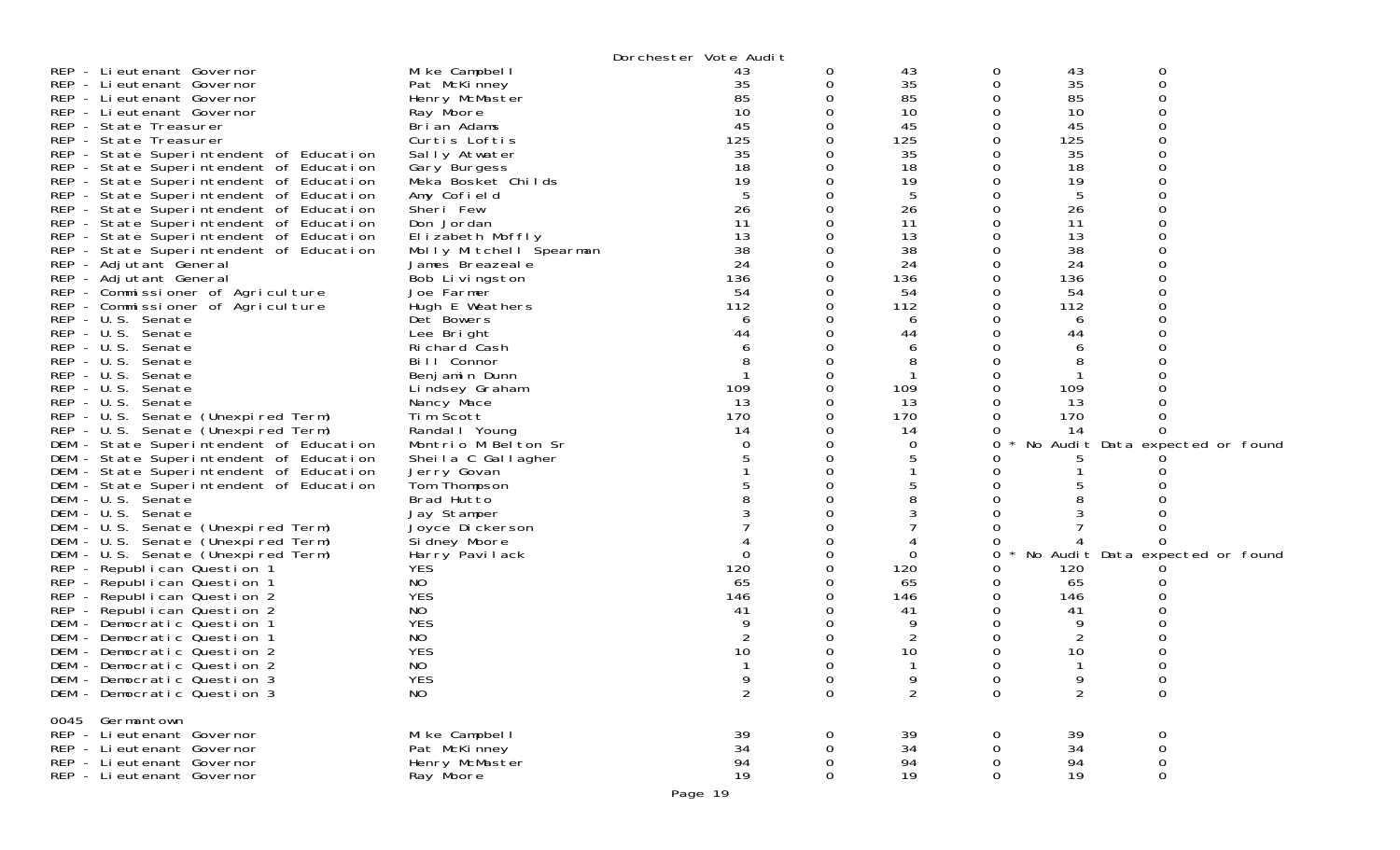| $REP - U.S.$<br>$REP - U.S.$ | REP - State Treasurer<br>REP - State Treasurer<br>REP - State Superintendent of Education<br>REP - State Superintendent of Education<br>REP - State Superintendent of Education<br>REP - State Superintendent of Education<br>REP - State Superintendent of Education<br>REP - State Superintendent of Education<br>REP - State Superintendent of Education<br>REP - State Superintendent of Education<br>REP - Adjutant General<br>REP - Adjutant General<br>REP - Commissioner of Agriculture<br>REP - Commissioner of Agriculture<br>REP - U.S. Senate<br>REP - U.S. Senate<br>REP - U.S. Senate<br>REP - U.S. Senate<br>Senate<br>REP - U.S. Senate<br>Senate<br>REP - U.S. Senate (Unexpired Term)<br>REP - U.S. Senate (Unexpired Term)<br>REP - State House of Representatives DISTRICT 94Evan Guthrie<br>REP - State House of Representatives DISTRICT 94Jenny Horne<br>REP - State House of Representatives DISTRICT 94Franklin Smith<br>DEM - State Superintendent of Education<br>DEM - State Superintendent of Education<br>DEM - State Superintendent of Education<br>DEM - State Superintendent of Education<br>DEM - U.S. Senate<br>DEM - U.S. Senate<br>DEM - U.S. Senate (Unexpired Term)<br>DEM - U.S. Senate (Unexpired Term)<br>DEM - U.S. Senate (Unexpired Term)<br>REP - Republican Question 1<br>REP - Republican Question 1<br>REP - Republican Question 2<br>REP - Republican Question 2<br>DEM - Democratic Question 1<br>DEM - Democratic Question 1<br>DEM - Democratic Question 2 | Brian Adams<br>Curtis Loftis<br>Sally Atwater<br>Gary Burgess<br>Meka Bosket Childs<br>Amy Cofield<br>Sheri Few<br>Don Jordan<br>Elizabeth Moffly<br>Molly Mitchell Spearman<br>James Breazeale<br>Bob Livingston<br>Joe Farmer<br>Hugh E Weathers<br>Det Bowers<br>Lee Bright<br>Richard Cash<br>Bill Connor<br>Benjamin Dunn<br>Lindsey Graham<br>Nancy Mace<br>Tim Scott<br>Randal   Young<br>Montrio M Belton Sr<br>Sheila C Gallagher<br>Jerry Govan<br>Tom Thompson<br>Brad Hutto<br>Jay Stamper<br>Joyce Dickerson<br>Si dney Moore<br>Harry Pavilack<br><b>YES</b><br>NO<br><b>YES</b><br>NO.<br><b>YES</b><br>NO<br><b>YES</b> | Dorchester Vote Audit<br>88<br>91<br>33<br>14<br>20<br>10<br>28<br>6<br>13<br>51<br>26<br>141<br>45<br>128<br>34<br>11<br>$\overline{0}$<br>117<br>19<br>183<br>9<br>2<br>8<br>3<br>16<br>11<br>140<br>45<br>147<br>38<br>13<br>b<br>14 | 0<br>0<br>0<br>$\Omega$<br>25<br>125<br>40<br>0 | 88<br>91<br>33<br>14<br>20<br>10<br>28<br>6<br>13<br>51<br>26<br>141<br>45<br>128<br>7<br>34<br>11<br>0<br>117<br>19<br>183<br>9<br>25<br>0<br>125<br>0<br>$\Omega$<br>40<br>2<br>8<br>3<br>16<br>2<br>11<br>5<br>140<br>45<br>147<br>38<br>13<br>6<br>14 | 0<br>0<br>0<br>0<br>0<br>0<br>0<br>0<br>0<br>0<br>0<br>0<br>0<br>0<br>0<br>0<br>0<br>0<br>0<br>0<br>$\Omega$<br>0<br>0<br>0<br>0<br>0<br>0<br>0<br>0<br>0<br>0<br>0<br>0<br>0<br>0<br>0<br>0 | 88<br>91<br>33<br>14<br>20<br>10<br>28<br>6<br>13<br>51<br>26<br>141<br>45<br>128<br>7<br>34<br>11<br>No Audit Data expected or found<br>117<br>19<br>183<br>9<br>25<br>0<br>125<br>0<br>40<br>$\Omega$<br>2<br>8<br>3<br>16<br>2<br>11<br>140<br>45<br>147<br>38<br>13<br>6<br>14 | 0<br>0<br>0<br>0<br>Ω<br>0<br>0<br>$\Omega$<br>0<br>0<br>∩<br>ი | 0<br>0<br>0 |
|------------------------------|-----------------------------------------------------------------------------------------------------------------------------------------------------------------------------------------------------------------------------------------------------------------------------------------------------------------------------------------------------------------------------------------------------------------------------------------------------------------------------------------------------------------------------------------------------------------------------------------------------------------------------------------------------------------------------------------------------------------------------------------------------------------------------------------------------------------------------------------------------------------------------------------------------------------------------------------------------------------------------------------------------------------------------------------------------------------------------------------------------------------------------------------------------------------------------------------------------------------------------------------------------------------------------------------------------------------------------------------------------------------------------------------------------------------------------------------------------------------------------------------------------------------|-----------------------------------------------------------------------------------------------------------------------------------------------------------------------------------------------------------------------------------------------------------------------------------------------------------------------------------------------------------------------------------------------------------------------------------------------------------------------------------------------------------------------------------------------------------------------------------------------------------------------------------------|-----------------------------------------------------------------------------------------------------------------------------------------------------------------------------------------------------------------------------------------|-------------------------------------------------|-----------------------------------------------------------------------------------------------------------------------------------------------------------------------------------------------------------------------------------------------------------|----------------------------------------------------------------------------------------------------------------------------------------------------------------------------------------------|------------------------------------------------------------------------------------------------------------------------------------------------------------------------------------------------------------------------------------------------------------------------------------|-----------------------------------------------------------------|-------------|
|                              | DEM - Democratic Question 2                                                                                                                                                                                                                                                                                                                                                                                                                                                                                                                                                                                                                                                                                                                                                                                                                                                                                                                                                                                                                                                                                                                                                                                                                                                                                                                                                                                                                                                                                     | NO                                                                                                                                                                                                                                                                                                                                                                                                                                                                                                                                                                                                                                      |                                                                                                                                                                                                                                         |                                                 | 6                                                                                                                                                                                                                                                         | 0                                                                                                                                                                                            | 6                                                                                                                                                                                                                                                                                  |                                                                 |             |
|                              | DEM - Democratic Question 3<br>DEM - Democratic Question 3                                                                                                                                                                                                                                                                                                                                                                                                                                                                                                                                                                                                                                                                                                                                                                                                                                                                                                                                                                                                                                                                                                                                                                                                                                                                                                                                                                                                                                                      | <b>YES</b><br>N <sub>O</sub>                                                                                                                                                                                                                                                                                                                                                                                                                                                                                                                                                                                                            | 17<br>3                                                                                                                                                                                                                                 | 0                                               | 17<br>3                                                                                                                                                                                                                                                   | $\Omega$<br>0                                                                                                                                                                                | 17<br>3                                                                                                                                                                                                                                                                            | ∩<br>0                                                          |             |
|                              | 0046 Greenwave<br>REP - Lieutenant Governor<br>REP - Lieutenant Governor<br>REP - Lieutenant Governor<br>REP - Lieutenant Governor<br>REP - State Treasurer                                                                                                                                                                                                                                                                                                                                                                                                                                                                                                                                                                                                                                                                                                                                                                                                                                                                                                                                                                                                                                                                                                                                                                                                                                                                                                                                                     | Mike Campbell<br>Pat McKinney<br>Henry McMaster<br>Ray Moore<br>Brian Adams                                                                                                                                                                                                                                                                                                                                                                                                                                                                                                                                                             | 19<br>13<br>39<br>10<br>23                                                                                                                                                                                                              | 0<br>0<br>0                                     | 19<br>13<br>39<br>10<br>23                                                                                                                                                                                                                                | 0<br>0<br>0<br>0<br>0                                                                                                                                                                        | 19<br>13<br>39<br>10<br>23                                                                                                                                                                                                                                                         | 0<br>0<br>0<br>0<br>0                                           |             |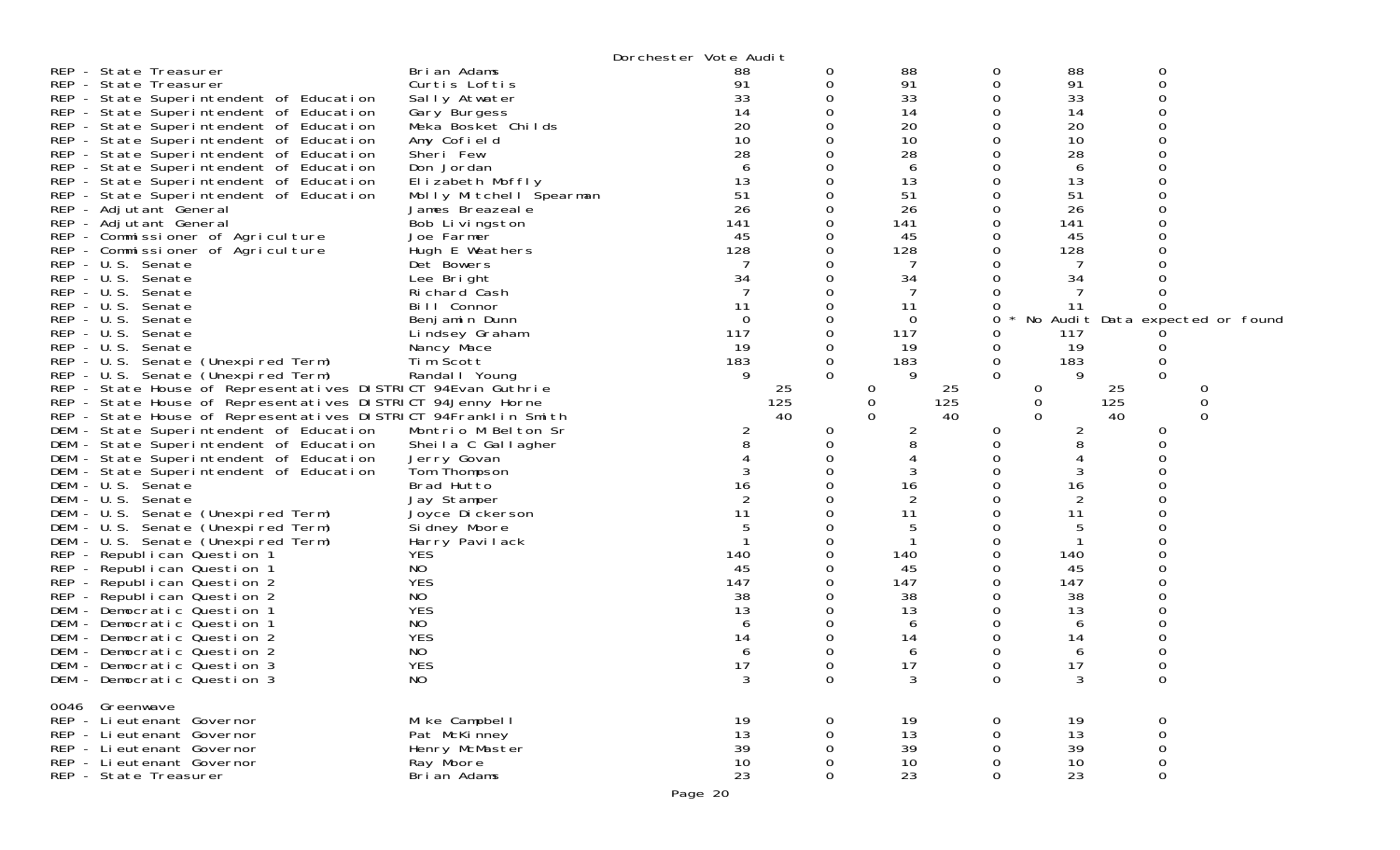|                                                                                            | Dorchester Vote Audit         |                      |                 |          |                                 |
|--------------------------------------------------------------------------------------------|-------------------------------|----------------------|-----------------|----------|---------------------------------|
| Curtis Loftis<br>REP - State Treasurer                                                     | 54                            | 0                    | 54<br>0         | 54       | 0                               |
| REP - State Superintendent of Education<br>Sally Atwater                                   | 13                            | 0                    | 13              | 13       | $\Omega$                        |
| REP - State Superintendent of Education<br>Gary Burgess                                    |                               |                      |                 | 5        |                                 |
| REP - State Superintendent of Education<br>Meka Bosket Childs                              |                               |                      |                 | 5        |                                 |
| REP - State Superintendent of Education<br>Amy Cofield                                     |                               |                      | 3               | 3        |                                 |
| REP - State Superintendent of Education<br>Sheri Few                                       | 23                            |                      | 23              | 23       |                                 |
| REP - State Superintendent of Education<br>Don Jordan                                      |                               |                      | 3               | 3        |                                 |
| REP - State Superintendent of Education<br>Elizabeth Moffly                                | 13                            |                      | 13              | 13       |                                 |
| REP - State Superintendent of Education                                                    | 10<br>Molly Mitchell Spearman | 0                    | 10              | 10       |                                 |
| REP - Adjutant General<br>James Breazeale                                                  | 10                            |                      | 10              | 10       |                                 |
| REP - Adjutant General<br>Bob Livingston                                                   | 67                            |                      | 67              | 67       |                                 |
| REP - Commissioner of Agriculture<br>Joe Farmer                                            | 23                            |                      | 23              | 23       |                                 |
| REP - Commissioner of Agriculture<br>Hugh E Weathers                                       | 55                            |                      | 55              | 55       |                                 |
| REP - U.S. Senate<br>Det Bowers                                                            |                               |                      |                 |          |                                 |
| REP - U.S. Senate<br>Lee Bright                                                            | 15                            |                      | 15              | 15       |                                 |
| REP - U.S. Senate<br>Richard Cash                                                          |                               |                      | 0               |          | No Audit Data expected or found |
| REP - U.S. Senate<br>Bill Connor                                                           |                               |                      | b               |          |                                 |
| REP - U.S. Senate<br>Benjamin Dunn                                                         |                               |                      |                 |          |                                 |
| REP - U.S. Senate<br>Lindsey Graham<br>REP - U.S. Senate                                   | 47<br>13                      | 0                    | 47<br>13        | 47<br>13 |                                 |
| Nancy Mace<br>Tim Scott                                                                    | 82                            | 0                    | 82              | 82       |                                 |
| REP - U.S. Senate (Unexpired Term)<br>REP - U.S. Senate (Unexpired Term)<br>Randal   Young | 8                             | $\Omega$             | 0               |          | 0                               |
| REP - State House of Representatives DISTRICT 94Evan Guthrie                               |                               | 15<br>0              |                 | 0        | O<br>15                         |
| REP - State House of Representatives DISTRICT 94Jenny Horne                                |                               | 55<br>$\overline{0}$ | 15<br>55        | 0        | 55<br>0                         |
| REP - State House of Representatives DISTRICT 94Franklin Smith                             |                               | 16<br>$\Omega$       | 16              |          | 16                              |
| DEM - State Superintendent of Education<br>Montrio M Belton Sr                             | 0                             | 0                    | 0<br>0          | No Audit | Data expected or found          |
| DEM - State Superintendent of Education<br>Sheila C Gallagher                              |                               | 0                    |                 |          |                                 |
| DEM - State Superintendent of Education<br>Jerry Govan                                     |                               |                      |                 |          |                                 |
| DEM - State Superintendent of Education<br>Tom Thompson                                    |                               |                      |                 |          |                                 |
| Brad Hutto<br>DEM - U.S. Senate                                                            | 12                            |                      | 12              | 12       |                                 |
| DEM - U.S. Senate<br>Jay Stamper                                                           | 2                             |                      | 2               | 2        |                                 |
| DEM - U.S. Senate (Unexpired Term)<br>Joyce Dickerson                                      | 10                            |                      | 10              | 10       |                                 |
| DEM - U.S. Senate (Unexpired Term)<br>Si dney Moore                                        |                               |                      |                 |          |                                 |
| DEM - U.S. Senate (Unexpired Term)<br>Harry Pavilack                                       |                               |                      |                 |          |                                 |
| <b>YES</b><br>REP - Republican Question 1                                                  | 66                            |                      | 66              | 66       |                                 |
| REP - Republican Question 1<br>NO                                                          | 18                            |                      | 18              | 18       |                                 |
| <b>YES</b><br>REP - Republican Question 2                                                  | 71                            |                      | 71              | 71       |                                 |
| REP - Republican Question 2<br>NO                                                          | 12                            |                      | 12              | 12       |                                 |
| <b>YES</b><br>DEM - Democratic Question 1                                                  |                               |                      |                 |          |                                 |
| NO<br>DEM - Democratic Question 1                                                          |                               |                      |                 |          |                                 |
| <b>YES</b><br>DEM - Democratic Question 2                                                  |                               |                      |                 |          |                                 |
| NO<br>DEM - Democratic Question 2                                                          |                               |                      | 5               | 5        |                                 |
| <b>YES</b><br>DEM - Democratic Question 3                                                  | 12                            |                      | 12              | 12       |                                 |
| NO<br>DEM - Democratic Question 3                                                          |                               |                      |                 |          |                                 |
| 0047 Newington                                                                             |                               |                      |                 |          |                                 |
| REP - Li eutenant Governor<br>Mike Campbell                                                | 45                            | 0                    | 45<br>0         | 45       | 0                               |
| REP - Li eutenant Governor<br>Pat McKinney                                                 | 29                            | 0                    | 29<br>0         | 29       | $\mathsf{O}\xspace$             |
| Henry McMaster<br>REP - Lieutenant Governor                                                | 106                           | $\Omega$             | 106<br>$\Omega$ | 106      | $\mbox{O}$                      |
| REP - Lieutenant Governor<br>Ray Moore                                                     | 19                            | $\Omega$             | 19              | 19       | $\mathbf 0$                     |
| REP - State Treasurer<br>Bri an Adams                                                      | 52                            | 0                    | 52              | 52       | 0                               |
| REP - State Treasurer<br>Curtis Loftis                                                     | 140                           | $\Omega$             | 140<br>$\Omega$ | 140      | $\mathbf 0$                     |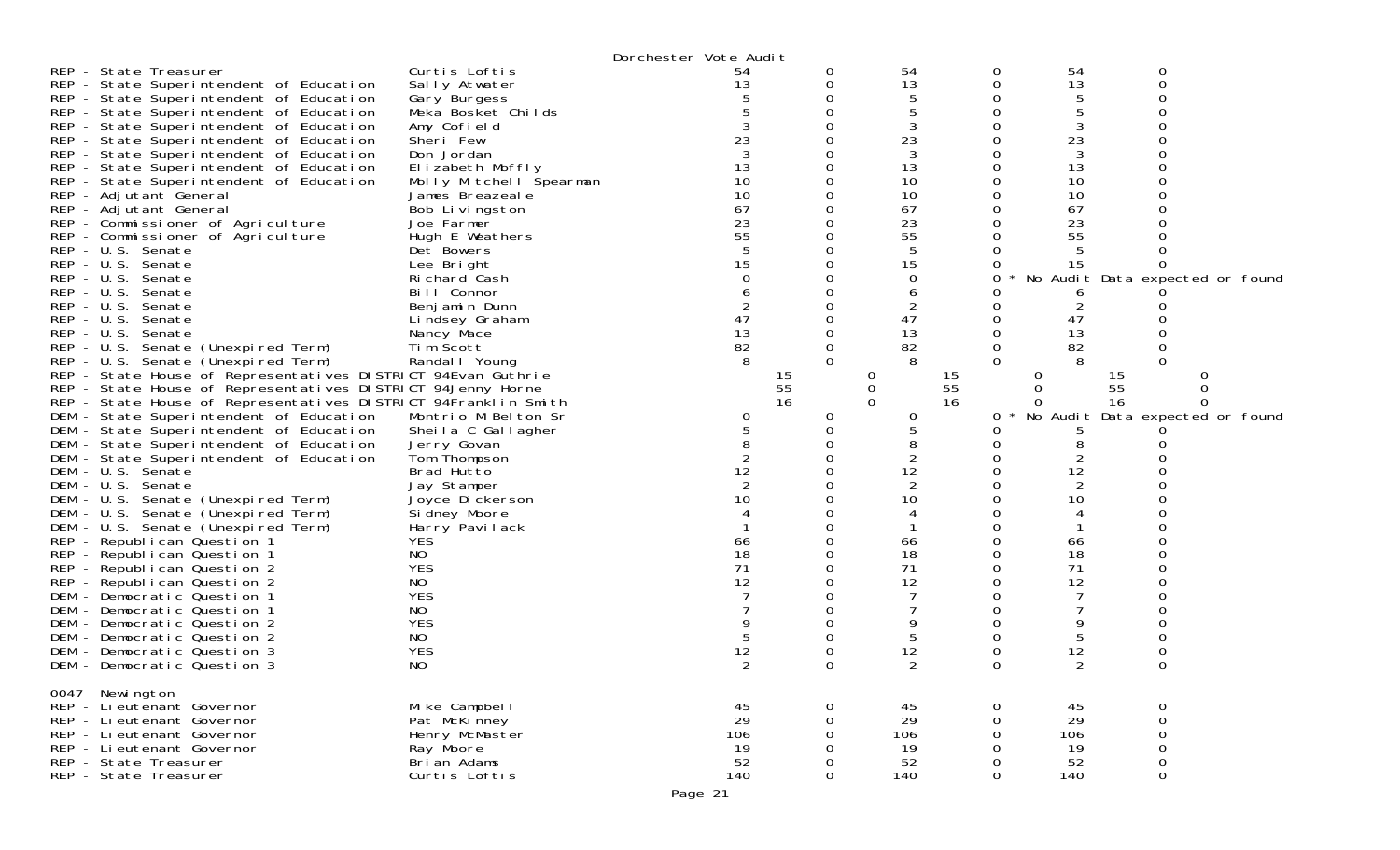|                                                                |                         | Dorchester Vote Audit |          |                |   |                |                  |                                 |
|----------------------------------------------------------------|-------------------------|-----------------------|----------|----------------|---|----------------|------------------|---------------------------------|
| REP - State Superintendent of Education                        | Sally Atwater           | 35                    |          | 35             | 0 | 35             | 0                |                                 |
| REP - State Superintendent of Education                        | Gary Burgess            | 12                    |          | 12             | 0 | 12             | 0                |                                 |
| REP - State Superintendent of Education                        | Meka Bosket Childs      | 14                    |          | 14             | 0 | 14             |                  |                                 |
| REP - State Superintendent of Education                        | Amy Cofield             |                       |          |                | Ω | 7              |                  |                                 |
| REP - State Superintendent of Education                        | Sheri Few               | 51                    |          | 51             | Ω | 51             |                  |                                 |
| REP - State Superintendent of Education                        | Don Jordan              |                       |          | 3              | ი | 3              |                  |                                 |
| REP - State Superintendent of Education                        | Elizabeth Moffly        | 21                    |          | 21             | 0 | 21             |                  |                                 |
| REP - State Superintendent of Education                        | Molly Mitchell Spearman | 51                    |          | 51             | 0 | 51             |                  |                                 |
| REP - Adjutant General                                         | James Breazeale         | 45                    |          | 45             | 0 | 45             |                  |                                 |
| REP - Adjutant General                                         | Bob Livingston          | 135                   |          | 135            | Ω | 135            |                  |                                 |
| REP - Commissioner of Agriculture                              | Joe Farmer              | 46                    |          | 46             |   | 46             |                  |                                 |
| REP - Commissioner of Agriculture                              | Hugh E Weathers         | 142                   |          | 142            | Ω | 142            |                  |                                 |
| REP - U.S. Senate                                              | Det Bowers              |                       |          | 9              | Ω | 9              |                  |                                 |
| REP - U.S. Senate                                              | Lee Bright              | 37                    |          | 37             | 0 | 37             |                  |                                 |
| REP - U.S. Senate                                              | Richard Cash            | 11                    |          | 11             | Ω | 11             |                  |                                 |
| REP - U.S. Senate                                              | Bill Connor             | 12                    |          | 12             | 0 | 12             |                  |                                 |
| REP - U.S. Senate                                              | Benjamin Dunn           | 3                     |          | 3              | 0 | 3              |                  |                                 |
| REP - U.S. Senate                                              | Lindsey Graham          | 120                   |          | 120            | 0 | 120            |                  |                                 |
| REP - U.S. Senate                                              | Nancy Mace              | 21                    |          | 21             | 0 | 21             | 0                |                                 |
| REP - U.S. Senate (Unexpired Term)                             | Tim Scott               | 200                   | 0        | 200            | 0 | 200            | 0                |                                 |
| REP - U.S. Senate (Unexpired Term)                             | Randal   Young          | 11                    | $\Omega$ | 11             | 0 | 11             | $\Omega$         |                                 |
| REP - State House of Representatives DISTRICT 94Evan Guthrie   |                         |                       | 20       | 20<br>0        |   | 0              | 20               | 0                               |
| REP - State House of Representatives DISTRICT 94Jenny Horne    |                         |                       | 138      | 0<br>138       |   | 0              | 138              | $\mathbf 0$                     |
| REP - State House of Representatives DISTRICT 94Franklin Smith |                         |                       | 48       | $\Omega$<br>48 |   | $\Omega$       | 48               | $\Omega$                        |
| DEM - State Superintendent of Education                        | Montrio M Belton Sr     |                       | 0        |                | 0 |                | 0                |                                 |
| DEM - State Superintendent of Education                        | Sheila C Gallagher      |                       |          |                | 0 |                |                  |                                 |
| DEM - State Superintendent of Education                        | Jerry Govan             |                       |          |                |   |                |                  |                                 |
| DEM - State Superintendent of Education                        | Tom Thompson            |                       |          |                |   |                |                  |                                 |
| DEM - U.S. Senate                                              | Brad Hutto              |                       |          |                |   |                |                  |                                 |
| DEM - U.S. Senate                                              | Jay Stamper             |                       |          |                |   |                |                  |                                 |
| DEM - U.S. Senate (Unexpired Term)                             | Joyce Dickerson         |                       |          |                | 0 |                |                  |                                 |
| DEM - U.S. Senate (Unexpired Term)                             | Si dney Moore           |                       |          |                |   |                |                  |                                 |
| DEM - U.S. Senate (Unexpired Term)                             | Harry Pavilack          | 0                     |          | 0              | 0 |                |                  | No Audit Data expected or found |
| REP - Republican Question 1                                    | <b>YES</b>              | 143                   |          | 143            | 0 | 143            |                  |                                 |
| REP - Republican Question 1                                    | NO                      | 66                    |          | 66             | 0 | 66             |                  |                                 |
| REP - Republican Question 2                                    | <b>YES</b>              | 167                   |          | 167            | 0 | 167            |                  |                                 |
| REP - Republican Question 2                                    | NO.                     | 41                    |          | 41             | 0 | 41             |                  |                                 |
| DEM - Democratic Question 1                                    | <b>YES</b>              |                       |          | 9              | 0 | 9              |                  |                                 |
| DEM - Democratic Question 1                                    | NO                      |                       |          |                | 0 |                |                  |                                 |
| DEM - Democratic Question 2                                    | <b>YES</b>              |                       |          | 8              | 0 | 8              |                  |                                 |
| DEM - Democratic Question 2                                    | NO                      |                       |          | 2              | 0 | 2              |                  |                                 |
| DEM - Democratic Question 3                                    | <b>YES</b>              |                       |          | 8              | 0 | 8              |                  |                                 |
| DEM - Democratic Question 3                                    | NO.                     |                       | 0        | $\overline{c}$ | 0 | $\overline{2}$ | $\Omega$         |                                 |
| 0048 Carolina                                                  |                         |                       |          |                |   |                |                  |                                 |
| REP - Lieutenant Governor                                      | Mike Campbell           | 25                    |          | 25             | 0 | 25             | 0                |                                 |
| REP - Li eutenant Governor                                     | Pat McKinney            | 15                    | 0        | 15             | 0 | 15             | $\boldsymbol{0}$ |                                 |
| REP - Li eutenant Governor                                     | Henry McMaster          | 57                    |          | 57             | 0 | 57             | 0                |                                 |
| REP - Lieutenant Governor                                      | Ray Moore               | 6                     |          | 6              |   | 6              | 0                |                                 |
| REP - State Treasurer                                          | Bri an Adams            | 33                    |          | 33             |   | 33             | 0                |                                 |
| REP - State Treasurer                                          | Curtis Loftis           | 67                    |          | 67             | Ω | 67             | 0                |                                 |
| REP - State Superintendent of Education                        | Sally Atwater           | 22                    | 0        | 22             | 0 | 22             | 0                |                                 |
|                                                                |                         |                       |          |                |   |                |                  |                                 |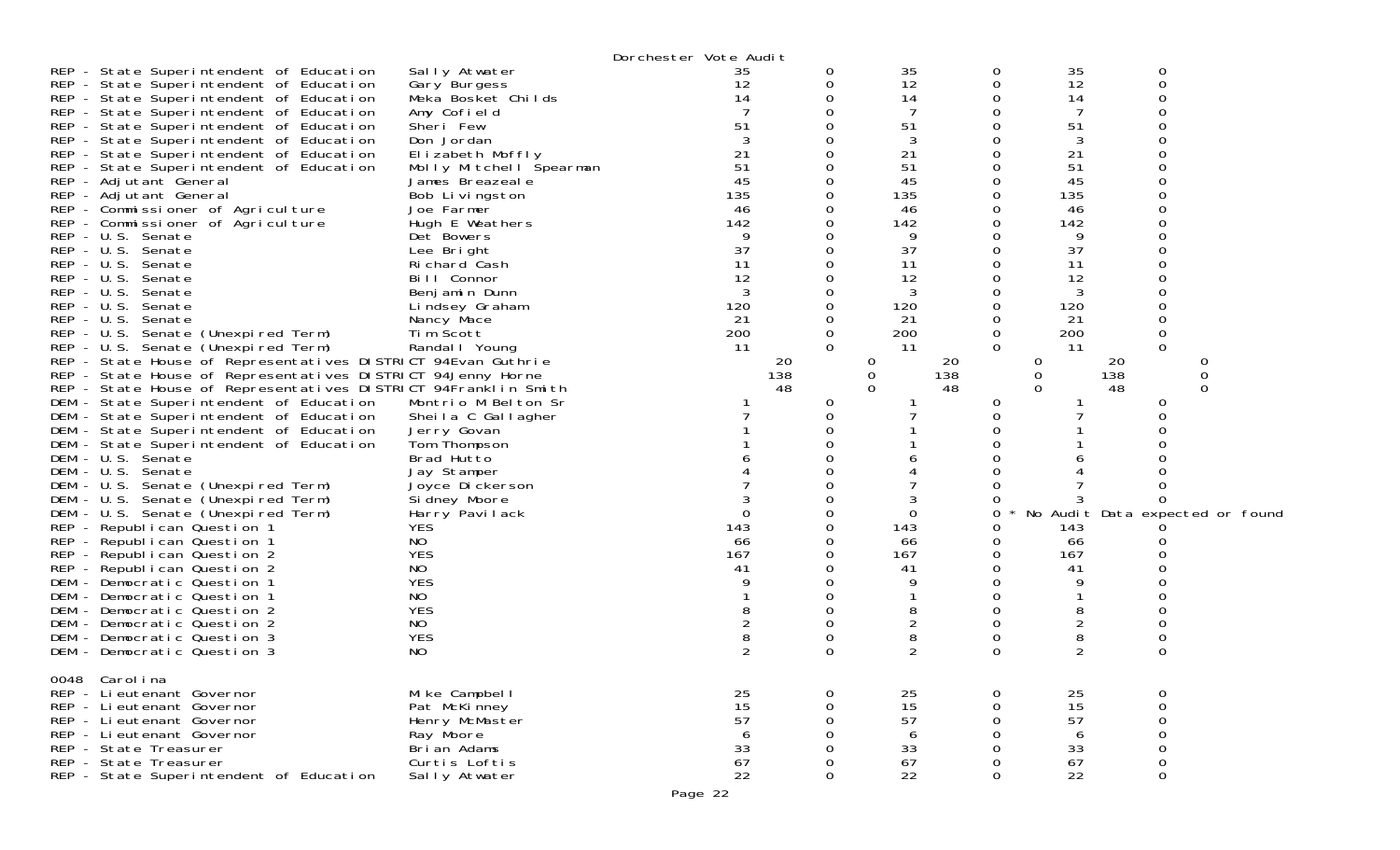| Gary Burgess<br>0<br>0<br>0<br>0<br>REP - State Superintendent of Education<br>Meka Bosket Childs<br>0<br>∩<br>$\Omega$<br>5<br>REP - State Superintendent of Education<br>Amy Cofield<br>0<br>23<br>23<br>23<br>REP - State Superintendent of Education<br>Sheri Few<br>0<br>REP - State Superintendent of Education<br>Don Jordan<br>0<br>10<br>10<br>10<br>REP - State Superintendent of Education<br>Elizabeth Moffly<br>0<br>0<br>15<br>15<br>15<br>REP - State Superintendent of Education<br>0<br>Molly Mitchell Spearman<br>29<br>29<br>29<br>REP - Adjutant General<br>James Breazeal e<br>0<br>64<br>64<br>64<br>REP - Adjutant General<br>Bob Livingston<br>0<br>0<br>REP - Commissioner of Agriculture<br>31<br>31<br>31<br>Joe Farmer<br>0<br>REP - Commissioner of Agriculture<br>Hugh E Weathers<br>64<br>$\Omega$<br>64<br>64<br>REP - U.S. Senate<br>$\Omega$<br>Det Bowers<br>4<br>20<br>20<br>REP - U.S. Senate<br>20<br>Lee Bright<br>REP - U.S. Senate<br>Richard Cash<br>∩<br>$\Omega$<br>REP - U.S. Senate<br>Bill Connor<br>REP - U.S. Senate<br>0<br>Benj amin Dunn<br>No Audit Data expected or found<br>64<br>$\Omega$<br>Lindsey Graham<br>64<br>64<br>11<br>REP - U.S. Senate<br>11<br>0<br>11<br>Nancy Mace<br>99<br>99<br>99<br>REP - U.S. Senate (Unexpired Term)<br>Tim Scott<br>$\Omega$<br>Randal I Young<br>$\Omega$<br>0<br>9<br>0<br>9<br>9<br>DEM - State Superintendent of Education<br>Montrio M Belton Sr<br>0<br>17<br>17<br>17<br>DEM - State Superintendent of Education<br>$\Omega$<br>Sheila C Gallagher<br>6<br>Jerry Govan<br>0<br>6<br>6<br>9<br>9<br>0<br>9<br>DEM - State Superintendent of Education<br>Tom Thompson<br>0<br>23<br>23<br>23<br>Brad Hutto<br>$\Omega$<br>13<br>13<br>13<br>Jay Stamper<br>$\Omega$<br>32<br>32<br>32<br>DEM - U.S. Senate (Unexpired Term)<br>Joyce Di ckerson<br>0<br>9<br>DEM - U.S. Senate (Unexpired Term)<br>Si dney Moore<br>$\Omega$<br>9<br>DEM - U.S. Senate (Unexpired Term)<br>$\Omega$<br>$\mathbf 0$<br>Harry Pavilack<br>$\Omega$<br>0<br>No Audit Data expected or found<br>REP - Republican Question 1<br><b>YES</b><br>81<br>0<br>81<br>81<br>23<br>23<br>REP - Republican Question 1<br>NO.<br>$\Omega$<br>23<br>85<br><b>YES</b><br>85<br>85<br>REP - Republican Question 2<br>$\Omega$<br>20<br>20<br>20<br>NO<br>REP - Republican Question 2<br>0<br>0<br>27<br><b>YES</b><br>27<br>27<br>DEM - Democratic Question 1<br>$\Omega$<br>NO.<br>14<br>14<br>14<br>DEM - Democratic Question 1<br>$\Omega$<br><b>YES</b><br>34<br>34<br>34<br>0<br>0<br>DEM - Democratic Question 2<br>NO.<br>$\Omega$<br>DEM - Democratic Question 2<br>6<br>6<br>6<br><b>YES</b><br>31<br>0<br>31<br>31<br>0<br>0<br>10<br>10<br>10<br>NO.<br>$\Omega$<br>0<br>$\Omega$<br>Dorchester<br>0049<br>REP - Lieutenant Governor<br>Mike Campbell<br>0<br>24<br>0<br>24<br>0<br>24<br>31<br>31<br>31<br>Pat McKinney<br>$\Omega$<br>0<br>Ω<br>REP - Lieutenant Governor<br>93<br>93<br>93<br>REP - Lieutenant Governor<br>Henry McMaster<br>$\Omega$<br>∩<br>Ray Moore<br>10<br>10<br>10<br>REP - Lieutenant Governor<br>0<br>0<br>0<br>Brian Adams<br>REP - State Treasurer<br>44<br>44<br>44<br>0<br>0<br>0<br>109<br>REP - State Treasurer<br>Curtis Loftis<br>109<br>109<br>$\Omega$<br>∩<br>Ω<br>40<br>40<br>40<br>REP - State Superintendent of Education<br>Sally Atwater<br>REP - State Superintendent of Education<br>Gary Burgess<br>8<br>8<br>8<br>13<br>REP - State Superintendent of Education<br>Meka Bosket Childs<br>13<br>13<br>$\Omega$<br>$\sqrt{5}$<br>REP - State Superintendent of Education<br>Amy Cofield<br>5<br>5<br>0<br>0<br>0<br>0<br>0<br>0 |                                         |           | Dorchester Vote Audit |    |    |  |
|------------------------------------------------------------------------------------------------------------------------------------------------------------------------------------------------------------------------------------------------------------------------------------------------------------------------------------------------------------------------------------------------------------------------------------------------------------------------------------------------------------------------------------------------------------------------------------------------------------------------------------------------------------------------------------------------------------------------------------------------------------------------------------------------------------------------------------------------------------------------------------------------------------------------------------------------------------------------------------------------------------------------------------------------------------------------------------------------------------------------------------------------------------------------------------------------------------------------------------------------------------------------------------------------------------------------------------------------------------------------------------------------------------------------------------------------------------------------------------------------------------------------------------------------------------------------------------------------------------------------------------------------------------------------------------------------------------------------------------------------------------------------------------------------------------------------------------------------------------------------------------------------------------------------------------------------------------------------------------------------------------------------------------------------------------------------------------------------------------------------------------------------------------------------------------------------------------------------------------------------------------------------------------------------------------------------------------------------------------------------------------------------------------------------------------------------------------------------------------------------------------------------------------------------------------------------------------------------------------------------------------------------------------------------------------------------------------------------------------------------------------------------------------------------------------------------------------------------------------------------------------------------------------------------------------------------------------------------------------------------------------------------------------------------------------------------------------------------------------------------------------------------------------------------------------------------------------------------------------------------------------------------------------------------------------------------------------------------------------------------------------------------------------------------------------------------------------------------------------------------------------------------------------------------------------------------------------------------------------------------------------------------------------|-----------------------------------------|-----------|-----------------------|----|----|--|
|                                                                                                                                                                                                                                                                                                                                                                                                                                                                                                                                                                                                                                                                                                                                                                                                                                                                                                                                                                                                                                                                                                                                                                                                                                                                                                                                                                                                                                                                                                                                                                                                                                                                                                                                                                                                                                                                                                                                                                                                                                                                                                                                                                                                                                                                                                                                                                                                                                                                                                                                                                                                                                                                                                                                                                                                                                                                                                                                                                                                                                                                                                                                                                                                                                                                                                                                                                                                                                                                                                                                                                                                                                                            | REP - State Superintendent of Education |           |                       |    |    |  |
|                                                                                                                                                                                                                                                                                                                                                                                                                                                                                                                                                                                                                                                                                                                                                                                                                                                                                                                                                                                                                                                                                                                                                                                                                                                                                                                                                                                                                                                                                                                                                                                                                                                                                                                                                                                                                                                                                                                                                                                                                                                                                                                                                                                                                                                                                                                                                                                                                                                                                                                                                                                                                                                                                                                                                                                                                                                                                                                                                                                                                                                                                                                                                                                                                                                                                                                                                                                                                                                                                                                                                                                                                                                            |                                         |           |                       |    |    |  |
|                                                                                                                                                                                                                                                                                                                                                                                                                                                                                                                                                                                                                                                                                                                                                                                                                                                                                                                                                                                                                                                                                                                                                                                                                                                                                                                                                                                                                                                                                                                                                                                                                                                                                                                                                                                                                                                                                                                                                                                                                                                                                                                                                                                                                                                                                                                                                                                                                                                                                                                                                                                                                                                                                                                                                                                                                                                                                                                                                                                                                                                                                                                                                                                                                                                                                                                                                                                                                                                                                                                                                                                                                                                            |                                         |           |                       |    |    |  |
|                                                                                                                                                                                                                                                                                                                                                                                                                                                                                                                                                                                                                                                                                                                                                                                                                                                                                                                                                                                                                                                                                                                                                                                                                                                                                                                                                                                                                                                                                                                                                                                                                                                                                                                                                                                                                                                                                                                                                                                                                                                                                                                                                                                                                                                                                                                                                                                                                                                                                                                                                                                                                                                                                                                                                                                                                                                                                                                                                                                                                                                                                                                                                                                                                                                                                                                                                                                                                                                                                                                                                                                                                                                            |                                         |           |                       |    |    |  |
|                                                                                                                                                                                                                                                                                                                                                                                                                                                                                                                                                                                                                                                                                                                                                                                                                                                                                                                                                                                                                                                                                                                                                                                                                                                                                                                                                                                                                                                                                                                                                                                                                                                                                                                                                                                                                                                                                                                                                                                                                                                                                                                                                                                                                                                                                                                                                                                                                                                                                                                                                                                                                                                                                                                                                                                                                                                                                                                                                                                                                                                                                                                                                                                                                                                                                                                                                                                                                                                                                                                                                                                                                                                            |                                         |           |                       |    |    |  |
|                                                                                                                                                                                                                                                                                                                                                                                                                                                                                                                                                                                                                                                                                                                                                                                                                                                                                                                                                                                                                                                                                                                                                                                                                                                                                                                                                                                                                                                                                                                                                                                                                                                                                                                                                                                                                                                                                                                                                                                                                                                                                                                                                                                                                                                                                                                                                                                                                                                                                                                                                                                                                                                                                                                                                                                                                                                                                                                                                                                                                                                                                                                                                                                                                                                                                                                                                                                                                                                                                                                                                                                                                                                            |                                         |           |                       |    |    |  |
|                                                                                                                                                                                                                                                                                                                                                                                                                                                                                                                                                                                                                                                                                                                                                                                                                                                                                                                                                                                                                                                                                                                                                                                                                                                                                                                                                                                                                                                                                                                                                                                                                                                                                                                                                                                                                                                                                                                                                                                                                                                                                                                                                                                                                                                                                                                                                                                                                                                                                                                                                                                                                                                                                                                                                                                                                                                                                                                                                                                                                                                                                                                                                                                                                                                                                                                                                                                                                                                                                                                                                                                                                                                            |                                         |           |                       |    |    |  |
|                                                                                                                                                                                                                                                                                                                                                                                                                                                                                                                                                                                                                                                                                                                                                                                                                                                                                                                                                                                                                                                                                                                                                                                                                                                                                                                                                                                                                                                                                                                                                                                                                                                                                                                                                                                                                                                                                                                                                                                                                                                                                                                                                                                                                                                                                                                                                                                                                                                                                                                                                                                                                                                                                                                                                                                                                                                                                                                                                                                                                                                                                                                                                                                                                                                                                                                                                                                                                                                                                                                                                                                                                                                            |                                         |           |                       |    |    |  |
|                                                                                                                                                                                                                                                                                                                                                                                                                                                                                                                                                                                                                                                                                                                                                                                                                                                                                                                                                                                                                                                                                                                                                                                                                                                                                                                                                                                                                                                                                                                                                                                                                                                                                                                                                                                                                                                                                                                                                                                                                                                                                                                                                                                                                                                                                                                                                                                                                                                                                                                                                                                                                                                                                                                                                                                                                                                                                                                                                                                                                                                                                                                                                                                                                                                                                                                                                                                                                                                                                                                                                                                                                                                            |                                         |           |                       |    |    |  |
|                                                                                                                                                                                                                                                                                                                                                                                                                                                                                                                                                                                                                                                                                                                                                                                                                                                                                                                                                                                                                                                                                                                                                                                                                                                                                                                                                                                                                                                                                                                                                                                                                                                                                                                                                                                                                                                                                                                                                                                                                                                                                                                                                                                                                                                                                                                                                                                                                                                                                                                                                                                                                                                                                                                                                                                                                                                                                                                                                                                                                                                                                                                                                                                                                                                                                                                                                                                                                                                                                                                                                                                                                                                            |                                         |           |                       |    |    |  |
|                                                                                                                                                                                                                                                                                                                                                                                                                                                                                                                                                                                                                                                                                                                                                                                                                                                                                                                                                                                                                                                                                                                                                                                                                                                                                                                                                                                                                                                                                                                                                                                                                                                                                                                                                                                                                                                                                                                                                                                                                                                                                                                                                                                                                                                                                                                                                                                                                                                                                                                                                                                                                                                                                                                                                                                                                                                                                                                                                                                                                                                                                                                                                                                                                                                                                                                                                                                                                                                                                                                                                                                                                                                            |                                         |           |                       |    |    |  |
|                                                                                                                                                                                                                                                                                                                                                                                                                                                                                                                                                                                                                                                                                                                                                                                                                                                                                                                                                                                                                                                                                                                                                                                                                                                                                                                                                                                                                                                                                                                                                                                                                                                                                                                                                                                                                                                                                                                                                                                                                                                                                                                                                                                                                                                                                                                                                                                                                                                                                                                                                                                                                                                                                                                                                                                                                                                                                                                                                                                                                                                                                                                                                                                                                                                                                                                                                                                                                                                                                                                                                                                                                                                            |                                         |           |                       |    |    |  |
|                                                                                                                                                                                                                                                                                                                                                                                                                                                                                                                                                                                                                                                                                                                                                                                                                                                                                                                                                                                                                                                                                                                                                                                                                                                                                                                                                                                                                                                                                                                                                                                                                                                                                                                                                                                                                                                                                                                                                                                                                                                                                                                                                                                                                                                                                                                                                                                                                                                                                                                                                                                                                                                                                                                                                                                                                                                                                                                                                                                                                                                                                                                                                                                                                                                                                                                                                                                                                                                                                                                                                                                                                                                            |                                         |           |                       |    |    |  |
|                                                                                                                                                                                                                                                                                                                                                                                                                                                                                                                                                                                                                                                                                                                                                                                                                                                                                                                                                                                                                                                                                                                                                                                                                                                                                                                                                                                                                                                                                                                                                                                                                                                                                                                                                                                                                                                                                                                                                                                                                                                                                                                                                                                                                                                                                                                                                                                                                                                                                                                                                                                                                                                                                                                                                                                                                                                                                                                                                                                                                                                                                                                                                                                                                                                                                                                                                                                                                                                                                                                                                                                                                                                            |                                         |           |                       |    |    |  |
|                                                                                                                                                                                                                                                                                                                                                                                                                                                                                                                                                                                                                                                                                                                                                                                                                                                                                                                                                                                                                                                                                                                                                                                                                                                                                                                                                                                                                                                                                                                                                                                                                                                                                                                                                                                                                                                                                                                                                                                                                                                                                                                                                                                                                                                                                                                                                                                                                                                                                                                                                                                                                                                                                                                                                                                                                                                                                                                                                                                                                                                                                                                                                                                                                                                                                                                                                                                                                                                                                                                                                                                                                                                            |                                         |           |                       |    |    |  |
|                                                                                                                                                                                                                                                                                                                                                                                                                                                                                                                                                                                                                                                                                                                                                                                                                                                                                                                                                                                                                                                                                                                                                                                                                                                                                                                                                                                                                                                                                                                                                                                                                                                                                                                                                                                                                                                                                                                                                                                                                                                                                                                                                                                                                                                                                                                                                                                                                                                                                                                                                                                                                                                                                                                                                                                                                                                                                                                                                                                                                                                                                                                                                                                                                                                                                                                                                                                                                                                                                                                                                                                                                                                            |                                         |           |                       |    |    |  |
|                                                                                                                                                                                                                                                                                                                                                                                                                                                                                                                                                                                                                                                                                                                                                                                                                                                                                                                                                                                                                                                                                                                                                                                                                                                                                                                                                                                                                                                                                                                                                                                                                                                                                                                                                                                                                                                                                                                                                                                                                                                                                                                                                                                                                                                                                                                                                                                                                                                                                                                                                                                                                                                                                                                                                                                                                                                                                                                                                                                                                                                                                                                                                                                                                                                                                                                                                                                                                                                                                                                                                                                                                                                            | REP - U.S. Senate                       |           |                       |    |    |  |
|                                                                                                                                                                                                                                                                                                                                                                                                                                                                                                                                                                                                                                                                                                                                                                                                                                                                                                                                                                                                                                                                                                                                                                                                                                                                                                                                                                                                                                                                                                                                                                                                                                                                                                                                                                                                                                                                                                                                                                                                                                                                                                                                                                                                                                                                                                                                                                                                                                                                                                                                                                                                                                                                                                                                                                                                                                                                                                                                                                                                                                                                                                                                                                                                                                                                                                                                                                                                                                                                                                                                                                                                                                                            |                                         |           |                       |    |    |  |
|                                                                                                                                                                                                                                                                                                                                                                                                                                                                                                                                                                                                                                                                                                                                                                                                                                                                                                                                                                                                                                                                                                                                                                                                                                                                                                                                                                                                                                                                                                                                                                                                                                                                                                                                                                                                                                                                                                                                                                                                                                                                                                                                                                                                                                                                                                                                                                                                                                                                                                                                                                                                                                                                                                                                                                                                                                                                                                                                                                                                                                                                                                                                                                                                                                                                                                                                                                                                                                                                                                                                                                                                                                                            |                                         |           |                       |    |    |  |
|                                                                                                                                                                                                                                                                                                                                                                                                                                                                                                                                                                                                                                                                                                                                                                                                                                                                                                                                                                                                                                                                                                                                                                                                                                                                                                                                                                                                                                                                                                                                                                                                                                                                                                                                                                                                                                                                                                                                                                                                                                                                                                                                                                                                                                                                                                                                                                                                                                                                                                                                                                                                                                                                                                                                                                                                                                                                                                                                                                                                                                                                                                                                                                                                                                                                                                                                                                                                                                                                                                                                                                                                                                                            | REP - U.S. Senate (Unexpired Term)      |           |                       |    |    |  |
|                                                                                                                                                                                                                                                                                                                                                                                                                                                                                                                                                                                                                                                                                                                                                                                                                                                                                                                                                                                                                                                                                                                                                                                                                                                                                                                                                                                                                                                                                                                                                                                                                                                                                                                                                                                                                                                                                                                                                                                                                                                                                                                                                                                                                                                                                                                                                                                                                                                                                                                                                                                                                                                                                                                                                                                                                                                                                                                                                                                                                                                                                                                                                                                                                                                                                                                                                                                                                                                                                                                                                                                                                                                            |                                         |           |                       |    |    |  |
|                                                                                                                                                                                                                                                                                                                                                                                                                                                                                                                                                                                                                                                                                                                                                                                                                                                                                                                                                                                                                                                                                                                                                                                                                                                                                                                                                                                                                                                                                                                                                                                                                                                                                                                                                                                                                                                                                                                                                                                                                                                                                                                                                                                                                                                                                                                                                                                                                                                                                                                                                                                                                                                                                                                                                                                                                                                                                                                                                                                                                                                                                                                                                                                                                                                                                                                                                                                                                                                                                                                                                                                                                                                            |                                         |           |                       |    |    |  |
|                                                                                                                                                                                                                                                                                                                                                                                                                                                                                                                                                                                                                                                                                                                                                                                                                                                                                                                                                                                                                                                                                                                                                                                                                                                                                                                                                                                                                                                                                                                                                                                                                                                                                                                                                                                                                                                                                                                                                                                                                                                                                                                                                                                                                                                                                                                                                                                                                                                                                                                                                                                                                                                                                                                                                                                                                                                                                                                                                                                                                                                                                                                                                                                                                                                                                                                                                                                                                                                                                                                                                                                                                                                            | DEM - State Superintendent of Education |           |                       |    |    |  |
|                                                                                                                                                                                                                                                                                                                                                                                                                                                                                                                                                                                                                                                                                                                                                                                                                                                                                                                                                                                                                                                                                                                                                                                                                                                                                                                                                                                                                                                                                                                                                                                                                                                                                                                                                                                                                                                                                                                                                                                                                                                                                                                                                                                                                                                                                                                                                                                                                                                                                                                                                                                                                                                                                                                                                                                                                                                                                                                                                                                                                                                                                                                                                                                                                                                                                                                                                                                                                                                                                                                                                                                                                                                            |                                         |           |                       |    |    |  |
|                                                                                                                                                                                                                                                                                                                                                                                                                                                                                                                                                                                                                                                                                                                                                                                                                                                                                                                                                                                                                                                                                                                                                                                                                                                                                                                                                                                                                                                                                                                                                                                                                                                                                                                                                                                                                                                                                                                                                                                                                                                                                                                                                                                                                                                                                                                                                                                                                                                                                                                                                                                                                                                                                                                                                                                                                                                                                                                                                                                                                                                                                                                                                                                                                                                                                                                                                                                                                                                                                                                                                                                                                                                            | DEM - U.S. Senate                       |           |                       |    |    |  |
|                                                                                                                                                                                                                                                                                                                                                                                                                                                                                                                                                                                                                                                                                                                                                                                                                                                                                                                                                                                                                                                                                                                                                                                                                                                                                                                                                                                                                                                                                                                                                                                                                                                                                                                                                                                                                                                                                                                                                                                                                                                                                                                                                                                                                                                                                                                                                                                                                                                                                                                                                                                                                                                                                                                                                                                                                                                                                                                                                                                                                                                                                                                                                                                                                                                                                                                                                                                                                                                                                                                                                                                                                                                            | DEM - U.S. Senate                       |           |                       |    |    |  |
|                                                                                                                                                                                                                                                                                                                                                                                                                                                                                                                                                                                                                                                                                                                                                                                                                                                                                                                                                                                                                                                                                                                                                                                                                                                                                                                                                                                                                                                                                                                                                                                                                                                                                                                                                                                                                                                                                                                                                                                                                                                                                                                                                                                                                                                                                                                                                                                                                                                                                                                                                                                                                                                                                                                                                                                                                                                                                                                                                                                                                                                                                                                                                                                                                                                                                                                                                                                                                                                                                                                                                                                                                                                            |                                         |           |                       |    |    |  |
|                                                                                                                                                                                                                                                                                                                                                                                                                                                                                                                                                                                                                                                                                                                                                                                                                                                                                                                                                                                                                                                                                                                                                                                                                                                                                                                                                                                                                                                                                                                                                                                                                                                                                                                                                                                                                                                                                                                                                                                                                                                                                                                                                                                                                                                                                                                                                                                                                                                                                                                                                                                                                                                                                                                                                                                                                                                                                                                                                                                                                                                                                                                                                                                                                                                                                                                                                                                                                                                                                                                                                                                                                                                            |                                         |           |                       |    |    |  |
|                                                                                                                                                                                                                                                                                                                                                                                                                                                                                                                                                                                                                                                                                                                                                                                                                                                                                                                                                                                                                                                                                                                                                                                                                                                                                                                                                                                                                                                                                                                                                                                                                                                                                                                                                                                                                                                                                                                                                                                                                                                                                                                                                                                                                                                                                                                                                                                                                                                                                                                                                                                                                                                                                                                                                                                                                                                                                                                                                                                                                                                                                                                                                                                                                                                                                                                                                                                                                                                                                                                                                                                                                                                            |                                         |           |                       |    |    |  |
|                                                                                                                                                                                                                                                                                                                                                                                                                                                                                                                                                                                                                                                                                                                                                                                                                                                                                                                                                                                                                                                                                                                                                                                                                                                                                                                                                                                                                                                                                                                                                                                                                                                                                                                                                                                                                                                                                                                                                                                                                                                                                                                                                                                                                                                                                                                                                                                                                                                                                                                                                                                                                                                                                                                                                                                                                                                                                                                                                                                                                                                                                                                                                                                                                                                                                                                                                                                                                                                                                                                                                                                                                                                            |                                         |           |                       |    |    |  |
|                                                                                                                                                                                                                                                                                                                                                                                                                                                                                                                                                                                                                                                                                                                                                                                                                                                                                                                                                                                                                                                                                                                                                                                                                                                                                                                                                                                                                                                                                                                                                                                                                                                                                                                                                                                                                                                                                                                                                                                                                                                                                                                                                                                                                                                                                                                                                                                                                                                                                                                                                                                                                                                                                                                                                                                                                                                                                                                                                                                                                                                                                                                                                                                                                                                                                                                                                                                                                                                                                                                                                                                                                                                            |                                         |           |                       |    |    |  |
|                                                                                                                                                                                                                                                                                                                                                                                                                                                                                                                                                                                                                                                                                                                                                                                                                                                                                                                                                                                                                                                                                                                                                                                                                                                                                                                                                                                                                                                                                                                                                                                                                                                                                                                                                                                                                                                                                                                                                                                                                                                                                                                                                                                                                                                                                                                                                                                                                                                                                                                                                                                                                                                                                                                                                                                                                                                                                                                                                                                                                                                                                                                                                                                                                                                                                                                                                                                                                                                                                                                                                                                                                                                            |                                         |           |                       |    |    |  |
|                                                                                                                                                                                                                                                                                                                                                                                                                                                                                                                                                                                                                                                                                                                                                                                                                                                                                                                                                                                                                                                                                                                                                                                                                                                                                                                                                                                                                                                                                                                                                                                                                                                                                                                                                                                                                                                                                                                                                                                                                                                                                                                                                                                                                                                                                                                                                                                                                                                                                                                                                                                                                                                                                                                                                                                                                                                                                                                                                                                                                                                                                                                                                                                                                                                                                                                                                                                                                                                                                                                                                                                                                                                            |                                         |           |                       |    |    |  |
|                                                                                                                                                                                                                                                                                                                                                                                                                                                                                                                                                                                                                                                                                                                                                                                                                                                                                                                                                                                                                                                                                                                                                                                                                                                                                                                                                                                                                                                                                                                                                                                                                                                                                                                                                                                                                                                                                                                                                                                                                                                                                                                                                                                                                                                                                                                                                                                                                                                                                                                                                                                                                                                                                                                                                                                                                                                                                                                                                                                                                                                                                                                                                                                                                                                                                                                                                                                                                                                                                                                                                                                                                                                            |                                         |           |                       |    |    |  |
|                                                                                                                                                                                                                                                                                                                                                                                                                                                                                                                                                                                                                                                                                                                                                                                                                                                                                                                                                                                                                                                                                                                                                                                                                                                                                                                                                                                                                                                                                                                                                                                                                                                                                                                                                                                                                                                                                                                                                                                                                                                                                                                                                                                                                                                                                                                                                                                                                                                                                                                                                                                                                                                                                                                                                                                                                                                                                                                                                                                                                                                                                                                                                                                                                                                                                                                                                                                                                                                                                                                                                                                                                                                            |                                         |           |                       |    |    |  |
|                                                                                                                                                                                                                                                                                                                                                                                                                                                                                                                                                                                                                                                                                                                                                                                                                                                                                                                                                                                                                                                                                                                                                                                                                                                                                                                                                                                                                                                                                                                                                                                                                                                                                                                                                                                                                                                                                                                                                                                                                                                                                                                                                                                                                                                                                                                                                                                                                                                                                                                                                                                                                                                                                                                                                                                                                                                                                                                                                                                                                                                                                                                                                                                                                                                                                                                                                                                                                                                                                                                                                                                                                                                            |                                         |           |                       |    |    |  |
|                                                                                                                                                                                                                                                                                                                                                                                                                                                                                                                                                                                                                                                                                                                                                                                                                                                                                                                                                                                                                                                                                                                                                                                                                                                                                                                                                                                                                                                                                                                                                                                                                                                                                                                                                                                                                                                                                                                                                                                                                                                                                                                                                                                                                                                                                                                                                                                                                                                                                                                                                                                                                                                                                                                                                                                                                                                                                                                                                                                                                                                                                                                                                                                                                                                                                                                                                                                                                                                                                                                                                                                                                                                            |                                         |           |                       |    |    |  |
|                                                                                                                                                                                                                                                                                                                                                                                                                                                                                                                                                                                                                                                                                                                                                                                                                                                                                                                                                                                                                                                                                                                                                                                                                                                                                                                                                                                                                                                                                                                                                                                                                                                                                                                                                                                                                                                                                                                                                                                                                                                                                                                                                                                                                                                                                                                                                                                                                                                                                                                                                                                                                                                                                                                                                                                                                                                                                                                                                                                                                                                                                                                                                                                                                                                                                                                                                                                                                                                                                                                                                                                                                                                            | DEM - Democratic Question 3             |           |                       |    |    |  |
|                                                                                                                                                                                                                                                                                                                                                                                                                                                                                                                                                                                                                                                                                                                                                                                                                                                                                                                                                                                                                                                                                                                                                                                                                                                                                                                                                                                                                                                                                                                                                                                                                                                                                                                                                                                                                                                                                                                                                                                                                                                                                                                                                                                                                                                                                                                                                                                                                                                                                                                                                                                                                                                                                                                                                                                                                                                                                                                                                                                                                                                                                                                                                                                                                                                                                                                                                                                                                                                                                                                                                                                                                                                            | DEM - Democratic Question 3             |           |                       |    |    |  |
|                                                                                                                                                                                                                                                                                                                                                                                                                                                                                                                                                                                                                                                                                                                                                                                                                                                                                                                                                                                                                                                                                                                                                                                                                                                                                                                                                                                                                                                                                                                                                                                                                                                                                                                                                                                                                                                                                                                                                                                                                                                                                                                                                                                                                                                                                                                                                                                                                                                                                                                                                                                                                                                                                                                                                                                                                                                                                                                                                                                                                                                                                                                                                                                                                                                                                                                                                                                                                                                                                                                                                                                                                                                            |                                         |           |                       |    |    |  |
|                                                                                                                                                                                                                                                                                                                                                                                                                                                                                                                                                                                                                                                                                                                                                                                                                                                                                                                                                                                                                                                                                                                                                                                                                                                                                                                                                                                                                                                                                                                                                                                                                                                                                                                                                                                                                                                                                                                                                                                                                                                                                                                                                                                                                                                                                                                                                                                                                                                                                                                                                                                                                                                                                                                                                                                                                                                                                                                                                                                                                                                                                                                                                                                                                                                                                                                                                                                                                                                                                                                                                                                                                                                            |                                         |           |                       |    |    |  |
|                                                                                                                                                                                                                                                                                                                                                                                                                                                                                                                                                                                                                                                                                                                                                                                                                                                                                                                                                                                                                                                                                                                                                                                                                                                                                                                                                                                                                                                                                                                                                                                                                                                                                                                                                                                                                                                                                                                                                                                                                                                                                                                                                                                                                                                                                                                                                                                                                                                                                                                                                                                                                                                                                                                                                                                                                                                                                                                                                                                                                                                                                                                                                                                                                                                                                                                                                                                                                                                                                                                                                                                                                                                            |                                         |           |                       |    |    |  |
|                                                                                                                                                                                                                                                                                                                                                                                                                                                                                                                                                                                                                                                                                                                                                                                                                                                                                                                                                                                                                                                                                                                                                                                                                                                                                                                                                                                                                                                                                                                                                                                                                                                                                                                                                                                                                                                                                                                                                                                                                                                                                                                                                                                                                                                                                                                                                                                                                                                                                                                                                                                                                                                                                                                                                                                                                                                                                                                                                                                                                                                                                                                                                                                                                                                                                                                                                                                                                                                                                                                                                                                                                                                            |                                         |           |                       |    |    |  |
|                                                                                                                                                                                                                                                                                                                                                                                                                                                                                                                                                                                                                                                                                                                                                                                                                                                                                                                                                                                                                                                                                                                                                                                                                                                                                                                                                                                                                                                                                                                                                                                                                                                                                                                                                                                                                                                                                                                                                                                                                                                                                                                                                                                                                                                                                                                                                                                                                                                                                                                                                                                                                                                                                                                                                                                                                                                                                                                                                                                                                                                                                                                                                                                                                                                                                                                                                                                                                                                                                                                                                                                                                                                            |                                         |           |                       |    |    |  |
|                                                                                                                                                                                                                                                                                                                                                                                                                                                                                                                                                                                                                                                                                                                                                                                                                                                                                                                                                                                                                                                                                                                                                                                                                                                                                                                                                                                                                                                                                                                                                                                                                                                                                                                                                                                                                                                                                                                                                                                                                                                                                                                                                                                                                                                                                                                                                                                                                                                                                                                                                                                                                                                                                                                                                                                                                                                                                                                                                                                                                                                                                                                                                                                                                                                                                                                                                                                                                                                                                                                                                                                                                                                            |                                         |           |                       |    |    |  |
|                                                                                                                                                                                                                                                                                                                                                                                                                                                                                                                                                                                                                                                                                                                                                                                                                                                                                                                                                                                                                                                                                                                                                                                                                                                                                                                                                                                                                                                                                                                                                                                                                                                                                                                                                                                                                                                                                                                                                                                                                                                                                                                                                                                                                                                                                                                                                                                                                                                                                                                                                                                                                                                                                                                                                                                                                                                                                                                                                                                                                                                                                                                                                                                                                                                                                                                                                                                                                                                                                                                                                                                                                                                            |                                         |           |                       |    |    |  |
|                                                                                                                                                                                                                                                                                                                                                                                                                                                                                                                                                                                                                                                                                                                                                                                                                                                                                                                                                                                                                                                                                                                                                                                                                                                                                                                                                                                                                                                                                                                                                                                                                                                                                                                                                                                                                                                                                                                                                                                                                                                                                                                                                                                                                                                                                                                                                                                                                                                                                                                                                                                                                                                                                                                                                                                                                                                                                                                                                                                                                                                                                                                                                                                                                                                                                                                                                                                                                                                                                                                                                                                                                                                            |                                         |           |                       |    |    |  |
|                                                                                                                                                                                                                                                                                                                                                                                                                                                                                                                                                                                                                                                                                                                                                                                                                                                                                                                                                                                                                                                                                                                                                                                                                                                                                                                                                                                                                                                                                                                                                                                                                                                                                                                                                                                                                                                                                                                                                                                                                                                                                                                                                                                                                                                                                                                                                                                                                                                                                                                                                                                                                                                                                                                                                                                                                                                                                                                                                                                                                                                                                                                                                                                                                                                                                                                                                                                                                                                                                                                                                                                                                                                            |                                         |           |                       |    |    |  |
|                                                                                                                                                                                                                                                                                                                                                                                                                                                                                                                                                                                                                                                                                                                                                                                                                                                                                                                                                                                                                                                                                                                                                                                                                                                                                                                                                                                                                                                                                                                                                                                                                                                                                                                                                                                                                                                                                                                                                                                                                                                                                                                                                                                                                                                                                                                                                                                                                                                                                                                                                                                                                                                                                                                                                                                                                                                                                                                                                                                                                                                                                                                                                                                                                                                                                                                                                                                                                                                                                                                                                                                                                                                            |                                         |           |                       |    |    |  |
|                                                                                                                                                                                                                                                                                                                                                                                                                                                                                                                                                                                                                                                                                                                                                                                                                                                                                                                                                                                                                                                                                                                                                                                                                                                                                                                                                                                                                                                                                                                                                                                                                                                                                                                                                                                                                                                                                                                                                                                                                                                                                                                                                                                                                                                                                                                                                                                                                                                                                                                                                                                                                                                                                                                                                                                                                                                                                                                                                                                                                                                                                                                                                                                                                                                                                                                                                                                                                                                                                                                                                                                                                                                            |                                         |           |                       |    |    |  |
|                                                                                                                                                                                                                                                                                                                                                                                                                                                                                                                                                                                                                                                                                                                                                                                                                                                                                                                                                                                                                                                                                                                                                                                                                                                                                                                                                                                                                                                                                                                                                                                                                                                                                                                                                                                                                                                                                                                                                                                                                                                                                                                                                                                                                                                                                                                                                                                                                                                                                                                                                                                                                                                                                                                                                                                                                                                                                                                                                                                                                                                                                                                                                                                                                                                                                                                                                                                                                                                                                                                                                                                                                                                            | REP - State Superintendent of Education | Sheri Few | 15                    | 15 | 15 |  |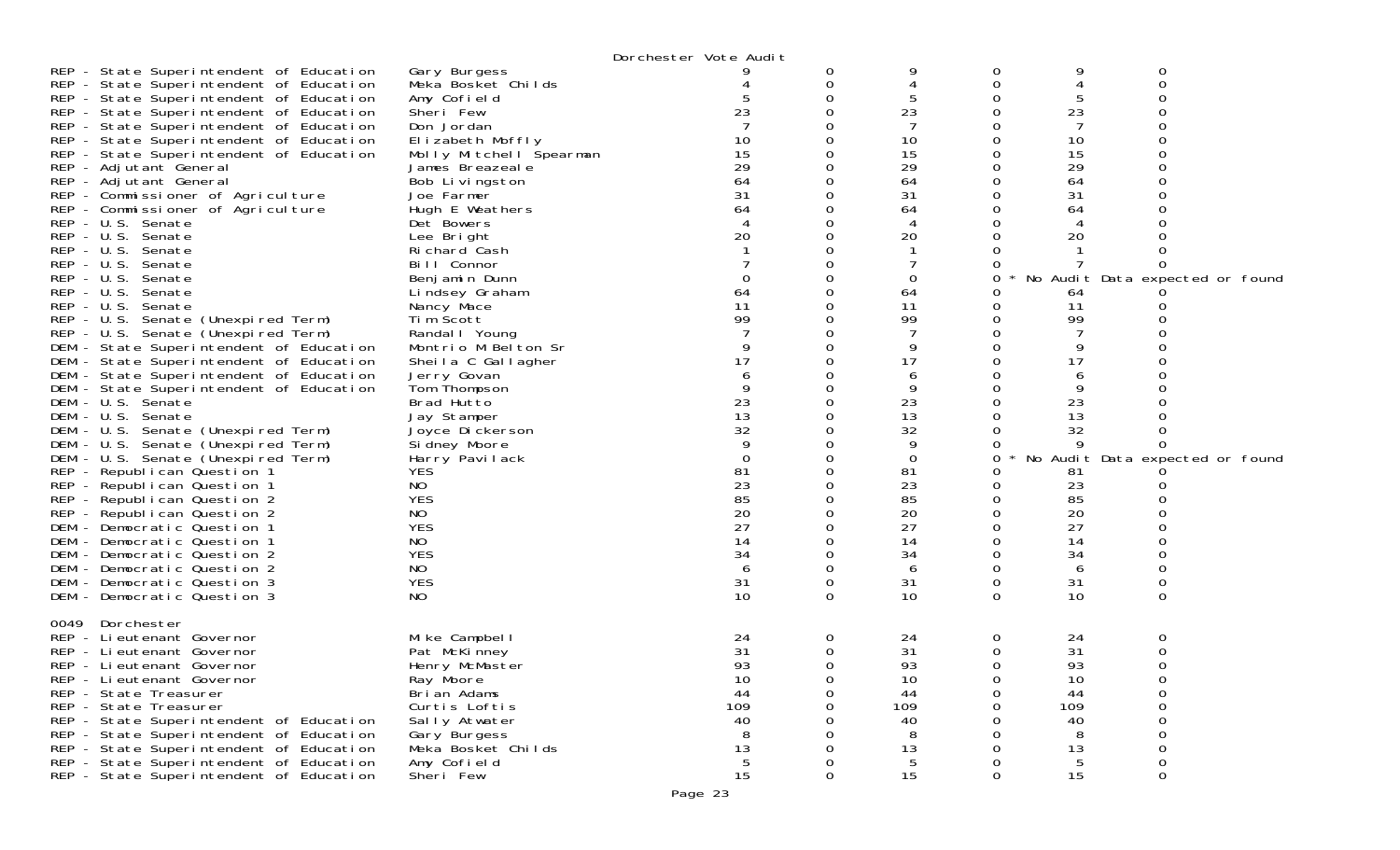|                                                                                                                                                                                                                                                                                                                                                                                                                                                                                                                                                                                                                                       |                                                                                                                                                                                                                                                                            | Dorchester Vote Audit                                                         |                                   |                                                                                  |                                                                                            |                                                                                                                                          |
|---------------------------------------------------------------------------------------------------------------------------------------------------------------------------------------------------------------------------------------------------------------------------------------------------------------------------------------------------------------------------------------------------------------------------------------------------------------------------------------------------------------------------------------------------------------------------------------------------------------------------------------|----------------------------------------------------------------------------------------------------------------------------------------------------------------------------------------------------------------------------------------------------------------------------|-------------------------------------------------------------------------------|-----------------------------------|----------------------------------------------------------------------------------|--------------------------------------------------------------------------------------------|------------------------------------------------------------------------------------------------------------------------------------------|
| REP - State Superintendent of Education<br>REP - State Superintendent of Education<br>REP - State Superintendent of Education<br>REP - Adjutant General<br>REP - Adjutant General<br>REP - Commissioner of Agriculture<br>REP - Commissioner of Agriculture<br>REP - U.S. Senate<br>REP - U.S. Senate<br>REP - U.S. Senate<br>REP - U.S. Senate<br>REP - U.S. Senate<br>REP - U.S. Senate<br>REP - U.S. Senate<br>REP - U.S. Senate (Unexpired Term)<br>REP - U.S. Senate (Unexpired Term)                                                                                                                                            | Don Jordan<br>Elizabeth Moffly<br>Molly Mitchell Spearman<br>James Breazeale<br>Bob Livingston<br>Joe Farmer<br>Hugh E Weathers<br>Det Bowers<br>Lee Bright<br>Richard Cash<br>Bill Connor<br>Benjamin Dunn<br>Lindsey Graham<br>Nancy Mace<br>Tim Scott<br>Randal I Young | 18<br>38<br>19<br>118<br>23<br>128<br>17<br>$\Omega$<br>114<br>19<br>162<br>8 | 0<br>0<br>0<br>0<br>0             | 3<br>18<br>38<br>19<br>118<br>23<br>128<br>9<br>17<br>0<br>114<br>19<br>162<br>8 | 3<br>18<br>0<br>38<br>19<br>118<br>23<br>128<br>9<br>17<br>0<br>114<br>19<br>162<br>0<br>8 | 0<br>No Audit Data expected or found                                                                                                     |
| REP - State House of Representatives DISTRICT 94Evan Guthrie<br>REP - State House of Representatives DISTRICT 94Jenny Horne<br>REP - State House of Representatives DISTRICT 94Franklin Smith<br>DEM - State Superintendent of Education<br>DEM - State Superintendent of Education<br>DEM - State Superintendent of Education<br>DEM - State Superintendent of Education<br>DEM - U.S. Senate<br>DEM - U.S. Senate<br>DEM - U.S. Senate (Unexpired Term)<br>DEM - U.S. Senate (Unexpired Term)<br>DEM - U.S. Senate (Unexpired Term)<br>REP - Republican Question 1<br><b>YES</b><br>NO<br>REP - Republican Question 1<br><b>YES</b> | Montrio M Belton Sr<br>Sheila C Gallagher<br>Jerry Govan<br>Tom Thompson<br>Brad Hutto<br>Jay Stamper<br>Joyce Di ckerson<br>Si dney Moore<br>Harry Pavilack                                                                                                               | 9<br>122<br>36<br>b<br>18<br>$\Omega$<br>13<br>$\Omega$<br>109<br>46<br>125   | 0<br>0<br>$\Omega$<br>0<br>0<br>0 | 122<br>36<br>ь<br>18<br>$\Omega$<br>13<br>0<br>109<br>46                         | $\Omega$<br>0<br>$\Omega$<br>0<br>6<br>18<br>13<br>0<br>109<br>46<br>125                   | 122<br>0<br>36<br>$\Omega$<br>0<br>No Audit Data expected or found<br>No Audit Data expected or found<br>No Audit Data expected or found |
| REP - Republican Question 2<br>NO<br>REP - Republican Question 2<br><b>YES</b><br>DEM - Democratic Question 1<br><b>NO</b><br>DEM - Democratic Question 1<br><b>YES</b><br>DEM - Democratic Question 2<br>DEM - Democratic Question 2<br>NO<br><b>YES</b><br>DEM - Democratic Question 3<br>NO<br>DEM - Democratic Question 3<br>0050<br>Archdal e<br>REP - Lieutenant Governor                                                                                                                                                                                                                                                       | Mike Campbell                                                                                                                                                                                                                                                              | 34<br>6<br>12<br>9<br>9<br>15<br>3<br>24                                      | 0<br>0<br>0<br>0<br>0<br>0        | 125<br>34<br>6<br>12<br>9<br>9<br>15<br>3<br>24                                  | 34<br>6<br>12<br>9<br>9<br>0<br>15<br>0<br>$\Omega$<br>3<br>0<br>24                        | 0<br>$\Omega$<br>0                                                                                                                       |
| REP - Lieutenant Governor<br>REP - Lieutenant Governor<br>REP - Lieutenant Governor<br>REP - State Treasurer<br>REP - State Treasurer<br>REP - State Superintendent of Education<br>REP - State Superintendent of Education<br>REP - State Superintendent of Education<br>REP - State Superintendent of Education<br>REP - State Superintendent of Education<br>REP - State Superintendent of Education                                                                                                                                                                                                                               | Pat McKinney<br>Henry McMaster<br>Ray Moore<br>Brian Adams<br>Curtis Loftis<br>Sally Atwater<br>Gary Burgess<br>Meka Bosket Childs<br>Amy Cofield<br>Sheri Few<br>Don Jordan                                                                                               | 30<br>52<br>16<br>36<br>82<br>16<br>8<br>11<br>5<br>35<br>3                   | 0<br>0<br>0<br>0<br>0             | 30<br>52<br>16<br>36<br>82<br>16<br>8<br>11<br>35<br>3                           | 30<br>52<br>16<br>36<br>82<br>16<br>8<br>11<br>5<br>35<br>3<br>0                           | 0<br>0<br>0<br>0                                                                                                                         |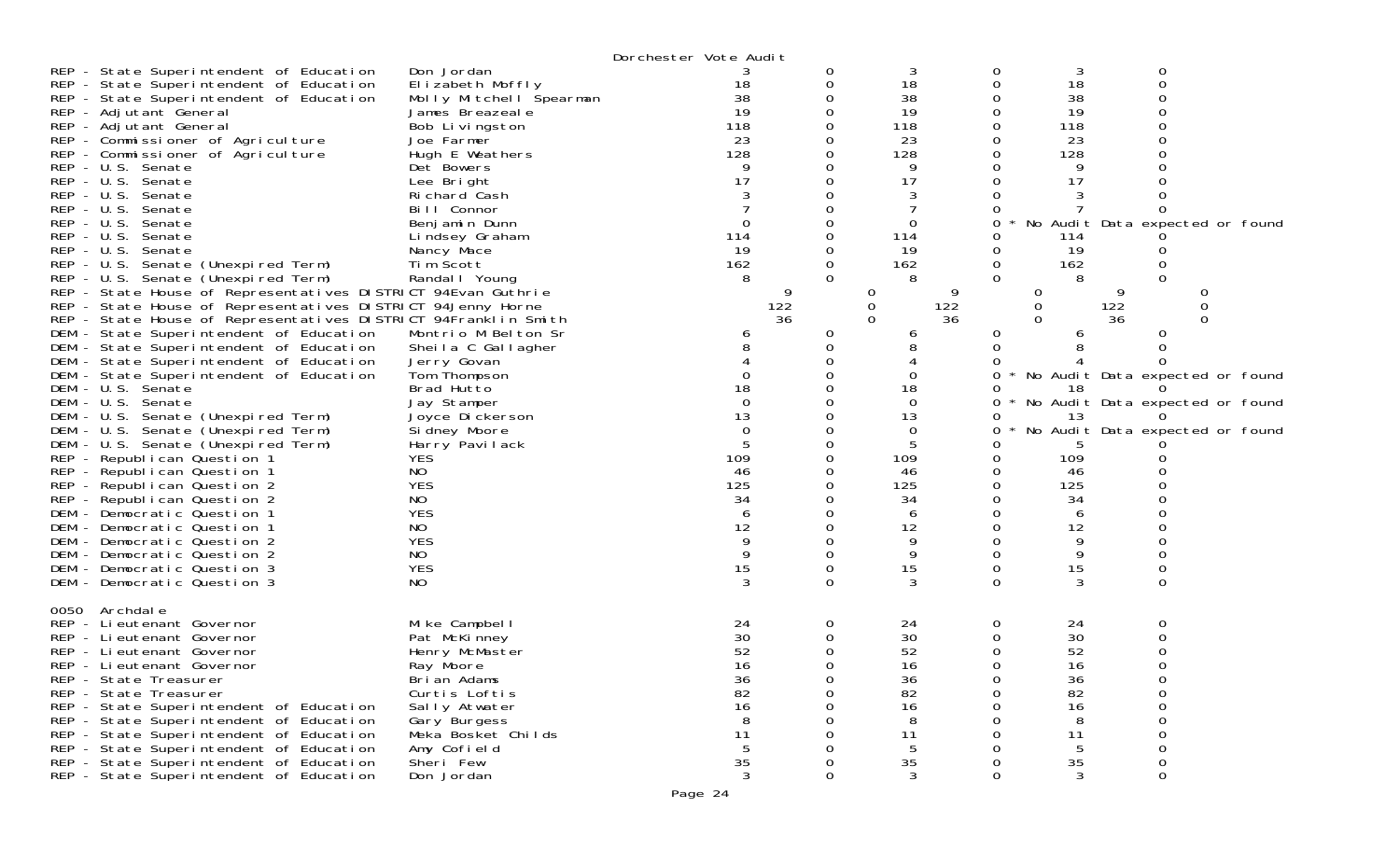| REP - State Superintendent of Education<br>REP - State Superintendent of Education<br>REP - Adjutant General<br>REP - Adjutant General<br>REP - Commissioner of Agriculture<br>REP - Commissioner of Agriculture<br>REP - U.S. Senate<br>REP - U.S. Senate<br>REP - U.S. Senate<br>REP - U.S. Senate<br>REP - U.S. Senate<br>REP - U.S. Senate<br>REP - U.S. Senate<br>REP - U.S. Senate (Unexpired Term)<br>REP - U.S. Senate (Unexpired Term)<br>DEM - State Superintendent of Education                                                                                                                      | Elizabeth Moffly<br>Molly Mitchell Spearman<br>James Breazeale<br>Bob Livingston<br>Joe Farmer<br>Hugh E Weathers<br>Det Bowers<br>Lee Bright<br>Richard Cash<br>Bill Connor<br>Benjamin Dunn<br>Lindsey Graham<br>Nancy Mace<br>Tim Scott<br>Randal   Young<br>Montrio M Belton Sr | Dorchester Vote Audit<br>21<br>21<br>24<br>90<br>38<br>78<br>11<br>27<br>0<br>57<br>22<br>118 | 0<br>0 | 21<br>21<br>24<br>90<br>38<br>78<br>11<br>27<br>3<br>6<br>0<br>57<br>22<br>118<br>8<br>3 | 0<br>0<br>0<br>0<br>0<br>O<br>0<br>Ω<br>0   | 21<br>21<br>24<br>90<br>38<br>78<br>11<br>27<br>57<br>22<br>118<br>8<br>3              | 0<br>0<br>No Audit Data expected or found             |  |
|-----------------------------------------------------------------------------------------------------------------------------------------------------------------------------------------------------------------------------------------------------------------------------------------------------------------------------------------------------------------------------------------------------------------------------------------------------------------------------------------------------------------------------------------------------------------------------------------------------------------|-------------------------------------------------------------------------------------------------------------------------------------------------------------------------------------------------------------------------------------------------------------------------------------|-----------------------------------------------------------------------------------------------|--------|------------------------------------------------------------------------------------------|---------------------------------------------|----------------------------------------------------------------------------------------|-------------------------------------------------------|--|
| DEM - State Superintendent of Education<br>DEM - State Superintendent of Education<br>DEM - State Superintendent of Education<br>DEM - U.S. Senate<br>DEM - U.S. Senate<br>DEM - U.S. Senate (Unexpired Term)<br>DEM - U.S. Senate (Unexpired Term)<br>DEM - U.S. Senate (Unexpired Term)<br>REP - Republican Question 1<br>REP - Republican Question 1<br>REP - Republican Question 2<br>REP - Republican Question 2<br>DEM - Democratic Question 1<br>DEM - Democratic Question 1<br>DEM - Democratic Question 2<br>DEM - Democratic Question 2<br>DEM - Democratic Question 3<br>DEM - Democratic Question 3 | Sheila C Gallagher<br>Jerry Govan<br>Tom Thompson<br>Brad Hutto<br>Jay Stamper<br>Joyce Dickerson<br>Si dney Moore<br>Harry <sup>-</sup> Pavilack<br><b>YES</b><br>NO<br><b>YES</b><br>NO<br><b>YES</b><br>NO.<br><b>YES</b><br>NO<br><b>YES</b><br>NO                              | 13<br>15<br>18<br>85<br>39<br>99<br>28<br>17<br>8<br>20<br>21                                 | 0<br>Ω | 13<br>6<br>3<br>15<br>8<br>18<br>5<br>85<br>39<br>99<br>28<br>17<br>8<br>20<br>5<br>21   | 0<br>0<br>0<br>Ω<br>0<br>Ω<br>Ω<br>0<br>0   | 13<br>6<br>3<br>15<br>8<br>18<br>5<br>85<br>39<br>99<br>28<br>17<br>8<br>20<br>5<br>21 | 0<br>0                                                |  |
| 0052 Stallsville<br>REP - Li eutenant Governor<br>REP - Lieutenant Governor<br>REP - Lieutenant Governor<br>REP - Lieutenant Governor<br>REP - State Treasurer<br>REP - State Treasurer<br>REP - State Superintendent of Education<br>REP - State Superintendent of Education<br>REP - State Superintendent of Education<br>REP - State Superintendent of Education<br>REP - State Superintendent of Education<br>REP - State Superintendent of Education<br>REP - State Superintendent of Education<br>REP - State Superintendent of Education<br>REP - Adjutant General<br>REP - Adjutant General             | Mike Campbell<br>Pat McKinney<br>Henry McMaster<br>Ray Moore<br>Brian Adams<br>Curtis Loftis<br>Sally Atwater<br>Gary Burgess<br>Meka Bosket Childs<br>Amy Cofield<br>Sheri Few<br>Don Jordan<br>Elizabeth Moffly<br>Molly Mitchell Spearman<br>James Breazeal e<br>Bob Livingston  | 24<br>33<br>99<br>29<br>52<br>128<br>23<br>16<br>73<br>23<br>26<br>41<br>134                  | 0<br>0 | 24<br>33<br>99<br>29<br>52<br>128<br>23<br>16<br>9<br>73<br>5<br>23<br>26<br>41<br>134   | 0<br>0<br>0<br>0<br>$\Omega$<br>0<br>0<br>0 | 24<br>33<br>99<br>29<br>52<br>128<br>23<br>16<br>9<br>73<br>5<br>23<br>26<br>41<br>134 | 0<br>∩<br>0<br>$\mathbf 0$<br>$\Omega$<br>0<br>0<br>0 |  |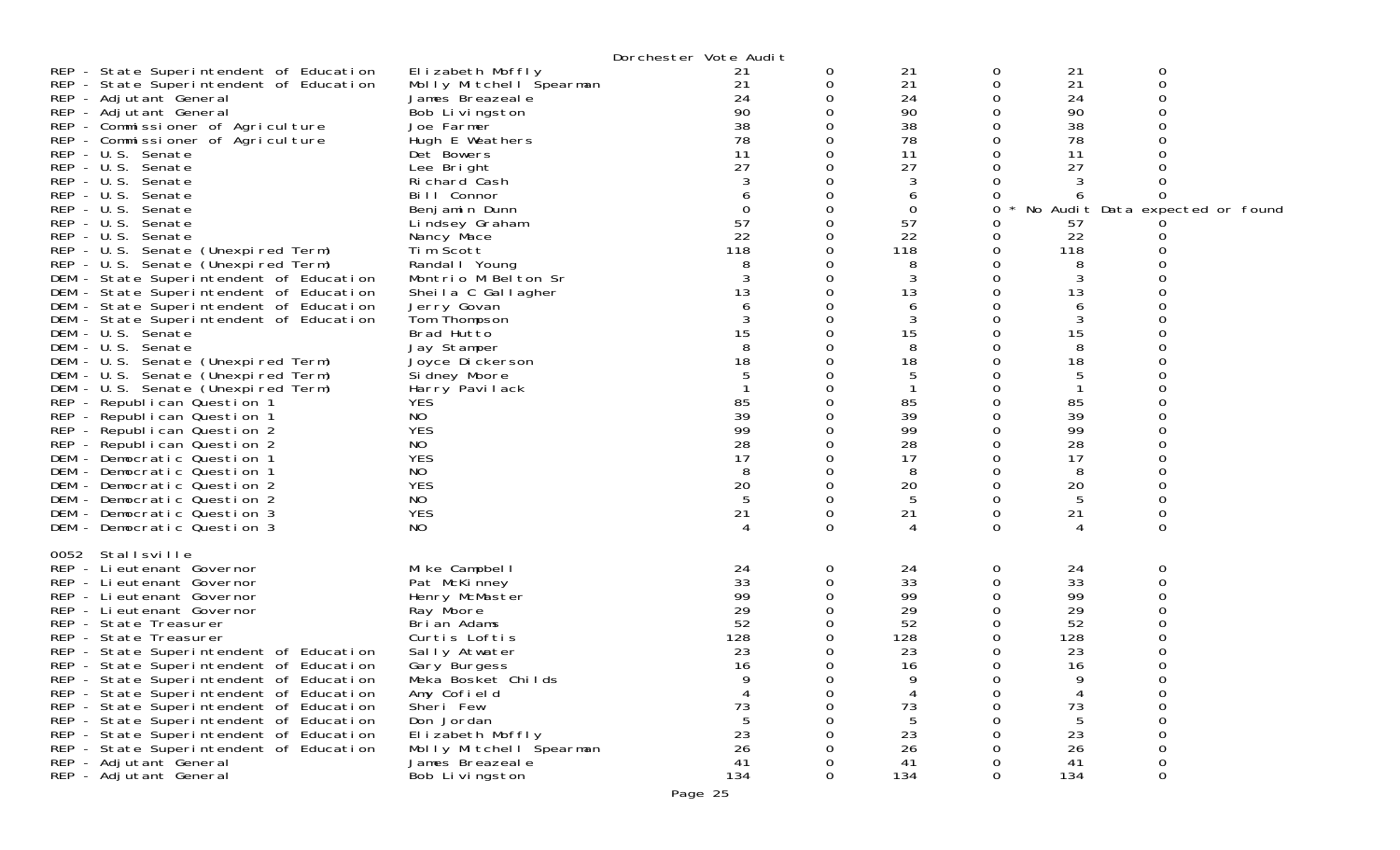|                                                                                                                               |                                | Dorchester Vote Audit |           |               |           |               |                                 |  |
|-------------------------------------------------------------------------------------------------------------------------------|--------------------------------|-----------------------|-----------|---------------|-----------|---------------|---------------------------------|--|
| REP - Commissioner of Agriculture                                                                                             | Joe Farmer                     | 60                    | 0         | 60            |           | 60<br>0       | 0                               |  |
| REP - Commissioner of Agriculture                                                                                             | Hugh E Weathers                | 115                   | 0         | 115           |           | 0<br>115      |                                 |  |
| REP - U.S. Senate                                                                                                             | Det Bowers                     | 11                    |           | 11            |           | 11            |                                 |  |
| REP - U.S. Senate                                                                                                             | Lee Bright                     | 37                    |           | 37            |           | 37            |                                 |  |
| REP - U.S. Senate                                                                                                             | Richard Cash                   | 8                     |           | 8             |           |               |                                 |  |
| REP - U.S. Senate                                                                                                             | Bill Connor                    | 12                    |           | 12            |           | 12            |                                 |  |
| $REP - U.S.$<br>Senate                                                                                                        | Benjamin Dunn                  | $\overline{0}$        | 0         | $\Omega$      |           | 0             | No Audit Data expected or found |  |
| $REP - U.S.$<br>Senate                                                                                                        | Lindsey Graham                 | 101                   |           | 101           |           | 101           |                                 |  |
| REP - U.S. Senate                                                                                                             | Nancy Mace                     | 19                    | 0         | 19            |           | 19<br>0       |                                 |  |
| REP - U.S. Senate (Unexpired Term)                                                                                            | Tim Scott                      | 182                   | 0         | 182           |           | 182<br>0      | 0<br>$\Omega$                   |  |
| REP - U.S. Senate (Unexpired Term)                                                                                            | Randal   Young                 | 9                     | $\Omega$  | 9             |           | $\Omega$      |                                 |  |
| REP - State House of Representatives DISTRICT 94Evan Guthrie                                                                  |                                |                       | 27<br>118 | 0             | 27<br>118 | 0<br>$\Omega$ | 27<br>0<br>118<br>0             |  |
| REP - State House of Representatives DISTRICT 94Jenny Horne<br>REP - State House of Representatives DISTRICT 94Franklin Smith |                                |                       | 44        | 0<br>$\Omega$ | 44        | 0             | 44<br>0                         |  |
| REP - County Council DISTRICT 2                                                                                               | David Chinnis                  | 81                    | 0         | 81            |           | 0<br>81       | 0                               |  |
| REP - County Council DISTRICT 2                                                                                               | Scott A Inabinet               | 61                    | 0         | 61            |           | 61<br>0       |                                 |  |
| DEM - State Superintendent of Education                                                                                       | Montrio M Belton Sr            |                       |           |               |           |               |                                 |  |
| DEM - State Superintendent of Education                                                                                       | Sheila C Gallagher             |                       |           |               |           |               |                                 |  |
| DEM - State Superintendent of Education                                                                                       | Jerry Govan                    |                       |           |               |           |               |                                 |  |
| DEM - State Superintendent of Education                                                                                       | Tom Thompson                   |                       |           |               |           |               |                                 |  |
| DEM - U.S. Senate                                                                                                             | Brad Hutto                     | 10                    |           | 10            |           | 10            |                                 |  |
| DEM - U.S. Senate                                                                                                             | Jay Stamper                    |                       |           |               |           |               |                                 |  |
| DEM - U.S. Senate (Unexpired Term)                                                                                            | Joyce Dickerson                |                       |           |               |           |               |                                 |  |
| DEM - U.S. Senate (Unexpired Term)                                                                                            | Si dney Moore                  |                       |           | 4             |           |               |                                 |  |
| DEM - U.S. Senate (Unexpired Term)                                                                                            | Harry Pavilack                 | $\Omega$              | 0         | $\Omega$      |           | 0             | No Audit Data expected or found |  |
| REP - Republican Question 1                                                                                                   | <b>YES</b>                     | 140                   |           | 140           |           | 140           |                                 |  |
| REP - Republican Question 1                                                                                                   | NO.                            | 48                    |           | 48            |           | 48            |                                 |  |
| REP - Republican Question 2                                                                                                   | <b>YES</b>                     | 151                   |           | 151           |           | 151           |                                 |  |
| REP - Republican Question 2                                                                                                   | NO                             | 32                    |           | 32            |           | 32            |                                 |  |
| DEM - Democratic Question 1                                                                                                   | <b>YES</b>                     | 13                    |           | 13            |           | 13            |                                 |  |
| DEM - Democratic Question 1                                                                                                   | NO                             | $\overline{2}$        | 0         | 2             |           | 2<br>0        |                                 |  |
| DEM - Democratic Question 2                                                                                                   | <b>YES</b>                     | 12                    | O         | 12            |           | 12<br>0       |                                 |  |
| DEM - Democratic Question 2                                                                                                   | NO.                            | 3                     | 0         | 3             |           | 3<br>0        |                                 |  |
| DEM - Democratic Question 3                                                                                                   | <b>YES</b>                     | 13                    | 0         | 13            |           | 13<br>0       | 0                               |  |
| DEM - Democratic Question 3                                                                                                   | NO.                            | 2                     | $\Omega$  | 2             |           | $\Omega$<br>2 | $\Omega$                        |  |
|                                                                                                                               |                                |                       |           |               |           |               |                                 |  |
| 0054<br>Indian Field                                                                                                          |                                |                       |           |               |           |               |                                 |  |
| REP - Lieutenant Governor                                                                                                     | Mike Campbell                  |                       | 0<br>0    | 6             |           | 0<br>Ω        | O                               |  |
| REP - Lieutenant Governor<br>REP - Lieutenant Governor                                                                        | Pat McKinney<br>Henry McMaster |                       |           |               |           |               |                                 |  |
| REP - Lieutenant Governor                                                                                                     | Ray Moore                      |                       |           |               |           |               |                                 |  |
| REP - State Treasurer                                                                                                         | Brian Adams                    |                       |           |               |           |               |                                 |  |
| REP - State Treasurer                                                                                                         | Curtis Loftis                  |                       |           |               |           |               |                                 |  |
| REP - State Superintendent of Education                                                                                       | Sally Atwater                  |                       | Ω         |               |           | 0<br>3        |                                 |  |
| REP - State Superintendent of Education                                                                                       | Gary Burgess                   |                       |           |               |           | 0             | 0                               |  |
| REP - State Superintendent of Education                                                                                       | Meka Bosket Childs             |                       |           |               |           |               | No Audit Data expected or found |  |
| REP - State Superintendent of Education                                                                                       | Amy Cofield                    |                       |           |               |           |               |                                 |  |
| REP - State Superintendent of Education                                                                                       | Sheri Few                      |                       |           |               |           |               |                                 |  |
| REP - State Superintendent of Education                                                                                       | Don Jordan                     |                       |           |               |           |               |                                 |  |
| REP - State Superintendent of Education                                                                                       | Elizabeth Moffly               |                       |           |               |           |               |                                 |  |
| REP - State Superintendent of Education                                                                                       | Molly Mitchell Spearman        |                       |           |               |           |               |                                 |  |
| REP - Adjutant General                                                                                                        | James Breazeale                |                       | Ω         |               |           |               |                                 |  |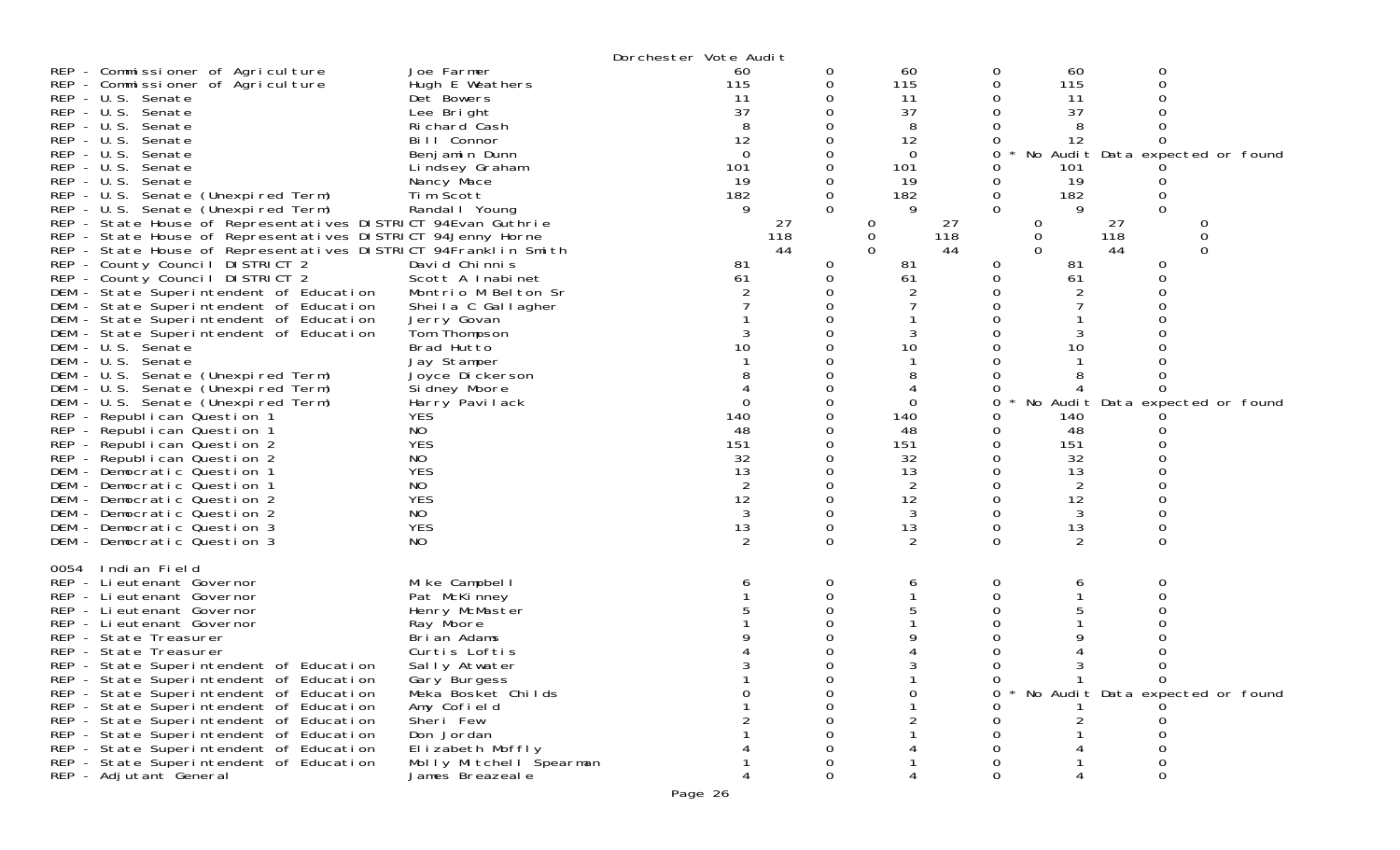| REP - Adjutant General<br>REP - Commissioner of Agriculture<br>REP - Commissioner of Agriculture<br>REP - U.S. Senate<br>REP - U.S. Senate<br>REP - U.S. Senate<br>$REP - U.S.$<br>Senate<br>REP - U.S. Senate<br>$REP - U.S.$<br>Senate<br>$REP - U.S.$<br>Senate<br>REP - U.S. Senate (Unexpired Term)<br>REP - U.S. Senate (Unexpired Term)<br>REP - U.S. House of Representatives DISTRICT 6Anthony Culler<br>REP - U.S. House of Representatives DISTRICT 6Leon Winn<br>DEM - State Superintendent of Education<br>DEM - State Superintendent of Education<br>DEM - State Superintendent of Education<br>DEM - State Superintendent of Education<br>DEM - U.S. Senate<br>DEM - U.S. Senate<br>DEM - U.S. Senate (Unexpired Term)<br>DEM - U.S. Senate (Unexpired Term)<br>DEM - U.S. Senate (Unexpired Term)<br>DEM - U.S. House of Representatives DISTRICT 6James E Jim Clyburn<br>DEM - U.S. House of Representatives DISTRICT 6Karen Smith<br>REP - Republican Question 1<br>REP - Republican Question 1<br>REP - Republican Question 2<br>REP - Republican Question 2 | Bob Livingston<br>Joe Farmer<br>Hugh E Weathers<br>Det Bowers<br>Lee Bright<br>Richard Cash<br>Bill Connor<br>Benjamin Dunn<br>Lindsey Graham<br>Nancy Mace<br>Tim Scott<br>Randal   Young<br>Montrio M Belton Sr<br>Sheila C Gallagher<br>Jerry Govan<br>Tom Thompson<br>Brad Hutto<br>Jay Stamper<br>Joyce Dickerson<br>Si dney Moore<br>Harry Pavilack<br><b>YES</b><br>NO.<br><b>YES</b><br>NO | Dorchester Vote Audit<br>3<br>10<br>12<br>10<br>21<br>$\begin{array}{c} 33 \\ 5 \end{array}$<br>24<br>12<br>47<br>8<br>12 | O<br>0<br>$\Omega$<br>Ω<br>0<br>0<br>$\Omega$<br>O | 9<br>3<br>10<br>0<br>0<br>12<br>10<br>21<br>33<br>5<br>24<br>12<br>47<br>8<br>12              | 0<br>0<br>0<br>$\Omega$<br>O<br>0<br>0<br>O<br>$\Omega$ | 10<br>12<br>10<br>21<br>33<br>5<br>24<br>12<br>47<br>8<br>12                                  | 0<br>No Audit Data expected or found<br>No Audit Data expected or found<br>No Audit Data expected or found<br>$\Omega$<br>$\Omega$ |  |
|---------------------------------------------------------------------------------------------------------------------------------------------------------------------------------------------------------------------------------------------------------------------------------------------------------------------------------------------------------------------------------------------------------------------------------------------------------------------------------------------------------------------------------------------------------------------------------------------------------------------------------------------------------------------------------------------------------------------------------------------------------------------------------------------------------------------------------------------------------------------------------------------------------------------------------------------------------------------------------------------------------------------------------------------------------------------------------|----------------------------------------------------------------------------------------------------------------------------------------------------------------------------------------------------------------------------------------------------------------------------------------------------------------------------------------------------------------------------------------------------|---------------------------------------------------------------------------------------------------------------------------|----------------------------------------------------|-----------------------------------------------------------------------------------------------|---------------------------------------------------------|-----------------------------------------------------------------------------------------------|------------------------------------------------------------------------------------------------------------------------------------|--|
| DEM - Democratic Question 1<br>DEM - Democratic Question 1<br>DEM - Democratic Question 2<br>DEM - Democratic Question 2<br>DEM - Democratic Question 3                                                                                                                                                                                                                                                                                                                                                                                                                                                                                                                                                                                                                                                                                                                                                                                                                                                                                                                         | <b>YES</b><br>NO<br><b>YES</b><br>NO<br><b>YES</b>                                                                                                                                                                                                                                                                                                                                                 | 26<br>8<br>29<br>6<br>32                                                                                                  | 0<br>0                                             | 26<br>8<br>29<br>6<br>32                                                                      | 0<br>0                                                  | 26<br>8<br>29<br>6<br>32                                                                      |                                                                                                                                    |  |
| DEM - Democratic Question 3<br>0055<br>Spann<br>REP - Lieutenant Governor<br>REP - Lieutenant Governor<br>REP - Lieutenant Governor<br>REP - Lieutenant Governor<br>REP - State Treasurer<br>REP - State Treasurer<br>REP - State Superintendent of Education<br>REP - State Superintendent of Education<br>REP - State Superintendent of Education<br>REP - State Superintendent of Education<br>REP - State Superintendent of Education<br>REP - State Superintendent of Education<br>REP - State Superintendent of Education<br>REP - State Superintendent of Education<br>REP - Adjutant General                                                                                                                                                                                                                                                                                                                                                                                                                                                                            | NO<br>Mike Campbell<br>Pat McKinney<br>Henry McMaster<br>Ray Moore<br>Brian Adams<br>Curtis Loftis<br>Sally Atwater<br>Gary Burgess<br>Meka Bosket Childs<br>Amy Cofield<br>Sheri Few<br>Don Jordan<br>Elizabeth Moffly<br>Molly Mitchell Spearman<br>James Breazeal e                                                                                                                             | 5<br>62<br>50<br>115<br>24<br>79<br>163<br>36<br>28<br>19<br>13<br>47<br>10<br>24<br>52<br>42                             | 0<br>0<br>Ω<br>O<br>Ω<br>0<br>$\mathbf 0$          | 5<br>62<br>50<br>115<br>24<br>79<br>163<br>36<br>28<br>19<br>13<br>47<br>10<br>24<br>52<br>42 | 0<br>0<br>0<br>0<br>0<br>0                              | 5<br>62<br>50<br>115<br>24<br>79<br>163<br>36<br>28<br>19<br>13<br>47<br>10<br>24<br>52<br>42 | 0<br>O<br>0<br>0<br>$\mathbf 0$                                                                                                    |  |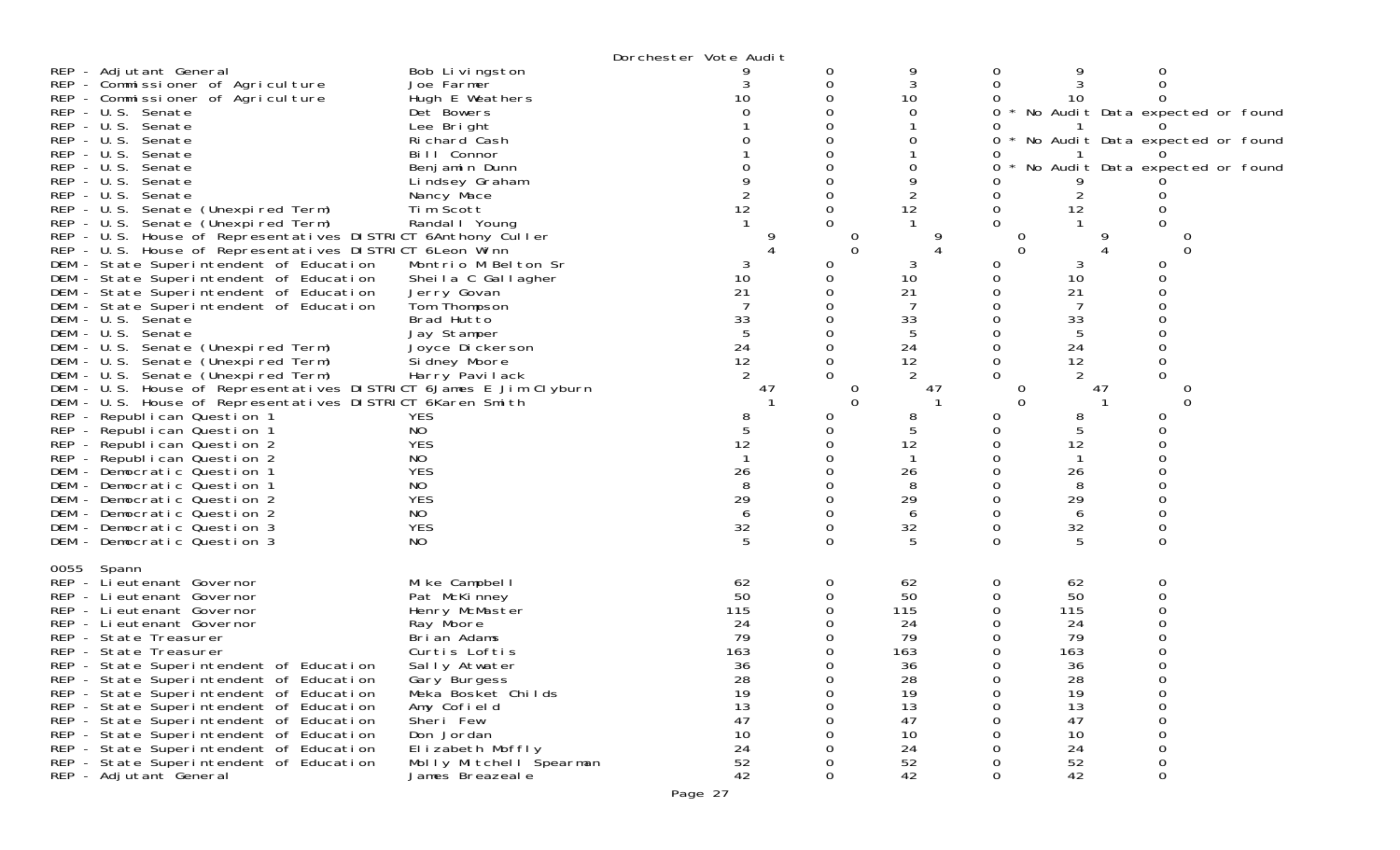|                                                                                                                             |                                | Dorchester Vote Audit |               |                |               |                |                  |                                 |
|-----------------------------------------------------------------------------------------------------------------------------|--------------------------------|-----------------------|---------------|----------------|---------------|----------------|------------------|---------------------------------|
| REP - Adjutant General                                                                                                      | Bob Livingston                 | 174                   | 0             | 174            | 0             | 174            | 0                |                                 |
| REP - Commissioner of Agriculture                                                                                           | Joe Farmer                     | 76                    | 0             | 76             | 0             | 76             | 0                |                                 |
| REP - Commissioner of Agriculture                                                                                           | Hugh E Weathers                | 163                   |               | 163            |               | 163            | Ω                |                                 |
| REP - U.S. Senate                                                                                                           | Det Bowers                     | 13                    |               | 13             |               | 13             |                  |                                 |
| REP - U.S. Senate                                                                                                           | Lee Bright                     | 49                    |               | 49             |               | 49             |                  |                                 |
| $REP - U.S.$<br>Senate                                                                                                      | Richard Cash                   | 11                    |               | 11             |               | 11             |                  |                                 |
| $REP - U.S.$<br>Senate                                                                                                      | Bill Connor                    |                       |               | 9              |               | 9              |                  |                                 |
| $REP - U.S.$<br>Senate                                                                                                      | Benjamin Dunn                  |                       |               |                |               |                |                  |                                 |
| $REP - U.S.$<br>Senate                                                                                                      | Lindsey Graham                 | 150                   |               | 150            |               | 150            |                  |                                 |
| $REP - U.S.$<br>Senate                                                                                                      | Nancy Mace                     | 31                    | 0             | 31             | 0             | 31             |                  |                                 |
| REP - U.S. Senate (Unexpired Term)                                                                                          | Tim Scott                      | 253<br>12             | 0<br>$\Omega$ | 253<br>12      | 0<br>$\Omega$ | 253<br>12      | 0<br>$\mathbf 0$ |                                 |
| REP - U.S. Senate (Unexpired Term)                                                                                          | Randal I Young                 |                       |               |                |               |                |                  |                                 |
| REP - State House of Representatives DISTRICT 94Evan Guthrie<br>REP - State House of Representatives DISTRICT 94Jenny Horne |                                | 38                    |               | 0              | 38            | 0              | 38               | C<br>$\mathbf 0$                |
| REP - State House of Representatives DISTRICT 94Franklin Smith                                                              |                                | 153<br>63             |               | 0<br>$\Omega$  | 153<br>63     | 0<br>$\Omega$  | 153<br>63        | $\Omega$                        |
| REP - County Council DISTRICT 2                                                                                             | David Chinnis                  |                       | 0             |                |               |                |                  |                                 |
| REP - County Council DISTRICT 2                                                                                             | Scott A Inabinet               | 65<br>63              | 0             | 65<br>63       | 0<br>0        | 65<br>63       | 0                |                                 |
| DEM - State Superintendent of Education                                                                                     | Montrio M Belton Sr            |                       |               |                |               |                |                  |                                 |
| DEM - State Superintendent of Education                                                                                     | Sheila C Gallagher             |                       |               |                |               |                |                  |                                 |
| DEM - State Superintendent of Education                                                                                     | Jerry Govan                    |                       |               |                |               |                |                  |                                 |
| DEM - State Superintendent of Education                                                                                     | Tom Thompson                   |                       |               |                |               |                |                  |                                 |
| - U.S. Senate<br>DEM                                                                                                        | Brad Hutto                     |                       |               |                |               |                |                  |                                 |
| DEM - U.S. Senate                                                                                                           | Jay Stamper                    |                       |               |                |               |                |                  |                                 |
| DEM<br>- U.S. Senate (Unexpired Term)                                                                                       | Joyce Dickerson                |                       |               |                |               | 6              |                  |                                 |
| DEM - U.S. Senate (Unexpired Term)                                                                                          | Si dney Moore                  |                       |               | 5              |               | 5              |                  |                                 |
| DEM<br>- U.S. Senate (Unexpired Term)                                                                                       | Harry Pavilack                 |                       |               |                |               |                |                  |                                 |
| REP - Republican Question 1<br><b>YES</b>                                                                                   |                                | 195                   | 0             | 195            | 0             | 195            |                  |                                 |
| NO<br>REP - Republican Question 1                                                                                           |                                | 67                    |               | 67             |               | 67             |                  |                                 |
| <b>YES</b><br>REP - Republican Question 2                                                                                   |                                | 205                   |               | 205            |               | 205            |                  |                                 |
| NO<br>REP - Republican Question 2                                                                                           |                                | 54                    |               | 54             |               | 54             |                  |                                 |
| <b>YES</b><br>DEM - Democratic Question 1                                                                                   |                                | 12                    |               | 12             |               | 12             |                  |                                 |
| NO<br>DEM - Democratic Question 1                                                                                           |                                | 0                     | 0             | 0              | 0             |                |                  | No Audit Data expected or found |
| <b>YES</b><br>DEM - Democratic Question 2                                                                                   |                                | 11                    | 0             | 11             |               | 11             |                  |                                 |
| NO<br>DEM - Democratic Question 2                                                                                           |                                | $\overline{2}$        | 0             | $\overline{2}$ | 0             | $\overline{2}$ |                  |                                 |
| <b>YES</b><br>DEM - Democratic Question 3                                                                                   |                                | 12                    | 0             | 12             | 0             | 12             | 0                |                                 |
| NO.<br>DEM - Democratic Question 3                                                                                          |                                |                       | $\Omega$      |                | $\Omega$      | -1             | $\Omega$         |                                 |
|                                                                                                                             |                                |                       |               |                |               |                |                  |                                 |
| North Summerville<br>0056                                                                                                   |                                |                       |               |                |               |                |                  |                                 |
| REP - Li eutenant Governor                                                                                                  | Mike Campbell                  | 27<br>12              | 0<br>0        | 27<br>12       | 0             | 27<br>12       | 0                |                                 |
| REP - Lieutenant Governor<br>REP - Lieutenant Governor                                                                      | Pat McKinney<br>Henry McMaster | 46                    |               | 46             |               | 46             |                  |                                 |
| REP - Li eutenant Governor                                                                                                  | Ray Moore                      |                       |               | 4              |               | 4              |                  |                                 |
| REP - State Treasurer                                                                                                       | Brian Adams                    | 28                    |               | 28             |               | 28             |                  |                                 |
| REP - State Treasurer                                                                                                       | Curtis Loftis                  | 58                    | 0             | 58             |               | 58             |                  |                                 |
| REP - State Superintendent of Education                                                                                     | Sally Atwater                  | 17                    | 0             | 17             | Ü             | 17             | 0                |                                 |
| REP - State Superintendent of Education                                                                                     | Gary Burgess                   | 12                    | 0             | 12             | 0             | 12             | 0                |                                 |
| REP - State Superintendent of Education                                                                                     | Meka Bosket Childs             |                       | Ω             |                | 0             |                | 0                |                                 |
| REP - State Superintendent of Education                                                                                     | Amy Cofield                    | 8                     |               | 8              |               | 8              |                  |                                 |
| REP - State Superintendent of Education                                                                                     | Sheri Few                      | 17                    |               | 17             |               | 17             |                  |                                 |
| REP - State Superintendent of Education                                                                                     | Don Jordan                     | 6                     |               | 6              |               | 6              |                  |                                 |
| REP - State Superintendent of Education                                                                                     | Elizabeth Moffly               | $\overline{c}$        | 0             | $\overline{c}$ |               | $\overline{c}$ |                  |                                 |
| REP - State Superintendent of Education                                                                                     | Molly Mitchell Spearman        | 15                    | 0             | 15             | 0             | 15             |                  |                                 |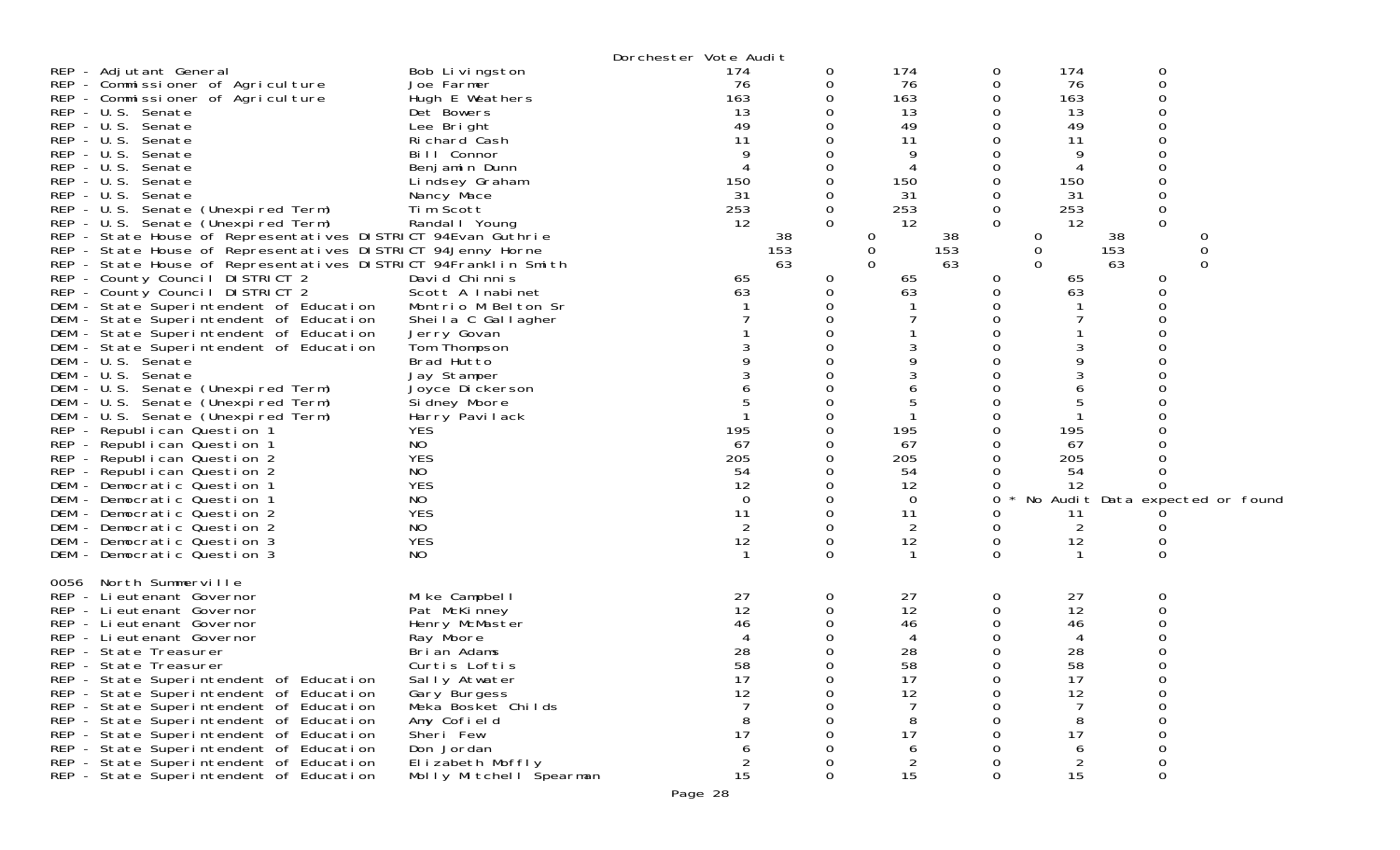|                                                                                                                                                                                                                                                                                                                                                                                                                                                                                                                                                                                                                                                                                                                                                                                                                                                             |                                                                                                                                                                                                                                                                         | Dorchester Vote Audit                                                                                                  |             |                                                                                                                                                     |                                                |                                                                                                                             |                                                              |                                 |
|-------------------------------------------------------------------------------------------------------------------------------------------------------------------------------------------------------------------------------------------------------------------------------------------------------------------------------------------------------------------------------------------------------------------------------------------------------------------------------------------------------------------------------------------------------------------------------------------------------------------------------------------------------------------------------------------------------------------------------------------------------------------------------------------------------------------------------------------------------------|-------------------------------------------------------------------------------------------------------------------------------------------------------------------------------------------------------------------------------------------------------------------------|------------------------------------------------------------------------------------------------------------------------|-------------|-----------------------------------------------------------------------------------------------------------------------------------------------------|------------------------------------------------|-----------------------------------------------------------------------------------------------------------------------------|--------------------------------------------------------------|---------------------------------|
| REP - Adjutant General<br>REP - Adjutant General<br>REP - Commissioner of Agriculture<br>REP - Commissioner of Agriculture<br>REP - U.S. Senate<br>REP - U.S. Senate<br>REP - U.S. Senate<br>REP - U.S. Senate<br>$REP - U.S.$<br>Senate<br>REP - U.S.<br>Senate<br>REP - U.S. Senate<br>REP - U.S. Senate (Unexpired Term)<br>REP - U.S. Senate (Unexpired Term)                                                                                                                                                                                                                                                                                                                                                                                                                                                                                           | James Breazeale<br>Bob Livingston<br>Joe Farmer<br>Hugh E Weathers<br>Det Bowers<br>Lee Bright<br>Richard Cash<br>Bill Connor<br>Benjamin Dunn<br>Lindsey Graham<br>Nancy Mace<br>Tim Scott<br>Randal   Young                                                           | 13<br>72<br>17<br>67<br>77<br>94                                                                                       | 0<br>0<br>0 | 13<br>72<br>17<br>67<br>0<br>77<br>5<br>94                                                                                                          | 0<br>0<br>0<br>0<br>0                          | 13<br>72<br>17<br>67<br>2<br>77<br>5<br>94                                                                                  | 0<br>Ω<br>O<br>O<br>0<br>$\Omega$                            | No Audit Data expected or found |
| REP - State House of Representatives DISTRICT 94Evan Guthrie<br>REP - State House of Representatives DISTRICT 94Jenny Horne<br>REP - State House of Representatives DISTRICT 94Franklin Smith<br>DEM - State Superintendent of Education<br>DEM - State Superintendent of Education<br>DEM - State Superintendent of Education<br>DEM - State Superintendent of Education<br>DEM - U.S. Senate<br>DEM - U.S. Senate<br>DEM - U.S. Senate (Unexpired Term)<br>DEM - U.S. Senate (Unexpired Term)<br>DEM - U.S. Senate (Unexpired Term)<br>REP - Republican Question 1<br>REP - Republican Question 1<br>REP - Republican Question 2<br>REP - Republican Question 2<br>DEM - Democratic Question 1<br>DEM - Democratic Question 1<br>DEM - Democratic Question 2<br>DEM - Democratic Question 2<br>DEM - Democratic Question 3<br>DEM - Democratic Question 3 | Montrio M Belton Sr<br>Sheila C Gallagher<br>Jerry Govan<br>Tom Thompson<br>Brad Hutto<br>Jay Stamper<br>Joyce Dickerson<br>Si dney Moore<br>Harry Pavilack<br><b>YES</b><br>NO<br><b>YES</b><br>NO<br><b>YES</b><br><b>NO</b><br><b>YES</b><br>NO.<br><b>YES</b><br>NO | 3<br>30<br>19<br>18<br>10<br>14<br>32<br>14<br>30<br>12<br>6<br>77<br>14<br>75<br>19<br>39<br>8<br>40<br>8<br>40<br>10 | O<br>0      | $\theta$<br>3<br>30<br>0<br>19<br>$\Omega$<br>18<br>10<br>14<br>32<br>14<br>30<br>12<br>6<br>77<br>14<br>75<br>19<br>39<br>8<br>40<br>8<br>40<br>10 | 0<br>0<br>0<br>0<br>0<br>0<br>0<br>0           | 0<br>0<br>$\Omega$<br>18<br>10<br>14<br>32<br>14<br>30<br>12<br>6<br>77<br>14<br>75<br>19<br>39<br>8<br>40<br>8<br>40<br>10 | 3<br>30<br>19<br>0<br>0<br>0<br>0                            | O<br>0<br>$\Omega$              |
| 0057<br>Tupperway<br>REP - Lieutenant Governor<br>REP - Lieutenant Governor<br>REP - Lieutenant Governor<br>REP - Lieutenant Governor<br>REP - State Treasurer<br>REP - State Treasurer<br>REP - State Superintendent of Education<br>REP - State Superintendent of Education<br>REP - State Superintendent of Education<br>REP - State Superintendent of Education<br>REP - State Superintendent of Education<br>REP - State Superintendent of Education<br>REP - State Superintendent of Education<br>REP - State Superintendent of Education<br>REP - Adjutant General                                                                                                                                                                                                                                                                                   | Mike Campbell<br>Pat McKinney<br>Henry McMaster<br>Ray Moore<br>Brian Adams<br>Curtis Loftis<br>Sally Atwater<br>Gary Burgess<br>Meka Bosket Childs<br>Amy Cofield<br>Sheri Few<br>Don Jordan<br>Elizabeth Moffly<br>Molly Mitchell Spearman<br>James Breazeal e        | 17<br>15<br>42<br>25<br>25<br>70<br>22<br>31<br>20<br>14                                                               | 0<br>0      | 17<br>15<br>42<br>25<br>25<br>70<br>22<br>8<br>2<br>31<br>20<br>14                                                                                  | 0<br>0<br>0<br>0<br>0<br>0<br>0<br>0<br>0<br>0 | 17<br>15<br>42<br>25<br>25<br>70<br>22<br>8<br>$\overline{2}$<br>31<br>$\overline{c}$<br>7<br>20<br>14                      | 0<br>∩<br>0<br>0<br>$\Omega$<br>0<br>0<br>$\Omega$<br>0<br>0 |                                 |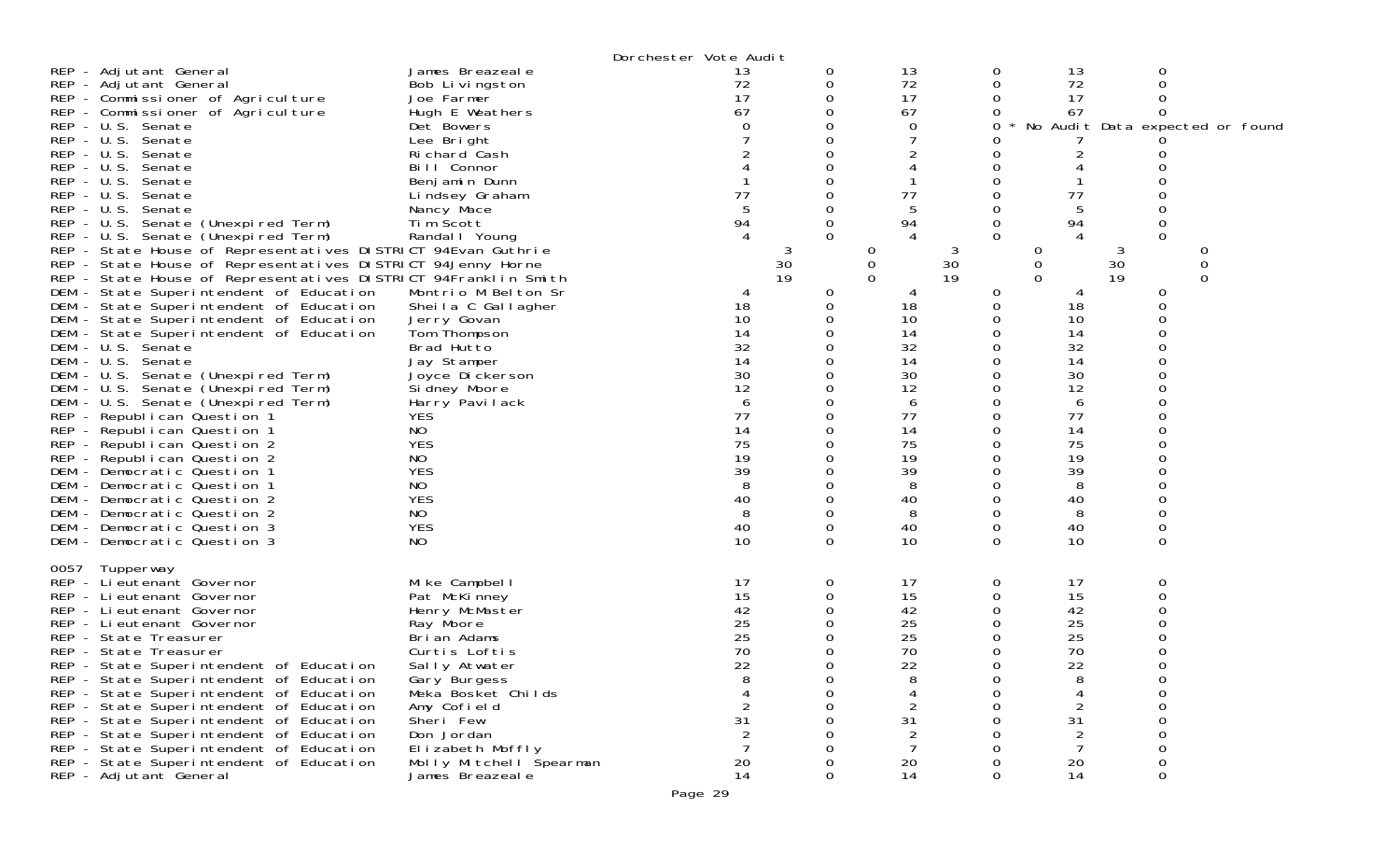|                                                                                                                                                                                                                                                                                                                                                                                                                                                                                                                                                                                                                                                                                                                                                                                                                                                                                                                                                                                                                                                                                                                                                                                                                    |                                                                                                                                                                                                                                                                                                                                                                                                                                                                         | Dorchester Vote Audit                                                                                         |                                                |                                                                                                                                                                                      |                                                                                                                                                      |                                                                                                                                                    |                                                                                                                                          |             |  |
|--------------------------------------------------------------------------------------------------------------------------------------------------------------------------------------------------------------------------------------------------------------------------------------------------------------------------------------------------------------------------------------------------------------------------------------------------------------------------------------------------------------------------------------------------------------------------------------------------------------------------------------------------------------------------------------------------------------------------------------------------------------------------------------------------------------------------------------------------------------------------------------------------------------------------------------------------------------------------------------------------------------------------------------------------------------------------------------------------------------------------------------------------------------------------------------------------------------------|-------------------------------------------------------------------------------------------------------------------------------------------------------------------------------------------------------------------------------------------------------------------------------------------------------------------------------------------------------------------------------------------------------------------------------------------------------------------------|---------------------------------------------------------------------------------------------------------------|------------------------------------------------|--------------------------------------------------------------------------------------------------------------------------------------------------------------------------------------|------------------------------------------------------------------------------------------------------------------------------------------------------|----------------------------------------------------------------------------------------------------------------------------------------------------|------------------------------------------------------------------------------------------------------------------------------------------|-------------|--|
| REP - Adjutant General<br>REP - Commissioner of Agriculture<br>REP - Commissioner of Agriculture<br>REP - U.S. Senate<br>REP - U.S. Senate<br>REP - U.S. Senate<br>$REP - U.S.$<br>Senate<br>$REP - U.S.$<br>Senate<br>$REP - U.S.$<br>Senate<br>$REP - U.S.$<br>Senate<br>REP - U.S. Senate (Unexpired Term)<br>REP - U.S. Senate (Unexpired Term)<br>REP - State House of Representatives DISTRICT 94Evan Guthrie<br>REP - State House of Representatives DISTRICT 94Jenny Horne<br>REP - State House of Representatives DISTRICT 94Franklin Smith<br>DEM - State Superintendent of Education<br>DEM - State Superintendent of Education<br>DEM - State Superintendent of Education<br>DEM - State Superintendent of Education<br>DEM - U.S. Senate<br>DEM - U.S. Senate<br>DEM - U.S. Senate (Unexpired Term)<br>DEM - U.S. Senate (Unexpired Term)<br>DEM - U.S. Senate (Unexpired Term)<br>REP - Republican Question 1<br>REP - Republican Question 1<br>REP - Republican Question 2<br>REP - Republican Question 2<br>DEM - Democratic Question 1<br>DEM - Democratic Question 1<br>DEM - Democratic Question 2<br>DEM - Democratic Question 2<br>DEM - Democratic Question 3<br>DEM - Democratic Question 3 | Bob Livingston<br>Joe Farmer<br>Hugh E Weathers<br>Det Bowers<br>Lee Bright<br>Richard Cash<br>Bill Connor<br>Benjamin Dunn<br>Lindsey Graham<br>Nancy Mace<br>Tim Scott<br>Randal I Young<br>Montrio M Belton Sr<br>Sheila C Gallagher<br>Jerry Govan<br>Tom Thompson<br>Brad Hutto<br>Jay Stamper<br>Joyce Dickerson<br>Si dney Moore<br>Harry Pavilack<br><b>YES</b><br><b>NO</b><br><b>YES</b><br>NO.<br><b>YES</b><br>NO.<br><b>YES</b><br>NO<br><b>YES</b><br>NO. | 78<br>36<br>55<br>10<br>35<br>46<br>10<br>105<br>3<br>6<br>12<br>10<br>87<br>17<br>85<br>15<br>12<br>12<br>15 | 0<br>O<br>$\Omega$<br>30<br>41<br>28<br>0<br>0 | 78<br>36<br>55<br>10<br>35<br>5<br>0<br>46<br>10<br>105<br>30<br>0<br>0<br>41<br>28<br>$\Omega$<br>3<br>6<br>12<br>10<br>3<br>87<br>17<br>85<br>15<br>12<br>4<br>12<br>4<br>15<br>-1 | $\mathbf{0}$<br>0<br>0<br>0<br>0<br>0<br>0<br>0<br>$\Omega$<br>$\sigma$<br>0<br>0<br>0<br>0<br>0<br>0<br>0<br>0<br>0<br>0<br>0<br>0<br>0<br>$\Omega$ | 78<br>36<br>55<br>10<br>35<br>46<br>10<br>105<br>0<br>0<br>$\Omega$<br>3<br>5<br>6<br>12<br>10<br>3<br>87<br>17<br>85<br>15<br>12<br>12<br>4<br>15 | 0<br>0<br>0<br>Ω<br>No Audit Data expected or found<br>Ü<br>0<br>$\Omega$<br>30<br>41<br>28<br>0<br>0<br>∩<br>ი<br>O<br>0<br>0<br>0<br>0 | 0<br>0<br>0 |  |
| 0058<br>Irongate<br>REP - Lieutenant Governor<br>REP - Lieutenant Governor<br>REP - Lieutenant Governor<br>REP - Lieutenant Governor<br>REP - State Treasurer<br>REP - State Treasurer<br>REP - State Superintendent of Education<br>REP - State Superintendent of Education<br>REP - State Superintendent of Education<br>REP - State Superintendent of Education<br>REP - State Superintendent of Education<br>REP - State Superintendent of Education<br>REP - State Superintendent of Education<br>REP - State Superintendent of Education<br>REP - Adjutant General<br>REP - Adjutant General                                                                                                                                                                                                                                                                                                                                                                                                                                                                                                                                                                                                                 | Mike Campbell<br>Pat McKinney<br>Henry McMaster<br>Ray Moore<br>Brian Adams<br>Curtis Loftis<br>Sally Atwater<br>Gary Burgess<br>Meka Bosket Childs<br>Amy Cofield<br>Sheri Few<br>Don Jordan<br>Elizabeth Moffly<br>Molly Mitchell Spearman<br>James Breazeal e<br>Bob Livingston                                                                                                                                                                                      | 37<br>28<br>60<br>15<br>43<br>88<br>16<br>10<br>10<br>40<br>17<br>27<br>29<br>96                              | 0                                              | 37<br>28<br>60<br>15<br>43<br>88<br>16<br>10<br>10<br>5<br>40<br>17<br>27<br>29<br>96                                                                                                | 0<br>0<br>0<br>0<br>0<br>0<br>0<br>0                                                                                                                 | 37<br>28<br>60<br>15<br>43<br>88<br>16<br>10<br>10<br>5<br>40<br>17<br>27<br>29<br>96                                                              | 0<br>0<br>0<br>∩<br>0<br>0<br>0                                                                                                          |             |  |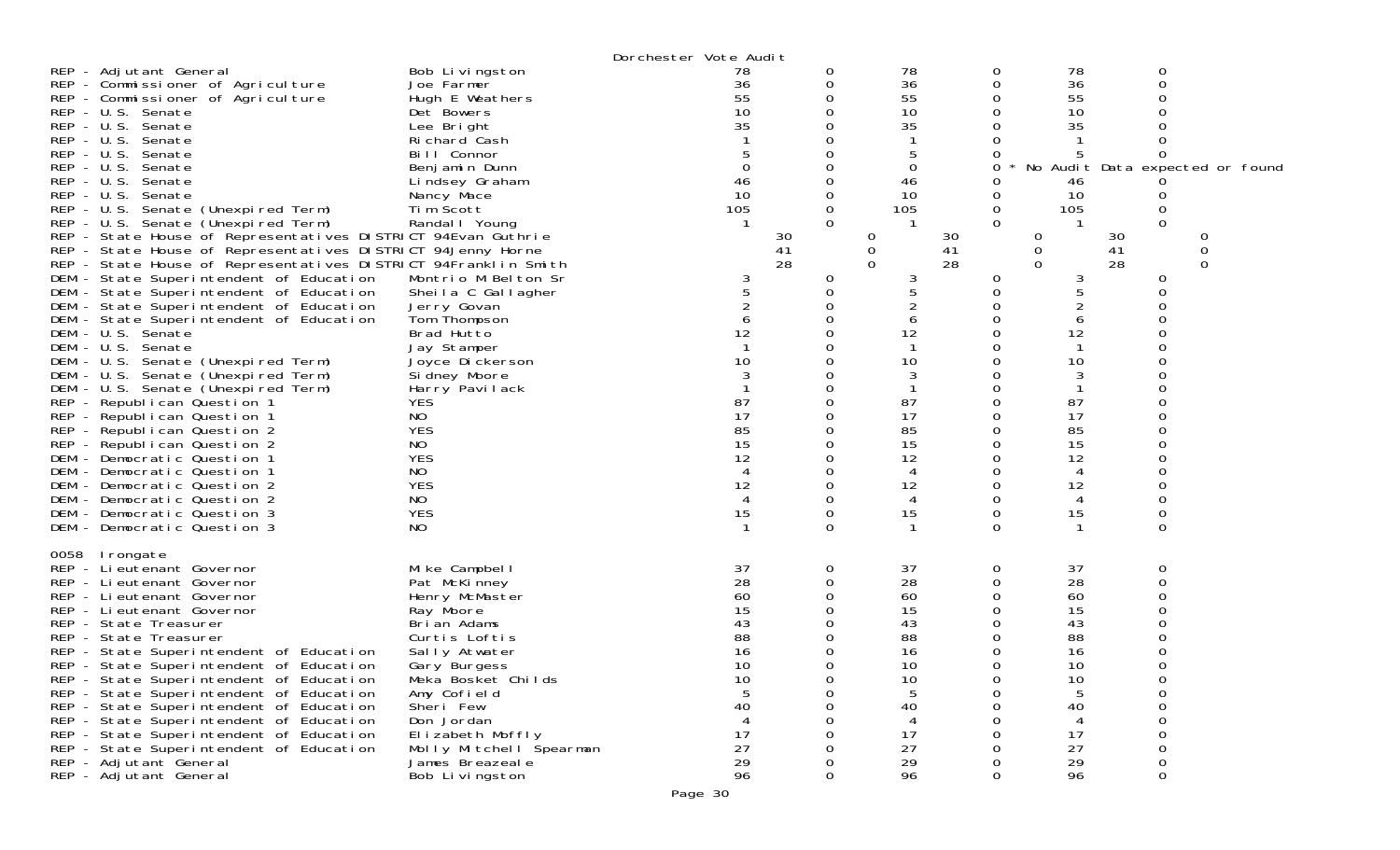|                                                                                                                                                                                                                                                                                                                                                                                                                                                                                                                                                                                                                                                                                                                                                                                                                                                |                                                                                                                                                                                                                                                                     | Dorchester Vote Audit                                                           |                         |                                                                            |               |                         |                                                                                 |                                                                    |                                 |
|------------------------------------------------------------------------------------------------------------------------------------------------------------------------------------------------------------------------------------------------------------------------------------------------------------------------------------------------------------------------------------------------------------------------------------------------------------------------------------------------------------------------------------------------------------------------------------------------------------------------------------------------------------------------------------------------------------------------------------------------------------------------------------------------------------------------------------------------|---------------------------------------------------------------------------------------------------------------------------------------------------------------------------------------------------------------------------------------------------------------------|---------------------------------------------------------------------------------|-------------------------|----------------------------------------------------------------------------|---------------|-------------------------|---------------------------------------------------------------------------------|--------------------------------------------------------------------|---------------------------------|
| REP - Commissioner of Agriculture<br>REP - Commissioner of Agriculture<br>REP - U.S. Senate<br>REP - U.S. Senate<br>REP - U.S. Senate<br>REP - U.S. Senate<br>REP - U.S. Senate<br>REP - U.S. Senate<br>REP - U.S. Senate<br>REP - U.S. Senate (Unexpired Term)<br>REP - U.S. Senate (Unexpired Term)<br>REP - State House of Representatives DISTRICT 94Evan Guthrie<br>REP - State House of Representatives DISTRICT 94Jenny Horne<br>REP - State House of Representatives DISTRICT 94Franklin Smith<br>REP - State House of Representatives DISTRICT 98Larry Hargett<br>REP - State House of Representatives DISTRICT 98Chris Murphy<br>REP - County Council DISTRICT 7<br>REP - County Council DISTRICT 7<br>DEM - State Superintendent of Education<br>DEM - State Superintendent of Education<br>DEM - State Superintendent of Education | Joe Farmer<br>Hugh E Weathers<br>Det Bowers<br>Lee Bright<br>Richard Cash<br>Bill Connor<br>Benjamin Dunn<br>Lindsey Graham<br>Nancy Mace<br>Tim Scott<br>Randal   Young<br>Jay Byars<br>Lester Dempsey<br>Montrio M Belton Sr<br>Sheila C Gallagher<br>Jerry Govan | 53<br>77<br>40<br>11<br>62<br>15<br>139<br>10<br>0<br>57<br>79<br>90<br>47<br>0 | 0<br>0<br>$\Omega$<br>O | 53<br>77<br>40<br>11<br>62<br>15<br>139<br>10<br>0<br>$\Omega$<br>90<br>47 | 0<br>57<br>79 | 0<br>0<br>$\Omega$<br>O | 53<br>77<br>40<br>11<br>62<br>15<br>139<br>10<br>0<br>O<br>$\Omega$<br>90<br>47 | 0<br>57<br>79<br>No Audit Data expected or found                   | No Audit Data expected or found |
| DEM - State Superintendent of Education<br>DEM - U.S. Senate<br>DEM - U.S. Senate<br>DEM - U.S. Senate (Unexpired Term)<br>DEM - U.S. Senate (Unexpired Term)<br>DEM - U.S. Senate (Unexpired Term)<br>REP - Republican Question 1<br>REP - Republican Question 1<br>REP - Republican Question 2<br>REP - Republican Question 2<br>DEM - Democratic Question 1<br>DEM - Democratic Question 1<br>DEM - Democratic Question 2<br>DEM - Democratic Question 2<br>DEM - Democratic Question 3<br>DEM - Democratic Question 3                                                                                                                                                                                                                                                                                                                      | Tom Thompson<br>Brad Hutto<br>Jay Stamper<br>Joyce Dickerson<br>Si dney Moore<br>Harry Pavilack<br><b>YES</b><br>NO<br><b>YES</b><br>NO<br><b>YES</b><br>NO<br><b>YES</b><br>NO<br><b>YES</b><br>NO.                                                                | O<br>107<br>38<br>114<br>30<br>O                                                |                         | 0<br>107<br>38<br>114<br>30<br>6<br>0                                      |               | 0<br>0                  | 107<br>38<br>114<br>30                                                          | No Audit Data expected or found<br>No Audit Data expected or found |                                 |
| 0060 Greenhurst<br>REP - Lieutenant Governor<br>REP - Lieutenant Governor<br>REP - Lieutenant Governor<br>REP - Lieutenant Governor<br>REP - State Treasurer<br>REP - State Treasurer<br>REP - State Superintendent of Education<br>REP - State Superintendent of Education<br>REP - State Superintendent of Education<br>REP - State Superintendent of Education<br>REP - State Superintendent of Education<br>REP - State Superintendent of Education<br>REP - State Superintendent of Education                                                                                                                                                                                                                                                                                                                                             | Mike Campbell<br>Pat McKinney<br>Henry McMaster<br>Ray Moore<br>Brian Adams<br>Curtis Loftis<br>Sally Atwater<br>Gary Burgess<br>Meka Bosket Childs<br>Amy Cofield<br>Sheri Few<br>Don Jordan<br>Elizabeth Moffly                                                   | 17<br>11<br>29<br>23<br>36<br>9<br>12                                           | 0<br>0<br>0             | 17<br>11<br>29<br>4<br>23<br>36<br>3<br>12                                 |               | 0<br>0<br>0<br>0        | 17<br>11<br>29<br>4<br>23<br>36<br>9<br>5<br>3<br>12                            | 0                                                                  |                                 |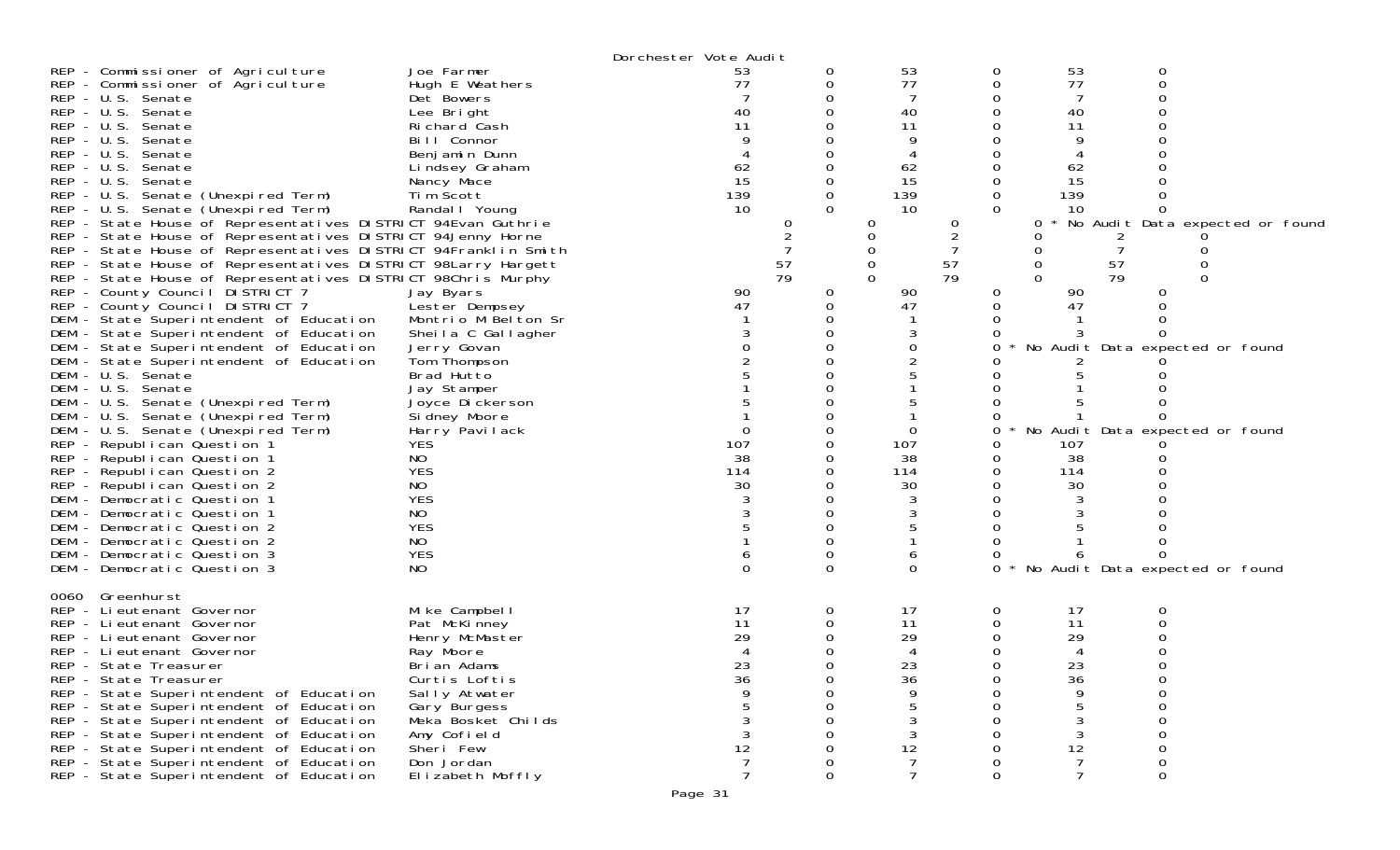| $REP - U.S.$<br>DEM | REP - State Superintendent of Education<br>REP - Adjutant General<br>REP - Adjutant General<br>REP - Commissioner of Agriculture<br>REP - Commissioner of Agriculture<br>REP - U.S. Senate<br>REP - U.S. Senate<br>REP - U.S. Senate<br>REP - U.S. Senate<br>Senate<br>$REP - U.S.$<br>Senate<br>REP - U.S. Senate<br>REP - U.S. Senate (Unexpired Term)<br>REP - U.S. Senate (Unexpired Term)<br>REP - State House of Representatives DISTRICT 94Evan Guthrie<br>REP - State House of Representatives DISTRICT 94Jenny Horne<br>REP - State House of Representatives DISTRICT 94Franklin Smith<br>REP - County Council DISTRICT 2<br>REP - County Council DISTRICT 2<br>DEM - State Superintendent of Education<br>DEM - State Superintendent of Education<br>DEM - State Superintendent of Education<br>DEM - State Superintendent of Education<br>DEM - U.S. Senate<br>DEM - U.S. Senate<br>- U.S. Senate (Unexpired Term)<br>DEM - U.S. Senate (Unexpired Term)<br>DEM - U.S. Senate (Unexpired Term)<br>REP - Republican Question 1<br>REP - Republican Question 1<br>REP - Republican Question 2<br>REP - Republican Question 2<br>DEM - Democratic Question 1<br>DEM - Democratic Question 1<br>DEM - Democratic Question 2<br>DEM - Democratic Question 2<br>DEM - Democratic Question 3<br>DEM - Democratic Question 3 | Molly Mitchell Spearman<br>James Breazeale<br>Bob Livingston<br>Joe Farmer<br>Hugh E Weathers<br>Det Bowers<br>Lee Bright<br>Richard Cash<br>Bill Connor<br>Benjamin Dunn<br>Lindsey Graham<br>Nancy Mace<br>Tim Scott<br>Randal I Young<br>David Chinnis<br>Scott A Inabinet<br>Montrio M Belton Sr<br>Sheila C Gallagher<br>Jerry Govan<br>Tom Thompson<br>Brad Hutto<br>Jay Stamper<br>Joyce Dickerson<br>Si dney Moore<br>Harry Pavilack<br><b>YES</b><br>NO.<br><b>YES</b><br>NO<br><b>YES</b><br>NO<br><b>YES</b><br>NO<br><b>YES</b><br>NO | Dorchester Vote Audit | 12<br>9<br>45<br>18<br>40<br>12<br>$\Omega$<br>33<br>63<br>14<br>39<br>33<br>28<br>12<br>46<br>19<br>57<br>10<br>12<br>$\overline{2}$<br>14<br>$\Omega$<br>13 | 0<br>0<br>0<br>$\Omega$<br>0<br>0<br>0<br>$\Omega$ | 12<br>9<br>45<br>18<br>40<br>9<br>12<br>5<br>0<br>33<br>6<br>63<br>$\theta$<br>$\mathbf 0$<br>33<br>28<br>2<br>6<br>12<br>46<br>19<br>57<br>10<br>12<br>2<br>14<br>0<br>13 | 0<br>0<br>0<br>0<br>0<br>O<br>0<br>0<br>Ω<br>0<br>0<br>$\Omega$<br>14<br>39<br>0<br>0<br>Ω<br>0<br>Ω<br>0<br>0<br>0<br>0<br>0<br>0<br>0<br>0<br>0<br>0<br>$\Omega$ | 12<br>9<br>45<br>18<br>40<br>9<br>12<br>33<br>6<br>63<br>0<br>0<br>0<br>33<br>28<br>6<br>12<br>46<br>19<br>57<br>10<br>12<br>2<br>14<br>13 | 0<br>0<br>Ω<br>$\mathbf{O}$<br>0<br>$\Omega$<br>14<br>39<br>0<br>0<br>ი<br>Ω<br>0<br>0 | No Audit Data expected or found<br>0<br>0<br>0<br>No Audit Data expected or found |  |
|---------------------|---------------------------------------------------------------------------------------------------------------------------------------------------------------------------------------------------------------------------------------------------------------------------------------------------------------------------------------------------------------------------------------------------------------------------------------------------------------------------------------------------------------------------------------------------------------------------------------------------------------------------------------------------------------------------------------------------------------------------------------------------------------------------------------------------------------------------------------------------------------------------------------------------------------------------------------------------------------------------------------------------------------------------------------------------------------------------------------------------------------------------------------------------------------------------------------------------------------------------------------------------------------------------------------------------------------------------------|---------------------------------------------------------------------------------------------------------------------------------------------------------------------------------------------------------------------------------------------------------------------------------------------------------------------------------------------------------------------------------------------------------------------------------------------------------------------------------------------------------------------------------------------------|-----------------------|---------------------------------------------------------------------------------------------------------------------------------------------------------------|----------------------------------------------------|----------------------------------------------------------------------------------------------------------------------------------------------------------------------------|--------------------------------------------------------------------------------------------------------------------------------------------------------------------|--------------------------------------------------------------------------------------------------------------------------------------------|----------------------------------------------------------------------------------------|-----------------------------------------------------------------------------------|--|
| 0061                | Ashborough E<br>REP - Lieutenant Governor<br>REP - Lieutenant Governor<br>REP - Lieutenant Governor<br>REP - Lieutenant Governor<br>REP - State Treasurer<br>REP - State Treasurer<br>REP - State Superintendent of Education<br>REP - State Superintendent of Education<br>REP - State Superintendent of Education<br>REP - State Superintendent of Education<br>REP - State Superintendent of Education<br>REP - State Superintendent of Education                                                                                                                                                                                                                                                                                                                                                                                                                                                                                                                                                                                                                                                                                                                                                                                                                                                                            | Mike Campbell<br>Pat McKinney<br>Henry McMaster<br>Ray Moore<br>Brian Adams<br>Curtis Loftis<br>Sally Atwater<br>Gary Burgess<br>Meka Bosket Childs<br>Amy Cofield<br>Sheri Few<br>Don Jordan                                                                                                                                                                                                                                                                                                                                                     |                       | 14<br>31<br>20<br>34<br>19                                                                                                                                    | 0<br>0                                             | 14<br>31<br>20<br>34<br>8<br>19                                                                                                                                            | 0<br>0<br>0<br><sup>n</sup><br>0<br>0<br>0<br>0                                                                                                                    | 14<br>7<br>31<br>20<br>34<br>8<br>19                                                                                                       | 0<br>∩<br>0<br>0<br>0                                                                  |                                                                                   |  |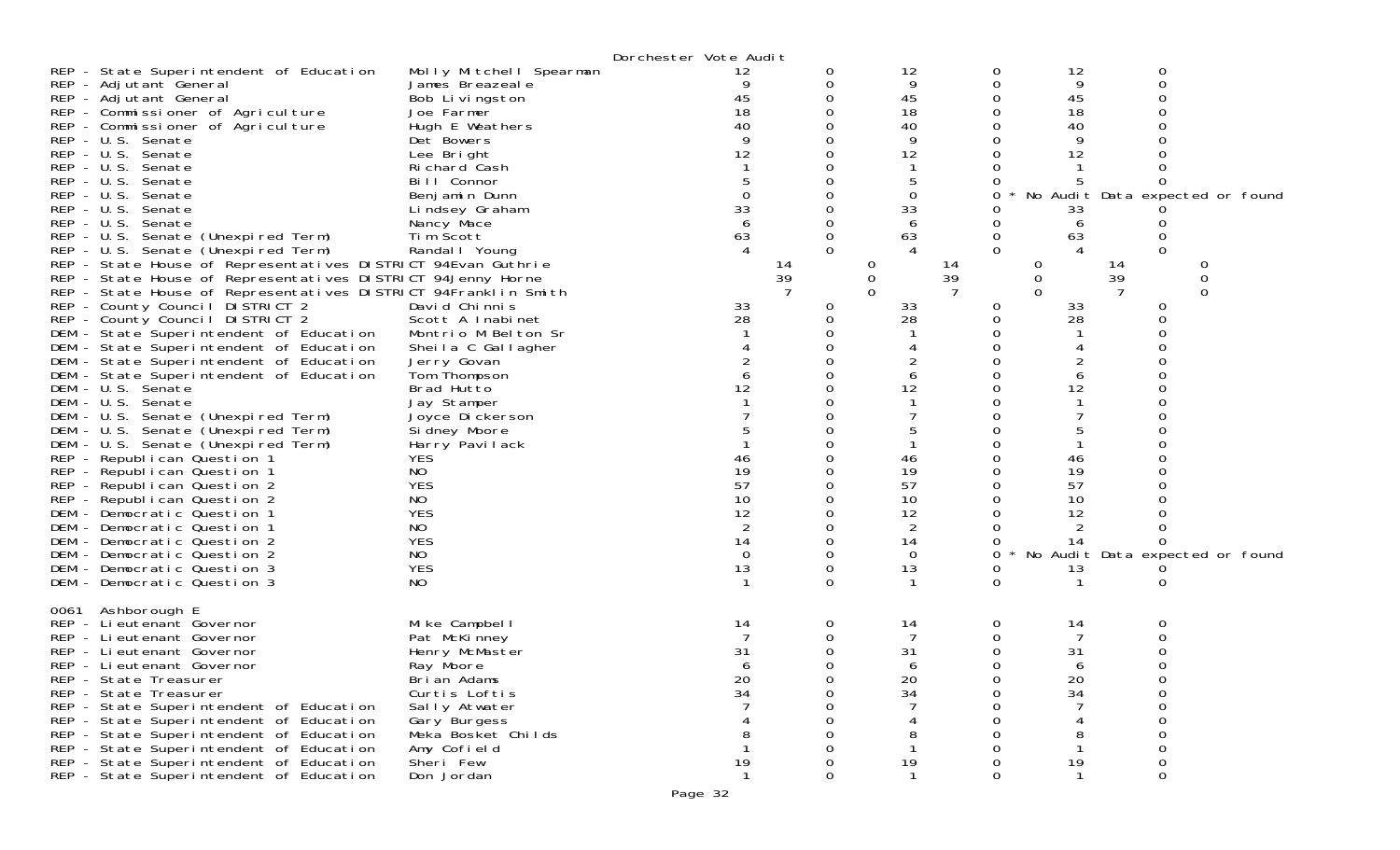|                                                                                                                                                                                                                                                                                                                                                                                                                                                                                                                                                                                                                                                                                                                                                                                                                                                                                                                                                                                                                                                                                                                                                                                                                                                                                                                      |                                                                                                                                                                                                                                                                                                                                                                                                                                                                                                                                                                     | Dorchester Vote Audit                                                                                                |                                     |                                                                                                                                                                                          |                                                                                                                               |                                                                                                                                                                         |                                                                          |                                           |
|----------------------------------------------------------------------------------------------------------------------------------------------------------------------------------------------------------------------------------------------------------------------------------------------------------------------------------------------------------------------------------------------------------------------------------------------------------------------------------------------------------------------------------------------------------------------------------------------------------------------------------------------------------------------------------------------------------------------------------------------------------------------------------------------------------------------------------------------------------------------------------------------------------------------------------------------------------------------------------------------------------------------------------------------------------------------------------------------------------------------------------------------------------------------------------------------------------------------------------------------------------------------------------------------------------------------|---------------------------------------------------------------------------------------------------------------------------------------------------------------------------------------------------------------------------------------------------------------------------------------------------------------------------------------------------------------------------------------------------------------------------------------------------------------------------------------------------------------------------------------------------------------------|----------------------------------------------------------------------------------------------------------------------|-------------------------------------|------------------------------------------------------------------------------------------------------------------------------------------------------------------------------------------|-------------------------------------------------------------------------------------------------------------------------------|-------------------------------------------------------------------------------------------------------------------------------------------------------------------------|--------------------------------------------------------------------------|-------------------------------------------|
| REP - State Superintendent of Education<br>REP - State Superintendent of Education<br>REP - Adjutant General<br>REP - Adjutant General<br>REP - Commissioner of Agriculture<br>REP - Commissioner of Agriculture<br>REP - U.S. Senate<br>REP - U.S. Senate<br>REP - U.S. Senate<br>REP - U.S. Senate<br>REP - U.S. Senate<br>REP - U.S. Senate<br>REP - U.S. Senate<br>REP - U.S. Senate (Unexpired Term)<br>REP - U.S. Senate (Unexpired Term)<br>REP - State House of Representatives DISTRICT 98Larry Hargett<br>REP - State House of Representatives DISTRICT 98Chris Murphy<br>REP - County Council DISTRICT 7<br>REP - County Council DISTRICT 7<br>DEM - State Superintendent of Education<br>DEM - State Superintendent of Education<br>DEM - State Superintendent of Education<br>DEM - State Superintendent of Education<br>DEM - U.S. Senate<br>DEM - U.S. Senate<br>DEM - U.S. Senate (Unexpired Term)<br>DEM - U.S. Senate (Unexpired Term)<br>DEM - U.S. Senate (Unexpired Term)<br>REP - Republican Question 1<br>REP - Republican Question 1<br>REP - Republican Question 2<br>REP - Republican Question 2<br>DEM - Democratic Question 1<br>DEM - Democratic Question 1<br>DEM - Democratic Question 2<br>DEM - Democratic Question 2<br>DEM - Democratic Question 3<br>DEM - Democratic Question 3 | Elizabeth Moffly<br>Molly Mitchell Spearman<br>James Breazeale<br>Bob Livingston<br>Joe Farmer<br>Hugh E Weathers<br>Det Bowers<br>Lee Bright<br>Richard Cash<br>Bill Connor<br>Benjamin Dunn<br>Lindsey Graham<br>Nancy Mace<br>Tim Scott<br>Randal   Young<br>Jay Byars<br>Lester Dempsey<br>Montrio M Belton Sr<br>Sheila C Gallagher<br>Jerry Govan<br>Tom Thompson<br>Brad Hutto<br>Jay Stamper<br>Joyce Dickerson<br>Si dney Moore<br>Harry Pavilack<br><b>YES</b><br>NO.<br><b>YES</b><br>NO.<br><b>YES</b><br>NO.<br><b>YES</b><br>NO.<br><b>YES</b><br>NO. | 8<br>13<br>40<br>24<br>28<br>23<br>15<br>56<br>$\overline{4}$<br>$\frac{24}{35}$<br>29<br>28<br>47<br>12<br>46<br>14 | 0<br>0<br>$\Omega$<br>0<br>$\Omega$ | 8<br>9<br>13<br>40<br>24<br>28<br>5<br>8<br>2<br>2<br>23<br>15<br>56<br>$\overline{4}$<br>24<br>$\overline{0}$<br>35<br>$\Omega$<br>29<br>28<br>0<br>47<br>12<br>46<br>14<br>2<br>2<br>8 | 0<br>0<br>0<br>0<br>0<br>Ω<br>0<br>0<br>0<br>$\Omega$<br>0<br>0<br>0<br>0<br>0<br>0<br>0<br>0<br>0<br>O<br>0<br>0<br>$\Omega$ | 8<br>9<br>13<br>40<br>24<br>28<br>5<br>8<br>$\overline{c}$<br>23<br>15<br>56<br>4<br>0<br>$\Omega$<br>29<br>28<br>2<br>47<br>12<br>46<br>14<br>$\overline{c}$<br>2<br>8 | 0<br>0<br>O<br>0<br>0<br>$\frac{24}{35}$<br>0<br>0<br>0<br>0<br>$\Omega$ | 0<br>∩<br>No Audit Data expected or found |
| 0062 Ashborough W<br>REP - Lieutenant Governor<br>REP - Lieutenant Governor<br>REP - Lieutenant Governor<br>REP - Lieutenant Governor<br>REP - State Treasurer<br>REP - State Treasurer<br>REP - State Superintendent of Education<br>REP - State Superintendent of Education<br>REP - State Superintendent of Education<br>REP - State Superintendent of Education<br>REP - State Superintendent of Education<br>REP - State Superintendent of Education                                                                                                                                                                                                                                                                                                                                                                                                                                                                                                                                                                                                                                                                                                                                                                                                                                                            | Mike Campbell<br>Pat McKinney<br>Henry McMaster<br>Ray Moore<br>Brian Adams<br>Curtis Loftis<br>Sally Atwater<br>Gary Burgess<br>Meka Bosket Childs<br>Amy Cofield<br>Sheri Few<br>Don Jordan                                                                                                                                                                                                                                                                                                                                                                       | 27<br>19<br>42<br>31<br>61<br>24<br>6<br>13<br>10<br>15<br>$\overline{2}$                                            | 0<br>0                              | 27<br>19<br>42<br>31<br>61<br>24<br>6<br>13<br>10<br>15<br>2                                                                                                                             | 0<br>0<br>0<br>0<br>0<br>0<br>0<br>0                                                                                          | 27<br>19<br>42<br>4<br>31<br>61<br>24<br>6<br>13<br>10<br>15<br>2                                                                                                       | 0<br>0<br>∩<br>0<br>0<br>0<br>0<br>0<br>0<br>0                           |                                           |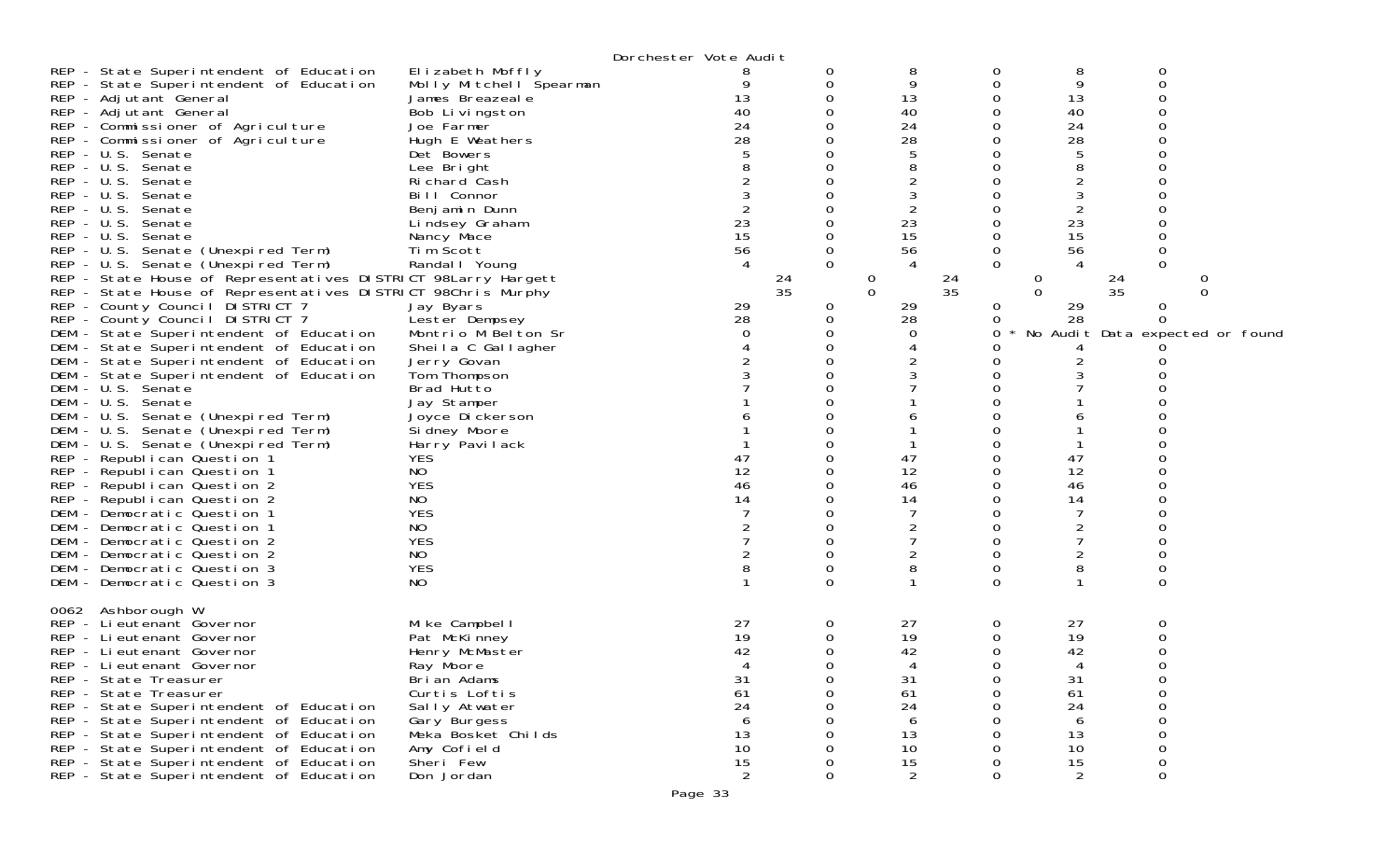|              |                                                                                    |                                             | Dorchester Vote Audit |        |                      |        |                |                                 |  |
|--------------|------------------------------------------------------------------------------------|---------------------------------------------|-----------------------|--------|----------------------|--------|----------------|---------------------------------|--|
|              | REP - State Superintendent of Education<br>REP - State Superintendent of Education | Elizabeth Moffly<br>Molly Mitchell Spearman | 12<br>10              | 0<br>0 | 12<br>10             | 0<br>0 | 12<br>10       | 0<br>0                          |  |
|              | REP - Adjutant General                                                             | James Breazeale                             | 15                    |        | 15                   |        | 15             | $\Omega$                        |  |
|              | REP - Adjutant General                                                             | Bob Livingston                              | 70                    |        | 70                   |        | 70             |                                 |  |
|              | REP - Commissioner of Agriculture                                                  | Joe Farmer                                  | 25                    |        | 25                   |        | 25             |                                 |  |
|              | REP - Commissioner of Agriculture                                                  | Hugh E Weathers                             | 62                    |        | 62                   |        | 62             |                                 |  |
|              | REP - U.S. Senate                                                                  | Det Bowers                                  | 10                    |        | 5                    |        | 5<br>10        |                                 |  |
| $REP - U.S.$ | REP - U.S. Senate<br>Senate                                                        | Lee Bright<br>Richard Cash                  |                       |        | 10<br>$\overline{2}$ |        |                |                                 |  |
| $REP - U.S.$ | Senate                                                                             | Bill Connor                                 |                       |        | 3                    |        |                |                                 |  |
| $REP - U.S.$ | Senate                                                                             | Benjamin Dunn                               | $\Omega$              |        | 0                    |        |                | No Audit Data expected or found |  |
| $REP - U.S.$ | Senate                                                                             | Lindsey Graham                              | 70                    |        | 70                   |        | 70             |                                 |  |
| $REP - U.S.$ | Senate                                                                             | Nancy Mace                                  | 11                    |        | 11                   |        | 11             |                                 |  |
|              | REP - U.S. Senate (Unexpired Term)                                                 | Tim Scott                                   | 91                    |        | 91                   |        | 91             |                                 |  |
|              | REP - U.S. Senate (Unexpired Term)                                                 | Randal I Young                              | 8                     |        | 8                    |        | 8              |                                 |  |
|              | REP - County Council DISTRICT 7                                                    | Jay Byars                                   | 28                    |        | 28                   |        | 28             |                                 |  |
|              | REP - County Council DISTRICT 7                                                    | Lester Dempsey                              | 74                    |        | 74                   |        | 74             |                                 |  |
|              | DEM - State Superintendent of Education                                            | Montrio M Belton Sr                         | 0                     |        | 0                    |        |                | No Audit Data expected or found |  |
|              | DEM - State Superintendent of Education                                            | Sheila C Gallagher                          |                       |        |                      |        |                |                                 |  |
|              | DEM - State Superintendent of Education                                            | Jerry Govan                                 |                       |        |                      |        |                |                                 |  |
|              | DEM - State Superintendent of Education                                            | Tom Thompson                                |                       |        |                      |        |                |                                 |  |
|              | DEM - U.S. Senate<br>DEM - U.S. Senate                                             | Brad Hutto<br>Jay Stamper                   |                       |        |                      |        |                | No Audit Data expected or found |  |
|              | DEM - U.S. Senate (Unexpired Term)                                                 | Joyce Dickerson                             |                       |        | 2                    |        |                |                                 |  |
|              | DEM - U.S. Senate (Unexpired Term)                                                 | Si dney Moore                               |                       |        | 2                    |        | 2              |                                 |  |
|              | DEM - U.S. Senate (Unexpired Term)                                                 | Harry Pavilack                              |                       |        | 2                    |        |                |                                 |  |
|              | REP - Republican Question 1                                                        | <b>YES</b>                                  | 66                    |        | 66                   |        | 66             |                                 |  |
|              | REP - Republican Question 1                                                        | NO                                          | 29                    |        | 29                   |        | 29             |                                 |  |
|              | REP - Republican Question 2                                                        | <b>YES</b>                                  | 75                    |        | 75                   |        | 75             |                                 |  |
|              | REP - Republican Question 2                                                        | NO.                                         | 21                    |        | 21                   |        | 21             |                                 |  |
|              | DEM - Democratic Question 1                                                        | <b>YES</b>                                  |                       |        |                      |        |                |                                 |  |
|              | DEM - Democratic Question 1                                                        | NO.                                         |                       |        |                      |        |                |                                 |  |
|              | DEM - Democratic Question 2                                                        | <b>YES</b>                                  |                       |        | b                    |        |                |                                 |  |
|              | DEM - Democratic Question 2                                                        | NO                                          |                       |        |                      |        |                | No Audit Data expected or found |  |
|              | DEM - Democratic Question 3                                                        | <b>YES</b>                                  |                       | 0<br>0 | 2                    | O      | $\overline{2}$ |                                 |  |
|              | DEM - Democratic Question 3                                                        | NO.                                         |                       |        |                      |        |                | 0                               |  |
|              | 0063 Ashley River                                                                  |                                             |                       |        |                      |        |                |                                 |  |
|              | REP - Lieutenant Governor                                                          | Mike Campbell                               | 32                    | 0      | 32                   | 0      | 32             | 0                               |  |
|              | REP - Lieutenant Governor                                                          | Pat McKinney                                | 37                    |        | 37                   |        | 37             |                                 |  |
|              | REP - Lieutenant Governor<br>REP - Lieutenant Governor                             | Henry McMaster                              | 86<br>25              |        | 86<br>25             |        | 86<br>25       |                                 |  |
|              | REP - State Treasurer                                                              | Ray Moore<br>Brian Adams                    | 68                    |        | 68                   |        | 68             |                                 |  |
|              | REP - State Treasurer                                                              | Curtis Loftis                               | 102                   |        | 102                  |        | 102            |                                 |  |
|              | REP - State Superintendent of Education                                            | Sally Atwater                               | 25                    | 0      | 25                   | 0      | 25             | 0                               |  |
|              | REP - State Superintendent of Education                                            | Gary Burgess                                | 13                    | 0      | 13                   | 0      | 13             | 0                               |  |
|              | REP - State Superintendent of Education                                            | Meka Bosket Childs                          | 15                    |        | 15                   |        | 15             | 0                               |  |
|              | REP - State Superintendent of Education                                            | Amy Cofield                                 |                       |        | 5                    |        | 5              | 0                               |  |
|              | REP - State Superintendent of Education                                            | Sheri Few                                   | 55                    |        | 55                   |        | 55             | 0                               |  |
|              | REP - State Superintendent of Education                                            | Don Jordan                                  | 9                     |        | 9                    |        | 9              | 0                               |  |
|              | REP - State Superintendent of Education                                            | Elizabeth Moffly                            | 21                    |        | 21                   |        | 21             | 0                               |  |
|              | REP - State Superintendent of Education                                            | Molly Mitchell Spearman                     | 27                    | 0      | 27                   | 0      | 27             | $\mathbf 0$                     |  |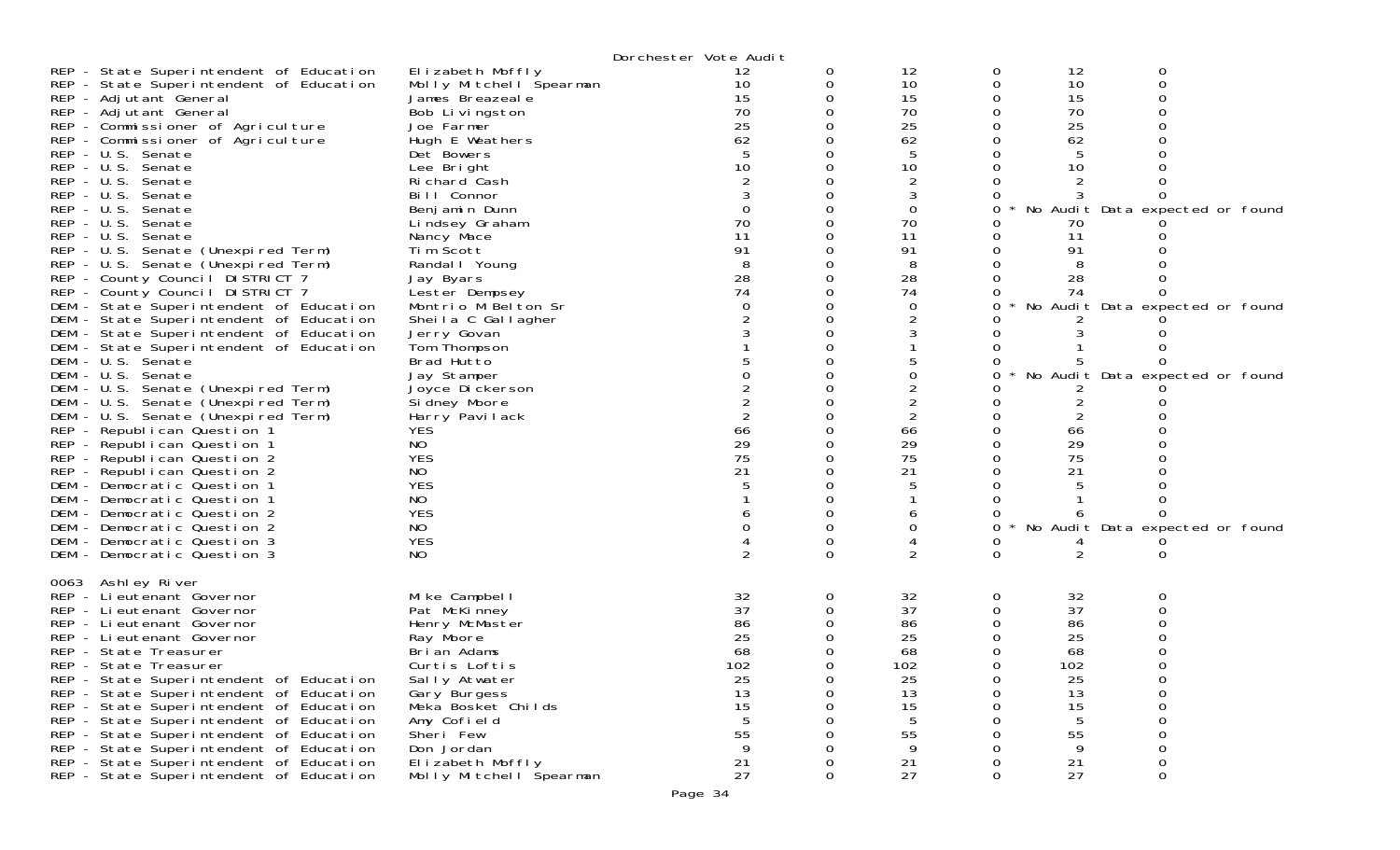|                                                            |                                                                                                     |                                           | Dorchester Vote Audit |               |                   |                      |           |          |  |
|------------------------------------------------------------|-----------------------------------------------------------------------------------------------------|-------------------------------------------|-----------------------|---------------|-------------------|----------------------|-----------|----------|--|
| REP - Adjutant General<br>REP - Adjutant General           |                                                                                                     | James Breazeale<br>Bob Livingston         | 33<br>127             | 0<br>0        | 33<br>127         | 0<br>0               | 33<br>127 | 0<br>0   |  |
|                                                            | REP - Commissioner of Agriculture<br>REP - Commissioner of Agriculture                              | Joe Farmer<br>Hugh E Weathers             | 58<br>110             | 0<br>0        | 58<br>110         | 0<br>0               | 58<br>110 | 0<br>0   |  |
| REP - U.S. Senate<br>REP - U.S. Senate                     |                                                                                                     | Det Bowers<br>Lee Bright                  | 14<br>38              | 0<br>0        | 14<br>38          | 0<br>0               | 14<br>38  |          |  |
| REP - U.S. Senate<br><b>REP</b><br>– U.S.                  | Senate                                                                                              | Richard Cash<br>Bill Connor               | 6                     | 0<br>0        | 6                 | 0<br>0               | 6         | 0        |  |
| REP - U.S. Senate                                          |                                                                                                     | Benjamin Dunn                             | $\overline{2}$        | 0             | 2                 | 0                    | 2         |          |  |
| REP - U.S. Senate<br>$REP - U.S.$                          | Senate                                                                                              | Lindsey Graham<br>Nancy Mace              | 101<br>23             | 0<br>0        | 101<br>23         | 0<br>0               | 101<br>23 | 0        |  |
|                                                            | REP - U.S. Senate (Unexpired Term)                                                                  | Tim Scott                                 | 165                   | 0             | 165               | 0                    | 165       |          |  |
|                                                            | REP - U.S. Senate (Unexpired Term)<br>REP - State House of Representatives DISTRICT 98Larry Hargett | Randal   Young                            | 16<br>77              | $\mathbf 0$   | 16<br>$\mathbf 0$ | $\mathbf 0$<br>77    | 16<br>0   | $\Omega$ |  |
|                                                            | REP - State House of Representatives DISTRICT 98Chris Murphy                                        |                                           | 98                    |               | $\mathbf 0$       | 98                   | $\Omega$  | 77<br>98 |  |
| DEM                                                        | DEM - State Superintendent of Education<br>- State Superintendent of Education                      | Montrio M Belton Sr<br>Sheila C Gallagher | 3<br>30               | 0<br>0        | 3<br>30           | 0<br>0               | 3<br>30   | 0<br>0   |  |
|                                                            | DEM - State Superintendent of Education                                                             | Jerry Govan                               | 10                    | 0             | 10                | 0                    | 10        |          |  |
| DEM<br>- U.S. Senate                                       | DEM - State Superintendent of Education                                                             | Tom Thompson<br>Brad Hutto                | 10<br>40              | 0<br>0        | 10<br>40          | 0<br>0               | 10<br>40  | 0        |  |
| - U.S. Senate<br>DEM<br>DEM                                | - U.S. Senate (Unexpired Term)                                                                      | Jay Stamper<br>Joyce Dickerson            | 14<br>34              | 0<br>0        | 14<br>34          | 0<br>0               | 14<br>34  |          |  |
| DEM                                                        | - U.S. Senate (Unexpired Term)                                                                      | Sidney Moore                              | 16                    | 0             | 16                | 0                    | 16        |          |  |
| DEM<br>REP - Republican Question 1                         | - U.S. Senate (Unexpired Term)                                                                      | Harry Pavilack<br><b>YES</b>              | 3<br>138              | 0<br>0        | 3<br>138          | 0<br>0               | 3<br>138  | 0<br>0   |  |
| REP - Republican Question 1                                |                                                                                                     | NO                                        | 41                    | 0             | 41                | 0                    | 41        |          |  |
| REP - Republican Question 2<br>REP - Republican Question 2 |                                                                                                     | <b>YES</b><br>NO                          | 149<br>32             | 0<br>0        | 149<br>32         | 0<br>0               | 149<br>32 |          |  |
| DEM - Democratic Question 1<br>DEM                         | - Democratic Question 1                                                                             | <b>YES</b><br>NO.                         | 38<br>18              | 0<br>0        | 38<br>18          | 0<br>0               | 38<br>18  | 0        |  |
| DEM - Democratic Question 2                                |                                                                                                     | <b>YES</b>                                | 45                    | 0             | 45                | 0                    | 45        | 0        |  |
| DEM - Democratic Question 2<br>DEM                         | - Democratic Question 3                                                                             | NO<br><b>YES</b>                          | 11<br>48              | 0<br>0        | 11<br>48          | 0<br>0               | 11<br>48  | 0<br>0   |  |
| DEM                                                        | - Democratic Question 3                                                                             | NO.                                       | 8                     | $\Omega$      | 8                 | 0                    | 8         | 0        |  |
| Wi ndsor<br>0064                                           |                                                                                                     |                                           |                       |               |                   |                      |           |          |  |
| REP - Lieutenant Governor<br>REP - Lieutenant Governor     |                                                                                                     | Mike Campbell<br>Pat McKinney             | 12<br>24              | 0<br>0        | 12<br>24          | 0<br>0               | 12<br>24  | 0<br>0   |  |
| REP - Lieutenant Governor                                  |                                                                                                     | Henry McMaster                            | 26                    | 0             | 26                | 0                    | 26        |          |  |
| REP - Lieutenant Governor<br>REP - State Treasurer         |                                                                                                     | Ray Moore<br>Brian Adams                  | 9<br>17               | 0<br>0        | 9<br>17           | 0<br>0               | 9<br>17   | 0        |  |
| REP - State Treasurer                                      |                                                                                                     | Curtis Loftis                             | 57<br>13              | 0<br>0        | 57<br>13          | 0                    | 57<br>13  | 0        |  |
|                                                            | REP - State Superintendent of Education<br>REP - State Superintendent of Education                  | Sally Atwater<br>Gary Burgess             | 6                     | 0             | 6                 | 0<br>0               | 6         | 0        |  |
|                                                            | REP - State Superintendent of Education<br>REP - State Superintendent of Education                  | Meka Bosket Childs<br>Amy Cofield         | 6                     | 0<br>0        | 8<br>6            | 0<br>0               | 8<br>6    | 0        |  |
|                                                            | REP - State Superintendent of Education                                                             | Sheri Few                                 | 14                    | 0             | 14                | 0                    | 14        | Ω        |  |
|                                                            | REP - State Superintendent of Education<br>REP - State Superintendent of Education                  | Don Jordan<br>Elizabeth Moffly            | 3<br>8                | $\Omega$<br>0 |                   | $\Omega$<br>$\Omega$ | 3<br>8    |          |  |
|                                                            | REP - State Superintendent of Education                                                             | Molly Mitchell Spearman                   | 13                    | 0             | 13                | $\Omega$             | 13        | 0        |  |
| REP - Adjutant General<br>REP - Adjutant General           |                                                                                                     | James Breazeal e<br>Bob Livingston        | 11<br>58              | 0<br>0        | 11<br>58          | 0<br>0               | 11<br>58  | 0<br>0   |  |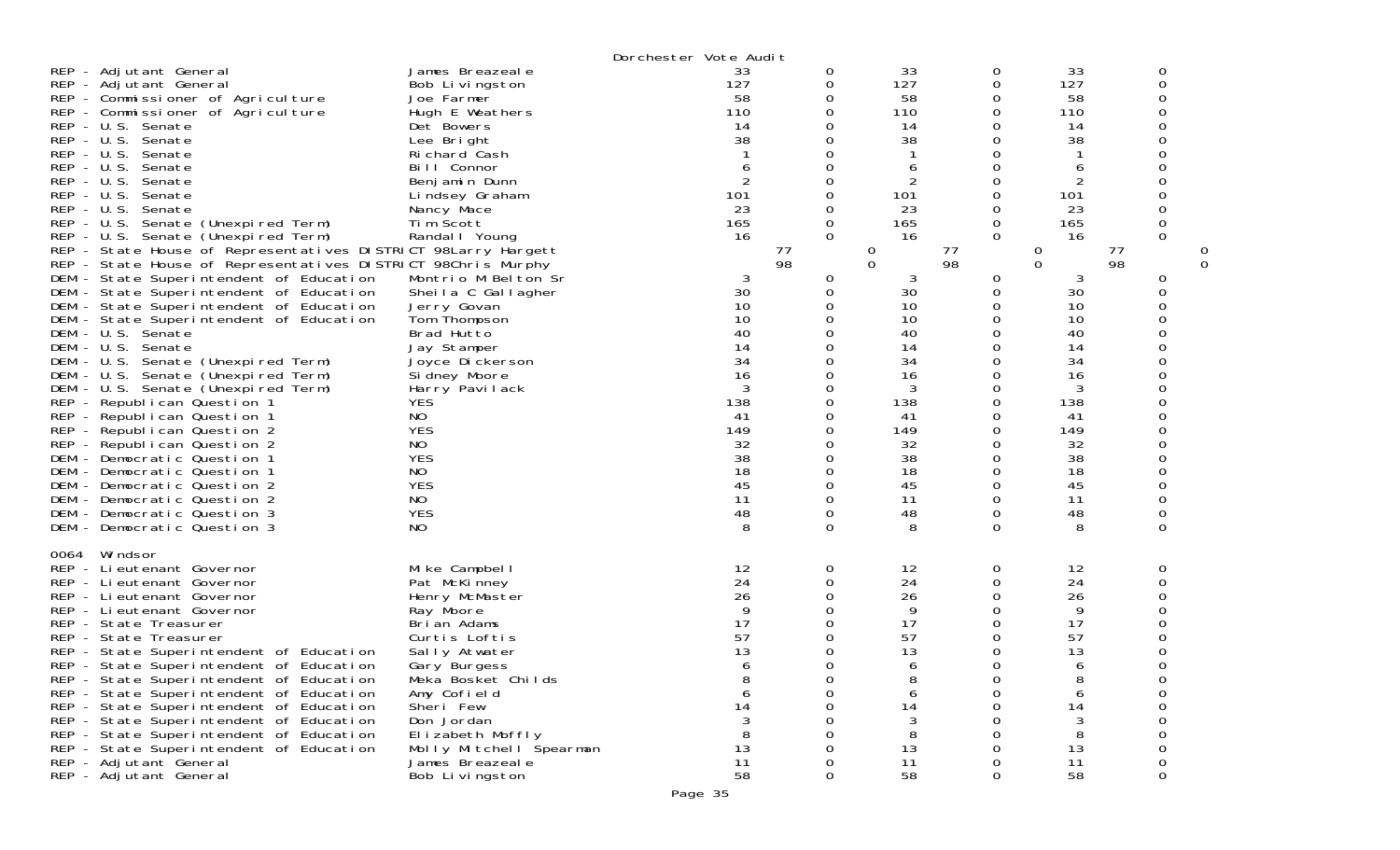|                                                                                    |                             | Dorchester Vote Audit |          |                          |          |                              |                                 |   |  |
|------------------------------------------------------------------------------------|-----------------------------|-----------------------|----------|--------------------------|----------|------------------------------|---------------------------------|---|--|
| REP - Commissioner of Agriculture                                                  | Joe Farmer                  | 29                    |          | 29                       |          | 29<br>0                      | 0                               |   |  |
| REP - Commissioner of Agriculture                                                  | Hugh E Weathers             | 45                    |          | 45                       |          | 45<br>0                      | 0                               |   |  |
| REP - U.S. Senate                                                                  | Det Bowers                  |                       |          | 8                        |          | 8                            |                                 |   |  |
| REP - U.S. Senate                                                                  | Lee Bright                  | 20                    |          | 20                       |          | 20<br>O                      |                                 |   |  |
| $REP - U.S.$<br>Senate                                                             | Richard Cash                |                       |          |                          |          |                              |                                 |   |  |
| $REP - U.S.$<br>Senate                                                             | Bill Connor                 |                       |          |                          |          |                              |                                 |   |  |
| $REP - U.S.$<br>Senate                                                             | Benjamin Dunn               | $\Omega$              |          | 0                        |          | 0                            | No Audit Data expected or found |   |  |
| $REP - U.S.$<br>Senate                                                             | Lindsey Graham              | 35                    |          | 35                       |          | 35                           |                                 |   |  |
| REP - U.S. Senate                                                                  | Nancy Mace                  | 11                    |          | 11                       |          | 11<br>O                      | Û                               |   |  |
| REP - U.S. Senate (Unexpired Term)                                                 | Tim Scott                   | 72                    | 0        | 72                       |          | 72<br>0                      | $\mathbf 0$                     |   |  |
| REP - U.S. Senate (Unexpired Term)                                                 | Randal I Young              |                       | $\Omega$ | 5                        |          | 5<br>$\Omega$                | $\Omega$                        |   |  |
| REP - State House of Representatives DISTRICT 98Larry Hargett                      |                             | 13<br>31              |          | $\theta$<br>$\mathbf{O}$ | 13<br>31 | $\mathbf{0}$<br>$\mathbf{O}$ | 13<br>31                        | 0 |  |
| REP - State House of Representatives DISTRICT 98Chris Murphy                       |                             |                       |          |                          |          |                              |                                 | 0 |  |
| DEM - State Superintendent of Education                                            | Montrio M Belton Sr         |                       | 0<br>0   | 8                        |          | 0<br>8<br>0                  | 0<br>0                          |   |  |
| DEM - State Superintendent of Education                                            | Sheila C Gallagher          |                       |          | 3                        |          |                              |                                 |   |  |
| DEM - State Superintendent of Education<br>DEM - State Superintendent of Education | Jerry Govan<br>Tom Thompson |                       |          |                          |          | 3                            |                                 |   |  |
| DEM - U.S. Senate                                                                  | Brad Hutto                  | 12                    |          | 12                       |          | 12                           |                                 |   |  |
| DEM - U.S. Senate                                                                  | Jay Stamper                 |                       |          | 4                        |          | 4                            |                                 |   |  |
| DEM<br>- U.S. Senate (Unexpired Term)                                              | Joyce Dickerson             | 13                    |          | 13                       |          | 13                           |                                 |   |  |
| DEM - U.S. Senate (Unexpired Term)                                                 | Sidney Moore                |                       |          | 2                        |          | 2                            |                                 |   |  |
| DEM - U.S. Senate (Unexpired Term)                                                 | Harry Pavilack              |                       |          |                          |          |                              |                                 |   |  |
| REP - Republican Question 1                                                        | <b>YES</b>                  | 63                    |          | 63                       |          | 63                           |                                 |   |  |
| REP - Republican Question 1                                                        | NO                          | 13                    |          | 13                       |          | 13<br>Ω                      |                                 |   |  |
| REP - Republican Question 2                                                        | <b>YES</b>                  | 61                    |          | 61                       |          | 61<br>O                      |                                 |   |  |
| REP - Republican Question 2                                                        | NO                          | 15                    |          | 15                       |          | 15                           |                                 |   |  |
| DEM - Democratic Question 1                                                        | <b>YES</b>                  | 10                    |          | 10                       |          | 10                           |                                 |   |  |
| DEM - Democratic Question 1                                                        | NO                          | 6                     |          | 6                        |          | 6                            |                                 |   |  |
| DEM - Democratic Question 2                                                        | <b>YES</b>                  | 11                    |          | 11                       |          | 11                           |                                 |   |  |
| DEM - Democratic Question 2                                                        | NO                          | 5                     |          | 5                        |          | 5                            |                                 |   |  |
| DEM - Democratic Question 3                                                        | <b>YES</b>                  | 16                    | 0        | 16                       |          | 16                           | 0                               |   |  |
| DEM - Democratic Question 3                                                        | NO                          | 0                     | 0        | 0                        |          | 0                            | No Audit Data expected or found |   |  |
| Bacons Bridge<br>0066                                                              |                             |                       |          |                          |          |                              |                                 |   |  |
| REP - Lieutenant Governor                                                          | Mike Campbell               | 28                    | 0        | 28                       |          | 28<br>0                      | 0                               |   |  |
| REP - Lieutenant Governor                                                          | Pat McKinney                | 43                    | 0        | 43                       |          | 43<br>0                      | $\Omega$                        |   |  |
| REP - Lieutenant Governor                                                          | Henry McMaster              | 77                    |          | 77                       |          | 77<br>0                      |                                 |   |  |
| REP - Li eutenant Governor                                                         | Ray Moore                   | 27                    |          | 27                       |          | 27                           |                                 |   |  |
| REP - State Treasurer                                                              | Brian Adams                 | 63                    |          | 63                       |          | 63<br>0                      |                                 |   |  |
| REP - State Treasurer                                                              | Curtis Loftis               | 102                   |          | 102                      |          | 102                          |                                 |   |  |
| REP - State Superintendent of Education                                            | Sally Atwater               | 19                    |          | 19                       |          | 19                           |                                 |   |  |
| REP - State Superintendent of Education                                            | Gary Burgess                | 12                    |          | 12                       |          | 12<br>0                      | 0                               |   |  |
| REP - State Superintendent of Education                                            | Meka Bosket Childs          | 12                    |          | 12                       |          | 12                           |                                 |   |  |
| REP - State Superintendent of Education                                            | Amy Cofield                 | 10                    |          | 10                       |          | Ω<br>10                      | 0                               |   |  |
| REP - State Superintendent of Education                                            | Sheri Few                   | 58                    | O        | 58                       |          | 58<br>U                      | $\cup$                          |   |  |
| REP - State Superintendent of Education                                            | Don Jordan                  | 9                     |          | 9                        |          | 9<br>0                       | 0                               |   |  |
| REP - State Superintendent of Education                                            | Elizabeth Moffly            | 19                    |          | 19                       |          | 19<br>$\Omega$               | 0                               |   |  |
| REP - State Superintendent of Education                                            | Molly Mitchell Spearman     | 23                    |          | 23                       |          | 23                           | 0                               |   |  |
| REP - Adjutant General                                                             | James Breazeal e            | 26                    |          | 26                       |          | 26                           | 0                               |   |  |
| REP - Adjutant General                                                             | Bob Livingston              | 125                   |          | 125                      |          | 125                          | 0                               |   |  |
| REP - Commissioner of Agriculture                                                  | Joe Farmer                  | 70                    |          | 70                       |          | 70                           | 0                               |   |  |
| REP - Commissioner of Agriculture                                                  | Hugh E Weathers             | 92                    |          | 92                       |          | 92<br>0                      | $\Omega$                        |   |  |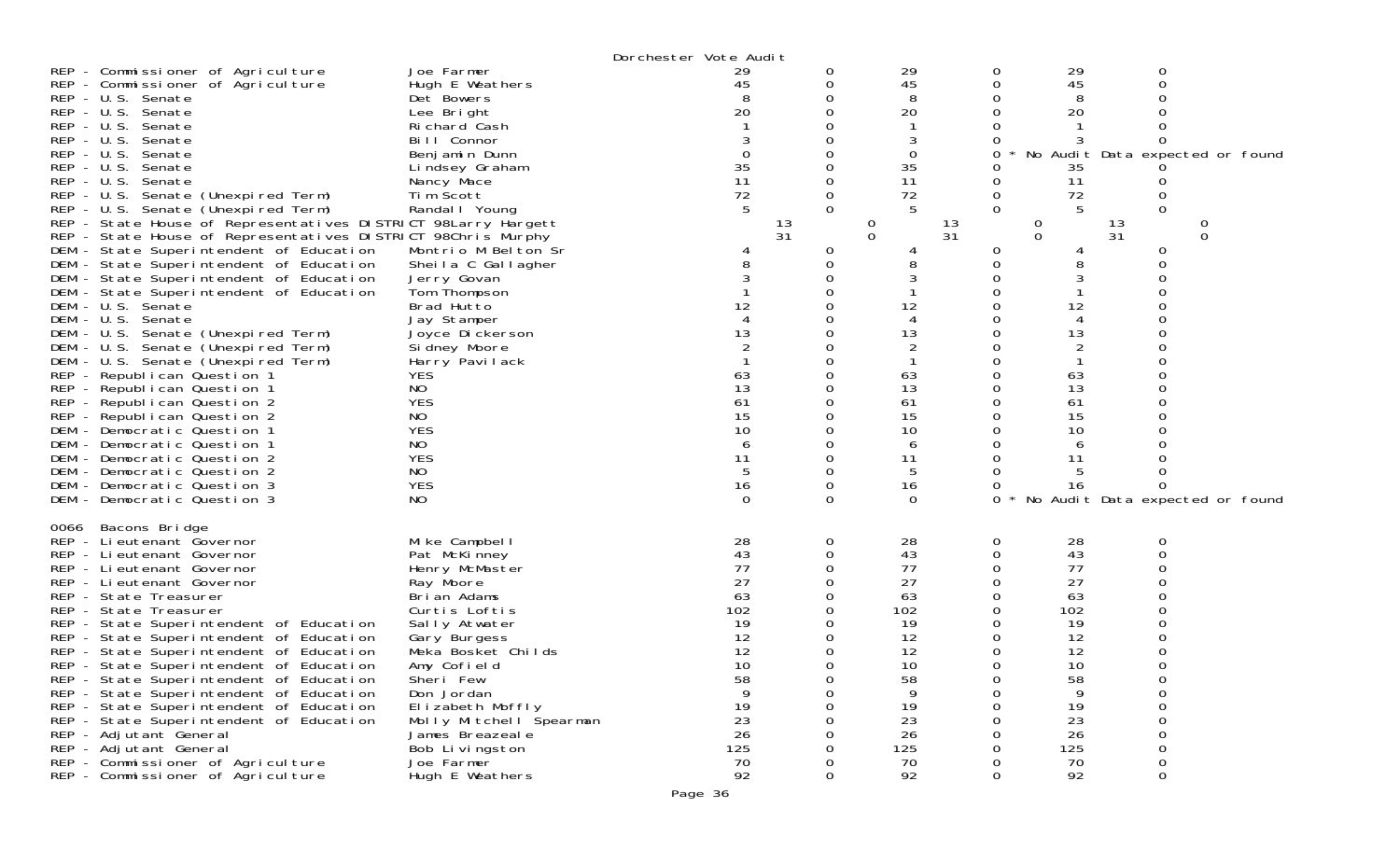|                                                                                                                                                                                                                                                                                                                                                                                                                                                                                                                                                                                                                                                                                                                                                                                                                                                                                                                                   |                                                                                                                                                                                                                                                                                                 | Dorchester Vote Audit                                                            |                                                                                  |                                                                                                                     |                                                                                              |                                                                                                                |                                     |                                 |
|-----------------------------------------------------------------------------------------------------------------------------------------------------------------------------------------------------------------------------------------------------------------------------------------------------------------------------------------------------------------------------------------------------------------------------------------------------------------------------------------------------------------------------------------------------------------------------------------------------------------------------------------------------------------------------------------------------------------------------------------------------------------------------------------------------------------------------------------------------------------------------------------------------------------------------------|-------------------------------------------------------------------------------------------------------------------------------------------------------------------------------------------------------------------------------------------------------------------------------------------------|----------------------------------------------------------------------------------|----------------------------------------------------------------------------------|---------------------------------------------------------------------------------------------------------------------|----------------------------------------------------------------------------------------------|----------------------------------------------------------------------------------------------------------------|-------------------------------------|---------------------------------|
| $REP - U.S.$<br>Senate<br>$REP - U.S.$<br>Senate<br>$REP - U.S.$<br>Senate<br>REP - U.S. Senate<br>$REP - U.S.$<br>Senate<br>$REP - U.S.$<br>Senate<br>REP - U.S. Senate<br>REP - U.S. Senate (Unexpired Term)<br>REP - U.S. Senate (Unexpired Term)                                                                                                                                                                                                                                                                                                                                                                                                                                                                                                                                                                                                                                                                              | Det Bowers<br>Lee Bright<br>Richard Cash<br>Bill Connor<br>Benjamin Dunn<br>Lindsey Graham<br>Nancy Mace<br>Tim Scott<br>Randal   Young                                                                                                                                                         | 12<br>44<br>19<br>$\Omega$<br>88<br>20<br>169<br>20                              | 0<br>0<br>0<br>0<br>0<br>0<br>$\Omega$                                           | 12<br>44<br>19<br>$\Omega$<br>88<br>20<br>169<br>20                                                                 | 0<br>0<br>0<br>$\Omega$<br>0<br>0<br>$\Omega$                                                | 12<br>44<br>19<br>88<br>20<br>169<br>20                                                                        | 0<br>O<br>0<br>$\Omega$             | No Audit Data expected or found |
| REP - State House of Representatives DISTRICT 94Evan Guthrie<br>REP - State House of Representatives DISTRICT 94Jenny Horne<br>REP - State House of Representatives DISTRICT 94Franklin Smith<br>REP - County Council DISTRICT 7<br>REP - County Council DISTRICT 7<br>DEM - State Superintendent of Education<br>DEM - State Superintendent of Education<br>DEM - State Superintendent of Education<br>DEM - State Superintendent of Education<br>DEM - U.S. Senate<br>DEM - U.S. Senate<br>DEM - U.S. Senate (Unexpired Term)<br>DEM - U.S. Senate (Unexpired Term)<br>DEM - U.S. Senate (Unexpired Term)<br>REP - Republican Question 1<br>REP - Republican Question 1<br>REP - Republican Question 2<br>REP - Republican Question 2<br>DEM - Democratic Question 1<br>DEM - Democratic Question 1<br>DEM - Democratic Question 2<br>DEM - Democratic Question 2<br>DEM - Democratic Question 3<br>DEM - Democratic Question 3 | Jay Byars<br>Lester Dempsey<br>Montrio M Belton Sr<br>Sheila C Gallagher<br>Jerry Govan<br>Tom Thompson<br>Brad Hutto<br>Jay Stamper<br>Joyce Dickerson<br>Si dney Moore<br>Harry Pavilack<br><b>YES</b><br>NO<br><b>YES</b><br>NO<br><b>YES</b><br>NO<br><b>YES</b><br>NO<br><b>YES</b><br>NO  | 123<br>53<br>14<br>14<br>2<br>135<br>47<br>152<br>30<br>16<br>17<br>4<br>15<br>6 | 0<br>0<br>$\Omega$<br>0<br>0<br>Ω<br>0<br>0<br>0<br>0<br>0<br>0<br>0<br>$\Omega$ | 0<br>0<br>∩<br>123<br>53<br>6<br>8<br>14<br>6<br>14<br>3<br>135<br>47<br>152<br>30<br>16<br>5<br>17<br>4<br>15<br>6 | 3<br>0<br>0<br>$\Omega$<br>$\Omega$<br>0<br>O<br>0<br>0<br>0<br>0<br>0<br>0<br>0<br>$\Omega$ | 0<br>0<br>∩<br>123<br>53<br>14<br>6<br>14<br>3<br>2<br>135<br>47<br>152<br>30<br>16<br>5<br>17<br>4<br>15<br>6 | 3<br>0<br>0<br>$\Omega$<br>$\Omega$ | 0<br>$\Omega$                   |
| 0067<br>Brandymill<br>REP - Lieutenant Governor<br>REP - Lieutenant Governor<br>REP - Lieutenant Governor<br>REP - Lieutenant Governor<br>REP - State Treasurer<br>REP - State Treasurer<br>REP - State Superintendent of Education<br>REP - State Superintendent of Education<br>REP - State Superintendent of Education<br>REP - State Superintendent of Education<br>REP - State Superintendent of Education<br>REP - State Superintendent of Education<br>REP - State Superintendent of Education<br>REP - State Superintendent of Education<br>REP - Adjutant General<br>REP - Adjutant General<br>REP - Commissioner of Agriculture                                                                                                                                                                                                                                                                                         | Mike Campbell<br>Pat McKinney<br>Henry McMaster<br>Ray Moore<br>Brian Adams<br>Curtis Loftis<br>Sally Atwater<br>Gary Burgess<br>Meka Bosket Childs<br>Amy Cofield<br>Sheri Few<br>Don Jordan<br>Elizabeth Moffly<br>Molly Mitchell Spearman<br>James Breazeale<br>Bob Livingston<br>Joe Farmer | 20<br>17<br>50<br>15<br>34<br>67<br>13<br>12<br>3<br>45<br>14<br>16<br>76<br>37  | 0<br>0<br>0<br>0<br>0<br>0<br>0                                                  | 20<br>17<br>50<br>15<br>34<br>67<br>13<br>12<br>5<br>3<br>45<br>5<br>14<br>16<br>76<br>37                           | 0<br>0<br>0<br>0<br>Ω<br>∩<br>0<br>0<br>Ω<br>0<br>0                                          | 20<br>17<br>50<br>15<br>34<br>67<br>13<br>12<br>3<br>45<br>5<br>14<br>16<br>76<br>37                           | 0<br>0<br>$\Omega$<br>0             |                                 |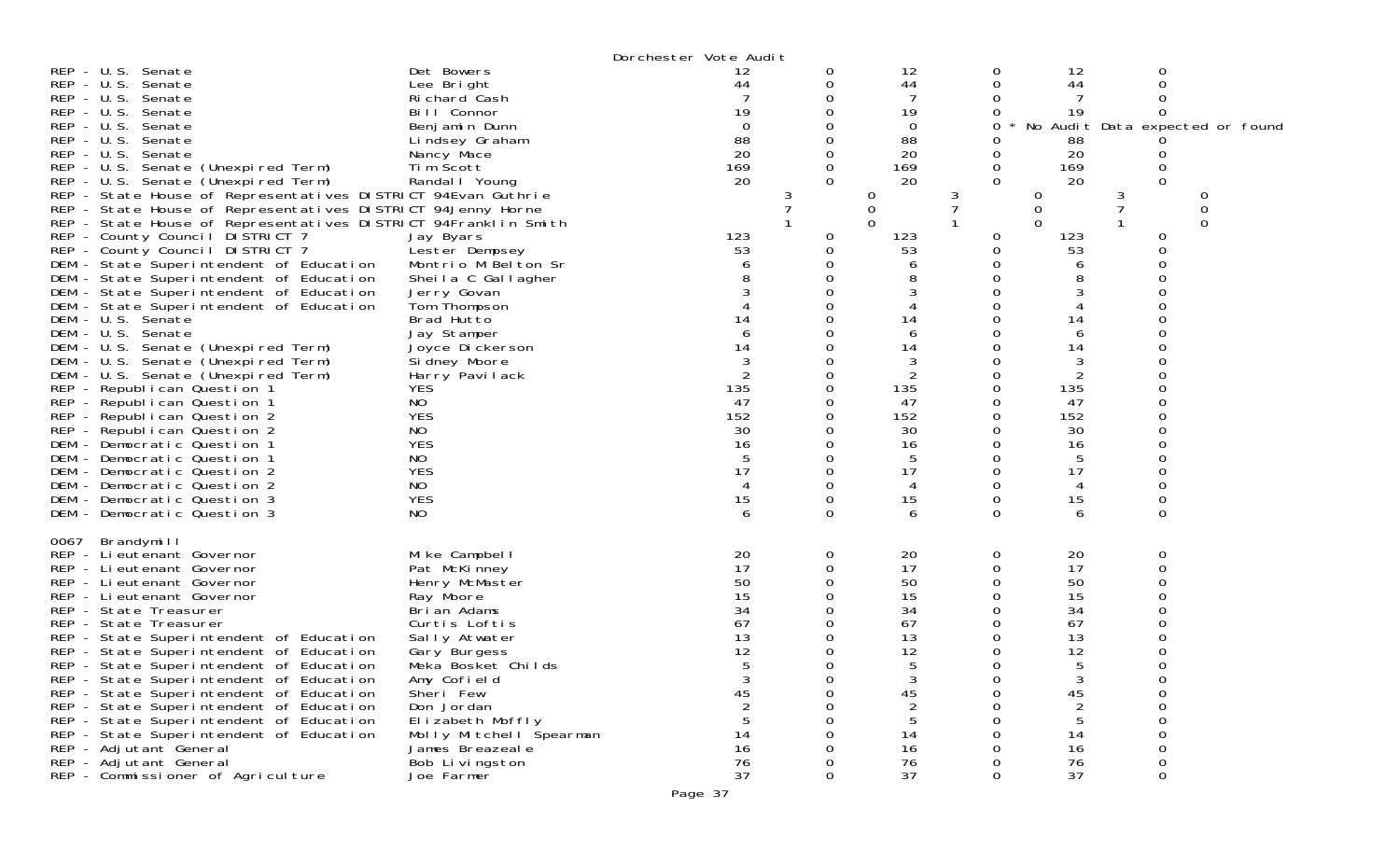| REP - Commissioner of Agriculture<br>REP - U.S. Senate<br>REP - U.S. Senate<br>REP - U.S. Senate<br>REP - U.S. Senate<br>REP - U.S. Senate<br>REP - U.S. Senate<br>REP - U.S. Senate<br>REP - U.S. Senate (Unexpired Term)<br>REP - U.S. Senate (Unexpired Term)<br>REP - State House of Representatives DISTRICT 98Larry Hargett<br>REP - State House of Representatives DISTRICT 98Chris Murphy<br>REP - County Council DISTRICT 7<br>REP - County Council DISTRICT 7<br>DEM - State Superintendent of Education<br>DEM - State Superintendent of Education<br>DEM - State Superintendent of Education<br>DEM - State Superintendent of Education<br>DEM - U.S. Senate<br>DEM - U.S. Senate<br>DEM - U.S. Senate (Unexpired Term)<br>DEM - U.S. Senate (Unexpired Term)<br>DEM - U.S. Senate (Unexpired Term)<br>REP - Republican Question 1<br>REP - Republican Question 1 | Hugh E Weathers<br>Det Bowers<br>Lee Bright<br>Richard Cash<br>Bill Connor<br>Benjamin Dunn<br>Lindsey Graham<br>Nancy Mace<br>Tim Scott<br>Randal   Young<br>Jay Byars<br>Lester Dempsey<br>Montrio M Belton Sr<br>Sheila C Gallagher<br>Jerry Govan<br>Tom Thompson<br>Brad Hutto<br>Jay Stamper<br>Joyce Dickerson<br>Si dney Moore<br>Harry Pavilack<br><b>YES</b><br><b>NO</b> | Dorchester Vote Audit<br>60<br>28<br>$\Omega$<br>52<br>9<br>99<br>5<br>48<br>56<br>62<br>40<br>$\Omega$<br>82<br>20 | 0<br>0      | 60<br>4<br>28<br>3<br>8<br>0<br>52<br>9<br>99<br>5<br>48<br>$\cup$<br>56<br>$\Omega$<br>62<br>40<br>0<br>82<br>20 | 60<br>0<br>0<br>28<br>0<br>0<br>52<br>0<br>99<br>0<br>0<br>$\sigma$<br>$\Omega$<br>62<br>0<br>40<br>0<br>0<br>0<br>0<br>82<br>20<br>0  | 0<br>0<br>4<br>Ω<br>No Audit Data expected or found<br>9<br>5<br>0<br>48<br>0<br>56<br>$\Omega$<br>0<br>Ω<br>No Audit Data expected or found<br>No Audit Data expected or found |
|-------------------------------------------------------------------------------------------------------------------------------------------------------------------------------------------------------------------------------------------------------------------------------------------------------------------------------------------------------------------------------------------------------------------------------------------------------------------------------------------------------------------------------------------------------------------------------------------------------------------------------------------------------------------------------------------------------------------------------------------------------------------------------------------------------------------------------------------------------------------------------|-------------------------------------------------------------------------------------------------------------------------------------------------------------------------------------------------------------------------------------------------------------------------------------------------------------------------------------------------------------------------------------|---------------------------------------------------------------------------------------------------------------------|-------------|-------------------------------------------------------------------------------------------------------------------|----------------------------------------------------------------------------------------------------------------------------------------|---------------------------------------------------------------------------------------------------------------------------------------------------------------------------------|
| REP - Republican Question 2<br>REP - Republican Question 2<br>DEM - Democratic Question 1<br>DEM - Democratic Question 1<br>DEM - Democratic Question 2<br>DEM - Democratic Question 2<br>DEM - Democratic Question 3<br>DEM - Democratic Question 3                                                                                                                                                                                                                                                                                                                                                                                                                                                                                                                                                                                                                          | <b>YES</b><br>NO<br><b>YES</b><br>NO<br><b>YES</b><br>NO<br><b>YES</b><br>NO.                                                                                                                                                                                                                                                                                                       | 82<br>20<br>10<br>$\Omega$                                                                                          | 0           | 82<br>20<br>8<br>2<br>10<br>$\Omega$                                                                              | 82<br>20<br>0<br>0<br>10<br>0                                                                                                          | Ω<br>No Audit Data expected or found                                                                                                                                            |
| Briarwood<br>0068<br>REP - Lieutenant Governor<br>REP - Lieutenant Governor<br>REP - Lieutenant Governor<br>REP - Lieutenant Governor<br>REP - State Treasurer<br>REP - State Treasurer<br>REP - State Superintendent of Education<br>REP - State Superintendent of Education<br>REP - State Superintendent of Education<br>REP - State Superintendent of Education<br>REP - State Superintendent of Education<br>REP - State Superintendent of Education<br>REP - State Superintendent of Education<br>REP - State Superintendent of Education<br>REP - Adjutant General<br>REP - Adjutant General<br>REP - Commissioner of Agriculture                                                                                                                                                                                                                                      | Mike Campbell<br>Pat McKinney<br>Henry McMaster<br>Ray Moore<br>Brian Adams<br>Curtis Loftis<br>Sally Atwater<br>Gary Burgess<br>Meka Bosket Childs<br>Amy Cofield<br>Sheri Few<br>Don Jordan<br>Elizabeth Moffly<br>Molly Mitchell Spearman<br>James Breazeal e<br>Bob Livingston<br>Joe Farmer                                                                                    | 20<br>22<br>50<br>16<br>42<br>62<br>17<br>$\overline{7}$<br>17<br>8<br>15<br>22<br>21<br>81<br>38                   | 0<br>0<br>0 | 20<br>22<br>50<br>16<br>42<br>62<br>17<br>9<br>$\overline{7}$<br>17<br>8<br>15<br>22<br>21<br>81<br>38            | 20<br>0<br>22<br>0<br>50<br>0<br>16<br>0<br>42<br>62<br>0<br>17<br>0<br>0<br>0<br>17<br>0<br>0<br>15<br>22<br>21<br>81<br>0<br>38<br>0 | 0<br>0<br>9<br>a<br>7<br>0<br>0<br>0<br>8<br>0<br>0<br>0<br>0<br>0                                                                                                              |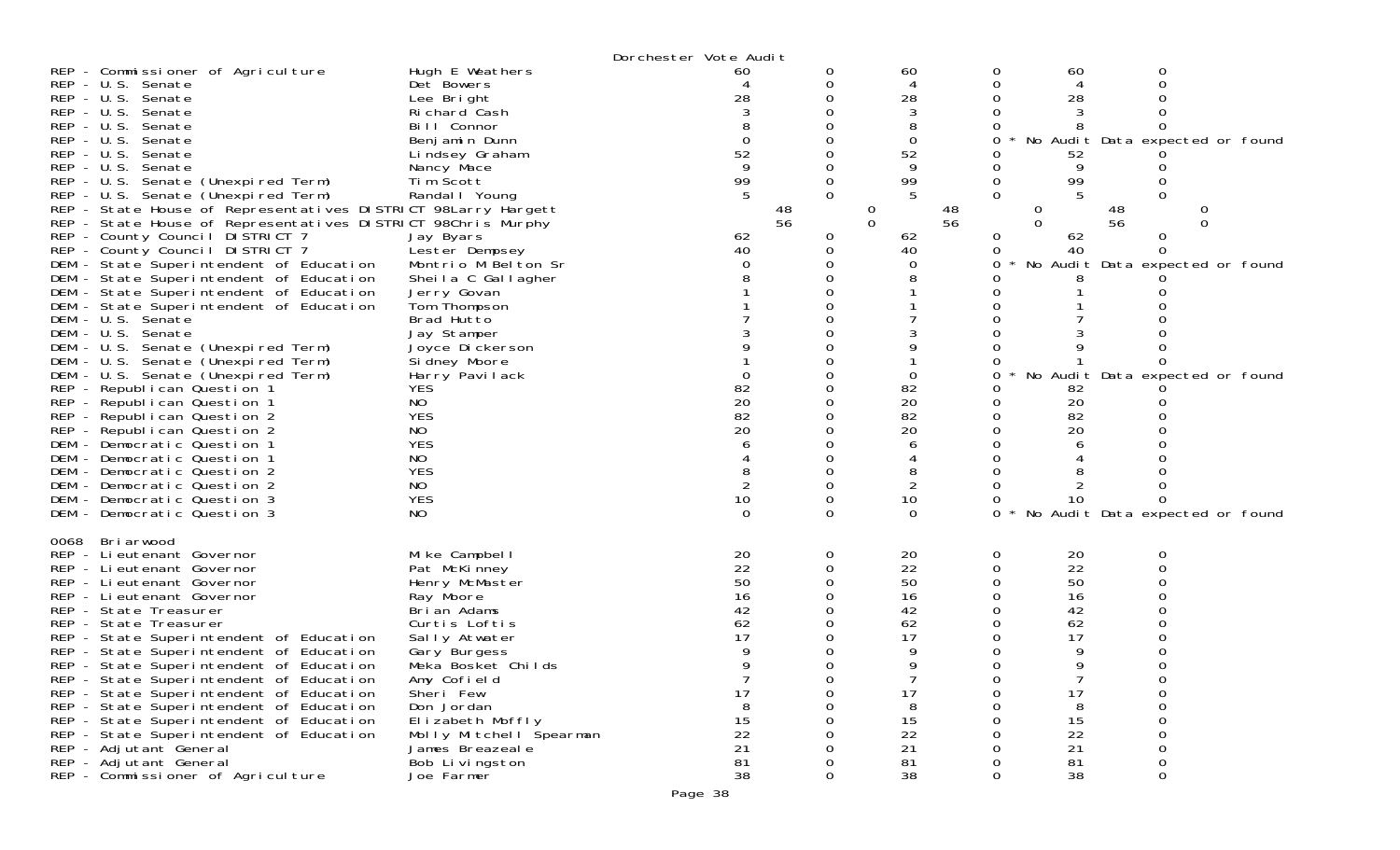|                                                                                                                                                                                                                                                                                                                                                                                                                                                                                                                                                                                                                                                                                                                                                                                                                                                                                                                                                                                                    |                                                                                                                                                                                                                                                                                                             | Dorchester Vote Audit                                                            |                                                                                           |                                                                                                       |                                                                                           |                                                                                  |                                                                                                                              |                                 |
|----------------------------------------------------------------------------------------------------------------------------------------------------------------------------------------------------------------------------------------------------------------------------------------------------------------------------------------------------------------------------------------------------------------------------------------------------------------------------------------------------------------------------------------------------------------------------------------------------------------------------------------------------------------------------------------------------------------------------------------------------------------------------------------------------------------------------------------------------------------------------------------------------------------------------------------------------------------------------------------------------|-------------------------------------------------------------------------------------------------------------------------------------------------------------------------------------------------------------------------------------------------------------------------------------------------------------|----------------------------------------------------------------------------------|-------------------------------------------------------------------------------------------|-------------------------------------------------------------------------------------------------------|-------------------------------------------------------------------------------------------|----------------------------------------------------------------------------------|------------------------------------------------------------------------------------------------------------------------------|---------------------------------|
| REP - Commissioner of Agriculture<br>REP - U.S. Senate<br>REP - U.S. Senate<br>REP - U.S. Senate<br>REP - U.S. Senate<br>$REP - U.S.$<br>Senate<br>REP - U.S. Senate<br>REP - U.S. Senate<br>REP - U.S. Senate (Unexpired Term)<br>REP - U.S. Senate (Unexpired Term)<br>REP - State House of Representatives DISTRICT 94Evan Guthrie                                                                                                                                                                                                                                                                                                                                                                                                                                                                                                                                                                                                                                                              | Hugh E Weathers<br>Det Bowers<br>Lee Bright<br>Richard Cash<br>Bill Connor<br>Benjamin Dunn<br>Lindsey Graham<br>Nancy Mace<br>Tim Scott<br>Randal   Young                                                                                                                                                  | 67<br>14<br>0<br>62<br>20<br>99<br>9                                             | 0<br>0<br>0<br>Ω<br>Ω<br>0<br>0<br>2                                                      | 67<br>4<br>14<br>4<br>6<br>0<br>62<br>20<br>99<br>9<br>0                                              | 0<br>0<br>Ω<br>0<br>0<br>O<br>0<br>$\Omega$<br>2                                          | 67<br>-14<br>62<br>20<br>99<br>$\mathsf Q$<br>O                                  | 0<br>0<br>0<br>$\Omega$<br>2                                                                                                 | No Audit Data expected or found |
| REP - State House of Representatives DISTRICT 94Jenny Horne<br>REP - State House of Representatives DISTRICT 94Franklin Smith<br>REP - State House of Representatives DISTRICT 98Larry Hargett<br>REP - State House of Representatives DISTRICT 98Chris Murphy<br>REP - County Council DISTRICT 2<br>REP - County Council DISTRICT 2<br>DEM - State Superintendent of Education<br>DEM - State Superintendent of Education<br>DEM - State Superintendent of Education<br>DEM - State Superintendent of Education<br>DEM - U.S. Senate<br>DEM - U.S. Senate<br>DEM - U.S. Senate (Unexpired Term)<br>DEM - U.S. Senate (Unexpired Term)<br>DEM - U.S. Senate (Unexpired Term)<br>REP - Republican Question 1<br>REP - Republican Question 1<br>REP - Republican Question 2<br>REP - Republican Question 2<br>DEM - Democratic Question 1<br>DEM - Democratic Question 1<br>DEM - Democratic Question 2<br>DEM - Democratic Question 2<br>DEM - Democratic Question 3<br>DEM - Democratic Question 3 | David Chinnis<br>Scott A Inabinet<br>Montrio M Belton Sr<br>Sheila C Gallagher<br>Jerry Govan<br>Tom Thompson<br>Brad Hutto<br>Jay Stamper<br>Joyce Dickerson<br>Si dney Moore<br>Harry Pavilack<br><b>YES</b><br><b>NO</b><br><b>YES</b><br>NO<br><b>YES</b><br>NO<br><b>YES</b><br>NO<br><b>YES</b><br>NO | 65<br>41<br>71<br>38<br>85<br>22<br>11<br>11<br>$\overline{2}$                   | 21<br>30<br>48<br>0<br>0<br>0<br>O<br>Ω<br>O<br>0<br>0<br>0<br>0<br>O<br>0<br>0<br>0<br>0 | 0<br>0<br>0<br>$\Omega$<br>65<br>41<br>9<br>9<br>3<br>71<br>38<br>85<br>22<br>11<br>9<br>3<br>11<br>2 | 21<br>7<br>30<br>48<br>0<br>0<br>0<br>0<br>0<br>0<br>0<br>0<br>0<br>Ω<br>0<br>0<br>0<br>0 | 0<br>0<br>O<br>0<br>65<br>41<br>71<br>38<br>85<br>22<br>11<br>9<br>3<br>11<br>2  | 21<br>7<br>30<br>48<br>0<br>0<br>0<br>0                                                                                      | 0<br>$\Omega$                   |
| Butternut<br>0069<br>REP - Lieutenant Governor<br>REP - Lieutenant Governor<br>REP - Lieutenant Governor<br>REP - Lieutenant Governor<br>REP - State Treasurer<br>REP - State Treasurer<br>REP - State Superintendent of Education<br>REP - State Superintendent of Education<br>REP - State Superintendent of Education<br>REP - State Superintendent of Education<br>REP - State Superintendent of Education<br>REP - State Superintendent of Education<br>REP - State Superintendent of Education<br>REP - State Superintendent of Education                                                                                                                                                                                                                                                                                                                                                                                                                                                    | Mike Campbell<br>Pat McKinney<br>Henry McMaster<br>Ray Moore<br>Brian Adams<br>Curtis Loftis<br>Sally Atwater<br>Gary Burgess<br>Meka Bosket Childs<br>Amy Cofield<br>Sheri Few<br>Don Jordan<br>Elizabeth Moffly<br>Molly Mitchell Spearman                                                                | 51<br>31<br>84<br>15<br>72<br>105<br>26<br>26<br>17<br>8<br>37<br>10<br>25<br>19 | 0<br>0<br>0<br>Ω<br>ი<br>0<br>0<br>0<br>O<br>0<br>0                                       | 51<br>31<br>84<br>15<br>72<br>105<br>26<br>26<br>17<br>8<br>37<br>10<br>25<br>19                      | 0<br>0<br>0<br>O<br>0<br>0<br>0<br>0<br>0                                                 | 51<br>31<br>84<br>15<br>72<br>105<br>26<br>26<br>17<br>8<br>37<br>10<br>25<br>19 | 0<br>0<br>$\Omega$<br>0<br>$\mathbf 0$<br>$\mathbf 0$<br>$\mathsf{O}\xspace$<br>$\mathbf 0$<br>0<br>0<br>$\mathsf{O}\xspace$ |                                 |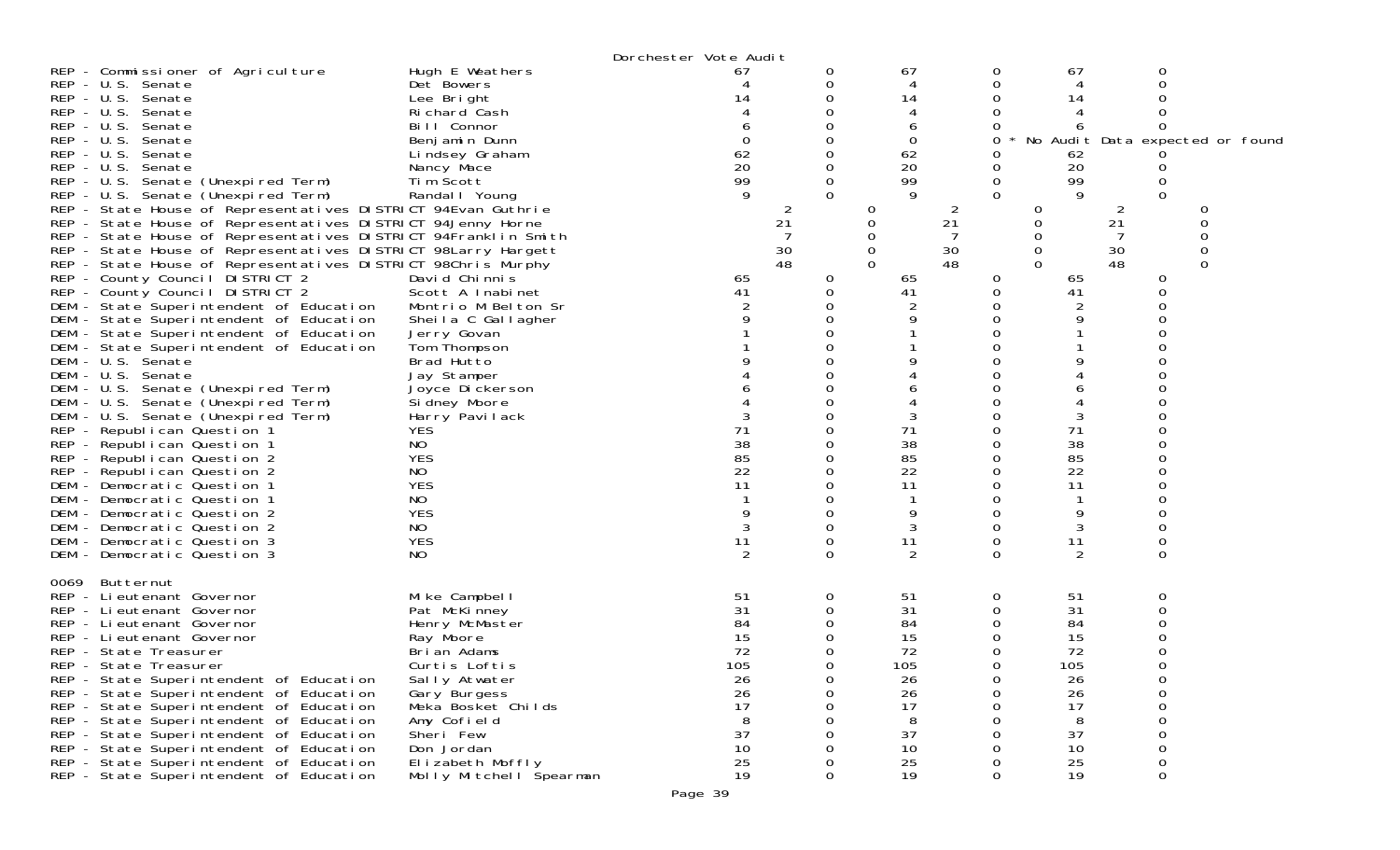|                                                                                                                                                                                                                                                                                                                                                                                                                                                                                                                                                                                                                                                                                                                                                                                                                                                                                                                                                                                                                         |                                                                                                                                                                                                                                                                                                                                                                                                                                                                                   | Dorchester Vote Audit                                                                                                                                                                                 |                                                                                                                                               |                                                                                                                                                                                                                   |                                                                                          |                                                                                                                                                                                  |                                                                                                    |
|-------------------------------------------------------------------------------------------------------------------------------------------------------------------------------------------------------------------------------------------------------------------------------------------------------------------------------------------------------------------------------------------------------------------------------------------------------------------------------------------------------------------------------------------------------------------------------------------------------------------------------------------------------------------------------------------------------------------------------------------------------------------------------------------------------------------------------------------------------------------------------------------------------------------------------------------------------------------------------------------------------------------------|-----------------------------------------------------------------------------------------------------------------------------------------------------------------------------------------------------------------------------------------------------------------------------------------------------------------------------------------------------------------------------------------------------------------------------------------------------------------------------------|-------------------------------------------------------------------------------------------------------------------------------------------------------------------------------------------------------|-----------------------------------------------------------------------------------------------------------------------------------------------|-------------------------------------------------------------------------------------------------------------------------------------------------------------------------------------------------------------------|------------------------------------------------------------------------------------------|----------------------------------------------------------------------------------------------------------------------------------------------------------------------------------|----------------------------------------------------------------------------------------------------|
| REP - Adjutant General<br>REP - Adjutant General<br>REP - Commissioner of Agriculture<br>REP - Commissioner of Agriculture<br>REP - U.S. Senate<br>REP - U.S. Senate<br>REP - U.S. Senate<br>REP - U.S. Senate<br>REP - U.S. Senate<br>REP - U.S. Senate<br>REP - U.S. Senate<br>REP - U.S. Senate (Unexpired Term)<br>REP - U.S. Senate (Unexpired Term)<br>DEM - State Superintendent of Education<br>DEM - State Superintendent of Education<br>DEM - State Superintendent of Education<br>DEM - State Superintendent of Education<br>DEM - U.S. Senate<br>DEM - U.S. Senate<br>DEM - U.S. Senate (Unexpired Term)<br>DEM - U.S. Senate (Unexpired Term)<br>DEM - U.S. Senate (Unexpired Term)<br>REP - Republican Question 1<br>REP - Republican Question 1<br>REP - Republican Question 2<br>REP - Republican Question 2<br>DEM - Democratic Question 1<br>DEM - Democratic Question 1<br>DEM - Democratic Question 2<br>DEM - Democratic Question 2<br>DEM - Democratic Question 3<br>DEM - Democratic Question 3 | James Breazeale<br>Bob Livingston<br>Joe Farmer<br>Hugh E Weathers<br>Det Bowers<br>Lee Bright<br>Richard Cash<br>Bill Connor<br>Benjamin Dunn<br>Lindsey Graham<br>Nancy Mace<br>Tim Scott<br>Randal I Young<br>Montrio M Belton Sr<br>Sheila C Gallagher<br>Jerry Govan<br>Tom Thompson<br>Brad Hutto<br>Jay Stamper<br>Joyce Di ckerson<br>Si dney Moore<br>Harry Pavilack<br><b>YES</b><br>NO<br><b>YES</b><br>NO<br><b>YES</b><br>NO<br><b>YES</b><br>NO<br><b>YES</b><br>NO | 35<br>136<br>-61<br>113<br>18<br>34<br>16<br>$\Omega$<br>99<br>18<br>172<br>18<br>6<br>14<br>10<br>6<br>25<br>12<br>26<br>8<br>$\overline{2}$<br>150<br>37<br>160<br>28<br>26<br>14<br>26<br>13<br>32 | 0<br>0<br>0<br>0<br>Ω<br>0<br>Ω<br>Ω<br>0<br>0<br>0<br>0<br>0<br>O<br>0<br>Ω<br>O<br>0<br>0<br>0<br>0<br>Ω<br>O<br>0<br>0<br>0<br>0<br>0<br>0 | 35<br>136<br>61<br>113<br>18<br>34<br>5<br>16<br>$\mathbf 0$<br>99<br>18<br>172<br>18<br>6<br>14<br>10<br>6<br>25<br>12<br>26<br>8<br>$\overline{2}$<br>150<br>37<br>160<br>28<br>26<br>14<br>26<br>13<br>32<br>7 | 0<br>0<br>0<br>0<br>0<br>O<br>O<br>0<br>O<br>O<br>∩<br>O<br>O<br>∩<br>0<br>0<br>$\Omega$ | 35<br>136<br>61<br>113<br>18<br>34<br>16<br>99<br>18<br>172<br>18<br>6<br>14<br>10<br>6<br>25<br>12<br>26<br>8<br>2<br>150<br>37<br>160<br>28<br>26<br>14<br>26<br>13<br>32<br>7 | 0<br>0<br>No Audit Data expected or found<br>$\Omega$<br>0<br>0<br>$\Omega$                        |
| 0070<br>Central<br>REP - Lieutenant Governor<br>REP - Lieutenant Governor<br>REP - Lieutenant Governor<br>REP - Lieutenant Governor<br>REP - State Treasurer<br>REP - State Treasurer<br>REP - State Superintendent of Education<br>REP - State Superintendent of Education<br>REP - State Superintendent of Education<br>REP - State Superintendent of Education<br>REP - State Superintendent of Education<br>REP - State Superintendent of Education<br>REP - State Superintendent of Education<br>REP - State Superintendent of Education<br>REP - Adjutant General<br>REP - Adjutant General<br>REP - Commissioner of Agriculture<br>REP - Commissioner of Agriculture                                                                                                                                                                                                                                                                                                                                             | Mike Campbell<br>Pat McKinney<br>Henry McMaster<br>Ray Moore<br>Brian Adams<br>Curtis Loftis<br>Sally Atwater<br>Gary Burgess<br>Meka Bosket Childs<br>Amy Cofield<br>Sheri Few<br>Don Jordan<br>Elizabeth Moffly<br>Molly Mitchell Spearman<br>James Breazeal e<br>Bob Livingston<br>Joe Farmer<br>Hugh E Weathers                                                                                                                                                               | 25<br>35<br>58<br>16<br>45<br>89<br>22<br>8<br>10<br>30<br>22<br>30<br>20<br>105<br>38<br>90                                                                                                          | 0<br>0<br>0<br>Ω<br>0<br>O<br>Ω<br>∩<br>0<br>0<br>0<br>0                                                                                      | 25<br>35<br>58<br>16<br>45<br>89<br>22<br>8<br>3<br>10<br>30<br>3<br>22<br>30<br>20<br>105<br>38<br>90                                                                                                            | 0<br>0<br>O<br>∩<br>0<br>O<br>0                                                          | 25<br>35<br>58<br>16<br>45<br>89<br>22<br>8<br>3<br>10<br>30<br>3<br>22<br>30<br>20<br>105<br>38<br>90                                                                           | 0<br>0<br>$\Omega$<br>0<br>$\mathbf 0$<br>0<br>$\mathbf 0$<br>$\mathbf 0$<br>0<br>0<br>$\mathbf 0$ |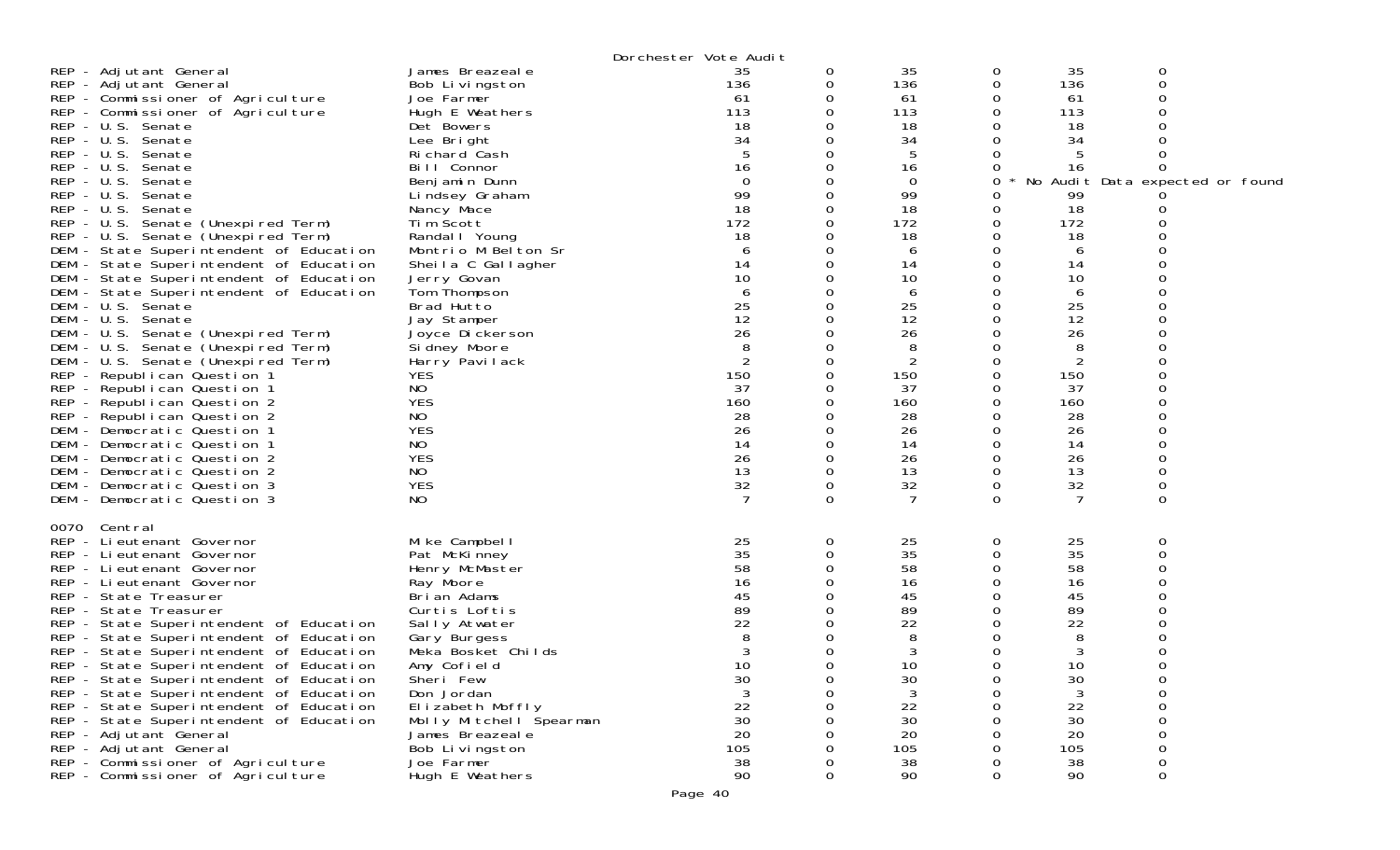|                                                                                                                                                                                                                                                                                                                                                                                                                                                                                                                                                                                                                                                                                                 |                                                                                                                                                                                                                                                                                                                                  | Dorchester Vote Audit                                                                                     |                         |                                                                                                           |             |                                                                                                           |                                            |                                                           |
|-------------------------------------------------------------------------------------------------------------------------------------------------------------------------------------------------------------------------------------------------------------------------------------------------------------------------------------------------------------------------------------------------------------------------------------------------------------------------------------------------------------------------------------------------------------------------------------------------------------------------------------------------------------------------------------------------|----------------------------------------------------------------------------------------------------------------------------------------------------------------------------------------------------------------------------------------------------------------------------------------------------------------------------------|-----------------------------------------------------------------------------------------------------------|-------------------------|-----------------------------------------------------------------------------------------------------------|-------------|-----------------------------------------------------------------------------------------------------------|--------------------------------------------|-----------------------------------------------------------|
| REP - U.S. Senate<br>REP - U.S. Senate<br>REP - U.S. Senate<br>REP - U.S. Senate<br>REP - U.S. Senate<br>REP - U.S. Senate<br>REP - U.S. Senate                                                                                                                                                                                                                                                                                                                                                                                                                                                                                                                                                 | Det Bowers<br>Lee Bright<br>Richard Cash<br>Bill Connor<br>Benjamin Dunn<br>Lindsey Graham<br>Nancy Mace                                                                                                                                                                                                                         | 11<br>25<br>80<br>14                                                                                      | 0<br>0<br>0             | 11<br>25<br>2<br>80<br>14                                                                                 | 0           | 11<br>25<br>2<br>9<br>80<br>14                                                                            | 0<br>0                                     |                                                           |
| REP - U.S. Senate (Unexpired Term)<br>REP - U.S. Senate (Unexpired Term)<br>REP - State House of Representatives DISTRICT 94Evan Guthrie<br>REP - State House of Representatives DISTRICT 94Jenny Horne<br>REP - State House of Representatives DISTRICT 94Franklin Smith<br>DEM - State Superintendent of Education<br>DEM - State Superintendent of Education                                                                                                                                                                                                                                                                                                                                 | Tim Scott<br>Randal   Young<br>Montrio M Belton Sr<br>Sheila C Gallagher                                                                                                                                                                                                                                                         | 135<br>18<br>107<br>14                                                                                    | 0<br>$\Omega$<br>0<br>0 | 135<br>18<br>0<br>0<br>107<br>$\Omega$<br>14                                                              | O<br>0<br>0 | 135<br>$\Omega$<br>0<br>0                                                                                 | 0<br>$\Omega$<br>18<br>107<br>14<br>0<br>0 | O<br>0<br>O                                               |
| DEM - State Superintendent of Education<br>DEM - State Superintendent of Education<br>DEM - U.S. Senate<br>DEM - U.S. Senate<br>DEM - U.S. Senate (Unexpired Term)<br>DEM - U.S. Senate (Unexpired Term)<br>DEM - U.S. Senate (Unexpired Term)<br>REP - Republican Question 1                                                                                                                                                                                                                                                                                                                                                                                                                   | Jerry Govan<br>Tom Thompson<br>Brad Hutto<br>Jay Stamper<br>Joyce Dickerson<br>Si dney Moore<br>Harry Pavilack<br><b>YES</b>                                                                                                                                                                                                     | $\Omega$<br>104                                                                                           | 0                       | 2<br>0<br>104                                                                                             | 0           | No Audit<br>104                                                                                           |                                            | No Audit Data expected or found<br>Data expected or found |
| REP - Republican Question 1<br>REP - Republican Question 2<br>REP - Republican Question 2<br>DEM - Democratic Question 1<br>DEM - Democratic Question 1<br>DEM - Democratic Question 2<br>DEM - Democratic Question 2<br>DEM - Democratic Question 3<br>DEM - Democratic Question 3                                                                                                                                                                                                                                                                                                                                                                                                             | NO<br><b>YES</b><br>NO<br><b>YES</b><br>NO.<br><b>YES</b><br>NO<br><b>YES</b><br>NO.                                                                                                                                                                                                                                             | 34<br>116<br>24                                                                                           |                         | 34<br>116<br>24                                                                                           | ი           | 34<br>116<br>24<br>8<br>9                                                                                 | O<br>0                                     |                                                           |
| Coosaw<br>0071<br>REP - Lieutenant Governor<br>REP - Lieutenant Governor<br>REP - Lieutenant Governor<br>REP - Lieutenant Governor<br>REP - State Treasurer<br>REP - State Treasurer<br>REP - State Superintendent of Education<br>REP - State Superintendent of Education<br>REP - State Superintendent of Education<br>REP - State Superintendent of Education<br>REP - State Superintendent of Education<br>REP - State Superintendent of Education<br>REP - State Superintendent of Education<br>REP - State Superintendent of Education<br>REP - Adjutant General<br>REP - Adjutant General<br>REP - Commissioner of Agriculture<br>REP - Commissioner of Agriculture<br>REP - U.S. Senate | Mike Campbell<br>Pat McKinney<br>Henry McMaster<br>Ray Moore<br>Brian Adams<br>Curtis Loftis<br>Sally Atwater<br>Gary Burgess<br>Meka Bosket Childs<br>Amy Cofield<br>Sheri Few<br>Don Jordan<br>Elizabeth Moffly<br>Molly Mitchell Spearman<br>James Breazeale<br>Bob Livingston<br>Joe Farmer<br>Hugh E Weathers<br>Det Bowers | 29<br>40<br>70<br>11<br>53<br>88<br>32<br>13<br>13<br>34<br>6<br>14<br>32<br>26<br>110<br>35<br>107<br>14 | 0<br>0<br>0<br>Ω        | 29<br>40<br>70<br>11<br>53<br>88<br>32<br>13<br>13<br>34<br>6<br>14<br>32<br>26<br>110<br>35<br>107<br>14 | 0           | 29<br>40<br>70<br>11<br>53<br>88<br>32<br>13<br>13<br>34<br>6<br>14<br>32<br>26<br>110<br>35<br>107<br>14 | 0<br>0<br>O<br>0<br>O<br>0<br>0            |                                                           |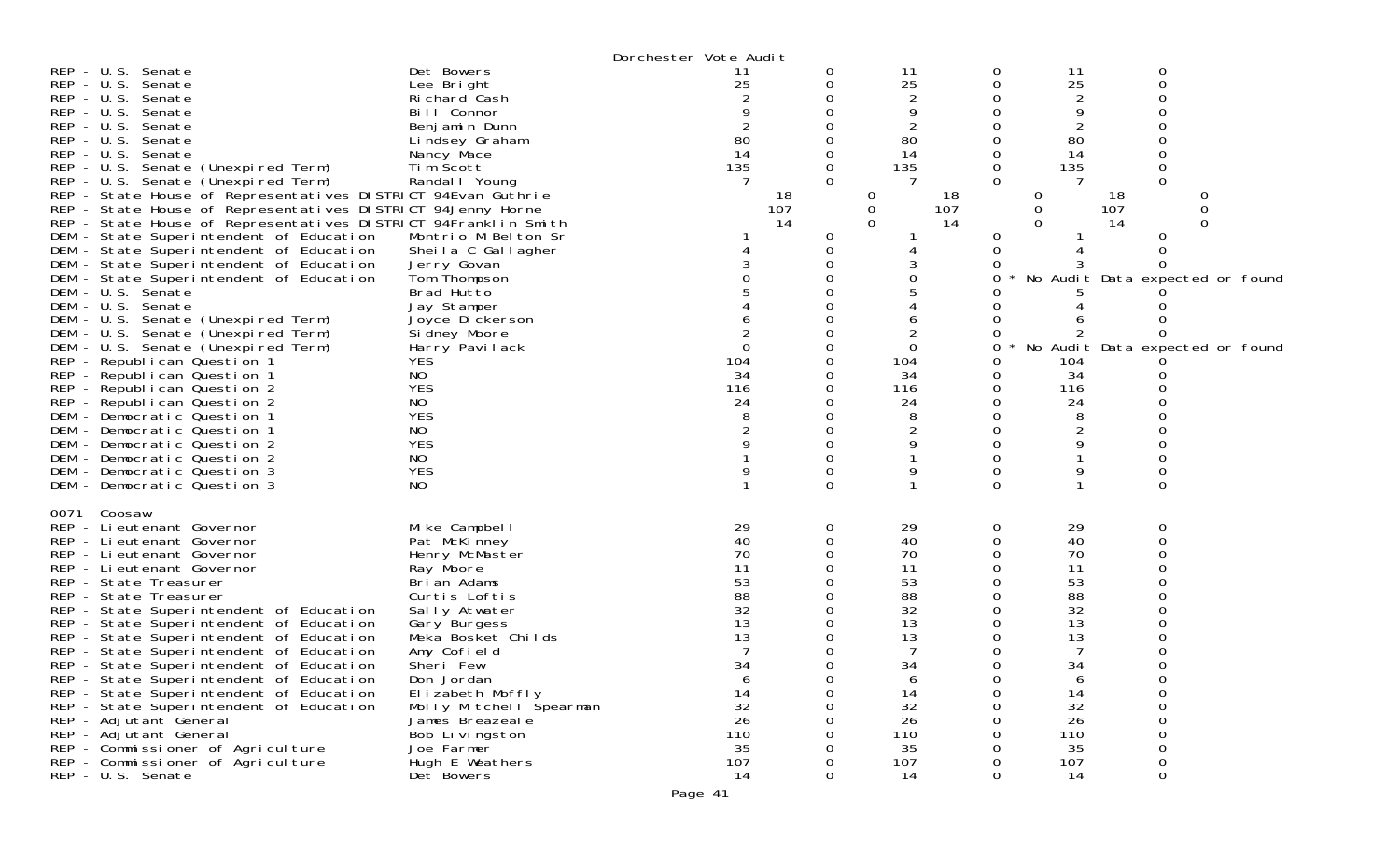| $REP - U.S.$<br>Senate<br>$REP - U.S.$<br>Senate<br>$REP - U.S.$<br>Senate<br>REP - U.S. Senate<br>$REP - U.S.$<br>Senate<br>$REP - U.S.$<br>Senate<br>REP - U.S. Senate (Unexpired Term)<br>REP - U.S. Senate (Unexpired Term)<br>REP - State House of Representatives DISTRICT 98Larry Hargett<br>REP - State House of Representatives DISTRICT 98Chris Murphy<br>DEM - State Superintendent of Education<br>DEM - State Superintendent of Education<br>DEM - State Superintendent of Education<br>DEM - State Superintendent of Education<br>DEM - U.S. Senate<br>DEM - U.S. Senate                                                                                                                                                   | Lee Bright<br>Richard Cash<br>Bill Connor<br>Benjamin Dunn<br>Lindsey Graham<br>Nancy Mace<br>Tim Scott<br>Randal   Young<br>Montrio M Belton Sr<br>Sheila C Gallagher<br>Jerry Govan<br>Tom Thompson<br>Brad Hutto<br>Jay Stamper                                                                                                                              | Dorchester Vote Audit<br>28<br>4<br>16<br>85<br>13<br>151<br>10<br>59<br>100                            | 0<br>0<br>0<br>$\Omega$<br>0<br>0<br>0 | 28<br>4<br>16<br>-1<br>85<br>13<br>151<br>10<br>59<br>0<br>0<br>100<br>6<br>0                                          | 0<br>0<br>$\Omega$<br>0<br>0<br>0<br>$\Omega$<br>0<br>0 | 28<br>0<br>∩<br>4<br>16<br>85<br>13<br>151<br>0<br>0<br>10<br>59<br>100<br>$\Omega$<br>0<br>No Audit Data expected or found                     |
|------------------------------------------------------------------------------------------------------------------------------------------------------------------------------------------------------------------------------------------------------------------------------------------------------------------------------------------------------------------------------------------------------------------------------------------------------------------------------------------------------------------------------------------------------------------------------------------------------------------------------------------------------------------------------------------------------------------------------------------|-----------------------------------------------------------------------------------------------------------------------------------------------------------------------------------------------------------------------------------------------------------------------------------------------------------------------------------------------------------------|---------------------------------------------------------------------------------------------------------|----------------------------------------|------------------------------------------------------------------------------------------------------------------------|---------------------------------------------------------|-------------------------------------------------------------------------------------------------------------------------------------------------|
| DEM - U.S. Senate (Unexpired Term)<br>DEM - U.S. Senate (Unexpired Term)<br>DEM - U.S. Senate (Unexpired Term)<br>REP - Republican Question 1<br>REP - Republican Question 1<br>REP - Republican Question 2<br>REP - Republican Question 2<br>DEM - Democratic Question 1<br>DEM - Democratic Question 1<br>DEM - Democratic Question 2<br>DEM - Democratic Question 2<br>DEM - Democratic Question 3<br>DEM - Democratic Question 3                                                                                                                                                                                                                                                                                                     | Joyce Dickerson<br>Sidney Moore<br>Harry Pavilack<br><b>YES</b><br>NO<br><b>YES</b><br>NO<br><b>YES</b><br>NO<br><b>YES</b><br>NO<br><b>YES</b><br>NO                                                                                                                                                                                                           | 107<br>54<br>136<br>26<br>$\overline{2}$<br>10<br>$\mathbf 1$<br>11<br>0                                | 0<br>0<br>0<br>0                       | 107<br>54<br>136<br>26<br>9<br>$\overline{2}$<br>10<br>-1<br>11<br>$\Omega$                                            | Ω<br>Ω<br>Ω<br>0                                        | 107<br>54<br>136<br>26<br>9<br>10<br>11<br>No Audit Data expected or found                                                                      |
| 0072 Cypress<br>REP - Li eutenant Governor<br>REP - Lieutenant Governor<br>REP - Lieutenant Governor<br>REP - Lieutenant Governor<br>REP - State Treasurer<br>REP - State Treasurer<br>REP - State Superintendent of Education<br>REP - State Superintendent of Education<br>REP - State Superintendent of Education<br>REP - State Superintendent of Education<br>REP - State Superintendent of Education<br>REP - State Superintendent of Education<br>REP - State Superintendent of Education<br>REP - State Superintendent of Education<br>REP - Adjutant General<br>REP - Adjutant General<br>REP - Commissioner of Agriculture<br>REP - Commissioner of Agriculture<br>REP - U.S. Senate<br>REP - U.S. Senate<br>REP - U.S. Senate | Mike Campbell<br>Pat McKinney<br>Henry McMaster<br>Ray Moore<br>Brian Adams<br>Curtis Loftis<br>Sally Atwater<br>Gary Burgess<br>Meka Bosket Childs<br>Amy Cofield<br>Sheri Few<br>Don Jordan<br>Elizabeth Moffly<br>Molly Mitchell Špearman<br>James Breazeal e<br>Bob Livingston<br>Joe Farmer<br>Hugh E Weathers<br>Det Bowers<br>Lee Bright<br>Richard Cash | 23<br>30<br>65<br>22<br>54<br>88<br>26<br>11<br>47<br>21<br>10<br>24<br>99<br>46<br>77<br>12<br>48<br>3 | 0<br>0<br>0<br>0                       | 23<br>30<br>65<br>22<br>54<br>88<br>26<br>11<br>6<br>8<br>47<br>7<br>21<br>10<br>24<br>99<br>46<br>77<br>12<br>48<br>3 | 0<br>0<br>Ω<br>O<br>Ω<br>$\Omega$<br>0<br>Ω<br>0        | 23<br>0<br>30<br>65<br>22<br>54<br>88<br>26<br>11<br>6<br>8<br>47<br>7<br>21<br>$\mathbf 0$<br>10<br>24<br>99<br>46<br>77<br>12<br>48<br>3<br>0 |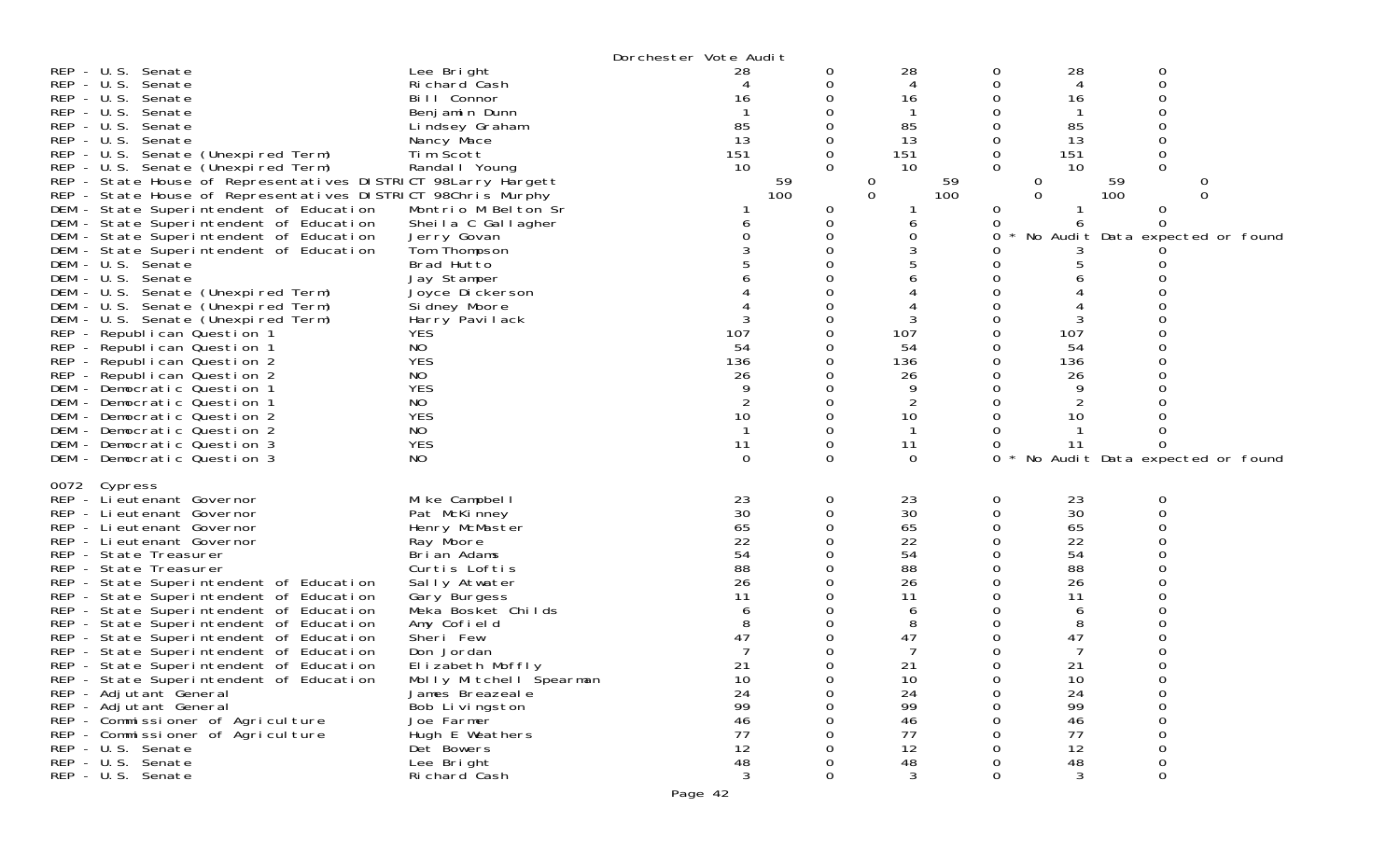|                                                                                                                                                                                                                                                                                                                                                                                                                                                                                                                                                                                                                                                                                                                                                                                                                                      |                                                                                                                                                                                                                                                                                                                                                                                                                                | Dorchester Vote Audit                                                                                                                                          |                                                                                                                                           |                                                                                                                                               |                                                                                                                                      |                                                                                                                                                                     |   |
|--------------------------------------------------------------------------------------------------------------------------------------------------------------------------------------------------------------------------------------------------------------------------------------------------------------------------------------------------------------------------------------------------------------------------------------------------------------------------------------------------------------------------------------------------------------------------------------------------------------------------------------------------------------------------------------------------------------------------------------------------------------------------------------------------------------------------------------|--------------------------------------------------------------------------------------------------------------------------------------------------------------------------------------------------------------------------------------------------------------------------------------------------------------------------------------------------------------------------------------------------------------------------------|----------------------------------------------------------------------------------------------------------------------------------------------------------------|-------------------------------------------------------------------------------------------------------------------------------------------|-----------------------------------------------------------------------------------------------------------------------------------------------|--------------------------------------------------------------------------------------------------------------------------------------|---------------------------------------------------------------------------------------------------------------------------------------------------------------------|---|
| REP - U.S. Senate<br>REP - U.S. Senate<br>REP - U.S. Senate<br>REP - U.S. Senate<br>REP - U.S. Senate (Unexpired Term)<br>REP - U.S. Senate (Unexpired Term)<br>DEM - State Superintendent of Education<br>DEM - State Superintendent of Education<br>DEM - State Superintendent of Education<br>DEM - State Superintendent of Education<br>DEM - U.S. Senate<br>DEM - U.S. Senate<br>DEM - U.S. Senate (Unexpired Term)<br>DEM - U.S. Senate (Unexpired Term)<br>DEM - U.S. Senate (Unexpired Term)<br>REP - Republican Question 1<br>REP - Republican Question 1<br>REP - Republican Question 2<br>REP - Republican Question 2<br>DEM - Democratic Question 1<br>DEM - Democratic Question 1<br>DEM - Democratic Question 2<br>DEM - Democratic Question 2<br>DEM - Democratic Question 3<br>DEM - Democratic Question 3           | Bill Connor<br>Benjamin Dunn<br>Lindsey Graham<br>Nancy Mace<br>Tim Scott<br>Randal I Young<br>Montrio M Belton Sr<br>Sheila C Gallagher<br>Jerry Govan<br>Tom Thompson<br>Brad Hutto<br>Jay Stamper<br>Joyce Dickerson<br>Sidney Moore<br>Harry Pavilack<br><b>YES</b><br>NO<br><b>YES</b><br>NO<br><b>YES</b><br>NO<br><b>YES</b><br>NO<br><b>YES</b><br>NO.                                                                 | 12<br>$\overline{2}$<br>54<br>20<br>143<br>8<br>$\overline{2}$<br>9<br>6<br>3<br>12<br>8<br>14<br>4<br>2<br>114<br>35<br>115<br>32<br>13<br>6<br>15<br>14<br>5 | 0<br>0<br>$\Omega$<br>0<br>0<br>0<br>0<br>0<br>0<br>0<br>0<br>0<br>0<br>0<br>0<br>0<br>0<br>0<br>0<br>0<br>0<br>0<br>0<br>0<br>$\Omega$   | 12<br>2<br>54<br>20<br>143<br>8<br>2<br>9<br>6<br>12<br>8<br>14<br>4<br>2<br>114<br>35<br>115<br>32<br>13<br>6<br>15<br>14                    | 0<br>0<br>0<br>0<br>0<br>0<br>0<br>0<br>0<br>0<br>0<br>0<br>0<br>0<br>0<br>0<br>0<br>0<br>0<br>0<br>0<br>0<br>0<br>0                 | 12<br>$\overline{2}$<br>54<br>20<br>143<br>8<br>$\overline{2}$<br>9<br>6<br>3<br>12<br>8<br>14<br>4<br>2<br>114<br>35<br>115<br>32<br>13<br>6<br>15<br>4<br>14<br>5 |   |
| 0073<br>Kings Grant<br>REP - Li eutenant Governor<br>REP - Lieutenant Governor<br>REP - Lieutenant Governor<br>REP - Li eutenant Governor<br>REP - State Treasurer<br>REP - State Treasurer<br>REP - State Superintendent of Education<br>REP - State Superintendent of Education<br>REP - State Superintendent of Education<br>REP - State Superintendent of Education<br>REP - State Superintendent of Education<br>REP - State Superintendent of Education<br>REP - State Superintendent of Education<br>REP - State Superintendent of Education<br>REP - Adjutant General<br>REP - Adjutant General<br>REP - Commissioner of Agriculture<br>REP - Commissioner of Agriculture<br>REP - U.S. Senate<br>REP - U.S. Senate<br>REP - U.S. Senate<br>REP - U.S. Senate<br>REP - U.S. Senate<br>REP - U.S. Senate<br>REP - U.S. Senate | Mike Campbell<br>Pat McKinney<br>Henry McMaster<br>Ray Moore<br>Brian Adams<br>Curtis Loftis<br>Sally Atwater<br>Gary Burgess<br>Meka Bosket Childs<br>Amy Cofield<br>Sheri Few<br>Don Jordan<br>Elizabeth Moffly<br>Molly Mitchell Spearman<br>James Breazeale<br>Bob Livingston<br>Joe Farmer<br>Hugh E Weathers<br>Det Bowers<br>Lee Bright<br>Richard Cash<br>Bill Connor<br>Benjamin Dunn<br>Lindsey Graham<br>Nancy Mace | 45<br>39<br>92<br>20<br>76<br>112<br>25<br>15<br>22<br>5<br>75<br>3<br>13<br>28<br>39<br>134<br>75<br>105<br>19<br>47<br>12<br>11<br>-1<br>91<br>18            | 0<br>0<br>0<br>0<br>0<br>0<br>0<br>0<br>0<br>0<br>0<br>0<br>0<br>0<br>0<br><sup>n</sup><br>0<br>0<br>0<br>0<br>0<br>0<br>0<br>$\mathbf 0$ | 45<br>39<br>92<br>20<br>76<br>112<br>25<br>15<br>22<br>5<br>75<br>3<br>13<br>28<br>39<br>134<br>75<br>105<br>19<br>47<br>12<br>11<br>91<br>18 | 0<br>0<br>0<br>0<br>0<br>0<br>0<br>0<br>0<br>0<br>0<br>0<br>0<br>0<br>0<br>0<br><sup>n</sup><br>0<br>0<br>0<br>0<br>0<br>0<br>0<br>0 | 45<br>39<br>92<br>20<br>76<br>112<br>25<br>15<br>22<br>5<br>75<br>3<br>13<br>28<br>39<br>134<br>75<br>105<br>19<br>47<br>12<br>11<br>91<br>18                       | 0 |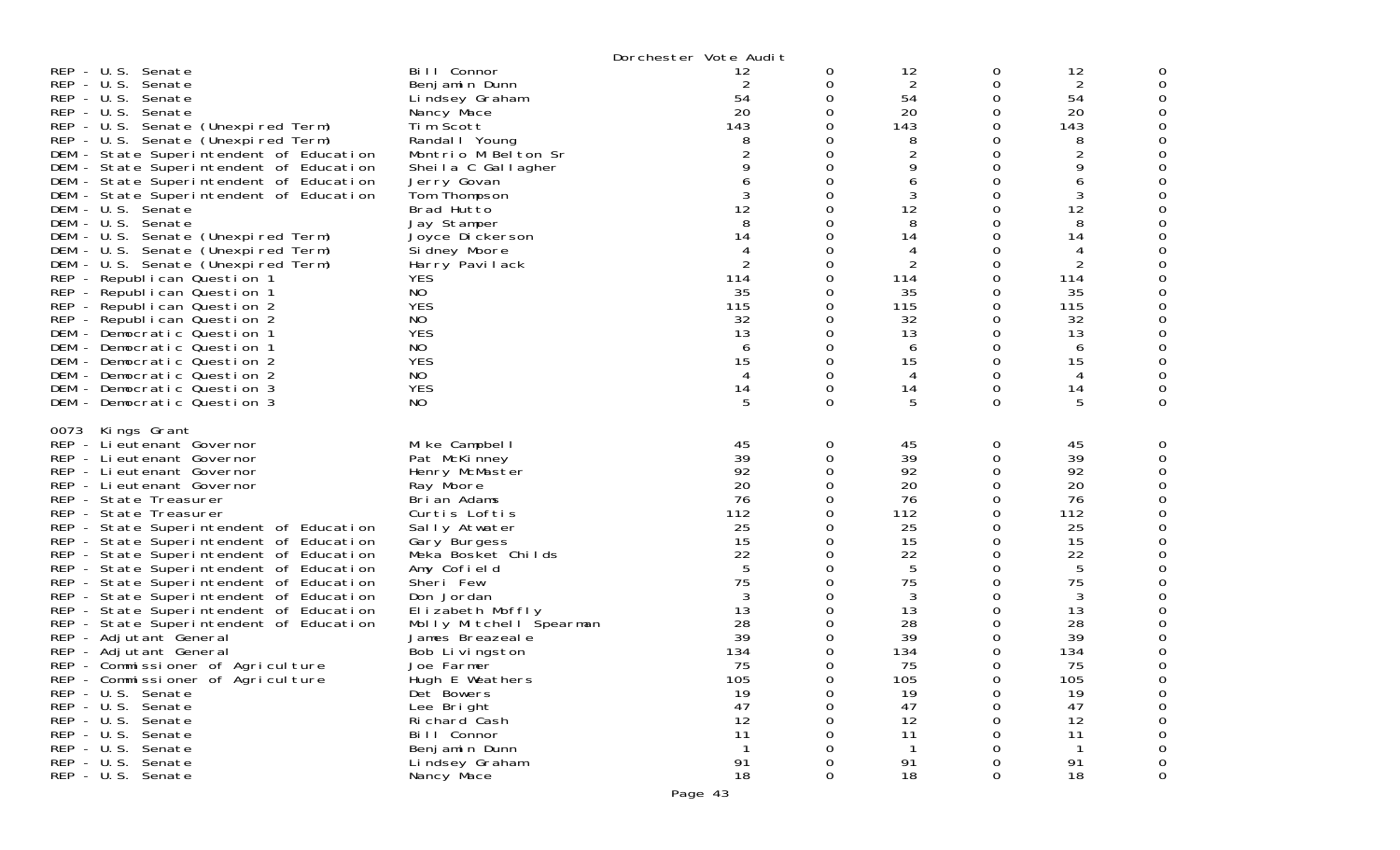|                                                                                    |                                    | Dorchester Vote Audit |          |             |          |          |     |                |                                 |         |             |          |  |
|------------------------------------------------------------------------------------|------------------------------------|-----------------------|----------|-------------|----------|----------|-----|----------------|---------------------------------|---------|-------------|----------|--|
| REP - U.S. Senate (Unexpired Term)                                                 | Tim Scott                          |                       | 194      | 0           |          | 194      |     | $\overline{0}$ | 194                             |         | 0           |          |  |
| REP - U.S. Senate (Unexpired Term)                                                 | Randal I Young                     |                       | 6        | $\mathbf 0$ |          | 6        |     | 0              |                                 | 6       | $\mathbf 0$ |          |  |
| REP - State House of Representatives DISTRICT 98Larry Hargett                      |                                    |                       | 110      |             | 0        |          | 110 |                | 0                               | 110     |             |          |  |
| REP - State House of Representatives DISTRICT 98Chris Murphy                       |                                    |                       | 76       |             | $\Omega$ |          | 76  |                | $\overline{0}$                  | 76      |             | $\Omega$ |  |
| DEM - State Superintendent of Education                                            | Montrio M Belton Sr                |                       |          | 0           |          |          |     | 0              |                                 |         | 0           |          |  |
| DEM - State Superintendent of Education                                            | Sheila C Gallagher                 |                       |          | 0<br>0      |          |          |     |                |                                 |         |             |          |  |
| DEM - State Superintendent of Education<br>DEM - State Superintendent of Education | Jerry Govan<br>Tom Thompson        |                       |          |             |          |          |     |                |                                 |         |             |          |  |
| DEM - U.S. Senate                                                                  | Brad Hutto                         |                       | 16       |             |          | 16       |     |                |                                 | 16      |             |          |  |
| DEM - U.S. Senate                                                                  | Jay Stamper                        |                       |          |             |          |          |     |                |                                 |         |             |          |  |
| DEM - U.S. Senate (Unexpired Term)                                                 | Joyce Dickerson                    |                       | 16       |             |          | 16       |     |                |                                 | 16      |             |          |  |
| DEM - U.S. Senate (Unexpired Term)                                                 | Si dney Moore                      |                       | 0        |             |          | 0        |     |                | No Audit Data expected or found |         |             |          |  |
| DEM - U.S. Senate (Unexpired Term)                                                 | Harry Pavilack                     |                       | $\Omega$ |             |          | $\Omega$ |     | 0              | No Audit Data expected or found |         |             |          |  |
| REP - Republican Question 1                                                        | <b>YES</b>                         |                       | 160      |             |          | 160      |     |                | 160                             |         |             |          |  |
| REP - Republican Question 1                                                        | NO                                 |                       | 38       |             |          | 38       |     |                |                                 | 38      |             |          |  |
| REP - Republican Question 2                                                        | <b>YES</b>                         |                       | 169      |             |          | 169      |     |                | 169                             |         |             |          |  |
| REP - Republican Question 2                                                        | NO                                 |                       | 27       |             |          | 27       |     |                | 27                              |         |             |          |  |
| DEM - Democratic Question 1                                                        | <b>YES</b>                         |                       |          |             |          |          |     |                |                                 |         |             |          |  |
| DEM - Democratic Question 1                                                        | NO.                                |                       | 9        | Ω           |          | 9        |     |                |                                 |         |             |          |  |
| DEM - Democratic Question 2                                                        | <b>YES</b>                         |                       | 14       | Ω           |          | 14       |     |                | 14                              |         |             |          |  |
| DEM - Democratic Question 2                                                        | NO.                                |                       | 4        |             |          |          |     |                |                                 |         |             |          |  |
| DEM - Democratic Question 3                                                        | <b>YES</b>                         |                       | 13<br>5  | 0<br>0      |          | 13       |     | 0              |                                 | 13<br>5 | 0           |          |  |
| DEM - Democratic Question 3                                                        | NO.                                |                       |          |             |          | 5        |     | 0              |                                 |         |             |          |  |
| 0074 Lincoln                                                                       |                                    |                       |          |             |          |          |     |                |                                 |         |             |          |  |
| REP - Lieutenant Governor                                                          | Mike Campbell                      |                       | 10       | 0           |          | 10       |     | 0              |                                 | 10      | 0           |          |  |
| REP - Lieutenant Governor                                                          | Pat McKinney                       |                       | 11       | 0           |          | 11       |     |                |                                 | 11      |             |          |  |
| REP - Lieutenant Governor                                                          | Henry McMaster                     |                       | 49       |             |          | 49       |     |                | 49                              |         |             |          |  |
| REP - Li eutenant Governor                                                         | Ray Moore                          |                       | $\Omega$ |             |          | 0        |     | 0              | No Audit Data expected or found |         |             |          |  |
| REP - State Treasurer                                                              | Brian Adams                        |                       | 27       |             |          | 27       |     |                | 27                              |         |             |          |  |
| REP - State Treasurer                                                              | Curtis Loftis                      |                       | 40       |             |          | 40       |     |                |                                 | 40      |             |          |  |
| REP - State Superintendent of Education                                            | Sally Atwater                      |                       | 15       |             |          | 15       |     |                |                                 | 15      |             |          |  |
| REP - State Superintendent of Education<br>REP - State Superintendent of Education | Gary Burgess<br>Meka Bosket Childs |                       |          |             |          | 5        |     |                |                                 | 5       |             |          |  |
| REP - State Superintendent of Education                                            | Amy Cofield                        |                       | 10       |             |          | 10       |     |                |                                 | 10      |             |          |  |
| REP - State Superintendent of Education                                            | Sheri Few                          |                       | 13       |             |          | 13       |     |                |                                 | 13      |             |          |  |
| REP - State Superintendent of Education                                            | Don Jordan                         |                       |          |             |          | 3        |     |                |                                 | 3       |             |          |  |
| REP - State Superintendent of Education                                            | Elizabeth Moffly                   |                       |          |             |          | 9        |     |                |                                 | 9       |             |          |  |
| REP - State Superintendent of Education                                            | Molly Mitchell Spearman            |                       |          |             |          | 8        |     |                |                                 | 8       |             |          |  |
| REP - Adjutant General                                                             | James Breazeale                    |                       | 10       |             |          | 10       |     |                |                                 | 10      |             |          |  |
| REP - Adjutant General                                                             | Bob Livingston                     |                       | 55       |             |          | 55       |     |                | 55                              |         |             |          |  |
| REP - Commissioner of Agriculture                                                  | Joe Farmer                         |                       | 21       |             |          | 21       |     |                | 21                              |         |             |          |  |
| REP - Commissioner of Agriculture                                                  | Hugh E Weathers                    |                       | 47       |             |          | 47       |     |                | 47                              |         |             |          |  |
| REP - U.S. Senate                                                                  | Det Bowers                         |                       |          |             |          |          |     |                |                                 |         |             |          |  |
| REP - U.S. Senate                                                                  | Lee Bright                         |                       |          |             |          |          |     |                |                                 |         |             |          |  |
| REP - U.S. Senate                                                                  | Richard Cash                       |                       |          |             |          |          |     |                |                                 |         |             |          |  |
| REP - U.S. Senate                                                                  | Bill Connor                        |                       |          |             |          |          |     |                |                                 |         |             |          |  |
| REP - U.S. Senate<br>REP - U.S. Senate                                             | Benjamin Dunn                      |                       |          |             |          |          |     |                | No Audit Data expected or found |         |             |          |  |
| REP - U.S. Senate                                                                  | Lindsey Graham<br>Nancy Mace       |                       |          |             |          | 49       |     |                |                                 | 49<br>9 |             |          |  |
| REP - U.S. Senate (Unexpired Term)                                                 | Tim Scott                          |                       | 72       |             |          | 72       |     |                |                                 | 72      |             |          |  |
| REP - U.S. Senate (Unexpired Term)                                                 | Randal I Young                     |                       |          | ∩           |          |          |     |                |                                 |         |             |          |  |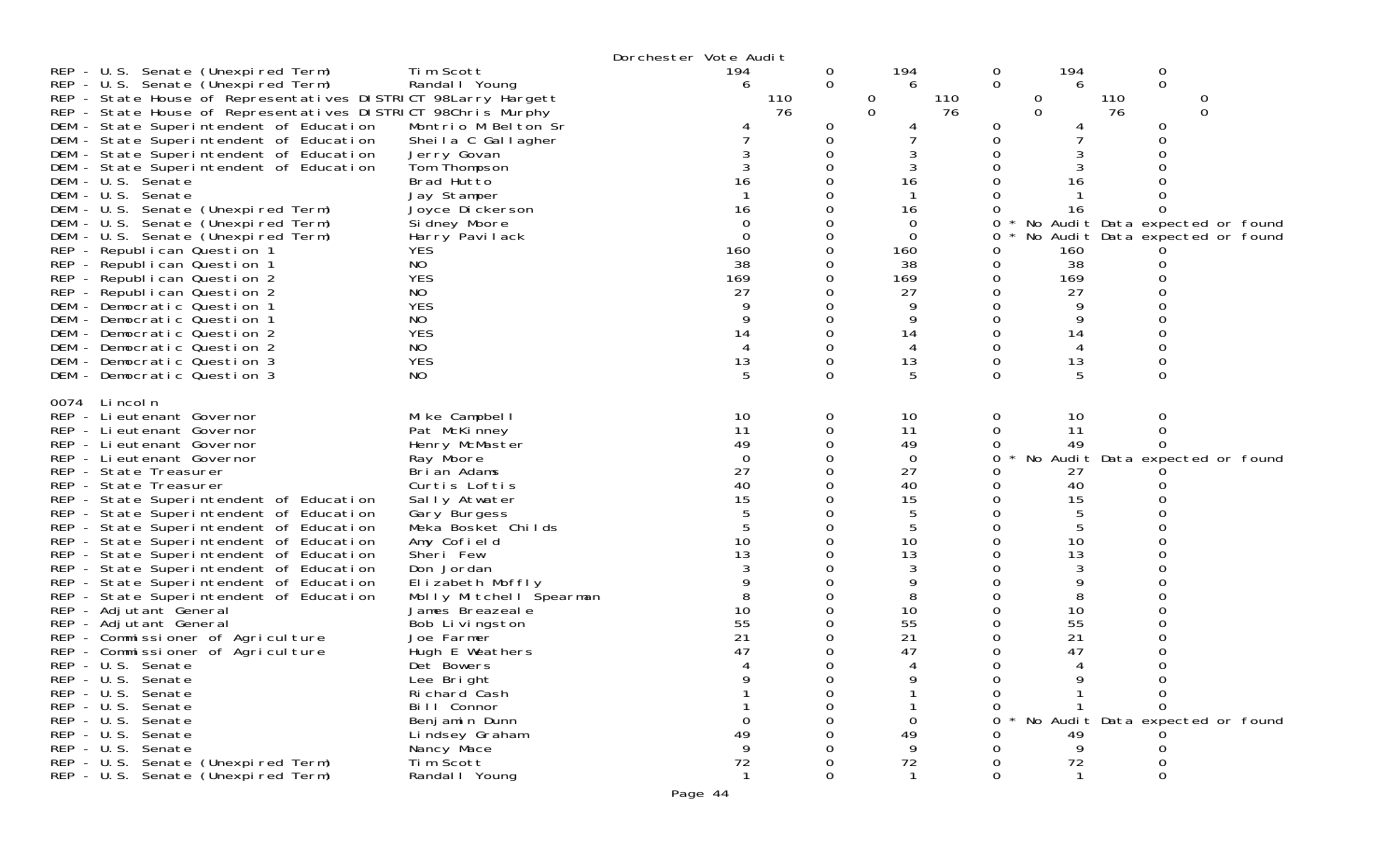|                                                                                                                                                                                                                                                                                                                                                                                                                                                                                                                                                                                                                                                                                                                                                                                                                                                                                                                                                                                                                                                                                                                                                    |                                                                                                                                                                                                                                                                                                                                                                                                                                                                                | Dorchester Vote Audit                                                                                                                                |                                                                         |                                                                                                                                                                                 |                                                                                                                                                                      |                                                                                                                                                                                      |                                                                                                                      |  |
|----------------------------------------------------------------------------------------------------------------------------------------------------------------------------------------------------------------------------------------------------------------------------------------------------------------------------------------------------------------------------------------------------------------------------------------------------------------------------------------------------------------------------------------------------------------------------------------------------------------------------------------------------------------------------------------------------------------------------------------------------------------------------------------------------------------------------------------------------------------------------------------------------------------------------------------------------------------------------------------------------------------------------------------------------------------------------------------------------------------------------------------------------|--------------------------------------------------------------------------------------------------------------------------------------------------------------------------------------------------------------------------------------------------------------------------------------------------------------------------------------------------------------------------------------------------------------------------------------------------------------------------------|------------------------------------------------------------------------------------------------------------------------------------------------------|-------------------------------------------------------------------------|---------------------------------------------------------------------------------------------------------------------------------------------------------------------------------|----------------------------------------------------------------------------------------------------------------------------------------------------------------------|--------------------------------------------------------------------------------------------------------------------------------------------------------------------------------------|----------------------------------------------------------------------------------------------------------------------|--|
| DEM - State Superintendent of Education<br>DEM - State Superintendent of Education<br>DEM - State Superintendent of Education<br>DEM - State Superintendent of Education<br>DEM - U.S. Senate<br>DEM - U.S. Senate<br>DEM - U.S. Senate (Unexpired Term)<br>DEM - U.S. Senate (Unexpired Term)<br>DEM - U.S. Senate (Unexpired Term)<br>REP - Republican Question 1<br>REP - Republican Question 1<br>REP - Republican Question 2<br>REP - Republican Question 2<br>DEM - Democratic Question 1<br>DEM - Democratic Question 1<br>DEM - Democratic Question 2<br>DEM - Democratic Question 2<br>DEM - Democratic Question 3<br>DEM - Democratic Question 3                                                                                                                                                                                                                                                                                                                                                                                                                                                                                         | Montrio M Belton Sr<br>Sheila C Gallagher<br>Jerry Govan<br>Tom Thompson<br>Brad Hutto<br>Jay Stamper<br>Joyce Dickerson<br>Si dney Moore<br>Harry Pavilack<br><b>YES</b><br>NO.<br><b>YES</b><br>NO<br><b>YES</b><br>NO.<br><b>YES</b><br>NO.<br><b>YES</b><br>NO.                                                                                                                                                                                                            | 2<br>48<br>25<br>66<br>3<br>10<br>10                                                                                                                 | 0<br>0<br>0<br>0<br>$\Omega$                                            | 0<br>2<br>8<br>2<br>6<br>2<br>$\overline{2}$<br>48<br>25<br>66<br>8<br>8<br>3<br>10<br>10                                                                                       | 0<br>0<br>0<br>0<br>Ω<br>0<br>0<br>0<br>Ω<br>0<br>0<br>0<br>0<br>0<br>0<br>0<br>0<br>0                                                                               | 2<br>8<br>2<br>6<br>$\overline{2}$<br>48<br>25<br>66<br>8<br>8<br>3<br>10<br>10<br>1                                                                                                 | No Audit Data expected or found<br>O<br>0<br>0                                                                       |  |
| 0075 Miles/Jamison<br>REP - Li eutenant Governor<br>REP - Lieutenant Governor<br>REP - Lieutenant Governor<br>REP - Lieutenant Governor<br>REP - State Treasurer<br>REP - State Treasurer<br>REP - State Superintendent of Education<br>REP - State Superintendent of Education<br>REP - State Superintendent of Education<br>REP - State Superintendent of Education<br>REP - State Superintendent of Education<br>REP - State Superintendent of Education<br>REP - State Superintendent of Education<br>REP - State Superintendent of Education<br>REP - Adjutant General<br>REP - Adjutant General<br>REP - Commissioner of Agriculture<br>REP - Commissioner of Agriculture<br>REP - U.S. Senate<br>REP - U.S. Senate<br>REP - U.S. Senate<br>REP - U.S. Senate<br>REP - U.S. Senate<br>REP - U.S. Senate<br>REP - U.S. Senate<br>REP - U.S. Senate (Unexpired Term)<br>REP - U.S. Senate (Unexpired Term)<br>REP - State House of Representatives DISTRICT 94Evan Guthrie<br>REP - State House of Representatives DISTRICT 94Jenny Horne<br>REP - State House of Representatives DISTRICT 94Franklin Smith<br>REP - County Council DISTRICT 2 | Mike Campbell<br>Pat McKinney<br>Henry McMaster<br>Ray Moore<br>Brian Adams<br>Curtis Loftis<br>Sally Atwater<br>Gary Burgess<br>Meka Bosket Childs<br>Amy Cofield<br>Sheri Few<br>Don Jordan<br>Elizabeth Moffly<br>Molly Mitchell Spearman<br>James Breazeale<br>Bob Livingston<br>Joe Farmer<br>Hugh E Weathers<br>Det Bowers<br>Lee Bright<br>Richard Cash<br>Bill Connor<br>Benjamin Dunn<br>Lindsey Graham<br>Nancy Mace<br>Tim Scott<br>Randal I Young<br>David Chinnis | 37<br>50<br>73<br>25<br>66<br>113<br>30<br>21<br>57<br>6<br>23<br>27<br>34<br>132<br>71<br>98<br>12<br>42<br>6<br>21<br>85<br>29<br>180<br>13<br>117 | 0<br>$\Omega$<br>O<br>$\overline{O}$<br>$\Omega$<br>49<br>99<br>40<br>0 | 37<br>50<br>73<br>25<br>66<br>113<br>30<br>21<br>6<br>57<br>6<br>23<br>27<br>34<br>132<br>71<br>98<br>12<br>42<br>6<br>21<br>85<br>29<br>180<br>13<br>O<br>0<br>$\Omega$<br>117 | 0<br>0<br>0<br>0<br>0<br>0<br>0<br>0<br>Ω<br>0<br>0<br>0<br>0<br>0<br>0<br>0<br>0<br>0<br>0<br>0<br>0<br>0<br>0<br>0<br>0<br>0<br>0<br>49<br>99<br>40<br>$\mathbf 0$ | 37<br>50<br>73<br>25<br>66<br>113<br>30<br>21<br>6<br>57<br>6<br>23<br>27<br>34<br>132<br>71<br>98<br>12<br>42<br>6<br>21<br>1<br>85<br>29<br>180<br>13<br>0<br>0<br>$\Omega$<br>117 | 0<br>0<br>O<br>0<br>$\mathbf 0$<br>$\mathbf 0$<br>$\Omega$<br>49<br>0<br>99<br>$\mathbf 0$<br>40<br>$\mathbf 0$<br>0 |  |

Page 45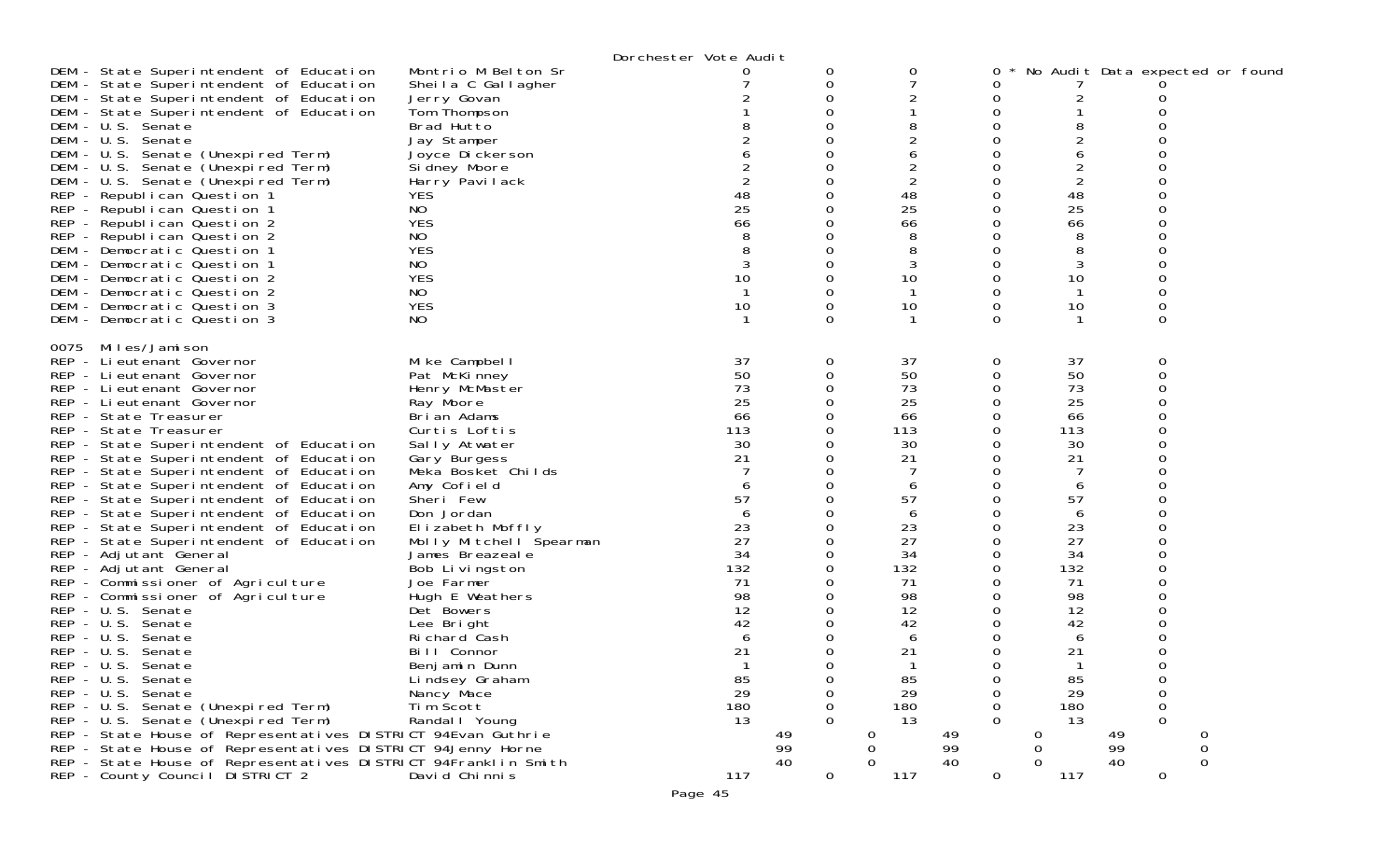|      |                                                                                                                                                                                                                                                                                                                                                                                                                                                                                                                                                                                                                                                                                                                                                                                                                                                                                                                                                                                                                                      |                                                                                                                                                                                                                                                                                                                                                                                                                                                                | Dorchester Vote Audit                                                                                                                                    |                                                                                                                                                               |                                                                                                                                                       |                                                                                                                                                               |                                                                                                                                                                         |                                                         |
|------|--------------------------------------------------------------------------------------------------------------------------------------------------------------------------------------------------------------------------------------------------------------------------------------------------------------------------------------------------------------------------------------------------------------------------------------------------------------------------------------------------------------------------------------------------------------------------------------------------------------------------------------------------------------------------------------------------------------------------------------------------------------------------------------------------------------------------------------------------------------------------------------------------------------------------------------------------------------------------------------------------------------------------------------|----------------------------------------------------------------------------------------------------------------------------------------------------------------------------------------------------------------------------------------------------------------------------------------------------------------------------------------------------------------------------------------------------------------------------------------------------------------|----------------------------------------------------------------------------------------------------------------------------------------------------------|---------------------------------------------------------------------------------------------------------------------------------------------------------------|-------------------------------------------------------------------------------------------------------------------------------------------------------|---------------------------------------------------------------------------------------------------------------------------------------------------------------|-------------------------------------------------------------------------------------------------------------------------------------------------------------------------|---------------------------------------------------------|
|      | REP - County Council DISTRICT 2<br>DEM - State Superintendent of Education<br>DEM - State Superintendent of Education<br>DEM - State Superintendent of Education<br>DEM - State Superintendent of Education<br>DEM - U.S. Senate<br>DEM - U.S. Senate<br>DEM - U.S. Senate (Unexpired Term)<br>DEM - U.S. Senate (Unexpired Term)<br>DEM - U.S. Senate (Unexpired Term)<br>REP - Republican Question 1<br>REP - Republican Question 1<br>REP - Republican Question 2<br>REP - Republican Question 2<br>DEM - Democratic Question 1<br>DEM - Democratic Question 1<br>DEM - Democratic Question 2<br>DEM - Democratic Question 2<br>DEM - Democratic Question 3<br>DEM - Democratic Question 3                                                                                                                                                                                                                                                                                                                                        | Scott A Inabinet<br>Montrio M Belton Sr<br>Sheila C Gallagher<br>Jerry Govan<br>Tom Thompson<br>Brad Hutto<br>Jay Stamper<br>Joyce Dickerson<br>Sidney Moore<br>Harry Pavilack<br>YES<br>NO.<br><b>YES</b><br>NO<br><b>YES</b><br>NO<br><b>YES</b><br>NO<br><b>YES</b><br>NO.                                                                                                                                                                                  | 68<br>2<br>11<br>3<br>14<br>9<br>14<br>8<br>145<br>48<br>159<br>34<br>16<br>8<br>21<br>3<br>22<br>2                                                      | 0<br>0<br>0<br>0<br>0<br>0<br>0<br>0<br>0<br>0<br>0<br>0<br>0<br>0<br>0<br>0<br>0<br>0<br>0<br>$\Omega$                                                       | 68<br>2<br>11<br>3<br>14<br>9<br>14<br>8<br>145<br>48<br>159<br>34<br>16<br>8<br>21<br>3<br>22<br>2                                                   | 0<br>0<br>0<br>0<br>0<br>0<br>0<br>0<br>0<br>0<br>0<br>0<br>0<br>0<br>0<br>0<br>$\Omega$<br>0<br>0<br>$\Omega$                                                | 68<br>2<br>11<br>7<br>3<br>14<br>9<br>14<br>8<br>-1<br>145<br>48<br>159<br>34<br>16<br>8<br>21<br>3<br>22<br>2                                                          | 0<br>0<br>0<br>0<br>0<br>0<br>0<br>0<br>0<br>0          |
| 0076 | Oakbrook<br>REP - Lieutenant Governor<br>REP - Lieutenant Governor<br>REP - Lieutenant Governor<br>REP - Lieutenant Governor<br>REP - State Treasurer<br>REP - State Treasurer<br>REP - State Superintendent of Education<br>REP - State Superintendent of Education<br>REP - State Superintendent of Education<br>REP - State Superintendent of Education<br>REP - State Superintendent of Education<br>REP - State Superintendent of Education<br>REP - State Superintendent of Education<br>REP - State Superintendent of Education<br>REP - Adjutant General<br>REP - Adjutant General<br>REP - Commissioner of Agriculture<br>REP - Commissioner of Agriculture<br>REP - U.S. Senate<br>REP - U.S. Senate<br>REP - U.S. Senate<br>REP - U.S. Senate<br>REP - U.S. Senate<br>REP - U.S. Senate<br>REP - U.S. Senate<br>REP - U.S. Senate (Unexpired Term)<br>REP - U.S. Senate (Unexpired Term)<br>REP - State House of Representatives DISTRICT 98Larry Hargett<br>REP - State House of Representatives DISTRICT 98Chris Murphy | Mike Campbell<br>Pat McKinney<br>Henry McMaster<br>Ray Moore<br>Brian Adams<br>Curtis Loftis<br>Sally Atwater<br>Gary Burgess<br>Meka Bosket Childs<br>Amy Cofield<br>Sheri Few<br>Don Jordan<br>Elizabeth Moffly<br>Molly Mitchell Spearman<br>James Breazeale<br>Bob Livingston<br>Joe Farmer<br>Hugh E Weathers<br>Det Bowers<br>Lee Bright<br>Richard Cash<br>Bill Connor<br>Benj amin Dunn<br>Lindsey Graham<br>Nancy Mace<br>Tim Scott<br>Randal I Young | 26<br>24<br>44<br>17<br>47<br>66<br>16<br>8<br>7<br>6<br>43<br>$\overline{2}$<br>9<br>15<br>25<br>83<br>44<br>66<br>6<br>33<br>8<br>50<br>11<br>113<br>2 | 0<br>0<br>0<br>0<br>0<br>0<br>0<br>0<br>0<br>0<br>0<br>0<br>0<br>0<br>0<br>0<br>0<br>0<br>0<br>0<br>0<br>$\Omega$<br>0<br>0<br>0<br>0<br>$\Omega$<br>62<br>50 | 26<br>24<br>44<br>17<br>47<br>66<br>16<br>8<br>6<br>43<br>2<br>9<br>15<br>25<br>83<br>44<br>66<br>6<br>33<br>50<br>11<br>113<br>2<br>0<br>$\mathbf 0$ | 0<br>0<br>0<br>0<br>0<br>0<br>0<br>0<br>0<br>0<br>0<br>0<br>0<br>0<br>0<br>0<br>0<br>0<br>0<br>0<br>0<br>$\Omega$<br>0<br>Ω<br>$\Omega$<br>0<br>0<br>62<br>50 | 26<br>24<br>44<br>17<br>47<br>66<br>16<br>8<br>7<br>6<br>43<br>$\overline{2}$<br>9<br>15<br>25<br>83<br>44<br>66<br>6<br>33<br>8<br>50<br>11<br>113<br>2<br>$\mathbf 0$ | 0<br>0<br>0<br>0<br>0<br>ი<br>0<br>$\Omega$<br>62<br>50 |
|      | DEM - State Superintendent of Education                                                                                                                                                                                                                                                                                                                                                                                                                                                                                                                                                                                                                                                                                                                                                                                                                                                                                                                                                                                              | Montrio M Belton Sr                                                                                                                                                                                                                                                                                                                                                                                                                                            |                                                                                                                                                          | 0                                                                                                                                                             |                                                                                                                                                       | 0                                                                                                                                                             | 1                                                                                                                                                                       | 0                                                       |

Page 46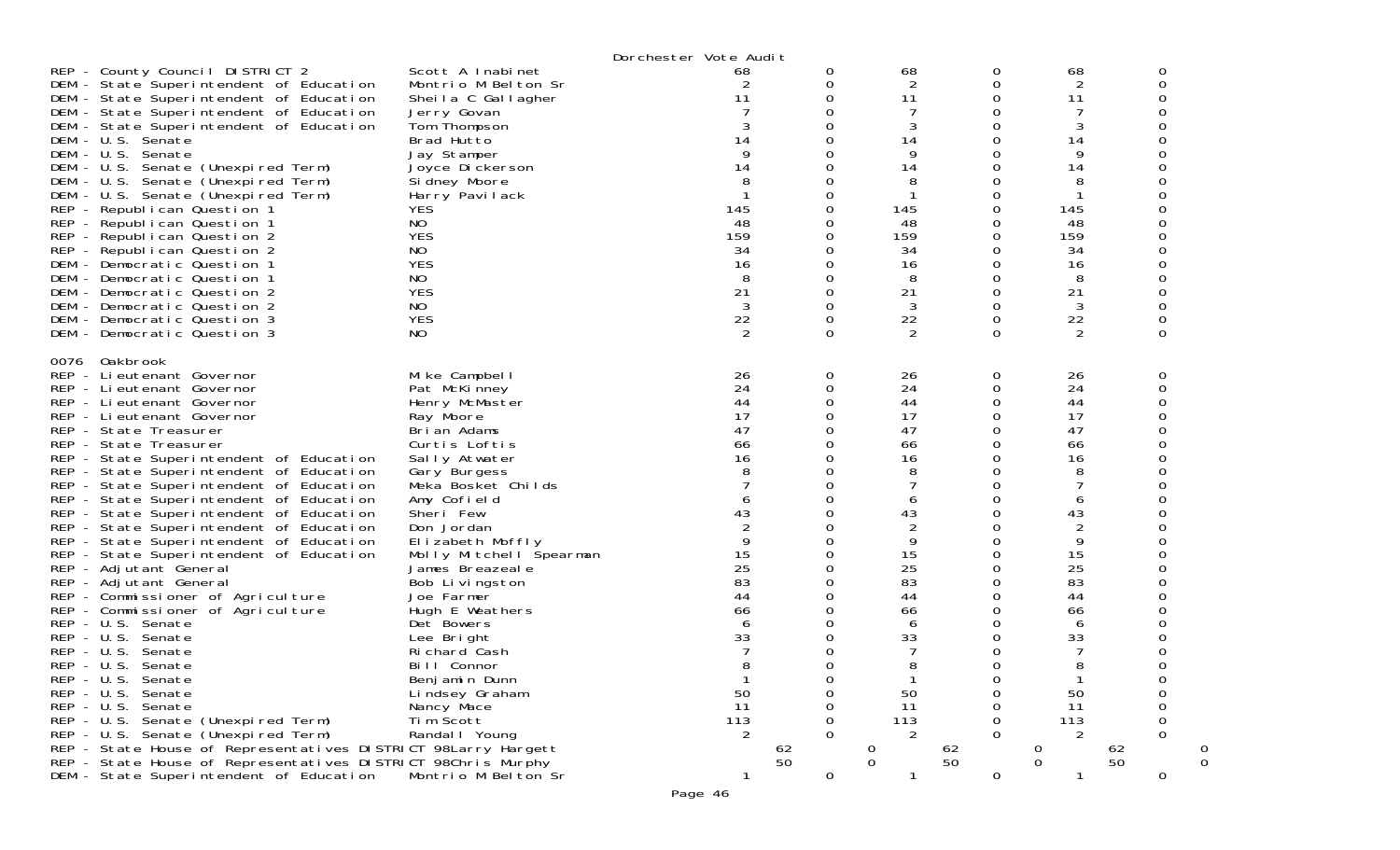|      |                                                                                    |                               | Dorchester Vote Audit |   |          |   |                |                                   |
|------|------------------------------------------------------------------------------------|-------------------------------|-----------------------|---|----------|---|----------------|-----------------------------------|
|      | DEM - State Superintendent of Education                                            | Sheila C Gallagher            | 12                    | O | 12       | 0 | 12             | 0                                 |
|      | DEM - State Superintendent of Education                                            | Jerry Govan                   | 5                     |   | 5        |   | 5              | ∩                                 |
|      | DEM - State Superintendent of Education                                            | Tom Thompson                  |                       |   | 2        |   | 2              |                                   |
|      | DEM - U.S. Senate                                                                  | Brad Hutto                    | 10                    |   | 10       |   | 10             |                                   |
|      | DEM - U.S. Senate                                                                  | Jay Stamper                   |                       |   | 8        |   | 8              |                                   |
|      | DEM - U.S. Senate (Unexpired Term)                                                 | Joyce Dickerson               |                       |   | 13       |   | 13             |                                   |
|      | DEM - U.S. Senate (Unexpired Term)                                                 | Sidney Moore                  |                       |   |          |   |                |                                   |
|      | DEM - U.S. Senate (Unexpired Term)                                                 | Harry Pavilack<br><b>YES</b>  | 77                    |   |          |   | 77             |                                   |
|      | REP - Republican Question 1<br>REP - Republican Question 1                         | NO                            | 34                    |   | 77<br>34 |   | 34             |                                   |
|      | REP - Republican Question 2                                                        | <b>YES</b>                    | 93                    |   | 93       |   | 93             |                                   |
|      | REP - Republican Question 2                                                        | NO                            | 18                    |   | 18       |   | 18             |                                   |
|      | DEM - Democratic Question 1                                                        | <b>YES</b>                    | 15                    |   | 15       |   | 15             |                                   |
|      | DEM - Democratic Question 1                                                        | NO                            |                       |   | 5        |   | 5              |                                   |
|      | DEM - Democratic Question 2                                                        | <b>YES</b>                    | 14                    |   | 14       |   | 14             |                                   |
|      | DEM - Democratic Question 2                                                        | NO.                           | 5                     |   | 5        |   | 5              |                                   |
|      | DEM - Democratic Question 3                                                        | <b>YES</b>                    | 18                    |   | 18       | 0 | 18             |                                   |
|      | DEM - Democratic Question 3                                                        | NO                            |                       |   |          | 0 |                | 0                                 |
| 0077 | Patri ot                                                                           |                               |                       |   |          |   |                |                                   |
|      | REP - Lieutenant Governor                                                          | Mike Campbell                 | 6                     | 0 | 6        | 0 | 6              | ∩                                 |
|      | REP - Lieutenant Governor                                                          | Pat McKinney                  | 9                     |   | 9        |   | 9              |                                   |
|      | REP - Lieutenant Governor                                                          | Henry McMaster                |                       |   | 15       |   | 15             |                                   |
|      | REP - Lieutenant Governor                                                          | Ray Moore                     |                       |   |          |   |                |                                   |
|      | REP - State Treasurer                                                              | Brian Adams                   | 12                    |   | 12       |   | 12             |                                   |
|      | REP - State Treasurer                                                              | Curtis Loftis                 | 18                    |   | 18       |   | 18             |                                   |
|      | REP - State Superintendent of Education<br>REP - State Superintendent of Education | Sally Atwater<br>Gary Burgess |                       |   | 5        |   |                |                                   |
|      | REP - State Superintendent of Education                                            | Meka Bosket Childs            |                       |   |          |   |                |                                   |
|      | REP - State Superintendent of Education                                            | Amy Cofield                   |                       |   | $\Omega$ | 0 |                | No Audit Data expected or found   |
|      | REP - State Superintendent of Education                                            | Sheri Few                     | 11                    |   | 11       |   | 11             |                                   |
|      | REP - State Superintendent of Education                                            | Don Jordan                    |                       |   | 0        | Ω |                | No Audit Data expected or found   |
|      | REP - State Superintendent of Education                                            | Elizabeth Moffly              |                       |   | 3        |   |                |                                   |
|      | REP - State Superintendent of Education                                            | Molly Mitchell Spearman       |                       |   |          |   |                |                                   |
|      | REP - Adjutant General                                                             | James Breazeale               |                       |   |          |   |                |                                   |
|      | REP - Adjutant General                                                             | Bob Livingston                | 26                    |   | 26       |   | 26             |                                   |
|      | REP - Commissioner of Agriculture                                                  | Joe Farmer                    | 11                    |   | 11       |   | 11             |                                   |
|      | REP - Commissioner of Agriculture                                                  | Hugh E Weathers               | 18                    |   | 18       |   | 18             |                                   |
|      | REP - U.S. Senate                                                                  | Det Bowers                    |                       |   |          |   |                |                                   |
|      | REP - U.S. Senate                                                                  | Lee Bright                    |                       |   |          |   |                |                                   |
|      | REP - U.S. Senate<br>REP - U.S. Senate                                             | Richard Cash<br>Bill Connor   |                       |   | 0        | 0 |                | * No Audit Data expected or found |
|      | REP - U.S. Senate                                                                  | Benjamin Dunn                 |                       |   | 0        | 0 |                | * No Audit Data expected or found |
|      | REP - U.S. Senate                                                                  | Lindsey Graham                | 18                    |   | 18       | 0 | 18             | $\Omega$                          |
|      | REP - U.S. Senate                                                                  | Nancy Mace                    | $\overline{2}$        |   | 2        | 0 | $\overline{2}$ | $\Omega$                          |
|      | REP - U.S. Senate (Unexpired Term)                                                 | Tim Scott                     | 29                    |   | 29       |   | 29             |                                   |
|      | REP - U.S. Senate (Unexpired Term)                                                 | Randal I Young                |                       |   |          |   |                |                                   |
|      | DEM - State Superintendent of Education                                            | Montrio M Belton Sr           |                       |   |          |   |                |                                   |
|      | DEM - State Superintendent of Education                                            | Sheila C Gallagher            | 19                    |   | 19       |   | 19             |                                   |
|      | DEM - State Superintendent of Education                                            | Jerry Govan                   |                       |   | 3        |   |                |                                   |
|      | DEM - State Superintendent of Education<br>DEM - U.S. Senate                       | Tom Thompson<br>Brad Hutto    | 22                    |   | 3<br>22  | O | 3<br>22        | 0                                 |
|      |                                                                                    |                               |                       |   |          |   |                |                                   |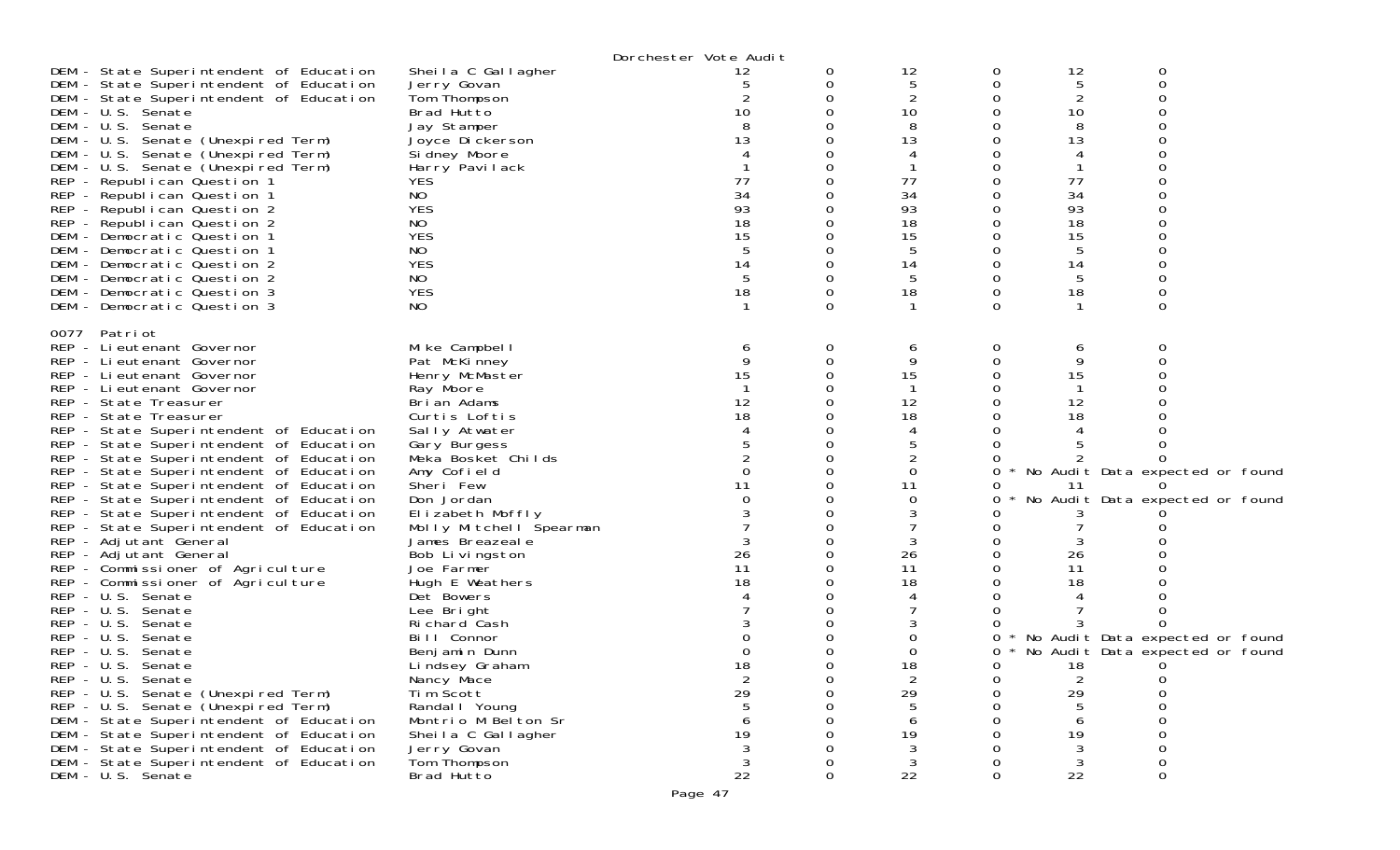|                                                                                                           |                                                 | Dorchester Vote Audit |        |                   |        |              |                |                                 |
|-----------------------------------------------------------------------------------------------------------|-------------------------------------------------|-----------------------|--------|-------------------|--------|--------------|----------------|---------------------------------|
| DEM - U.S. Senate<br>DEM - U.S. Senate (Unexpired Term)<br>DEM - U.S. Senate (Unexpired Term)             | Jay Stamper<br>Joyce Dickerson<br>Si dney Moore | 22                    | 0<br>0 | 8<br>22<br>7<br>2 | 0<br>0 | 8<br>22<br>2 | 0<br>$\Omega$  |                                 |
| DEM - U.S. Senate (Unexpired Term)<br>REP - Republican Question 1                                         | Harry Pavilack<br><b>YES</b>                    | 23                    |        | 23                |        | 23           |                |                                 |
| REP - Republican Question 1<br>REP - Republican Question 2                                                | NO.<br><b>YES</b>                               | 28                    |        | 9<br>28           |        | 9<br>28      |                |                                 |
| REP - Republican Question 2                                                                               | NO                                              |                       |        | 4                 |        | 4            |                |                                 |
| DEM - Democratic Question 1<br>DEM - Democratic Question 1                                                | <b>YES</b><br>NO.                               | 24                    |        | 24<br>7           |        | 24<br>7      |                |                                 |
| DEM - Democratic Question 2                                                                               | <b>YES</b>                                      | 27                    |        | 27                |        | 27           |                |                                 |
| DEM - Democratic Question 2<br>DEM - Democratic Question 3                                                | NO.<br><b>YES</b>                               | 27                    | 0      | 4<br>27           | Ω      | 4<br>27      |                |                                 |
| DEM - Democratic Question 3                                                                               | NO                                              |                       | ∩      |                   | O      |              | $\Omega$       |                                 |
| 0078<br>Sawmill Branch                                                                                    |                                                 |                       |        |                   |        |              |                |                                 |
| REP - Lieutenant Governor<br>REP - Lieutenant Governor                                                    | Mike Campbell<br>Pat McKinney                   | 34<br>23              | 0      | 34<br>23          | 0<br>Ω | 34<br>23     | 0              |                                 |
| REP - Lieutenant Governor                                                                                 | Henry McMaster                                  | 87                    |        | 87                |        | 87           |                |                                 |
| REP - Lieutenant Governor                                                                                 | Ray Moore                                       | 18                    |        | 18                |        | 18           |                |                                 |
| REP - State Treasurer<br>REP - State Treasurer                                                            | Brian Adams<br>Curtis Loftis                    | 53<br>108             |        | 53<br>108         |        | 53<br>108    |                |                                 |
| REP - State Superintendent of Education                                                                   | Sally Atwater                                   | 25                    |        | 25                |        | 25           |                |                                 |
| REP - State Superintendent of Education                                                                   | Gary Burgess                                    | 10                    |        | 10                |        | 10           |                |                                 |
| REP - State Superintendent of Education                                                                   | Meka Bosket Childs                              | 14                    |        | 14                |        | 14           |                |                                 |
| REP - State Superintendent of Education                                                                   | Amy Cofield<br>Sheri Few                        | 53                    |        | 5<br>53           |        | 5<br>53      |                |                                 |
| REP - State Superintendent of Education<br>REP - State Superintendent of Education                        | Don Jordan                                      | 2                     |        | 2                 |        | 2            |                |                                 |
| REP - State Superintendent of Education                                                                   | Elizabeth Moffly                                | 10                    |        | 10                |        | 10           |                |                                 |
| REP - State Superintendent of Education                                                                   | Molly Mitchell Spearman                         | 41                    |        | 41                |        | 41           |                |                                 |
| REP - Adjutant General                                                                                    | James Breazeale                                 | 23                    |        | 23                |        | 23           |                |                                 |
| REP - Adjutant General                                                                                    | Bob Livingston                                  | 125<br>56             |        | 125<br>56         |        | 125          |                |                                 |
| REP - Commissioner of Agriculture<br>REP - Commissioner of Agriculture                                    | Joe Farmer<br>Hugh E Weathers                   | 96                    |        | 96                |        | 56<br>96     |                |                                 |
| REP - U.S. Senate                                                                                         | Det Bowers                                      |                       |        |                   |        |              |                |                                 |
| REP - U.S. Senate                                                                                         | Lee Bright                                      | 30                    |        | 30                |        | 30           |                |                                 |
| REP - U.S. Senate                                                                                         | Richard Cash                                    |                       |        | 5                 |        | 5            |                |                                 |
| REP - U.S. Senate                                                                                         | Bill Connor                                     | 21                    |        | 21                |        | 21           |                |                                 |
| REP - U.S. Senate<br>REP - U.S. Senate                                                                    | Benjamin Dunn<br>Lindsey Graham                 | $\Omega$<br>92        |        | 0<br>92           | 0      | 92           |                | No Audit Data expected or found |
| REP - U.S. Senate                                                                                         | Nancy Mace                                      | 15                    |        | 15                |        | 15           |                |                                 |
| REP - U.S. Senate (Unexpired Term)                                                                        | Tim Scott                                       | 166                   |        | 166               | 0      | 166          |                |                                 |
| REP - U.S. Senate (Unexpired Term)                                                                        | Randal   Young                                  | 5                     | 0      | 5                 | 0      | 5            | 0              |                                 |
| REP - State House of Representatives DISTRICT 94Evan Guthrie                                              |                                                 |                       | 28     | $\Omega$          | 28     | $\Omega$     | 28             | $\Omega$                        |
| REP - State House of Representatives DISTRICT 94Jenny Horne                                               |                                                 |                       | 109    | 0                 | 109    | 0            | 109            |                                 |
| REP - State House of Representatives DISTRICT 94Franklin Smith<br>DEM - State Superintendent of Education | Montrio M Belton Sr                             |                       | 34     | $\Omega$          | 34     | $\Omega$     | 34<br>$\Omega$ | $\Omega$                        |
| DEM - State Superintendent of Education                                                                   | Sheila C Gallagher                              |                       |        |                   |        |              |                |                                 |
| DEM - State Superintendent of Education                                                                   | Jerry Govan                                     |                       |        |                   |        |              |                |                                 |
| DEM - State Superintendent of Education                                                                   | Tom Thompson                                    |                       |        |                   |        |              |                |                                 |
| DEM - U.S. Senate                                                                                         | Brad Hutto                                      |                       |        | 5                 |        |              |                |                                 |
| DEM - U.S. Senate                                                                                         | Jay Stamper                                     |                       |        | 3                 |        | 3            | $\Omega$       |                                 |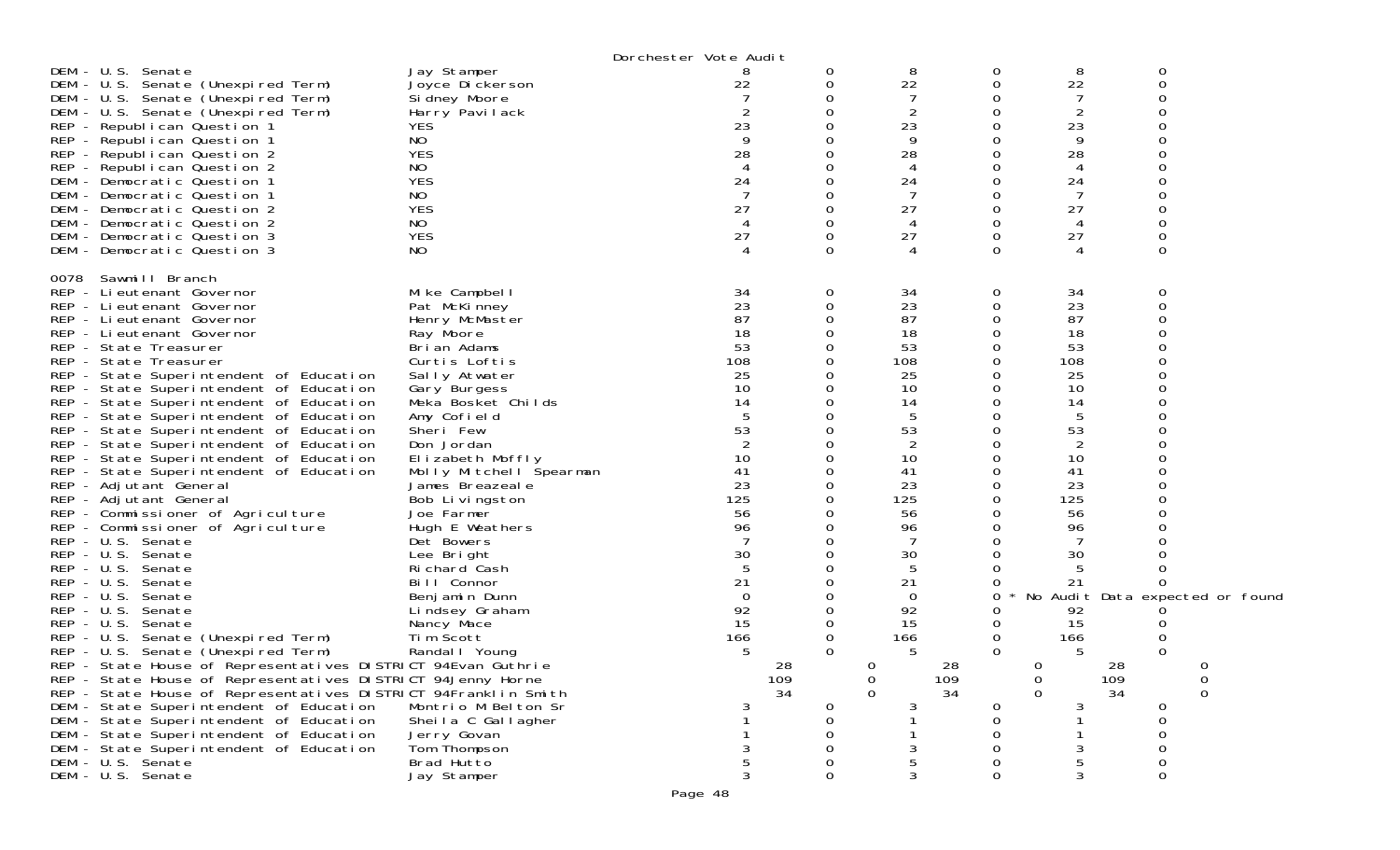|                                                                                                                                                                                                                                                                                                                                                                                                                                                                                                                                                                                                                                                                                                                                                                                                                                                                                                                                                                                                                                                                                                                                                                                                                                                                                                                                                                        |                                                                                                                                                                                                                                                                                                                                                                                                                                                                                                                           | Dorchester Vote Audit                                                                                                                                                 |                                                                                                                                       |                                                                                                                                                                                                      |                                                                                                                              |                                                                                                                                                                                                             |                                                                                                            |
|------------------------------------------------------------------------------------------------------------------------------------------------------------------------------------------------------------------------------------------------------------------------------------------------------------------------------------------------------------------------------------------------------------------------------------------------------------------------------------------------------------------------------------------------------------------------------------------------------------------------------------------------------------------------------------------------------------------------------------------------------------------------------------------------------------------------------------------------------------------------------------------------------------------------------------------------------------------------------------------------------------------------------------------------------------------------------------------------------------------------------------------------------------------------------------------------------------------------------------------------------------------------------------------------------------------------------------------------------------------------|---------------------------------------------------------------------------------------------------------------------------------------------------------------------------------------------------------------------------------------------------------------------------------------------------------------------------------------------------------------------------------------------------------------------------------------------------------------------------------------------------------------------------|-----------------------------------------------------------------------------------------------------------------------------------------------------------------------|---------------------------------------------------------------------------------------------------------------------------------------|------------------------------------------------------------------------------------------------------------------------------------------------------------------------------------------------------|------------------------------------------------------------------------------------------------------------------------------|-------------------------------------------------------------------------------------------------------------------------------------------------------------------------------------------------------------|------------------------------------------------------------------------------------------------------------|
| DEM - U.S. Senate (Unexpired Term)<br>DEM - U.S. Senate (Unexpired Term)<br>DEM - U.S. Senate (Unexpired Term)<br>REP - Republican Question 1<br>REP - Republican Question 1<br>REP - Republican Question 2<br>REP - Republican Question 2<br>DEM - Democratic Question 1<br>DEM - Democratic Question 1<br>DEM - Democratic Question 2<br>DEM - Democratic Question 2<br>DEM - Democratic Question 3<br>DEM - Democratic Question 3                                                                                                                                                                                                                                                                                                                                                                                                                                                                                                                                                                                                                                                                                                                                                                                                                                                                                                                                   | Joyce Dickerson<br>Si dney Moore<br>Harry Pavilack<br><b>YES</b><br>NO<br><b>YES</b><br>NO<br><b>YES</b><br>NO<br><b>YES</b><br>NO<br><b>YES</b><br>NO.                                                                                                                                                                                                                                                                                                                                                                   | 128<br>39<br>137<br>29                                                                                                                                                | 0<br>0<br>0<br>0<br>O<br>0<br>0<br>0                                                                                                  | 128<br>39<br>137<br>29<br>9<br>0<br>6<br>3<br>7<br>2                                                                                                                                                 | 0<br>Ω<br>0<br>0<br>0<br>0<br>0<br>$\Omega$                                                                                  | 128<br>39<br>137<br>29<br>6<br>3<br>7<br>$\overline{2}$                                                                                                                                                     | 0<br>No Audit Data expected or found<br>$\Omega$                                                           |
| 0079 Coastal 2<br>REP - Lieutenant Governor<br>REP - Lieutenant Governor<br>REP - Lieutenant Governor<br>REP - Lieutenant Governor<br>REP - State Treasurer<br>REP - State Treasurer<br>REP - State Superintendent of Education<br>REP - State Superintendent of Education<br>REP - State Superintendent of Education<br>REP - State Superintendent of Education<br>REP - State Superintendent of Education<br>REP - State Superintendent of Education<br>REP - State Superintendent of Education<br>REP - State Superintendent of Education<br>REP - Adjutant General<br>REP - Adjutant General<br>REP - Commissioner of Agriculture<br>REP - Commissioner of Agriculture<br>REP - U.S. Senate<br>REP - U.S. Senate<br>REP - U.S. Senate<br>REP - U.S. Senate<br>$REP - U.S.$<br>Senate<br>$REP - U.S.$<br>Senate<br>REP - U.S. Senate<br>REP - U.S. Senate (Unexpired Term)<br>REP - U.S. Senate (Unexpired Term)<br>REP - State House of Representatives DISTRICT 94Evan Guthrie<br>REP - State House of Representatives DISTRICT 94Jenny Horne<br>REP - State House of Representatives DISTRICT 94Franklin Smith<br>REP - State House of Representatives DISTRICT 98Larry Hargett<br>REP - State House of Representatives DISTRICT 98Chris Murphy<br>REP - County Council DISTRICT 2<br>REP - County Council DISTRICT 2<br>DEM - State Superintendent of Education | Mike Campbell<br>Pat McKinney<br>Henry McMaster<br>Ray Moore<br>Brian Adams<br>Curtis Loftis<br>Sally Atwater<br>Gary Burgess<br>Meka Bosket Childs<br>Amy Cofield<br>Sheri Few<br>Don Jordan<br>Elizabeth Moffly<br>Molly Mitchell Spearman<br>James Breazeale<br>Bob Livingston<br>Joe Farmer<br>Hugh E Weathers<br>Det Bowers<br>Lee Bright<br>Richard Cash<br>Bill Connor<br>Benjamin Dunn<br>Lindsey Graham<br>Nancy Mace<br>Tim Scott<br>Randal   Young<br>David Chinnis<br>Scott A Inabinet<br>Montrio M Belton Sr | 35<br>34<br>64<br>20<br>53<br>93<br>19<br>19<br>13<br>10<br>44<br>9<br>18<br>21<br>38<br>102<br>48<br>93<br>17<br>28<br>7<br>13<br>-81<br>14<br>153<br>10<br>83<br>75 | 0<br>$\Omega$<br>0<br>0<br>0<br>0<br>0<br>0<br>0<br>0<br>0<br>0<br>$\Omega$<br>$\Omega$<br>23<br>53<br>9<br>$\frac{30}{37}$<br>0<br>0 | 35<br>34<br>64<br>20<br>53<br>93<br>19<br>19<br>13<br>10<br>44<br>9<br>18<br>21<br>38<br>102<br>48<br>93<br>17<br>28<br>7<br>13<br>81<br>14<br>153<br>10<br>0<br>0<br>0<br>0<br>$\Omega$<br>83<br>75 | 0<br>0<br>0<br>0<br>0<br>0<br>0<br>Ω<br>0<br>0<br>Ω<br>0<br>0<br>0<br>$\Omega$<br>23<br>53<br>9<br>$\frac{30}{37}$<br>0<br>0 | 35<br>34<br>64<br>20<br>53<br>93<br>19<br>19<br>13<br>10<br>44<br>9<br>18<br>21<br>38<br>102<br>48<br>93<br>17<br>28<br>7<br>13<br>81<br>14<br>153<br>10<br>0<br>$\Omega$<br>0<br>0<br>$\Omega$<br>83<br>75 | 0<br>$\Omega$<br>0<br>0<br>23<br>53<br>9<br>0<br>$\frac{30}{37}$<br>0<br>$\mathbf 0$<br>0<br>0<br>$\Omega$ |
| DEM - State Superintendent of Education<br>DEM - State Superintendent of Education                                                                                                                                                                                                                                                                                                                                                                                                                                                                                                                                                                                                                                                                                                                                                                                                                                                                                                                                                                                                                                                                                                                                                                                                                                                                                     | Sheila C Gallagher<br>Jerry Govan                                                                                                                                                                                                                                                                                                                                                                                                                                                                                         | 11<br>9                                                                                                                                                               | 0<br>0                                                                                                                                | 11<br>9                                                                                                                                                                                              | 0<br>0                                                                                                                       | 11<br>9                                                                                                                                                                                                     | 0<br>0                                                                                                     |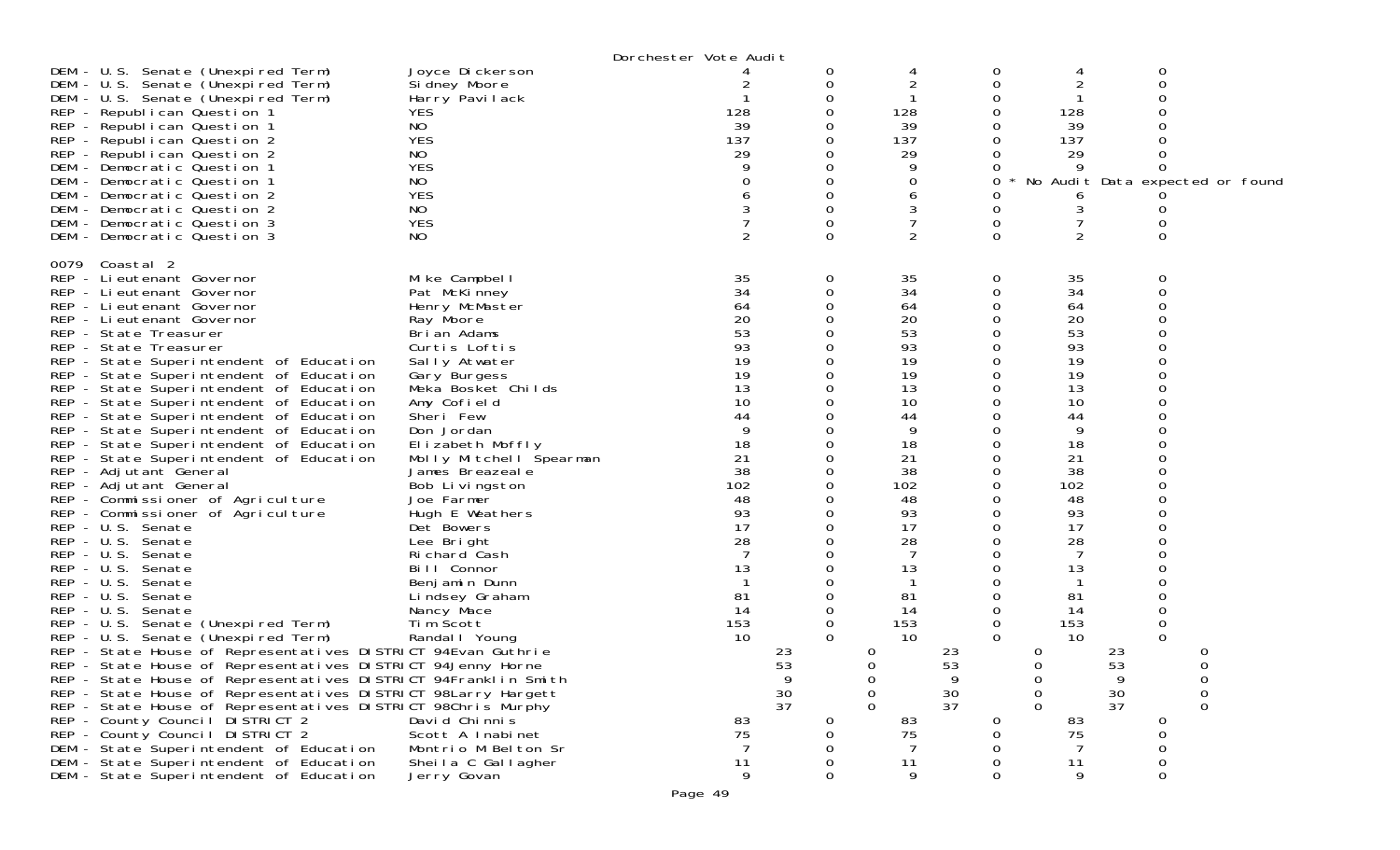|                                                                                                                                                                                                                                                                                                                                                                                                                                                                                                                                                                                                                                                                                                                                                                                                                                                                                                                                                                                                                                                                                                                                                                                                                                                                                                                   |                                                                                                                                                                                                                                                                                                                                                                                                                                                                                                    | Dorchester Vote Audit                                                                                         |                                   |                                                                                                                                                    |                                             |                                                                                                                                          |                                                                                                    |
|-------------------------------------------------------------------------------------------------------------------------------------------------------------------------------------------------------------------------------------------------------------------------------------------------------------------------------------------------------------------------------------------------------------------------------------------------------------------------------------------------------------------------------------------------------------------------------------------------------------------------------------------------------------------------------------------------------------------------------------------------------------------------------------------------------------------------------------------------------------------------------------------------------------------------------------------------------------------------------------------------------------------------------------------------------------------------------------------------------------------------------------------------------------------------------------------------------------------------------------------------------------------------------------------------------------------|----------------------------------------------------------------------------------------------------------------------------------------------------------------------------------------------------------------------------------------------------------------------------------------------------------------------------------------------------------------------------------------------------------------------------------------------------------------------------------------------------|---------------------------------------------------------------------------------------------------------------|-----------------------------------|----------------------------------------------------------------------------------------------------------------------------------------------------|---------------------------------------------|------------------------------------------------------------------------------------------------------------------------------------------|----------------------------------------------------------------------------------------------------|
| DEM - State Superintendent of Education<br>DEM - U.S. Senate<br>DEM - U.S. Senate<br>DEM - U.S. Senate (Unexpired Term)<br>DEM - U.S. Senate (Unexpired Term)<br>DEM - U.S. Senate (Unexpired Term)<br>REP - Republican Question 1<br>REP - Republican Question 1<br>REP - Republican Question 2<br>REP - Republican Question 2<br>DEM - Democratic Question 1<br>DEM - Democratic Question 1<br>DEM - Democratic Question 2<br>DEM - Democratic Question 2<br>DEM - Democratic Question 3<br>DEM - Democratic Question 3                                                                                                                                                                                                                                                                                                                                                                                                                                                                                                                                                                                                                                                                                                                                                                                         | Tom Thompson<br>Brad Hutto<br>Jay Stamper<br>Joyce Dickerson<br>Si dney Moore<br>Harry <sup>S</sup> Pavilack<br><b>YES</b><br>NO<br><b>YES</b><br>NO<br><b>YES</b><br>NO<br><b>YES</b><br>NO<br><b>YES</b><br>NO.                                                                                                                                                                                                                                                                                  | 23<br>24<br>123<br>38<br>130<br>28<br>26<br>29<br>28                                                          | 0<br>0<br>0                       | 5<br>23<br>8<br>24<br>$\overline{2}$<br>4<br>123<br>38<br>130<br>28<br>26<br>5<br>29<br>3<br>28<br>4                                               | 0<br>0<br>0<br>Ω<br>$\Omega$                | 5<br>23<br>8<br>24<br>$\overline{2}$<br>4<br>123<br>38<br>130<br>28<br>26<br>5<br>29<br>3<br>28<br>4                                     | 0<br>$\Omega$<br>0                                                                                 |
| 0080 Coastal 3<br>REP - Lieutenant Governor<br>REP - Lieutenant Governor<br>REP - Lieutenant Governor<br>REP - Lieutenant Governor<br>REP - State Treasurer<br>REP - State Treasurer<br>REP - State Superintendent of Education<br>REP - State Superintendent of Education<br>REP - State Superintendent of Education<br>REP - State Superintendent of Education<br>REP - State Superintendent of Education<br>REP - State Superintendent of Education<br>REP - State Superintendent of Education<br>REP - State Superintendent of Education<br>REP - Adjutant General<br>REP - Adjutant General<br>REP - Commissioner of Agriculture<br>REP - Commissioner of Agriculture<br>REP - U.S. Senate<br>REP - U.S. Senate<br>REP - U.S. Senate<br>REP - U.S. Senate<br>REP - U.S. Senate<br>REP - U.S. Senate<br>REP - U.S. Senate<br>REP - U.S. Senate (Unexpired Term)<br>REP - U.S. Senate (Unexpired Term)<br>REP - State House of Representatives DISTRICT 94Evan Guthrie<br>REP - State House of Representatives DISTRICT 94Jenny Horne<br>REP - State House of Representatives DISTRICT 94Franklin Smith<br>REP - State House of Representatives DISTRICT 98Larry Hargett<br>REP - State House of Representatives DISTRICT 98Chris Murphy<br>REP - County Council DISTRICT 2<br>REP - County Council DISTRICT 2 | Mike Campbell<br>Pat McKinney<br>Henry McMaster<br>Ray Moore<br>Brian Adams<br>Curtis Loftis<br>Sally Atwater<br>Gary Burgess<br>Meka Bosket Childs<br>Amy Cofield<br>Sheri Few<br>Don Jordan<br>Elizabeth Moffly<br>Molly Mitchell Spearman<br>James Breazeale<br>Bob Livingston<br>Joe Farmer<br>Hugh E Weathers<br>Det Bowers<br>Lee Bright<br>Richard Cash<br>Bill Connor<br>Benjamin Dunn<br>Lindsey Graham<br>Nancy Mace<br>Tim Scott<br>Randal I Young<br>David Chinnis<br>Scott A Inabinet | 10<br>25<br>19<br>29<br>21<br>2<br>11<br>12<br>30<br>25<br>20<br>14<br>24<br>47<br>$\overline{2}$<br>28<br>16 | 0<br>0<br>6<br>21<br>10<br>0<br>0 | 10<br>5<br>25<br>8<br>19<br>29<br>5<br>21<br>2<br>11<br>12<br>30<br>25<br>20<br>5<br>14<br>0<br>3<br>0<br>24<br>6<br>47<br>2<br>0<br>0<br>28<br>16 | 0<br>0<br>ັ<br>0<br>6<br>21<br>10<br>0<br>0 | 10<br>5<br>25<br>8<br>19<br>29<br>5<br>21<br>2<br>11<br>12<br>30<br>25<br>20<br>5<br>14<br>3<br>24<br>6<br>47<br>2<br>Ω<br>0<br>28<br>16 | 0<br>∩<br>No Audit Data expected or found<br>No Audit Data expected or found<br>0<br>21<br>10<br>0 |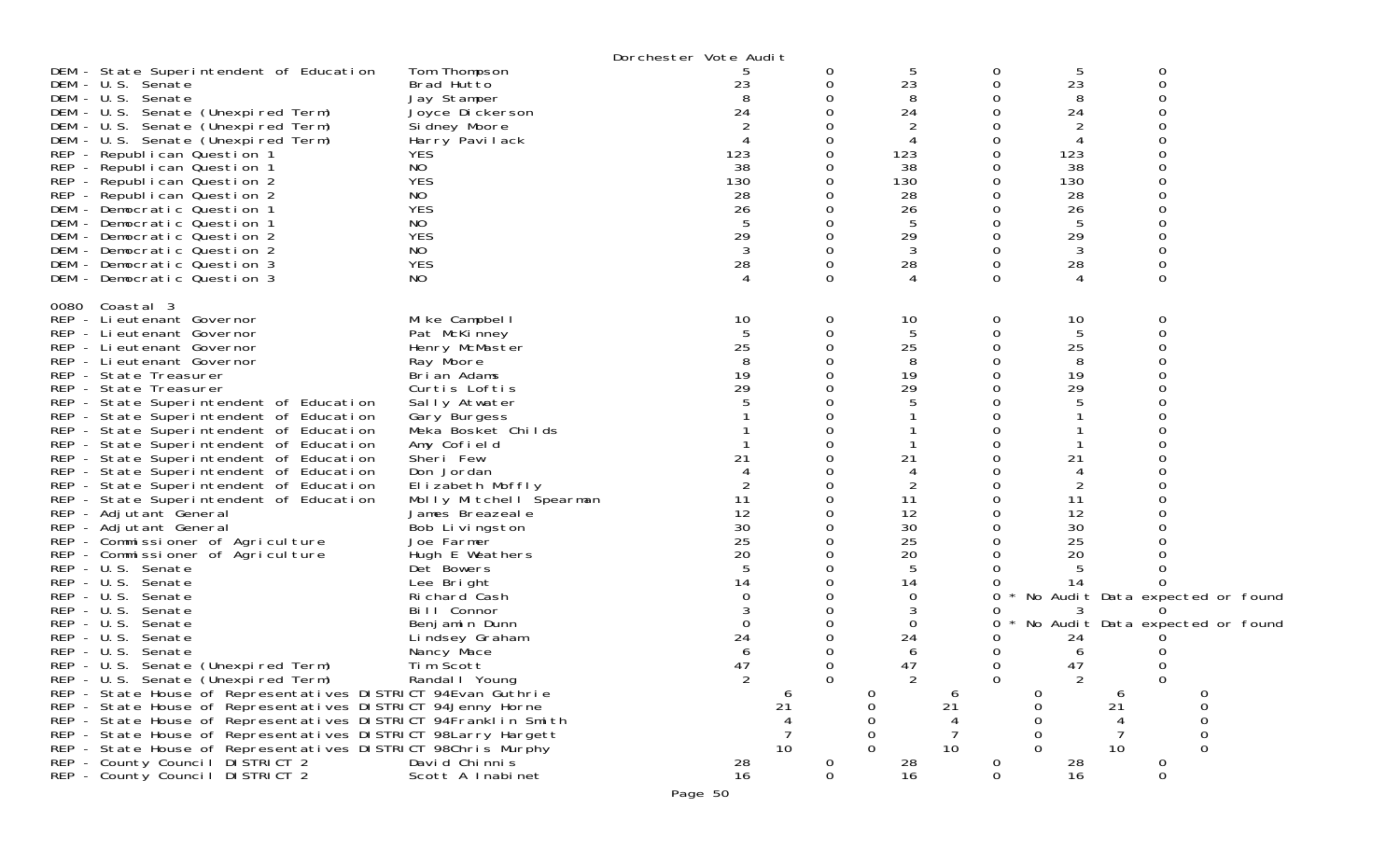|                                                                                                                                                                                                                                                                                                                                                                                                                                                                                                                                                                                                                                                                                                                                            |                                                                                                                                                                                                                                                                                                                                                                | Dorchester Vote Audit                                                                              |        |                                                                                                                        |                                                                                                  |                                                                                                                        |                                                            |
|--------------------------------------------------------------------------------------------------------------------------------------------------------------------------------------------------------------------------------------------------------------------------------------------------------------------------------------------------------------------------------------------------------------------------------------------------------------------------------------------------------------------------------------------------------------------------------------------------------------------------------------------------------------------------------------------------------------------------------------------|----------------------------------------------------------------------------------------------------------------------------------------------------------------------------------------------------------------------------------------------------------------------------------------------------------------------------------------------------------------|----------------------------------------------------------------------------------------------------|--------|------------------------------------------------------------------------------------------------------------------------|--------------------------------------------------------------------------------------------------|------------------------------------------------------------------------------------------------------------------------|------------------------------------------------------------|
| DEM - State Superintendent of Education<br>DEM - State Superintendent of Education<br>DEM - State Superintendent of Education<br>DEM - State Superintendent of Education<br>DEM - U.S. Senate<br>DEM - U.S. Senate<br>DEM - U.S. Senate (Unexpired Term)                                                                                                                                                                                                                                                                                                                                                                                                                                                                                   | Montrio M Belton Sr<br>Sheila C Gallagher<br>Jerry Govan<br>Tom Thompson<br>Brad Hutto<br>Jay Stamper<br>Joyce Dickerson                                                                                                                                                                                                                                       |                                                                                                    | 0<br>0 | 2<br>6<br>0<br>2<br>5<br>5                                                                                             | 0<br>0<br>0                                                                                      | 2<br>6<br>5                                                                                                            | 0<br>0<br>No Audit Data expected or found                  |
| DEM - U.S. Senate (Unexpired Term)<br>DEM - U.S. Senate (Unexpired Term)<br>REP - Republican Question 1<br>REP - Republican Question 1<br>REP - Republican Question 2<br>REP - Republican Question 2<br>DEM - Democratic Question 1<br>DEM - Democratic Question 1<br>DEM - Democratic Question 2<br>DEM - Democratic Question 2                                                                                                                                                                                                                                                                                                                                                                                                           | Si dney Moore<br>Harry Pavilack<br><b>YES</b><br>NO.<br><b>YES</b><br>NO<br><b>YES</b><br>NO.<br><b>YES</b><br>NO.                                                                                                                                                                                                                                             | 36<br>15<br>40<br>10                                                                               |        | 36<br>15<br>40<br>10<br>8<br>2<br>9                                                                                    | 0<br>0<br>0<br>0<br>0<br>0                                                                       | 36<br>15<br>40<br>10<br>8<br>2<br>9                                                                                    | 0<br>Ω                                                     |
| DEM - Democratic Question 3<br>DEM - Democratic Question 3                                                                                                                                                                                                                                                                                                                                                                                                                                                                                                                                                                                                                                                                                 | <b>YES</b><br>NO.                                                                                                                                                                                                                                                                                                                                              |                                                                                                    | ∩      | 9                                                                                                                      | 0<br>0                                                                                           | 9                                                                                                                      | 0<br>O                                                     |
| 0081 Archdale 2<br>REP - Lieutenant Governor<br>REP - Lieutenant Governor<br>REP - Lieutenant Governor<br>REP - Lieutenant Governor<br>REP - State Treasurer<br>REP - State Treasurer<br>REP - State Superintendent of Education<br>REP - State Superintendent of Education<br>REP - State Superintendent of Education<br>REP - State Superintendent of Education<br>REP - State Superintendent of Education<br>REP - State Superintendent of Education<br>REP - State Superintendent of Education<br>REP - State Superintendent of Education<br>REP - Adjutant General<br>REP - Adjutant General<br>REP - Commissioner of Agriculture<br>REP - Commissioner of Agriculture<br>REP - U.S. Senate<br>REP - U.S. Senate<br>REP - U.S. Senate | Mike Campbell<br>Pat McKinney<br>Henry McMaster<br>Ray Moore<br>Brian Adams<br>Curtis Loftis<br>Sally Atwater<br>Gary Burgess<br>Meka Bosket Childs<br>Amy Cofield<br>Sheri Few<br>Don Jordan<br>Elizabeth Moffly<br>Molly Mitchell Spearman<br>James Breazeale<br>Bob Livingston<br>Joe Farmer<br>Hugh E Weathers<br>Det Bowers<br>Lee Bright<br>Richard Cash | 19<br>35<br>64<br>14<br>49<br>81<br>18<br>14<br>10<br>55<br>13<br>23<br>100<br>48<br>76<br>32<br>5 | 0      | 19<br>35<br>64<br>14<br>49<br>81<br>18<br>14<br>10<br>5<br>55<br>5<br>5<br>13<br>23<br>100<br>48<br>76<br>3<br>32<br>5 | 0<br>0<br>0<br>0<br>0<br>0<br>0<br>0<br>0<br>0<br>0<br>0<br>0<br>0<br>0<br>0<br>0<br>0<br>0<br>0 | 19<br>35<br>64<br>14<br>49<br>81<br>18<br>14<br>10<br>5<br>55<br>5<br>5<br>13<br>23<br>100<br>48<br>76<br>3<br>32<br>5 | 0<br>0<br>Ω<br>Ω                                           |
| REP - U.S. Senate<br>REP - U.S. Senate<br>REP - U.S. Senate<br>REP - U.S. Senate<br>REP - U.S. Senate (Unexpired Term)<br>REP - U.S. Senate (Unexpired Term)<br>DEM - State Superintendent of Education<br>DEM - State Superintendent of Education<br>DEM - State Superintendent of Education<br>DEM - State Superintendent of Education                                                                                                                                                                                                                                                                                                                                                                                                   | Bill Connor<br>Benjamin Dunn<br>Lindsey Graham<br>Nancy Mace<br>Tim Šcott<br>Randal I Young<br>Montrio M Belton Sr<br>Sheila C Gallagher<br>Jerry Govan<br>Tom Thompson                                                                                                                                                                                        | 17<br>67<br>13<br>134                                                                              | 0<br>0 | 17<br>67<br>13<br>134<br>8                                                                                             | 0<br>0<br>0<br>0<br>0<br>0                                                                       | 17<br>67<br>13<br>134<br>4<br>4<br>8<br>$\overline{7}$<br>4                                                            | ∩<br>0<br>$\mathbf 0$<br>$\Omega$<br>0<br>0<br>O<br>0<br>0 |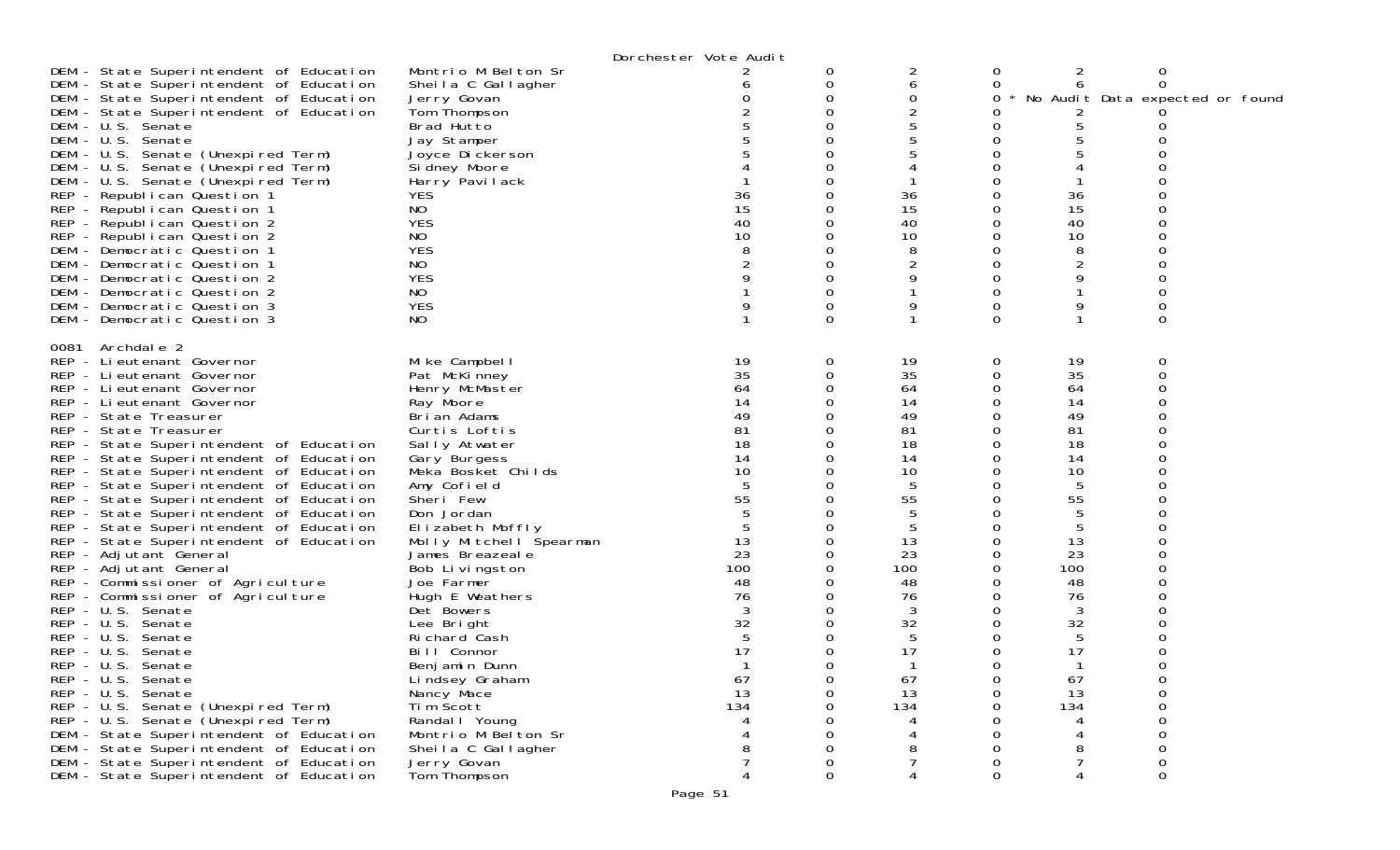|                                                                                                                                                                                                                                                                                                                                                                                                                                                                                                                                                                                                                                                                                                                                                                                                                                                                                                                                                                                                                                                                                                                                                                                                                                                                                                   |                                                                                                                                                                                                                                                                                                                                                                                                                                                                                                                                                                          | Dorchester Vote Audit                                                                                                                                                              |             |                                                                                                                                                                                                                  |                                                |                                                                                                                                                                                                        |                                                                                                   |
|---------------------------------------------------------------------------------------------------------------------------------------------------------------------------------------------------------------------------------------------------------------------------------------------------------------------------------------------------------------------------------------------------------------------------------------------------------------------------------------------------------------------------------------------------------------------------------------------------------------------------------------------------------------------------------------------------------------------------------------------------------------------------------------------------------------------------------------------------------------------------------------------------------------------------------------------------------------------------------------------------------------------------------------------------------------------------------------------------------------------------------------------------------------------------------------------------------------------------------------------------------------------------------------------------|--------------------------------------------------------------------------------------------------------------------------------------------------------------------------------------------------------------------------------------------------------------------------------------------------------------------------------------------------------------------------------------------------------------------------------------------------------------------------------------------------------------------------------------------------------------------------|------------------------------------------------------------------------------------------------------------------------------------------------------------------------------------|-------------|------------------------------------------------------------------------------------------------------------------------------------------------------------------------------------------------------------------|------------------------------------------------|--------------------------------------------------------------------------------------------------------------------------------------------------------------------------------------------------------|---------------------------------------------------------------------------------------------------|
| DEM - U.S. Senate<br>DEM - U.S. Senate<br>DEM - U.S. Senate (Unexpired Term)<br>DEM - U.S. Senate (Unexpired Term)<br>DEM - U.S. Senate (Unexpired Term)<br>REP - Republican Question 1<br>REP - Republican Question 1<br>REP - Republican Question 2<br>REP - Republican Question 2<br>DEM - Democratic Question 1<br>DEM - Democratic Question 1<br>DEM - Democratic Question 2<br>DEM - Democratic Question 2<br>DEM - Democratic Question 3<br>DEM - Democratic Question 3                                                                                                                                                                                                                                                                                                                                                                                                                                                                                                                                                                                                                                                                                                                                                                                                                    | Brad Hutto<br>Jay Stamper<br>Joyce Dickerson<br>Si dney Moore<br>Harry Pavilack<br><b>YES</b><br>NO<br><b>YES</b><br>NO<br><b>YES</b><br>NO<br><b>YES</b><br>NO<br><b>YES</b><br>NO                                                                                                                                                                                                                                                                                                                                                                                      | 10<br>12<br>16<br>111<br>25<br>120<br>17<br>18<br>5<br>21<br>$\overline{2}$<br>22                                                                                                  | 0<br>0<br>0 | 10<br>12<br>16<br>4<br>111<br>25<br>120<br>17<br>18<br>5<br>21<br>2<br>22<br>-1                                                                                                                                  | 0<br>0<br>O<br>Ω<br>Ω<br>Ω<br>0<br>0           | 10<br>12<br>16<br>4<br>111<br>25<br>120<br>17<br>18<br>5<br>21<br>$\overline{2}$<br>22<br>$\mathbf{1}$                                                                                                 | 0<br>0<br>∩<br>0                                                                                  |
| 0082 Ashborough E 2<br>REP - Lieutenant Governor<br>REP - Lieutenant Governor<br>REP - Lieutenant Governor<br>REP - Lieutenant Governor<br>REP - State Treasurer<br>REP - State Treasurer<br>REP - State Superintendent of Education<br>REP - State Superintendent of Education<br>REP - State Superintendent of Education<br>REP - State Superintendent of Education<br>REP - State Superintendent of Education<br>REP - State Superintendent of Education<br>REP - State Superintendent of Education<br>REP - State Superintendent of Education<br>REP - Adjutant General<br>REP - Adjutant General<br>REP - Commissioner of Agriculture<br>REP - Commissioner of Agriculture<br>REP - U.S. Senate<br>REP - U.S. Senate<br>REP - U.S. Senate<br>REP - U.S. Senate<br>REP - U.S. Senate<br>REP - U.S. Senate<br>REP - U.S. Senate<br>REP - U.S. Senate (Unexpired Term)<br>REP - U.S. Senate (Unexpired Term)<br>REP - State House of Representatives DISTRICT 98Larry Hargett<br>REP - State House of Representatives DISTRICT 98Chris Murphy<br>REP - County Council DISTRICT 7<br>REP - County Council DISTRICT 7<br>DEM - State Superintendent of Education<br>DEM - State Superintendent of Education<br>DEM - State Superintendent of Education<br>DEM - State Superintendent of Education | Mike Campbell<br>Pat McKinney<br>Henry McMaster<br>Ray Moore<br>Brian Adams<br>Curtis Loftis<br>Sally Atwater<br>Gary Burgess<br>Meka Bosket Childs<br>Amy Cofield<br>Sheri Few<br>Don Jordan<br>Elizabeth Moffly<br>Molly Mitchell Spearman<br>James Breazeale<br>Bob Livingston<br>Joe Farmer<br>Hugh E Weathers<br>Det Bowers<br>Lee Bright<br>Richard Cash<br>Bill Connor<br>Benjamin Dunn<br>Lindsey Graham<br>Nancy Mace<br>Tim Scott<br>Randal   Young<br>Jay Byars<br>Lester Dempsey<br>Montrio M Belton Sr<br>Sheila C Gallagher<br>Jerry Govan<br>Tom Thompson | 54<br>32<br>129<br>13<br>60<br>154<br>58<br>15<br>19<br>10<br>36<br>27<br>45<br>31<br>158<br>51<br>157<br>6<br>35<br>164<br>32<br>236<br>10<br>109<br>123<br>153<br>92<br>$\Omega$ | 0<br>0      | 54<br>32<br>129<br>13<br>60<br>154<br>58<br>15<br>19<br>10<br>36<br>5<br>27<br>45<br>31<br>158<br>51<br>157<br>6<br>35<br>3<br>9<br>164<br>32<br>236<br>10<br>0<br>109<br>123<br>$\Omega$<br>153<br>92<br>8<br>0 | 0<br>0<br>Ω<br>O<br>Ω<br>0<br>Ω<br>∩<br>0<br>0 | 54<br>32<br>129<br>13<br>60<br>154<br>58<br>15<br>19<br>10<br>36<br>5<br>27<br>45<br>31<br>158<br>51<br>157<br>6<br>35<br>3<br>9<br>164<br>32<br>236<br>10<br>0<br>109<br>$\Omega$<br>123<br>153<br>92 | 0<br>$\Omega$<br>$\Omega$<br>0<br>$\Omega$<br>0<br>0<br>∩<br>∩<br>No Audit Data expected or found |
|                                                                                                                                                                                                                                                                                                                                                                                                                                                                                                                                                                                                                                                                                                                                                                                                                                                                                                                                                                                                                                                                                                                                                                                                                                                                                                   |                                                                                                                                                                                                                                                                                                                                                                                                                                                                                                                                                                          | Page 52                                                                                                                                                                            |             |                                                                                                                                                                                                                  |                                                |                                                                                                                                                                                                        |                                                                                                   |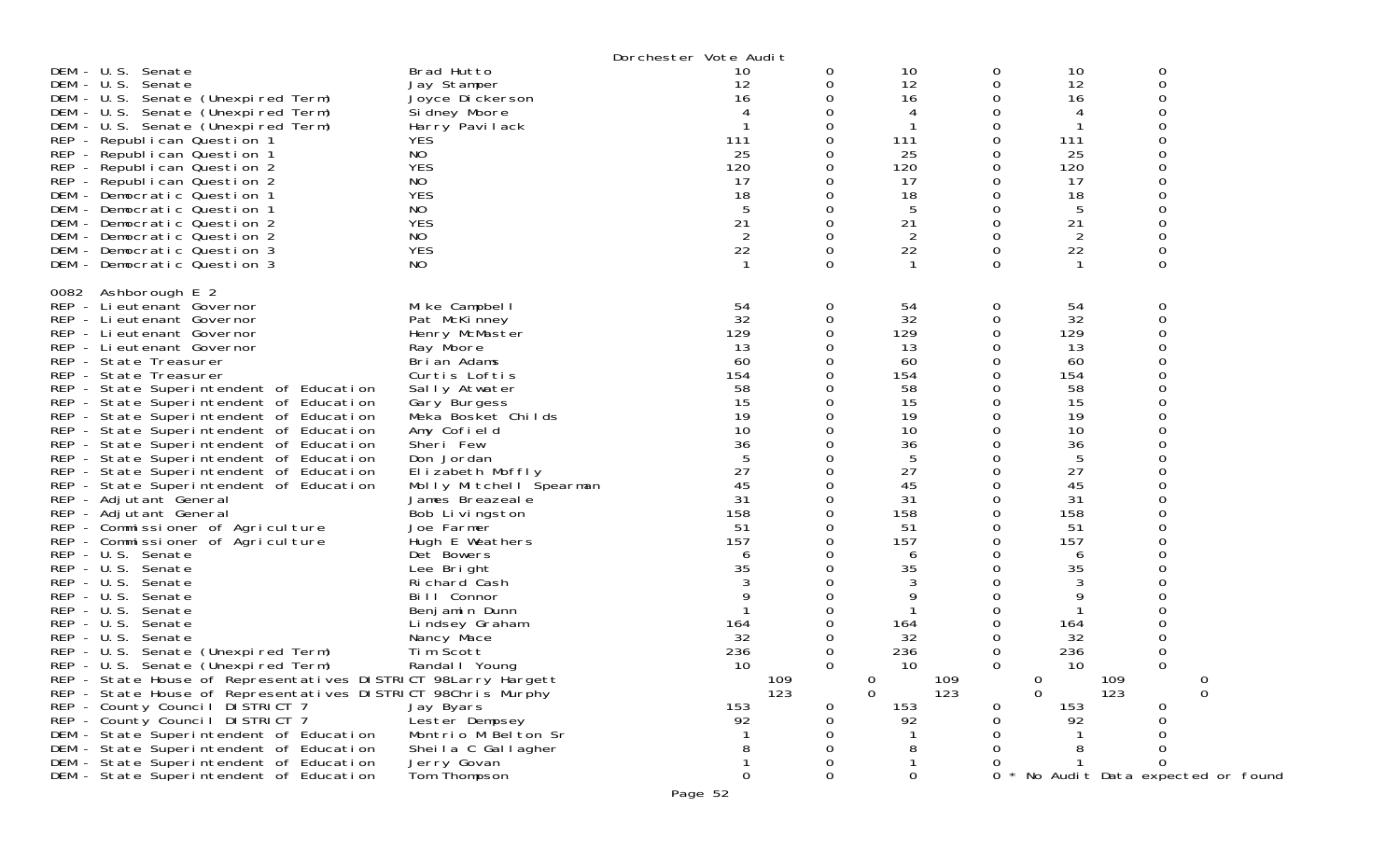|                                                                                                                                                                                                                                                                                                                                                                                                                                                                                                                                                                                                                                                                                                                                                                                                                                                                                                                                                                                                                                                                                                                                                                                                                                           |                                                                                                                                                                                                                                                                                                                                                                                                                                                                                                                                                                                                        | Dorchester Vote Audit                                                                                                                                                                                                                                           |                                                                                   |                                                                                                                                                                                                          |                       |                                                                                                                                                                                           |                                      |
|-------------------------------------------------------------------------------------------------------------------------------------------------------------------------------------------------------------------------------------------------------------------------------------------------------------------------------------------------------------------------------------------------------------------------------------------------------------------------------------------------------------------------------------------------------------------------------------------------------------------------------------------------------------------------------------------------------------------------------------------------------------------------------------------------------------------------------------------------------------------------------------------------------------------------------------------------------------------------------------------------------------------------------------------------------------------------------------------------------------------------------------------------------------------------------------------------------------------------------------------|--------------------------------------------------------------------------------------------------------------------------------------------------------------------------------------------------------------------------------------------------------------------------------------------------------------------------------------------------------------------------------------------------------------------------------------------------------------------------------------------------------------------------------------------------------------------------------------------------------|-----------------------------------------------------------------------------------------------------------------------------------------------------------------------------------------------------------------------------------------------------------------|-----------------------------------------------------------------------------------|----------------------------------------------------------------------------------------------------------------------------------------------------------------------------------------------------------|-----------------------|-------------------------------------------------------------------------------------------------------------------------------------------------------------------------------------------|--------------------------------------|
| $DEM - U.S.$<br>Senate<br>DEM - U.S. Senate<br>DEM - U.S. Senate (Unexpired Term)<br>DEM - U.S. Senate (Unexpired Term)<br>DEM - U.S. Senate (Unexpired Term)<br>REP - Republican Question 1<br>REP - Republican Question 1<br>REP - Republican Question 2<br>REP - Republican Question 2<br>DEM - Democratic Question 1<br>DEM - Democratic Question 1<br>DEM - Democratic Question 2<br>DEM - Democratic Question 2<br>DEM - Democratic Question 3<br>DEM - Democratic Question 3                                                                                                                                                                                                                                                                                                                                                                                                                                                                                                                                                                                                                                                                                                                                                       | Brad Hutto<br>Jay Stamper<br>Joyce Dickerson<br>Si dney Moore<br>Harry Pavilack<br><b>YES</b><br>NO<br><b>YES</b><br>NO<br><b>YES</b><br>NO<br><b>YES</b><br>NO<br><b>YES</b><br>NO                                                                                                                                                                                                                                                                                                                                                                                                                    | $\Omega$<br>170<br>71<br>170<br>70                                                                                                                                                                                                                              | 0<br>0<br>0<br>0<br>0<br>0<br>$\Omega$                                            | 3<br>8<br>2<br>0<br>170<br>71<br>170<br>70<br>3<br>8<br>9                                                                                                                                                | 0<br>0<br>0<br>Ω<br>0 | 170<br>71<br>170<br>70<br>8<br>9                                                                                                                                                          | No Audit Data expected or found<br>0 |
| Ashborough W 2<br>0083<br>REP - Lieutenant Governor<br>REP - Lieutenant Governor<br>REP - Lieutenant Governor<br>REP - Lieutenant Governor<br>REP - State Treasurer<br>REP - State Treasurer<br>REP - State Superintendent of Education<br>REP - State Superintendent of Education<br>REP - State Superintendent of Education<br>REP - State Superintendent of Education<br>REP - State Superintendent of Education<br>REP - State Superintendent of Education<br>REP - State Superintendent of Education<br>REP - State Superintendent of Education<br>REP - Adjutant General<br>REP - Adjutant General<br>REP - Commissioner of Agriculture<br>REP - Commissioner of Agriculture<br>REP - U.S. Senate<br>REP - U.S. Senate<br>$REP - U.S.$<br>Senate<br>$- U.S.$<br>REP<br>Senate<br>$REP - U.S.$<br>Senate<br>$REP - U.S.$<br>Senate<br>$REP - U.S.$<br>Senate<br>REP - U.S. Senate (Unexpired Term)<br>REP - U.S. Senate (Unexpired Term)<br>REP - County Council DISTRICT 7<br>REP - County Council DISTRICT 7<br>DEM - State Superintendent of Education<br>DEM - State Superintendent of Education<br>DEM - State Superintendent of Education<br>DEM - State Superintendent of Education<br>DEM - U.S. Senate<br>DEM - U.S. Senate | Mike Campbell<br>Pat McKinney<br>Henry McMaster<br>Ray Moore<br>Brian Adams<br>Curtis Loftis<br>Sally Atwater<br>Gary Burgess<br>Meka Bosket Childs<br>Amy Cofield<br>Sheri Few<br>Don Jordan<br>Elizabeth Moffly<br>Molly Mitchell Spearman<br>James Breazeale<br>Bob Livingston<br>Joe Farmer<br>Hugh E Weathers<br>Det Bowers<br>Lee Bright<br>Ri chard Cash<br>Bill Connor<br>Benjamin Dunn<br>Lindsey Graham<br>Nancy Mace<br>Tim Scott<br>Randal I Young<br>Jay Byars<br>Lester Dempsey<br>Montrio M Belton Sr<br>Sheila C Gallagher<br>Jerry Govan<br>Tom Thompson<br>Brad Hutto<br>Jay Stamper | 35<br>49<br>100<br>22<br>63<br>135<br>28<br>17<br>9<br>11<br>57<br>24<br>37<br>37<br>145<br>62<br>131<br>10<br>48<br>$\boldsymbol{\vartriangle}$<br>11<br>$\overline{0}$<br>122<br>21<br>204<br>15<br>77<br>137<br>$\overline{2}$<br>11<br>18<br>$\overline{4}$ | 0<br>0<br>0<br>0<br>0<br>0<br>0<br>0<br>0<br>0<br>0<br>∩<br>0<br>Ω<br>O<br>0<br>0 | 35<br>49<br>100<br>22<br>63<br>135<br>28<br>17<br>9<br>11<br>57<br>8<br>24<br>37<br>37<br>145<br>62<br>131<br>10<br>48<br>4<br>11<br>0<br>122<br>21<br>204<br>15<br>77<br>137<br>2<br>11<br>3<br>18<br>4 | 0<br>Ω<br>0<br>0      | 35<br>49<br>100<br>22<br>63<br>135<br>28<br>17<br>9<br>11<br>57<br>24<br>37<br>37<br>145<br>62<br>131<br>10<br>48<br>11<br>122<br>21<br>204<br>15<br>77<br>137<br>2<br>11<br>3<br>18<br>4 | No Audit Data expected or found<br>0 |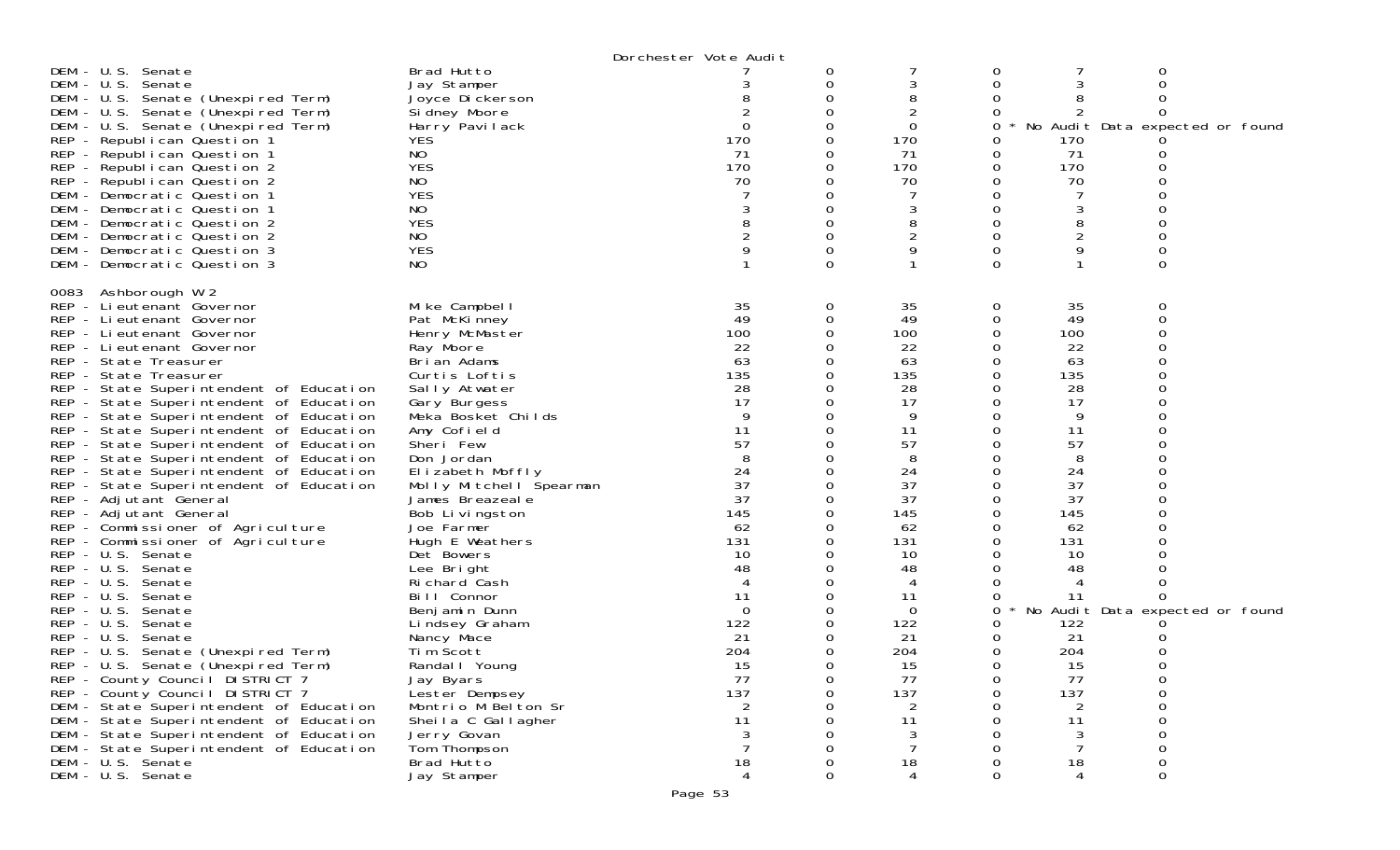|                      |                                                                                                                                                                                                                                                                                                                                                                                                                                                                                                                                                                                                                                                                                                                                                                                                                                                                                                                                                                                                                                                                                                                                                                                                                                                                                  |                                                                                                                                                                                                                                                                                                                                                                                                                                                                                                                                                                                                                                            | Dorchester Vote Audit                                                                                                                                                                                                 |                                                                                                                                                                                                        |                                                                                                                                                                                                      |                                                                                                                                                                                                  |                                                                                                                                                                                                           |   |
|----------------------|----------------------------------------------------------------------------------------------------------------------------------------------------------------------------------------------------------------------------------------------------------------------------------------------------------------------------------------------------------------------------------------------------------------------------------------------------------------------------------------------------------------------------------------------------------------------------------------------------------------------------------------------------------------------------------------------------------------------------------------------------------------------------------------------------------------------------------------------------------------------------------------------------------------------------------------------------------------------------------------------------------------------------------------------------------------------------------------------------------------------------------------------------------------------------------------------------------------------------------------------------------------------------------|--------------------------------------------------------------------------------------------------------------------------------------------------------------------------------------------------------------------------------------------------------------------------------------------------------------------------------------------------------------------------------------------------------------------------------------------------------------------------------------------------------------------------------------------------------------------------------------------------------------------------------------------|-----------------------------------------------------------------------------------------------------------------------------------------------------------------------------------------------------------------------|--------------------------------------------------------------------------------------------------------------------------------------------------------------------------------------------------------|------------------------------------------------------------------------------------------------------------------------------------------------------------------------------------------------------|--------------------------------------------------------------------------------------------------------------------------------------------------------------------------------------------------|-----------------------------------------------------------------------------------------------------------------------------------------------------------------------------------------------------------|---|
|                      | DEM - U.S. Senate (Unexpired Term)<br>DEM - U.S. Senate (Unexpired Term)<br>DEM - U.S. Senate (Unexpired Term)<br>REP - Republican Question 1<br>REP - Republican Question 1<br>REP - Republican Question 2<br>REP - Republican Question 2<br>DEM - Democratic Question 1<br>DEM - Democratic Question 1<br>DEM - Democratic Question 2<br>DEM - Democratic Question 2<br>DEM - Democratic Question 3<br>DEM - Democratic Question 3                                                                                                                                                                                                                                                                                                                                                                                                                                                                                                                                                                                                                                                                                                                                                                                                                                             | Joyce Dickerson<br>Sidney Moore<br>Harry Pavilack<br><b>YES</b><br>NO<br><b>YES</b><br>NO<br><b>YES</b><br>NO<br><b>YES</b><br>NO<br><b>YES</b><br>NO.                                                                                                                                                                                                                                                                                                                                                                                                                                                                                     | 15<br>2<br>163<br>47<br>173<br>38<br>12<br>11<br>16<br>7<br>22<br>$\overline{2}$                                                                                                                                      | 0<br>0<br>0<br>0<br>0<br>0<br>0<br>0<br>0<br>0<br>0<br>0<br>0                                                                                                                                          | 15<br>2<br>163<br>47<br>173<br>38<br>12<br>11<br>16<br>7<br>22<br>2                                                                                                                                  | 0<br>0<br>0<br>0<br>0<br>0<br>0<br>0<br>0<br>0<br>0<br>0<br>0                                                                                                                                    | 15<br>$\overline{2}$<br>163<br>47<br>173<br>38<br>12<br>11<br>16<br>7<br>22<br>2                                                                                                                          |   |
| 0084<br>$REP - U.S.$ | Beech Hill 2<br>REP - Li eutenant Governor<br>REP - Lieutenant Governor<br>REP - Lieutenant Governor<br>REP - Li eutenant Governor<br>REP - State Treasurer<br>REP - State Treasurer<br>REP - State Superintendent of Education<br>REP - State Superintendent of Education<br>REP - State Superintendent of Education<br>REP - State Superintendent of Education<br>REP - State Superintendent of Education<br>REP - State Superintendent of Education<br>REP - State Superintendent of Education<br>REP - State Superintendent of Education<br>REP - Adjutant General<br>REP - Adjutant General<br>REP - Commissioner of Agriculture<br>REP - Commissioner of Agriculture<br>REP - U.S. Senate<br>REP - U.S. Senate<br>REP - U.S. Senate<br>$REP - U.S.$<br>Senate<br>Senate<br>$REP - U.S.$<br>Senate<br>REP - U.S. Senate<br>REP - U.S. Senate (Unexpired Term)<br>REP - U.S. Senate (Unexpired Term)<br>REP - County Council DISTRICT 7<br>REP - County Council DISTRICT 7<br>DEM - State Superintendent of Education<br>DEM - State Superintendent of Education<br>DEM - State Superintendent of Education<br>DEM - State Superintendent of Education<br>DEM - U.S. Senate<br>DEM - U.S. Senate<br>DEM - U.S. Senate (Unexpired Term)<br>DEM - U.S. Senate (Unexpired Term) | Mike Campbell<br>Pat McKinney<br>Henry McMaster<br>Ray Moore<br>Brian Adams<br>Curtis Loftis<br>Sally Atwater<br>Gary Burgess<br>Meka Bosket Childs<br>Amy Cofield<br>Sheri Few<br>Don Jordan<br>Elizabeth Moffly<br>Molly Mitchell Spearman<br>James Breazeale<br>Bob Livingston<br>Joe Farmer<br>Hugh E Weathers<br>Det Bowers<br>Lee Bright<br>Richard Cash<br>Bill Connor<br>Benjamin Dunn<br>Lindsey Graham<br>Nancy Mace<br>Tim Scott<br>Randal I Young<br>Jay Byars<br>Lester Dempsey<br>Montrio M Belton Sr<br>Sheila C Gallagher<br>Jerry Govan<br>Tom Thompson<br>Brad Hutto<br>Jay Stamper<br>Joyce Di ckerson<br>Si dney Moore | 38<br>36<br>95<br>33<br>73<br>126<br>25<br>12<br>8<br>15<br>76<br>6<br>26<br>30<br>43<br>141<br>74<br>114<br>11<br>59<br>5<br>17<br>6<br>96<br>26<br>209<br>8<br>139<br>78<br>$\frac{2}{5}$<br>7<br>8<br>8<br>11<br>3 | 0<br>0<br>0<br>0<br>0<br>0<br>0<br>0<br>0<br>0<br>0<br>0<br>0<br>0<br>0<br>0<br>0<br>0<br>0<br>0<br>0<br>0<br>0<br>0<br>0<br>0<br>0<br>0<br>0<br>0<br>0<br>$\Omega$<br>0<br>0<br>0<br>0<br>$\mathbf 0$ | 38<br>36<br>95<br>33<br>73<br>126<br>25<br>12<br>8<br>15<br>76<br>6<br>26<br>30<br>43<br>141<br>74<br>114<br>11<br>59<br>5<br>17<br>6<br>96<br>26<br>209<br>8<br>139<br>78<br>2<br>5<br>8<br>11<br>3 | 0<br>0<br>0<br>0<br>0<br>0<br>0<br>0<br>0<br>0<br>0<br>0<br>0<br>0<br>0<br>0<br>0<br>0<br>0<br>0<br>0<br>0<br>0<br>0<br>0<br>0<br>0<br>0<br><sup>n</sup><br>0<br>0<br>0<br>0<br>0<br>0<br>0<br>0 | 38<br>36<br>95<br>33<br>73<br>126<br>25<br>12<br>8<br>15<br>76<br>6<br>26<br>30<br>43<br>141<br>74<br>114<br>11<br>59<br>5<br>17<br>6<br>96<br>26<br>209<br>8<br>139<br>78<br>2<br>5<br>8<br>8<br>11<br>3 | 0 |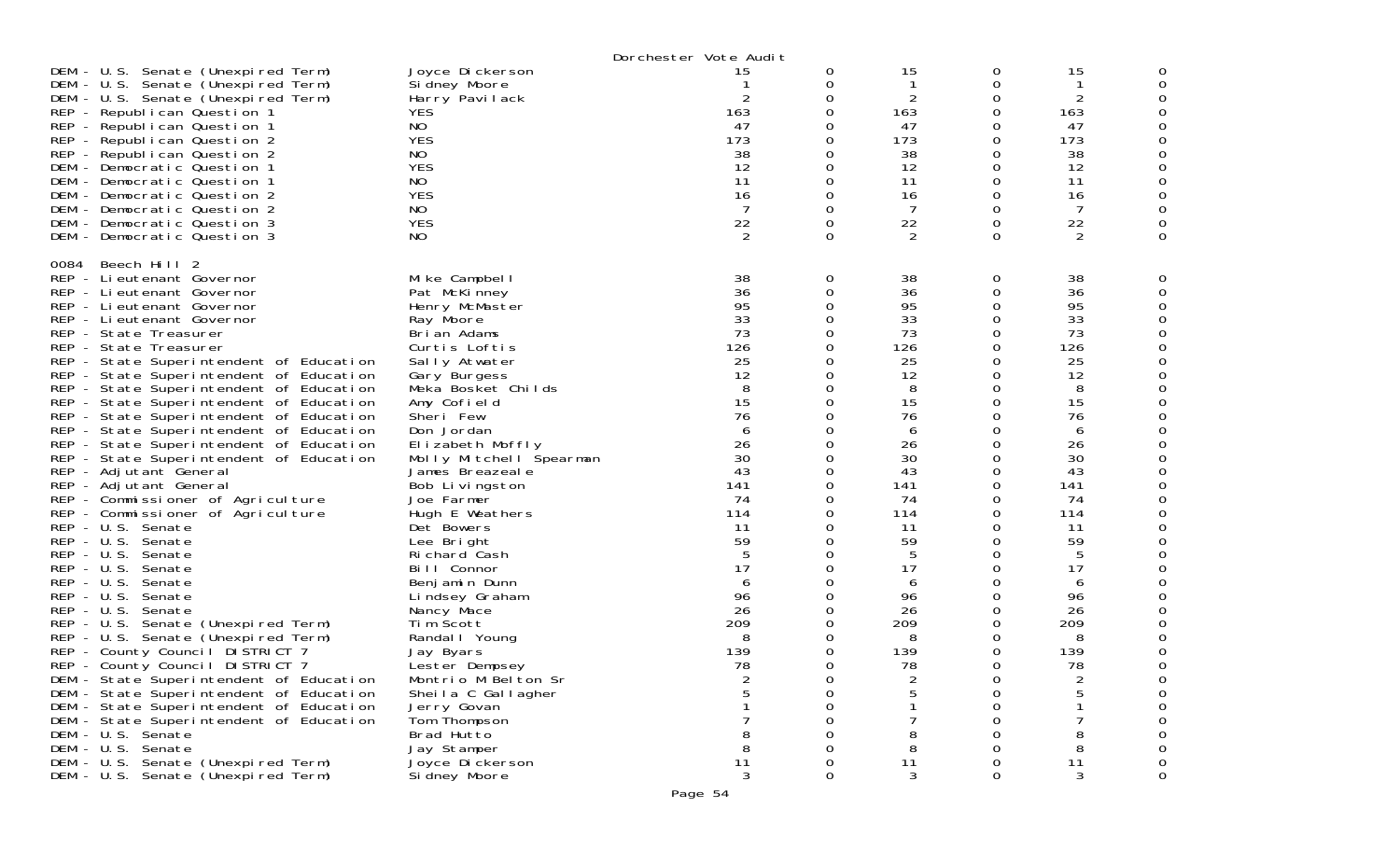|      |                                                               |                         | Dorchester Vote Audit |    |          |                |             |                |                 |                                 |
|------|---------------------------------------------------------------|-------------------------|-----------------------|----|----------|----------------|-------------|----------------|-----------------|---------------------------------|
|      | DEM - U.S. Senate (Unexpired Term)                            | Harry Pavilack          |                       |    | $\sigma$ |                | 0           |                | 0               |                                 |
|      | REP - Republican Question 1                                   | <b>YES</b>              | 161                   |    | 0        | 161            | 0           | 161            | $\Omega$        |                                 |
|      | REP - Republican Question 1                                   | NO.                     | 53                    |    | 0        | 53             | 0           | 53             |                 |                                 |
|      | REP - Republican Question 2                                   | <b>YES</b>              | 174                   |    | 0        | 174            | 0           | 174            |                 |                                 |
|      | REP - Republican Question 2                                   | <b>NO</b>               | 39                    |    |          | 39             | 0           | 39             |                 |                                 |
|      | DEM - Democratic Question 1                                   | <b>YES</b>              | 13                    |    | 0        | 13             | 0           | 13             |                 |                                 |
|      | DEM - Democratic Question 1                                   | NO                      |                       |    | 0        | 2              | 0           | 2              |                 |                                 |
|      | DEM - Democratic Question 2                                   | <b>YES</b>              | 13                    |    | 0        | 13             | 0           | 13             |                 |                                 |
|      | DEM - Democratic Question 2                                   | NO                      |                       |    | 0        | 2              | 0           | 2              |                 |                                 |
|      | DEM - Democratic Question 3                                   | <b>YES</b>              | 13                    |    | 0        | 13             | 0           | 13             |                 |                                 |
|      | DEM - Democratic Question 3                                   | NO                      | 2                     |    | 0        | 2              | $\Omega$    | 2              | $\Omega$        |                                 |
|      |                                                               |                         |                       |    |          |                |             |                |                 |                                 |
| 0085 | Brandymill 2                                                  |                         |                       |    |          |                |             |                |                 |                                 |
|      | REP - Li eutenant Governor                                    | Mike Campbell           | 24                    |    | 0        | 24             | 0           | 24             |                 |                                 |
|      | REP - Lieutenant Governor                                     | Pat McKinney            | 28                    |    | $\Omega$ | 28             | 0           | 28             | ∩               |                                 |
|      | REP - Lieutenant Governor                                     | Henry McMaster          | 50                    |    | 0        | 50             | 0           | 50             |                 |                                 |
|      | REP - Lieutenant Governor                                     | Ray Moore               | 11                    |    |          | 11             |             | 11             |                 |                                 |
|      | REP - State Treasurer                                         | Brian Adams             | 42                    |    |          | 42             |             | 42             |                 |                                 |
|      | REP - State Treasurer                                         | Curtis Loftis           | 71                    |    |          | 71             |             | 71             |                 |                                 |
|      | REP - State Superintendent of Education                       | Sally Atwater           | 20                    |    |          | 20             |             | 20             |                 |                                 |
|      | REP - State Superintendent of Education                       | Gary Burgess            | 15                    |    |          | 15             |             | 15             |                 |                                 |
|      | REP - State Superintendent of Education                       | Meka Bosket Childs      |                       |    | 0        | 4              | O           | 4              |                 |                                 |
|      | REP - State Superintendent of Education                       | Amy Cofield             |                       |    |          | 0              | 0           |                |                 | No Audit Data expected or found |
|      | REP - State Superintendent of Education                       | Sheri Few               | 27                    |    | 0        | 27             |             | 27             |                 |                                 |
|      | REP - State Superintendent of Education                       | Don Jordan              | 2                     |    | 0        | 2              | 0           | 2              |                 |                                 |
|      | REP - State Superintendent of Education                       | Elizabeth Moffly        | 14                    |    |          | 14             |             | 14             |                 |                                 |
|      | REP - State Superintendent of Education                       | Molly Mitchell Spearman | 26                    |    | 0        | 26             | 0           | 26             |                 |                                 |
|      | REP - Adjutant General                                        | James Breazeale         | 23                    |    | 0        | 23             | 0           | 23             |                 |                                 |
|      | REP - Adjutant General                                        | Bob Livingston          | 81                    |    |          | 81             |             | 81             |                 |                                 |
|      | REP - Commissioner of Agriculture                             | Joe Farmer              | 31                    |    |          | 31             |             | 31             |                 |                                 |
|      | REP - Commissioner of Agriculture                             | Hugh E Weathers         | 76                    |    |          | 76             |             | 76             |                 |                                 |
|      | REP - U.S. Senate                                             | Det Bowers              | 13                    |    |          | 13             |             | 13             |                 |                                 |
|      | REP - U.S. Senate                                             | Lee Bright              | 18                    |    |          | 18             |             | 18             |                 |                                 |
|      | REP - U.S. Senate                                             | Richard Cash            |                       |    |          | 6              |             | 6              |                 |                                 |
|      | REP - U.S. Senate                                             | Bill Connor             |                       |    |          |                |             |                |                 |                                 |
|      | REP - U.S. Senate                                             | Benjamin Dunn           |                       |    | 0        |                |             |                |                 |                                 |
|      | $REP - U.S.$<br>Senate                                        | Lindsey Graham          | 77                    |    |          | 77             |             | 77             |                 |                                 |
|      | REP - U.S. Senate                                             | Nancy Mace              | 8                     |    | 0        | 8              | 0           | 8              |                 |                                 |
|      | REP - U.S. Senate (Unexpired Term)                            | Tim Scott               | 122                   |    | 0        | 122            | 0           | 122            | 0               |                                 |
|      | REP - U.S. Senate (Unexpired Term)                            | Randal I Young          | $\overline{4}$        |    | $\Omega$ | 4              | 0           | 4              | 0               |                                 |
|      | REP - State House of Representatives DISTRICT 98Larry Hargett |                         |                       | 42 | 0        |                | 42<br>78    | O              | $\frac{42}{78}$ |                                 |
|      | REP - State House of Representatives DISTRICT 98Chris Murphy  |                         |                       | 78 | $\Omega$ |                |             | $\Omega$       |                 | $\Omega$                        |
|      | REP - County Council DISTRICT 7                               | Jay Byars               | 82                    |    | 0        | 82             | 0           | 82             | 0               |                                 |
|      | REP - County Council DISTRICT 7                               | Lester Dempsey          | 34                    |    | 0        | 34             | 0           | 34             | 0               |                                 |
|      | DEM - State Superintendent of Education                       | Montrio M Belton Sr     |                       |    | U        |                | O           |                | O               |                                 |
|      | DEM - State Superintendent of Education                       | Sheila C Gallagher      | 8                     |    | 0        | 8              | $\mathbf 0$ | 8              | 0               |                                 |
|      | DEM - State Superintendent of Education                       | Jerry Govan             | 2                     |    | 0        | 2              | Ω           | 2              | 0               |                                 |
|      | DEM - State Superintendent of Education                       | Tom Thompson            | $\overline{2}$        |    | O        | $\overline{2}$ | O           | $\overline{2}$ | ი               |                                 |
|      | DEM - U.S. Senate                                             | Brad Hutto              | 10                    |    | O        | 10             | O           | 10             |                 |                                 |
|      | DEM - U.S. Senate                                             | Jay Stamper             | 3                     |    |          | 3              |             | 3              | 0               |                                 |
|      | DEM - U.S. Senate (Unexpired Term)                            | Joyce Di ckerson        | 10                    |    | 0        | 10             | 0           | 10             | 0               |                                 |
|      | DEM - U.S. Senate (Unexpired Term)                            | Si dney Moore           | 2                     |    | 0        | 2              | 0           | 2              | 0               |                                 |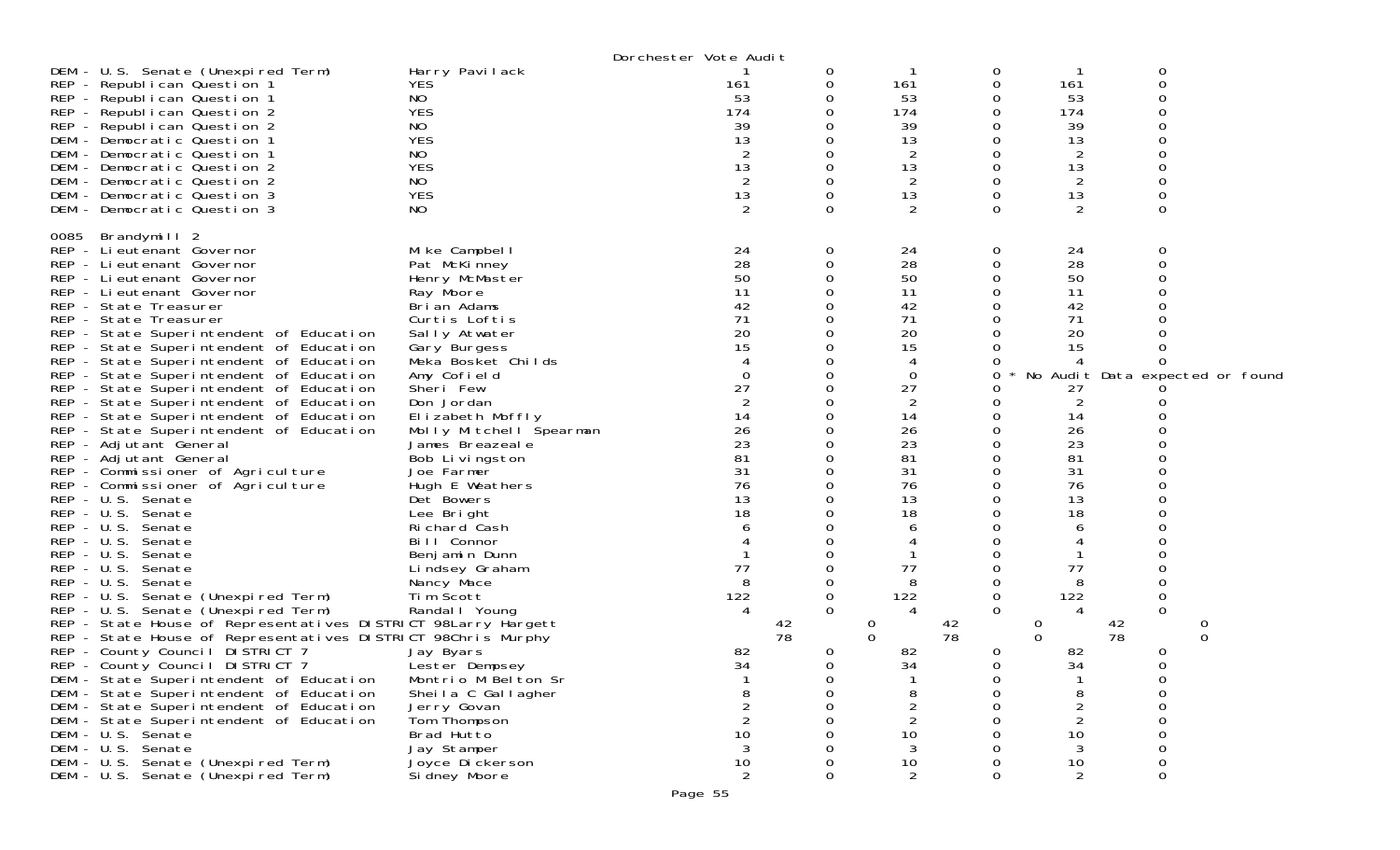|                                                                                                                                                                                                                                                                                                                                                                                                                                                                                                                                                                                                                                                                                                                                                                                                                                                                                                                                                                                                                                                                                                                                                                                                                                                                                                                                                                                                                                                             |                                                                                                                                                                                                                                                                                                                                                                                                                                                                                                                                                                                                                                | Dorchester Vote Audit                                                                                                                                                                     |                                                                                                                                                                                              |                                                                                                                                                                                                       |                                                                                                                                                                                           |                                                                                                                                                                                                                                                          |                                                                         |
|-------------------------------------------------------------------------------------------------------------------------------------------------------------------------------------------------------------------------------------------------------------------------------------------------------------------------------------------------------------------------------------------------------------------------------------------------------------------------------------------------------------------------------------------------------------------------------------------------------------------------------------------------------------------------------------------------------------------------------------------------------------------------------------------------------------------------------------------------------------------------------------------------------------------------------------------------------------------------------------------------------------------------------------------------------------------------------------------------------------------------------------------------------------------------------------------------------------------------------------------------------------------------------------------------------------------------------------------------------------------------------------------------------------------------------------------------------------|--------------------------------------------------------------------------------------------------------------------------------------------------------------------------------------------------------------------------------------------------------------------------------------------------------------------------------------------------------------------------------------------------------------------------------------------------------------------------------------------------------------------------------------------------------------------------------------------------------------------------------|-------------------------------------------------------------------------------------------------------------------------------------------------------------------------------------------|----------------------------------------------------------------------------------------------------------------------------------------------------------------------------------------------|-------------------------------------------------------------------------------------------------------------------------------------------------------------------------------------------------------|-------------------------------------------------------------------------------------------------------------------------------------------------------------------------------------------|----------------------------------------------------------------------------------------------------------------------------------------------------------------------------------------------------------------------------------------------------------|-------------------------------------------------------------------------|
| DEM - U.S. Senate (Unexpired Term)<br>REP - Republican Question 1<br>REP - Republican Question 1<br>REP - Republican Question 2<br>REP - Republican Question 2<br>DEM - Democratic Question 1<br>DEM - Democratic Question 1<br>DEM - Democratic Question 2<br>DEM - Democratic Question 2<br>DEM - Democratic Question 3<br>DEM - Democratic Question 3                                                                                                                                                                                                                                                                                                                                                                                                                                                                                                                                                                                                                                                                                                                                                                                                                                                                                                                                                                                                                                                                                                    | Harry Pavilack<br><b>YES</b><br>NO.<br><b>YES</b><br>NO.<br><b>YES</b><br>NO<br><b>YES</b><br>NO.<br><b>YES</b><br>NO.                                                                                                                                                                                                                                                                                                                                                                                                                                                                                                         | 103<br>25<br>104<br>22<br>10<br>3<br>10<br>3<br>12                                                                                                                                        | 0<br>0<br>0<br>0<br>0<br>0<br>0<br>0<br>0<br>0<br>0                                                                                                                                          | 103<br>25<br>104<br>22<br>10<br>3<br>10<br>3<br>12                                                                                                                                                    | 0<br>0<br>0<br>0<br>0<br>0<br>0<br>0<br>0<br>0<br>0                                                                                                                                       | 103<br>25<br>104<br>22<br>10<br>3<br>10<br>3<br>12                                                                                                                                                                                                       | 0<br>0<br>0<br>0<br>0<br>0<br>0<br>0<br>0                               |
| Briarwood 2<br>0086<br>REP - Lieutenant Governor<br>REP - Lieutenant Governor<br>REP - Lieutenant Governor<br>REP - Lieutenant Governor<br>REP - State Treasurer<br>REP - State Treasurer<br>REP - State Superintendent of Education<br>REP - State Superintendent of Education<br>REP - State Superintendent of Education<br>REP - State Superintendent of Education<br>REP - State Superintendent of Education<br>REP - State Superintendent of Education<br>REP - State Superintendent of Education<br>REP - State Superintendent of Education<br>REP - Adjutant General<br>REP - Adjutant General<br>REP - Commissioner of Agriculture<br>REP - Commissioner of Agriculture<br>REP - U.S. Senate<br>REP - U.S. Senate<br>REP - U.S. Senate<br>$REP - U.S.$<br>Senate<br>$REP - U.S.$<br>Senate<br>REP - U.S. Senate<br>REP - U.S. Senate<br>REP - U.S. Senate (Unexpired Term)<br>REP - U.S. Senate (Unexpired Term)<br>REP - State House of Representatives DISTRICT 94Evan Guthrie<br>REP - State House of Representatives DISTRICT 94Jenny Horne<br>REP - State House of Representatives DISTRICT 94Franklin Smith<br>REP - County Council DISTRICT 2<br>REP - County Council DISTRICT 2<br>DEM - State Superintendent of Education<br>DEM - State Superintendent of Education<br>DEM - State Superintendent of Education<br>DEM - State Superintendent of Education<br>DEM - U.S. Senate<br>DEM - U.S. Senate<br>DEM - U.S. Senate (Unexpired Term) | Mike Campbell<br>Pat McKinney<br>Henry McMaster<br>Ray Moore<br>Brian Adams<br>Curtis Loftis<br>Sally Atwater<br>Gary Burgess<br>Meka Bosket Childs<br>Amy Cofield<br>Sheri Few<br>Don Jordan<br>Elizabeth Moffly<br>Molly Mitchell Spearman<br>James Breazeale<br>Bob Livingston<br>Joe Farmer<br>Hugh E Weathers<br>Det Bowers<br>Lee Bright<br>Richard Cash<br>Bill Connor<br>Benjamin Dunn<br>Lindsey Graham<br>Nancy Mace<br>Tim Scott<br>Randal I Young<br>David Chinnis<br>Scott A Inabinet<br>Montrio M Belton Sr<br>Sheila C Gallagher<br>Jerry Govan<br>Tom Thompson<br>Brad Hutto<br>Jay Stamper<br>Joyce Dickerson | 28<br>23<br>77<br>12<br>49<br>84<br>22<br>10<br>10<br>10<br>33<br>12<br>11<br>33<br>25<br>105<br>50<br>86<br>10<br>31<br>4<br>12<br>82<br>9<br>141<br>6<br>106<br>94<br>51<br>3<br>2<br>2 | 0<br>0<br>0<br>0<br>0<br>0<br>0<br>0<br>0<br>0<br>0<br>0<br>0<br>0<br>0<br>0<br>0<br>0<br>0<br>0<br>0<br>0<br>0<br>0<br>0<br>0<br>0<br>14<br>20<br>0<br>0<br>0<br>0<br>0<br>0<br>0<br>0<br>0 | 28<br>23<br>77<br>12<br>49<br>84<br>22<br>10<br>10<br>10<br>33<br>12<br>11<br>33<br>25<br>105<br>50<br>86<br>10<br>31<br>4<br>12<br>82<br>141<br>6<br>14<br>O<br>0<br>106<br>20<br>0<br>94<br>51<br>4 | 0<br>0<br>0<br>0<br>0<br>0<br>0<br>0<br>0<br>0<br>0<br>0<br>0<br>0<br>0<br>0<br>0<br>0<br>0<br>0<br>0<br>0<br>0<br>0<br>0<br>0<br>$\Omega$<br>$\Omega$<br>0<br>0<br>0<br>0<br>0<br>0<br>0 | 28<br>23<br>77<br>12<br>49<br>84<br>22<br>10<br>10<br>10<br>33<br>12<br>11<br>33<br>25<br>105<br>50<br>86<br>10<br>31<br>$\overline{4}$<br>12<br>82<br>9<br>141<br>6<br>14<br>0<br>106<br>0<br>20<br>0<br>94<br>51<br>3<br>2<br>$\overline{2}$<br>3<br>7 | 0<br>0<br>0<br>0<br>0<br>ი<br>0<br>0<br>0<br>0<br>0<br>0<br>0<br>0<br>0 |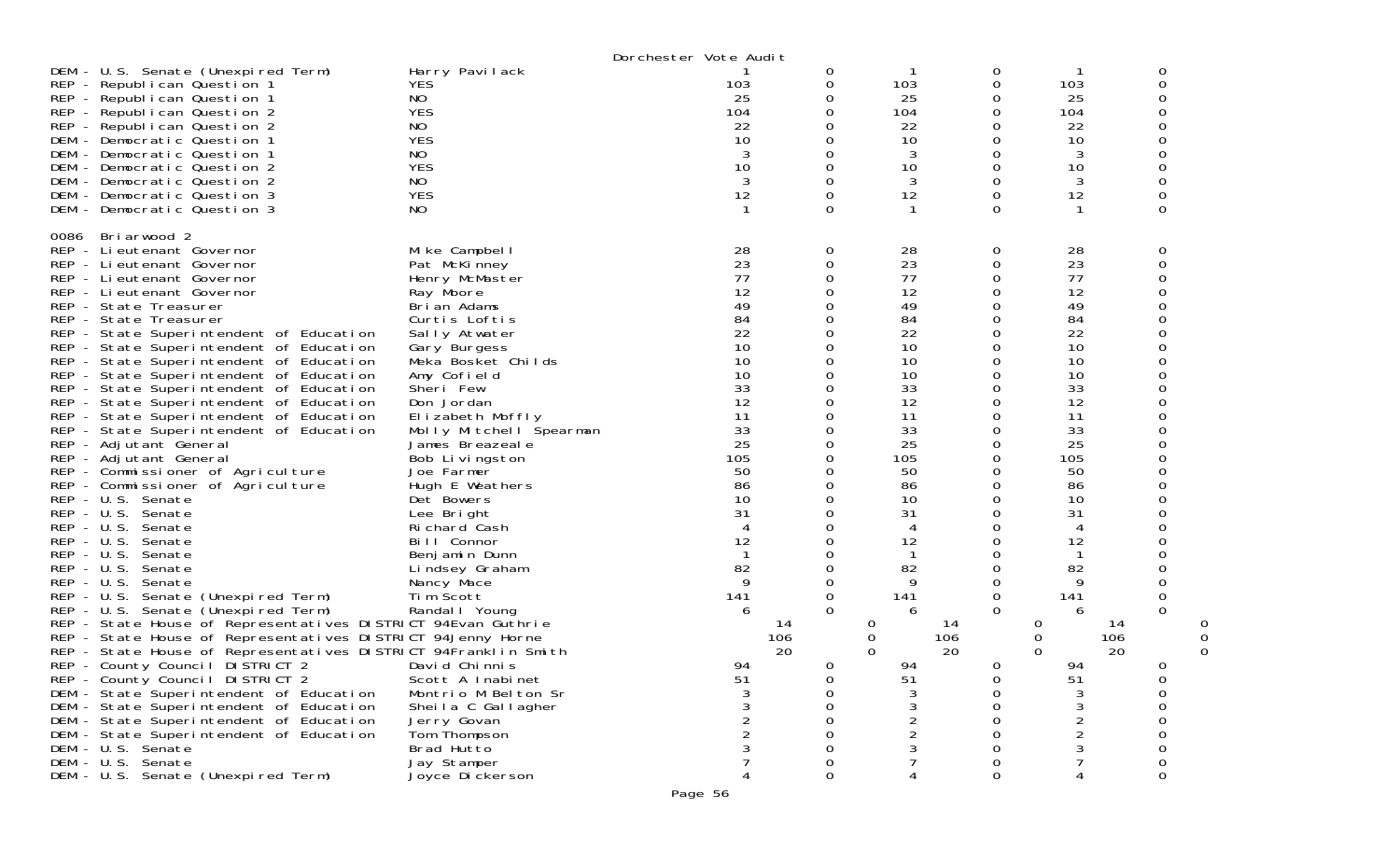|                                                                                                                                                                                                                                                                                                                                                                                                                                                                                                                                                                                                                                                                                                                                                                                                                                                                                                                     | Dorchester Vote Audit                                                                                                                                                                                                                                                                                                                                                                                                                                         |                                                                                                                                                           |                                        |                                                                                                                                                   |               |                                                                                                                                         |                                        |  |  |  |
|---------------------------------------------------------------------------------------------------------------------------------------------------------------------------------------------------------------------------------------------------------------------------------------------------------------------------------------------------------------------------------------------------------------------------------------------------------------------------------------------------------------------------------------------------------------------------------------------------------------------------------------------------------------------------------------------------------------------------------------------------------------------------------------------------------------------------------------------------------------------------------------------------------------------|---------------------------------------------------------------------------------------------------------------------------------------------------------------------------------------------------------------------------------------------------------------------------------------------------------------------------------------------------------------------------------------------------------------------------------------------------------------|-----------------------------------------------------------------------------------------------------------------------------------------------------------|----------------------------------------|---------------------------------------------------------------------------------------------------------------------------------------------------|---------------|-----------------------------------------------------------------------------------------------------------------------------------------|----------------------------------------|--|--|--|
| DEM - U.S. Senate (Unexpired Term)<br>DEM - U.S. Senate (Unexpired Term)<br>REP - Republican Question 1<br>REP - Republican Question 1<br>REP - Republican Question 2<br>REP - Republican Question 2<br>DEM - Democratic Question 1<br>DEM - Democratic Question 1<br>DEM - Democratic Question 2<br>DEM - Democratic Question 2<br>DEM - Democratic Question 3<br>DEM - Democratic Question 3                                                                                                                                                                                                                                                                                                                                                                                                                                                                                                                      | Si dney Moore<br>Harry Pavilack<br>YES<br>NO<br><b>YES</b><br>NO<br><b>YES</b><br>NO<br><b>YES</b><br>NO<br><b>YES</b><br>NO                                                                                                                                                                                                                                                                                                                                  | 114<br>32<br>115<br>32<br>10<br>0<br>3                                                                                                                    | 0<br>0<br>0<br>0                       | 3<br>114<br>32<br>115<br>32<br>9<br>10<br>0<br>3                                                                                                  | 0<br>0        | 3<br>3<br>114<br>32<br>115<br>32<br>10<br>3                                                                                             | 0<br>No Audit Data expected or found   |  |  |  |
| 0087<br>Briarwood 3<br>REP - Lieutenant Governor<br>REP - Lieutenant Governor<br>REP - Lieutenant Governor<br>REP - Lieutenant Governor<br>REP - State Treasurer<br>REP - State Treasurer<br>REP - State Superintendent of Education<br>REP - State Superintendent of Education<br>REP - State Superintendent of Education<br>REP - State Superintendent of Education<br>REP - State Superintendent of Education<br>REP - State Superintendent of Education<br>REP - State Superintendent of Education<br>REP - State Superintendent of Education<br>REP - Adjutant General<br>REP - Adjutant General<br>REP - Commissioner of Agriculture<br>REP - Commissioner of Agriculture<br>REP - U.S. Senate<br>REP - U.S. Senate<br>REP - U.S. Senate<br>REP - U.S. Senate<br>$REP - U.S.$<br>Senate<br>REP - U.S. Senate<br>REP - U.S. Senate<br>REP - U.S. Senate (Unexpired Term)<br>REP - U.S. Senate (Unexpired Term) | Mike Campbell<br>Pat McKinney<br>Henry McMaster<br>Ray Moore<br>Brian Adams<br>Curtis Loftis<br>Sally Atwater<br>Gary Burgess<br>Meka Bosket Childs<br>Amy Cofield<br>Sheri Few<br>Don Jordan<br>Elizabeth Moffly<br>Molly Mitchell Spearman<br>James Breazeale<br>Bob Livingston<br>Joe Farmer<br>Hugh E Weathers<br>Det Bowers<br>Lee Bright<br>Richard Cash<br>Bill Connor<br>Benjamin Dunn<br>Lindsey Graham<br>Nancy Mace<br>Tim Scott<br>Randal   Young | 22<br>20<br>66<br>5<br>27<br>81<br>13<br>9<br>12<br>4<br>20<br>Q<br>18<br>24<br>21<br>76<br>36<br>70<br>9<br>17<br>$\Omega$<br>73<br>8<br>105<br>13<br>54 | 0<br>0<br>0<br>0<br>0<br>0<br>$\Omega$ | 22<br>20<br>66<br>5<br>27<br>81<br>13<br>9<br>12<br>4<br>20<br>9<br>18<br>24<br>21<br>76<br>36<br>70<br>9<br>17<br>6<br>0<br>73<br>8<br>105<br>13 | 0<br>0        | 22<br>20<br>66<br>5<br>27<br>81<br>13<br>9<br>12<br>4<br>20<br>9<br>18<br>24<br>21<br>76<br>36<br>70<br>9<br>17<br>73<br>8<br>105<br>13 | 0<br>No Audit Data expected or found   |  |  |  |
| REP - State House of Representatives DISTRICT 98Larry Hargett<br>REP - State House of Representatives DISTRICT 98Chris Murphy<br>REP - County Council DISTRICT 2<br>REP - County Council DISTRICT 2<br>DEM - State Superintendent of Education<br>DEM - State Superintendent of Education<br>DEM - State Superintendent of Education<br>DEM - State Superintendent of Education<br>DEM - U.S. Senate<br>DEM - U.S. Senate<br>DEM - U.S. Senate (Unexpired Term)                                                                                                                                                                                                                                                                                                                                                                                                                                                     | David Chinnis<br>Scott A Inabinet<br>Montrio M Belton Sr<br>Sheila C Gallagher<br>Jerry Govan<br>Tom Thompson<br>Brad Hutto<br>Jay Stamper<br>Joyce Dickerson                                                                                                                                                                                                                                                                                                 | 59<br>73<br>44<br>11<br>-1<br>8                                                                                                                           | 0<br>0<br>0<br>O<br>0<br>0             | 0<br>54<br>$\Omega$<br>59<br>73<br>44<br>11<br>1<br>8                                                                                             | 0<br>$\Omega$ | 0<br>0<br>73<br>44<br>6<br>3<br>11<br>$\mathbf{1}$<br>8                                                                                 | 54<br>59<br>0<br>0<br>0<br>0<br>0<br>0 |  |  |  |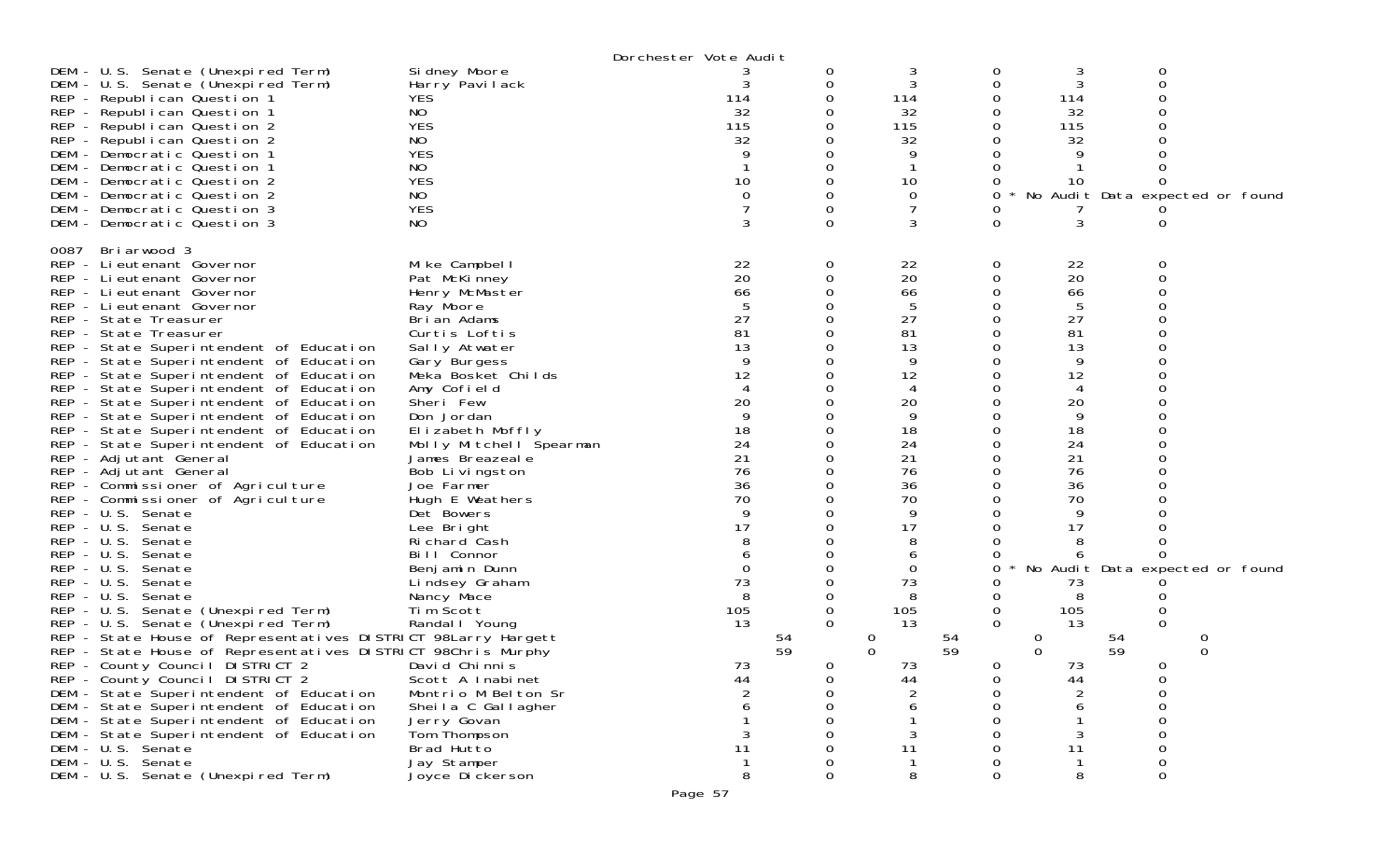|                                                                                                                                                                                                                                                                                                                                                                                                                                                                                                                                                                                                                                                                                                                                                                                                                                                                                                                                                                                                                                                                                                                                                                                                                                                                                                                                                                                                                                                                                                                                                                                                                                                                                                                                                                                                                                                                                                                                                                                                     | Dorchester Vote Audit                                                                                                                                                                                                                                      |                                                                                                                                                                                                                                                          |                                                                                                                                                                                                                                        |                                                                                                                                                                                                                                                         |                                                                                                                                                                                                                                               |                                                                             |
|-----------------------------------------------------------------------------------------------------------------------------------------------------------------------------------------------------------------------------------------------------------------------------------------------------------------------------------------------------------------------------------------------------------------------------------------------------------------------------------------------------------------------------------------------------------------------------------------------------------------------------------------------------------------------------------------------------------------------------------------------------------------------------------------------------------------------------------------------------------------------------------------------------------------------------------------------------------------------------------------------------------------------------------------------------------------------------------------------------------------------------------------------------------------------------------------------------------------------------------------------------------------------------------------------------------------------------------------------------------------------------------------------------------------------------------------------------------------------------------------------------------------------------------------------------------------------------------------------------------------------------------------------------------------------------------------------------------------------------------------------------------------------------------------------------------------------------------------------------------------------------------------------------------------------------------------------------------------------------------------------------|------------------------------------------------------------------------------------------------------------------------------------------------------------------------------------------------------------------------------------------------------------|----------------------------------------------------------------------------------------------------------------------------------------------------------------------------------------------------------------------------------------------------------|----------------------------------------------------------------------------------------------------------------------------------------------------------------------------------------------------------------------------------------|---------------------------------------------------------------------------------------------------------------------------------------------------------------------------------------------------------------------------------------------------------|-----------------------------------------------------------------------------------------------------------------------------------------------------------------------------------------------------------------------------------------------|-----------------------------------------------------------------------------|
| DEM - U.S. Senate (Unexpired Term)<br>Si dney Moore<br>DEM - U.S. Senate (Unexpired Term)<br>Harry <sup>-</sup> Pavilack<br>REP - Republican Question 1<br><b>YES</b><br>REP - Republican Question 1<br>NO<br><b>YES</b><br>REP - Republican Question 2<br>NO<br>REP - Republican Question 2<br><b>YES</b><br>DEM - Democratic Question 1<br>DEM - Democratic Question 1<br>NO.<br><b>YES</b><br>DEM - Democratic Question 2<br>NO<br>DEM - Democratic Question 2<br><b>YES</b><br>DEM - Democratic Question 3<br>NO.<br>DEM - Democratic Question 3                                                                                                                                                                                                                                                                                                                                                                                                                                                                                                                                                                                                                                                                                                                                                                                                                                                                                                                                                                                                                                                                                                                                                                                                                                                                                                                                                                                                                                                | 2<br>83<br>25<br>90<br>21<br>9<br>3<br>12<br>10<br>2                                                                                                                                                                                                       | 0<br>0<br>0<br>0<br>0<br>0<br>0<br>0<br>0<br>0<br>0<br>$\Omega$                                                                                                                                                                                          | 2<br>83<br>25<br>90<br>21<br>9<br>3<br>12<br>$\mathbf 1$<br>10<br>2                                                                                                                                                                    | 0<br>0<br>0<br>0<br>0<br>$\Omega$<br>0<br>0<br>$\Omega$<br>0<br>0<br>$\Omega$                                                                                                                                                                           | $\overline{2}$<br>83<br>25<br>90<br>21<br>9<br>3<br>12<br>$\mathbf 1$<br>10<br>2                                                                                                                                                              | 0<br>0<br>0<br>0<br>0<br>0                                                  |
| 0088<br>Central 2<br>REP - Lieutenant Governor<br>Mike Campbell<br>REP - Lieutenant Governor<br>Pat McKinney<br>REP - Lieutenant Governor<br>Henry McMaster<br>REP - Lieutenant Governor<br>Ray Moore<br>REP - State Treasurer<br>Brian Adams<br>REP - State Treasurer<br>Curtis Loftis<br>REP - State Superintendent of Education<br>Sally Atwater<br>REP - State Superintendent of Education<br>Gary Burgess<br>REP - State Superintendent of Education<br>Meka Bosket Childs<br>REP - State Superintendent of Education<br>Amy Cofield<br>Sheri Few<br>REP - State Superintendent of Education<br>Don Jordan<br>REP - State Superintendent of Education<br>REP - State Superintendent of Education<br>Elizabeth Moffly<br>REP - State Superintendent of Education<br>REP - Adjutant General<br>James Breazeale<br>REP - Adjutant General<br>Bob Livingston<br>REP - Commissioner of Agriculture<br>Joe Farmer<br>REP - Commissioner of Agriculture<br>Hugh E Weathers<br>REP - U.S. Senate<br>Det Bowers<br>REP - U.S. Senate<br>Lee Bright<br>REP - U.S. Senate<br>Richard Cash<br>REP - U.S. Senate<br>Bill Connor<br>REP - U.S. Senate<br>Benjamin Dunn<br>REP - U.S. Senate<br>Lindsey Graham<br>REP - U.S. Senate<br>Nancy Mace<br>REP - U.S. Senate (Unexpired Term)<br>Tim Scott<br>REP - U.S. Senate (Unexpired Term)<br>Randal   Young<br>REP - State House of Representatives DISTRICT 94Evan Guthrie<br>REP - State House of Representatives DISTRICT 94Jenny Horne<br>REP - State House of Representatives DISTRICT 94Franklin Smith<br>Montrio M Belton Sr<br>DEM - State Superintendent of Education<br>DEM - State Superintendent of Education<br>Sheila C Gallagher<br>DEM - State Superintendent of Education<br>Jerry Govan<br>DEM - State Superintendent of Education<br>Tom Thompson<br>DEM - U.S. Senate<br>Brad Hutto<br>DEM - U.S. Senate<br>Jay Stamper<br>DEM - U.S. Senate (Unexpired Term)<br>Joyce Di ckerson<br>DEM - U.S. Senate (Unexpired Term)<br>Si dney Moore | 39<br>36<br>55<br>23<br>64<br>86<br>30<br>15<br>6<br>$\overline{4}$<br>33<br>6<br>25<br>24<br>Molly Mitchell Spearman<br>29<br>112<br>62<br>86<br>9<br>37<br>5<br>11<br>3<br>73<br>18<br>147<br>10<br>3<br>11<br>$\overline{2}$<br>5<br>16<br>4<br>15<br>5 | 0<br>0<br>0<br>0<br>0<br>0<br>0<br>0<br>0<br>0<br>0<br>0<br>0<br>0<br>$\Omega$<br>0<br>0<br>0<br>0<br>0<br>0<br>0<br>0<br>$\Omega$<br>0<br>0<br>$\Omega$<br>25<br>84<br>45<br>0<br>0<br>0<br>0<br>0<br>$\mathbf 0$<br>$\mathsf{O}\xspace$<br>$\mathbf 0$ | 39<br>36<br>55<br>23<br>64<br>86<br>30<br>15<br>6<br>33<br>6<br>25<br>24<br>29<br>112<br>62<br>86<br>9<br>37<br>11<br>3<br>73<br>18<br>147<br>10<br>25<br>O<br>84<br>0<br>45<br>$\Omega$<br>$\mathfrak{Z}$<br>11<br>5<br>16<br>15<br>5 | 0<br>$\mathbf 0$<br>0<br>0<br>0<br>0<br>0<br>0<br>0<br>0<br>0<br>0<br>0<br>0<br>$\Omega$<br>0<br>0<br>0<br>0<br>$\Omega$<br>0<br>0<br>0<br>$\Omega$<br>0<br>0<br>$\Omega$<br>0<br>O<br>0<br>0<br>$\Omega$<br>0<br>$\Omega$<br>$\Omega$<br>0<br>$\Omega$ | 39<br>36<br>55<br>23<br>64<br>86<br>30<br>15<br>6<br>4<br>33<br>6<br>25<br>24<br>29<br>112<br>62<br>86<br>9<br>37<br>5<br>11<br>3<br>73<br>18<br>147<br>10<br>25<br>84<br>45<br>3<br>11<br>$\overline{\mathbf{c}}$<br>5<br>16<br>4<br>15<br>5 | 0<br>0<br>0<br>0<br>$\Omega$<br>0<br>0<br>0<br>0<br>O<br>$\Omega$<br>0<br>0 |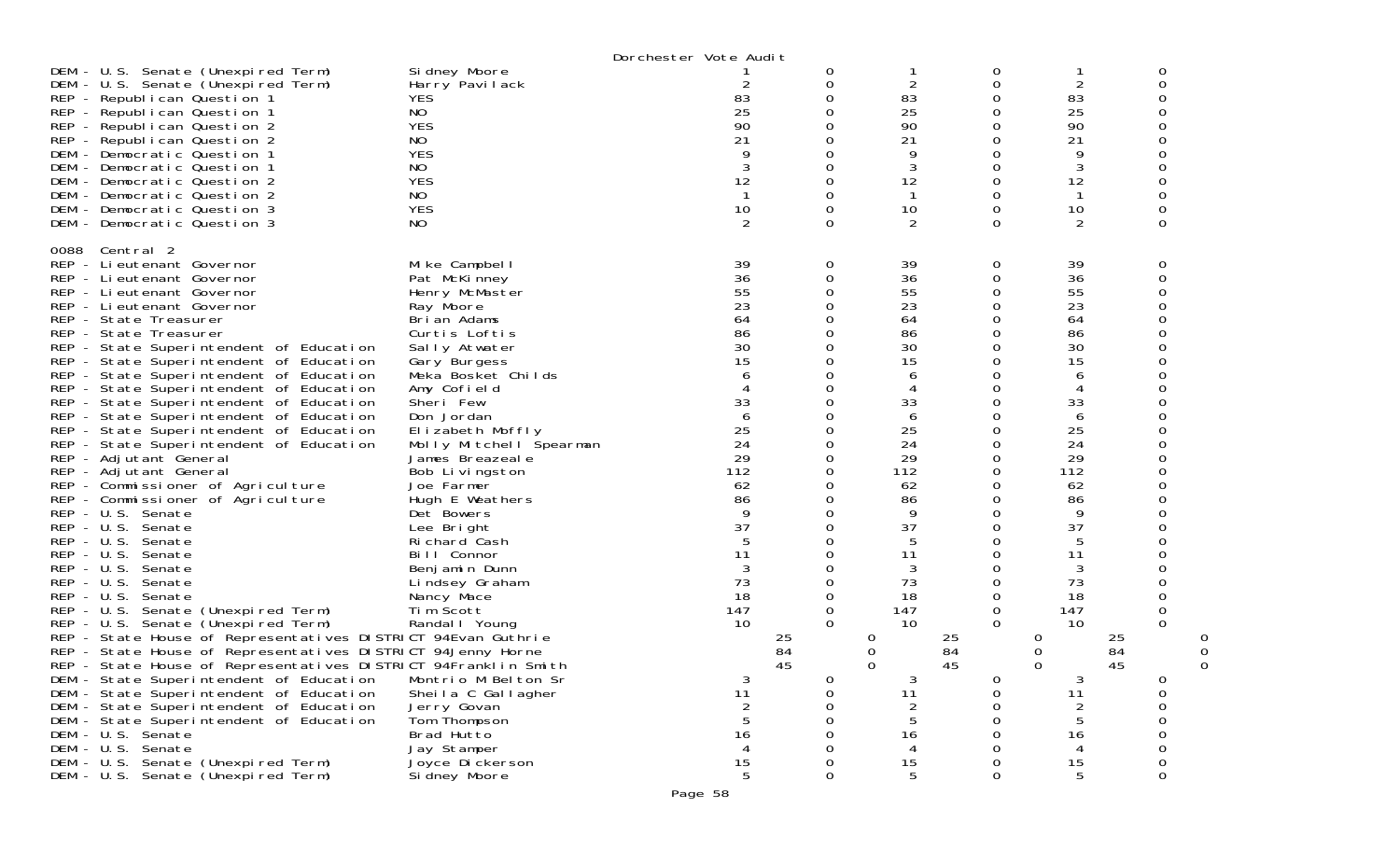|                                         |                                  | Dorchester Vote Audit |              |             |        |         |                                 |
|-----------------------------------------|----------------------------------|-----------------------|--------------|-------------|--------|---------|---------------------------------|
| DEM - U.S. Senate (Unexpired Term)      | Harry Pavilack                   |                       | 0            |             | 0      |         | 0                               |
| REP - Republican Question 1             | YES.                             | 130                   | 0            | 130         | 0      | 130     | 0                               |
| REP - Republican Question 1             | NO                               | 26                    | 0            | 26          | 0      | 26      |                                 |
| REP - Republican Question 2             | <b>YES</b>                       | 140                   | 0            | 140         | 0      | 140     |                                 |
| REP - Republican Question 2             | NO                               | 18                    |              | 18          | 0      | 18      |                                 |
| DEM - Democratic Question 1             | <b>YES</b>                       | 15                    |              | 15          | 0      | 15      |                                 |
| DEM - Democratic Question 1             | NO                               |                       | 0            | 7           | 0      | -7      |                                 |
| DEM - Democratic Question 2             | <b>YES</b>                       | 14                    | 0            | 14          | 0      | 14      |                                 |
| DEM - Democratic Question 2             | NO                               |                       |              |             |        | -7      |                                 |
| DEM - Democratic Question 3             | <b>YES</b>                       | 18                    | 0            | 18          | 0      | 18      |                                 |
| DEM - Democratic Question 3             | NO                               | 4                     | $\Omega$     | 4           | 0      | 4       | 0                               |
| 0089 Clemson 2                          |                                  |                       |              |             |        |         |                                 |
| REP - Lieutenant Governor               | Mike Campbell                    | 31                    | 0            | 31          | 0      | 31      | 0                               |
| REP - Lieutenant Governor               | Pat McKinney                     | 23                    | 0            | 23          | 0      | 23      | 0                               |
| REP - Lieutenant Governor               | Henry McMaster                   | 52                    | $\Omega$     | 52          | 0      | 52      |                                 |
| REP - Lieutenant Governor               | Ray Moore                        | 11                    | 0            | 11          | 0      | 11      |                                 |
| REP - State Treasurer                   | Brian Adams                      | 42                    |              | 42          |        | 42      |                                 |
| REP - State Treasurer                   | Curtis Loftis                    | 69                    | 0            | 69          | 0      | 69      |                                 |
| REP - State Superintendent of Education | Sally Atwater                    | 14                    | 0            | 14          | 0      | 14      |                                 |
| REP - State Superintendent of Education | Gary Burgess                     | 17                    |              | 17          |        | 17      |                                 |
| REP - State Superintendent of Education | Meka Bosket Childs               |                       | 0            | 5           |        |         |                                 |
| REP - State Superintendent of Education | Amy Cofield                      | 6                     |              | 6           |        |         |                                 |
| REP - State Superintendent of Education | Sheri Few                        | 39                    |              | 39          |        | 39      |                                 |
| REP - State Superintendent of Education | Don Jordan                       | $\Omega$              | 0            | $\mathbf 0$ | 0      |         | No Audit Data expected or found |
| REP - State Superintendent of Education | Elizabeth Moffly                 | 17                    |              | 17          | Ω      | 17      |                                 |
| REP - State Superintendent of Education | Molly Mitchell Spearman          | 18                    | 0            | 18          |        | 18      |                                 |
| REP - Adjutant General                  | James Breazeale                  | 21                    | 0            | 21          | 0      | 21      |                                 |
| REP - Adjutant General                  | Bob Livingston                   | 86                    |              | 86          |        | 86      |                                 |
| REP - Commissioner of Agriculture       | Joe Farmer                       | 49                    |              | 49          |        | 49      |                                 |
| REP - Commissioner of Agriculture       | Hugh E Weathers                  | 61                    | 0            | 61          | 0      | 61      |                                 |
| REP - U.S. Senate                       | Det Bowers                       |                       |              | 7           |        | 7       |                                 |
| REP - U.S. Senate                       | Lee Bright                       | 33                    | <sup>o</sup> | 33          | O      | 33      |                                 |
| REP - U.S. Senate                       | Richard Cash                     |                       |              |             |        |         |                                 |
| $REP - U.S.$<br>Senate                  | Bill Connor                      |                       |              | 8           |        | 8       |                                 |
| $REP - U.S.$<br>Senate                  | Benjamin Dunn                    |                       | <sup>o</sup> |             | Ω      |         |                                 |
| $REP - U.S.$<br>Senate                  | Lindsey Graham                   | 54                    | 0            | 54          | 0      | 54      |                                 |
| $REP - U.S.$<br>Senate                  | Nancy Mace                       | 17                    |              | 17          | 0      | 17      |                                 |
| REP - U.S. Senate (Unexpired Term)      | Tim Scott                        | 116                   | <sup>o</sup> | 116         | 0      | 116     |                                 |
| REP - U.S. Senate (Unexpired Term)      | Randal   Young                   | 6                     | 0            | 6           | 0      | 6       |                                 |
| DEM - State Superintendent of Education | Montrio M Belton Sr              |                       | 0            | 2           | 0      | 2       |                                 |
| DEM - State Superintendent of Education | Sheila C Gallagher               |                       | 0            | 9           | 0      | 9       |                                 |
| DEM - State Superintendent of Education | Jerry Govan                      |                       | 0            |             | O      |         |                                 |
| DEM - State Superintendent of Education | Tom Thompson                     | 9                     | 0            | 9           | 0      | 9       | 0                               |
| DEM - U.S. Senate<br>DEM - U.S. Senate  | Brad Hutto                       | 17<br>$\overline{7}$  | 0<br>0       | 17<br>7     | 0<br>0 | 17<br>7 | 0<br>0                          |
| DEM - U.S. Senate (Unexpired Term)      | Jay Stamper                      | 16                    | 0            | 16          | Ω      | 16      | $\Omega$                        |
| DEM - U.S. Senate (Unexpired Term)      | Joyce Dickerson<br>Si dney Moore | 6                     |              | 6           |        | 6       | $\Omega$                        |
| DEM - U.S. Senate (Unexpired Term)      | Harry Pavilack                   | 3                     |              | 3           |        | 3       |                                 |
| REP - Republican Question 1             | <b>YES</b>                       | 92                    |              | 92          |        | 92      | 0                               |
| REP - Republican Question 1             | N <sub>O</sub>                   | 29                    |              | 29          | Ω      | 29      | 0                               |
| REP - Republican Question 2             | <b>YES</b>                       | 103                   | $\Omega$     | 103         | 0      | 103     | 0                               |
|                                         |                                  |                       |              |             |        |         |                                 |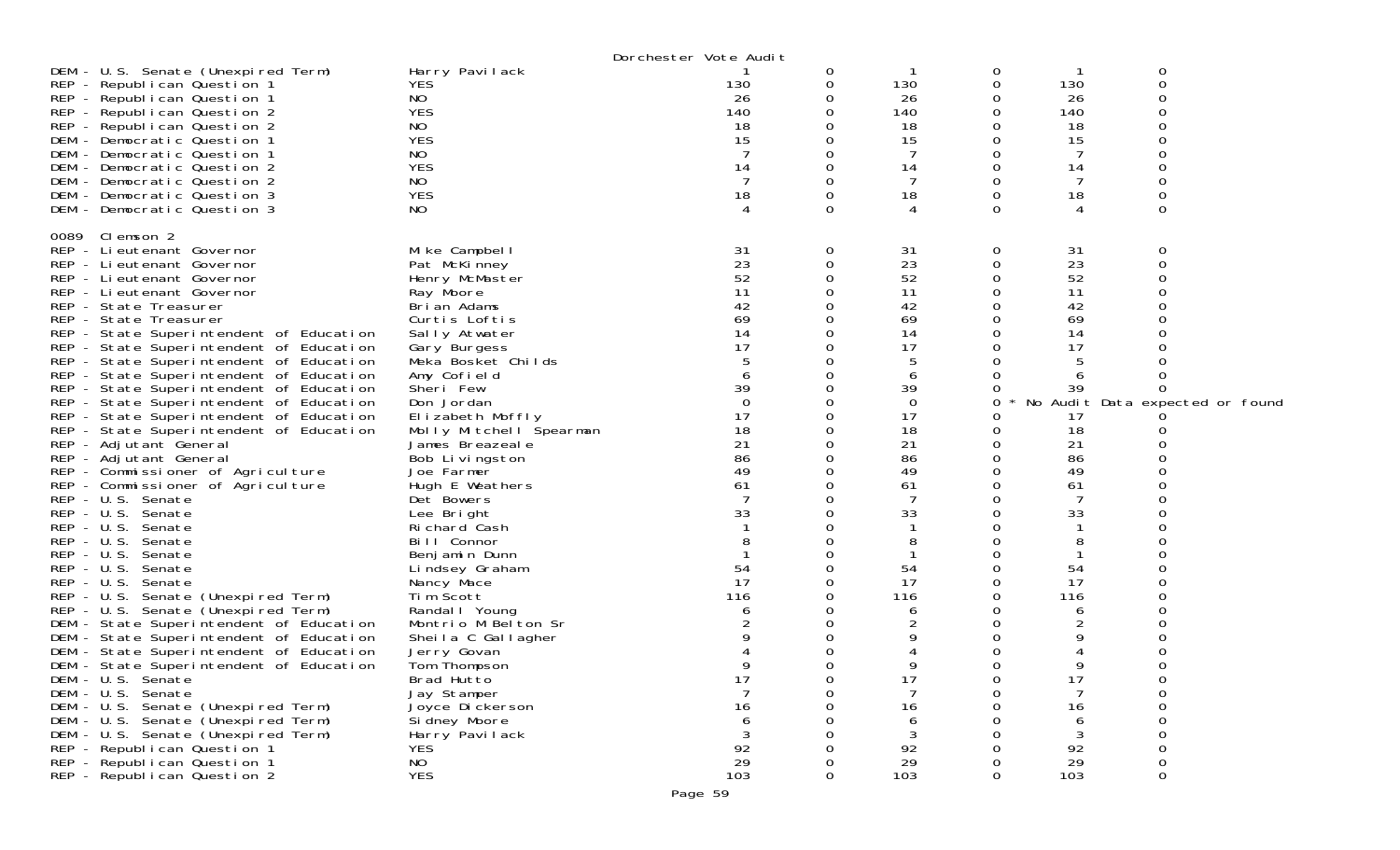|                                         |                         | Dorchester Vote Audit |   |                |          |    |                                 |  |
|-----------------------------------------|-------------------------|-----------------------|---|----------------|----------|----|---------------------------------|--|
| REP - Republican Question 2             | NO                      | 17                    | 0 | 17             | 0        | 17 | 0                               |  |
| DEM - Democratic Question 1             | <b>YES</b>              | 14                    | 0 | 14             | 0        | 14 | $\mathbf 0$                     |  |
| DEM - Democratic Question 1             | NO                      | 11                    | 0 | 11             | O        | 11 | 0                               |  |
| DEM - Democratic Question 2             | <b>YES</b>              | 20                    | 0 | 20             | O        | 20 | $\Omega$                        |  |
| DEM - Democratic Question 2             | NO                      | 6                     | 0 | 6              |          | 6  |                                 |  |
| DEM - Democratic Question 3             | <b>YES</b>              | 20                    | 0 | 20             |          | 20 |                                 |  |
| DEM - Democratic Question 3             | NO                      | 6                     | 0 | 6              | $\Omega$ | 6  | $\Omega$                        |  |
|                                         |                         |                       |   |                |          |    |                                 |  |
| 0090 Clemson 3                          |                         |                       |   |                |          |    |                                 |  |
| REP - Lieutenant Governor               | Mike Campbell           | 15                    | 0 | 15             | 0        | 15 | 0                               |  |
| REP - Lieutenant Governor               | Pat McKinney            | 22                    | 0 | 22             | 0        | 22 | $\mathbf 0$                     |  |
| REP - Lieutenant Governor               | Henry McMaster          | 32                    | 0 | 32             |          | 32 |                                 |  |
| REP - Lieutenant Governor               | Ray Moore               |                       | 0 | 7              |          | 7  |                                 |  |
| REP - State Treasurer                   | Brian Adams             | 27                    |   | 27             |          | 27 |                                 |  |
| REP - State Treasurer                   | Curtis Loftis           | 45                    | 0 | 45             |          | 45 |                                 |  |
| REP - State Superintendent of Education | Sally Atwater           | 12                    | 0 | 12             |          | 12 |                                 |  |
| REP - State Superintendent of Education | Gary Burgess            |                       | Ω | 5              |          | 5  |                                 |  |
| REP - State Superintendent of Education | Meka Bosket Childs      |                       | O | 3              |          |    |                                 |  |
| REP - State Superintendent of Education | Amy Cofield             |                       | Ω | 1              |          |    |                                 |  |
| REP - State Superintendent of Education | Sheri Few               | 19                    | Ω | 19             |          | 19 |                                 |  |
| REP - State Superintendent of Education | Don Jordan              | 6                     | O | 6              |          | 6  |                                 |  |
| REP - State Superintendent of Education | Elizabeth Moffly        | 18                    | 0 | 18             |          | 18 |                                 |  |
| REP - State Superintendent of Education | Molly Mitchell Spearman | 8                     | Ω | 8              |          | 8  |                                 |  |
| REP - Adjutant General                  | James Breazeal e        | 22                    | 0 | 22             | ∩        | 22 |                                 |  |
| REP - Adjutant General                  | Bob Livingston          | 48                    | 0 | 48             |          | 48 |                                 |  |
| REP - Commissioner of Agriculture       | Joe Farmer              | 31                    | Ω | 31             |          | 31 |                                 |  |
| REP - Commissioner of Agriculture       | Hugh E Weathers         | 41                    | 0 | 41             |          | 41 |                                 |  |
| REP - U.S. Senate                       | Det Bowers              |                       | 0 | $\mathbf{1}$   |          |    |                                 |  |
| REP - U.S. Senate                       | Lee Bright              | 20                    |   | 20             |          | 20 |                                 |  |
| REP - U.S. Senate                       | Richard Cash            |                       | O |                |          |    |                                 |  |
| REP - U.S. Senate                       | Bill Connor             |                       | 0 | 6              |          |    |                                 |  |
| REP - U.S. Senate                       | Benjamin Dunn           | 0                     | 0 | 0              | 0        |    | No Audit Data expected or found |  |
| REP - U.S. Senate                       | Lindsey Graham          | 41                    | 0 | 41             |          | 41 |                                 |  |
| REP - U.S. Senate                       | Nancy Mace              | 8                     | 0 | 8              | O        | 8  |                                 |  |
| REP - U.S. Senate (Unexpired Term)      | Tim Scott               | 72                    | 0 | 72             | 0        | 72 |                                 |  |
| REP - U.S. Senate (Unexpired Term)      | Randal   Young          | 3                     | 0 | 3              | ∩        | 3  |                                 |  |
| DEM - State Superintendent of Education | Montrio M Belton Sr     |                       | 0 | 3              |          | 3  |                                 |  |
| DEM - State Superintendent of Education | Sheila C Gallagher      |                       | 0 |                |          |    |                                 |  |
| DEM - State Superintendent of Education | Jerry Govan             |                       | O | 5              |          |    |                                 |  |
| DEM - State Superintendent of Education | Tom Thompson            |                       | Ω | 3              |          | 3  |                                 |  |
| DEM - U.S. Senate                       | Brad Hutto              | 13                    |   | 13             |          | 13 |                                 |  |
| DEM - U.S. Senate                       | Jay Stamper             | 2                     | Ω | $\overline{2}$ |          | 2  |                                 |  |
| DEM - U.S. Senate (Unexpired Term)      | Joyce Dickerson         | 11                    | 0 | 11             | 0        | 11 |                                 |  |
| DEM - U.S. Senate (Unexpired Term)      | Sidney Moore            |                       | 0 | 2              | 0        | 2  | 0                               |  |
| DEM - U.S. Senate (Unexpired Term)      | Harry Pavilack          |                       |   |                |          |    |                                 |  |
| REP - Republican Question 1             | <b>YES</b>              | 57                    | ი | 57             |          | 57 | $\mathsf{O}\xspace$             |  |
| REP - Republican Question 1             | <b>NO</b>               | 20                    |   | 20             |          | 20 | 0                               |  |
| REP - Republican Question 2             | <b>YES</b>              | 65                    |   | 65             |          | 65 | 0                               |  |
| REP - Republican Question 2             | <b>NO</b>               | 11                    |   | 11             |          | 11 |                                 |  |
| DEM - Democratic Question 1             | <b>YES</b>              | 12                    |   | 12             |          | 12 | $\mathsf{O}\xspace$             |  |
| DEM - Democratic Question 1             | <b>NO</b>               | $\mathbf{3}$          |   | 3              |          | 3  | 0                               |  |
| DEM - Democratic Question 2             | <b>YES</b>              | 13                    | O | 13             | $\Omega$ | 13 | $\Omega$                        |  |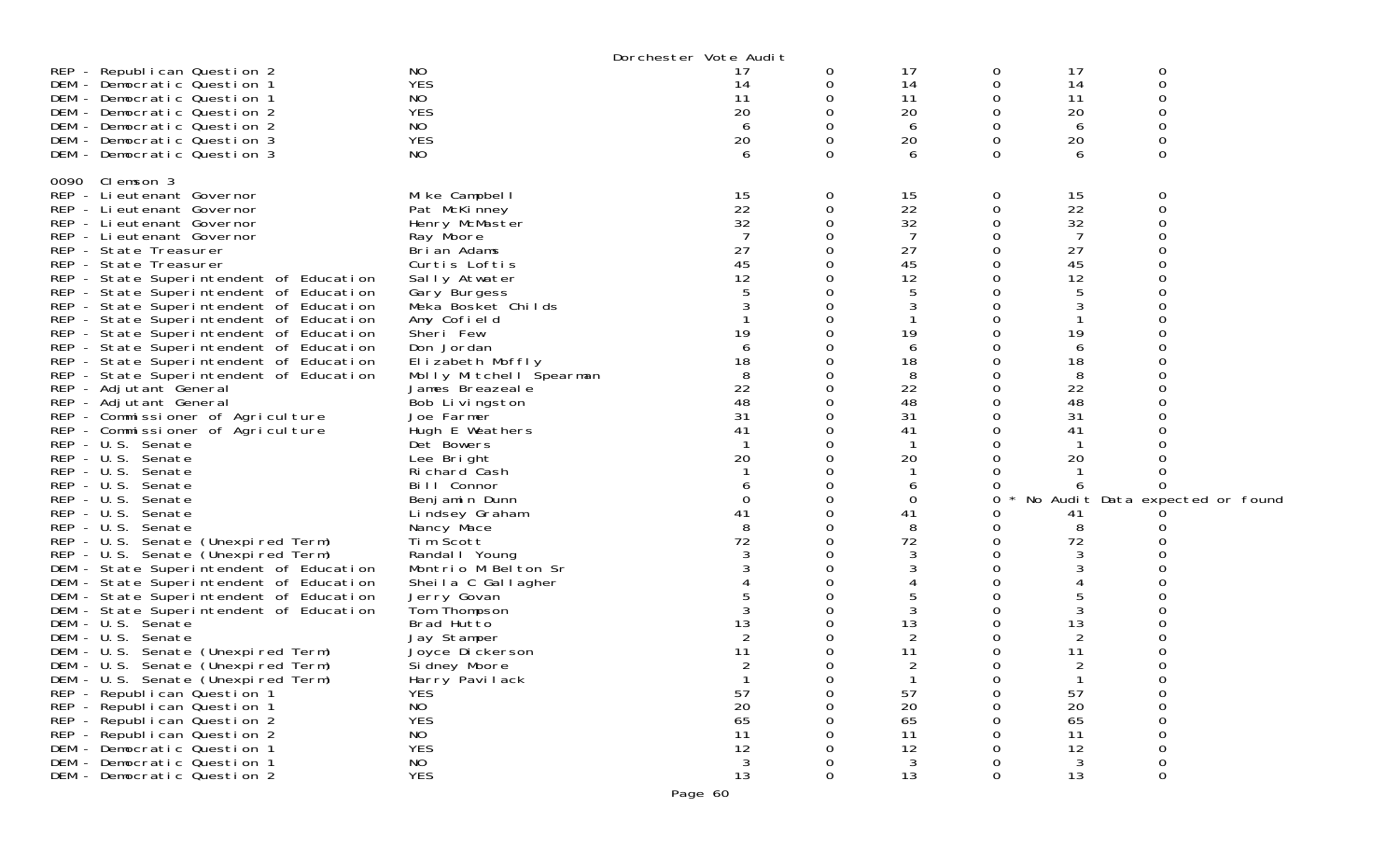|                                                               |                         | Dorchester Vote Audit |          |                |             |                |             |                                 |
|---------------------------------------------------------------|-------------------------|-----------------------|----------|----------------|-------------|----------------|-------------|---------------------------------|
| DEM - Democratic Question 2                                   | NO                      | 2                     | 0        | 2              | 0           | 2              | 0           |                                 |
| DEM - Democratic Question 3                                   | <b>YES</b>              | 11                    | 0        | 11             | $\mathbf 0$ | 11             | $\mathbf 0$ |                                 |
| DEM - Democratic Question 3                                   | NO                      |                       | 0        | $\overline{4}$ | $\Omega$    | 4              | $\mathbf 0$ |                                 |
|                                                               |                         |                       |          |                |             |                |             |                                 |
| Coosaw 2<br>0091                                              |                         |                       |          |                |             |                |             |                                 |
| REP - Lieutenant Governor                                     | Mike Campbell           | 21                    | 0        |                | 0           |                | 0           |                                 |
|                                                               |                         |                       |          | 21             |             | 21             |             |                                 |
| REP - Lieutenant Governor                                     | Pat McKinney            | 26                    | 0        | 26             | 0           | 26             | $\mathbf 0$ |                                 |
| REP - Lieutenant Governor                                     | Henry McMaster          | 55                    | 0        | 55             | 0           | 55             | $\Omega$    |                                 |
| REP - Lieutenant Governor                                     | Ray Moore               | 12                    | ∩        | 12             | 0           | 12             | $\Omega$    |                                 |
| REP - State Treasurer                                         | Brian Adams             | 47                    | 0        | 47             | 0           | 47             | $\Omega$    |                                 |
| REP - State Treasurer                                         | Curtis Loftis           | 66                    | 0        | 66             | 0           | 66             |             |                                 |
| REP - State Superintendent of Education                       | Sally Atwater           | 22                    |          | 22             | $\Omega$    | 22             | $\Omega$    |                                 |
| REP - State Superintendent of Education                       | Gary Burgess            | 5                     | $\Omega$ | 5              | 0           | 5              | 0           |                                 |
| REP - State Superintendent of Education                       | Meka Bosket Childs      |                       |          | 8              | 0           |                |             |                                 |
| REP - State Superintendent of Education                       | Amy Cofield             | 6                     | $\Omega$ | 6              | $\Omega$    | 6              | $\Omega$    |                                 |
| REP - State Superintendent of Education                       | Sheri Few               | 40                    | $\Omega$ | 40             | 0           | 40             | 0           |                                 |
| REP - State Superintendent of Education                       | Don Jordan              |                       |          | 5              | 0           | 5              | $\Omega$    |                                 |
|                                                               | Elizabeth Moffly        |                       | $\Omega$ | 9              | $\Omega$    | 9              | $\Omega$    |                                 |
| REP - State Superintendent of Education                       |                         |                       |          |                |             |                |             |                                 |
| REP - State Superintendent of Education                       | Molly Mitchell Spearman | 10                    | 0        | 10             | 0           | 10             | 0           |                                 |
| REP - Adjutant General                                        | James Breazeale         | 16                    | 0        | 16             | 0           | 16             |             |                                 |
| REP - Adjutant General                                        | Bob Livingston          | 79                    | $\Omega$ | 79             | $\Omega$    | 79             | $\Omega$    |                                 |
| REP - Commissioner of Agriculture                             | Joe Farmer              | 36                    | 0        | 36             | 0           | 36             | 0           |                                 |
| REP - Commissioner of Agriculture                             | Hugh E Weathers         | 65                    |          | 65             | 0           | 65             |             |                                 |
| REP - U.S. Senate                                             | Det Bowers              |                       | ∩        | $\overline{A}$ | 0           | 4              | $\Omega$    |                                 |
| REP - U.S. Senate                                             | Lee Bright              | 24                    | 0        | 24             | 0           | 24             |             |                                 |
| $REP - U.S.$<br>Senate                                        | Ri chard Cash           | 8                     |          | 8              | 0           | 8              |             |                                 |
| $REP - U.S.$<br>Senate                                        | Bill Connor             | 8                     | ∩        | 8              | 0           |                | $\Omega$    |                                 |
| $REP - U.S.$<br>Senate                                        | Benjamin Dunn           | $\boldsymbol{0}$      | 0        | 0              | 0           |                |             | No Audit Data expected or found |
| REP - U.S. Senate                                             | Lindsey Graham          | 65                    | 0        | 65             | 0           | 65             |             |                                 |
| $REP - U.S.$<br>Senate                                        | Nancy Mace              | 16                    | $\Omega$ | 16             | 0           | 16             |             |                                 |
| REP - U.S. Senate (Unexpired Term)                            | Tim Scott               | 124                   | 0        | 124            | 0           | 124            | 0           |                                 |
| REP - U.S. Senate (Unexpired Term)                            | Randal I Young          |                       | $\Omega$ |                | $\Omega$    |                | $\Omega$    |                                 |
| REP - State House of Representatives DISTRICT 98Larry Hargett |                         |                       | 59       | $\theta$       | 59          | 0              | 59          | 0                               |
| REP - State House of Representatives DISTRICT 98Chris Murphy  |                         |                       | 54       | $\mathbf 0$    | 54          | $\mathbf 0$    | 54          | $\mathbf 0$                     |
| DEM - State Superintendent of Education                       | Montrio M Belton Sr     |                       | 0        |                | 0           |                | 0           |                                 |
|                                                               |                         | 14                    | 0        | 14             | 0           | 14             | 0           |                                 |
| DEM - State Superintendent of Education                       | Sheila C Gallagher      |                       |          |                | 0           | 5              | $\Omega$    |                                 |
| DEM - State Superintendent of Education                       | Jerry Govan             |                       |          |                | 0           |                |             |                                 |
| DEM - State Superintendent of Education                       | Tom Thompson            |                       |          |                |             |                |             |                                 |
| DEM - U.S. Senate                                             | Brad Hutto              | 14                    |          | 14             | 0           | 14             | $\Omega$    |                                 |
| DEM - U.S. Senate                                             | Jay Stamper             | 12                    |          | 12             | 0           | 12             |             |                                 |
| DEM - U.S. Senate (Unexpired Term)                            | Joyce Dickerson         | 19                    |          | 19             | 0           | 19             | 0           |                                 |
| DEM - U.S. Senate (Unexpired Term)                            | Sidney Moore            |                       |          | 4              | 0           | 4              | 0           |                                 |
| DEM - U.S. Senate (Unexpired Term)                            | Harry Pavilack          |                       |          |                | 0           |                |             |                                 |
| REP - Republican Question 1                                   | <b>YES</b>              | 100                   | $\Omega$ | 100            | 0           | 100            | 0           |                                 |
| REP - Republican Question 1                                   | N <sub>O</sub>          | 25                    |          | 25             | O           | 25             |             |                                 |
| REP - Republican Question 2                                   | <b>YES</b>              | 104                   |          | 104            | 0           | 104            | $\circ$     |                                 |
| REP - Republican Question 2                                   | NO                      | 18                    |          | 18             |             | 18             | $\mathbf 0$ |                                 |
| DEM - Democratic Question 1                                   | <b>YES</b>              | 20                    |          | 20             |             | 20             | $\Omega$    |                                 |
| DEM - Democratic Question 1                                   | NO                      | $\overline{7}$        |          | $\overline{7}$ |             | 7              |             |                                 |
| DEM - Democratic Question 2                                   | <b>YES</b>              | 20                    |          | 20             | $\Omega$    | 20             | $\Omega$    |                                 |
| DEM - Democratic Question 2                                   | NO                      | $\overline{7}$        |          | 7              | $\Omega$    | $\overline{7}$ | 0           |                                 |
| DEM - Democratic Question 3                                   | <b>YES</b>              | 25                    | 0        | 25             | 0           | 25             | $\mathbf 0$ |                                 |
|                                                               |                         |                       |          |                |             |                |             |                                 |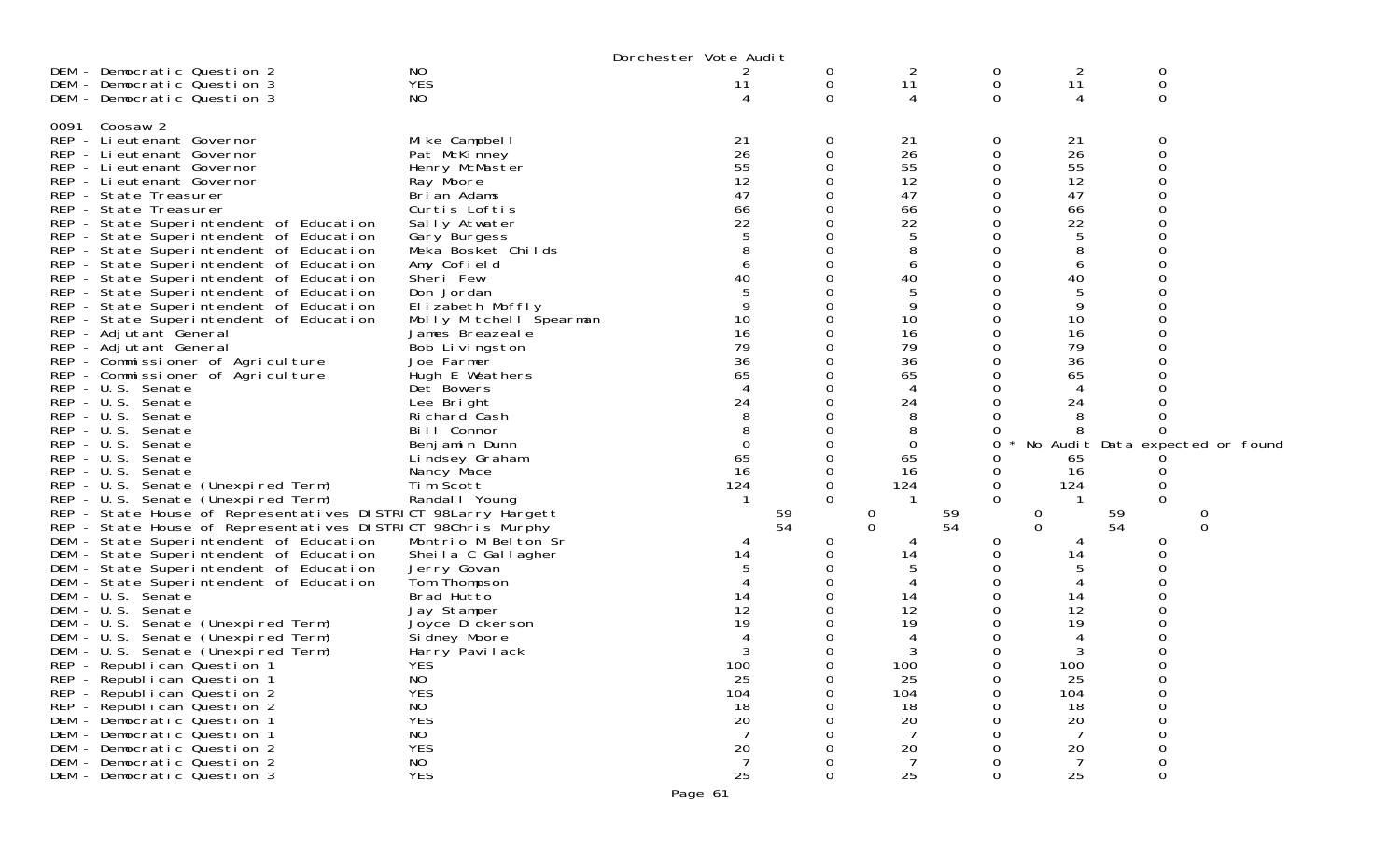| DEM - Democratic Question 3                                                                                                                                                                                                                                                                                                                                                                                                                                                                                                                                                                                                                                                                                                                                                                                                                                                                                                                                                                                                                                                                                                                                                                                                                                                                               | N <sub>O</sub>                                                                                                                                                                                                                                                                                                                                                                                                                                                                                                                            | 2                                                                                                                                                                                                                                                   | $\mathbf 0$                                                                                                                                                    | $\overline{2}$                                                                                                                                                                                                   | $\mathbf 0$                                                                                                                                                                           | 2                                                                                                                                                                                                                                        | 0                                                                                                                                               |
|-----------------------------------------------------------------------------------------------------------------------------------------------------------------------------------------------------------------------------------------------------------------------------------------------------------------------------------------------------------------------------------------------------------------------------------------------------------------------------------------------------------------------------------------------------------------------------------------------------------------------------------------------------------------------------------------------------------------------------------------------------------------------------------------------------------------------------------------------------------------------------------------------------------------------------------------------------------------------------------------------------------------------------------------------------------------------------------------------------------------------------------------------------------------------------------------------------------------------------------------------------------------------------------------------------------|-------------------------------------------------------------------------------------------------------------------------------------------------------------------------------------------------------------------------------------------------------------------------------------------------------------------------------------------------------------------------------------------------------------------------------------------------------------------------------------------------------------------------------------------|-----------------------------------------------------------------------------------------------------------------------------------------------------------------------------------------------------------------------------------------------------|----------------------------------------------------------------------------------------------------------------------------------------------------------------|------------------------------------------------------------------------------------------------------------------------------------------------------------------------------------------------------------------|---------------------------------------------------------------------------------------------------------------------------------------------------------------------------------------|------------------------------------------------------------------------------------------------------------------------------------------------------------------------------------------------------------------------------------------|-------------------------------------------------------------------------------------------------------------------------------------------------|
| 0092<br>Dorchester 2<br>REP - Lieutenant Governor<br>REP - Lieutenant Governor<br>REP - Lieutenant Governor<br>REP - Lieutenant Governor<br>REP - State Treasurer<br>REP - State Treasurer<br>REP - State Superintendent of Education<br>REP - State Superintendent of Education<br>REP - State Superintendent of Education<br>REP - State Superintendent of Education<br>REP - State Superintendent of Education<br>REP - State Superintendent of Education<br>REP - State Superintendent of Education<br>REP - State Superintendent of Education<br>REP - Adjutant General<br>REP - Adjutant General<br>REP - Commissioner of Agriculture<br>REP - Commissioner of Agriculture<br>REP - U.S. Senate<br>REP - U.S. Senate<br>REP - U.S. Senate<br>REP - U.S. Senate<br>- U.S. Senate<br><b>REP</b><br>REP - U.S. Senate<br>REP - U.S. Senate<br>REP - U.S. Senate (Unexpired Term)<br>REP - U.S. Senate (Unexpired Term)<br>REP - State House of Representatives DISTRICT 94Evan Guthrie<br>REP - State House of Representatives DISTRICT 94Jenny Horne<br>REP - State House of Representatives DISTRICT 94Franklin Smith<br>DEM - State Superintendent of Education<br>DEM - State Superintendent of Education<br>DEM<br>- State Superintendent of Education<br>DEM - State Superintendent of Education | Mike Campbell<br>Pat McKinney<br>Henry McMaster<br>Ray Moore<br>Brian Adams<br>Curtis Loftis<br>Sally Atwater<br>Gary Burgess<br>Meka Bosket Childs<br>Amy Cofield<br>Sheri Few<br>Don Jordan<br>Elizabeth Moffly<br>Molly Mitchell Spearman<br>James Breazeale<br>Bob Livingston<br>Joe Farmer<br>Hugh E Weathers<br>Det Bowers<br>Lee Bright<br>Richard Cash<br>Bill Connor<br>Benjamin Dunn<br>Lindsey Graham<br>Nancy Mace<br>Tim Scott<br>Randal I Young<br>Montrio M Belton Sr<br>Sheila C Gallagher<br>Jerry Govan<br>Tom Thompson | Dorchester Vote Audit<br>41<br>39<br>130<br>24<br>83<br>142<br>59<br>10<br>22<br>8<br>35<br>$\overline{7}$<br>24<br>59<br>29<br>175<br>41<br>175<br>8<br>36<br>9<br>9<br>158<br>25<br>231<br>13<br>9<br>167<br>69<br>3<br>$\mathbf 5$<br>$\sqrt{2}$ | 0<br>0<br>0<br>0<br>O<br>0<br>0<br>O<br>0<br>0<br>0<br>0<br>0<br>O<br>0<br>0<br>O<br>0<br>0<br>O<br>0<br>0<br>O<br>0<br>0<br>0<br>$\Omega$<br>0<br>0<br>0<br>0 | 41<br>39<br>130<br>24<br>83<br>142<br>59<br>10<br>22<br>8<br>35<br>7<br>24<br>59<br>29<br>175<br>41<br>175<br>8<br>36<br>9<br>9<br>158<br>25<br>231<br>13<br>9<br>0<br>167<br>0<br>$\Omega$<br>69<br>3<br>5<br>2 | 0<br>0<br>0<br>0<br>0<br>0<br>0<br>0<br>$\Omega$<br>0<br>0<br>0<br>0<br>$\Omega$<br>0<br>0<br>$\Omega$<br>0<br>0<br>0<br>0<br>0<br>$\Omega$<br>0<br>0<br>0<br>$\Omega$<br>0<br>0<br>0 | 41<br>39<br>130<br>24<br>83<br>142<br>59<br>10<br>22<br>8<br>35<br>7<br>24<br>59<br>29<br>175<br>41<br>175<br>8<br>36<br>9<br>9<br>158<br>25<br>231<br>13<br>9<br>0<br>167<br>0<br>$\overline{0}$<br>69<br>3<br>5<br>$\overline{c}$<br>3 | 0<br>0<br>0<br>0<br>0<br>0<br>0<br>0<br>0<br>0<br>0<br>0<br>0<br>0<br>0<br>0<br>0<br>0<br>0<br>O<br>0<br>0<br>0<br>0<br>$\Omega$<br>0<br>0<br>0 |
| DEM - U.S. Senate<br>DEM - U.S. Senate<br>DEM - U.S. Senate (Unexpired Term)                                                                                                                                                                                                                                                                                                                                                                                                                                                                                                                                                                                                                                                                                                                                                                                                                                                                                                                                                                                                                                                                                                                                                                                                                              | Brad Hutto<br>Jay Stamper<br>Joyce Dickerson                                                                                                                                                                                                                                                                                                                                                                                                                                                                                              | 11<br>9                                                                                                                                                                                                                                             | ი<br>0<br>0                                                                                                                                                    | 11<br>9                                                                                                                                                                                                          | 0<br>0<br>0                                                                                                                                                                           | 11<br>4<br>9                                                                                                                                                                                                                             | 0                                                                                                                                               |
| DEM - U.S. Senate (Unexpired Term)<br>DEM - U.S. Senate (Unexpired Term)<br>REP - Republican Question 1<br>REP - Republican Question 1<br>REP - Republican Question 2<br>REP - Republican Question 2<br>DEM - Democratic Question 1<br>DEM - Democratic Question 1<br>DEM - Democratic Question 2<br>DEM - Democratic Question 2<br>DEM - Democratic Question 3<br>DEM - Democratic Question 3                                                                                                                                                                                                                                                                                                                                                                                                                                                                                                                                                                                                                                                                                                                                                                                                                                                                                                            | Sidney Moore<br>Harry Pavilack<br><b>YES</b><br>NO<br><b>YES</b><br>NO<br><b>YES</b><br><b>NO</b><br><b>YES</b><br><b>NO</b><br><b>YES</b><br>NO                                                                                                                                                                                                                                                                                                                                                                                          | $\sqrt{2}$<br>$\overline{2}$<br>162<br>76<br>175<br>65<br>8<br>13<br>$\overline{2}$<br>13<br>$\overline{2}$                                                                                                                                         | 0<br>0<br>0<br>$\Omega$<br>0<br>0<br>0<br>0<br>0<br>0<br>0<br>0                                                                                                | 2<br>$\overline{2}$<br>162<br>76<br>175<br>65<br>8<br>13<br>2<br>13<br>$\overline{2}$                                                                                                                            | 0<br>0<br>0<br>0<br>0<br>0<br>0                                                                                                                                                       | $\sqrt{2}$<br>$\overline{2}$<br>162<br>76<br>175<br>65<br>13<br>2<br>13<br>2                                                                                                                                                             | 0<br>U<br>0<br>0<br>ი<br>0<br>$\mathbf 0$                                                                                                       |

Page 62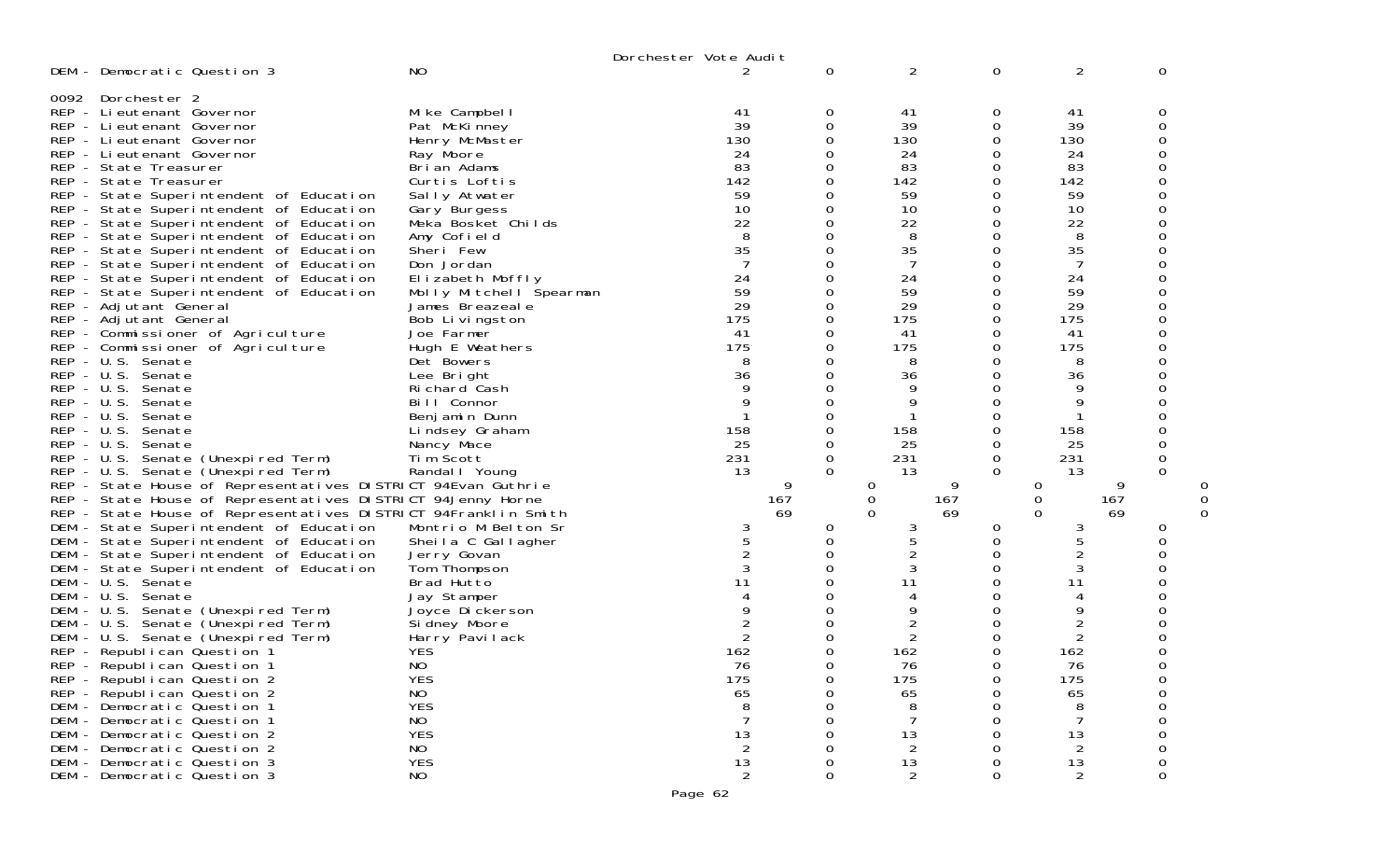| Flowertown 2<br>0093<br>REP - Lieutenant Governor<br>REP - Lieutenant Governor<br>REP - Lieutenant Governor<br>REP - Lieutenant Governor<br>REP - State Treasurer<br>REP - State Treasurer<br>REP - State Superintendent of Education<br>REP - State Superintendent of Education<br>REP - State Superintendent of Education<br>REP - State Superintendent of Education<br>REP - State Superintendent of Education<br>REP - State Superintendent of Education<br>REP - State Superintendent of Education<br>REP - State Superintendent of Education<br>REP - Adjutant General<br>REP - Adjutant General<br>REP - Commissioner of Agriculture<br>REP - Commissioner of Agriculture<br>REP - U.S. Senate<br>REP - U.S. Senate<br>REP - U.S. Senate<br>REP - U.S. Senate<br>REP - U.S. Senate<br>$REP - U.S.$<br>Senate<br>REP - U.S. Senate<br>REP - U.S. Senate (Unexpired Term)<br>REP - U.S. Senate (Unexpired Term)<br>DEM - State Superintendent of Education<br>DEM - State Superintendent of Education<br>DEM - State Superintendent of Education<br>DEM - State Superintendent of Education<br>DEM - U.S. Senate<br>DEM - U.S. Senate<br>DEM - U.S. Senate (Unexpired Term)<br>DEM - U.S. Senate (Unexpired Term)<br>DEM - U.S. Senate (Unexpired Term)<br>REP - Republican Question 1<br>REP - Republican Question 1<br>REP - Republican Question 2<br>REP - Republican Question 2<br>DEM - Democratic Question 1<br>DEM - Democratic Question 1 | Mike Campbell<br>Pat McKinney<br>Henry McMaster<br>Ray Moore<br>Brian Adams<br>Curtis Loftis<br>Sally Atwater<br>Gary Burgess<br>Meka Bosket Childs<br>Amy Cofield<br>Sheri Few<br>Don Jordan<br>Elizabeth Moffly<br>Molly Mitchell Spearman<br>James Breazeale<br>Bob Livingston<br>Joe Farmer<br>Hugh E Weathers<br>Det Bowers<br>Lee Bright<br>Ri chard Cash<br>Bill Connor<br>Benjamin Dunn<br>Lindsey Graham<br>Nancy Mace<br>Tim Scott<br>Randal   Young<br>Montrio M Belton Sr<br>Sheila C Gallagher<br>Jerry Govan<br>Tom Thompson<br>Brad Hutto<br>Jay Stamper<br>Joyce Dickerson<br>Si dney Moore<br>Harry <sup>-</sup> Pavilack<br><b>YES</b><br>NO<br><b>YES</b><br>NO.<br><b>YES</b><br>NO. | 21<br>12<br>50<br>16<br>38<br>55<br>2<br>48<br>9<br>17<br>21<br>71<br>35<br>56<br>31<br>9<br>$\mathbf 0$<br>42<br>9<br>93<br>6<br>8<br>15<br>7<br>14<br>6<br>3<br>76<br>22<br>77<br>21<br>15<br>8 | 0<br>0<br>$\Omega$<br>$\Omega$<br>0<br>0<br>0<br>0<br>$\mathbf 0$<br>$\Omega$<br>0<br>$\Omega$<br>$\Omega$<br>0<br>0<br>0<br>0<br>0<br>$\Omega$<br>0<br>$\Omega$<br>$\Omega$<br>0<br>$\Omega$<br>0<br>0<br>0<br>$\Omega$<br>0<br>$\Omega$<br>$\Omega$<br>0<br>$\Omega$<br>0<br>0<br>0<br>$\Omega$<br>0<br>$\Omega$<br>$\Omega$<br>0<br>$\Omega$ | 21<br>12<br>50<br>16<br>38<br>55<br>8<br>7<br>2<br>-1<br>48<br>3<br>9<br>17<br>21<br>71<br>35<br>56<br>5<br>31<br>$\overline{2}$<br>9<br>$\mathbf 0$<br>42<br>9<br>93<br>6<br>5<br>8<br>4<br>5<br>15<br>7<br>14<br>6<br>3<br>76<br>22<br>77<br>21<br>15<br>8 | 0<br>0<br>0<br>0<br>0<br>$\mathbf 0$<br>0<br>0<br>0<br>$\Omega$<br>0<br>$\Omega$<br>0<br>0<br>$\mathbf 0$<br>0<br>0<br>0<br>$\Omega$<br>0<br>$\Omega$<br>0<br>$\mathbf 0$<br>0<br>0<br>$\Omega$<br>0<br>0<br>0<br>$\Omega$<br>0<br>0<br>0<br>0<br>0<br>0<br>0<br>0<br>$\Omega$<br>0<br>0<br>$\Omega$ | 21<br>12<br>50<br>16<br>38<br>55<br>8<br>7<br>$\overline{2}$<br>48<br>3<br>9<br>17<br>21<br>71<br>35<br>56<br>5<br>31<br>9<br>42<br>9<br>93<br>6<br>5<br>8<br>4<br>5<br>15<br>7<br>14<br>6<br>3<br>76<br>22<br>77<br>21<br>15<br>8 | $\mathbf 0$<br>0<br>$\Omega$<br>$\Omega$<br>$\Omega$<br>∩<br>$\Omega$<br>∩<br>∩<br>O<br>∩<br>$\Omega$<br>0<br>$\Omega$<br>0<br>No Audit Data expected or found<br>∩<br>∩<br>$\Omega$<br>$\Omega$<br>0<br>$\Omega$<br>∩<br>∩<br>$\Omega$<br>∩<br>$\Omega$<br>$\Omega$<br>$\Omega$ |
|--------------------------------------------------------------------------------------------------------------------------------------------------------------------------------------------------------------------------------------------------------------------------------------------------------------------------------------------------------------------------------------------------------------------------------------------------------------------------------------------------------------------------------------------------------------------------------------------------------------------------------------------------------------------------------------------------------------------------------------------------------------------------------------------------------------------------------------------------------------------------------------------------------------------------------------------------------------------------------------------------------------------------------------------------------------------------------------------------------------------------------------------------------------------------------------------------------------------------------------------------------------------------------------------------------------------------------------------------------------------------------------------------------------------------------------------------------|----------------------------------------------------------------------------------------------------------------------------------------------------------------------------------------------------------------------------------------------------------------------------------------------------------------------------------------------------------------------------------------------------------------------------------------------------------------------------------------------------------------------------------------------------------------------------------------------------------------------------------------------------------------------------------------------------------|---------------------------------------------------------------------------------------------------------------------------------------------------------------------------------------------------|-------------------------------------------------------------------------------------------------------------------------------------------------------------------------------------------------------------------------------------------------------------------------------------------------------------------------------------------------|--------------------------------------------------------------------------------------------------------------------------------------------------------------------------------------------------------------------------------------------------------------|------------------------------------------------------------------------------------------------------------------------------------------------------------------------------------------------------------------------------------------------------------------------------------------------------|------------------------------------------------------------------------------------------------------------------------------------------------------------------------------------------------------------------------------------|----------------------------------------------------------------------------------------------------------------------------------------------------------------------------------------------------------------------------------------------------------------------------------|
| DEM - Democratic Question 2<br>DEM - Democratic Question 2<br>DEM - Democratic Question 3<br>DEM - Democratic Question 3                                                                                                                                                                                                                                                                                                                                                                                                                                                                                                                                                                                                                                                                                                                                                                                                                                                                                                                                                                                                                                                                                                                                                                                                                                                                                                                               | <b>YES</b><br>NO<br><b>YES</b><br>NO.                                                                                                                                                                                                                                                                                                                                                                                                                                                                                                                                                                                                                                                                    | 21<br>2<br>18<br>5                                                                                                                                                                                | $\mathbf 0$<br>0<br>$\mathbf 0$<br>$\Omega$                                                                                                                                                                                                                                                                                                     | 21<br>2<br>18<br>5                                                                                                                                                                                                                                           | $\mathbf 0$<br>0<br>$\mathbf 0$<br>0                                                                                                                                                                                                                                                                 | 21<br>2<br>18<br>5                                                                                                                                                                                                                 | 0<br>0<br>$\Omega$                                                                                                                                                                                                                                                               |
| 0094 Givhans 2<br>REP - Lieutenant Governor<br>REP - Lieutenant Governor                                                                                                                                                                                                                                                                                                                                                                                                                                                                                                                                                                                                                                                                                                                                                                                                                                                                                                                                                                                                                                                                                                                                                                                                                                                                                                                                                                               | Mike Campbell<br>Pat McKinney                                                                                                                                                                                                                                                                                                                                                                                                                                                                                                                                                                                                                                                                            | 18<br>8<br>$D = -2$                                                                                                                                                                               | $\mathbf 0$<br>$\Omega$                                                                                                                                                                                                                                                                                                                         | 18<br>8                                                                                                                                                                                                                                                      | 0<br>$\Omega$                                                                                                                                                                                                                                                                                        | 18<br>8                                                                                                                                                                                                                            | 0<br>$\mathbf 0$                                                                                                                                                                                                                                                                 |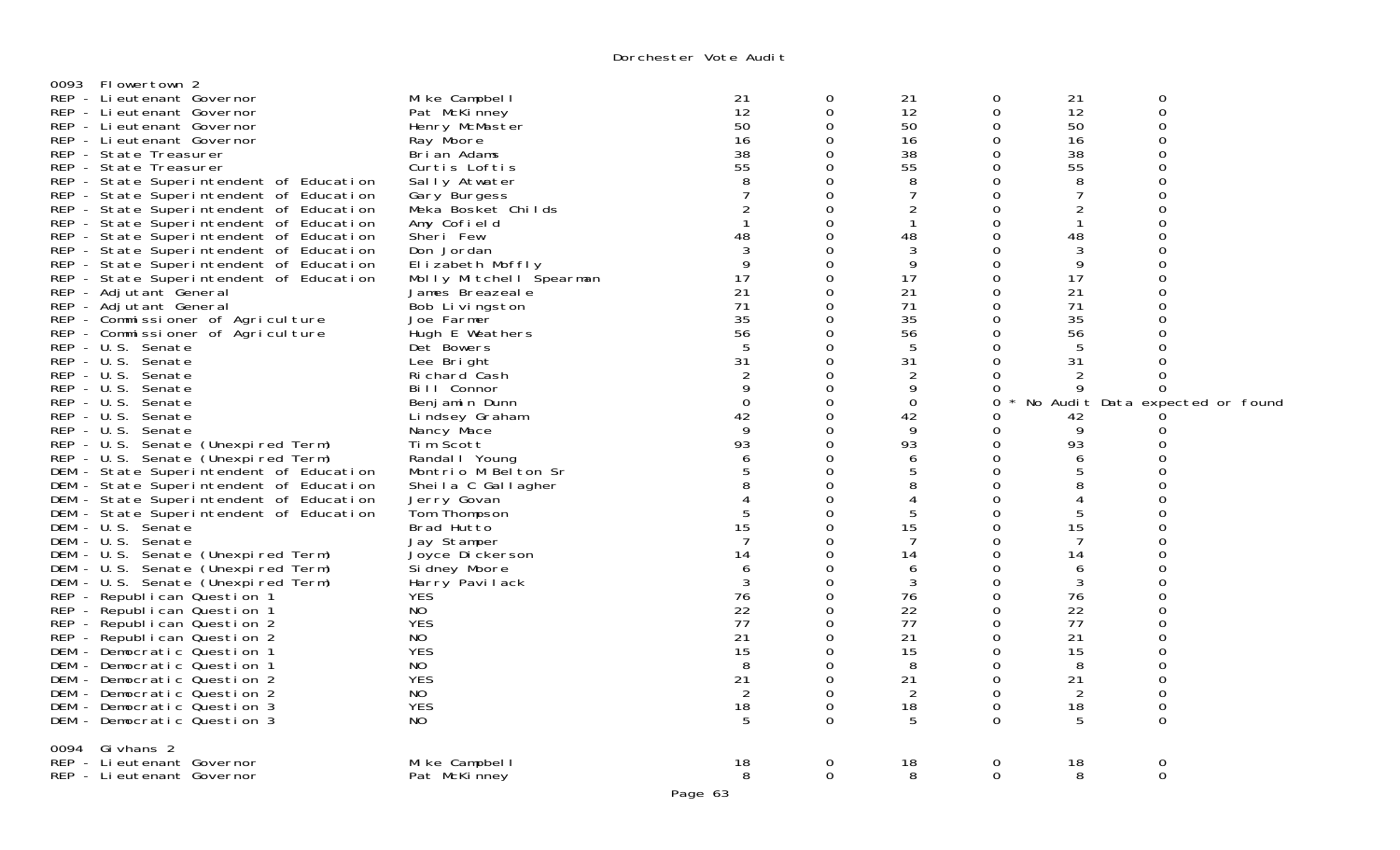|                                                                   | Dorchester Vote Audit                 |                                |                          |                                 |
|-------------------------------------------------------------------|---------------------------------------|--------------------------------|--------------------------|---------------------------------|
| REP - Lieutenant Governor                                         | Henry McMaster<br>21                  | 21<br>0                        | 21<br>0                  | 0                               |
| REP - Lieutenant Governor<br>Ray Moore                            |                                       | 7<br>0                         | 7<br>0                   | $\Omega$                        |
| REP - State Treasurer                                             | 27<br>Brian Adams                     | 27<br>0                        | 27<br>0                  |                                 |
| REP - State Treasurer                                             | 23<br>Curtis Loftis                   | 23                             | 23                       |                                 |
| REP - State Superintendent of Education                           | Sally Atwater                         | 8                              | 8                        |                                 |
| REP - State Superintendent of Education                           | Gary Burgess                          |                                | 8                        |                                 |
| REP - State Superintendent of Education                           | Meka Bosket Childs                    |                                | 2                        |                                 |
| REP - State Superintendent of Education                           | Amy Cofield                           |                                |                          |                                 |
| Sheri Few<br>REP - State Superintendent of Education              | 15                                    | 15                             | 15                       |                                 |
| REP - State Superintendent of Education<br>Don Jordan             |                                       |                                |                          |                                 |
| REP - State Superintendent of Education                           | 10<br>Elizabeth Moffly                | 10                             | 10                       |                                 |
| REP - State Superintendent of Education                           | Molly Mitchell Spearman               | 6                              | 6                        |                                 |
| REP - Adjutant General                                            | James Breazeale                       | 5                              | 5                        |                                 |
| REP - Adjutant General                                            | 45<br>Bob Livingston                  | 45                             | 45                       |                                 |
| REP - Commissioner of Agriculture<br>Joe Farmer                   | 14                                    | 14                             | 14                       |                                 |
| REP - Commissioner of Agriculture                                 | 36<br>Hugh E Weathers                 | 36                             | 36                       |                                 |
| REP - U.S. Senate<br>Det Bowers                                   | 12                                    |                                |                          |                                 |
| REP - U.S. Senate<br>Lee Bright                                   |                                       | 12                             | 12                       |                                 |
| REP - U.S. Senate<br>REP - U.S. Senate                            | Richard Cash<br>Bill Connor           | 2<br>2                         | $\overline{2}$           |                                 |
| REP - U.S. Senate                                                 | $\mathbf 0$                           | $\Omega$                       | 0                        | No Audit Data expected or found |
| $REP - U.S.$<br>Senate                                            | Benjamin Dunn<br>30<br>Lindsey Graham | 30                             | 30                       |                                 |
| REP - U.S. Senate<br>Nancy Mace                                   |                                       |                                |                          |                                 |
| REP - U.S. Senate (Unexpired Term)<br>Tim Scott                   | 52                                    | 52<br>0                        | 0<br>52                  |                                 |
| REP - U.S. Senate (Unexpired Term)                                | Randal I Young                        | 2                              | 2                        |                                 |
| REP - U.S. House of Representatives DISTRICT 6Anthony Culler      | 38                                    | 38<br>0                        | O                        | 38                              |
| REP - U.S. House of Representatives DISTRICT 6Leon Winn           | 11                                    | $\Omega$<br>11                 | $\Omega$                 | 11<br>$\Omega$                  |
| DEM - State Superintendent of Education                           | Montrio M Belton Sr                   | 0                              | 4                        |                                 |
| DEM - State Superintendent of Education                           | Sheila C Gallagher                    |                                | 8                        |                                 |
| DEM - State Superintendent of Education                           | 3<br>Jerry Govan                      | 3                              | 3                        |                                 |
| DEM - State Superintendent of Education                           | 10<br>Tom Thompson                    | 10                             | 10                       |                                 |
| DEM - U.S. Senate<br>Brad Hutto                                   | 18                                    | 18                             | 18                       |                                 |
| DEM - U.S. Senate                                                 | Jay Stamper                           | 7                              | 7                        |                                 |
| DEM - U.S. Senate (Unexpired Term)                                | 18<br>Joyce Dickerson                 | 18                             | 18                       |                                 |
| DEM - U.S. Senate (Unexpired Term)                                | Si dney Moore                         |                                | 4                        |                                 |
| - U.S. Senate (Unexpired Term)<br>DEM                             | Harry Pavilack                        |                                |                          |                                 |
| DEM - U.S. House of Representatives DISTRICT 6James E Jim Clyburn | 23                                    | 23<br>0                        | O                        | 23                              |
| DEM - U.S. House of Representatives DISTRICT 6Karen Smith         |                                       | 2<br>$\Omega$                  | $\Omega$                 | 2<br>∩                          |
| REP - Republican Question 1<br><b>YES</b>                         | 40                                    | 40                             | 40                       |                                 |
| NO<br>REP - Republican Question 1                                 | 14                                    | 14                             | 14                       |                                 |
| <b>YES</b><br>REP - Republican Question 2                         | 49                                    | 49                             | 49                       |                                 |
| NO<br>REP - Republican Question 2                                 |                                       | 5                              | 5                        |                                 |
| <b>YES</b><br>DEM - Democratic Question 1                         | 12                                    | 12                             | 12                       |                                 |
| NO<br>DEM - Democratic Question 1                                 | 13                                    | 13                             | 13                       |                                 |
| <b>YES</b><br>DEM - Democratic Question 2                         | 15                                    | 15<br>0                        | 15                       | 0                               |
| NO<br>DEM - Democratic Question 2<br>DEM - Democratic Question 3  | 10                                    | 10<br>0                        | 10<br>0                  | 0                               |
| <b>YES</b><br>DEM - Democratic Question 3<br>NO                   | 20<br>$\overline{4}$                  | 20<br>0<br>0<br>$\overline{4}$ | 20<br>0<br>$\Omega$<br>4 | 0<br>0                          |
|                                                                   |                                       |                                |                          |                                 |
| Indian Field 2<br>0095                                            |                                       |                                |                          |                                 |
| REP - Lieutenant Governor                                         | 8<br>Mike Campbell                    | 8<br>$\overline{0}$            | 8<br>$\mathbf 0$         | $\mathbf 0$                     |
| REP - Li eutenant Governor                                        | 9<br>Pat McKinney                     | $\mathbf 0$<br>9               | $\mathbf 0$<br>9         | $\mathbf{O}$                    |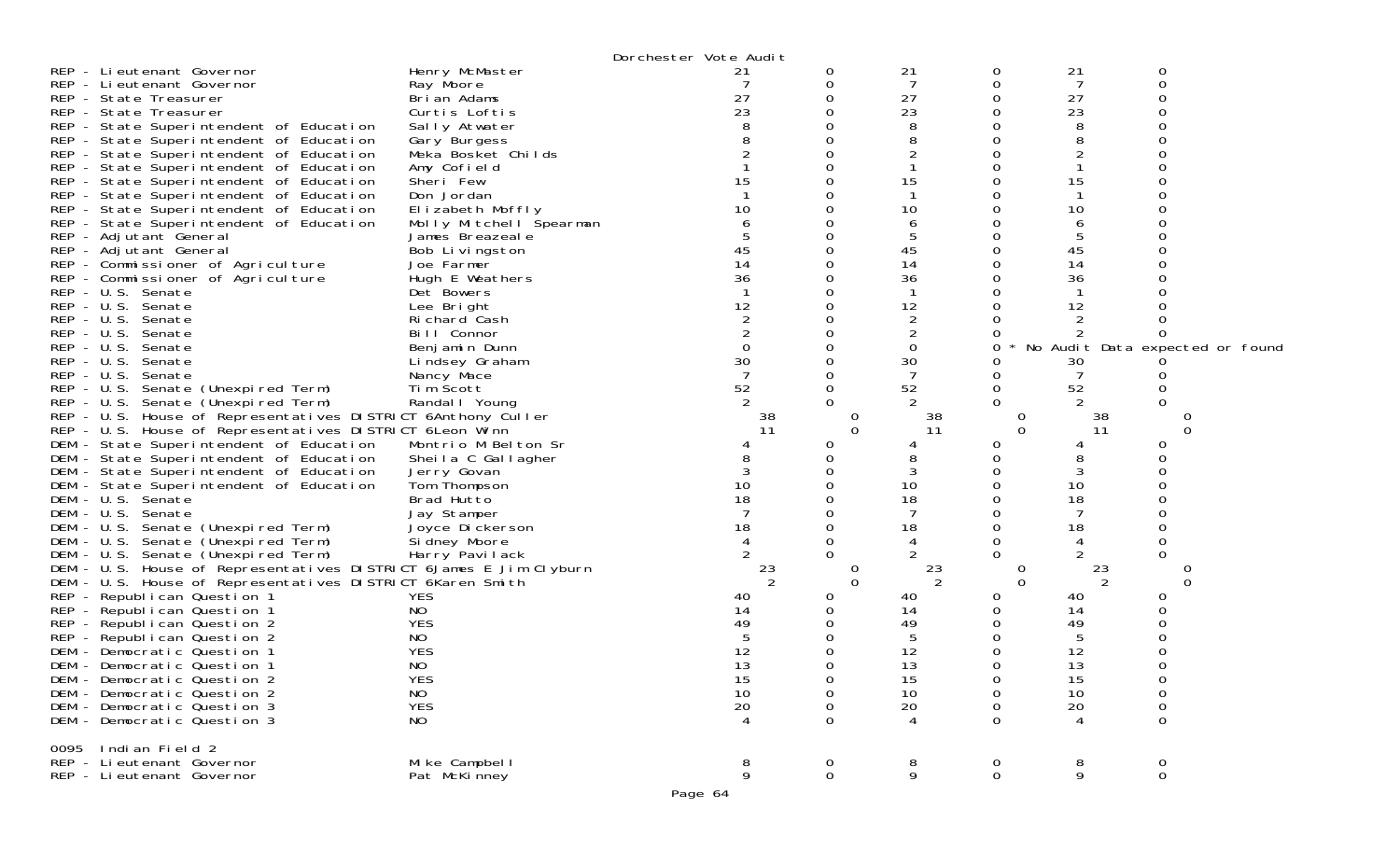|                             | Dorchester Vote Audit                                                              |                         |                |          |                      |                |                  |                          |                                 |
|-----------------------------|------------------------------------------------------------------------------------|-------------------------|----------------|----------|----------------------|----------------|------------------|--------------------------|---------------------------------|
| REP - Lieutenant Governor   |                                                                                    | Henry McMaster          | 23             |          | 0                    | 23             | 0                | 23                       | 0                               |
| REP - Lieutenant Governor   |                                                                                    | Ray Moore               | 6              |          | 0                    | 6              | 0                | 6                        | 0                               |
| REP - State Treasurer       |                                                                                    | Brian Adams             | 25             |          | 0                    | 25             | 0                | 25                       | O                               |
| REP - State Treasurer       |                                                                                    | Curtis Loftis           | 17             |          | 0                    | 17             | 0                | 17                       |                                 |
|                             | REP - State Superintendent of Education                                            | Sally Atwater           | 13             |          | 0                    | 13             | 0                | 13                       |                                 |
|                             | REP - State Superintendent of Education                                            | Gary Burgess            |                |          | $\Omega$             |                | <sup>0</sup>     |                          |                                 |
|                             | REP - State Superintendent of Education                                            | Meka Bosket Childs      |                |          |                      |                |                  |                          |                                 |
|                             | REP - State Superintendent of Education                                            | Amy Cofield             |                |          | $\Omega$             |                | Ω                |                          |                                 |
|                             | REP - State Superintendent of Education                                            | Sheri Few               |                |          |                      |                | ∩                |                          |                                 |
|                             | REP - State Superintendent of Education                                            | Don Jordan              |                |          |                      |                |                  |                          |                                 |
|                             | REP - State Superintendent of Education                                            | Elizabeth Moffly        |                |          |                      |                |                  |                          |                                 |
|                             | REP - State Superintendent of Education                                            | Molly Mitchell Spearman |                |          | 0                    |                | $\Omega$         |                          |                                 |
| REP - Adjutant General      |                                                                                    | James Breazeale         |                |          | 0                    | $\overline{2}$ |                  |                          |                                 |
| REP - Adjutant General      |                                                                                    | Bob Livingston          | 40             |          |                      | 40             |                  | 40                       |                                 |
|                             | REP - Commissioner of Agriculture                                                  | Joe Farmer              |                |          | 0                    | 7              | $\Omega$         |                          |                                 |
|                             | REP - Commissioner of Agriculture                                                  | Hugh E Weathers         | 38             |          |                      | 38             |                  | 38                       |                                 |
| REP - U.S. Senate           |                                                                                    | Det Bowers              | $\Omega$       |          | 0                    | 0              | 0                |                          | No Audit Data expected or found |
| REP - U.S. Senate           |                                                                                    | Lee Bright              | 13             |          | 0                    | 13             | $\left( \right)$ | 13                       |                                 |
| REP - U.S. Senate           |                                                                                    | Richard Cash            |                |          |                      |                |                  |                          |                                 |
| REP - U.S. Senate           |                                                                                    | Bill Connor             |                |          | $\Omega$             |                | 0                |                          |                                 |
| REP - U.S. Senate           |                                                                                    | Benjamin Dunn           | $\Omega$       |          | 0                    | 0              | 0                |                          | No Audit Data expected or found |
| $REP - U.S.$                | Senate                                                                             | Lindsey Graham          | 25             |          |                      | 25             | 0                | 25                       |                                 |
| REP - U.S. Senate           |                                                                                    | Nancy Mace              |                |          | $\Omega$             |                | 0                | 4                        |                                 |
|                             | REP - U.S. Senate (Unexpired Term)                                                 | Tim Scott               | 40             |          | 0                    | 40             | $\Omega$         | 40                       |                                 |
|                             | REP - U.S. Senate (Unexpired Term)                                                 | Randal I Young          |                |          | $\Omega$             |                | $\Omega$         |                          |                                 |
|                             | REP - U.S. House of Representatives DISTRICT 6Anthony Culler                       |                         |                | 32<br>10 | $\Omega$<br>$\Omega$ | 32<br>10       | 0<br>$\Omega$    | 32<br>10                 | 0                               |
|                             | REP - U.S. House of Representatives DISTRICT 6Leon Winn                            | Montrio M Belton Sr     | 6              |          | $\Omega$             |                | 0                | 6                        | Ω                               |
|                             | DEM - State Superintendent of Education<br>DEM - State Superintendent of Education | Sheila C Gallagher      | 11             |          | 0                    | 6<br>11        | 0                | 11                       |                                 |
|                             | DEM - State Superintendent of Education                                            | Jerry Govan             | 25             |          | 0                    | 25             | 0                | 25                       |                                 |
|                             | DEM - State Superintendent of Education                                            | Tom Thompson            |                |          |                      | 7              |                  | 7                        |                                 |
| DEM - U.S. Senate           |                                                                                    | Brad Hutto              | 41             |          | $\Omega$             | 41             | 0                | 41                       |                                 |
| DEM - U.S. Senate           |                                                                                    | Jay Stamper             | 8              |          | 0                    | 8              | 0                | 8                        |                                 |
|                             | DEM - U.S. Senate (Unexpired Term)                                                 | Joyce Dickerson         | 33             |          |                      | 33             |                  | 33                       |                                 |
|                             | DEM - U.S. Senate (Unexpired Term)                                                 | Si dney Moore           |                |          | $\Omega$             | 8              |                  |                          |                                 |
| DEM                         | - U.S. Senate (Unexpired Term)                                                     | Harry Pavilack          |                |          |                      |                |                  |                          |                                 |
|                             | DEM - U.S. House of Representatives DISTRICT 6James E Jim Clyburn                  |                         |                | 50       | 0                    | 50             | 0                | 50                       |                                 |
|                             | DEM - U.S. House of Representatives DISTRICT 6Karen Smith                          |                         |                |          | $\Omega$             | $\Delta$       | $\Omega$         | $\boldsymbol{\varDelta}$ | $\Omega$                        |
| REP - Republican Question 1 |                                                                                    | <b>YES</b>              | 37             |          | O                    | 37             | O                | 37                       |                                 |
| REP - Republican Question 1 |                                                                                    | NO.                     | 8              |          |                      | 8              |                  | 8                        |                                 |
| REP - Republican Question 2 |                                                                                    | <b>YES</b>              | 40             |          | 0                    | 40             |                  | 40                       |                                 |
| REP - Republican Question 2 |                                                                                    | NO                      | 6              |          | 0                    | 6              |                  | 6                        |                                 |
| DEM - Democratic Question 1 |                                                                                    | <b>YES</b>              | 39             |          | 0                    | 39             |                  | 39                       |                                 |
| DEM - Democratic Question 1 |                                                                                    | NO.                     | 12             |          | $\Omega$             | 12             |                  | 12                       |                                 |
| DEM - Democratic Question 2 |                                                                                    | <b>YES</b>              | 43             |          | 0                    | 43             | 0                | 43                       | 0                               |
| DEM - Democratic Question 2 |                                                                                    | NO                      | 8              |          | 0                    | 8              | 0                | 8                        | 0                               |
| DEM - Democratic Question 3 |                                                                                    | <b>YES</b>              | 34             |          | 0                    | 34             | $\Omega$         | 34                       | $\mathbf 0$                     |
| DEM - Democratic Question 3 |                                                                                    | NO                      | 17             |          | 0                    | 17             | $\Omega$         | 17                       | 0                               |
| 0096 Irongate 2             |                                                                                    |                         |                |          |                      |                |                  |                          |                                 |
| REP - Lieutenant Governor   |                                                                                    | Mike Campbell           | $\overline{7}$ |          | $\overline{0}$       | $\overline{7}$ | $\overline{0}$   | $\overline{7}$           | $\overline{0}$                  |
| REP - Li eutenant Governor  |                                                                                    | Pat McKinney            | 11             |          | $\mathbf 0$          | 11             | $\overline{0}$   | 11                       | $\mathbf 0$                     |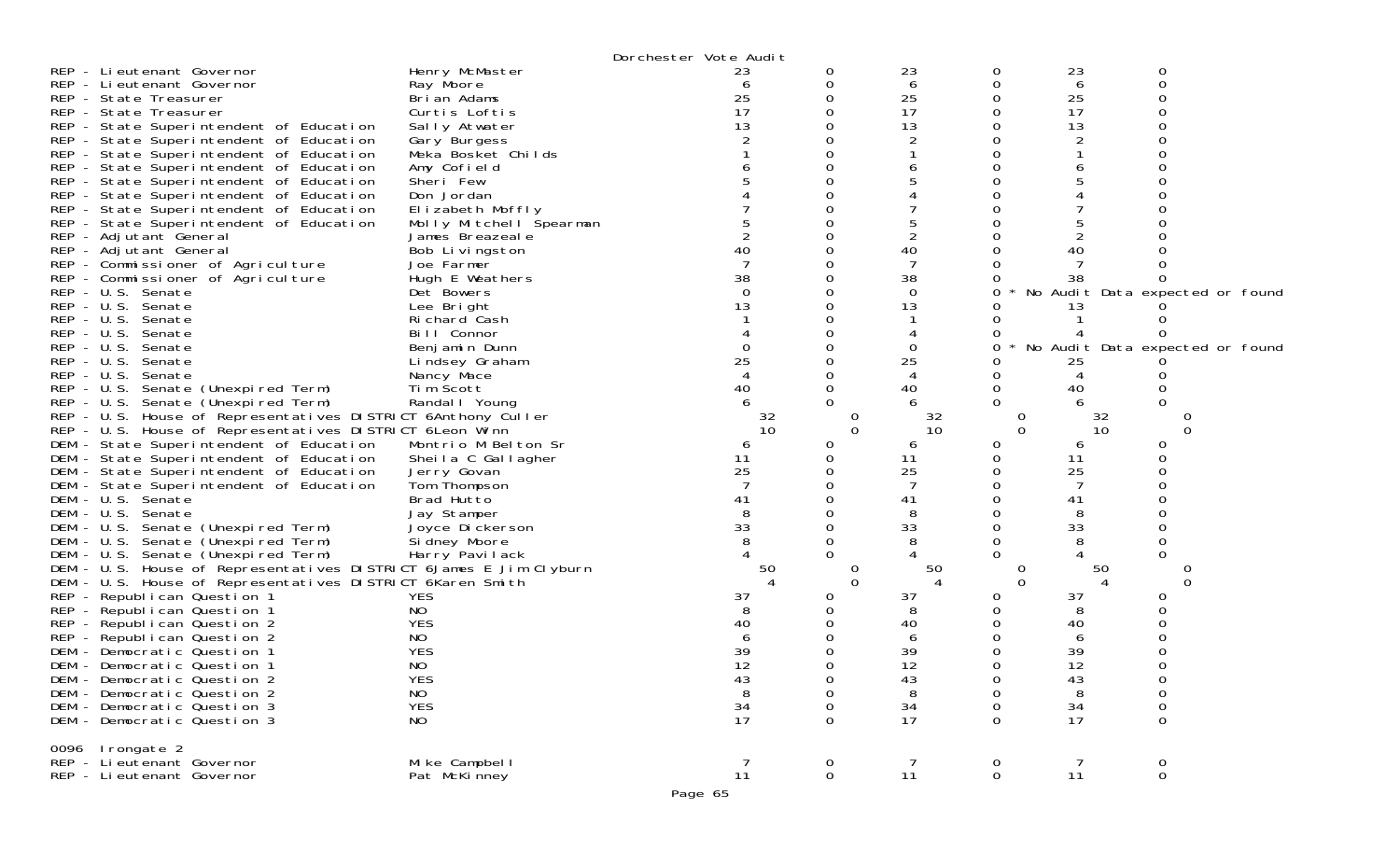|                                                                |                         | Dorchester Vote Audit |             |                |          |                |                  |                                 |
|----------------------------------------------------------------|-------------------------|-----------------------|-------------|----------------|----------|----------------|------------------|---------------------------------|
| REP - Lieutenant Governor                                      | Henry McMaster          | 18                    | 0           | 18             |          | 18             |                  |                                 |
| REP - Lieutenant Governor                                      | Ray Moore               |                       | 0           | 2              |          | 2              |                  |                                 |
| REP - State Treasurer                                          | Brian Adams             | 14                    | 0           | 14             |          | 14             |                  |                                 |
| REP - State Treasurer                                          | Curtis Loftis           | 25                    |             | 25             |          | 25             |                  |                                 |
| REP - State Superintendent of Education                        | Sally Atwater           |                       |             | 8              |          |                |                  |                                 |
| REP - State Superintendent of Education                        | Gary Burgess            |                       |             |                |          |                |                  |                                 |
| REP - State Superintendent of Education                        | Meka Bosket Childs      |                       |             |                |          |                |                  | No Audit Data expected or found |
| REP - State Superintendent of Education                        | Amy Cofield             |                       |             |                |          |                |                  |                                 |
| REP - State Superintendent of Education                        | Sheri Few               |                       |             |                |          |                |                  |                                 |
| REP - State Superintendent of Education                        | Don Jordan              |                       |             |                |          |                |                  | No Audit Data expected or found |
| REP - State Superintendent of Education                        | Elizabeth Moffly        |                       |             |                |          |                |                  |                                 |
| REP - State Superintendent of Education                        | Molly Mitchell Spearman |                       |             |                |          |                |                  |                                 |
| REP - Adjutant General                                         | James Breazeal e        |                       |             |                |          |                |                  |                                 |
| REP - Adjutant General                                         | Bob Livingston          | 30                    |             | 30             |          | 30             |                  |                                 |
| REP - Commissioner of Agriculture                              | Joe Farmer              | 15                    |             | 15             |          | 15             |                  |                                 |
| REP - Commissioner of Agriculture                              | Hugh E Weathers         | 22                    |             | 22             |          | 22             |                  |                                 |
| REP - U.S. Senate                                              | Det Bowers              |                       |             | 2              |          | 2              |                  |                                 |
| REP - U.S. Senate                                              | Lee Bright              | 11                    |             | 11             |          | 11             |                  |                                 |
| REP - U.S. Senate                                              | Richard Cash            |                       |             |                |          |                |                  |                                 |
| REP - U.S. Senate                                              | Bill Connor             |                       |             |                |          |                |                  |                                 |
| REP - U.S. Senate                                              | Benjamin Dunn           | $\Omega$              |             | 0              |          |                |                  | No Audit Data expected or found |
| $REP - U.S.$<br>Senate                                         | Lindsey Graham          | 21                    |             | 21             |          | 21             |                  |                                 |
| REP - U.S. Senate                                              | Nancy Mace              |                       |             |                |          |                |                  |                                 |
| REP - U.S. Senate (Unexpired Term)                             | Tim Scott               | 38                    | 0           | 38             |          | 38<br>0        |                  |                                 |
| REP - U.S. Senate (Unexpired Term)                             | Randal   Young          |                       |             |                |          |                |                  |                                 |
| REP - State House of Representatives DISTRICT 94Evan Guthrie   |                         |                       | 3           | 0              | 3        | 0              | 3                | 0                               |
| REP - State House of Representatives DISTRICT 94Jenny Horne    |                         |                       | 27          | $\overline{0}$ | 27       | $\Omega$       | 27               | $\Omega$                        |
| REP - State House of Representatives DISTRICT 94Franklin Smith |                         |                       | 11          |                | 11       |                | 11               |                                 |
| REP - County Council DISTRICT 7                                | Jay Byars               | 27                    | 0           | 27             |          | 27<br>0        | 0                |                                 |
| REP - County Council DISTRICT 7                                | Lester Dempsey          | 14                    | 0           | 14             |          | 14             | <sup>0</sup>     |                                 |
| DEM - State Superintendent of Education                        | Montrio M Belton Sr     |                       |             |                |          |                |                  | No Audit Data expected or found |
| DEM - State Superintendent of Education                        | Sheila C Gallagher      |                       |             |                |          |                |                  |                                 |
| DEM - State Superintendent of Education                        | Jerry Govan             |                       |             |                |          |                |                  |                                 |
| DEM - State Superintendent of Education                        | Tom Thompson            |                       |             |                |          |                |                  |                                 |
| DEM - U.S. Senate                                              | Brad Hutto              |                       |             |                |          |                |                  |                                 |
| DEM - U.S. Senate                                              | Jay Stamper             |                       |             |                |          |                |                  |                                 |
| DEM - U.S. Senate (Unexpired Term)                             | Joyce Dickerson         |                       |             |                |          |                |                  |                                 |
| DEM - U.S. Senate (Unexpired Term)                             | Si dney Moore           |                       |             |                |          |                |                  |                                 |
| DEM - U.S. Senate (Unexpired Term)                             | Harry Pavilack          |                       |             |                |          |                |                  |                                 |
| REP - Republican Question 1                                    | <b>YES</b>              | 29                    |             | 29             |          | 29             |                  |                                 |
| REP - Republican Question 1                                    | NO                      | 12                    |             | 12             |          | 12             |                  |                                 |
| REP - Republican Question 2                                    | <b>YES</b>              | 32                    |             | 32             |          | 32             |                  |                                 |
| REP - Republican Question 2                                    | NO                      |                       |             |                |          |                |                  |                                 |
| DEM - Democratic Question 1                                    | <b>YES</b>              |                       |             |                |          |                |                  |                                 |
| DEM - Democratic Question 1                                    | <b>NO</b>               |                       | 0           |                |          |                |                  |                                 |
| DEM - Democratic Question 2                                    | <b>YES</b>              |                       | 0           |                |          |                | 0                |                                 |
| DEM - Democratic Question 2                                    | NO                      |                       | 0           | 2              | 0        | $\overline{c}$ | 0                |                                 |
| DEM - Democratic Question 3                                    | <b>YES</b>              |                       | 0           |                | 0        |                | $\boldsymbol{0}$ |                                 |
| DEM - Democratic Question 3                                    | NO                      |                       | $\Omega$    |                | $\Omega$ |                | $\mathbf 0$      |                                 |
| 0097 Irongate 3                                                |                         |                       |             |                |          |                |                  |                                 |
| REP - Lieutenant Governor                                      | Mike Campbell           | 25                    | $\mathbf 0$ | 25             |          | 0<br>25        | 0                |                                 |
|                                                                |                         |                       |             |                |          |                |                  |                                 |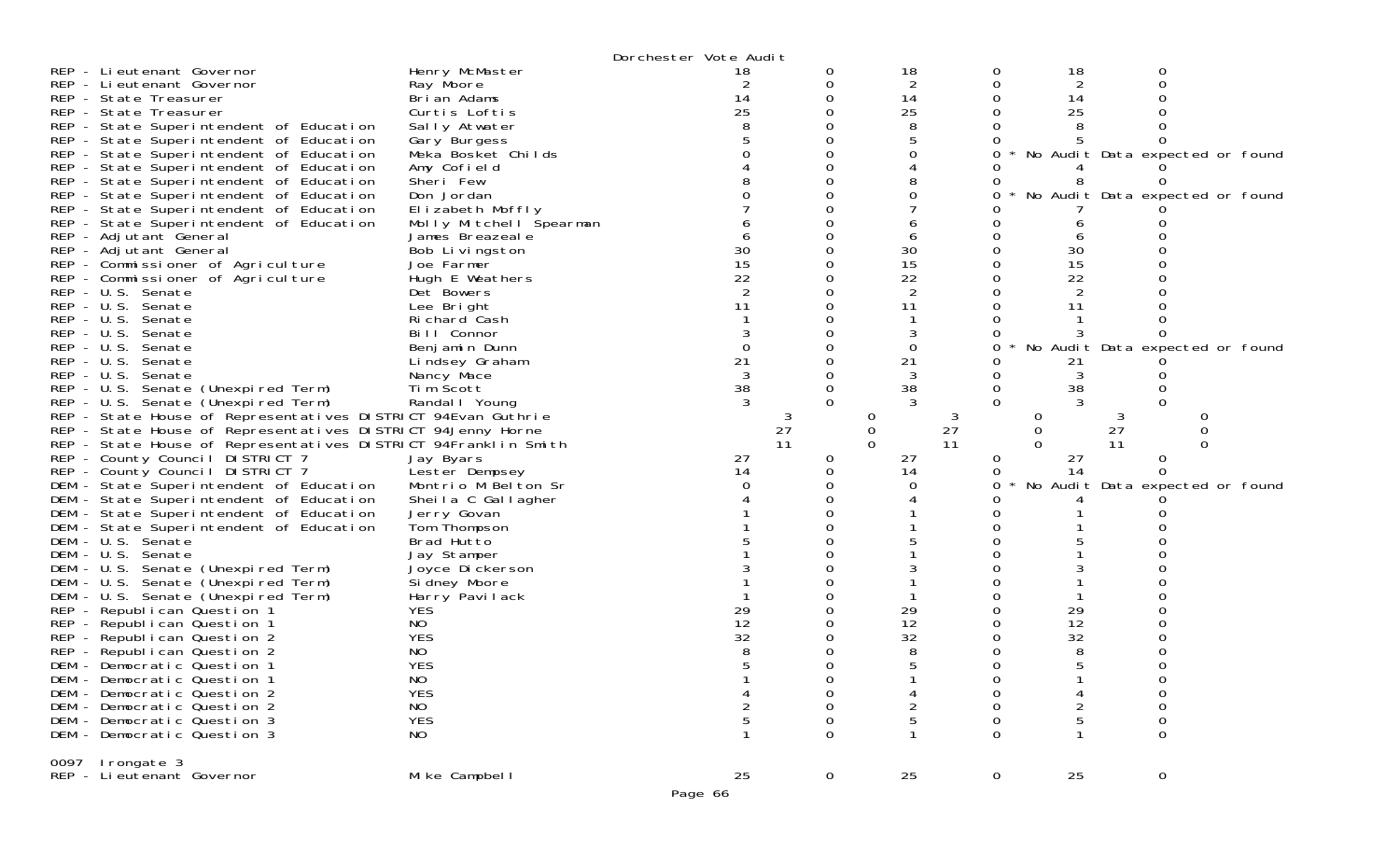| Dorchester Vote Audit                                                                                                   |                                       |
|-------------------------------------------------------------------------------------------------------------------------|---------------------------------------|
| Pat McKinney<br>REP - Lieutenant Governor<br>14<br>14<br>0<br>O                                                         | 0<br>14                               |
| 54<br>REP - Lieutenant Governor<br>Henry McMaster<br>54<br>0<br>0                                                       | 54<br>0                               |
| 12<br>12<br>REP - Lieutenant Governor<br>0<br>0<br>Ray Moore                                                            | 12<br>O                               |
| 30<br>0<br>30<br>REP - State Treasurer<br>0<br>Brian Adams                                                              | 30                                    |
| 70<br>70<br>REP - State Treasurer<br>Curtis Loftis<br>0                                                                 | 70                                    |
| 12<br>12<br>REP - State Superintendent of Education<br>0<br>0<br>Sally Atwater                                          | 12                                    |
| 11<br>11<br>REP - State Superintendent of Education<br>Gary Burgess                                                     | 11                                    |
| 11<br>11<br>REP - State Superintendent of Education<br>0<br>Meka Bosket Childs                                          | 11                                    |
| $\overline{4}$<br>REP - State Superintendent of Education<br>Amy Cofield<br>4<br>$\Omega$<br>0                          | 4                                     |
| 37<br>37<br>Sheri Few<br>REP - State Superintendent of Education<br>0                                                   | 37                                    |
| 5<br>REP - State Superintendent of Education<br>Don Jordan<br>0                                                         | 5                                     |
| 12<br>12<br>0<br>0<br>REP - State Superintendent of Education<br>Elizabeth Moffly                                       | 12                                    |
| 15<br>15<br>0<br>0<br>REP - State Superintendent of Education<br>Molly Mitchell Spearman                                | 15                                    |
| 17<br>17<br>REP - Adjutant General<br>James Breazeale<br>0<br>0                                                         | 17                                    |
| 82<br>82<br>REP - Adjutant General<br>0<br>0<br>Bob Livingston                                                          | 82                                    |
| 35<br>35<br>REP - Commissioner of Agriculture<br>Joe Farmer                                                             | 35                                    |
| REP - Commissioner of Agriculture<br>Hugh E Weathers<br>66<br>∩<br>66<br>$\Omega$                                       | 66                                    |
| REP - U.S. Senate<br>6<br>$\Omega$<br>6<br>Det Bowers<br>$\Omega$                                                       | 6                                     |
| 40<br>REP - U.S. Senate<br>40<br>Lee Bright                                                                             | 40                                    |
| $\Omega$<br>REP - U.S. Senate<br>Richard <sup>-</sup> Cash<br>0<br>0                                                    | No Audit Data expected or found       |
| REP - U.S. Senate<br>Bill Connor<br>$\Omega$<br>6                                                                       | 6                                     |
| REP - U.S. Senate<br>$\Omega$<br>0<br>0<br>Benjamin Dunn                                                                | No Audit Data expected or found       |
| 51<br>51<br>REP - U.S. Senate<br>$\Omega$<br>Lindsey Graham                                                             | 51                                    |
| 9<br>9<br>REP - U.S. Senate<br>0<br>0<br>Nancy Mace                                                                     | 9                                     |
| Tim Scott<br>106<br>$\mathbf 0$<br>106<br>REP - U.S. Senate (Unexpired Term)<br>0                                       | 106                                   |
| $\Omega$<br>3<br>REP - U.S. Senate (Unexpired Term)<br>Randal I Young<br>$\Omega$                                       |                                       |
| REP - State House of Representatives DISTRICT 94Evan Guthrie<br>0<br>2<br>2                                             | 0<br>0<br>2                           |
| REP - State House of Representatives DISTRICT 94Jenny Horne<br>$\Omega$                                                 | $\Omega$                              |
| REP - State House of Representatives DISTRICT 94Franklin Smith<br>3<br>0                                                | $\Omega$<br>3<br>0                    |
| 53<br>53<br>REP - State House of Representatives DISTRICT 98Larry Hargett<br>0                                          | 53<br>$\mathbf 0$<br>$\overline{0}$   |
| 48<br>$\Omega$<br>48<br>REP - State House of Representatives DISTRICT 98Chris Murphy                                    | 48<br>$\Omega$<br>$\Omega$            |
| REP - County Council DISTRICT 7<br>Jay Byars<br>86<br>$\overline{0}$<br>86<br>0                                         | 86<br>0                               |
| 24<br>24<br>REP - County Council DISTRICT 7<br>0<br>0<br>Lester Dempsey                                                 | 24<br>0                               |
| DEM - State Superintendent of Education<br>Montrio M Belton Sr                                                          |                                       |
| DEM - State Superintendent of Education<br>Sheila C Gallagher                                                           |                                       |
| DEM - State Superintendent of Education<br>Jerry Govan                                                                  |                                       |
| Tom Thompson<br>DEM - State Superintendent of Education                                                                 |                                       |
| DEM - U.S. Senate<br>Brad Hutto                                                                                         |                                       |
| DEM - U.S. Senate<br>Jay Stamper                                                                                        |                                       |
| DEM - U.S. Senate (Unexpired Term)<br>Joyce Dickerson                                                                   |                                       |
| DEM - U.S. Senate (Unexpired Term)<br>Si dney Moore<br>0                                                                |                                       |
| DEM - U.S. Senate (Unexpired Term)<br>Harry Pavilack<br>0<br>89<br><b>YES</b><br>89<br>REP - Republican Question 1<br>0 | No Audit Data expected or found<br>89 |
| 20<br>NO<br>20<br>REP - Republican Question 1<br>$\Omega$                                                               | 20                                    |
| REP - Republican Question 2<br><b>YES</b><br>94<br>94                                                                   | 94                                    |
| 15<br>15<br>REP - Republican Question 2<br>NO                                                                           | 15                                    |
| <b>YES</b><br>3<br>DEM - Democratic Question 1                                                                          |                                       |
| NO<br>DEM - Democratic Question 1                                                                                       |                                       |
| <b>YES</b><br>DEM - Democratic Question 2                                                                               | 0                                     |
| NO<br>DEM - Democratic Question 2<br>O                                                                                  | No Audit Data expected or found       |
| <b>YES</b><br>DEM - Democratic Question 3<br>0                                                                          |                                       |
| $\Omega$<br>DEM - Democratic Question 3<br>NO<br>0                                                                      | $\mathbf 0$                           |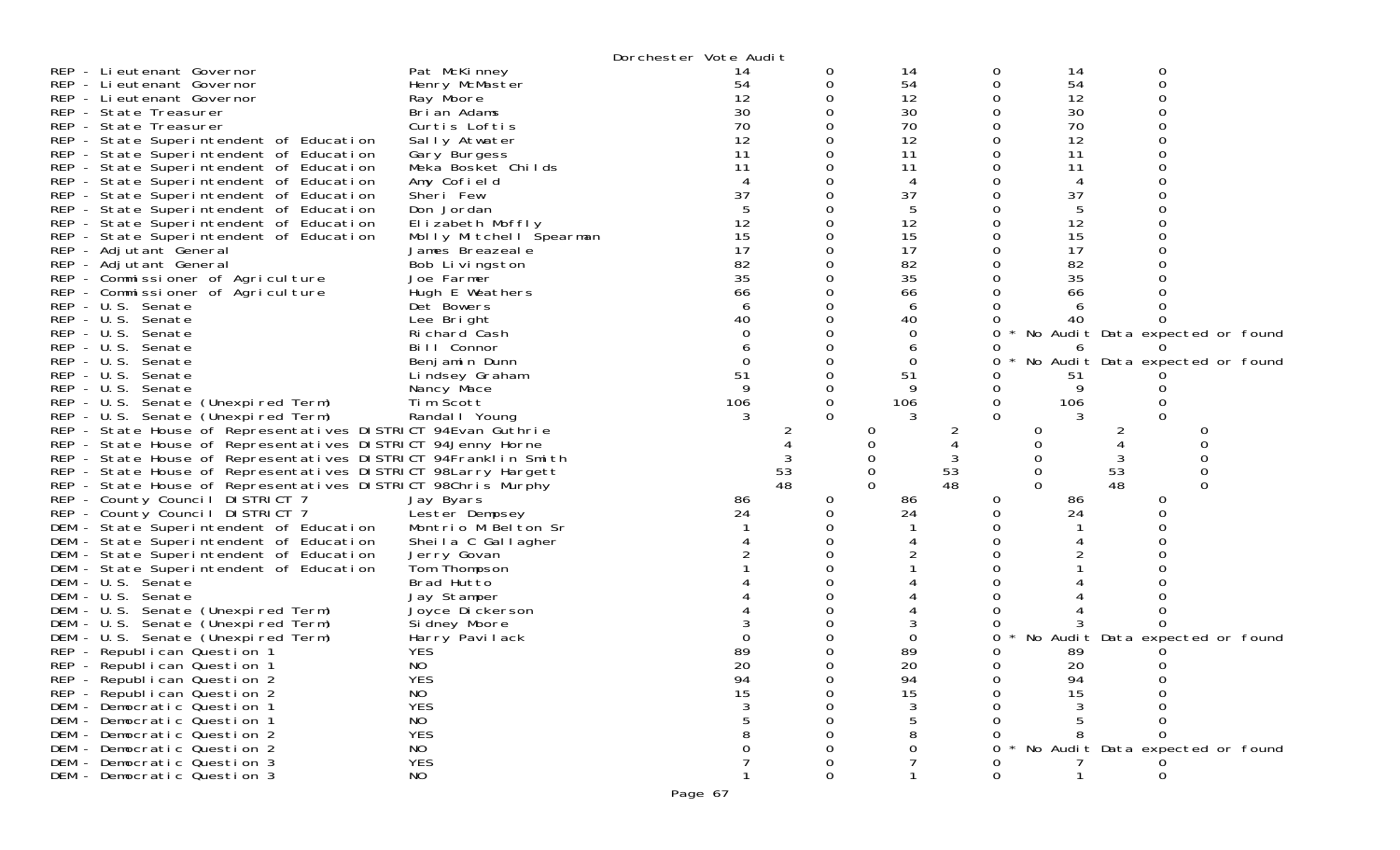| 0098         | Kings Grant 2                                                 |                         |                             |             |              |          |                |    |          |  |
|--------------|---------------------------------------------------------------|-------------------------|-----------------------------|-------------|--------------|----------|----------------|----|----------|--|
|              | REP - Li eutenant Governor                                    | Mike Campbell           | 33                          | 0           | 33           | 0        | 33             |    | 0        |  |
|              | REP - Lieutenant Governor                                     | Pat McKinney            | $\overline{55}$             | 0           | 55           | 0        | 55             |    | 0        |  |
|              |                                                               |                         | 96                          |             |              |          | 96             |    |          |  |
|              | REP - Lieutenant Governor                                     | Henry McMaster          |                             | 0           | 96           | 0        |                |    | 0        |  |
|              | REP - Lieutenant Governor                                     | Ray Moore               | 10                          | 0           | 10           | 0        | 10             |    | 0        |  |
|              | REP - State Treasurer                                         | Brian Adams             | 67                          | $\Omega$    | 67           | $\Omega$ | 67             |    | 0        |  |
|              | REP - State Treasurer                                         | Curtis Loftis           | 120                         | 0           | 120          | $\Omega$ | 120            |    | 0        |  |
|              | REP - State Superintendent of Education                       | Sally Atwater           | 40                          | 0           | 40           | $\Omega$ | 40             |    | ი        |  |
|              | REP - State Superintendent of Education                       | Gary Burgess            | 13                          | $\Omega$    | 13           | $\Omega$ | 13             |    | ი        |  |
|              | REP - State Superintendent of Education                       | Meka Bosket Childs      | 15                          | 0           | 15           | 0        | 15             |    | 0        |  |
|              | REP - State Superintendent of Education                       | Amy Cofield             | 8                           | $\Omega$    | 8            | 0        | 8              |    | ი        |  |
|              | REP - State Superintendent of Education                       | Sheri Few               | 43                          | 0           | 43           | 0        | 43             |    | 0        |  |
|              | REP - State Superintendent of Education                       | Don Jordan              | 12                          | $\Omega$    | 12           | $\Omega$ | 12             |    | ი        |  |
|              | REP - State Superintendent of Education                       | Elizabeth Moffly        | 14                          | 0           | 14           | 0        | 14             |    | 0        |  |
|              | REP - State Superintendent of Education                       | Molly Mitchell Spearman | 36                          | 0           | 36           | $\Omega$ | 36             |    | ი        |  |
|              | REP - Adjutant General                                        | James Breazeale         | 36                          | 0           | 36           | 0        | 36             |    | 0        |  |
|              | REP - Adjutant General                                        | Bob Livingston          | 134                         | 0           | 134          | 0        | 134            |    | Ω        |  |
|              | REP - Commissioner of Agriculture                             | Joe Farmer              | 56                          | 0           | 56           | 0        | 56             |    | 0        |  |
|              | REP - Commissioner of Agriculture                             | Hugh E Weathers         | 121                         | 0           | 121          | $\Omega$ | 121            |    | 0        |  |
|              | REP - U.S. Senate                                             |                         | 19                          | 0           | 19           | 0        | 19             |    | 0        |  |
|              | REP - U.S. Senate                                             | Det Bowers              |                             | 0           | 30           | $\Omega$ |                |    | ი        |  |
|              |                                                               | Lee Bright              | 30                          |             |              |          | 30             |    |          |  |
|              | REP - U.S. Senate                                             | Richard Cash            | 10                          | 0           | 10           | $\Omega$ | 10             |    | 0        |  |
| $REP - U.S.$ | Senate                                                        | Bill Connor             | 16                          | 0           | 16           | 0        | 16             |    |          |  |
| $REP - U.S.$ | Senate                                                        | Benjamin Dunn           | $\mathbf{1}$                | 0           | $\mathbf{1}$ | 0        | $\overline{1}$ |    | 0        |  |
| $REP - U.S.$ | Senate                                                        | Lindsey Graham          | 117                         | 0           | 117          | $\Omega$ | 117            |    | 0        |  |
|              | REP - U.S. Senate                                             | Nancy Mace              | 18                          | 0           | 18           | 0        | 18             |    | 0        |  |
|              | REP - U.S. Senate (Unexpired Term)                            | Tim Scott               | 199                         | $\mathbf 0$ | 199          | 0        | 199            |    | 0        |  |
|              | REP - U.S. Senate (Unexpired Term)                            | Randal I Young          | 17                          | $\Omega$    | 17           | $\Omega$ | 17             |    | 0        |  |
|              | REP - State House of Representatives DISTRICT 98Larry Hargett |                         |                             | 81          | 0            | 81       | 0              | 81 |          |  |
|              | REP - State House of Representatives DISTRICT 98Chris Murphy  |                         |                             | 58          | $\Omega$     | 58       | $\Omega$       | 58 |          |  |
|              | DEM - State Superintendent of Education                       | Montrio M Belton Sr     | 5                           | 0           | 5            | 0        | 5              |    | 0        |  |
|              | DEM - State Superintendent of Education                       | Sheila C Gallagher      | 15                          | 0           | 15           | 0        | 15             |    | 0        |  |
| DEM          | - State Superintendent of Education                           | Jerry Govan             | 5                           | 0           | 5            | $\Omega$ | 5              |    | 0        |  |
| DEM          | - State Superintendent of Education                           | Tom Thompson            | 6                           | $\Omega$    | 6            | 0        | 6              |    | ი        |  |
| DEM          | - U.S. Senate                                                 | Brad Hutto              | 15                          | 0           | 15           | 0        | 15             |    | 0        |  |
| DEM          | - U.S. Senate                                                 | Jay Stamper             | 14                          | $\Omega$    | 14           | $\Omega$ | 14             |    | ი        |  |
| DEM          | - U.S. Senate (Unexpired Term)                                | Joyce Dickerson         | 16                          | 0           | 16           | 0        | 16             |    | 0        |  |
| DEM          | - U.S. Senate (Unexpired Term)                                | Si dney Moore           | 9                           | 0           | 9            | $\Omega$ | 9              |    | ი        |  |
| DEM          | - U.S. Senate (Unexpired Term)                                | Harry Pavilack          | 3                           | 0           | 3            | 0        | 3              |    | 0        |  |
|              | REP - Republican Question 1                                   | <b>YES</b>              | 153                         | 0           | 153          | $\Omega$ | 153            |    | Ω        |  |
|              | REP - Republican Question 1                                   | NO                      | 50                          | 0           | 50           | 0        | 50             |    | 0        |  |
|              |                                                               | <b>YES</b>              |                             |             | 171          | $\Omega$ |                |    | 0        |  |
|              | REP - Republican Question 2                                   |                         | 171                         | 0           |              |          | 171            |    |          |  |
|              | REP - Republican Question 2                                   | NO.                     | 38                          | 0           | 38           | 0        | 38             |    | 0        |  |
| DEM          | - Democratic Question 1                                       | <b>YES</b>              | 18                          | 0           | 18           | 0        | 18             |    | 0        |  |
| DEM          | - Democratic Question 1                                       | NO.                     | 17                          | 0           | 17           | $\Omega$ | 17             |    | 0        |  |
| DEM          | - Democratic Question 2                                       | <b>YES</b>              | 31                          | $\Omega$    | 31           | 0        | 31             |    | ი        |  |
|              | DEM - Democratic Question 2                                   | NO                      | $\boldsymbol{\vartriangle}$ | 0           | 4            | $\Omega$ | 4              |    |          |  |
| DEM          | - Democratic Question 3                                       | <b>YES</b>              | 27                          | 0           | 27           | 0        | 27             |    | 0        |  |
|              | DEM - Democratic Question 3                                   | N <sub>O</sub>          | 8                           | $\Omega$    | 8            | $\Omega$ | 8              |    | $\Omega$ |  |

0099 Newington 2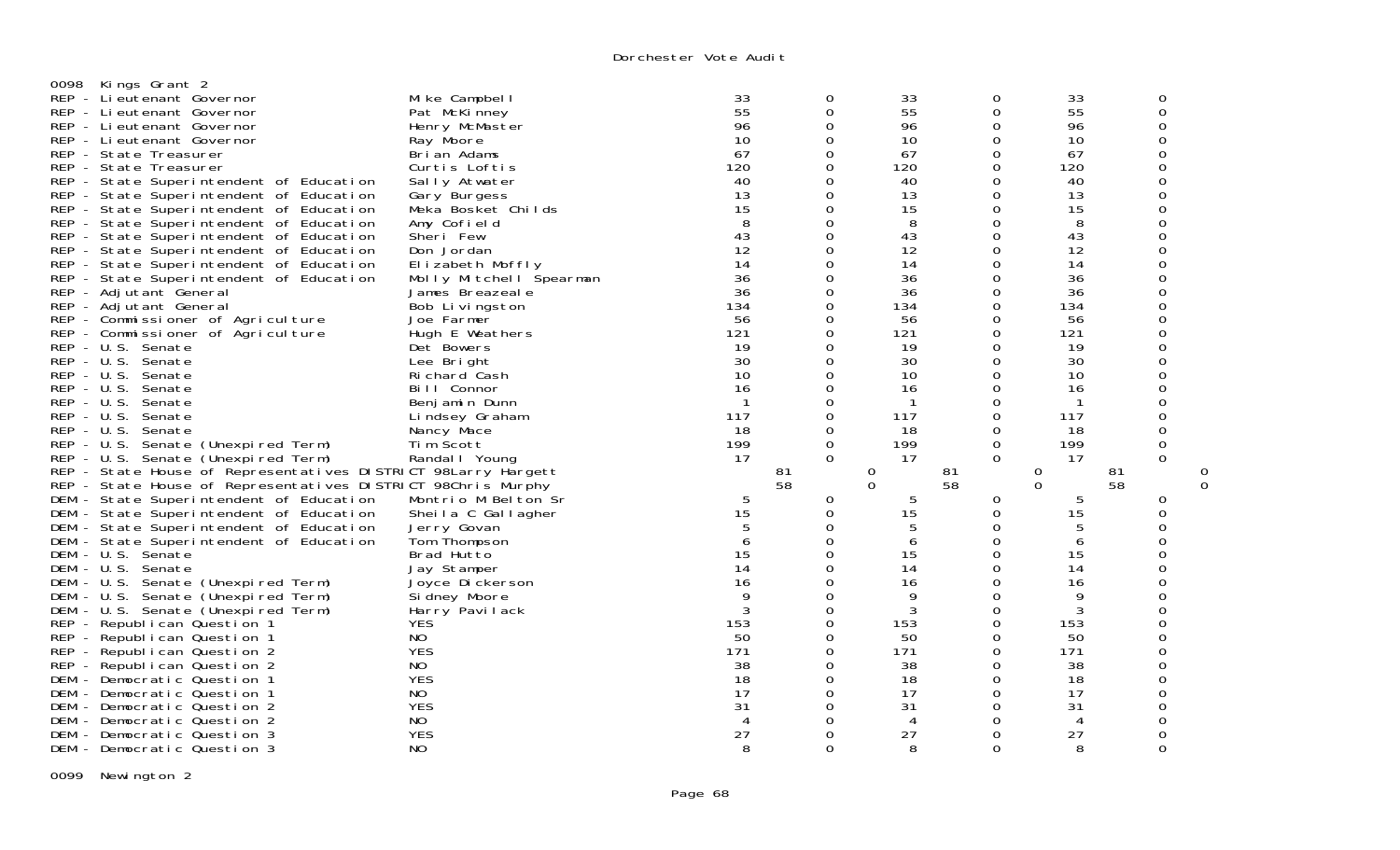| $REP - U.S.$ | REP - Li eutenant Governor<br>REP - Lieutenant Governor<br>REP - Lieutenant Governor<br>REP - Lieutenant Governor<br>REP - State Treasurer<br>REP - State Treasurer<br>REP - State Superintendent of Education<br>REP - State Superintendent of Education<br>REP - State Superintendent of Education<br>REP - State Superintendent of Education<br>REP - State Superintendent of Education<br>REP - State Superintendent of Education<br>REP - State Superintendent of Education<br>REP - State Superintendent of Education<br>REP - Adjutant General<br>REP - Adjutant General<br>REP - Commissioner of Agriculture<br>REP - Commissioner of Agriculture<br>REP - U.S. Senate<br>REP - U.S. Senate<br>REP - U.S. Senate<br>Senate<br>REP - U.S. Senate<br>REP - U.S. Senate<br>REP - U.S. Senate<br>REP - U.S. Senate (Unexpired Term)<br>REP - U.S. Senate (Unexpired Term)<br>REP - State House of Representatives DISTRICT 94Evan Guthrie<br>REP - State House of Representatives DISTRICT 94Jenny Horne<br>REP - State House of Representatives DISTRICT 94Franklin Smith<br>DEM - State Superintendent of Education<br>DEM - State Superintendent of Education<br>DEM - State Superintendent of Education<br>DEM - State Superintendent of Education<br>DEM - U.S. Senate<br>DEM - U.S. Senate<br>DEM - U.S. Senate (Unexpired Term)<br>DEM - U.S. Senate (Unexpired Term)<br>DEM - U.S. Senate (Unexpired Term)<br>REP - Republican Question 1<br>REP - Republican Question 1<br>REP - Republican Question 2<br>REP - Republican Question 2<br>DEM - Democratic Question 1 | Mike Campbell<br>Pat McKinney<br>Henry McMaster<br>Ray Moore<br>Brian Adams<br>Curtis Loftis<br>Sally Atwater<br>Gary Burgess<br>Meka Bosket Childs<br>Amy Cofield<br>Sheri Few<br>Don Jordan<br>Elizabeth Moffly<br>Molly Mitchell Spearman<br>James Breazeale<br>Bob Livingston<br>Joe Farmer<br>Hugh E Weathers<br>Det Bowers<br>Lee Bright<br>Richard Cash<br>Bill Connor<br>Benjamin Dunn<br>Lindsey Graham<br>Nancy Mace<br>Tim Scott<br>Randal   Young<br>Montrio M Belton Sr<br>Sheila C Gallagher<br>Jerry Govan<br>Tom Thompson<br>Brad Hutto<br>Jay Stamper<br>Joyce Dickerson<br>Si dney Moore<br>Harry Pavilack<br><b>YES</b><br>NO<br><b>YES</b><br>NO<br><b>YES</b> | Dorchester Vote Audit<br>17<br>17<br>57<br>26<br>40<br>74<br>28<br>31<br>5<br>13<br>21<br>23<br>88<br>32<br>82<br>$\boldsymbol{\varDelta}$<br>50<br>48<br>12<br>114<br>7<br>0<br>86<br>33<br>102<br>18 | 0<br>0<br>0<br>0<br>0<br>0<br>$\Omega$<br>19<br>80<br>23<br>0<br>0<br>0 | 17<br>17<br>57<br>26<br>40<br>74<br>28<br>8<br>31<br>5<br>13<br>21<br>23<br>88<br>32<br>82<br>$\boldsymbol{\varDelta}$<br>50<br>48<br>12<br>114<br>7<br>0<br>0<br>$\Omega$<br>0<br>$\Omega$<br>86<br>33<br>102<br>18 | 0<br>0<br>0<br>0<br>$\Omega$<br>19<br>80<br>23<br>0<br>0<br>0<br>0<br>0<br>0 | 17<br>17<br>57<br>26<br>40<br>74<br>28<br>31<br>5<br>13<br>21<br>23<br>88<br>32<br>82<br>50<br>48<br>12<br>114<br>0<br>86<br>33<br>102<br>18 | O<br>No Audit Data expected or found<br>19<br>80<br>23<br>No Audit Data expected or found<br>No Audit Data expected or found<br>No Audit Data expected or found<br>No Audit Data expected or found<br>No Audit Data expected or found<br>No Audit Data expected or found |  |
|--------------|-----------------------------------------------------------------------------------------------------------------------------------------------------------------------------------------------------------------------------------------------------------------------------------------------------------------------------------------------------------------------------------------------------------------------------------------------------------------------------------------------------------------------------------------------------------------------------------------------------------------------------------------------------------------------------------------------------------------------------------------------------------------------------------------------------------------------------------------------------------------------------------------------------------------------------------------------------------------------------------------------------------------------------------------------------------------------------------------------------------------------------------------------------------------------------------------------------------------------------------------------------------------------------------------------------------------------------------------------------------------------------------------------------------------------------------------------------------------------------------------------------------------------------------------------------------------------------------|------------------------------------------------------------------------------------------------------------------------------------------------------------------------------------------------------------------------------------------------------------------------------------------------------------------------------------------------------------------------------------------------------------------------------------------------------------------------------------------------------------------------------------------------------------------------------------------------------------------------------------------------------------------------------------|--------------------------------------------------------------------------------------------------------------------------------------------------------------------------------------------------------|-------------------------------------------------------------------------|----------------------------------------------------------------------------------------------------------------------------------------------------------------------------------------------------------------------|------------------------------------------------------------------------------|----------------------------------------------------------------------------------------------------------------------------------------------|--------------------------------------------------------------------------------------------------------------------------------------------------------------------------------------------------------------------------------------------------------------------------|--|
|              | DEM - Democratic Question 1                                                                                                                                                                                                                                                                                                                                                                                                                                                                                                                                                                                                                                                                                                                                                                                                                                                                                                                                                                                                                                                                                                                                                                                                                                                                                                                                                                                                                                                                                                                                                       | NO                                                                                                                                                                                                                                                                                                                                                                                                                                                                                                                                                                                                                                                                                 | 0                                                                                                                                                                                                      | 0                                                                       | 0                                                                                                                                                                                                                    |                                                                              |                                                                                                                                              | * No Audit Data expected or found                                                                                                                                                                                                                                        |  |
|              | DEM - Democratic Question 2<br>DEM - Democratic Question 2                                                                                                                                                                                                                                                                                                                                                                                                                                                                                                                                                                                                                                                                                                                                                                                                                                                                                                                                                                                                                                                                                                                                                                                                                                                                                                                                                                                                                                                                                                                        | <b>YES</b><br>NO                                                                                                                                                                                                                                                                                                                                                                                                                                                                                                                                                                                                                                                                   |                                                                                                                                                                                                        | 0<br>0                                                                  | 0                                                                                                                                                                                                                    | 0<br>0                                                                       |                                                                                                                                              | * No Audit Data expected or found                                                                                                                                                                                                                                        |  |
|              | DEM - Democratic Question 3<br>DEM - Democratic Question 3                                                                                                                                                                                                                                                                                                                                                                                                                                                                                                                                                                                                                                                                                                                                                                                                                                                                                                                                                                                                                                                                                                                                                                                                                                                                                                                                                                                                                                                                                                                        | <b>YES</b><br>NO.                                                                                                                                                                                                                                                                                                                                                                                                                                                                                                                                                                                                                                                                  | 0                                                                                                                                                                                                      | 0<br>0                                                                  | $\Omega$                                                                                                                                                                                                             | $\Omega$                                                                     |                                                                                                                                              | * No Audit Data expected or found                                                                                                                                                                                                                                        |  |
|              | 0100 North Summerville 2<br>REP - Lieutenant Governor                                                                                                                                                                                                                                                                                                                                                                                                                                                                                                                                                                                                                                                                                                                                                                                                                                                                                                                                                                                                                                                                                                                                                                                                                                                                                                                                                                                                                                                                                                                             | Mike Campbell                                                                                                                                                                                                                                                                                                                                                                                                                                                                                                                                                                                                                                                                      | 10<br>Page 69                                                                                                                                                                                          | 0                                                                       | 10                                                                                                                                                                                                                   | $\overline{0}$                                                               | 10                                                                                                                                           | $\mathbf 0$                                                                                                                                                                                                                                                              |  |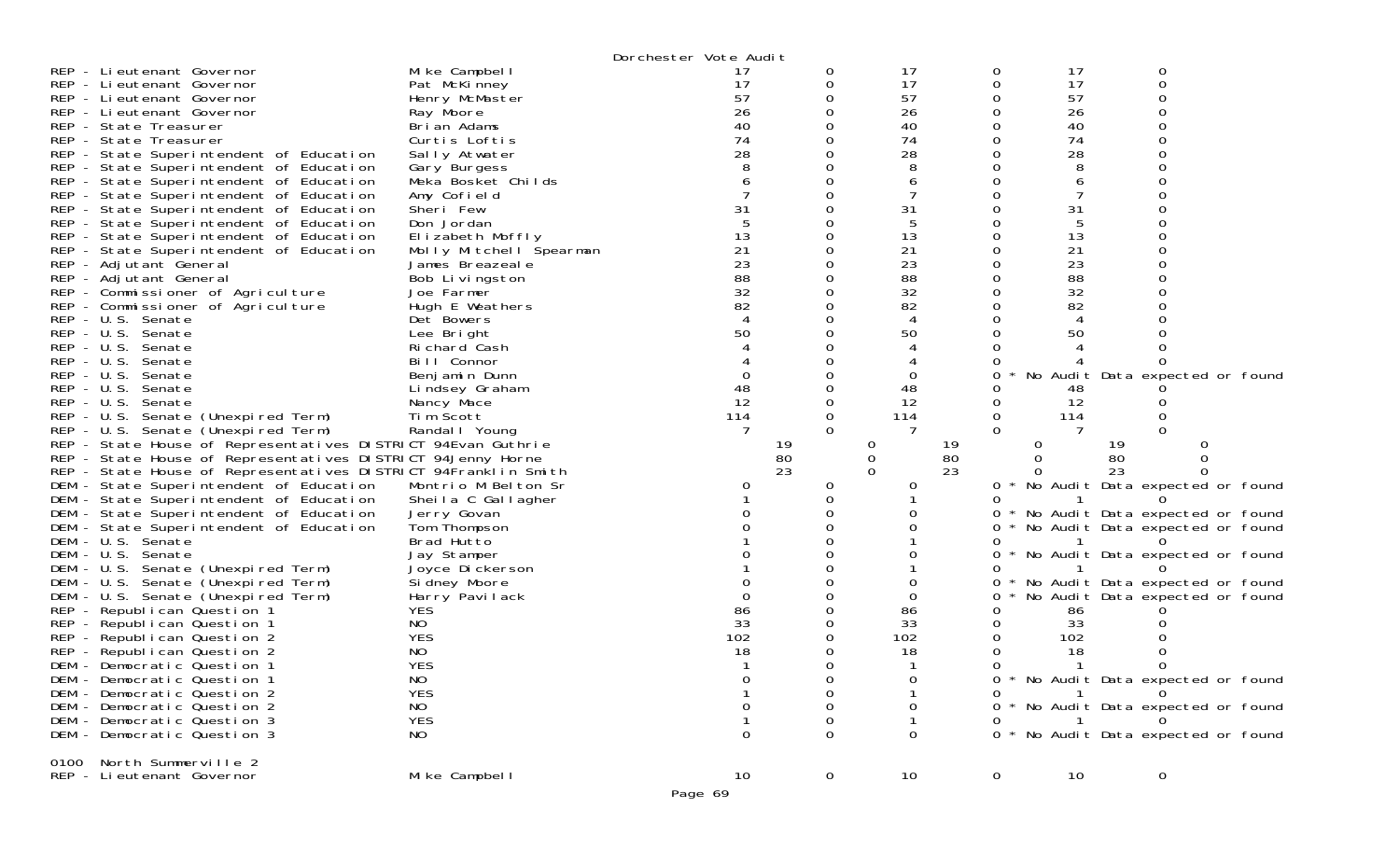|                                                                                                                         | Dorchester Vote Audit   |          |    |   |                                 |  |
|-------------------------------------------------------------------------------------------------------------------------|-------------------------|----------|----|---|---------------------------------|--|
| REP - Lieutenant Governor<br>Pat McKinney                                                                               |                         | 0        |    | 0 | 0                               |  |
| Henry McMaster<br>REP - Lieutenant Governor                                                                             | 24                      | 0        | 24 |   | 24                              |  |
| REP - Lieutenant Governor<br>Ray Moore                                                                                  |                         |          |    |   |                                 |  |
| REP - State Treasurer<br>Brian Adams                                                                                    | 14                      |          | 14 |   | 14                              |  |
| REP - State Treasurer<br>Curtis Loftis                                                                                  | 17                      |          | 17 |   | 17                              |  |
| REP - State Superintendent of Education<br>Sally Atwater                                                                |                         |          |    |   |                                 |  |
| REP - State Superintendent of Education<br>Gary Burgess                                                                 |                         |          |    |   |                                 |  |
| REP - State Superintendent of Education<br>Meka Bosket Childs                                                           |                         |          |    |   |                                 |  |
| REP - State Superintendent of Education<br>Amy Cofield                                                                  |                         |          |    |   |                                 |  |
| Sheri Few<br>REP - State Superintendent of Education                                                                    |                         |          |    |   |                                 |  |
| Don Jordan<br>REP - State Superintendent of Education                                                                   |                         |          |    |   | No Audit Data expected or found |  |
| REP - State Superintendent of Education<br>Elizabeth Moffly                                                             |                         |          |    |   |                                 |  |
| REP - State Superintendent of Education                                                                                 | Molly Mitchell Spearman |          |    |   |                                 |  |
| REP - Adjutant General<br>James Breazeale                                                                               |                         |          |    |   |                                 |  |
| REP - Adjutant General<br>Bob Livingston                                                                                | 24                      |          | 24 |   | 24                              |  |
| REP - Commissioner of Agriculture<br>Joe Farmer                                                                         | 12                      |          | 12 |   | 12                              |  |
| Hugh E Weathers<br>REP - Commissioner of Agriculture                                                                    | 23                      |          | 23 |   | 23                              |  |
| REP - U.S. Senate<br>Det Bowers                                                                                         |                         |          |    |   |                                 |  |
| REP - U.S. Senate<br>Lee Bright                                                                                         |                         |          |    |   |                                 |  |
| REP - U.S. Senate<br>Richard Cash                                                                                       |                         |          |    |   | No Audit Data expected or found |  |
| REP - U.S. Senate<br>Bill Connor                                                                                        |                         |          |    |   |                                 |  |
| $REP - U.S.$<br>Senate<br>Benjamin Dunn                                                                                 | 0                       |          | 0  |   | No Audit Data expected or found |  |
| REP - U.S. Senate<br>Lindsey Graham                                                                                     | 22                      |          | 22 |   | 22                              |  |
| REP - U.S. Senate<br>Nancy Mace                                                                                         | 33                      |          |    |   |                                 |  |
| REP - U.S. Senate (Unexpired Term)<br>Tim Scott                                                                         |                         |          | 33 |   | 33                              |  |
| REP - U.S. Senate (Unexpired Term)<br>Randal I Young                                                                    |                         |          |    |   |                                 |  |
| DEM - State Superintendent of Education<br>Montrio M Belton Sr                                                          |                         |          |    |   |                                 |  |
| DEM - State Superintendent of Education<br>Sheila C Gallagher<br>DEM - State Superintendent of Education<br>Jerry Govan |                         |          |    |   | No Audit Data expected or found |  |
| DEM - State Superintendent of Education<br>Tom Thompson                                                                 |                         |          |    |   |                                 |  |
| DEM - U.S. Senate<br>Brad Hutto                                                                                         |                         |          |    |   |                                 |  |
| DEM - U.S. Senate<br>Jay Stamper                                                                                        |                         |          |    |   |                                 |  |
| DEM - U.S. Senate (Unexpired Term)<br>Joyce Dickerson                                                                   |                         |          |    |   |                                 |  |
| DEM - U.S. Senate (Unexpired Term)<br>Si dney Moore                                                                     |                         |          |    |   |                                 |  |
| DEM - U.S. Senate (Unexpired Term)<br>Harry Pavilack                                                                    |                         |          |    |   | No Audit Data expected or found |  |
| REP - Republican Question 1<br><b>YES</b>                                                                               | 28                      |          | 28 |   | 28                              |  |
| NO<br>REP - Republican Question 1                                                                                       |                         |          | 9  |   |                                 |  |
| <b>YES</b><br>REP - Republican Question 2                                                                               | 31                      |          | 31 |   | 31                              |  |
| REP - Republican Question 2<br>NO                                                                                       |                         |          |    |   |                                 |  |
| <b>YES</b><br>DEM - Democratic Question 1                                                                               |                         |          |    |   |                                 |  |
| DEM - Democratic Question 1<br>NO.                                                                                      |                         |          |    |   |                                 |  |
| <b>YES</b><br>DEM - Democratic Question 2                                                                               |                         |          |    |   |                                 |  |
| NO<br>DEM - Democratic Question 2                                                                                       |                         |          |    |   |                                 |  |
| <b>YES</b><br>DEM - Democratic Question 3                                                                               |                         |          |    |   |                                 |  |
| <b>NO</b><br>DEM - Democratic Question 3                                                                                | 1                       | 0        |    | 0 | 0                               |  |
| 0101 Ridgeville 2                                                                                                       |                         |          |    |   |                                 |  |
| REP - Li eutenant Governor<br>Mike Campbell                                                                             |                         | 0        |    | 0 | 0                               |  |
| REP - Li eutenant Governor<br>Pat McKinney                                                                              | 10                      | 0        | 10 | 0 | 10<br>0                         |  |
| REP - Lieutenant Governor<br>Henry McMaster                                                                             | 40                      | $\Omega$ | 40 | 0 | 40<br>0                         |  |
| REP - Lieutenant Governor<br>Ray Moore                                                                                  | 3                       | 0        | 3  | 0 | $\mathbf{3}$                    |  |
| Brian Adams<br>REP - State Treasurer                                                                                    | 18                      | 0        | 18 | 0 | 18<br>0                         |  |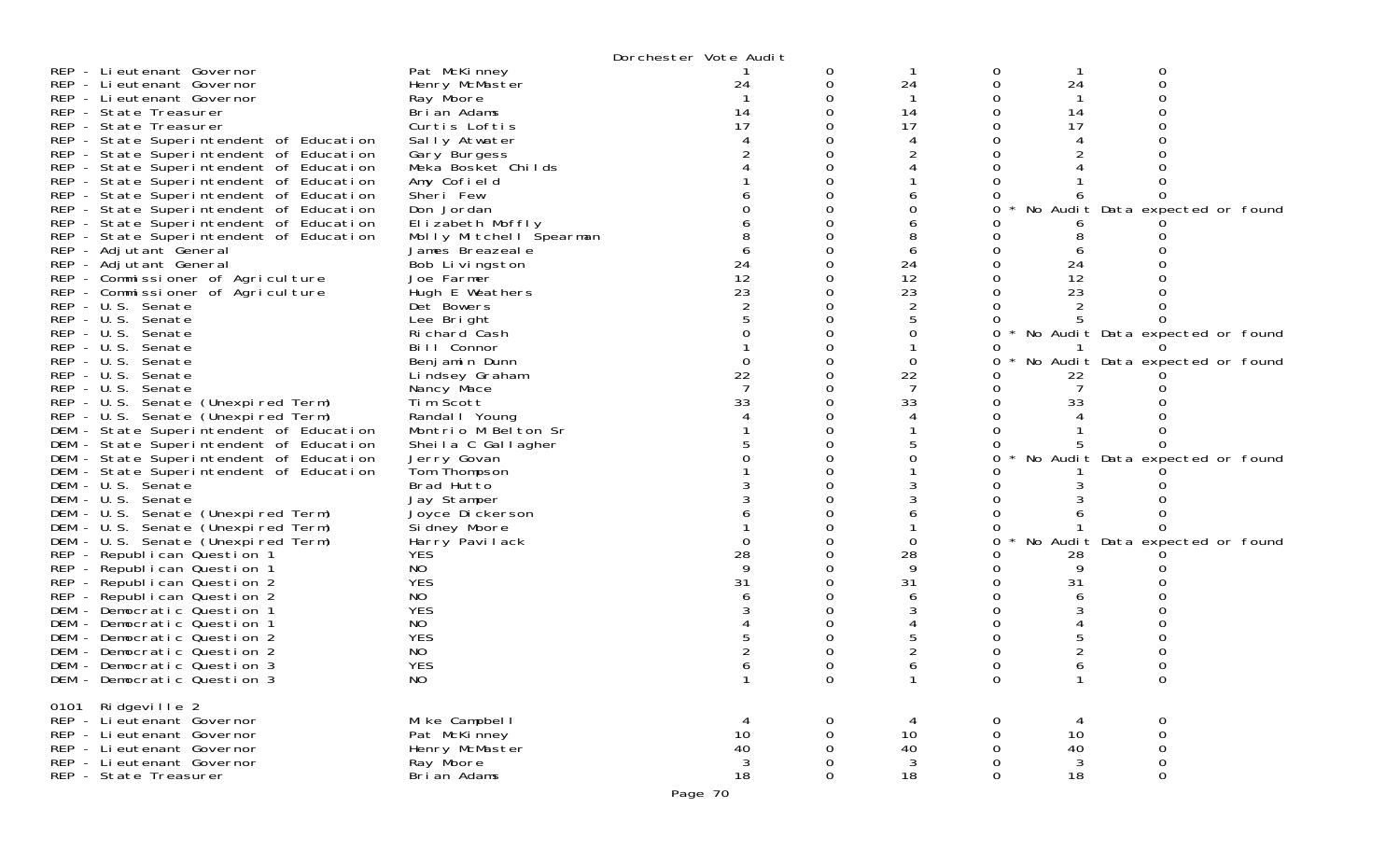|              |                                                                   |                         | Dorchester Vote Audit |              |    |          |    |                                 |  |
|--------------|-------------------------------------------------------------------|-------------------------|-----------------------|--------------|----|----------|----|---------------------------------|--|
|              | REP - State Treasurer                                             | Curtis Loftis           | 37                    | 0            | 37 |          | 37 |                                 |  |
|              | REP - State Superintendent of Education                           | Sally Atwater           | 17                    | 0            | 17 |          | 17 | ∩                               |  |
|              | REP - State Superintendent of Education                           | Gary Burgess            |                       | 0            |    |          |    |                                 |  |
|              | REP - State Superintendent of Education                           | Meka Bosket Childs      |                       | O            |    |          |    |                                 |  |
|              | REP - State Superintendent of Education                           | Amy Cofield             |                       |              |    |          |    |                                 |  |
|              | REP - State Superintendent of Education                           | Sheri Few               |                       |              |    |          |    |                                 |  |
|              | REP - State Superintendent of Education                           | Don Jordan              | 10                    |              | 10 |          | 10 |                                 |  |
|              | REP - State Superintendent of Education                           | Elizabeth Moffly        | $\overline{2}$        |              | 2  |          | 2  |                                 |  |
|              | REP - State Superintendent of Education                           | Molly Mitchell Spearman | 10                    | 0            | 10 |          | 10 |                                 |  |
|              | REP - Adjutant General                                            | James Breazeale         | 12                    | 0            | 12 |          | 12 |                                 |  |
|              | REP - Adjutant General                                            | Bob Livingston          | 42                    |              | 42 |          | 42 |                                 |  |
|              | REP - Commissioner of Agriculture                                 | Joe Farmer              | 14                    | O            | 14 |          | 14 |                                 |  |
|              | REP - Commissioner of Agriculture                                 | Hugh E Weathers         | 43                    |              | 43 |          | 43 |                                 |  |
|              | REP - U.S. Senate                                                 | Det Bowers              | 8                     |              | 8  |          | 8  |                                 |  |
|              | REP - U.S. Senate                                                 | Lee Bright              | 12                    | U            | 12 |          | 12 |                                 |  |
|              | REP - U.S. Senate                                                 | Richard Cash            |                       |              |    |          |    |                                 |  |
| $REP - U.S.$ | Senate                                                            | Bill Connor             |                       |              |    |          |    |                                 |  |
|              | REP - U.S. Senate                                                 | Benjamin Dunn           |                       |              |    |          |    |                                 |  |
| $REP - U.S.$ | Senate                                                            | Lindsey Graham          | 27                    |              | 27 |          | 27 |                                 |  |
| $REP - U.S.$ | Senate                                                            | Nancy Mace              | 6                     |              | 6  |          |    |                                 |  |
|              | REP - U.S. Senate (Unexpired Term)                                | Tim Scott               | 54                    | ი            | 54 |          | 54 | 0                               |  |
|              | REP - U.S. Senate (Unexpired Term)                                | Randal I Young          |                       | 0            |    |          |    |                                 |  |
|              | REP - U.S. House of Representatives DISTRICT 6Anthony Culler      |                         | 38                    | $\Omega$     | 38 |          | 38 |                                 |  |
|              | REP - U.S. House of Representatives DISTRICT 6 Leon Winn          |                         | 13                    | $\Omega$     | 13 | $\Omega$ | 13 | $\Omega$                        |  |
|              | DEM - State Superintendent of Education                           | Montrio M Belton Sr     |                       | 0            |    |          |    | 0                               |  |
|              | DEM - State Superintendent of Education                           | Sheila C Gallagher      | 11                    | 0            | 11 |          | 11 |                                 |  |
|              | DEM - State Superintendent of Education                           | Jerry Govan             |                       | 0            | 9  |          |    |                                 |  |
|              | DEM - State Superintendent of Education                           | Tom Thompson            | 18                    |              | 18 |          | 18 |                                 |  |
|              | DEM - U.S. Senate                                                 | Brad Hutto              | 33                    | ი            | 33 |          | 33 |                                 |  |
|              | DEM - U.S. Senate                                                 | Jay Stamper             | 8                     | O            | 8  |          |    |                                 |  |
|              | DEM - U.S. Senate (Unexpired Term)                                | Joyce Dickerson         | 28                    | 0            | 28 |          | 28 |                                 |  |
|              | DEM - U.S. Senate (Unexpired Term)                                | Si dney Moore           | 9                     | 0            | 9  |          |    |                                 |  |
|              | DEM - U.S. Senate (Unexpired Term)                                | Harry Pavilack          |                       | 0            |    |          |    |                                 |  |
|              | DEM - U.S. House of Representatives DISTRICT 6James E Jim Clyburn |                         | 44                    | $\cup$       | 44 |          | 44 |                                 |  |
|              | DEM - U.S. House of Representatives DISTRICT 6Karen Smith         |                         | $\Omega$              | $\Omega$     | 0  |          |    | No Audit Data expected or found |  |
|              | REP - Republican Question 1                                       | <b>YES</b>              | 43                    | 0            | 43 |          | 43 |                                 |  |
|              | REP - Republican Question 1                                       | NO.                     | 12                    |              | 12 |          | 12 |                                 |  |
|              | REP - Republican Question 2                                       | <b>YES</b>              | 50                    | 0            | 50 |          | 50 |                                 |  |
|              | REP - Republican Question 2                                       | NO                      |                       | Ω            |    |          |    |                                 |  |
|              | DEM - Democratic Question 1                                       | <b>YES</b>              | 24                    |              | 24 |          | 24 |                                 |  |
|              | DEM - Democratic Question 1                                       | NO                      | 17                    | 0            | 17 |          | 17 |                                 |  |
|              | DEM - Democratic Question 2                                       | <b>YES</b>              | 29                    | O            | 29 |          | 29 |                                 |  |
|              | DEM - Democratic Question 2                                       | NO.                     | 12                    |              | 12 |          | 12 |                                 |  |
|              | DEM - Democratic Question 3                                       | <b>YES</b>              | 26                    | 0            | 26 |          | 26 | 0                               |  |
|              | DEM - Democratic Question 3                                       | NO.                     | 16                    | $\mathbf{0}$ | 16 | 0        | 16 | $\sigma$                        |  |
|              | 0102 Tranquil 2                                                   |                         |                       |              |    |          |    |                                 |  |
|              | REP - Li eutenant Governor                                        | Mike Campbell           | 17                    | 0            | 17 |          | 17 | 0                               |  |
|              | REP - Lieutenant Governor                                         | Pat McKinney            | 18                    | 0            | 18 |          | 18 | 0                               |  |
|              | REP - Lieutenant Governor                                         | Henry McMaster          | 27                    | 0            | 27 | 0        | 27 | $\mathbf 0$                     |  |
|              | REP - Lieutenant Governor                                         | Ray Moore               | 10                    | $\mathbf 0$  | 10 | 0        | 10 | $\mathbf 0$                     |  |
|              | REP - State Treasurer                                             | Brian Adams             | 21                    | 0            | 21 | 0        | 21 | 0                               |  |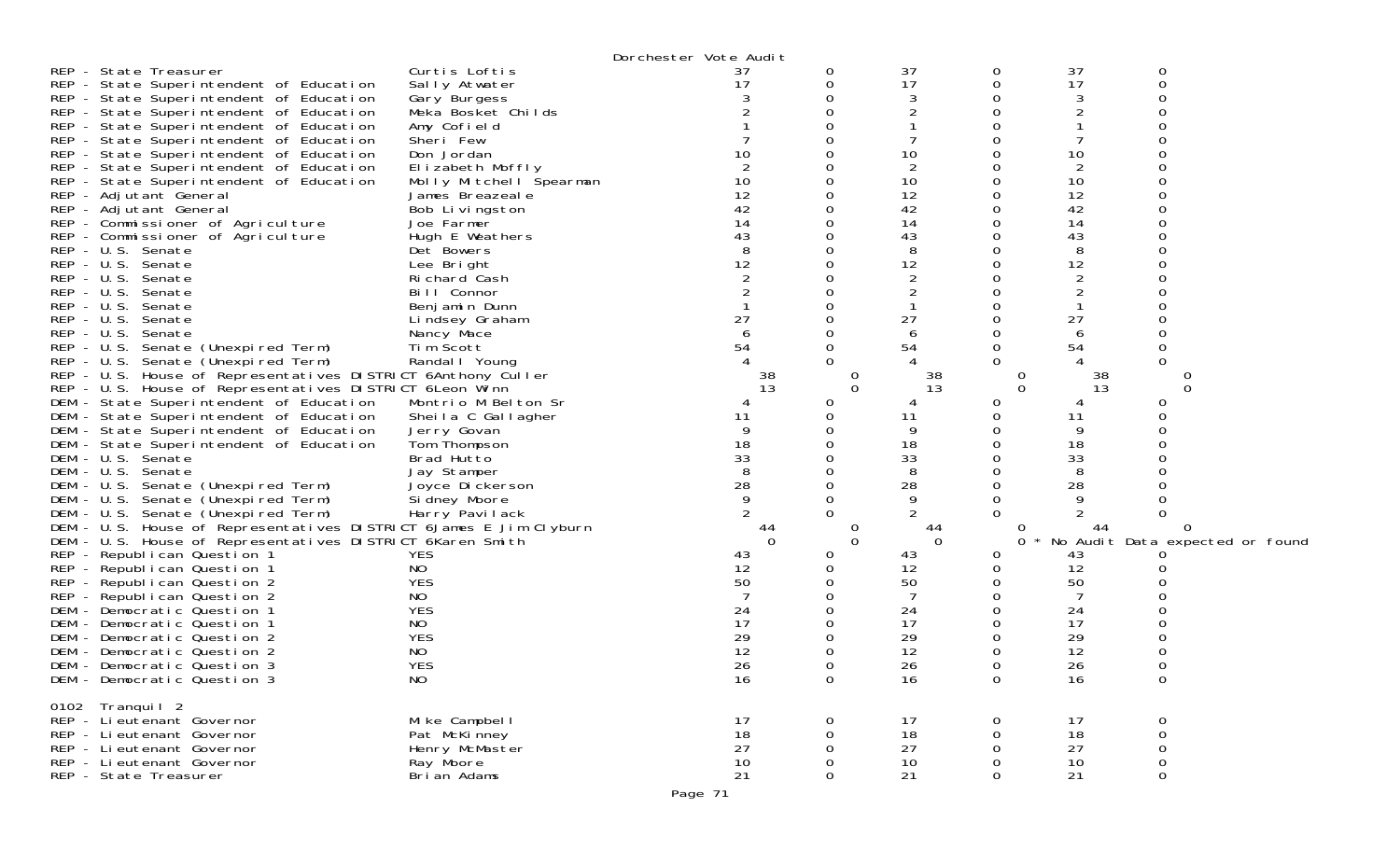|                                                               |                         | Dorchester Vote Audit |             |                |          |              |                                 |
|---------------------------------------------------------------|-------------------------|-----------------------|-------------|----------------|----------|--------------|---------------------------------|
| REP - State Treasurer                                         | Curtis Loftis           | 47                    | 0           | 47             | 0        | 47           | 0                               |
| REP - State Superintendent of Education                       | Sally Atwater           | 10                    | 0           | 10             | 0        | 10           | 0                               |
| REP - State Superintendent of Education                       | Gary Burgess            |                       | 0           | 6              |          | 6            |                                 |
| REP - State Superintendent of Education                       | Meka Bosket Childs      |                       | 0           | 5              |          | 5            |                                 |
| REP - State Superintendent of Education                       | Amy Cofield             |                       |             | 7              |          | 7            |                                 |
| REP - State Superintendent of Education                       | Sheri Few               | 19                    |             | 19             |          | 19           |                                 |
| REP - State Superintendent of Education                       | Don Jordan              | 3                     | 0           | 3              |          | 3            |                                 |
| REP - State Superintendent of Education                       | Elizabeth Moffly        | 11                    |             | 11             |          | 11           |                                 |
| REP - State Superintendent of Education                       | Molly Mitchell Spearman |                       |             | 7              |          |              |                                 |
| REP - Adjutant General                                        | James Breazeale         | 21                    | 0           | 21             |          | 21           |                                 |
| REP - Adjutant General                                        | Bob Livingston          | 45                    |             | 45             |          | 45           |                                 |
| REP - Commissioner of Agriculture                             | Joe Farmer              | 34                    |             | 34             |          | 34           |                                 |
| REP - Commissioner of Agriculture                             | Hugh E Weathers         | 33                    |             | 33             |          | 33           |                                 |
| REP - U.S. Senate                                             | Det Bowers              | 10                    |             | 10             |          | 10           |                                 |
| REP - U.S. Senate                                             | Lee Bright              | 14                    |             | 14             |          | 14           |                                 |
| REP - U.S. Senate                                             | Richard Cash            |                       |             | 2              |          | 2            |                                 |
| REP - U.S. Senate                                             | Bill Connor             | 10                    |             | 10             |          | 10           |                                 |
| REP - U.S. Senate                                             | Benjamin Dunn           |                       |             |                |          |              |                                 |
| REP - U.S. Senate                                             | Lindsey Graham          | 30                    | 0           | 30             |          | 30           |                                 |
| $REP - U.S.$<br>Senate                                        | Nancy Mace              | 9                     | 0           | 9              |          | 9            |                                 |
| REP - U.S. Senate (Unexpired Term)                            | Tim Scott               | 71                    | 0           | 71             | 0        | 71           | 0                               |
| REP - U.S. Senate (Unexpired Term)                            | Randal I Young          | 6                     | $\Omega$    | 6              | $\Omega$ | 6            | $\Omega$                        |
| REP - State House of Representatives DISTRICT 98Larry Hargett |                         |                       | 34          | $\overline{0}$ | 34       | 0            | 34<br>0                         |
| REP - State House of Representatives DISTRICT 98Chris Murphy  |                         |                       | 39          | $\Omega$       | 39       | $\mathbf{O}$ | 39<br>0                         |
| REP - County Council DISTRICT 2                               | David Chinnis           | 4                     | 0           | 4              | 0        |              | 0                               |
| REP - County Council DISTRICT 2                               | Scott A Inabinet        | 9                     | 0           | 9              |          | 9            | ∩                               |
| REP - County Council DISTRICT 7                               | Jay Byars               | 31                    | 0           | 31             |          | 31           |                                 |
| REP - County Council DISTRICT 7                               | Lester Dempsey          | 25                    |             | 25             |          | 25           |                                 |
| DEM - State Superintendent of Education                       | Montrio M Belton Sr     |                       |             |                |          |              |                                 |
| DEM - State Superintendent of Education                       | Sheila C Gallagher      |                       |             | 5              |          | 5            |                                 |
| DEM - State Superintendent of Education                       | Jerry Govan             |                       |             | 6              |          | 6            |                                 |
| DEM - State Superintendent of Education                       | Tom Thompson            |                       |             |                |          |              |                                 |
| DEM - U.S. Senate                                             | Brad Hutto              |                       |             | 8              |          | 8            |                                 |
| DEM - U.S. Senate                                             | Jay Stamper             | 12                    |             | 12             |          | 12           |                                 |
| DEM - U.S. Senate (Unexpired Term)                            | Joyce Dickerson         | 13                    |             | 13             |          | 13           |                                 |
| DEM - U.S. Senate (Unexpired Term)                            | Sidney Moore            |                       | 0           | 5              |          | 5            |                                 |
| DEM - U.S. Senate (Unexpired Term)                            | Harry Pavilack          | 3                     | 0           | 3              |          | 3            |                                 |
| REP - Republican Question 1                                   | <b>YES</b>              | 59                    |             | 59             |          | 59           |                                 |
| REP - Republican Question 1                                   | NO                      | 16                    |             | 16             |          | 16           |                                 |
| REP - Republican Question 2                                   | <b>YES</b>              | 60                    |             | 60             |          | 60           |                                 |
| REP - Republican Question 2                                   | NO                      | 15                    |             | 15             |          | 15           |                                 |
| DEM - Democratic Question 1                                   | <b>YES</b>              | 16                    | 0           | 16             |          | 16           |                                 |
| DEM - Democratic Question 1                                   | NO                      |                       | 0           | 5              |          | 5            |                                 |
| DEM - Democratic Question 2                                   | <b>YES</b>              | 21                    | 0           | 21             | 0        | 21           | 0                               |
| DEM - Democratic Question 2                                   | NO.                     | 0                     | $\theta$    | 0              | O        |              | No Audit Data expected or found |
| DEM - Democratic Question 3                                   | <b>YES</b>              | 18                    | $\mathbf 0$ | 18             | 0        | 18           | $\Omega$                        |
| DEM - Democratic Question 3                                   | NO                      | 2                     | $\Omega$    | 2              | $\Omega$ | 2            | ∩                               |
| 0103 Tupperway 2                                              |                         |                       |             |                |          |              |                                 |
| REP - Lieutenant Governor                                     | Mike Campbell           | 15                    | 0           | 15             | 0        | 15           | 0                               |
| REP - Lieutenant Governor                                     | Pat McKinney            | 13                    | 0           | 13             |          | 13           | 0                               |
| REP - Lieutenant Governor                                     | Henry McMaster          | 36                    | 0           | 36             | 0        | 36           | $\mathbf 0$                     |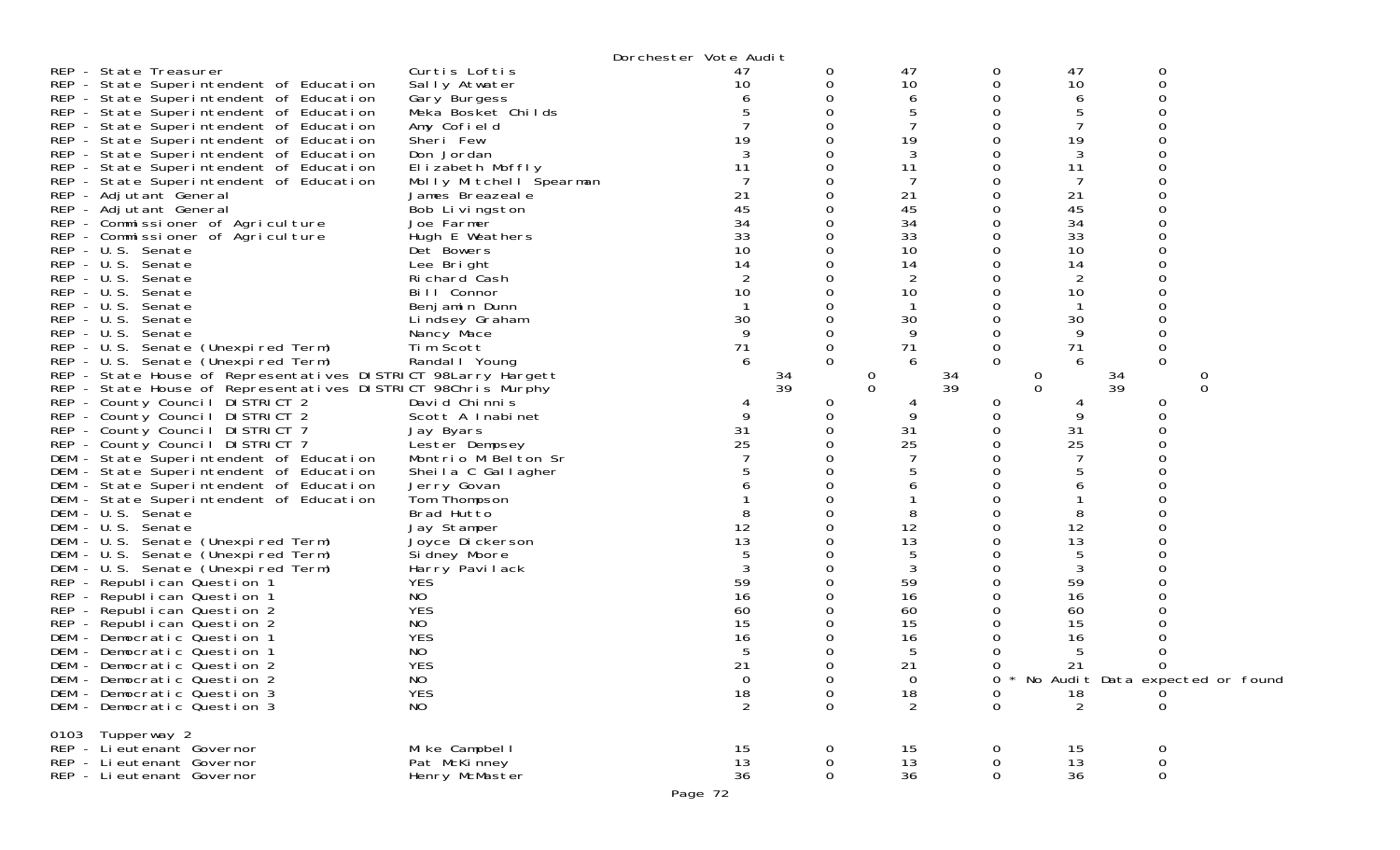|                                                                |                             | Dorchester Vote Audit |          |                |             |          |             |                                 |
|----------------------------------------------------------------|-----------------------------|-----------------------|----------|----------------|-------------|----------|-------------|---------------------------------|
| REP - Lieutenant Governor                                      | Ray Moore                   |                       | 0        |                | 0           | 4        | 0           |                                 |
| REP - State Treasurer                                          | Brian Adams                 | 24                    | 0        | 24             |             | 24       |             |                                 |
| REP - State Treasurer                                          | Curtis Loftis               | 42                    |          | 42             |             | 42       |             |                                 |
| REP - State Superintendent of Education                        | Sally Atwater               | 10                    |          | 10             |             | 10       |             |                                 |
| REP - State Superintendent of Education                        | Gary Burgess                |                       |          |                |             |          |             |                                 |
| REP - State Superintendent of Education                        | Meka Bosket Childs          |                       |          |                |             |          |             |                                 |
| REP - State Superintendent of Education                        | Amy Cofield                 |                       |          |                |             |          |             |                                 |
| REP - State Superintendent of Education                        | Sheri Few                   | 19                    |          | 19             |             | 19       |             |                                 |
| REP - State Superintendent of Education                        | Don Jordan                  |                       |          | 0              | 0           |          |             | No Audit Data expected or found |
| REP - State Superintendent of Education                        | Elizabeth Moffly            |                       |          |                |             |          |             |                                 |
| REP - State Superintendent of Education                        | Molly Mitchell Spearman     | 14                    |          | 14             |             | 14       |             |                                 |
| REP - Adjutant General                                         | James Breazeale             | 18                    |          | 18             |             | 18       |             |                                 |
| REP - Adjutant General                                         | Bob Livingston              | 43                    |          | 43             |             | 43       |             |                                 |
| REP - Commissioner of Agriculture                              | Joe Farmer                  | 14                    |          | 14             |             | 14       |             |                                 |
| REP - Commissioner of Agriculture                              | Hugh E Weathers             | 50                    |          | 50             |             | 50       |             |                                 |
| REP - U.S. Senate                                              | Det Bowers                  |                       |          |                |             |          |             |                                 |
| REP - U.S. Senate                                              | Lee Bright                  | 14                    |          | 14             |             | 14       |             |                                 |
| REP - U.S. Senate<br>REP - U.S. Senate                         | Richard Cash<br>Bill Connor |                       |          |                |             |          |             |                                 |
| REP - U.S. Senate                                              | Benjamin Dunn               | $\Omega$              |          | 0              | 0           |          |             | No Audit Data expected or found |
| REP - U.S. Senate                                              | Lindsey Graham              | 36                    |          | 36             |             | 36       |             |                                 |
| REP - U.S. Senate                                              | Nancy Mace                  | 9                     |          | 9              |             | 9        |             |                                 |
| REP - U.S. Senate (Unexpired Term)                             | Tim Scott                   | 64                    | 0        | 64             | 0           | 64       |             |                                 |
| REP - U.S. Senate (Unexpired Term)                             | Randal   Young              | 6                     | $\Omega$ | 6              | $\Omega$    | 6        | $\Omega$    |                                 |
| REP - State House of Representatives DISTRICT 94Evan Guthrie   |                             |                       | 16       | 0              | 16          | 0        | 16          |                                 |
| REP - State House of Representatives DISTRICT 94Jenny Horne    |                             |                       | 48       | 0              | 48          | 0        | 48          |                                 |
| REP - State House of Representatives DISTRICT 94Franklin Smith |                             |                       |          | $\Omega$       |             | $\Omega$ |             | $\Omega$                        |
| DEM - State Superintendent of Education                        | Montrio M Belton Sr         |                       | 0        | 2              |             |          |             |                                 |
| DEM - State Superintendent of Education                        | Sheila C Gallagher          |                       | 0        |                |             | 2<br>5   |             |                                 |
| DEM - State Superintendent of Education                        | Jerry Govan                 |                       |          | 3              |             |          |             |                                 |
| DEM - State Superintendent of Education                        | Tom Thompson                |                       |          | 2              |             |          |             |                                 |
| DEM - U.S. Senate                                              | Brad Hutto                  | 10                    |          | 10             |             | 10       |             |                                 |
| DEM - U.S. Senate                                              | Jay Stamper                 |                       |          | 2              |             |          |             |                                 |
| DEM - U.S. Senate (Unexpired Term)                             | Joyce Dickerson             |                       |          |                |             |          |             |                                 |
| DEM - U.S. Senate (Unexpired Term)                             | Si dney Moore               |                       |          |                |             |          |             |                                 |
| DEM - U.S. Senate (Unexpired Term)                             | Harry Pavilack              | $\Omega$              |          | 0              | 0           |          |             | No Audit Data expected or found |
| REP - Republican Question 1                                    | <b>YES</b>                  | 59                    |          | 59             |             | 59       |             |                                 |
| REP - Republican Question 1                                    | NO                          | 13                    |          | 13             |             | 13       |             |                                 |
| REP - Republican Question 2                                    | <b>YES</b>                  | 64                    |          | 64             |             | 64       |             |                                 |
| REP - Republican Question 2                                    | NO                          |                       |          |                |             |          |             |                                 |
| DEM - Democratic Question 1                                    | <b>YES</b>                  |                       |          |                |             |          |             |                                 |
| DEM - Democratic Question 1                                    | NO                          |                       |          |                |             |          |             |                                 |
| DEM - Democratic Question 2                                    | <b>YES</b>                  | 10                    |          | 10             |             | 10       |             |                                 |
| DEM - Democratic Question 2                                    | NO                          |                       |          |                |             |          |             |                                 |
| DEM - Democratic Question 3                                    | <b>YES</b>                  | $10$                  | 0        | 10             | 0           | 10       | 0           |                                 |
| DEM - Democratic Question 3                                    | <b>NO</b>                   | $\overline{2}$        | 0        | $\overline{2}$ | $\mathbf 0$ | 2        | $\mathbf 0$ |                                 |
| 0104 Tranquil 3                                                |                             |                       |          |                |             |          |             |                                 |
| REP - Li eutenant Governor                                     | Mike Campbell               | 19                    | 0        | 19             | 0           | 19       | 0           |                                 |
| REP - Lieutenant Governor                                      | Pat McKinney                | 11                    | 0        | 11             | 0           | 11       | 0           |                                 |
| REP - Lieutenant Governor                                      | Henry McMaster              | 19                    | 0        | 19             | 0           | 19       | 0           |                                 |
| REP - Lieutenant Governor                                      | Ray Moore                   | 8                     | 0        | 8              | 0           | 8        | $\mathbf 0$ |                                 |
|                                                                |                             |                       |          |                |             |          |             |                                 |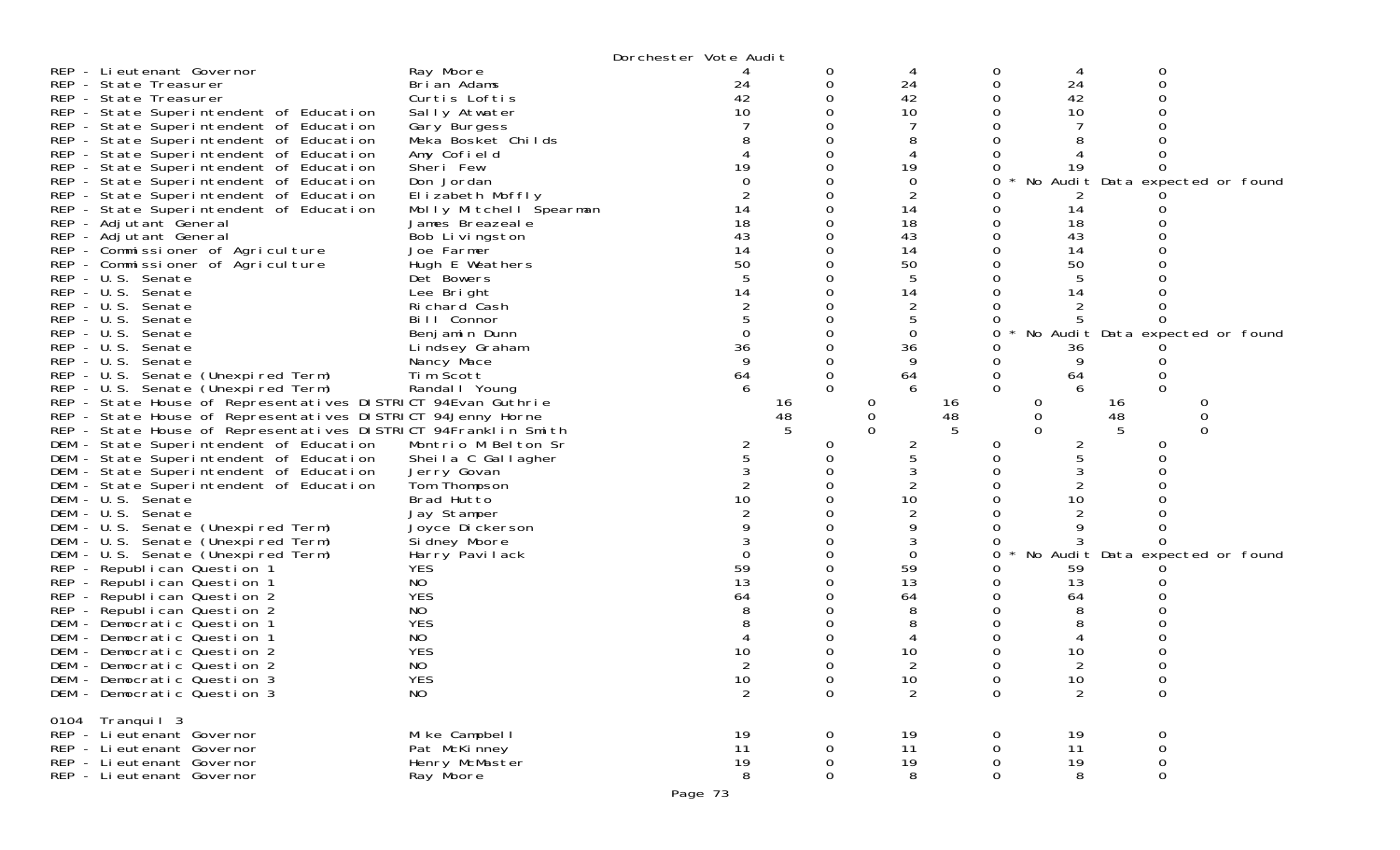| REP - State Treasurer<br>REP - State Treasurer<br>REP - State Superintendent of Education<br>REP - State Superintendent of Education<br>REP - State Superintendent of Education<br>REP - State Superintendent of Education<br>REP - State Superintendent of Education<br>REP - State Superintendent of Education<br>REP - State Superintendent of Education<br>REP - State Superintendent of Education<br>REP - Adjutant General<br>REP - Adjutant General<br>REP - Commissioner of Agriculture<br>REP - Commissioner of Agriculture<br>REP - U.S. Senate<br>REP - U.S. Senate<br>REP - U.S. Senate<br>REP - U.S. Senate<br>REP - U.S. Senate<br>REP - U.S. Senate<br>REP - U.S. Senate<br>REP - U.S. Senate (Unexpired Term)<br>REP - U.S. Senate (Unexpired Term)<br>REP - State House of Representatives DISTRICT 98Larry Hargett<br>REP - State House of Representatives DISTRICT 98Chris Murphy<br>REP - County Council DISTRICT 2<br>REP - County Council DISTRICT 2<br>DEM - State Superintendent of Education<br>DEM - State Superintendent of Education<br>DEM - State Superintendent of Education<br>DEM - State Superintendent of Education<br>DEM - U.S. Senate<br>DEM - U.S. Senate<br>DEM - U.S. Senate (Unexpired Term)<br>DEM - U.S. Senate (Unexpired Term)<br>DEM - U.S. Senate (Unexpired Term)<br>REP - Republican Question 1<br>REP - Republican Question 1<br>REP - Republican Question 2<br>REP - Republican Question 2 | Brian Adams<br>Curtis Loftis<br>Sally Atwater<br>Gary Burgess<br>Meka Bosket Childs<br>Amy Cofield<br>Sheri Few<br>Don Jordan<br>Elizabeth Moffly<br>Molly Mitchell Spearman<br>James Breazeale<br>Bob Livingston<br>Joe Farmer<br>Hugh E Weathers<br>Det Bowers<br>Lee Bright<br>Richard Cash<br>Bill Connor<br>Benjamin Dunn<br>Lindsey Graham<br>Nancy Mace<br>Tim Scott<br>Randal   Young<br>David Chinnis<br>Scott A Inabinet<br>Montrio M Belton Sr<br>Sheila C Gallagher<br>Jerry Govan<br>Tom Thompson<br>Brad Hutto<br>Jay Stamper<br>Joyce Dickerson<br>Sidney Moore<br>Harry Pavilack<br><b>YES</b><br>NO<br><b>YES</b><br>NO | Dorchester Vote Audit<br>15<br>38<br>18<br>12<br>39<br>22<br>28<br>18<br>23<br>54<br>2<br>29<br>23<br>11<br>13<br>7<br>15<br>2<br>48<br>49 | 0<br>0<br>0<br>O<br>0<br>0<br>0<br>0<br>28<br>24<br>0<br>0 | 15<br>38<br>8<br>5<br>6<br>18<br>6<br>12<br>39<br>22<br>28<br>3<br>18<br>0<br>5<br>23<br>7<br>54<br>2<br>28<br>0<br>$\Omega$<br>24<br>29<br>23<br>11<br>13<br>7<br>15<br>3<br>2<br>48<br>5<br>49<br>5 | 0<br>0<br>Ω<br>0<br>$\Omega$<br>0 | 15<br>38<br>8<br>5<br>6<br>18<br>6<br>12<br>39<br>22<br>28<br>3<br>18<br>23<br>7<br>54<br>2<br>0<br>$\Omega$<br>29<br>23<br>11<br>13<br>7<br>15<br>3<br>$\overline{2}$<br>48<br>5<br>49<br>5 | $\mathbf 0$<br>$\Omega$<br>0<br>$\Omega$<br>28<br>24<br>0<br>Ω | No Audit Data expected or found<br>0<br>$\Omega$ |
|------------------------------------------------------------------------------------------------------------------------------------------------------------------------------------------------------------------------------------------------------------------------------------------------------------------------------------------------------------------------------------------------------------------------------------------------------------------------------------------------------------------------------------------------------------------------------------------------------------------------------------------------------------------------------------------------------------------------------------------------------------------------------------------------------------------------------------------------------------------------------------------------------------------------------------------------------------------------------------------------------------------------------------------------------------------------------------------------------------------------------------------------------------------------------------------------------------------------------------------------------------------------------------------------------------------------------------------------------------------------------------------------------------------------------------------------|------------------------------------------------------------------------------------------------------------------------------------------------------------------------------------------------------------------------------------------------------------------------------------------------------------------------------------------------------------------------------------------------------------------------------------------------------------------------------------------------------------------------------------------------------------------------------------------------------------------------------------------|--------------------------------------------------------------------------------------------------------------------------------------------|------------------------------------------------------------|-------------------------------------------------------------------------------------------------------------------------------------------------------------------------------------------------------|-----------------------------------|----------------------------------------------------------------------------------------------------------------------------------------------------------------------------------------------|----------------------------------------------------------------|--------------------------------------------------|
| DEM - Democratic Question 1<br>DEM - Democratic Question 1<br>DEM - Democratic Question 2<br>DEM - Democratic Question 2<br>DEM - Democratic Question 3<br>DEM - Democratic Question 3                                                                                                                                                                                                                                                                                                                                                                                                                                                                                                                                                                                                                                                                                                                                                                                                                                                                                                                                                                                                                                                                                                                                                                                                                                                         | <b>YES</b><br>NO<br><b>YES</b><br>NO<br><b>YES</b><br>NO                                                                                                                                                                                                                                                                                                                                                                                                                                                                                                                                                                                 | 12<br>8<br>15<br>16<br>4                                                                                                                   | $\mathbf 0$<br>$\mathbf 0$                                 | 12<br>8<br>15<br>16<br>4                                                                                                                                                                              | 0<br>0                            | 12<br>8<br>15<br>16<br>4                                                                                                                                                                     | ∩<br>$\mathbf 0$<br>$\mathbf 0$                                |                                                  |
| Bacons Bridge 2<br>0105<br>REP - Lieutenant Governor<br>REP - Li eutenant Governor<br>REP - Lieutenant Governor<br>REP - Lieutenant Governor                                                                                                                                                                                                                                                                                                                                                                                                                                                                                                                                                                                                                                                                                                                                                                                                                                                                                                                                                                                                                                                                                                                                                                                                                                                                                                   | Mike Campbell<br>Pat McKinney<br>Henry McMaster<br>Ray Moore                                                                                                                                                                                                                                                                                                                                                                                                                                                                                                                                                                             | 14<br>$\overline{4}$<br>22<br>10 <sup>°</sup>                                                                                              | 0<br>$\Omega$<br>0<br>0                                    | 14<br>4<br>22<br>10                                                                                                                                                                                   | 0<br>0<br>0<br>$\Omega$           | 14<br>4<br>22<br>10                                                                                                                                                                          | 0<br>$\mathbf 0$<br>$\boldsymbol{0}$<br>$\boldsymbol{0}$       |                                                  |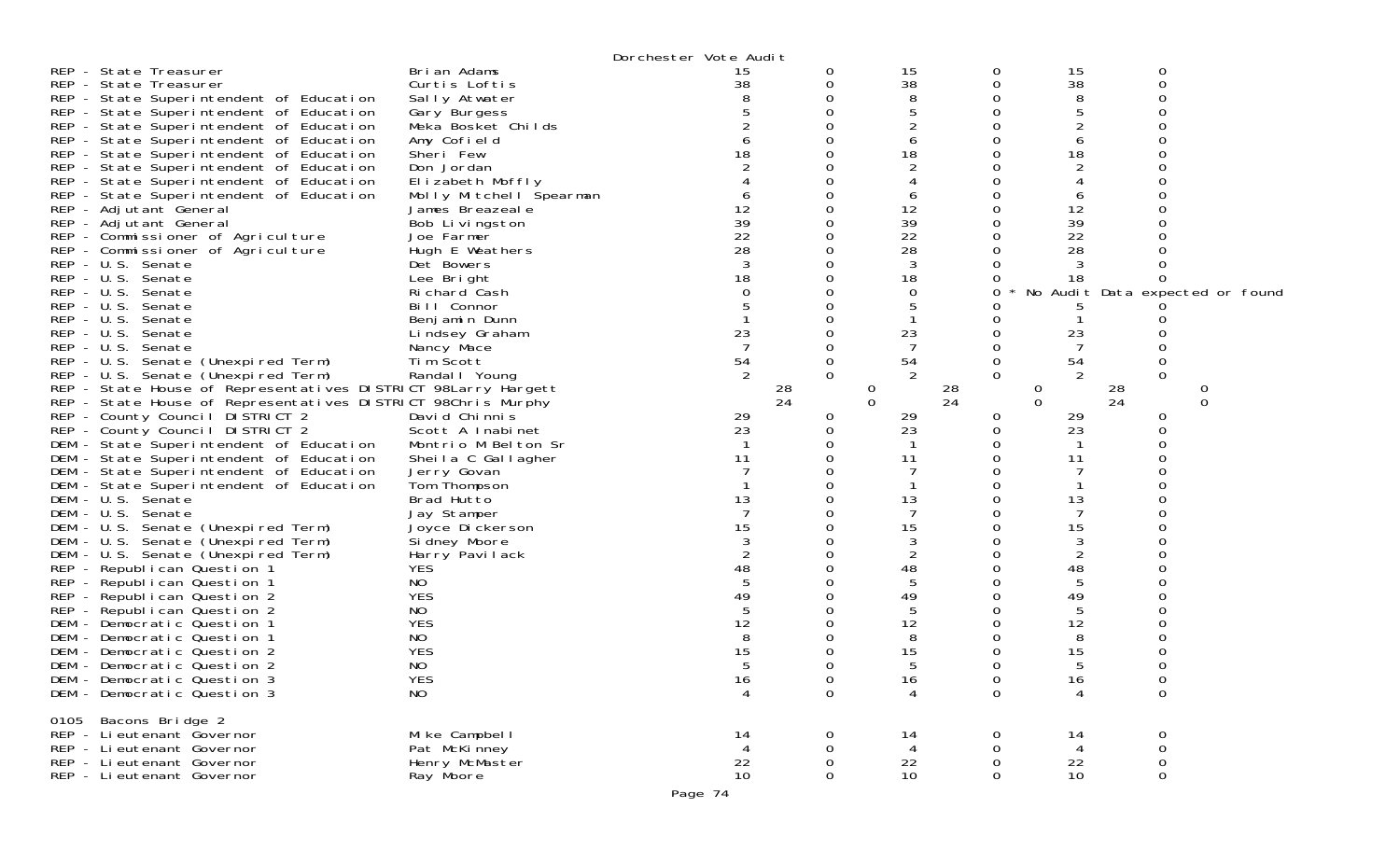|                                                                |                              | Dorchester Vote Audit |          |             |    |                |                     |                                 |
|----------------------------------------------------------------|------------------------------|-----------------------|----------|-------------|----|----------------|---------------------|---------------------------------|
| REP - State Treasurer                                          | Brian Adams                  | 21                    | 0        | 21          | 0  | 21             | 0                   |                                 |
| REP - State Treasurer                                          | Curtis Loftis                | 26                    | 0        | 26          | 0  | 26             | 0                   |                                 |
| REP - State Superintendent of Education                        | Sally Atwater                |                       |          | 7           |    |                |                     |                                 |
| REP - State Superintendent of Education                        | Gary Burgess                 |                       |          | 2           |    | $\overline{c}$ |                     |                                 |
| REP - State Superintendent of Education                        | Meka Bosket Childs           |                       |          | 3           |    | 3              |                     |                                 |
| REP - State Superintendent of Education                        | Amy Cofield                  |                       |          | 3           |    | 3              |                     |                                 |
| REP - State Superintendent of Education                        | Sheri Few                    | 18                    |          | 18          |    | 18             |                     |                                 |
| REP - State Superintendent of Education                        | Don Jordan                   |                       |          | 3           |    | 3              |                     |                                 |
| REP - State Superintendent of Education                        | Elizabeth Moffly             | 10                    |          | 10          |    | 10             |                     |                                 |
| REP - State Superintendent of Education                        | Molly Mitchell Spearman      |                       |          | 3           |    | 3              |                     |                                 |
| REP - Adjutant General                                         | James Breazeale              | 12                    |          | 12          |    | 12             |                     |                                 |
| REP - Adjutant General                                         | Bob Livingston               | 33                    |          | 33          |    | 33             |                     |                                 |
| REP - Commissioner of Agriculture                              | Joe Farmer                   | 19                    |          | 19          |    | 19             |                     |                                 |
| REP - Commissioner of Agriculture                              | Hugh E Weathers              | 28                    |          | 28          |    | 28             |                     |                                 |
| REP - U.S. Senate                                              | Det Bowers                   | 11                    |          | 11          |    | 11             |                     |                                 |
| REP - U.S. Senate                                              | Lee Bright                   |                       |          | 9           |    | 9              |                     |                                 |
| REP - U.S. Senate                                              | Richard Cash                 |                       |          | 5           |    |                |                     |                                 |
| REP - U.S. Senate<br>$REP - U.S.$<br>Senate                    | Bill Connor<br>Benjamin Dunn |                       |          | 2<br>0      | Ω  |                |                     | No Audit Data expected or found |
| REP - U.S. Senate                                              |                              | 17                    |          | 17          |    | 17             |                     |                                 |
| REP - U.S. Senate                                              | Lindsey Graham               |                       |          | 7           |    |                |                     |                                 |
| REP - U.S. Senate (Unexpired Term)                             | Nancy Mace<br>Tim Scott      | 50                    | 0        | 50          | 0  | 50             |                     |                                 |
| REP - U.S. Senate (Unexpired Term)                             | Randal   Young               |                       | $\Omega$ |             | 0  |                | $\Omega$            |                                 |
| REP - State House of Representatives DISTRICT 94Evan Guthrie   |                              |                       | 13       | $\Omega$    | 13 | 0              | 13                  |                                 |
| REP - State House of Representatives DISTRICT 94Jenny Horne    |                              |                       | 19       | $\mathbf 0$ | 19 | 0              | 19                  | 0                               |
| REP - State House of Representatives DISTRICT 94Franklin Smith |                              |                       | 14       | $\Omega$    | 14 | $\Omega$       | 14                  | 0                               |
| DEM - State Superintendent of Education                        | Montrio M Belton Sr          | $\overline{2}$        | 0        | 2           | 0  | 2              | 0                   |                                 |
| DEM - State Superintendent of Education                        | Sheila C Gallagher           |                       |          | 5           |    |                |                     |                                 |
| DEM - State Superintendent of Education                        | Jerry Govan                  |                       |          |             |    |                |                     |                                 |
| DEM - State Superintendent of Education                        | Tom Thompson                 |                       |          |             |    |                |                     |                                 |
| DEM - U.S. Senate                                              | Brad Hutto                   |                       |          |             |    |                |                     |                                 |
| DEM - U.S. Senate                                              | Jay Stamper                  |                       |          |             |    |                |                     |                                 |
| DEM - U.S. Senate (Unexpired Term)                             | Joyce Dickerson              |                       |          |             |    |                |                     |                                 |
| DEM - U.S. Senate (Unexpired Term)                             | Si dney Moore                |                       |          |             |    |                |                     |                                 |
| DEM - U.S. Senate (Unexpired Term)                             | Harry Pavilack               |                       |          |             |    |                |                     |                                 |
| REP - Republican Question 1                                    | <b>YES</b>                   | 42                    |          | 42          |    | 42             |                     |                                 |
| REP - Republican Question 1                                    | NO                           |                       |          | 8           |    | 8              |                     |                                 |
| REP - Republican Question 2                                    | <b>YES</b>                   | 37                    |          | 37          |    | 37             |                     |                                 |
| REP - Republican Question 2                                    | NO.                          | 14                    |          | 14          |    | 14             |                     |                                 |
| DEM - Democratic Question 1                                    | <b>YES</b>                   | 11                    |          | 11          |    | 11             |                     |                                 |
| DEM - Democratic Question 1                                    | NO                           |                       |          |             |    |                |                     |                                 |
| DEM - Democratic Question 2                                    | <b>YES</b>                   | 11                    |          | 11          |    | 11             |                     |                                 |
| DEM - Democratic Question 2                                    | NO                           |                       |          | 2           |    |                |                     |                                 |
| DEM - Democratic Question 3                                    | <b>YES</b>                   | 10                    |          | 10          |    | 10             | ∩                   |                                 |
| DEM - Democratic Question 3                                    | <b>NO</b>                    | 3                     | 0        | 3           | 0  | 3              | 0                   |                                 |
| 0106 Coosaw 3                                                  |                              |                       |          |             |    |                |                     |                                 |
| REP - Li eutenant Governor                                     | Mike Campbell                | 27                    | O        | 27          |    | 27             | 0                   |                                 |
| REP - Lieutenant Governor                                      | Pat McKinney                 | 23                    | 0        | 23          |    | 23             | $\mathbf 0$         |                                 |
| REP - Li eutenant Governor                                     | Henry McMaster               | 45                    |          | 45          |    | 45             | 0                   |                                 |
| REP - Lieutenant Governor                                      | Ray Moore                    | 14                    | 0        | 14          | 0  | 14             | $\mathbf 0$         |                                 |
| REP - State Treasurer                                          | Brian Adams                  | 45                    | 0        | 45          | 0  | 45             | $\mathsf{O}\xspace$ |                                 |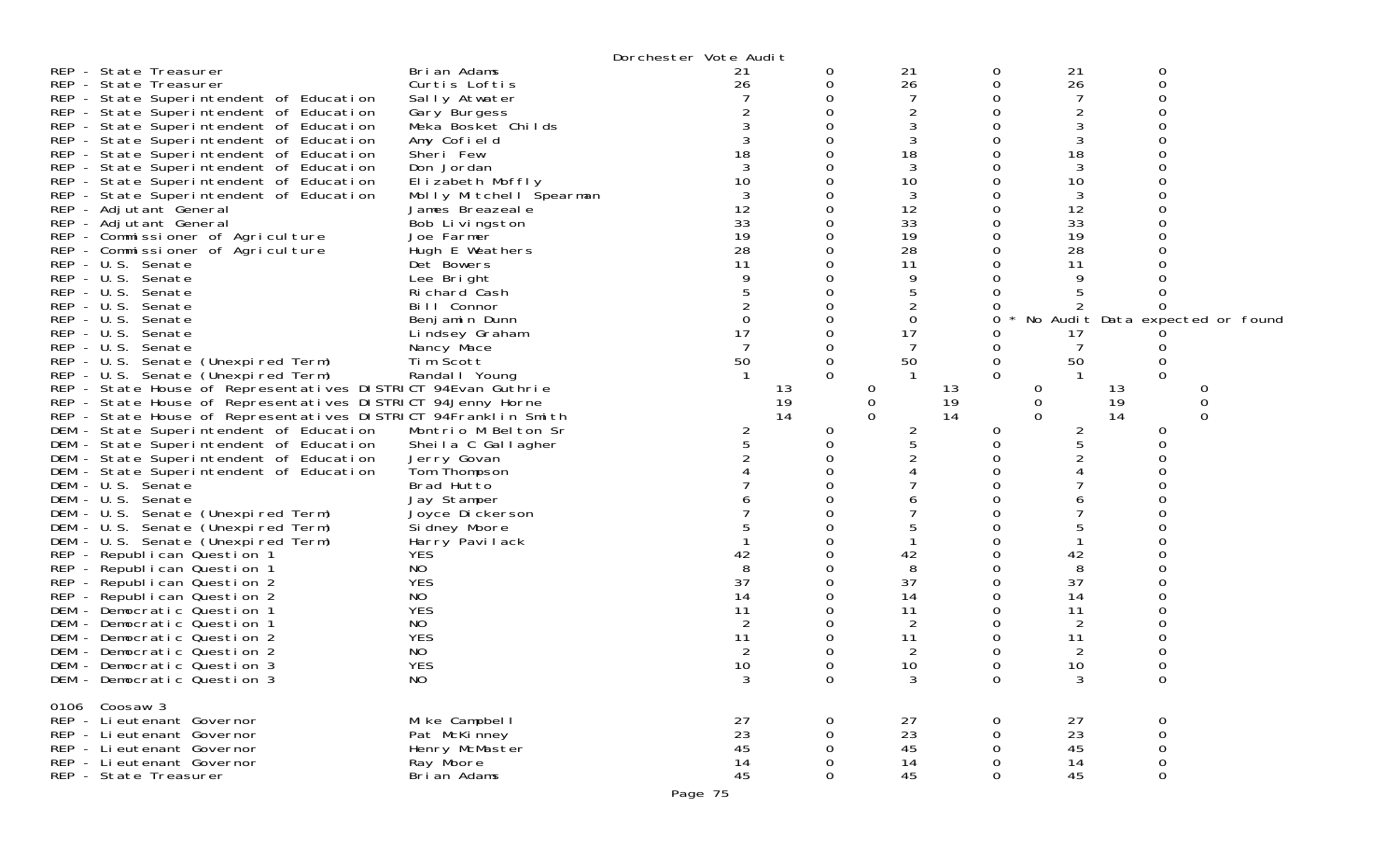|                                                               |                         | Dorchester Vote Audit |          |                |          |                |                  |                                 |
|---------------------------------------------------------------|-------------------------|-----------------------|----------|----------------|----------|----------------|------------------|---------------------------------|
| REP - State Treasurer                                         | Curtis Loftis           | 63                    | 0        | 63             | 0        | 63             | 0                |                                 |
| REP - State Superintendent of Education                       | Sally Atwater           | 17                    |          | 17             | 0        | 17             | 0                |                                 |
| REP - State Superintendent of Education                       | Gary Burgess            |                       |          |                |          |                | O                |                                 |
| REP - State Superintendent of Education                       | Meka Bosket Childs      |                       |          | 9              | 0        | 9              |                  |                                 |
| REP - State Superintendent of Education                       | Amy Cofield             |                       |          | 8              | 0        | 8              |                  |                                 |
| REP - State Superintendent of Education                       | Sheri Few               | 37                    |          | 37             | 0        | 37             | ∩                |                                 |
| REP - State Superintendent of Education                       | Don Jordan              |                       |          | 6              | 0        | 6              |                  |                                 |
| REP - State Superintendent of Education                       | Elizabeth Moffly        | 11                    |          | 11             | 0        | 11             |                  |                                 |
| REP - State Superintendent of Education                       | Molly Mitchell Spearman | 13                    |          | 13             | 0        | 13             |                  |                                 |
| REP - Adjutant General                                        | James Breazeale         | 30                    |          | 30             | 0        | 30             |                  |                                 |
| REP - Adjutant General                                        | Bob Livingston          | 74                    |          | 74             | 0        | 74             |                  |                                 |
| REP - Commissioner of Agriculture                             | Joe Farmer              | 45                    |          | 45             | 0        | 45             |                  |                                 |
|                                                               | Hugh E Weathers         | 58                    |          | 58             | 0        | 58             |                  |                                 |
| REP - Commissioner of Agriculture<br>REP - U.S. Senate        |                         |                       |          |                |          | 5              |                  |                                 |
|                                                               | Det Bowers              |                       |          | 5              | 0        |                |                  |                                 |
| REP - U.S. Senate                                             | Lee Bright              | 21                    |          | 21             |          | 21             |                  |                                 |
| REP - U.S. Senate                                             | Richard Cash            | 5                     |          | 5              | Ω        | 5              |                  |                                 |
| REP - U.S. Senate                                             | Bill Connor             | 12                    |          | 12             |          | 12             |                  |                                 |
| REP - U.S. Senate                                             | Benjamin Dunn           |                       |          |                |          |                |                  |                                 |
| REP - U.S. Senate                                             | Lindsey Graham          | 51                    |          | 51             | 0        | 51             |                  |                                 |
| REP - U.S. Senate                                             | Nancy Mace              | 20                    |          | 20             | 0        | 20             |                  |                                 |
| REP - U.S. Senate (Unexpired Term)                            | Tim Scott               | 109                   |          | 109            | 0        | 109            | 0                |                                 |
| REP - U.S. Senate (Unexpired Term)                            | Randal   Young          | 8                     | $\Omega$ | 8              | $\Omega$ | 8              | $\Omega$         |                                 |
| REP - State House of Representatives DISTRICT 98Larry Hargett |                         |                       | 49       | $\theta$       | 49       | 0              | 49               |                                 |
| REP - State House of Representatives DISTRICT 98Chris Murphy  |                         |                       | 67       | $\Omega$       | 67       | $\Omega$       | 67               | ∩                               |
| DEM - State Superintendent of Education                       | Montrio M Belton Sr     | 3                     | 0        | 3              | 0        | 3              | 0                |                                 |
| DEM - State Superintendent of Education                       | Sheila C Gallagher      | 13                    |          | 13             | 0        | 13             | 0                |                                 |
| DEM - State Superintendent of Education                       | Jerry Govan             | 0                     |          | $\Omega$       | 0        |                |                  | No Audit Data expected or found |
| DEM - State Superintendent of Education                       | Tom Thompson            |                       |          |                |          |                |                  |                                 |
| DEM - U.S. Senate                                             | Brad Hutto              | 10                    |          | 10             |          | 10             |                  |                                 |
| DEM - U.S. Senate                                             | Jay Stamper             |                       |          |                |          |                |                  |                                 |
| DEM - U.S. Senate (Unexpired Term)                            | Joyce Dickerson         | 13                    |          | 13             | 0        | 13             |                  |                                 |
| DEM - U.S. Senate (Unexpired Term)                            | Si dney Moore           |                       |          | 3              |          | 3              |                  |                                 |
| DEM - U.S. Senate (Unexpired Term)                            | Harry Pavilack          |                       |          |                | 0        |                |                  |                                 |
| REP - Republican Question 1                                   | <b>YES</b>              | 84                    |          | 84             | 0        | 84             |                  |                                 |
| REP - Republican Question 1                                   | NO                      | 32                    |          | 32             |          | 32             |                  |                                 |
| REP - Republican Question 2                                   | <b>YES</b>              | 100                   |          | 100            | 0        | 100            |                  |                                 |
| REP - Republican Question 2                                   | NO                      | 13                    |          | 13             | 0        | 13             |                  |                                 |
| DEM - Democratic Question 1                                   | <b>YES</b>              | 13                    |          | 13             | 0        | 13             |                  |                                 |
| DEM - Democratic Question 1                                   | NO.                     |                       |          |                | 0        | 4              |                  |                                 |
| DEM - Democratic Question 2                                   | <b>YES</b>              | 13                    |          | 13             | 0        | 13             |                  |                                 |
| DEM - Democratic Question 2                                   | NO                      |                       |          | 4              | 0        | 4              | 0                |                                 |
| DEM - Democratic Question 3                                   | <b>YES</b>              | 12                    | 0        | 12             | 0        | 12             | 0                |                                 |
| DEM - Democratic Question 3                                   | NO                      | 5                     | 0        | 5              | $\Omega$ | 5              | 0                |                                 |
|                                                               |                         |                       |          |                |          |                |                  |                                 |
|                                                               |                         |                       |          |                |          |                |                  |                                 |
| 0107 Cypress 2<br>REP - Li eutenant Governor                  | Mike Campbell           |                       |          | 13             |          | 13             |                  |                                 |
| REP - Lieutenant Governor                                     |                         | 13<br>19              | 0        | 19             | 0<br>0   | 19             | 0                |                                 |
|                                                               | Pat McKinney            |                       | 0        |                |          |                | $\boldsymbol{0}$ |                                 |
| REP - Lieutenant Governor                                     | Henry McMaster          | 22                    | 0        | 22             | 0        | 22             | $\mathbf 0$      |                                 |
| REP - Li eutenant Governor                                    | Ray Moore               | $\overline{4}$        |          | $\overline{4}$ | 0        | $\overline{4}$ | $\boldsymbol{0}$ |                                 |
| REP - State Treasurer                                         | Brian Adams             | 13                    |          | 13             | 0        | 13             | $\mathbf 0$      |                                 |
| REP - State Treasurer                                         | Curtis Loftis           | 41                    | 0        | 41             | 0        | 41             | $\mathbf 0$      |                                 |
| REP - State Superintendent of Education                       | Sally Atwater           | 10                    | 0        | 10             | 0        | 10             | 0                |                                 |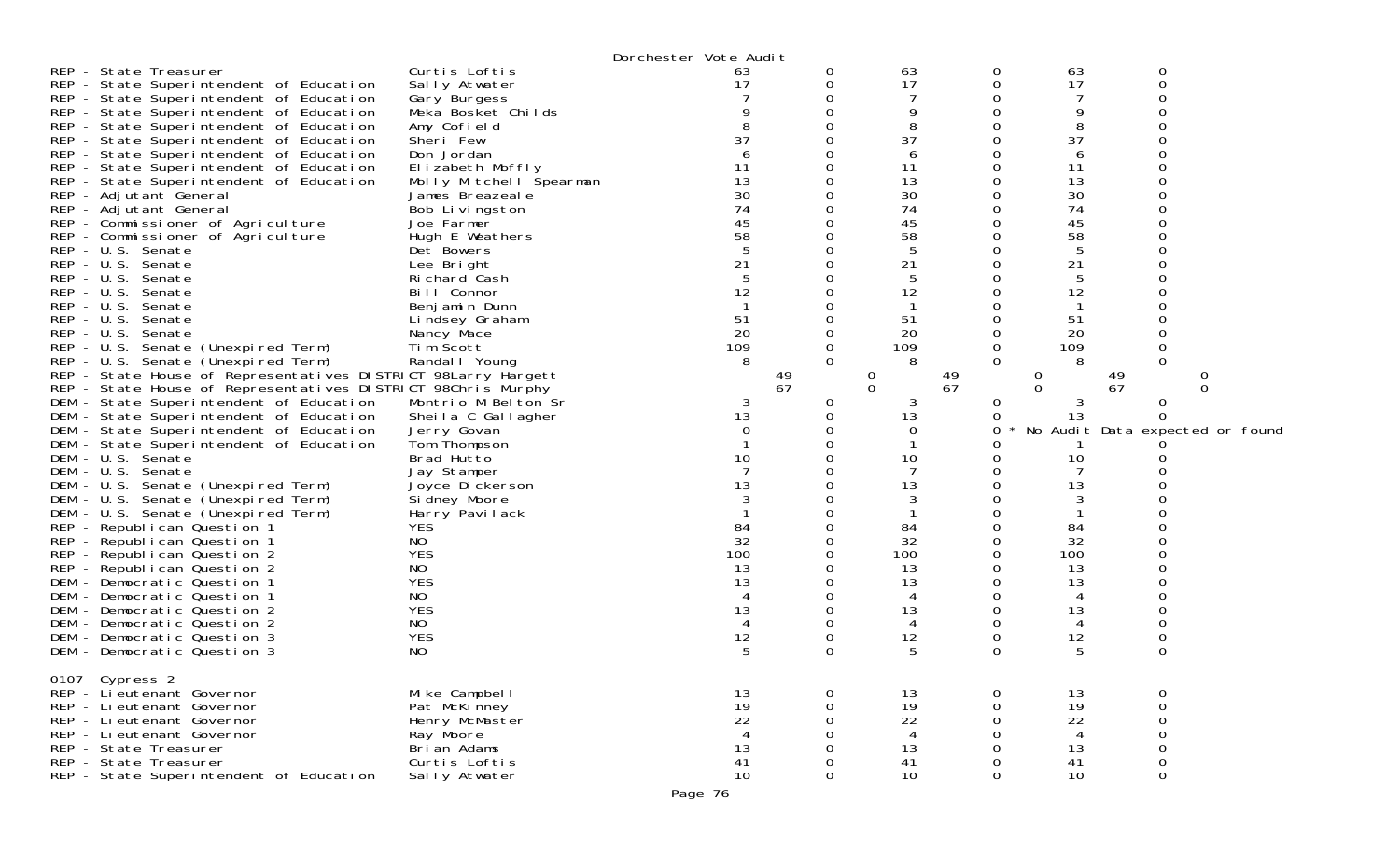| Gary Burgess<br>0<br>O<br>Meka Bosket Childs<br>0<br>REP - State Superintendent of Education<br>Amy Cofield<br>∩<br>Sheri Few<br>20<br>20<br>REP - State Superintendent of Education<br>20<br>REP - State Superintendent of Education<br>Don Jordan<br>0<br>No Audit Data expected or found<br>REP - State Superintendent of Education<br>Elizabeth Moffly<br>REP - State Superintendent of Education<br>Molly Mitchell Spearman<br>REP - Adjutant General<br>9<br>James Breazeale<br>37<br>37<br>REP - Adjutant General<br>Bob Livingston<br>37<br>20<br>20<br>20<br>REP - Commissioner of Agriculture<br>Joe Farmer<br>0<br>30<br>30<br>REP - Commissioner of Agriculture<br>Hugh E Weathers<br>30<br>REP - U.S. Senate<br>Det Bowers<br>REP - U.S. Senate<br>13<br>13<br>13<br>Lee Bright<br>REP - U.S. Senate<br>Richard Cash<br>REP - U.S. Senate<br>Bill Connor<br>REP - U.S. Senate<br>Benjamin Dunn<br>29<br>29<br>REP - U.S. Senate<br>29<br>Lindsey Graham<br>REP - U.S. Senate<br>Nancy Mace<br>O<br>55<br>REP - U.S. Senate (Unexpired Term)<br>Tim Scott<br>55<br>55<br>REP - U.S. Senate (Unexpired Term)<br>Randal I Young<br>DEM - State Superintendent of Education<br>Montrio M Belton Sr<br>O<br>No Audit Data expected or found<br>Sheila C Gallagher<br>Jerry Govan<br>No Audit Data expected or found<br>DEM - State Superintendent of Education<br>Tom Thompson<br>DEM - U.S. Senate<br>Brad Hutto<br>DEM - U.S. Senate<br>Jay Stamper<br>DEM - U.S. Senate (Unexpired Term)<br>Joyce Dickerson<br>DEM - U.S. Senate (Unexpired Term)<br>Si dney Moore<br>DEM - U.S. Senate (Unexpired Term)<br>Harry Pavilack<br><b>YES</b><br>45<br>REP - Republican Question 1<br>45<br>45<br>12<br>12<br>12<br>REP - Republican Question 1<br>NO<br><b>YES</b><br>48<br>48<br>REP - Republican Question 2<br>48<br>NO<br>8<br>REP - Republican Question 2<br><b>YES</b><br>DEM - Democratic Question 1<br>NO<br>DEM - Democratic Question 1<br><b>YES</b><br>DEM - Democratic Question 2<br>NO<br>DEM - Democratic Question 2<br>No Audit Data expected or found<br><b>YES</b><br>DEM - Democratic Question 3<br>0<br>NO.<br>$\Omega$<br>$\Omega$<br>0<br>No Audit Data expected or found<br>Mike Campbell<br>15<br>15<br>0<br>15<br>0<br>14<br>14<br>14<br>Pat McKinney<br>0<br>0<br>22<br>22<br>22<br>Henry McMaster<br>∩<br>0<br>10<br>10<br>REP - Lieutenant Governor<br>Ray Moore<br>10<br>Ω<br>0<br>REP - State Treasurer<br>Brian Adams<br>24<br>24<br>24<br>Curtis Loftis<br>REP - State Treasurer<br>34<br>34<br>34<br>REP - State Superintendent of Education<br>12<br>12<br>Sally Atwater<br>12<br>REP - State Superintendent of Education<br>Gary Burgess<br>11<br>11<br>11<br>REP - State Superintendent of Education<br>Meka Bosket Childs |                                                                                    | Dorchester Vote Audit |  |  |  |
|---------------------------------------------------------------------------------------------------------------------------------------------------------------------------------------------------------------------------------------------------------------------------------------------------------------------------------------------------------------------------------------------------------------------------------------------------------------------------------------------------------------------------------------------------------------------------------------------------------------------------------------------------------------------------------------------------------------------------------------------------------------------------------------------------------------------------------------------------------------------------------------------------------------------------------------------------------------------------------------------------------------------------------------------------------------------------------------------------------------------------------------------------------------------------------------------------------------------------------------------------------------------------------------------------------------------------------------------------------------------------------------------------------------------------------------------------------------------------------------------------------------------------------------------------------------------------------------------------------------------------------------------------------------------------------------------------------------------------------------------------------------------------------------------------------------------------------------------------------------------------------------------------------------------------------------------------------------------------------------------------------------------------------------------------------------------------------------------------------------------------------------------------------------------------------------------------------------------------------------------------------------------------------------------------------------------------------------------------------------------------------------------------------------------------------------------------------------------------------------------------------------------------------------------------------------------------------------------------------------------------------------------------------------------------------------------------------------------------------------------------------------------|------------------------------------------------------------------------------------|-----------------------|--|--|--|
|                                                                                                                                                                                                                                                                                                                                                                                                                                                                                                                                                                                                                                                                                                                                                                                                                                                                                                                                                                                                                                                                                                                                                                                                                                                                                                                                                                                                                                                                                                                                                                                                                                                                                                                                                                                                                                                                                                                                                                                                                                                                                                                                                                                                                                                                                                                                                                                                                                                                                                                                                                                                                                                                                                                                                                     | REP - State Superintendent of Education                                            |                       |  |  |  |
|                                                                                                                                                                                                                                                                                                                                                                                                                                                                                                                                                                                                                                                                                                                                                                                                                                                                                                                                                                                                                                                                                                                                                                                                                                                                                                                                                                                                                                                                                                                                                                                                                                                                                                                                                                                                                                                                                                                                                                                                                                                                                                                                                                                                                                                                                                                                                                                                                                                                                                                                                                                                                                                                                                                                                                     | REP - State Superintendent of Education                                            |                       |  |  |  |
|                                                                                                                                                                                                                                                                                                                                                                                                                                                                                                                                                                                                                                                                                                                                                                                                                                                                                                                                                                                                                                                                                                                                                                                                                                                                                                                                                                                                                                                                                                                                                                                                                                                                                                                                                                                                                                                                                                                                                                                                                                                                                                                                                                                                                                                                                                                                                                                                                                                                                                                                                                                                                                                                                                                                                                     |                                                                                    |                       |  |  |  |
|                                                                                                                                                                                                                                                                                                                                                                                                                                                                                                                                                                                                                                                                                                                                                                                                                                                                                                                                                                                                                                                                                                                                                                                                                                                                                                                                                                                                                                                                                                                                                                                                                                                                                                                                                                                                                                                                                                                                                                                                                                                                                                                                                                                                                                                                                                                                                                                                                                                                                                                                                                                                                                                                                                                                                                     |                                                                                    |                       |  |  |  |
|                                                                                                                                                                                                                                                                                                                                                                                                                                                                                                                                                                                                                                                                                                                                                                                                                                                                                                                                                                                                                                                                                                                                                                                                                                                                                                                                                                                                                                                                                                                                                                                                                                                                                                                                                                                                                                                                                                                                                                                                                                                                                                                                                                                                                                                                                                                                                                                                                                                                                                                                                                                                                                                                                                                                                                     |                                                                                    |                       |  |  |  |
|                                                                                                                                                                                                                                                                                                                                                                                                                                                                                                                                                                                                                                                                                                                                                                                                                                                                                                                                                                                                                                                                                                                                                                                                                                                                                                                                                                                                                                                                                                                                                                                                                                                                                                                                                                                                                                                                                                                                                                                                                                                                                                                                                                                                                                                                                                                                                                                                                                                                                                                                                                                                                                                                                                                                                                     |                                                                                    |                       |  |  |  |
|                                                                                                                                                                                                                                                                                                                                                                                                                                                                                                                                                                                                                                                                                                                                                                                                                                                                                                                                                                                                                                                                                                                                                                                                                                                                                                                                                                                                                                                                                                                                                                                                                                                                                                                                                                                                                                                                                                                                                                                                                                                                                                                                                                                                                                                                                                                                                                                                                                                                                                                                                                                                                                                                                                                                                                     |                                                                                    |                       |  |  |  |
|                                                                                                                                                                                                                                                                                                                                                                                                                                                                                                                                                                                                                                                                                                                                                                                                                                                                                                                                                                                                                                                                                                                                                                                                                                                                                                                                                                                                                                                                                                                                                                                                                                                                                                                                                                                                                                                                                                                                                                                                                                                                                                                                                                                                                                                                                                                                                                                                                                                                                                                                                                                                                                                                                                                                                                     |                                                                                    |                       |  |  |  |
|                                                                                                                                                                                                                                                                                                                                                                                                                                                                                                                                                                                                                                                                                                                                                                                                                                                                                                                                                                                                                                                                                                                                                                                                                                                                                                                                                                                                                                                                                                                                                                                                                                                                                                                                                                                                                                                                                                                                                                                                                                                                                                                                                                                                                                                                                                                                                                                                                                                                                                                                                                                                                                                                                                                                                                     |                                                                                    |                       |  |  |  |
|                                                                                                                                                                                                                                                                                                                                                                                                                                                                                                                                                                                                                                                                                                                                                                                                                                                                                                                                                                                                                                                                                                                                                                                                                                                                                                                                                                                                                                                                                                                                                                                                                                                                                                                                                                                                                                                                                                                                                                                                                                                                                                                                                                                                                                                                                                                                                                                                                                                                                                                                                                                                                                                                                                                                                                     |                                                                                    |                       |  |  |  |
|                                                                                                                                                                                                                                                                                                                                                                                                                                                                                                                                                                                                                                                                                                                                                                                                                                                                                                                                                                                                                                                                                                                                                                                                                                                                                                                                                                                                                                                                                                                                                                                                                                                                                                                                                                                                                                                                                                                                                                                                                                                                                                                                                                                                                                                                                                                                                                                                                                                                                                                                                                                                                                                                                                                                                                     |                                                                                    |                       |  |  |  |
|                                                                                                                                                                                                                                                                                                                                                                                                                                                                                                                                                                                                                                                                                                                                                                                                                                                                                                                                                                                                                                                                                                                                                                                                                                                                                                                                                                                                                                                                                                                                                                                                                                                                                                                                                                                                                                                                                                                                                                                                                                                                                                                                                                                                                                                                                                                                                                                                                                                                                                                                                                                                                                                                                                                                                                     |                                                                                    |                       |  |  |  |
|                                                                                                                                                                                                                                                                                                                                                                                                                                                                                                                                                                                                                                                                                                                                                                                                                                                                                                                                                                                                                                                                                                                                                                                                                                                                                                                                                                                                                                                                                                                                                                                                                                                                                                                                                                                                                                                                                                                                                                                                                                                                                                                                                                                                                                                                                                                                                                                                                                                                                                                                                                                                                                                                                                                                                                     |                                                                                    |                       |  |  |  |
|                                                                                                                                                                                                                                                                                                                                                                                                                                                                                                                                                                                                                                                                                                                                                                                                                                                                                                                                                                                                                                                                                                                                                                                                                                                                                                                                                                                                                                                                                                                                                                                                                                                                                                                                                                                                                                                                                                                                                                                                                                                                                                                                                                                                                                                                                                                                                                                                                                                                                                                                                                                                                                                                                                                                                                     |                                                                                    |                       |  |  |  |
|                                                                                                                                                                                                                                                                                                                                                                                                                                                                                                                                                                                                                                                                                                                                                                                                                                                                                                                                                                                                                                                                                                                                                                                                                                                                                                                                                                                                                                                                                                                                                                                                                                                                                                                                                                                                                                                                                                                                                                                                                                                                                                                                                                                                                                                                                                                                                                                                                                                                                                                                                                                                                                                                                                                                                                     |                                                                                    |                       |  |  |  |
|                                                                                                                                                                                                                                                                                                                                                                                                                                                                                                                                                                                                                                                                                                                                                                                                                                                                                                                                                                                                                                                                                                                                                                                                                                                                                                                                                                                                                                                                                                                                                                                                                                                                                                                                                                                                                                                                                                                                                                                                                                                                                                                                                                                                                                                                                                                                                                                                                                                                                                                                                                                                                                                                                                                                                                     |                                                                                    |                       |  |  |  |
|                                                                                                                                                                                                                                                                                                                                                                                                                                                                                                                                                                                                                                                                                                                                                                                                                                                                                                                                                                                                                                                                                                                                                                                                                                                                                                                                                                                                                                                                                                                                                                                                                                                                                                                                                                                                                                                                                                                                                                                                                                                                                                                                                                                                                                                                                                                                                                                                                                                                                                                                                                                                                                                                                                                                                                     |                                                                                    |                       |  |  |  |
|                                                                                                                                                                                                                                                                                                                                                                                                                                                                                                                                                                                                                                                                                                                                                                                                                                                                                                                                                                                                                                                                                                                                                                                                                                                                                                                                                                                                                                                                                                                                                                                                                                                                                                                                                                                                                                                                                                                                                                                                                                                                                                                                                                                                                                                                                                                                                                                                                                                                                                                                                                                                                                                                                                                                                                     |                                                                                    |                       |  |  |  |
|                                                                                                                                                                                                                                                                                                                                                                                                                                                                                                                                                                                                                                                                                                                                                                                                                                                                                                                                                                                                                                                                                                                                                                                                                                                                                                                                                                                                                                                                                                                                                                                                                                                                                                                                                                                                                                                                                                                                                                                                                                                                                                                                                                                                                                                                                                                                                                                                                                                                                                                                                                                                                                                                                                                                                                     |                                                                                    |                       |  |  |  |
|                                                                                                                                                                                                                                                                                                                                                                                                                                                                                                                                                                                                                                                                                                                                                                                                                                                                                                                                                                                                                                                                                                                                                                                                                                                                                                                                                                                                                                                                                                                                                                                                                                                                                                                                                                                                                                                                                                                                                                                                                                                                                                                                                                                                                                                                                                                                                                                                                                                                                                                                                                                                                                                                                                                                                                     |                                                                                    |                       |  |  |  |
|                                                                                                                                                                                                                                                                                                                                                                                                                                                                                                                                                                                                                                                                                                                                                                                                                                                                                                                                                                                                                                                                                                                                                                                                                                                                                                                                                                                                                                                                                                                                                                                                                                                                                                                                                                                                                                                                                                                                                                                                                                                                                                                                                                                                                                                                                                                                                                                                                                                                                                                                                                                                                                                                                                                                                                     | DEM - State Superintendent of Education                                            |                       |  |  |  |
|                                                                                                                                                                                                                                                                                                                                                                                                                                                                                                                                                                                                                                                                                                                                                                                                                                                                                                                                                                                                                                                                                                                                                                                                                                                                                                                                                                                                                                                                                                                                                                                                                                                                                                                                                                                                                                                                                                                                                                                                                                                                                                                                                                                                                                                                                                                                                                                                                                                                                                                                                                                                                                                                                                                                                                     | DEM - State Superintendent of Education                                            |                       |  |  |  |
|                                                                                                                                                                                                                                                                                                                                                                                                                                                                                                                                                                                                                                                                                                                                                                                                                                                                                                                                                                                                                                                                                                                                                                                                                                                                                                                                                                                                                                                                                                                                                                                                                                                                                                                                                                                                                                                                                                                                                                                                                                                                                                                                                                                                                                                                                                                                                                                                                                                                                                                                                                                                                                                                                                                                                                     |                                                                                    |                       |  |  |  |
|                                                                                                                                                                                                                                                                                                                                                                                                                                                                                                                                                                                                                                                                                                                                                                                                                                                                                                                                                                                                                                                                                                                                                                                                                                                                                                                                                                                                                                                                                                                                                                                                                                                                                                                                                                                                                                                                                                                                                                                                                                                                                                                                                                                                                                                                                                                                                                                                                                                                                                                                                                                                                                                                                                                                                                     |                                                                                    |                       |  |  |  |
|                                                                                                                                                                                                                                                                                                                                                                                                                                                                                                                                                                                                                                                                                                                                                                                                                                                                                                                                                                                                                                                                                                                                                                                                                                                                                                                                                                                                                                                                                                                                                                                                                                                                                                                                                                                                                                                                                                                                                                                                                                                                                                                                                                                                                                                                                                                                                                                                                                                                                                                                                                                                                                                                                                                                                                     |                                                                                    |                       |  |  |  |
|                                                                                                                                                                                                                                                                                                                                                                                                                                                                                                                                                                                                                                                                                                                                                                                                                                                                                                                                                                                                                                                                                                                                                                                                                                                                                                                                                                                                                                                                                                                                                                                                                                                                                                                                                                                                                                                                                                                                                                                                                                                                                                                                                                                                                                                                                                                                                                                                                                                                                                                                                                                                                                                                                                                                                                     |                                                                                    |                       |  |  |  |
|                                                                                                                                                                                                                                                                                                                                                                                                                                                                                                                                                                                                                                                                                                                                                                                                                                                                                                                                                                                                                                                                                                                                                                                                                                                                                                                                                                                                                                                                                                                                                                                                                                                                                                                                                                                                                                                                                                                                                                                                                                                                                                                                                                                                                                                                                                                                                                                                                                                                                                                                                                                                                                                                                                                                                                     |                                                                                    |                       |  |  |  |
|                                                                                                                                                                                                                                                                                                                                                                                                                                                                                                                                                                                                                                                                                                                                                                                                                                                                                                                                                                                                                                                                                                                                                                                                                                                                                                                                                                                                                                                                                                                                                                                                                                                                                                                                                                                                                                                                                                                                                                                                                                                                                                                                                                                                                                                                                                                                                                                                                                                                                                                                                                                                                                                                                                                                                                     |                                                                                    |                       |  |  |  |
|                                                                                                                                                                                                                                                                                                                                                                                                                                                                                                                                                                                                                                                                                                                                                                                                                                                                                                                                                                                                                                                                                                                                                                                                                                                                                                                                                                                                                                                                                                                                                                                                                                                                                                                                                                                                                                                                                                                                                                                                                                                                                                                                                                                                                                                                                                                                                                                                                                                                                                                                                                                                                                                                                                                                                                     |                                                                                    |                       |  |  |  |
|                                                                                                                                                                                                                                                                                                                                                                                                                                                                                                                                                                                                                                                                                                                                                                                                                                                                                                                                                                                                                                                                                                                                                                                                                                                                                                                                                                                                                                                                                                                                                                                                                                                                                                                                                                                                                                                                                                                                                                                                                                                                                                                                                                                                                                                                                                                                                                                                                                                                                                                                                                                                                                                                                                                                                                     |                                                                                    |                       |  |  |  |
|                                                                                                                                                                                                                                                                                                                                                                                                                                                                                                                                                                                                                                                                                                                                                                                                                                                                                                                                                                                                                                                                                                                                                                                                                                                                                                                                                                                                                                                                                                                                                                                                                                                                                                                                                                                                                                                                                                                                                                                                                                                                                                                                                                                                                                                                                                                                                                                                                                                                                                                                                                                                                                                                                                                                                                     |                                                                                    |                       |  |  |  |
|                                                                                                                                                                                                                                                                                                                                                                                                                                                                                                                                                                                                                                                                                                                                                                                                                                                                                                                                                                                                                                                                                                                                                                                                                                                                                                                                                                                                                                                                                                                                                                                                                                                                                                                                                                                                                                                                                                                                                                                                                                                                                                                                                                                                                                                                                                                                                                                                                                                                                                                                                                                                                                                                                                                                                                     |                                                                                    |                       |  |  |  |
|                                                                                                                                                                                                                                                                                                                                                                                                                                                                                                                                                                                                                                                                                                                                                                                                                                                                                                                                                                                                                                                                                                                                                                                                                                                                                                                                                                                                                                                                                                                                                                                                                                                                                                                                                                                                                                                                                                                                                                                                                                                                                                                                                                                                                                                                                                                                                                                                                                                                                                                                                                                                                                                                                                                                                                     |                                                                                    |                       |  |  |  |
|                                                                                                                                                                                                                                                                                                                                                                                                                                                                                                                                                                                                                                                                                                                                                                                                                                                                                                                                                                                                                                                                                                                                                                                                                                                                                                                                                                                                                                                                                                                                                                                                                                                                                                                                                                                                                                                                                                                                                                                                                                                                                                                                                                                                                                                                                                                                                                                                                                                                                                                                                                                                                                                                                                                                                                     |                                                                                    |                       |  |  |  |
|                                                                                                                                                                                                                                                                                                                                                                                                                                                                                                                                                                                                                                                                                                                                                                                                                                                                                                                                                                                                                                                                                                                                                                                                                                                                                                                                                                                                                                                                                                                                                                                                                                                                                                                                                                                                                                                                                                                                                                                                                                                                                                                                                                                                                                                                                                                                                                                                                                                                                                                                                                                                                                                                                                                                                                     |                                                                                    |                       |  |  |  |
|                                                                                                                                                                                                                                                                                                                                                                                                                                                                                                                                                                                                                                                                                                                                                                                                                                                                                                                                                                                                                                                                                                                                                                                                                                                                                                                                                                                                                                                                                                                                                                                                                                                                                                                                                                                                                                                                                                                                                                                                                                                                                                                                                                                                                                                                                                                                                                                                                                                                                                                                                                                                                                                                                                                                                                     |                                                                                    |                       |  |  |  |
|                                                                                                                                                                                                                                                                                                                                                                                                                                                                                                                                                                                                                                                                                                                                                                                                                                                                                                                                                                                                                                                                                                                                                                                                                                                                                                                                                                                                                                                                                                                                                                                                                                                                                                                                                                                                                                                                                                                                                                                                                                                                                                                                                                                                                                                                                                                                                                                                                                                                                                                                                                                                                                                                                                                                                                     | DEM - Democratic Question 3                                                        |                       |  |  |  |
|                                                                                                                                                                                                                                                                                                                                                                                                                                                                                                                                                                                                                                                                                                                                                                                                                                                                                                                                                                                                                                                                                                                                                                                                                                                                                                                                                                                                                                                                                                                                                                                                                                                                                                                                                                                                                                                                                                                                                                                                                                                                                                                                                                                                                                                                                                                                                                                                                                                                                                                                                                                                                                                                                                                                                                     | 0108 Flowertown 3                                                                  |                       |  |  |  |
|                                                                                                                                                                                                                                                                                                                                                                                                                                                                                                                                                                                                                                                                                                                                                                                                                                                                                                                                                                                                                                                                                                                                                                                                                                                                                                                                                                                                                                                                                                                                                                                                                                                                                                                                                                                                                                                                                                                                                                                                                                                                                                                                                                                                                                                                                                                                                                                                                                                                                                                                                                                                                                                                                                                                                                     | REP - Lieutenant Governor                                                          |                       |  |  |  |
|                                                                                                                                                                                                                                                                                                                                                                                                                                                                                                                                                                                                                                                                                                                                                                                                                                                                                                                                                                                                                                                                                                                                                                                                                                                                                                                                                                                                                                                                                                                                                                                                                                                                                                                                                                                                                                                                                                                                                                                                                                                                                                                                                                                                                                                                                                                                                                                                                                                                                                                                                                                                                                                                                                                                                                     | REP - Lieutenant Governor                                                          |                       |  |  |  |
|                                                                                                                                                                                                                                                                                                                                                                                                                                                                                                                                                                                                                                                                                                                                                                                                                                                                                                                                                                                                                                                                                                                                                                                                                                                                                                                                                                                                                                                                                                                                                                                                                                                                                                                                                                                                                                                                                                                                                                                                                                                                                                                                                                                                                                                                                                                                                                                                                                                                                                                                                                                                                                                                                                                                                                     | REP - Lieutenant Governor                                                          |                       |  |  |  |
|                                                                                                                                                                                                                                                                                                                                                                                                                                                                                                                                                                                                                                                                                                                                                                                                                                                                                                                                                                                                                                                                                                                                                                                                                                                                                                                                                                                                                                                                                                                                                                                                                                                                                                                                                                                                                                                                                                                                                                                                                                                                                                                                                                                                                                                                                                                                                                                                                                                                                                                                                                                                                                                                                                                                                                     |                                                                                    |                       |  |  |  |
|                                                                                                                                                                                                                                                                                                                                                                                                                                                                                                                                                                                                                                                                                                                                                                                                                                                                                                                                                                                                                                                                                                                                                                                                                                                                                                                                                                                                                                                                                                                                                                                                                                                                                                                                                                                                                                                                                                                                                                                                                                                                                                                                                                                                                                                                                                                                                                                                                                                                                                                                                                                                                                                                                                                                                                     |                                                                                    |                       |  |  |  |
|                                                                                                                                                                                                                                                                                                                                                                                                                                                                                                                                                                                                                                                                                                                                                                                                                                                                                                                                                                                                                                                                                                                                                                                                                                                                                                                                                                                                                                                                                                                                                                                                                                                                                                                                                                                                                                                                                                                                                                                                                                                                                                                                                                                                                                                                                                                                                                                                                                                                                                                                                                                                                                                                                                                                                                     |                                                                                    |                       |  |  |  |
|                                                                                                                                                                                                                                                                                                                                                                                                                                                                                                                                                                                                                                                                                                                                                                                                                                                                                                                                                                                                                                                                                                                                                                                                                                                                                                                                                                                                                                                                                                                                                                                                                                                                                                                                                                                                                                                                                                                                                                                                                                                                                                                                                                                                                                                                                                                                                                                                                                                                                                                                                                                                                                                                                                                                                                     |                                                                                    |                       |  |  |  |
|                                                                                                                                                                                                                                                                                                                                                                                                                                                                                                                                                                                                                                                                                                                                                                                                                                                                                                                                                                                                                                                                                                                                                                                                                                                                                                                                                                                                                                                                                                                                                                                                                                                                                                                                                                                                                                                                                                                                                                                                                                                                                                                                                                                                                                                                                                                                                                                                                                                                                                                                                                                                                                                                                                                                                                     |                                                                                    |                       |  |  |  |
|                                                                                                                                                                                                                                                                                                                                                                                                                                                                                                                                                                                                                                                                                                                                                                                                                                                                                                                                                                                                                                                                                                                                                                                                                                                                                                                                                                                                                                                                                                                                                                                                                                                                                                                                                                                                                                                                                                                                                                                                                                                                                                                                                                                                                                                                                                                                                                                                                                                                                                                                                                                                                                                                                                                                                                     |                                                                                    |                       |  |  |  |
| Amy Cofield<br>$\overline{2}$<br>2<br>$\overline{2}$<br>0<br>0<br>15<br>Sheri Few<br>15<br>15<br>$\Omega$<br>0<br>0                                                                                                                                                                                                                                                                                                                                                                                                                                                                                                                                                                                                                                                                                                                                                                                                                                                                                                                                                                                                                                                                                                                                                                                                                                                                                                                                                                                                                                                                                                                                                                                                                                                                                                                                                                                                                                                                                                                                                                                                                                                                                                                                                                                                                                                                                                                                                                                                                                                                                                                                                                                                                                                 | REP - State Superintendent of Education<br>REP - State Superintendent of Education |                       |  |  |  |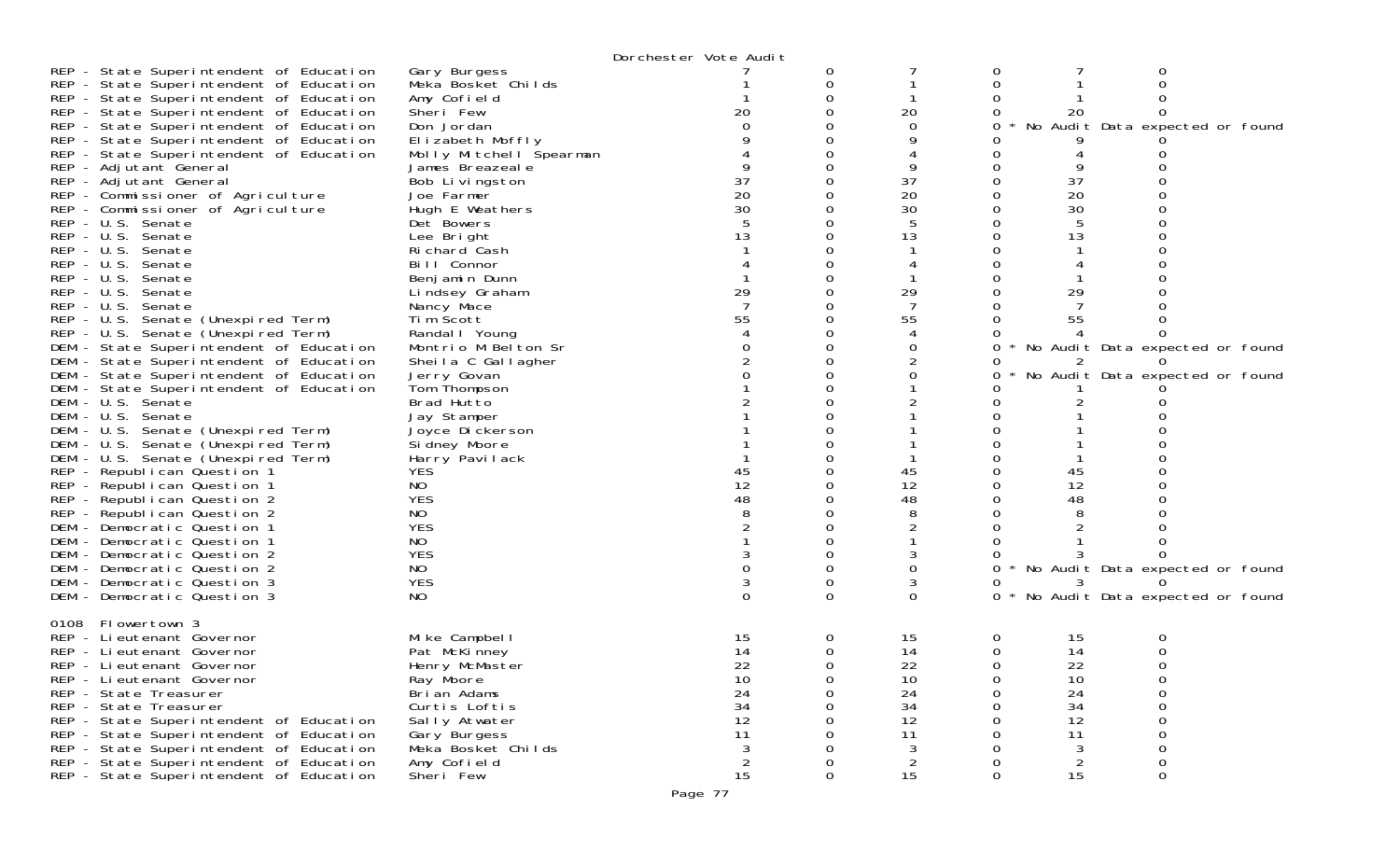|                                                                                                                          | Dorchester Vote Audit |   |                |        |    |                                 |  |
|--------------------------------------------------------------------------------------------------------------------------|-----------------------|---|----------------|--------|----|---------------------------------|--|
| REP - State Superintendent of Education<br>Don Jordan                                                                    |                       | 0 |                | 0      |    | 0                               |  |
| REP - State Superintendent of Education<br>Elizabeth Moffly                                                              |                       | 0 |                | 0      | 7  | 0                               |  |
| REP - State Superintendent of Education<br>Molly Mitchell Spearman                                                       | 10                    |   | 10             | O      | 10 |                                 |  |
| REP - Adjutant General<br>James Breazeale                                                                                | 10                    |   | 10             | Ω      | 10 |                                 |  |
| REP - Adjutant General<br>Bob Livingston                                                                                 | 44                    |   | 44             | Ω      | 44 |                                 |  |
| REP - Commissioner of Agriculture<br>Joe Farmer                                                                          | 27                    |   | 27             | Ω      | 27 |                                 |  |
| REP - Commissioner of Agriculture<br>Hugh E Weathers                                                                     | 30                    |   | 30             | 0      | 30 |                                 |  |
| REP - U.S. Senate<br>Det Bowers                                                                                          |                       |   | 6              | Ω      | 6  |                                 |  |
| REP - U.S. Senate<br>Lee Bright                                                                                          | 15                    |   | 15             | Ω      | 15 |                                 |  |
| REP - U.S. Senate<br>Richard Cash                                                                                        |                       |   | 2              | Ω      | 2  |                                 |  |
| REP - U.S. Senate<br>Bill Connor                                                                                         |                       |   |                |        | 3  |                                 |  |
| REP - U.S. Senate<br>Benjamin Dunn                                                                                       |                       |   |                |        |    |                                 |  |
| REP - U.S. Senate<br>Lindsey Graham                                                                                      | 27                    |   | 27             | 0      | 27 |                                 |  |
| REP - U.S. Senate<br>Nancy Mace                                                                                          |                       |   |                |        | 7  |                                 |  |
| Tim Scott<br>REP - U.S. Senate (Unexpired Term)                                                                          | 57                    |   | 57             | Ω      | 57 |                                 |  |
| REP - U.S. Senate (Unexpired Term)<br>Randal I Young                                                                     |                       |   |                |        |    |                                 |  |
| Montrio M Belton Sr<br>DEM - State Superintendent of Education                                                           |                       |   |                |        |    |                                 |  |
| DEM - State Superintendent of Education<br>Sheila C Gallagher                                                            |                       |   |                |        |    |                                 |  |
| DEM - State Superintendent of Education<br>Jerry Govan                                                                   |                       |   |                |        |    |                                 |  |
| DEM - State Superintendent of Education<br>Tom Thompson<br>Brad Hutto                                                    |                       |   |                |        |    |                                 |  |
| DEM - U.S. Senate<br>DEM - U.S. Senate<br>Jay Stamper                                                                    |                       |   |                |        | 6  |                                 |  |
| DEM - U.S. Senate (Unexpired Term)<br>Joyce Dickerson                                                                    |                       |   |                |        |    |                                 |  |
| DEM - U.S. Senate (Unexpired Term)<br>Si dney Moore                                                                      |                       |   |                | Ω      |    |                                 |  |
| DEM - U.S. Senate (Unexpired Term)<br>Harry Pavilack                                                                     |                       |   | 2              |        | 2  |                                 |  |
| <b>YES</b><br>REP - Republican Question 1                                                                                | 49                    |   | 49             |        | 49 |                                 |  |
| REP - Republican Question 1<br>NO                                                                                        | 12                    |   | 12             | 0      | 12 |                                 |  |
| <b>YES</b><br>REP - Republican Question 2                                                                                | 47                    |   | 47             | 0      | 47 |                                 |  |
| REP - Republican Question 2<br>NO                                                                                        | 14                    |   | 14             |        | 14 |                                 |  |
| <b>YES</b><br>DEM - Democratic Question 1                                                                                | 14                    |   | 14             |        | 14 |                                 |  |
| DEM - Democratic Question 1<br>NO.                                                                                       | 2                     |   | $\overline{2}$ |        |    |                                 |  |
| <b>YES</b><br>DEM - Democratic Question 2                                                                                | 16                    |   | 16             |        | 16 |                                 |  |
| DEM - Democratic Question 2<br>NO                                                                                        | $\Omega$              |   | 0              | 0      |    | No Audit Data expected or found |  |
| <b>YES</b><br>DEM - Democratic Question 3                                                                                | 12                    | 0 | 12             | O      | 12 |                                 |  |
| N <sub>O</sub><br>DEM - Democratic Question 3                                                                            |                       | 0 | 4              | 0      | 4  | O                               |  |
|                                                                                                                          |                       |   |                |        |    |                                 |  |
| 0109 Oakbrook 2                                                                                                          |                       |   |                |        |    |                                 |  |
| REP - Lieutenant Governor<br>Mike Campbell                                                                               | 15                    | 0 | 15             | 0      | 15 | 0                               |  |
| REP - Lieutenant Governor<br>Pat McKinney                                                                                | 17                    |   | 17             | 0      | 17 |                                 |  |
| REP - Lieutenant Governor<br>Henry McMaster                                                                              | 30                    |   | 30             |        | 30 |                                 |  |
| REP - Lieutenant Governor<br>Ray Moore                                                                                   |                       |   | 9              |        | 9  |                                 |  |
| REP - State Treasurer<br>Brian Adams                                                                                     | 23                    |   | 23             | 0      | 23 |                                 |  |
| REP - State Treasurer<br>Curtis Loftis                                                                                   | 48                    |   | 48             | O<br>∩ | 48 | ∩                               |  |
| REP - State Superintendent of Education<br>Sally Atwater                                                                 |                       |   |                | 0      | 8  | Ω                               |  |
| REP - State Superintendent of Education<br>Gary Burgess<br>REP - State Superintendent of Education<br>Meka Bosket Childs |                       |   |                |        |    |                                 |  |
| REP - State Superintendent of Education<br>Amy Cofield                                                                   |                       |   |                |        |    |                                 |  |
| REP - State Superintendent of Education<br>Sheri Few                                                                     |                       |   | 21             |        | 21 |                                 |  |
| REP - State Superintendent of Education<br>Don Jordan                                                                    |                       |   |                |        |    |                                 |  |
| REP - State Superintendent of Education<br>Elizabeth Moffly                                                              |                       |   | 9              |        | 9  |                                 |  |
| REP - State Superintendent of Education<br>Molly Mitchell Spearman                                                       | 11                    |   | 11             |        | 11 |                                 |  |
| REP - Adjutant General<br>James Breazeale                                                                                | 15                    | 0 | 15             | 0      | 15 | 0                               |  |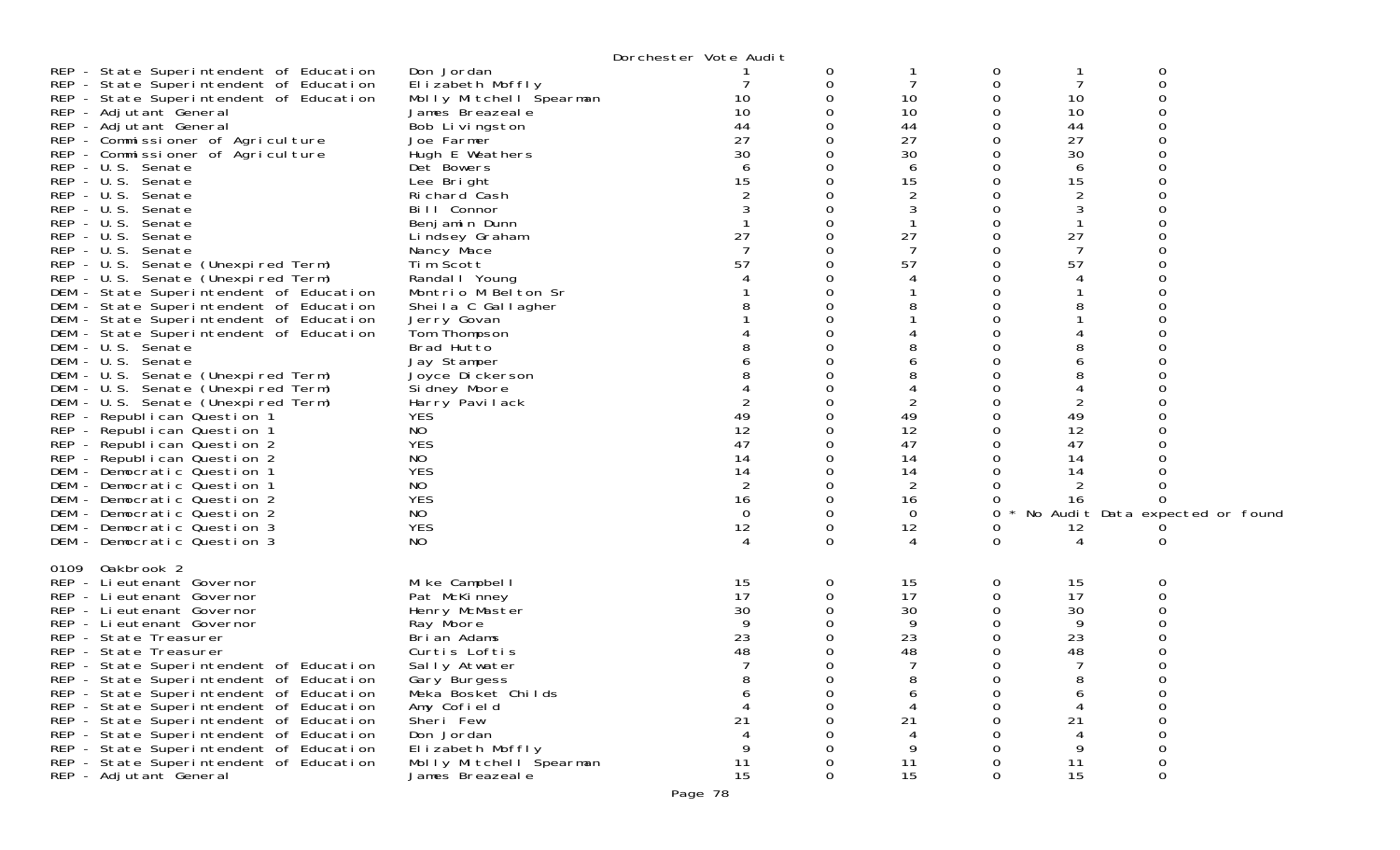|      |                                                                                                                                                                                                                                                                                                                                                                                                                                                                                                                                                                                                                                                                                                                                                                                                                                                                                                                                                                                                                                                                                                                                     |                                                                                                                                                                                                                                                                                                                                                                                                                                                               | Dorchester Vote Audit                                                      |        |                                                                                                                                                       |                                                                                                    |                                                                                                          |                                               |                                                                                |
|------|-------------------------------------------------------------------------------------------------------------------------------------------------------------------------------------------------------------------------------------------------------------------------------------------------------------------------------------------------------------------------------------------------------------------------------------------------------------------------------------------------------------------------------------------------------------------------------------------------------------------------------------------------------------------------------------------------------------------------------------------------------------------------------------------------------------------------------------------------------------------------------------------------------------------------------------------------------------------------------------------------------------------------------------------------------------------------------------------------------------------------------------|---------------------------------------------------------------------------------------------------------------------------------------------------------------------------------------------------------------------------------------------------------------------------------------------------------------------------------------------------------------------------------------------------------------------------------------------------------------|----------------------------------------------------------------------------|--------|-------------------------------------------------------------------------------------------------------------------------------------------------------|----------------------------------------------------------------------------------------------------|----------------------------------------------------------------------------------------------------------|-----------------------------------------------|--------------------------------------------------------------------------------|
|      | REP - Adjutant General<br>REP - Commissioner of Agriculture<br>REP - Commissioner of Agriculture<br>REP - U.S. Senate<br>REP - U.S. Senate<br>REP - U.S. Senate<br>REP - U.S. Senate<br>$REP - U.S.$<br>Senate<br>REP - U.S. Senate<br>REP - U.S. Senate<br>REP - U.S. Senate (Unexpired Term)<br>REP - U.S. Senate (Unexpired Term)<br>REP - State House of Representatives DISTRICT 98Larry Hargett<br>REP - State House of Representatives DISTRICT 98Chris Murphy<br>DEM - State Superintendent of Education<br>DEM - State Superintendent of Education<br>DEM - State Superintendent of Education<br>DEM - State Superintendent of Education<br>DEM - U.S. Senate<br>DEM - U.S. Senate<br>DEM - U.S. Senate (Unexpired Term)<br>DEM - U.S. Senate (Unexpired Term)<br>DEM - U.S. Senate (Unexpired Term)<br>REP - Republican Question 1<br>REP - Republican Question 1<br>REP - Republican Question 2<br>REP - Republican Question 2<br>DEM - Democratic Question 1<br>DEM - Democratic Question 1<br>DEM - Democratic Question 2<br>DEM - Democratic Question 2<br>DEM - Democratic Question 3<br>DEM - Democratic Question 3 | Bob Livingston<br>Joe Farmer<br>Hugh E Weathers<br>Det Bowers<br>Lee Bright<br>Richard Cash<br>Bill Connor<br>Benjamin Dunn<br>Lindsey Graham<br>Nancy Mace<br>Tim Scott<br>Randal I Young<br>Montrio M Belton Sr<br>Sheila C Gallagher<br>Jerry Govan<br>Tom Thompson<br>Brad Hutto<br>Jay Stamper<br>Joyce Dickerson<br>Si dney Moore<br>Harry Pavilack<br><b>YES</b><br>NO<br><b>YES</b><br>NO<br><b>YES</b><br>NO<br><b>YES</b><br>NO<br><b>YES</b><br>NO | 51<br>25<br>39<br>18<br>39<br>10<br>69<br>39<br>35<br>54<br>19<br>66<br>10 | 0<br>0 | 51<br>25<br>39<br>4<br>18<br>2<br>2<br>$\overline{0}$<br>39<br>10<br>69<br>$\theta$<br>$\Omega$<br>2<br>5<br>0<br>54<br>19<br>66<br>6<br>9<br>9<br>10 | 0<br>0<br>Ω<br>Ω<br>0<br>0<br>0<br>0<br>39<br>35<br>0<br>0<br>0<br>0<br>0<br>ი<br>O<br>Ω<br>0<br>0 | 51<br>25<br>39<br>4<br>18<br>39<br>10<br>69<br>0<br>$\Omega$<br>2<br>5<br>54<br>19<br>66<br>6<br>9<br>10 | 0<br>0<br>0<br>39<br>35<br>0<br>0<br>$\Omega$ | No Audit Data expected or found<br>$\Omega$<br>No Audit Data expected or found |
| 0110 | Windsor 2<br>REP - Lieutenant Governor<br>REP - Lieutenant Governor<br>REP - Lieutenant Governor<br>REP - Li eutenant Governor<br>REP - State Treasurer<br>REP - State Treasurer<br>REP - State Superintendent of Education<br>REP - State Superintendent of Education<br>REP - State Superintendent of Education<br>REP - State Superintendent of Education<br>REP - State Superintendent of Education<br>REP - State Superintendent of Education<br>REP - State Superintendent of Education<br>REP - State Superintendent of Education<br>REP - Adjutant General<br>REP - Adjutant General<br>REP - Commissioner of Agriculture                                                                                                                                                                                                                                                                                                                                                                                                                                                                                                   | Mike Campbell<br>Pat McKinney<br>Henry McMaster<br>Ray Moore<br>Brian Adams<br>Curtis Loftis<br>Sally Atwater<br>Gary Burgess<br>Meka Bosket Childs<br>Amy Cofield<br>Sheri Few<br>Don Jordan<br>Elizabeth Moffly<br>Molly Mitchell Spearman<br>James Breazeale<br>Bob Livingston<br>Joe Farmer                                                                                                                                                               | O<br>15<br>13<br>13<br>23<br>2<br>11<br>25<br>14                           | 0      | 6<br>15<br>13<br>2<br>13<br>23<br>$\overline{2}$<br>11<br>25<br>14                                                                                    | 0<br>0<br>0<br>Ω<br>O<br>0<br>Ω<br>0                                                               | 6<br>15<br>13<br>2<br>13<br>23<br>$\overline{2}$<br>11<br>25<br>14                                       | 0<br>0<br>0                                   |                                                                                |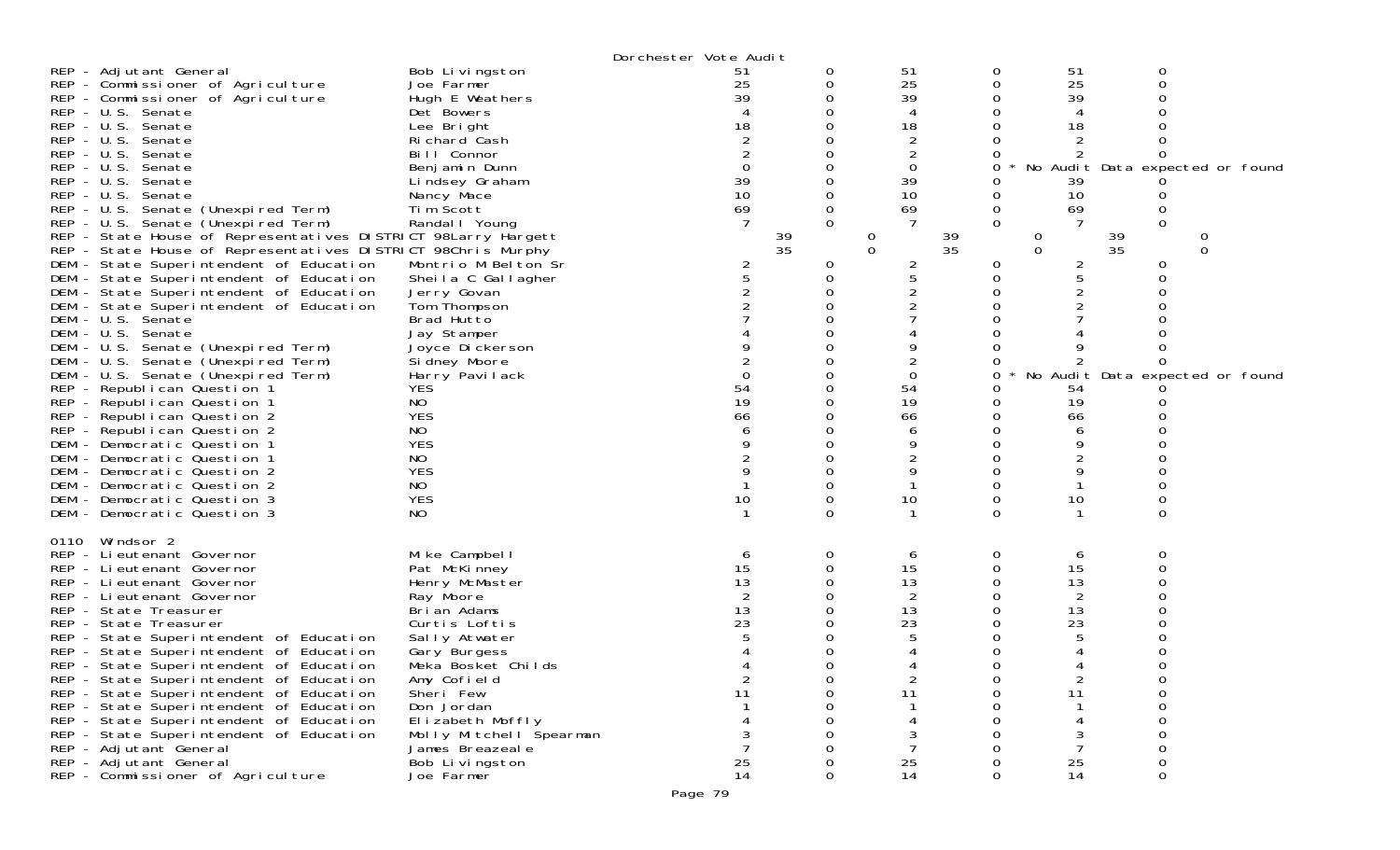|              |                                         |                         | Dorchester Vote Audit |     |                |          |                |                                 |  |
|--------------|-----------------------------------------|-------------------------|-----------------------|-----|----------------|----------|----------------|---------------------------------|--|
|              | REP - Commissioner of Agriculture       | Hugh E Weathers         | 19                    | 0   | 19             | 0        | 19             | 0                               |  |
|              | REP - U.S. Senate                       | Det Bowers              | 2                     | 0   | 2              | 0        | 2              |                                 |  |
|              | REP - U.S. Senate                       | Lee Bright              | 10                    |     | 10             | 0        | 10             |                                 |  |
|              | REP - U.S. Senate                       | Richard Cash            |                       |     |                |          |                |                                 |  |
|              | REP - U.S. Senate                       | Bill Connor             |                       |     | 2              | O        |                |                                 |  |
|              | REP - U.S. Senate                       | Benjamin Dunn           |                       |     | 0              | 0        |                | No Audit Data expected or found |  |
| $REP - U.S.$ | Senate                                  | Lindsey Graham          | 21                    |     | 21             |          | 21             |                                 |  |
|              | REP - U.S. Senate                       | Nancy Mace              |                       |     | 4              | $\Omega$ | 4              |                                 |  |
|              | REP - U.S. Senate (Unexpired Term)      | Tim Scott               | 38                    |     | 38             | 0        | 38             |                                 |  |
|              | REP - U.S. Senate (Unexpired Term)      | Randal I Young          |                       |     | $\overline{2}$ |          |                |                                 |  |
|              | DEM - State Superintendent of Education | Montrio M Belton Sr     |                       |     |                | Ω        |                |                                 |  |
|              | DEM - State Superintendent of Education | Sheila C Gallagher      | 10                    |     | 10             | 0        | 10             |                                 |  |
|              | DEM - State Superintendent of Education | Jerry Govan             |                       |     | $\overline{2}$ |          | $\overline{2}$ |                                 |  |
| DEM          | - State Superintendent of Education     | Tom Thompson            |                       |     | 5              |          |                |                                 |  |
|              | DEM - U.S. Senate                       | Brad Hutto              |                       |     | 8              | O        | 8              |                                 |  |
| DEM          | - U.S. Senate                           | Jay Stamper             | 12                    |     | 12             |          | 12             |                                 |  |
| DEM          | - U.S. Senate (Unexpired Term)          | Joyce Dickerson         | 14                    |     | 14             |          | 14             |                                 |  |
|              | DEM - U.S. Senate (Unexpired Term)      | Si dney Moore           | 6                     |     | 6              | O        |                |                                 |  |
| DEM          | - U.S. Senate (Unexpired Term)          | Harry Pavilack          |                       |     | $\mathbf 0$    | 0        |                | No Audit Data expected or found |  |
|              | REP - Republican Question 1             | <b>YES</b>              | 33                    |     | 33             |          | 33             |                                 |  |
|              | REP - Republican Question 1             | NO                      |                       |     | 6              | 0        | 6              |                                 |  |
|              | REP - Republican Question 2             | <b>YES</b>              | 34                    |     | 34             | 0        | 34             |                                 |  |
|              | REP - Republican Question 2             | NO                      |                       |     |                |          |                |                                 |  |
|              | DEM - Democratic Question 1             | <b>YES</b>              | 14                    |     | 14             | 0        | 14             |                                 |  |
|              | DEM - Democratic Question 1             | <b>NO</b>               | 6                     |     | 6              | Ω        | 6              |                                 |  |
|              | DEM - Democratic Question 2             | <b>YES</b>              | 18                    |     | 18             | 0        | 18             |                                 |  |
|              | DEM - Democratic Question 2             | NO                      | 3                     |     | 3              | 0        | 3              |                                 |  |
|              | DEM - Democratic Question 3             | <b>YES</b>              | 17                    |     | 17             | 0        | 17             |                                 |  |
|              | DEM - Democratic Question 3             | NO                      |                       |     |                | 0        | 4              | $\Omega$                        |  |
|              |                                         |                         |                       |     |                |          |                |                                 |  |
| 0750         | Absentee                                |                         |                       |     |                |          |                |                                 |  |
|              | REP - Li eutenant Governor              | Mike Campbell           | 103                   | 32  | 71             | 0        | 71             | 0                               |  |
|              | REP - Lieutenant Governor               | Pat McKinney            | 155                   | 57  | 98             | 0        | 98             | 0                               |  |
|              | REP - Lieutenant Governor               | Henry McMaster          | 378                   | 143 | 235            | 0        | 235            |                                 |  |
|              | REP - Lieutenant Governor               | Ray Moore               | -60                   | 24  | 36             | 0        | 36             |                                 |  |
|              | REP - State Treasurer                   | Brian Adams             | 227                   | 75  | 152            | 0        | 152            |                                 |  |
|              | REP - State Treasurer                   | Curtis Loftis           | 433                   | 163 | 270            | 0        | 270            |                                 |  |
|              | REP - State Superintendent of Education | Sally Atwater           | 156                   | 66  | 90             | 0        | 90             |                                 |  |
|              | REP - State Superintendent of Education | Gary Burgess            | 64                    | 30  | 34             | 0        | 34             |                                 |  |
|              | REP - State Superintendent of Education | Meka Bosket Childs      | 88                    | 32  | 56             | 0        | 56             |                                 |  |
|              | REP - State Superintendent of Education | Amy Cofield             | 26                    | 5   | 21             | 0        | 21             |                                 |  |
|              | REP - State Superintendent of Education | Sheri Few               | 86                    | 26  | 60             |          | 60             |                                 |  |
|              | REP - State Superintendent of Education | Don Jordan              | 40                    | 16  | 24             |          | 24             |                                 |  |
|              | REP - State Superintendent of Education | Elizabeth Moffly        | 87                    | 30  | 57             | ∩        | 57             |                                 |  |
|              | REP - State Superintendent of Education | Molly Mitchell Špearman | 106                   | 23  | 83             | 0        | 83             | 0                               |  |
|              | REP - Adjutant General                  | James Breazeal e        | 121                   | 39  | 82             | 0        | 82             | 0                               |  |
|              | REP - Adjutant General                  | Bob Livingston          | 498                   | 183 | 315            | 0        | 315            | 0                               |  |
|              | REP - Commissioner of Agriculture       | Joe Farmer              | 166                   | 48  | 118            |          | 118            | 0                               |  |
|              | REP - Commissioner of Agriculture       | Hugh E Weathers         | 480                   | 180 | 300            |          | 300            |                                 |  |
|              | REP - U.S. Senate                       | Det Bowers              | 28                    | 8   | 20             |          | 20             | 0                               |  |
|              | REP - U.S. Senate                       | Lee Bright              | 78                    | 35  | 43             |          | 43             | 0                               |  |
|              | REP - U.S. Senate                       | Richard Cash            | 25                    | 11  | 14             | 0        | 14             | 0                               |  |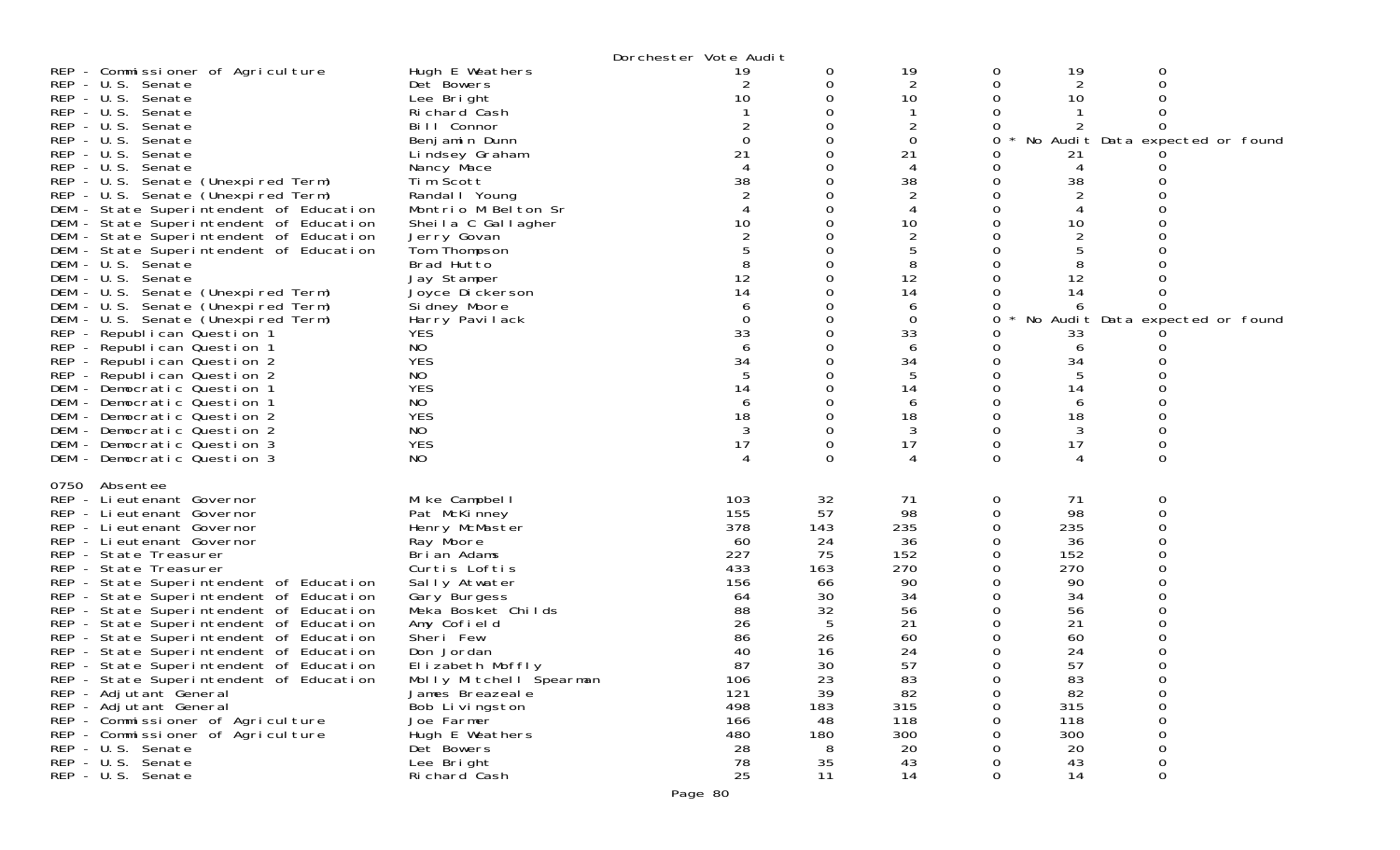|                                                                   |                              | Dorchester Vote Audit |          |                 |             |          |          |                                                                            |  |
|-------------------------------------------------------------------|------------------------------|-----------------------|----------|-----------------|-------------|----------|----------|----------------------------------------------------------------------------|--|
| REP - U.S. Senate                                                 | Bill Connor                  | 55                    | 14       | 41              | 0           |          | 41       | 0                                                                          |  |
| $REP - U.S.$<br>Senate                                            | Benjamin Dunn                | 6                     | 0        | 6               | 0           |          | 6        | 0                                                                          |  |
| REP - U.S. Senate                                                 | Lindsey Graham               | 484                   | 189      | 295             | 0           |          | 295      | 0                                                                          |  |
| REP - U.S. Senate                                                 | Nancy Mace                   | 62                    | 23       | 39              | 0           |          | 39       | 0                                                                          |  |
| REP - U.S. Senate (Unexpired Term)                                | Tim Scott                    | 704                   | 271      | 433             | 0           |          | 433      | 0                                                                          |  |
| REP - U.S. Senate (Unexpired Term)                                | Randal   Young               | 37                    | 11       | 26              | 0           |          | 26       | 0                                                                          |  |
| REP - U.S. House of Representatives DISTRICT 6Anthony Culler      |                              |                       | 19       |                 | 15          | 0        | 15       | 0                                                                          |  |
| REP - U.S. House of Representatives DISTRICT 6 Leon Winn          |                              |                       | 18       | 10 <sup>°</sup> | 8           | $\Omega$ | 8        | $\Omega$                                                                   |  |
| REP - State House of Representatives DISTRICT 94Evan Guthrie      |                              |                       | 29       | 11              | 18          | $\Omega$ |          | 18<br>0                                                                    |  |
| REP - State House of Representatives DISTRICT 94Jenny Horne       |                              |                       | 171      | 53              | 118         |          |          | $\Omega$<br>118                                                            |  |
| REP - State House of Representatives DISTRICT 94Franklin Smith    |                              |                       | 47       | 16              | 31          | 0        |          | $\mathbf 0$<br>31                                                          |  |
| REP - State House of Representatives DISTRICT 98Larry Hargett     |                              |                       | 85       | 42              | 43          | 0        |          | $\mathbf 0$<br>43                                                          |  |
| REP - State House of Representatives DISTRICT 98Chris Murphy      |                              |                       | 73       | 33              | 40          | 0        |          | 40<br>$\Omega$                                                             |  |
| REP - County Council DISTRICT 2                                   | David Chinnis                | 64                    | 23       | 41              | 0           |          | 41       | 0                                                                          |  |
| REP - County Council DISTRICT 2                                   | Scott A Inabinet             | 38                    | -9       | 29              | 0           |          | 29       | 0                                                                          |  |
| REP - County Council DISTRICT 7                                   | Jay Byars                    | 98                    | 36       | 62              | 0           |          | 62       | 0                                                                          |  |
| REP - County Council DISTRICT 7                                   | Lester Dempsey               | 67                    | 21       | 46              | 0           |          | 46       | 0                                                                          |  |
| DEM - State Superintendent of Education                           | Montrio M Belton Sr          | 12<br>55              | 3<br>23  | 9               | 0           |          | 9        | Ω<br>0                                                                     |  |
| DEM - State Superintendent of Education                           | Sheila C Gallagher           | 25                    |          | 32<br>21        | 0<br>0      |          | 32<br>21 |                                                                            |  |
| DEM - State Superintendent of Education                           | Jerry Govan<br>Tom Thompson  | 25                    |          | 20              | 0           |          | 20       |                                                                            |  |
| DEM - State Superintendent of Education<br>DEM - U.S. Senate      | Brad Hutto                   | 81                    | 21       | 60              | 0           |          | 60       | 0                                                                          |  |
| DEM - U.S. Senate                                                 | Jay Stamper                  | 32                    | 15       | 17              | 0           |          | 17       | 0                                                                          |  |
| DEM - U.S. Senate (Unexpired Term)                                | Joyce Dickerson              | 75                    | 25       | 50              | 0           |          | 50       | 0                                                                          |  |
| DEM - U.S. Senate (Unexpired Term)                                | Si dney Moore                | 34                    |          | 25              | 0           |          | 25       | 0                                                                          |  |
| DEM - U.S. Senate (Unexpired Term)                                | Harry Pavilack               | 10                    |          |                 | 0<br>8      |          | 8        | 0                                                                          |  |
| DEM - U.S. House of Representatives DISTRICT 6James E Jim Clyburn |                              |                       | 33       | 3               | 30          | 0        | 30       | 0                                                                          |  |
| DEM - U.S. House of Representatives DISTRICT 6Karen Smith         |                              |                       |          | $\Omega$        | 2           | $\Omega$ | 2        | $\Omega$                                                                   |  |
| REP - Republican Question 1                                       | <b>YES</b>                   | 524                   | 187      | 337             | 0           |          | 337      | O                                                                          |  |
| REP - Republican Question 1                                       | NO.                          | 189                   | 74       | 115             | 0           |          | 115      | 0                                                                          |  |
| REP - Republican Question 2                                       | <b>YES</b>                   | 560                   | 212      | 348             | 0           |          | 348      | 0                                                                          |  |
| REP - Republican Question 2                                       | NO.                          | 158                   | 57       | 101             | 0           |          | 101      |                                                                            |  |
| DEM - Democratic Question 1                                       | <b>YES</b>                   | 79                    | 25       | 54              | 0           |          | 54       | 0                                                                          |  |
| DEM - Democratic Question 1                                       | NO.                          | 42                    | 11       | 31              | 0           |          | 31       | 0                                                                          |  |
| DEM - Democratic Question 2                                       | <b>YES</b>                   | 108                   | 35       | 73              | 0           |          | 73       |                                                                            |  |
| DEM - Democratic Question 2                                       | NO.                          | 16                    | 3        | 13              | 0           |          | 13       | 0                                                                          |  |
| DEM - Democratic Question 3                                       | <b>YES</b>                   | 99                    | 32       | 67              | 0           |          | 67       | 0                                                                          |  |
| DEM - Democratic Question 3                                       | NO.                          | 27                    | 6        | 21              | $\Omega$    |          | 21       | 0                                                                          |  |
|                                                                   |                              |                       |          |                 |             |          |          |                                                                            |  |
| 0800 Emergency                                                    |                              |                       |          |                 |             |          |          |                                                                            |  |
| REP - Lieutenant Governor                                         | Mike Campbell                | 0                     | 0        |                 | 0<br>0      |          |          | * No Audit Data expected or found                                          |  |
| REP - Lieutenant Governor                                         | Pat McKinney                 |                       | 0        |                 | 0           |          |          | 0 * No Audit Data expected or found                                        |  |
| REP - Lieutenant Governor                                         | Henry McMaster               |                       |          |                 | 0<br>0      |          |          | * No Audit Data expected or found                                          |  |
| REP - Li eutenant Governor                                        | Ray Moore                    |                       | $\Omega$ |                 | $\Omega$    | 0        |          | * No Audit Data expected or found                                          |  |
| REP - State Treasurer<br>REP - State Treasurer                    | Brian Adams<br>Curtis Loftis | 0<br>0                | 0        | 0               | 0           |          |          | 0 * No Audit Data expected or found<br>0 * No Audit Data expected or found |  |
| REP - State Superintendent of Education                           | Sally Atwater                |                       |          |                 | 0           |          |          | 0 * No Audit Data expected or found                                        |  |
| REP - State Superintendent of Education                           | Gary Burgess                 |                       |          |                 | 0           |          |          | 0 * No Audit Data expected or found                                        |  |
| REP - State Superintendent of Education                           | Meka Bosket Childs           |                       |          |                 | 0           |          |          | 0 * No Audit Data expected or found                                        |  |
| REP - State Superintendent of Education                           | Amy Cofield                  |                       |          |                 | 0           |          |          | 0 * No Audit Data expected or found                                        |  |
| REP - State Superintendent of Education                           | Sheri Few                    | 0                     |          |                 | 0           |          |          | 0 * No Audit Data expected or found                                        |  |
| REP - State Superintendent of Education                           | Don Jordan                   | 0                     | 0        |                 | $\mathbf 0$ |          |          | 0 * No Audit Data expected or found                                        |  |
|                                                                   |                              |                       |          |                 |             |          |          |                                                                            |  |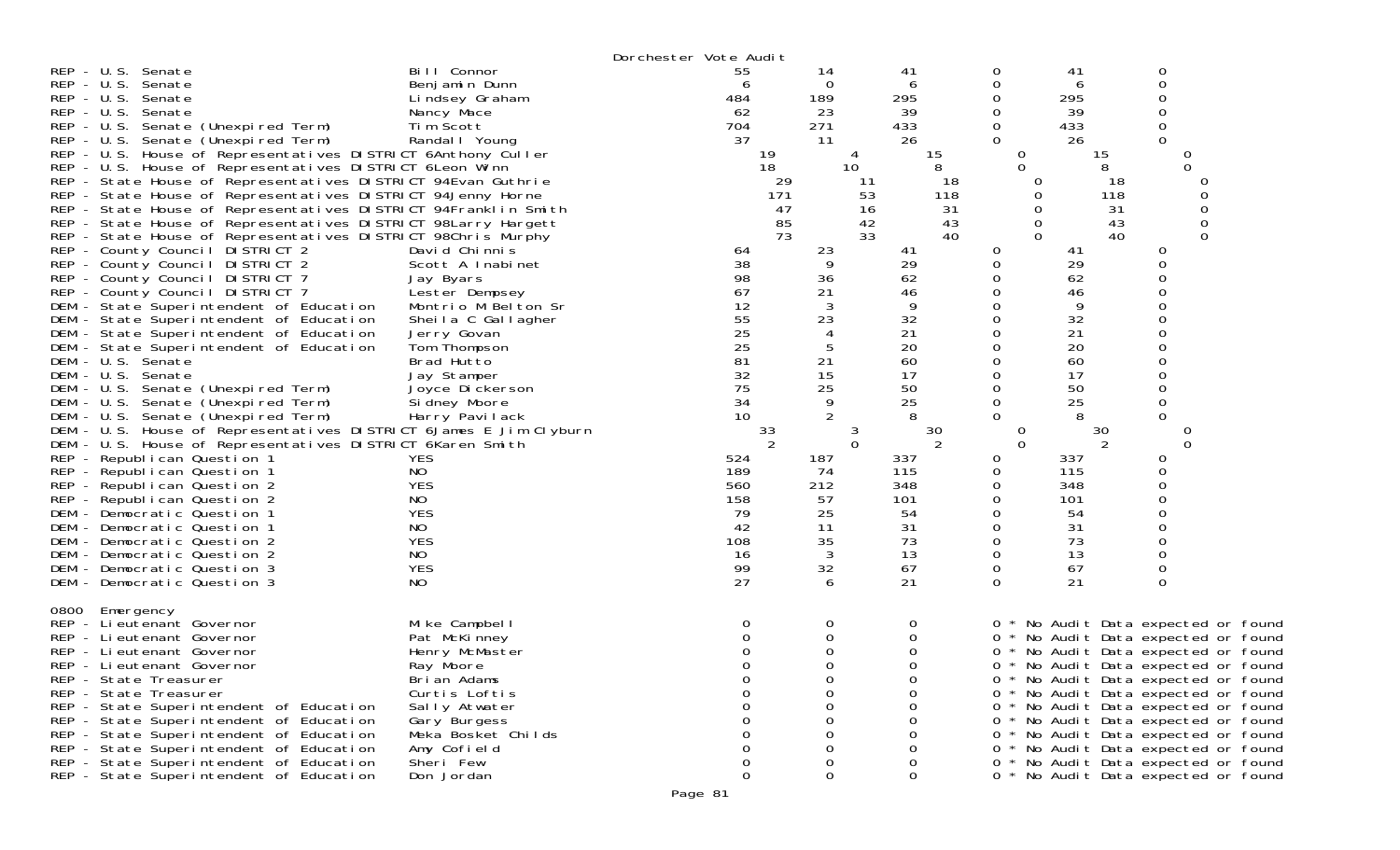| REP - State Superintendent of Education<br>REP - State Superintendent of Education<br>REP - Adjutant General<br>REP - Adjutant General<br>REP - Commissioner of Agriculture<br>REP - Commissioner of Agriculture<br>REP - U.S. Senate<br>REP - U.S. Senate<br>REP - U.S. Senate<br>REP - U.S. Senate<br>REP - U.S. Senate<br>REP - U.S. Senate<br>REP - U.S. Senate<br>REP - U.S. Senate (Unexpired Term)<br>REP - U.S. Senate (Unexpired Term)<br>REP - U.S. House of Representatives DISTRICT 6Anthony Culler<br>REP - U.S. House of Representatives DISTRICT 6Leon Winn<br>REP - State House of Representatives DISTRICT 94Evan Guthrie<br>REP - State House of Representatives DISTRICT 94Jenny Horne<br>REP - State House of Representatives DISTRICT 94Franklin Smith<br>REP - State House of Representatives DISTRICT 98Larry Hargett<br>REP - State House of Representatives DISTRICT 98Chris Murphy<br>REP - County Council DISTRICT 2<br>REP - County Council DISTRICT 2<br>REP - County Council DISTRICT 7<br>REP - County Council DISTRICT 7<br>DEM - State Superintendent of Education<br>DEM - State Superintendent of Education<br>DEM - State Superintendent of Education<br>DEM - State Superintendent of Education<br>DEM - U.S. Senate<br>DEM - U.S. Senate<br>DEM - U.S. Senate (Unexpired Term)<br>DEM - U.S. Senate (Unexpired Term)<br>DEM - U.S. Senate (Unexpired Term)<br>DEM - U.S. House of Representatives DISTRICT 6James E Jim Clyburn<br>DEM - U.S. House of Representatives DISTRICT 6Karen Smith<br>REP - Republican Question 1<br>REP - Republican Question 1<br>REP - Republican Question 2<br>REP - Republican Question 2<br>DEM - Democratic Question 1<br>DEM - Democratic Question 1<br>DEM - Democratic Question 2<br>DEM - Democratic Question 2<br>DEM - Democratic Question 3<br>DEM - Democratic Question 3 | Elizabeth Moffly<br>Molly Mitchell Spearman<br>James Breazeale<br>Bob Livingston<br>Joe Farmer<br>Hugh E Weathers<br>Det Bowers<br>Lee Bright<br>Richard Cash<br>Bill Connor<br>Benjamin Dunn<br>Lindsey Graham<br>Nancy Mace<br>Tim Scott<br>Randal I Young<br>David Chinnis<br>Scott A Inabinet<br>Jay Byars<br>Lester Dempsey<br>Montrio M Belton Sr<br>Sheila C Gallagher<br>Jerry Govan<br>Tom Thompson<br>Brad Hutto<br>Jay Stamper<br>Joyce Dickerson<br>Si dney Moore<br>Harry Pavilack<br><b>YES</b><br>NO<br><b>YES</b><br>NO.<br>YES<br>NO<br>YES<br>NO<br><b>YES</b><br>NO | Dorchester Vote Audit<br>0<br>0<br>0<br>0<br>$\Omega$<br>$\Omega$<br>0<br>0<br>0 | 0<br>0<br>0<br>0<br>0<br>0<br>0<br>0<br>0<br>O<br>0<br>0<br>0<br>$\Omega$<br>0<br>0<br>0<br>0<br>0<br>0<br>0<br>0<br>0<br>0<br>0<br>U<br>0<br>0<br>0<br>$\mathbf 0$<br>0<br>$\Omega$ | 0<br>0<br>0<br>0<br>0<br>0<br>0<br>0<br>0<br>0<br>O<br>0<br>0<br>0<br>∩<br>0<br>O<br>O<br>0<br>0<br>$\Omega$<br>O<br>0<br>0<br>O<br>0<br>0<br>0<br>0<br>0<br>0<br>0<br>0<br>0<br>O<br>$\Omega$<br>0<br>0<br>0<br>0<br>0<br>0<br>0<br>$\Omega$ | 0 * No Audit Data expected or found<br>0 * No Audit Data expected or found<br>0 * No Audit Data expected or found<br>0 * No Audit Data expected or found<br>0 * No Audit Data expected or found<br>0 * No Audit Data expected or found<br>0 * No Audit Data expected or found<br>0 * No Audit Data expected or found<br>0 * No Audit Data expected or found<br>0 * No Audit Data expected or found<br>0 * No Audit Data expected or found<br>0 * No Audit Data expected or found<br>0 * No Audit Data expected or found<br>0 * No Audit Data expected or found<br>0 * No Audit Data expected or found<br>0 * No Audit Data expected or found<br>0 * No Audit Data expected or found<br>0 * No Audit Data expected or found<br>0 * No Audit Data expected or found<br>0 * No Audit Data expected or found<br>0 * No Audit Data expected or found<br>0 * No Audit Data expected or found<br>0 * No Audit Data expected or found<br>0 * No Audit Data expected or found<br>0 * No Audit Data expected or found<br>0 * No Audit Data expected or found<br>0 * No Audit Data expected or found<br>0 * No Audit Data expected or found<br>0 * No Audit Data expected or found<br>0 * No Audit Data expected or found<br>0 * No Audit Data expected or found<br>0 * No Audit Data expected or found<br>0 * No Audit Data expected or found<br>0 * No Audit Data expected or found<br>0 * No Audit Data expected or found<br>0 * No Audit Data expected or found<br>0 * No Audit Data expected or found<br>0 * No Audit Data expected or found<br>0 * No Audit Data expected or found<br>0 * No Audit Data expected or found<br>0 * No Audit Data expected or found<br>0 * No Audit Data expected or found<br>0 * No Audit Data expected or found<br>0 * No Audit Data expected or found<br>0 * No Audit Data expected or found<br>0 * No Audit Data expected or found<br>0 * No Audit Data expected or found |
|----------------------------------------------------------------------------------------------------------------------------------------------------------------------------------------------------------------------------------------------------------------------------------------------------------------------------------------------------------------------------------------------------------------------------------------------------------------------------------------------------------------------------------------------------------------------------------------------------------------------------------------------------------------------------------------------------------------------------------------------------------------------------------------------------------------------------------------------------------------------------------------------------------------------------------------------------------------------------------------------------------------------------------------------------------------------------------------------------------------------------------------------------------------------------------------------------------------------------------------------------------------------------------------------------------------------------------------------------------------------------------------------------------------------------------------------------------------------------------------------------------------------------------------------------------------------------------------------------------------------------------------------------------------------------------------------------------------------------------------------------------------------------------------------------------------------------------------------------------|----------------------------------------------------------------------------------------------------------------------------------------------------------------------------------------------------------------------------------------------------------------------------------------------------------------------------------------------------------------------------------------------------------------------------------------------------------------------------------------------------------------------------------------------------------------------------------------|----------------------------------------------------------------------------------|--------------------------------------------------------------------------------------------------------------------------------------------------------------------------------------|-----------------------------------------------------------------------------------------------------------------------------------------------------------------------------------------------------------------------------------------------|-------------------------------------------------------------------------------------------------------------------------------------------------------------------------------------------------------------------------------------------------------------------------------------------------------------------------------------------------------------------------------------------------------------------------------------------------------------------------------------------------------------------------------------------------------------------------------------------------------------------------------------------------------------------------------------------------------------------------------------------------------------------------------------------------------------------------------------------------------------------------------------------------------------------------------------------------------------------------------------------------------------------------------------------------------------------------------------------------------------------------------------------------------------------------------------------------------------------------------------------------------------------------------------------------------------------------------------------------------------------------------------------------------------------------------------------------------------------------------------------------------------------------------------------------------------------------------------------------------------------------------------------------------------------------------------------------------------------------------------------------------------------------------------------------------------------------------------------------------------------------------------------------------|
| 0850 Failsafe<br>REP - Li eutenant Governor<br>REP - Lieutenant Governor<br>REP - Li eutenant Governor                                                                                                                                                                                                                                                                                                                                                                                                                                                                                                                                                                                                                                                                                                                                                                                                                                                                                                                                                                                                                                                                                                                                                                                                                                                                                                                                                                                                                                                                                                                                                                                                                                                                                                                                                   | Mike Campbell<br>Pat McKinney<br>Henry McMaster                                                                                                                                                                                                                                                                                                                                                                                                                                                                                                                                        | $\sigma$<br>0<br>0                                                               | 0<br>0<br>0                                                                                                                                                                          | 0<br>$\mathbf 0$<br>$\mathbf 0$                                                                                                                                                                                                               | 0 * No Audit Data expected or found<br>0 * No Audit Data expected or found<br>0 * No Audit Data expected or found                                                                                                                                                                                                                                                                                                                                                                                                                                                                                                                                                                                                                                                                                                                                                                                                                                                                                                                                                                                                                                                                                                                                                                                                                                                                                                                                                                                                                                                                                                                                                                                                                                                                                                                                                                                     |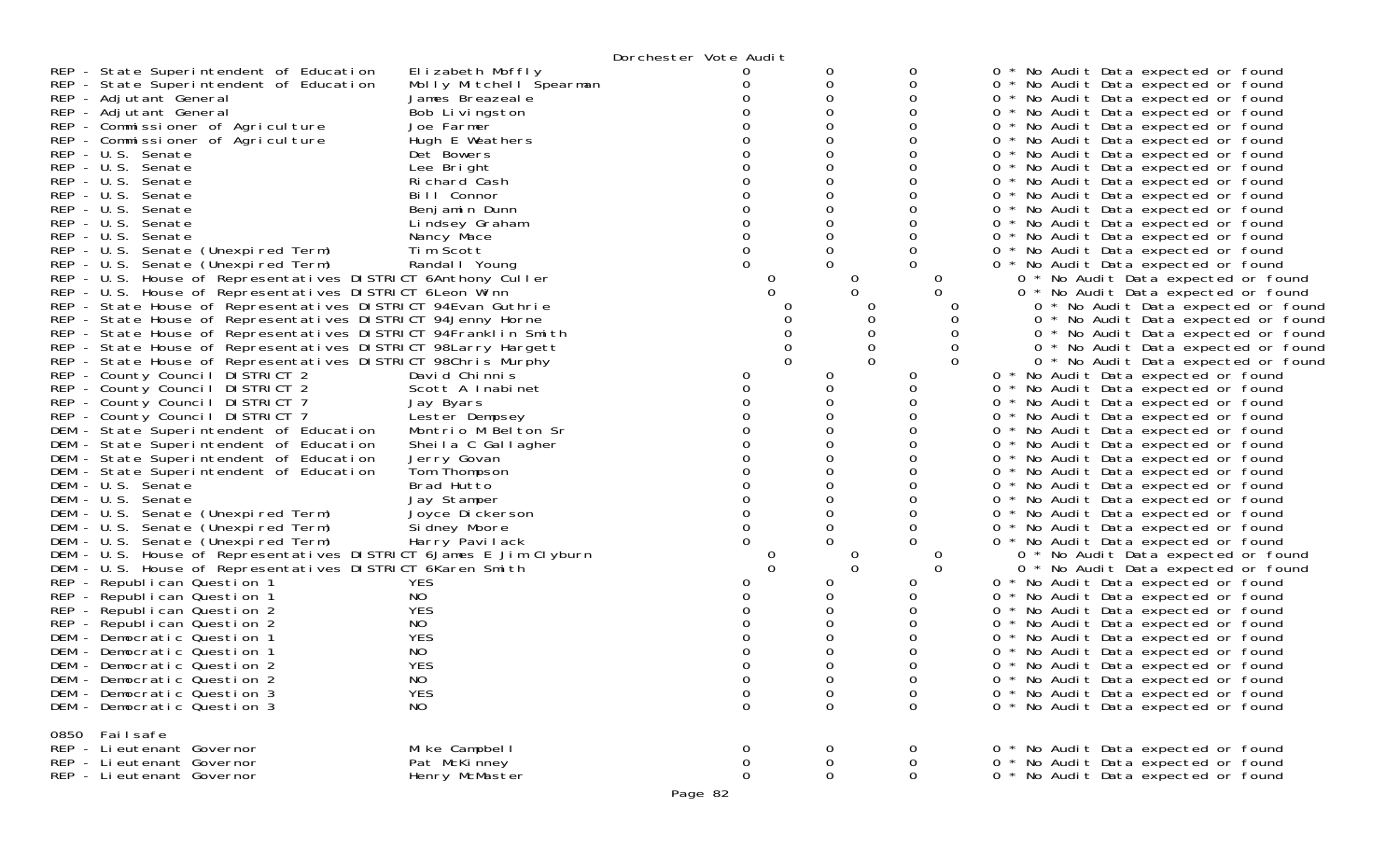|                                                                                    |                             | Dorchester Vote Audit |              |                |                  |                                                                                      |
|------------------------------------------------------------------------------------|-----------------------------|-----------------------|--------------|----------------|------------------|--------------------------------------------------------------------------------------|
| REP - Lieutenant Governor                                                          | Ray Moore                   |                       |              | 0              |                  | 0<br>* No Audit Data expected or found                                               |
| REP - State Treasurer                                                              | Brian Adams                 |                       | 0            | 0              |                  | $\overline{0}$<br>* No Audit Data expected or found                                  |
| REP - State Treasurer                                                              | Curtis Loftis               |                       | 0            | 0              |                  | 0 * No Audit Data expected or found                                                  |
| REP - State Superintendent of Education                                            | Sally Atwater               |                       |              | 0              |                  | $\Omega$<br>* No Audit Data expected or found                                        |
| REP - State Superintendent of Education                                            | Gary Burgess                |                       |              | 0              |                  | 0 * No Audit Data expected or found                                                  |
| REP - State Superintendent of Education                                            | Meka Bosket Childs          |                       | 0            | 0              |                  | 0 * No Audit Data expected or found                                                  |
| REP - State Superintendent of Education                                            | Amy Cofield                 |                       |              | 0              |                  | 0<br>* No Audit Data expected or found                                               |
| REP - State Superintendent of Education                                            | Sheri Few                   |                       | Ω            | 0              |                  | 0<br>* No Audit Data expected or found                                               |
| REP - State Superintendent of Education                                            | Don Jordan                  |                       | 0            | 0              |                  | 0 * No Audit Data expected or found                                                  |
| REP - State Superintendent of Education                                            | Elizabeth Moffly            |                       |              | 0              |                  | $\Omega$<br>* No Audit Data expected or found                                        |
| REP - State Superintendent of Education                                            | Molly Mitchell Spearman     |                       | 0            | 0              |                  | $\overline{0}$<br>* No Audit Data expected or found                                  |
| REP - Adjutant General                                                             | James Breazeale             |                       |              | 0              |                  | 0 * No Audit Data expected or found                                                  |
| REP - Adjutant General                                                             | Bob Livingston              |                       | Ω            | 0              |                  | $\mathbf{O}$<br>* No Audit Data expected or found                                    |
| REP - Commissioner of Agriculture                                                  | Joe Farmer                  |                       |              | 0              |                  | 0<br>* No Audit Data expected or found                                               |
| REP - Commissioner of Agriculture                                                  | Hugh E Weathers             |                       |              | 0              |                  | 0 * No Audit Data expected or found                                                  |
| REP - U.S. Senate                                                                  | Det Bowers                  |                       |              | 0              |                  | 0 * No Audit Data expected or found                                                  |
| REP - U.S. Senate                                                                  | Lee Bright                  |                       |              | 0              |                  | $\overline{0}$<br>* No Audit Data expected or found                                  |
| REP - U.S. Senate                                                                  | Richard Cash                |                       |              | 0              |                  | 0 * No Audit Data expected or found                                                  |
| REP - U.S. Senate                                                                  | Bill Connor                 |                       |              | 0              |                  | $\overline{0}$<br>* No Audit Data expected or found                                  |
| REP - U.S. Senate                                                                  | Benjamin Dunn               |                       |              | 0              |                  | 0<br>* No Audit Data expected or found                                               |
| REP - U.S. Senate                                                                  | Lindsey Graham              |                       |              | 0              |                  | $\overline{0}$<br>* No Audit Data expected or found                                  |
| REP - U.S. Senate                                                                  | Nancy Mace                  |                       |              | 0              |                  | 0 * No Audit Data expected or found                                                  |
| REP - U.S. Senate (Unexpired Term)                                                 | Tim Scott                   |                       |              | 0              |                  | 0<br>* No Audit Data expected or found                                               |
| REP - U.S. Senate (Unexpired Term)                                                 | Randal I Young              |                       |              | $\Omega$       |                  | 0 * No Audit Data expected or found                                                  |
| REP - U.S. House of Representatives DISTRICT 6Anthony Culler                       |                             | O                     |              | $\sigma$       | 0                | 0 * No Audit Data expected or found                                                  |
| REP - U.S. House of Representatives DISTRICT 6Leon Winn                            |                             |                       |              | 0              |                  | 0 * No Audit Data expected or found                                                  |
| REP - State House of Representatives DISTRICT 94Evan Guthrie                       |                             |                       |              |                |                  | 0 * No Audit Data expected or found                                                  |
| REP - State House of Representatives DISTRICT 94Jenny Horne                        |                             |                       |              |                |                  | 0 * No Audit Data expected or found                                                  |
| REP - State House of Representatives DISTRICT 94Franklin Smith                     |                             |                       |              | 0              | $\Omega$         | 0 * No Audit Data expected or found                                                  |
| REP - State House of Representatives DISTRICT 98Larry Hargett                      |                             |                       | $\Omega$     | 0<br>$\Omega$  | 0                | 0 * No Audit Data expected or found                                                  |
| REP - State House of Representatives DISTRICT 98Chris Murphy                       |                             |                       |              |                |                  | 0 * No Audit Data expected or found                                                  |
| REP - County Council DISTRICT 2                                                    | David Chinnis               | 0                     | 0            | $\Omega$       |                  | 0 * No Audit Data expected or found                                                  |
| REP - County Council DISTRICT 2                                                    | Scott A Inabinet            |                       | 0            | 0              |                  | 0 * No Audit Data expected or found                                                  |
| REP - County Council DISTRICT 7                                                    | Jay Byars                   |                       |              | 0              |                  | 0 * No Audit Data expected or found                                                  |
| REP - County Council DISTRICT 7                                                    | Lester Dempsey              |                       |              | 0              |                  | $\overline{0}$<br>* No Audit Data expected or found                                  |
| DEM - State Superintendent of Education                                            | Montrio M Belton Sr         |                       |              | 0<br>0         |                  | 0<br>* No Audit Data expected or found                                               |
| DEM - State Superintendent of Education<br>DEM - State Superintendent of Education | Sheila C Gallagher          |                       | 0            | 0              |                  | 0 * No Audit Data expected or found<br>* No Audit Data expected or found<br>$\sigma$ |
| DEM - State Superintendent of Education                                            | Jerry Govan<br>Tom Thompson |                       |              | 0              |                  | $\mathbf{O}$<br>* No Audit Data expected or found                                    |
| DEM - U.S. Senate                                                                  | Brad Hutto                  |                       |              | 0              |                  | $\overline{0}$<br>* No Audit Data expected or found                                  |
| DEM - U.S. Senate                                                                  | Jay Stamper                 |                       | 0            | 0              |                  | * No Audit Data expected or found<br>0                                               |
| DEM - U.S. Senate (Unexpired Term)                                                 | Joyce Dickerson             |                       |              | 0              |                  | 0<br>No Audit Data expected or found                                                 |
| DEM - U.S. Senate (Unexpired Term)                                                 | Si dney Moore               |                       |              | 0              |                  | 0<br>* No Audit Data expected or found                                               |
| DEM - U.S. Senate (Unexpired Term)                                                 | Harry Pavilack              | ∩                     | <sup>n</sup> | $\Omega$       |                  | 0<br>$\star$<br>No Audit Data expected or found                                      |
| DEM - U.S. House of Representatives DISTRICT 6James E Jim Clyburn                  |                             | $\mathbf 0$           |              | $\overline{0}$ | $\boldsymbol{0}$ | 0 * No Audit Data expected or found                                                  |
| DEM - U.S. House of Representatives DISTRICT 6Karen Smith                          |                             | $\mathbf 0$           |              | $\mathbf 0$    | $\Omega$         | 0 * No Audit Data expected or found                                                  |
| REP - Republican Question 1                                                        | <b>YES</b>                  | O                     | 0            | $\mathbf{0}$   |                  | 0 * No Audit Data expected or found                                                  |
| REP - Republican Question 1                                                        | NO                          | 0                     | 0            | 0              |                  | * No Audit Data expected or found<br>$\Omega$                                        |
| REP - Republican Question 2                                                        | <b>YES</b>                  |                       |              | 0              |                  | 0 * No Audit Data expected or found                                                  |
| REP - Republican Question 2                                                        | NO                          | 0                     | 0            | 0              |                  | 0 * No Audit Data expected or found                                                  |
| DEM - Democratic Question 1                                                        | <b>YES</b>                  | 0                     | 0            | 0              |                  | * No Audit Data expected or found<br>$\overline{0}$                                  |
| DEM - Democratic Question 1                                                        | NO                          | 0                     | 0            | 0              |                  | 0 * No Audit Data expected or found                                                  |
|                                                                                    |                             |                       |              |                |                  |                                                                                      |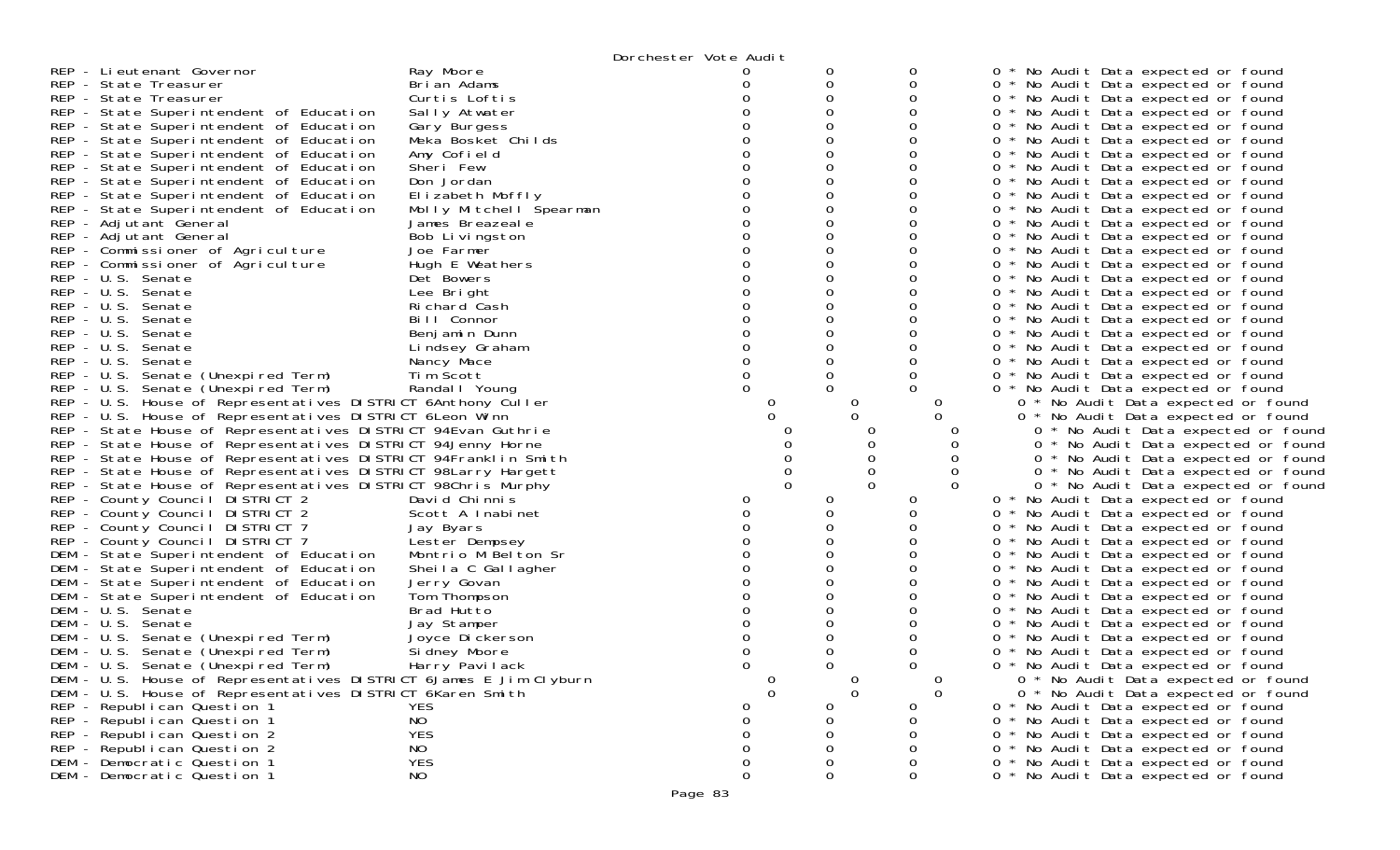|                                                                                                                          |                                       | Dorchester Vote Audit |                   |                             |                                                                                                                                                          |
|--------------------------------------------------------------------------------------------------------------------------|---------------------------------------|-----------------------|-------------------|-----------------------------|----------------------------------------------------------------------------------------------------------------------------------------------------------|
| DEM - Democratic Question 2<br>DEM - Democratic Question 2<br>DEM - Democratic Question 3<br>DEM - Democratic Question 3 | <b>YES</b><br>NO<br><b>YES</b><br>NO. | 0<br>0<br>$\Omega$    | 0<br>0<br>0<br>0  | 0<br>0<br>0<br><sup>o</sup> | 0 * No Audit Data expected or found<br>0 * No Audit Data expected or found<br>0 * No Audit Data expected or found<br>0 * No Audit Data expected or found |
| 0900 Provi si onal<br>REP - Lieutenant Governor                                                                          | Mike Campbell                         | $\mathbf{1}$          | $\mathbf{1}$      | $\overline{0}$              | 0 * All votes cast for this candidate<br>* in this precient are optical.<br>* No Audit Data for optical.                                                 |
| REP - Li eutenant Governor                                                                                               | Pat McKinney                          | $\overline{2}$        | $\overline{2}$    | $\overline{O}$              | 0 * All votes cast for this candidate<br>* in this precient are optical.<br>* No Audit Data for optical.                                                 |
| REP - Lieutenant Governor                                                                                                | Henry McMaster                        | 10                    | 10                | $\overline{0}$              | 0 * All votes cast for this candidate<br>* in this precient are optical.<br>* No Audit Data for optical.                                                 |
| REP - Li eutenant Governor<br>REP - State Treasurer                                                                      | Ray Moore<br>Brian Adams              | 0<br>$\mathbf{1}$     | 0<br>$\mathbf{1}$ | 0<br>$\overline{0}$         | 0 * No Audit Data expected or found<br>0 * All votes cast for this candidate<br>* in this precient are optical.<br>* No Audit Data for optical.          |
| REP - State Treasurer                                                                                                    | Curtis Loftis                         | 13                    | 13                | $\mathbf{0}$                | 0 * All votes cast for this candidate<br>* in this precient are optical.<br>* No Audit Data for optical.                                                 |
| REP - State Superintendent of Education                                                                                  | Sally Atwater                         | $\mathbf{1}$          | $\mathbf{1}$      | $\mathbf{0}$                | 0 * All votes cast for this candidate<br>* in this precient are optical.<br>* No Audit Data for optical.                                                 |
| REP - State Superintendent of Education                                                                                  | Gary Burgess                          | $\mathbf{1}$          | $\mathbf{1}$      | $\overline{0}$              | 0 * All votes cast for this candidate<br>* in this precient are optical.<br>* No Audit Data for optical.                                                 |
| REP - State Superintendent of Education                                                                                  | Meka Bosket Childs                    | 4                     | 4                 | $\mathsf{O}$                | 0 * All votes cast for this candidate<br>* in this precient are optical.<br>* No Audit Data for optical.                                                 |
| REP - State Superintendent of Education                                                                                  | Amy Cofield                           | $\mathbf{1}$          | $\mathbf{1}$      | $\mathbf{0}$                | 0 * All votes cast for this candidate<br>* in this precient are optical.<br>* No Audit Data for optical.                                                 |
| REP - State Superintendent of Education                                                                                  | Sheri Few                             | $\mathbf{1}$          | $\mathbf{1}$      | $\mathbf{0}$                | 0 * All votes cast for this candidate<br>* in this precient are optical.<br>* No Audit Data for optical.                                                 |
| REP - State Superintendent of Education                                                                                  | Don Jordan                            | $\mathbf{1}$          | 1                 | $\overline{O}$              | 0 * All votes cast for this candidate<br>* in this precient are optical.<br>* No Audit Data for optical.                                                 |
| REP - State Superintendent of Education                                                                                  | Elizabeth Moffly                      | $\Omega$              | $\mathbf{1}$      | $\mathbf{0}$                | 0 * All votes cast for this candidate                                                                                                                    |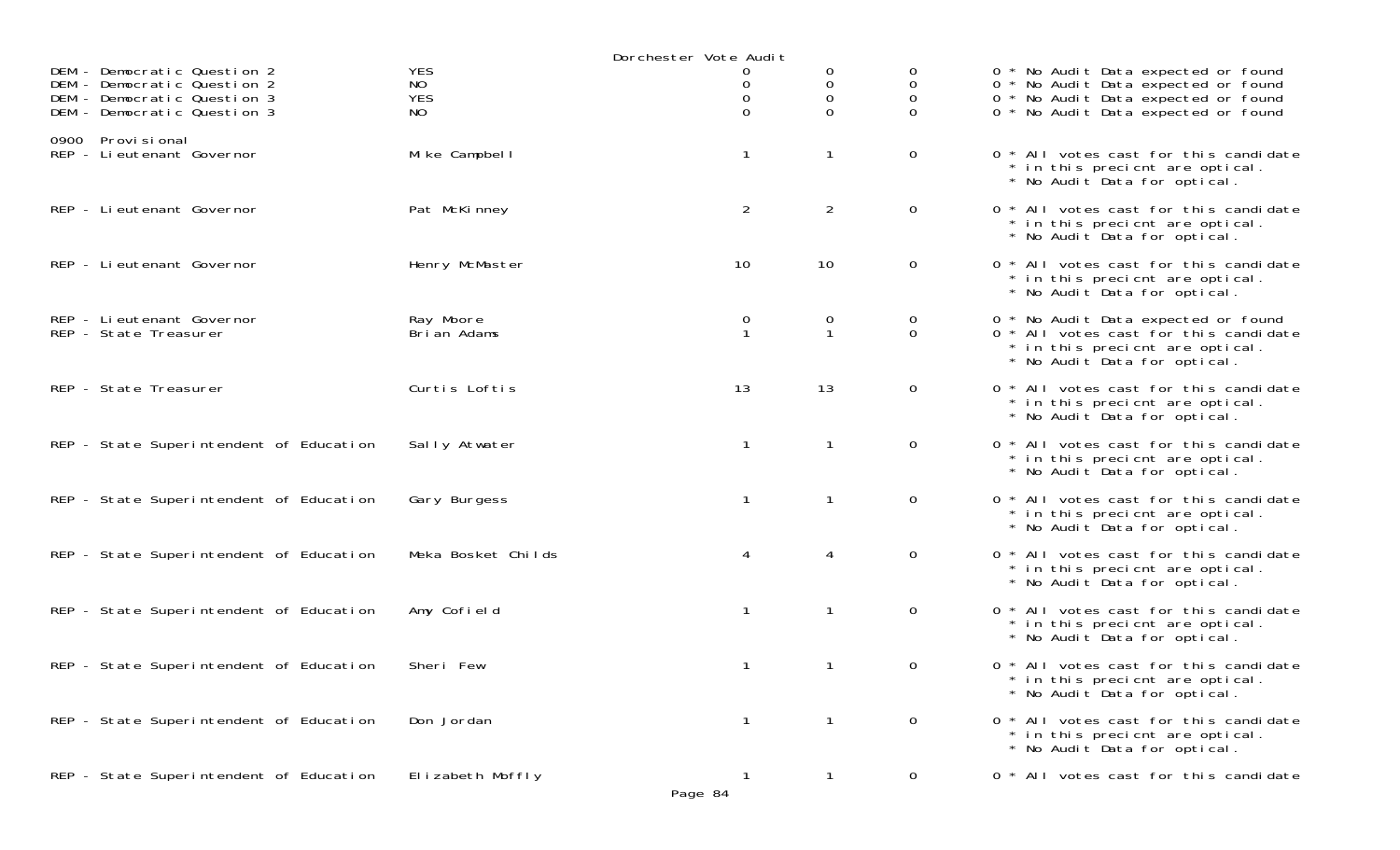|                                                                                                                                                                                                                               |                                                                | Dorchester Vote Audit                      |                                                   |                                                       |                                                                                                                                                                                                                               |
|-------------------------------------------------------------------------------------------------------------------------------------------------------------------------------------------------------------------------------|----------------------------------------------------------------|--------------------------------------------|---------------------------------------------------|-------------------------------------------------------|-------------------------------------------------------------------------------------------------------------------------------------------------------------------------------------------------------------------------------|
|                                                                                                                                                                                                                               |                                                                |                                            |                                                   |                                                       | * in this precicnt are optical.<br>* No Audit Data for optical.                                                                                                                                                               |
| REP - State Superintendent of Education                                                                                                                                                                                       | Molly Mitchell Spearman                                        | $\overline{2}$                             | $\overline{2}$                                    | $\mathbf 0$                                           | 0 * All votes cast for this candidate<br>* in this precicnt are optical.<br>* No Audit Data for optical.                                                                                                                      |
| REP - Adjutant General                                                                                                                                                                                                        | James Breazeale                                                | -1                                         | -1                                                | $\mathbf{O}$                                          | 0 * All votes cast for this candidate<br>* in this precient are optical.<br>* No Audit Data for optical.                                                                                                                      |
| REP - Adjutant General                                                                                                                                                                                                        | Bob Livingston                                                 | 12                                         | 12                                                | $\mathsf{O}$                                          | 0 * All votes cast for this candidate<br>* in this precient are optical.<br>* No Audit Data for optical.                                                                                                                      |
| REP - Commissioner of Agriculture                                                                                                                                                                                             | Joe Farmer                                                     | $\overline{2}$                             | $\overline{2}$                                    | $\mathbf 0$                                           | 0 * All votes cast for this candidate<br>* in this precient are optical.<br>* No Audit Data for optical.                                                                                                                      |
| REP - Commissioner of Agriculture                                                                                                                                                                                             | Hugh E Weathers                                                | 11                                         | 11                                                | $\mathbf{O}$                                          | 0 * All votes cast for this candidate<br>* in this precient are optical.<br>* No Audit Data for optical.                                                                                                                      |
| REP - U.S. Senate<br>REP - U.S. Senate                                                                                                                                                                                        | Det Bowers<br>Lee Bright                                       | $\mathbf 0$<br>4                           | 0<br>$\overline{4}$                               | 0<br>$\Omega$                                         | 0 * No Audit Data expected or found<br>0 * All votes cast for this candidate<br>* in this precient are optical.<br>* No Audit Data for optical.                                                                               |
| REP - U.S. Senate<br>REP - U.S. Senate<br>REP - U.S. Senate<br>REP - U.S. Senate                                                                                                                                              | Richard Cash<br>Bill Connor<br>Benjamin Dunn<br>Lindsey Graham | 0<br>0<br>$\mathbf 0$<br>$\overline{7}$    | 0<br>$\mathbf 0$<br>$\mathbf 0$<br>$\overline{7}$ | 0<br>0<br>0<br>$\Omega$                               | 0 * No Audit Data expected or found<br>0 * No Audit Data expected or found<br>0 * No Audit Data expected or found<br>0 * All votes cast for this candidate<br>* in this precient are optical.<br>* No Audit Data for optical. |
| REP - U.S. Senate                                                                                                                                                                                                             | Nancy Mace                                                     | 2                                          | $\overline{2}$                                    | $\mathbf 0$                                           | 0 * All votes cast for this candidate<br>* in this precient are optical.<br>* No Audit Data for optical.                                                                                                                      |
| REP - U.S. Senate (Unexpired Term)                                                                                                                                                                                            | Tim Scott                                                      | 13                                         | 13                                                | $\mathbf{O}$                                          | 0 * All votes cast for this candidate<br>* in this precient are optical.<br>* No Audit Data for optical.                                                                                                                      |
| REP - U.S. Senate (Unexpired Term)<br>REP - U.S. House of Representatives DISTRICT 6Anthony Culler<br>REP - U.S. House of Representatives DISTRICT 6Leon Winn<br>REP - State House of Representatives DISTRICT 94Evan Guthrie | Randal   Young                                                 | $\overline{0}$<br>$\mathbf{O}$<br>$\Omega$ | $\mathbf 0$<br>0<br>$\Omega$                      | $\mathbf 0$<br>$\overline{0}$<br>$\Omega$<br>$\Omega$ | 0 * No Audit Data expected or found<br>0 * No Audit Data expected or found<br>0 * No Audit Data expected or found<br>0 * All votes cast for this candidate<br>* in this precient are optical.<br>* No Audit Data for optical. |
| REP - State House of Representatives DISTRICT 94Jenny Horne                                                                                                                                                                   |                                                                | 5                                          | 5                                                 | $\overline{0}$                                        | 0 * All votes cast for this candidate<br>* in this precient are optical.                                                                                                                                                      |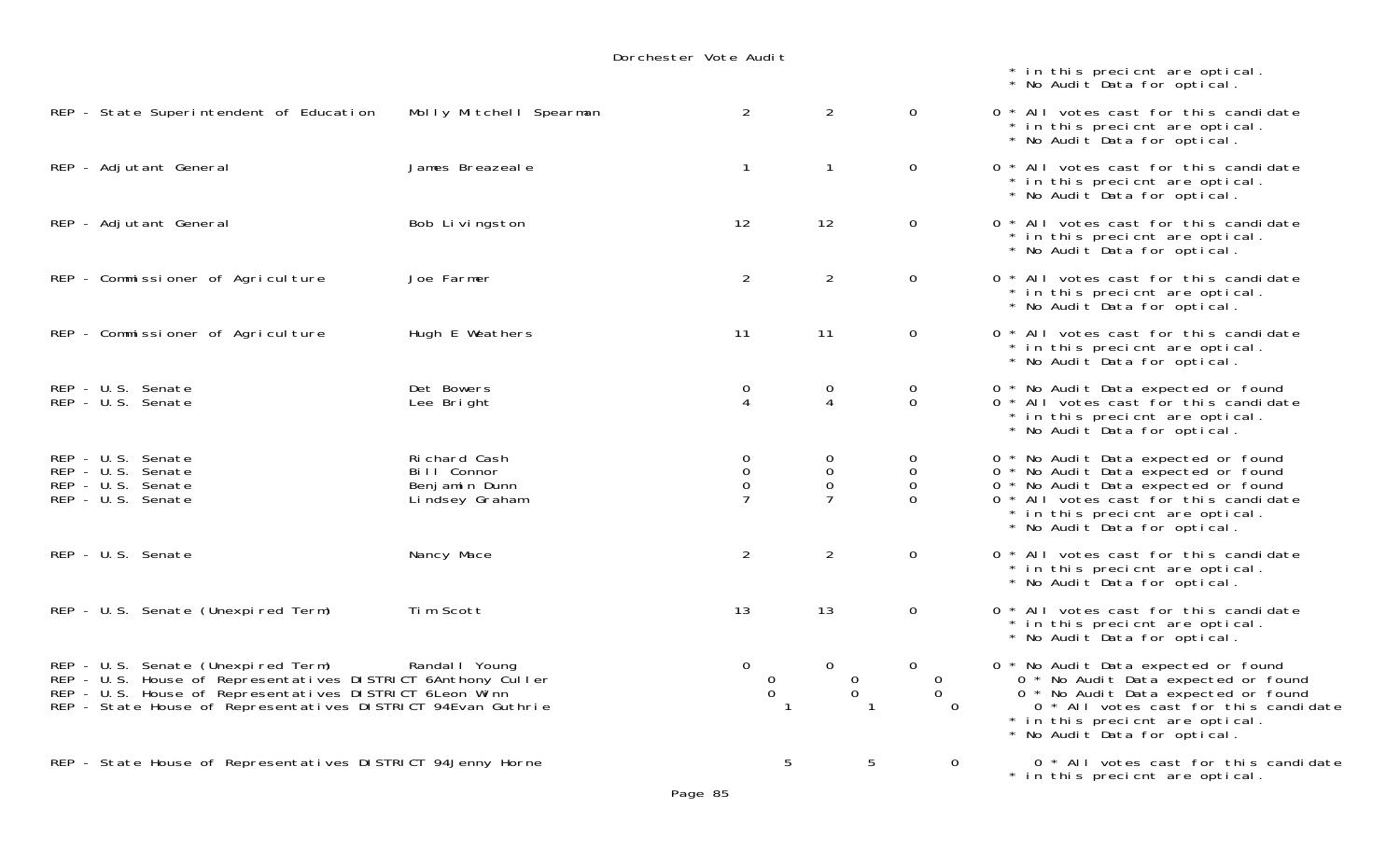|                                                                                                                                                                                                                                           |                                                          | Dorchester Vote Audit                                |                                                                         |                                                                     |               |                                                                                                                                                                                                                                                                      |
|-------------------------------------------------------------------------------------------------------------------------------------------------------------------------------------------------------------------------------------------|----------------------------------------------------------|------------------------------------------------------|-------------------------------------------------------------------------|---------------------------------------------------------------------|---------------|----------------------------------------------------------------------------------------------------------------------------------------------------------------------------------------------------------------------------------------------------------------------|
|                                                                                                                                                                                                                                           |                                                          |                                                      |                                                                         |                                                                     |               | * No Audit Data for optical.                                                                                                                                                                                                                                         |
| REP - State House of Representatives DISTRICT 94Franklin Smith<br>REP - State House of Representatives DISTRICT 98Larry Hargett                                                                                                           |                                                          |                                                      | $\frac{0}{2}$                                                           | $\frac{0}{2}$                                                       | 0<br>$\Omega$ | 0 * No Audit Data expected or found<br>0 * All votes cast for this candidate<br>* in this precient are optical.<br>* No Audit Data for optical.                                                                                                                      |
| REP - State House of Representatives DISTRICT 98Chris Murphy                                                                                                                                                                              |                                                          |                                                      | $\overline{2}$                                                          | $\overline{2}$                                                      | $\mathbf 0$   | 0 * All votes cast for this candidate<br>* in this precient are optical.<br>* No Audit Data for optical.                                                                                                                                                             |
| REP - County Council DISTRICT 2                                                                                                                                                                                                           | David Chinnis                                            | $\mathbf{1}$                                         | $\mathbf{1}$                                                            | $\mathbf 0$                                                         |               | 0 * All votes cast for this candidate<br>* in this precient are optical.<br>* No Audit Data for optical.                                                                                                                                                             |
| REP - County Council DISTRICT 2<br>REP - County Council DISTRICT 7                                                                                                                                                                        | Scott A Inabinet<br>Jay Byars                            | $\overline{0}$<br>$\mathbf{1}$                       | 0<br>$\mathbf{1}$                                                       | 0<br>$\overline{0}$                                                 |               | 0 * No Audit Data expected or found<br>0 * All votes cast for this candidate<br>* in this precient are optical.<br>* No Audit Data for optical.                                                                                                                      |
| REP - County Council DISTRICT 7                                                                                                                                                                                                           | Lester Dempsey                                           | $\mathbf{1}$                                         | $\mathbf{1}$                                                            | $\mathbf 0$                                                         |               | 0 * All votes cast for this candidate<br>* in this precient are optical.<br>* No Audit Data for optical.                                                                                                                                                             |
| DEM - State Superintendent of Education<br>DEM - State Superintendent of Education<br>DEM - State Superintendent of Education                                                                                                             | Montrio M Belton Sr<br>Sheila C Gallagher<br>Jerry Govan | $\overline{0}$<br>$\mathbf 0$                        | 0<br>$\mathsf{O}$<br>$\mathbf{1}$                                       | 0<br>$\mathbf 0$<br>$\Omega$                                        |               | 0 * No Audit Data expected or found<br>0 * No Audit Data expected or found<br>0 * All votes cast for this candidate<br>* in this precient are optical.<br>* No Audit Data for optical.                                                                               |
| DEM - State Superintendent of Education<br>DEM - U.S. Senate                                                                                                                                                                              | Tom Thompson<br>Brad Hutto                               | 0<br>$\mathbf{1}$                                    | 0<br>$\mathbf{1}$                                                       | 0<br>$\mathbf 0$                                                    |               | 0 * No Audit Data expected or found<br>0 * All votes cast for this candidate<br>* in this precient are optical.<br>* No Audit Data for optical.                                                                                                                      |
| DEM - U.S. Senate<br>DEM - U.S. Senate (Unexpired Term)                                                                                                                                                                                   | Jay Stamper<br>Joyce Di ckerson                          | $\mathbf 0$<br>$\mathbf{1}$                          | 0<br>$\mathbf{1}$                                                       | 0<br>$\overline{0}$                                                 |               | 0 * No Audit Data expected or found<br>0 * All votes cast for this candidate<br>* in this precient are optical.<br>* No Audit Data for optical.                                                                                                                      |
| DEM - U.S. Senate (Unexpired Term)<br>DEM - U.S. Senate (Unexpired Term)<br>DEM - U.S. House of Representatives DISTRICT 6James E Jim Clyburn<br>DEM - U.S. House of Representatives DISTRICT 6Karen Smith<br>REP - Republican Question 1 | Si dney Moore<br>Harry Pavilack<br><b>YES</b>            | $\mathbf 0$<br>$\overline{0}$<br>0<br>$\Omega$<br>10 | 0<br>$\overline{0}$<br>$\overline{0}$<br>$\mathbf 0$<br>10 <sup>°</sup> | 0<br>$\overline{0}$<br>$\overline{0}$<br>$\Omega$<br>$\overline{0}$ |               | 0 * No Audit Data expected or found<br>0 * No Audit Data expected or found<br>0 * No Audit Data expected or found<br>0 * No Audit Data expected or found<br>0 * All votes cast for this candidate<br>* in this precicnt are optical.<br>* No Audit Data for optical. |
| REP - Republican Question 1                                                                                                                                                                                                               | <b>NO</b>                                                |                                                      | 4                                                                       | 0                                                                   |               | 0 * All votes cast for this candidate<br>* in this precient are optical.                                                                                                                                                                                             |

\* No Audit Data for optical.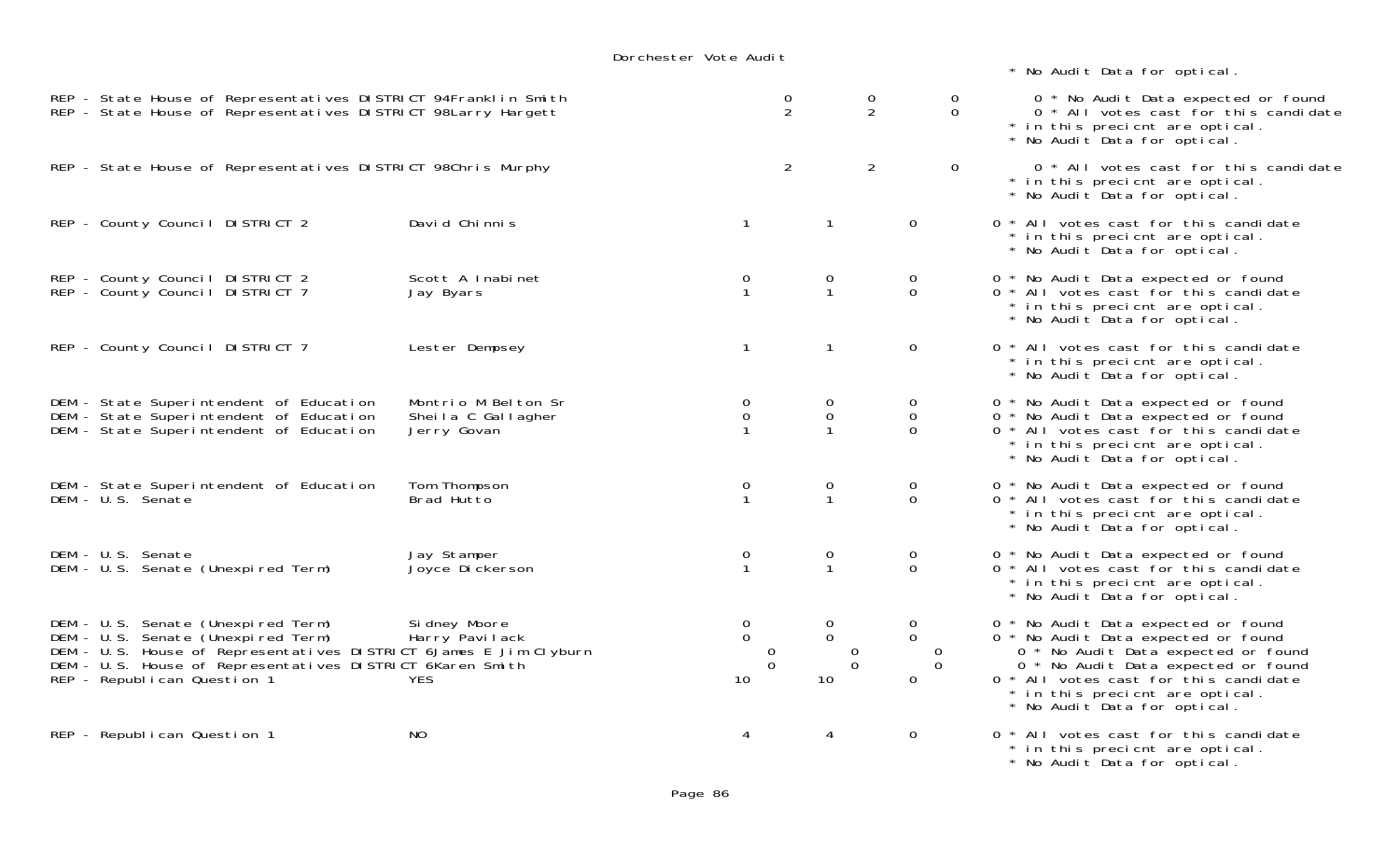|                                                                                                                               |                                                   | Dorchester Vote Audit           |                                    |                              |                                                                                                                                                                                        |
|-------------------------------------------------------------------------------------------------------------------------------|---------------------------------------------------|---------------------------------|------------------------------------|------------------------------|----------------------------------------------------------------------------------------------------------------------------------------------------------------------------------------|
| REP - Republican Question 2                                                                                                   | <b>YES</b>                                        | 11                              | 11                                 | $\mathbf 0$                  | 0 * All votes cast for this candidate<br>* in this precient are optical.<br>* No Audit Data for optical.                                                                               |
| REP - Republican Question 2                                                                                                   | NO                                                | 3                               | 3                                  | $\mathbf 0$                  | 0 * All votes cast for this candidate<br>* in this precient are optical.<br>* No Audit Data for optical.                                                                               |
| DEM - Democratic Question 1<br>DEM - Democratic Question 1                                                                    | <b>YES</b><br>NO                                  | 0<br>$\mathbf{1}$               | 0<br>$\mathbf{1}$                  | 0<br>$\overline{0}$          | 0 * No Audit Data expected or found<br>0 * All votes cast for this candidate<br>* in this precient are optical.<br>* No Audit Data for optical.                                        |
| DEM - Democratic Question 2                                                                                                   | <b>YES</b>                                        | $\mathbf{1}$                    | $\mathbf{1}$                       | 0                            | 0 * All votes cast for this candidate<br>* in this precient are optical.<br>* No Audit Data for optical.                                                                               |
| DEM - Democratic Question 2<br>DEM - Democratic Question 3                                                                    | NO<br><b>YES</b>                                  | $\overline{0}$<br>$\mathbf{1}$  | 0<br>$\mathbf{1}$                  | 0<br>$\overline{0}$          | 0 * No Audit Data expected or found<br>0 * All votes cast for this candidate<br>* in this precient are optical.<br>* No Audit Data for optical.                                        |
| DEM - Democratic Question 3                                                                                                   | <b>NO</b>                                         | $\overline{0}$                  | $\mathsf{O}\xspace$                | $\mathbf 0$                  | 0 * No Audit Data expected or found                                                                                                                                                    |
| 0950 Failsafe Provisional<br>REP - Lieutenant Governor<br>REP - Lieutenant Governor                                           | Mike Campbell<br>Pat McKinney                     | 0<br>$\mathbf{1}$               | $\overline{0}$<br>$\mathbf{1}$     | 0<br>$\Omega$                | 0 * No Audit Data expected or found<br>0 * All votes cast for this candidate<br>* in this precient are optical.<br>* No Audit Data for optical.                                        |
| REP - Lieutenant Governor                                                                                                     | Henry McMaster                                    | $\overline{2}$                  | $\overline{2}$                     | $\mathbf 0$                  | 0 * All votes cast for this candidate<br>* in this precient are optical.<br>* No Audit Data for optical.                                                                               |
| REP - Lieutenant Governor<br>REP - State Treasurer<br>REP - State Treasurer                                                   | Ray Moore<br>Brian Adams<br>Curtis Loftis         | 0<br>0<br>3                     | 0<br>$\mathbf 0$<br>$\overline{3}$ | 0<br>$\mathbf 0$<br>$\Omega$ | 0 * No Audit Data expected or found<br>0 * No Audit Data expected or found<br>0 * All votes cast for this candidate<br>* in this precient are optical.<br>* No Audit Data for optical. |
| REP - State Superintendent of Education                                                                                       | Sally Atwater                                     | $\mathbf{1}$                    | $\mathbf{1}$                       | 0                            | 0 * All votes cast for this candidate<br>* in this precient are optical.<br>* No Audit Data for optical.                                                                               |
| REP - State Superintendent of Education<br>REP - State Superintendent of Education<br>REP - State Superintendent of Education | Gary Burgess<br>Meka Bosket Childs<br>Amy Cofield | 0<br>$\mathbf 0$<br>$\mathbf 1$ | 0<br>0<br>$\mathbf{1}$             | 0<br>$\Omega$<br>$\Omega$    | 0 * No Audit Data expected or found<br>0 * No Audit Data expected or found<br>0 * All votes cast for this candidate<br>* in this precient are optical.<br>* No Audit Data for optical. |
| REP - State Superintendent of Education<br>REP - State Superintendent of Education                                            | Sheri Few<br>Don Jordan                           | 0<br>$\mathbf 0$<br>Page 87     | 0<br>$\mathsf{O}\xspace$           | 0<br>$\mathbf 0$             | 0 * No Audit Data expected or found<br>0 * No Audit Data expected or found                                                                                                             |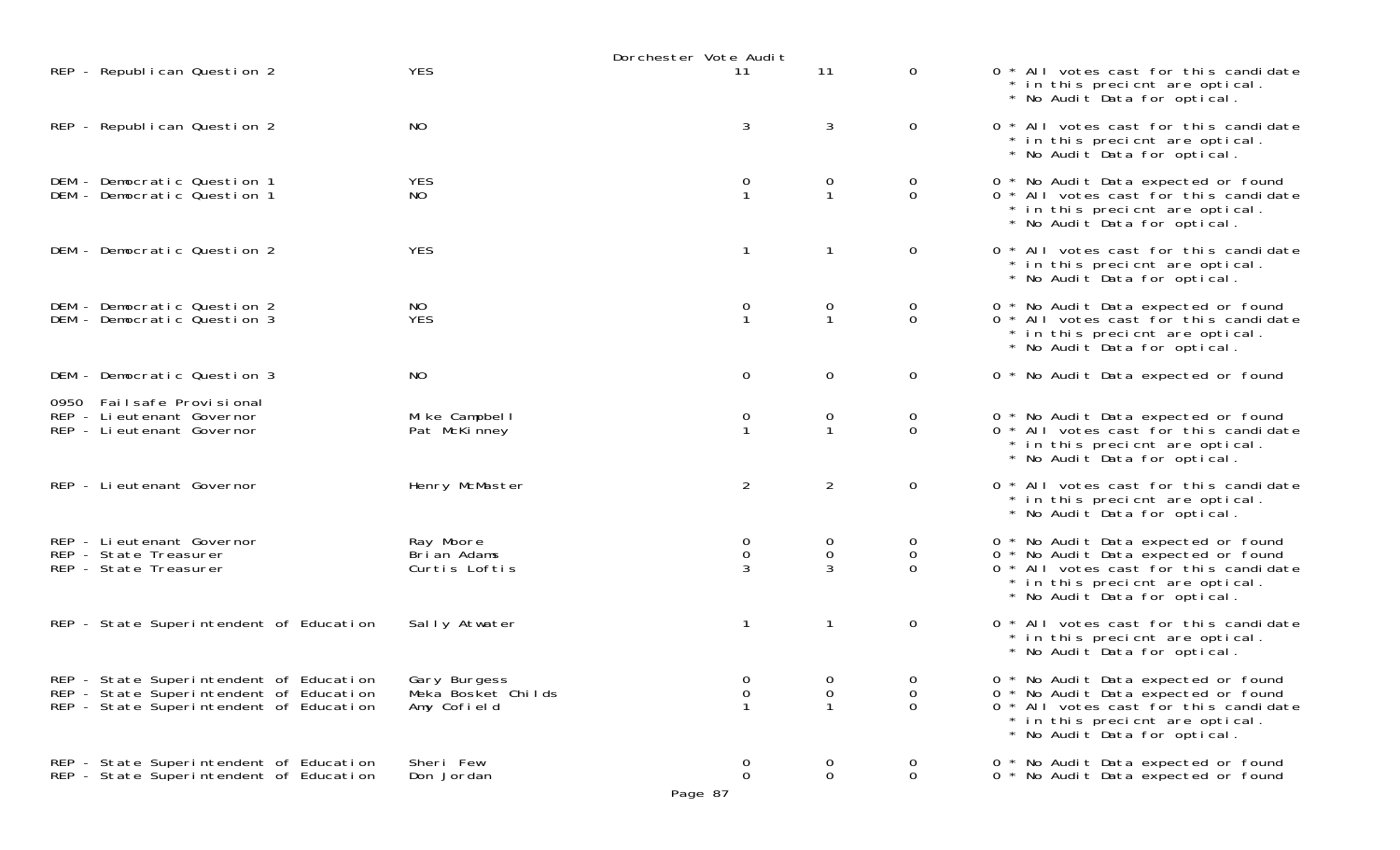|                                                                                                                                               |                                                                              | Dorchester Vote Audit   |                                         |                                                                         |                                                                                                                                                                                                                                                                      |
|-----------------------------------------------------------------------------------------------------------------------------------------------|------------------------------------------------------------------------------|-------------------------|-----------------------------------------|-------------------------------------------------------------------------|----------------------------------------------------------------------------------------------------------------------------------------------------------------------------------------------------------------------------------------------------------------------|
| REP - State Superintendent of Education                                                                                                       | Elizabeth Moffly                                                             |                         |                                         | $\overline{0}$                                                          | 0 * All votes cast for this candidate<br>* in this precient are optical.<br>* No Audit Data for optical.                                                                                                                                                             |
| REP - State Superintendent of Education<br>REP - Adjutant General<br>REP - Adjutant General                                                   | Molly Mitchell Spearman<br>James Breazeale<br>Bob Livingston                 | 0<br>0<br>3             | $\overline{O}$<br>$\mathbf 0$<br>3      | $\overline{0}$<br>$\mathbf 0$<br>$\Omega$                               | 0 * No Audit Data expected or found<br>0 * No Audit Data expected or found<br>0 * All votes cast for this candidate<br>* in this precient are optical.<br>* No Audit Data for optical.                                                                               |
| REP - Commissioner of Agriculture                                                                                                             | Joe Farmer                                                                   | $\mathbf{1}$            |                                         | $\mathbf{0}$                                                            | 0 * All votes cast for this candidate<br>* in this precient are optical.<br>* No Audit Data for optical.                                                                                                                                                             |
| REP - Commissioner of Agriculture                                                                                                             | Hugh E Weathers                                                              | $\overline{a}$          | $\overline{2}$                          | $\mathbf{0}$                                                            | 0 * All votes cast for this candidate<br>* in this precient are optical.<br>* No Audit Data for optical.                                                                                                                                                             |
| REP - U.S. Senate                                                                                                                             | Det Bowers                                                                   | $\mathbf{1}$            |                                         | $\overline{0}$                                                          | 0 * All votes cast for this candidate<br>* in this precient are optical.<br>* No Audit Data for optical.                                                                                                                                                             |
| REP - U.S. Senate<br>REP - U.S. Senate<br>REP - U.S. Senate<br>REP - U.S. Senate<br>REP - U.S. Senate                                         | Lee Bright<br>Richard Cash<br>Bill Connor<br>Benjamin Dunn<br>Lindsey Graham | 0<br>0<br>$\Omega$<br>0 | 0<br>$\overline{0}$<br>$\mathbf 0$<br>0 | $\mathbf{O}$<br>$\mathbf{O}$<br>$\mathbf{0}$<br>$\mathbf 0$<br>$\Omega$ | 0 * No Audit Data expected or found<br>0 * No Audit Data expected or found<br>0 * No Audit Data expected or found<br>0 * No Audit Data expected or found<br>0 * All votes cast for this candidate<br>* in this precient are optical.<br>* No Audit Data for optical. |
| REP - U.S. Senate<br>REP - U.S. Senate (Unexpired Term)                                                                                       | Nancy Mace<br>Tim Scott                                                      | 0<br>$\overline{3}$     | 0<br>$\mathbf{3}$                       | 0<br>$\overline{O}$                                                     | 0 * No Audit Data expected or found<br>0 * All votes cast for this candidate<br>* in this precient are optical.<br>* No Audit Data for optical.                                                                                                                      |
| REP - U.S. Senate (Unexpired Term)<br>REP - U.S. House of Representatives DISTRICT 6Anthony Culler                                            | Randal   Young                                                               | $\overline{0}$<br>2     | $\overline{0}$<br>2                     | $\overline{0}$<br>$\overline{0}$                                        | 0 * No Audit Data expected or found<br>0 * All votes cast for this candidate<br>* in this precient are optical.<br>* No Audit Data for optical.                                                                                                                      |
| REP - U.S. House of Representatives DISTRICT 6Leon Winn<br>DEM - State Superintendent of Education<br>DEM - State Superintendent of Education | Montrio M Belton Sr<br>Sheila C Gallagher                                    | $\overline{0}$<br>0     | $\mathbf 0$<br>$\mathbf{O}$             | $\overline{0}$<br>$\overline{O}$<br>$\Omega$                            | 0 * No Audit Data expected or found<br>0 * No Audit Data expected or found<br>* All votes cast for this candidate<br>$\Omega$<br>* in this precient are optical.<br>* No Audit Data for optical.                                                                     |
| DEM - State Superintendent of Education<br>DEM - State Superintendent of Education<br>DEM - U.S. Senate<br>DEM - U.S. Senate                  | Jerry Govan<br>Tom Thompson<br>Brad Hutto<br>Jay Stamper                     | 0<br>0<br>0             | 0<br>0                                  | 0<br>$\mathbf{O}$<br>$\Omega$                                           | * No Audit Data expected or found<br>0 * No Audit Data expected or found<br>* No Audit Data expected or found<br>0<br>* All votes cast for this candidate<br>0<br>* in this precient are optical.<br>* No Audit Data for optical.                                    |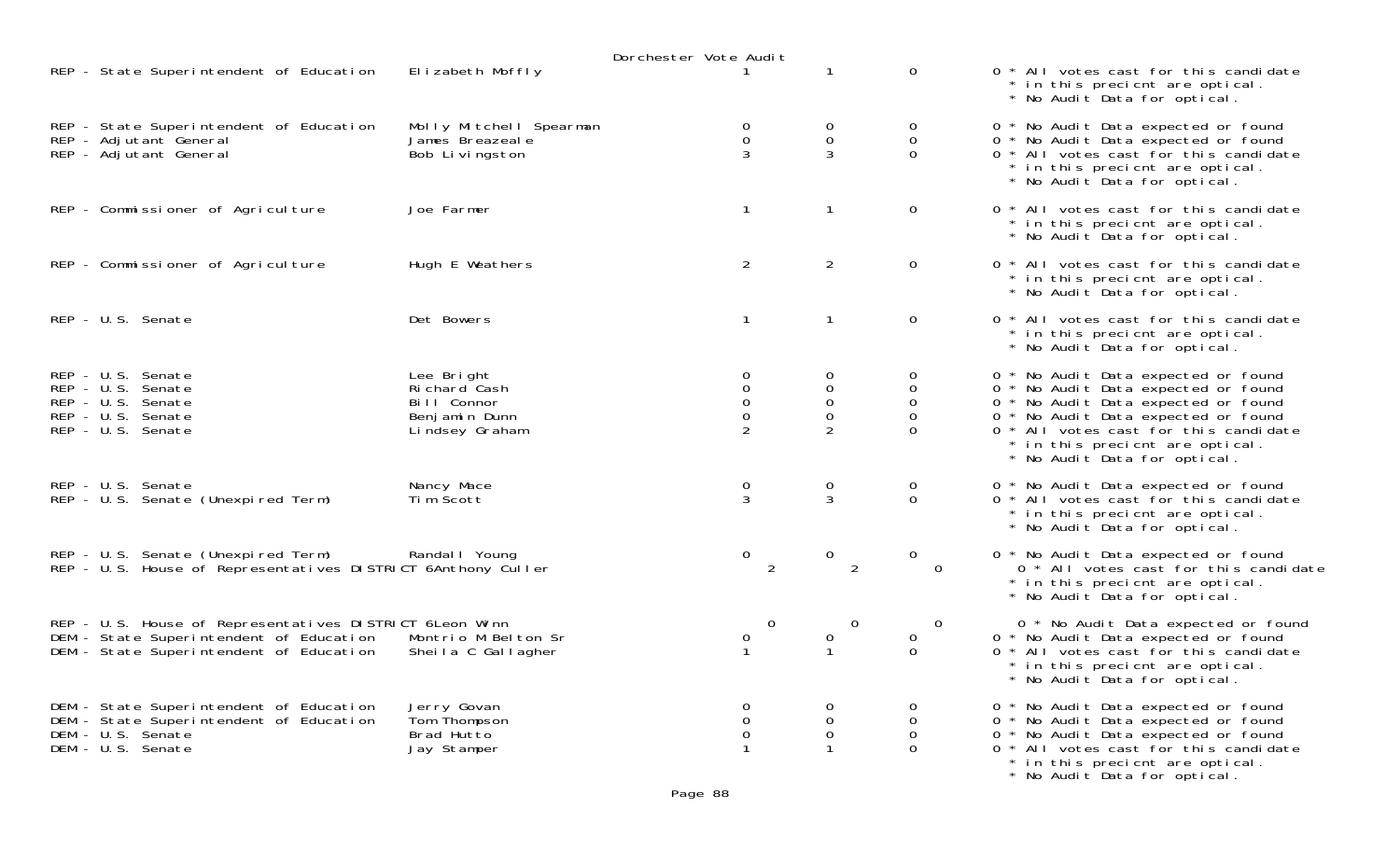Dorchester Vote Audit

| DEM - U.S. Senate (Unexpired Term)<br>DEM - U.S. Senate (Unexpired Term)                                                                                                                            | Joyce Dickerson<br>Sidney Moore |                                                    |                                                  | $\Omega$                                           | 0 * No Audit Data expected or found<br>0 * All votes cast for this candidate<br>* in this precient are optical.<br>* No Audit Data for optical.                                                                               |
|-----------------------------------------------------------------------------------------------------------------------------------------------------------------------------------------------------|---------------------------------|----------------------------------------------------|--------------------------------------------------|----------------------------------------------------|-------------------------------------------------------------------------------------------------------------------------------------------------------------------------------------------------------------------------------|
| DEM - U.S. Senate (Unexpired Term)<br>DEM - U.S. House of Representatives DISTRICT 6James E Jim Clyburn<br>DEM - U.S. House of Representatives DISTRICT 6Karen Smith<br>REP - Republican Question 1 | Harry Pavilack<br><b>YES</b>    | $\overline{O}$<br>$\begin{matrix}0\\0\end{matrix}$ | $\mathbf{0}$<br>$\begin{matrix}0\\0\end{matrix}$ | $\begin{matrix}0\\0\end{matrix}$<br>$\overline{0}$ | 0 * No Audit Data expected or found<br>0 * No Audit Data expected or found<br>0 * No Audit Data expected or found<br>0 * All votes cast for this candidate<br>* in this precient are optical.<br>* No Audit Data for optical. |
| REP - Republican Question 1<br>REP - Republican Question 2                                                                                                                                          | NO.<br><b>YES</b>               |                                                    | $\frac{0}{3}$                                    | $\begin{matrix} 0 \\ 0 \end{matrix}$               | 0 * No Audit Data expected or found<br>0 * All votes cast for this candidate<br>* in this precient are optical.<br>* No Audit Data for optical.                                                                               |
| REP - Republican Question 2<br>DEM - Democratic Question 1                                                                                                                                          | NO.<br><b>YES</b>               | 0                                                  | 0                                                | $_{0}^{0}$                                         | 0 * No Audit Data expected or found<br>0 * All votes cast for this candidate<br>* in this precient are optical.<br>* No Audit Data for optical.                                                                               |
| DEM - Democratic Question 1<br>DEM - Democratic Question 2<br>DEM - Democratic Question 2                                                                                                           | NO.<br><b>YES</b><br>NO         | 0                                                  | $\mathsf{O}\xspace$                              | $\mathsf O$                                        | 0 * No Audit Data expected or found<br>0 * No Audit Data expected or found<br>0 * All votes cast for this candidate<br>* in this precient are optical.<br>* No Audit Data for optical.                                        |
| DEM - Democratic Question 3<br>DEM - Democratic Question 3                                                                                                                                          | <b>YES</b><br><b>NO</b>         | 0                                                  |                                                  | $\Omega$                                           | 0 * No Audit Data expected or found<br>0 * All votes cast for this candidate<br>* in this precient are optical.                                                                                                               |

\* No Audit Data for optical.

There was no unmatched audit data

How to read this report.

This is the vote level report. It compares the number of votes cast for each candidate in the tabulation report with the number of ballots cast in the audit data for each candidates in each precinct.

The tabulated values as read from the EL30A report are reported in four categories; Total, Optical (Opt), iVotronic (iVo) and Flash. None of these values on each line are calculated but parsed from the actual report. In the EL30A report all Write-in votes are added together and reported as one candidate name - Write-in. The EL30A does not report individual Write-in candidates.

The Opt totals are the total number of votes cast on paper ballots that were scanned into the optical scanner and transferred to the tabulation computer via memory stick or ZipDisk (depending on the type of device, M100 or M650 used to scan the ballots.) Optical totals should exist only in some but not all of the Virtual Precincts at the bottom of the table.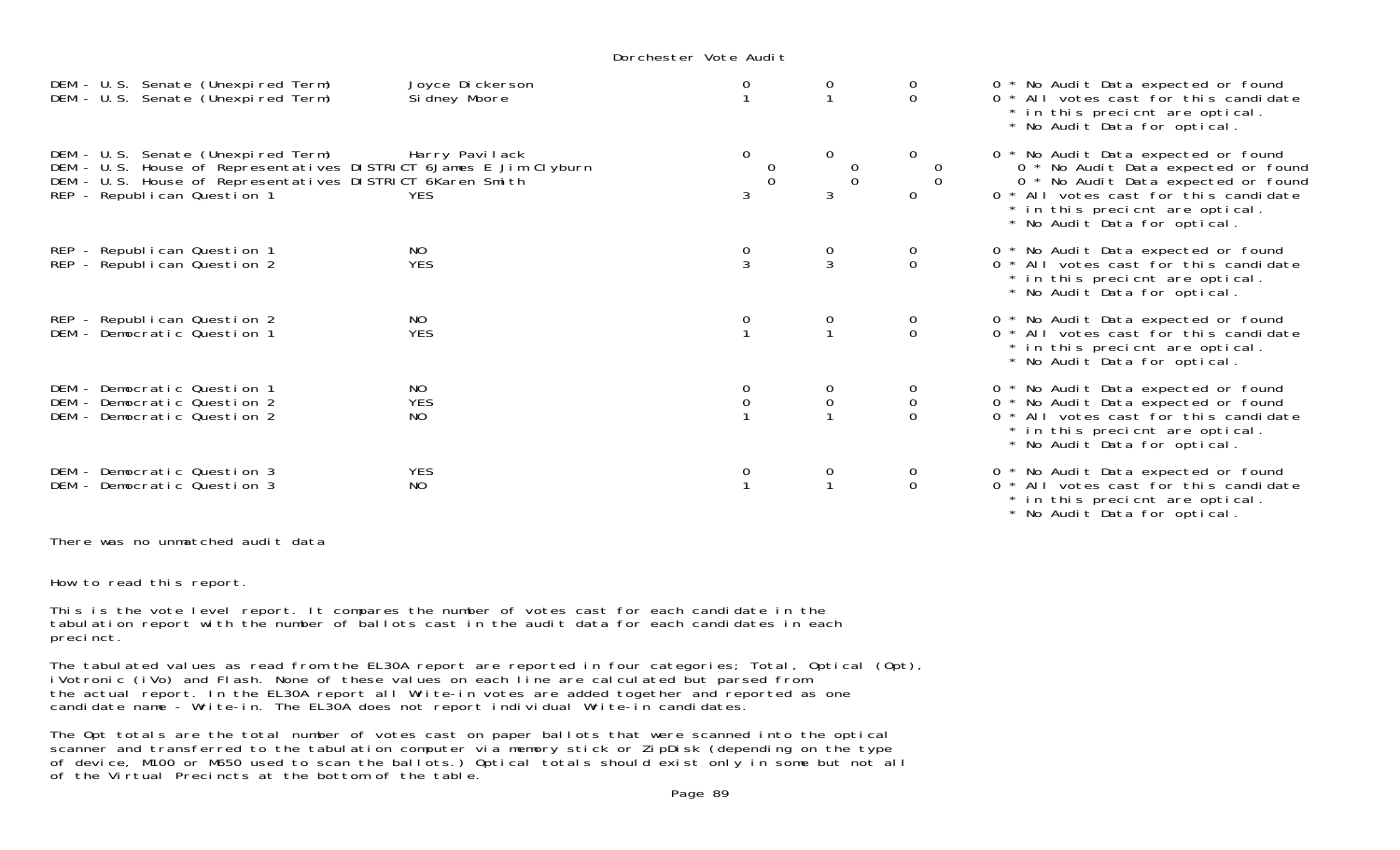## Dorchester Vote Audit

The iVo totals are the results gathered from the PEBs (Personal Electronic Ballot) which are used to open and close an iVotronic voting machine and, after the polls have closed, gather the ballots cast for transmission to the tabulation system.

The Flash totals are the totals that are read from the flash cards in the rare event that the ballots cannot be copied from the machine to the PEB or from the PEB to the tabulating machine.

The values on the Audit side come from the iVotronic audit data that is read from the flash cards as part of the audit process. That process combines the individual machine data into a master audit file, the EL155 Vote image log.

The EL155 contains a record of all the votes cast on a ballot. The vote images indicate the machine 0counting the number of times a candidate name for a contest appears in a precint we get the number of votes cast in that precinct for that candidates. That number should always match the number of votes cast for that candidate in that contest in the iVo column on the EL30A side of the report.

Optical ballots do not have electonically readable audit files. So if the audit data iVotronic total votes does not match the EL30A iVo value one of two things will occur. The first is if the iVotronic tabulated is zero and the Total tabulated votes match the tabulated Optical votes the following comment is made in the Audit side of the report; All votes cast for this candidate in this precicnt are optical No Audit Data for optical, or secondly, if the iVotronic total is not zero, a notation indicating which data Audit data In the event a candidate or the combined Write-in candidates did not receive any votes in a precinct the EL30A will report a zero vote count. If there are no votes for this candidate in a precinct in the audit data, the following comment will be placed into the audit report by the auditing software; No Audit Data expected or found.

Finaly the audit software will search the audit data for any votes that were not found on the EL30A report. If it finds some, it will report those vote totals by contest, candidate name and precinct. if it does not find any unmatched audit data it will report; There was no unmatched audit data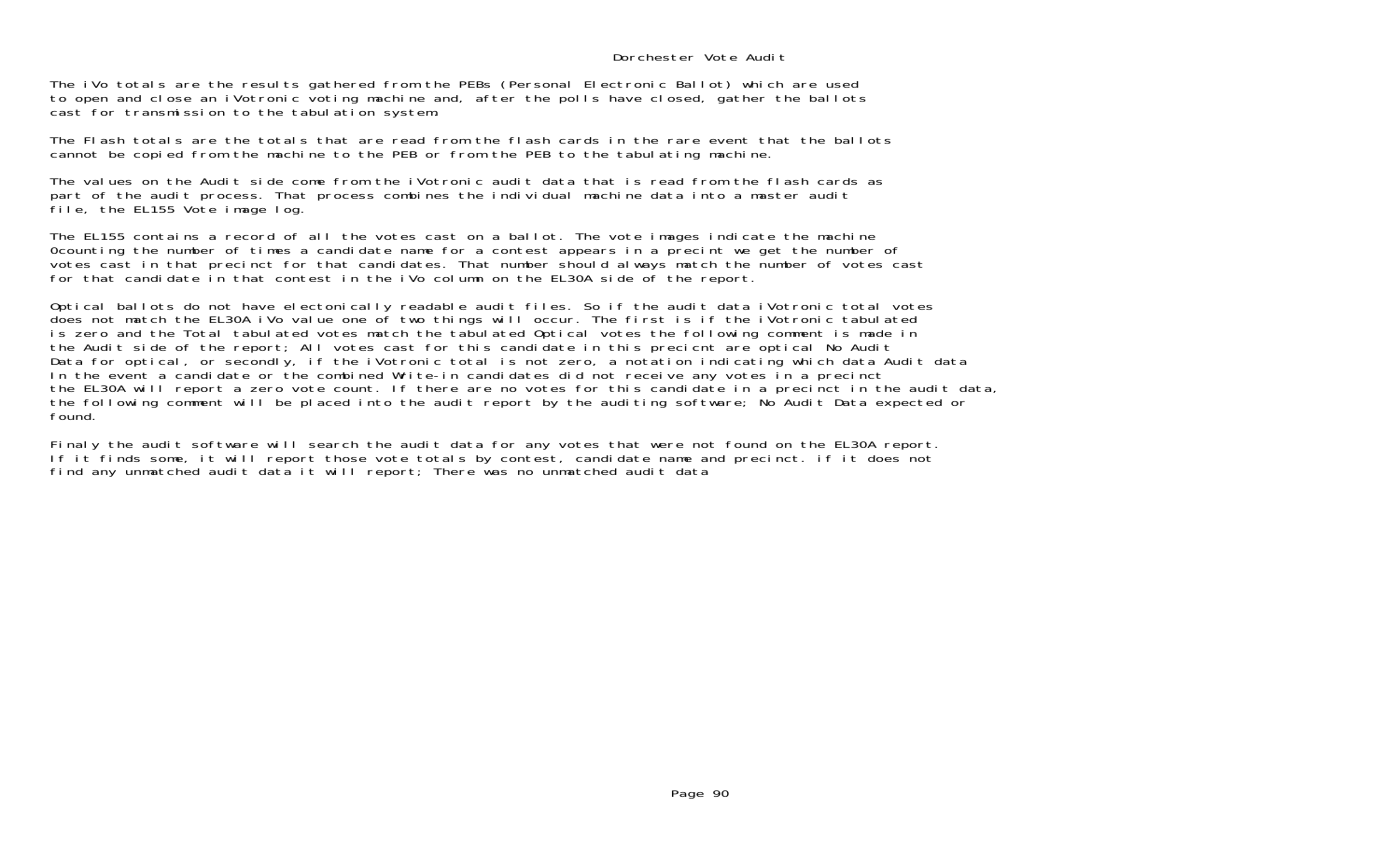## Dorchester EL30A45A Comparison Report Election: 2014 Primary Audit Date: 8:39:24, Fri Jun 13, 2014

|                                                                                                                                                                                                                                                                                                      |                                                                                                                                              |       | +-------------EL30A------------+-----------------EL45A----------------+ |                                                          |                                                          |                                                                                                                   |                                                          |                                                          |                                                          |                                                                         |                       |
|------------------------------------------------------------------------------------------------------------------------------------------------------------------------------------------------------------------------------------------------------------------------------------------------------|----------------------------------------------------------------------------------------------------------------------------------------------|-------|-------------------------------------------------------------------------|----------------------------------------------------------|----------------------------------------------------------|-------------------------------------------------------------------------------------------------------------------|----------------------------------------------------------|----------------------------------------------------------|----------------------------------------------------------|-------------------------------------------------------------------------|-----------------------|
| Office                                                                                                                                                                                                                                                                                               | Candi date                                                                                                                                   | Party | Tot                                                                     | Opt                                                      |                                                          | iVo Flash                                                                                                         | Tot                                                      | Opt                                                      |                                                          | iVo Flash Delta                                                         |                       |
| Li eutenant Governor<br>Lieutenant Governor<br>Li eutenant Governor<br>Li eutenant Governor                                                                                                                                                                                                          | Mike Campbell<br>Pat McKinney<br>Henry McMaster<br>Ray Moore                                                                                 |       | 1910<br>1900<br>4571<br>989                                             | 33<br>60<br>155<br>24                                    | 1877<br>1840<br>4416<br>965                              | $\overline{O}$<br>$\mathbf 0$<br>$\mathbf{0}$<br>$\Omega$                                                         | 1910<br>1900<br>4571<br>989                              | 33<br>60<br>155<br>24                                    | 1877<br>1840<br>4416<br>965                              | $\mathbf 0$<br>0<br>0<br>$\Omega$                                       | 0<br>0<br>0           |
| State Treasurer<br>State Treasurer                                                                                                                                                                                                                                                                   | Brian Adams<br>Curtis Loftis                                                                                                                 |       | 3236<br>5824                                                            | 76<br>179                                                | 3160<br>5645                                             | $\overline{0}$<br>$\overline{0}$                                                                                  | 3236<br>5824                                             | 76<br>179                                                | 3160<br>5645                                             | 0<br>0                                                                  | 0<br>0                |
| State Superintendent of Education<br>State Superintendent of Education<br>State Superintendent of Education<br>State Superintendent of Education<br>State Superintendent of Education<br>State Superintendent of Education<br>State Superintendent of Education<br>State Superintendent of Education | Sally Atwater<br>Gary Burgess<br>Meka Bosket Childs<br>Amy Cofield<br>Sheri Few<br>Don Jordan<br>Elizabeth Moffly<br>Molly Mitchell Spearman |       | 1642<br>820<br>674<br>444<br>2292<br>419<br>1058<br>1590                | 68<br>31<br>36<br>$\overline{7}$<br>27<br>17<br>32<br>25 | 1574<br>789<br>638<br>437<br>2265<br>402<br>1026<br>1565 | $\Omega$<br>$\Omega$<br>0<br>$\mathbf{O}$<br>$\overline{0}$<br>$\overline{O}$<br>$\overline{0}$<br>$\overline{0}$ | 1642<br>820<br>674<br>444<br>2292<br>419<br>1058<br>1590 | 68<br>31<br>36<br>$\overline{7}$<br>27<br>17<br>32<br>25 | 1574<br>789<br>638<br>437<br>2265<br>402<br>1026<br>1565 | $\mathbf 0$<br>0<br>0<br>$\boldsymbol{0}$<br>0<br>0<br>0<br>$\mathbf 0$ | 0<br>0<br>0<br>0<br>0 |
| Adjutant General<br>Adjutant General                                                                                                                                                                                                                                                                 | James Breazeale<br>Bob Livingston                                                                                                            |       | 1667<br>6835                                                            | 40<br>198                                                | 1627<br>6637                                             | $\Omega$<br>$\Omega$                                                                                              | 1667<br>6835                                             | 40<br>198                                                | 1627<br>6637                                             | 0<br>0                                                                  | $\Omega$              |
| Commissioner of Agriculture<br>Commissioner of Agriculture                                                                                                                                                                                                                                           | Joe Farmer<br>Hugh E Weathers                                                                                                                |       | 2848<br>5991                                                            | 51<br>193                                                | 2797<br>5798                                             | 0<br>0                                                                                                            | 2848<br>5991                                             | 51<br>193                                                | 2797<br>5798                                             | $\mathbf 0$<br>0                                                        | 0                     |
| U.S. Senate<br>U.S. Senate<br>U.S. Senate<br>U.S. Senate<br>U.S. Senate<br>U.S. Senate<br>U.S. Senate                                                                                                                                                                                                | Det Bowers<br>Lee Bright<br>Richard Cash<br>Bill Connor<br>Benjamin Dunn<br>Lindsey Graham<br>Nancy Mace                                     |       | 572<br>1904<br>302<br>657<br>67<br>5365<br>1010                         | 9<br>39<br>11<br>14<br>$\Omega$<br>198<br>25             | 563<br>1865<br>291<br>643<br>67<br>5167<br>985           | $\Omega$<br>$\mathbf 0$<br>$\mathbf{O}$<br>$\Omega$<br>$\Omega$<br>$\mathbf{O}$<br>$\mathbf{O}$                   | 572<br>1904<br>302<br>657<br>-67<br>5365<br>1010         | 9<br>39<br>11<br>14<br>$\Omega$<br>198<br>25             | 563<br>1865<br>291<br>643<br>67<br>5167<br>985           | $\Omega$<br>0<br>0<br>$\Omega$<br>$\Omega$<br>0<br>$\mathbf 0$          | 0<br>0<br>0           |
| U.S. Senate (Unexpired Term)<br>U.S. Senate (Unexpired Term)                                                                                                                                                                                                                                         | Tim Scott<br>Randal I Young                                                                                                                  |       | 9300<br>546                                                             | 287<br>11                                                | 9013<br>535                                              | 0<br>$\Omega$                                                                                                     | 9300<br>546                                              | 287<br>-11                                               | 9013<br>535                                              | $\mathbf 0$<br>$\Omega$                                                 | 0                     |
| U.S. House of Representatives DISTRICT 6<br>U.S. House of Representatives DISTRICT 6                                                                                                                                                                                                                 | Anthony Culler<br>Leon Winn                                                                                                                  |       | 572<br>227                                                              | 6<br>10                                                  | 566<br>217                                               | $\overline{O}$<br>$\Omega$                                                                                        | 572<br>227                                               | 6<br>10                                                  | 566<br>217                                               | 0<br>$\Omega$                                                           | 0                     |
| State Superintendent of Education<br>State Superintendent of Education<br>State Superintendent of Education<br>State Superintendent of Education                                                                                                                                                     | Montrio M Belton Sr<br>Sheila C Gallagher<br>Jerry Govan<br>Tom Thompson                                                                     |       | 295<br>693<br>419<br>344                                                | 3<br>24<br>5<br>-5                                       | 292<br>669<br>414<br>339                                 | $\Omega$<br>$\Omega$<br>0<br>$\Omega$                                                                             | 295<br>693<br>419<br>344                                 | 3<br>24<br>5<br>5                                        | 292<br>669<br>414<br>339                                 | 0<br>0<br>0<br>0                                                        | 0<br>0<br>0           |
| U.S. Senate<br>U.S. Senate                                                                                                                                                                                                                                                                           | Brad Hutto<br>Jay Stamper                                                                                                                    |       | 1255<br>463                                                             | 22<br>16                                                 | 1233<br>447                                              | $\mathbf{O}$<br>$\overline{O}$                                                                                    | 1255<br>463                                              | 22<br>16                                                 | 1233<br>447                                              | 0<br>0                                                                  | 0<br>0                |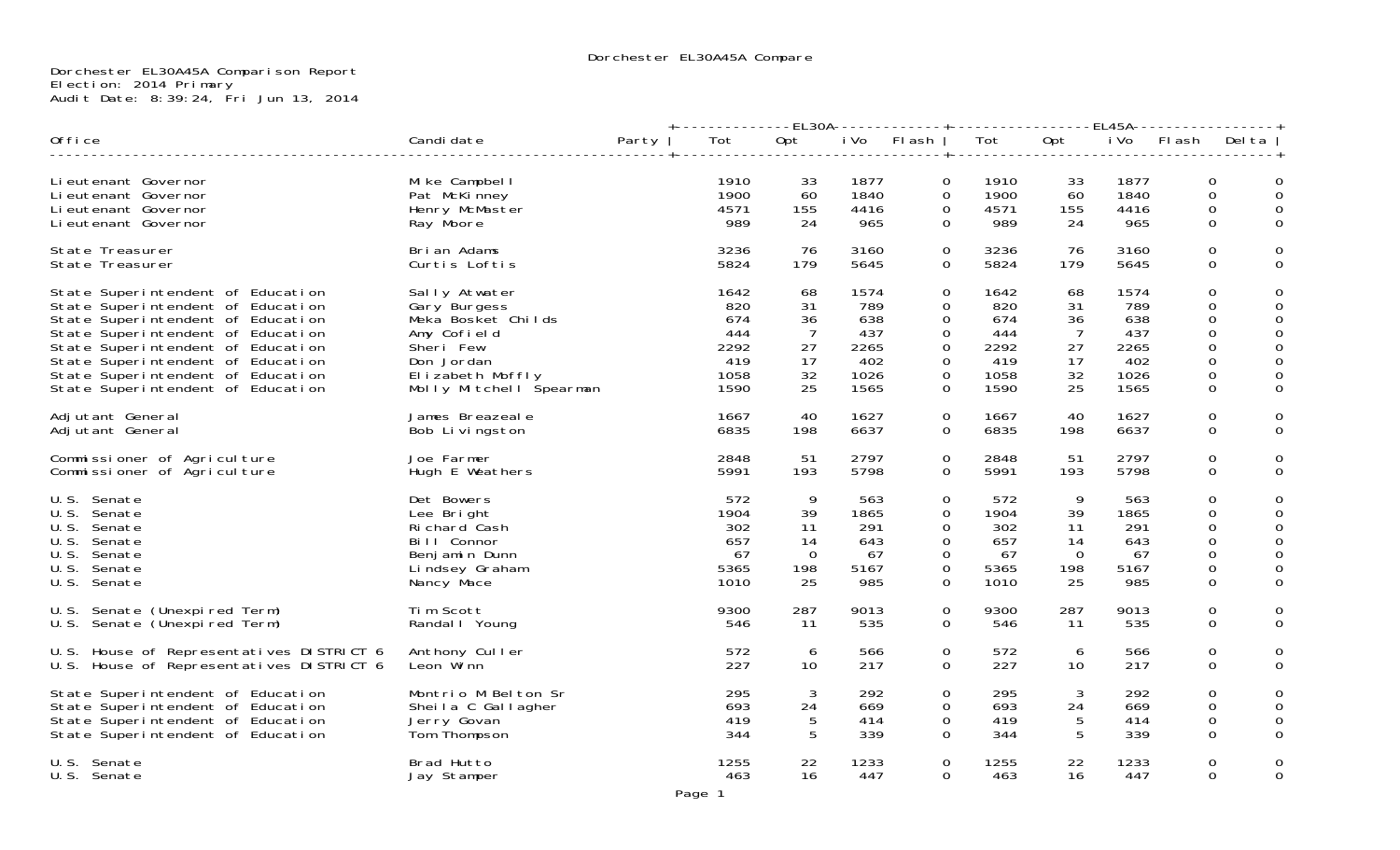Dorchester EL30A45A Compare

| Senate (Unexpired Term)<br>U.S.<br>U.S.<br>Senate (Unexpired Term)<br>U.S.<br>Senate (Unexpired Term) | Joyce Dickerson<br>Sidney Moore<br>Harry Pavilack | 1157<br>400<br>140 | 26<br>10<br>2  | 1131<br>390<br>138 | 0<br>0<br>$\mathbf{O}$ | 1157<br>400<br>140 | 26<br>10<br>2  | 1131<br>390<br>138 | 0<br>$\mathbf 0$<br>$\mathbf 0$ | 0<br>0<br>0    |
|-------------------------------------------------------------------------------------------------------|---------------------------------------------------|--------------------|----------------|--------------------|------------------------|--------------------|----------------|--------------------|---------------------------------|----------------|
| U.S. House of Representatives DISTRICT 6                                                              | James E Jim Clyburn                               | 600                | 3              | 597                | 0                      | 600                | 3              | 597                | $\mathbf 0$                     | 0              |
| U.S. House of Representatives DISTRICT 6                                                              | Karen Smith                                       | 52                 | $\mathbf 0$    | 52                 | $\mathbf 0$            | 52                 | 0              | 52                 | $\mathbf 0$                     | 0              |
| Republican Question 1                                                                                 | <b>YES</b>                                        | 7293               | 200            | 7093               | $\mathbf 0$            | 7293               | 200            | 7093               | $\mathbf 0$                     | 0              |
| Republican Question 1                                                                                 | N <sub>O</sub>                                    | 2334               | 78             | 2256               | $\mathbf 0$            | 2334               | 78             | 2256               | $\mathbf 0$                     | 0              |
| Republican Question 2                                                                                 | <b>YES</b>                                        | 7903               | 226            | 7677               | 0                      | 7903               | 226            | 7677               | $\mathbf 0$                     | 0              |
| Republican Question 2                                                                                 | NO.                                               | 1742               | 60             | 1682               | 0                      | 1742               | 60             | 1682               | $\mathbf 0$                     | $\mathbf 0$    |
| Democratic Question 1                                                                                 | <b>YES</b>                                        | 1238               | 26             | 1212               | 0                      | 1238               | 26             | 1212               | 0                               | 0              |
| Democratic Question 1                                                                                 | N <sub>O</sub>                                    | 559                | 12             | 547                | $\mathbf 0$            | 559                | 12             | 547                | $\mathbf 0$                     | 0              |
| Democratic Question 2                                                                                 | <b>YES</b>                                        | 1445               | 36             | 1409               | 0                      | 1445               | 36             | 1409               | $\mathbf 0$                     | 0              |
| Democratic Question 2                                                                                 | NO.                                               | 364                | $\overline{4}$ | 360                | $\mathbf{O}$           | 364                | 4              | 360                | $\mathbf 0$                     | $\overline{0}$ |
| Democratic Question 3                                                                                 | <b>YES</b>                                        | 1426               | 33             | 1393               | $\mathbf 0$            | 1426               | 33             | 1393               | $\mathbf 0$                     | 0              |
| Democratic Question 3                                                                                 | NO.                                               | 398                | $\overline{7}$ | 391                | 0                      | 398                | $\overline{7}$ | 391                | $\mathbf 0$                     | 0              |
| County Council DISTRICT 7                                                                             | Jay Byars                                         | 1213               | 37             | 1176               | 0                      | 1213               | 37             | 1176               | $\mathbf 0$                     | 0              |
| County Council DISTRICT 7                                                                             | Lester Dempsey                                    | 809                | 22             | 787                | $\mathbf 0$            | 809                | 22             | 787                | $\mathbf 0$                     | 0              |
| State House of Representatives DISTRICT 94 Evan Guthrie                                               |                                                   | 460                | 12             | 448                | 0                      | 460                | 12             | 448                | $\mathbf 0$                     | 0              |
| State House of Representatives DISTRICT 94 Jenny Horne                                                |                                                   | 1972               | 58             | 1914               | 0                      | 1972               | 58             | 1914               | $\mathbf 0$                     | 0              |
| State House of Representatives DISTRICT 94 Franklin Smith                                             |                                                   | 660                | 16             | 644                | $\Omega$               | 660                | 16             | 644                | $\mathbf 0$                     | $\mathbf 0$    |
| County Council DISTRICT 2                                                                             | David Chinnis                                     | 778                | 24             | 754                | 0                      | 778                | 24             | 754                | $\mathbf 0$                     | 0              |
| County Council DISTRICT 2                                                                             | Scott A Inabinet                                  | 573                | 9              | 564                | $\mathbf 0$            | 573                | 9              | 564                | $\mathbf 0$                     | $\mathbf{O}$   |
| State House of Representatives DISTRICT 98 Larry Hargett                                              |                                                   | 1220               | 44             | 1176               | 0                      | 1220               | 44             | 1176               | 0                               | 0              |
| State House of Representatives DISTRICT 98 Chris Murphy                                               |                                                   | 1367               | 35             | 1332               | 0                      | 1367               | 35             | 1332               | $\mathbf 0$                     | $\mathbf 0$    |

How to read this report.

This is EL30A EL45A Crosscheck Report. It sums each candidates vote totals in each precinct in the EL30A Precinct Detail Report and compares it to the EL45A Election Summary Report that contains the tabulated total for each candidate in the county.

The values read from the EL30A report are reported in four categories; Total, Optical (Opt), iVotronic (iVo) and Flash. None of these values on each line are calculated but parsed from the actual report. The total lines are the calculated sums of the individual precince line values.

The Opt totals are the total number of votes cast on paper ballots that were scanned into the optical scanner and transferred to the tabulation computer via memory stick or ZipDisk (depending on the type of device, M100 or M650 used to scan the ballots.) Optical totals should exist only in some but not all of the Virtual Precincts at the bottom of the table.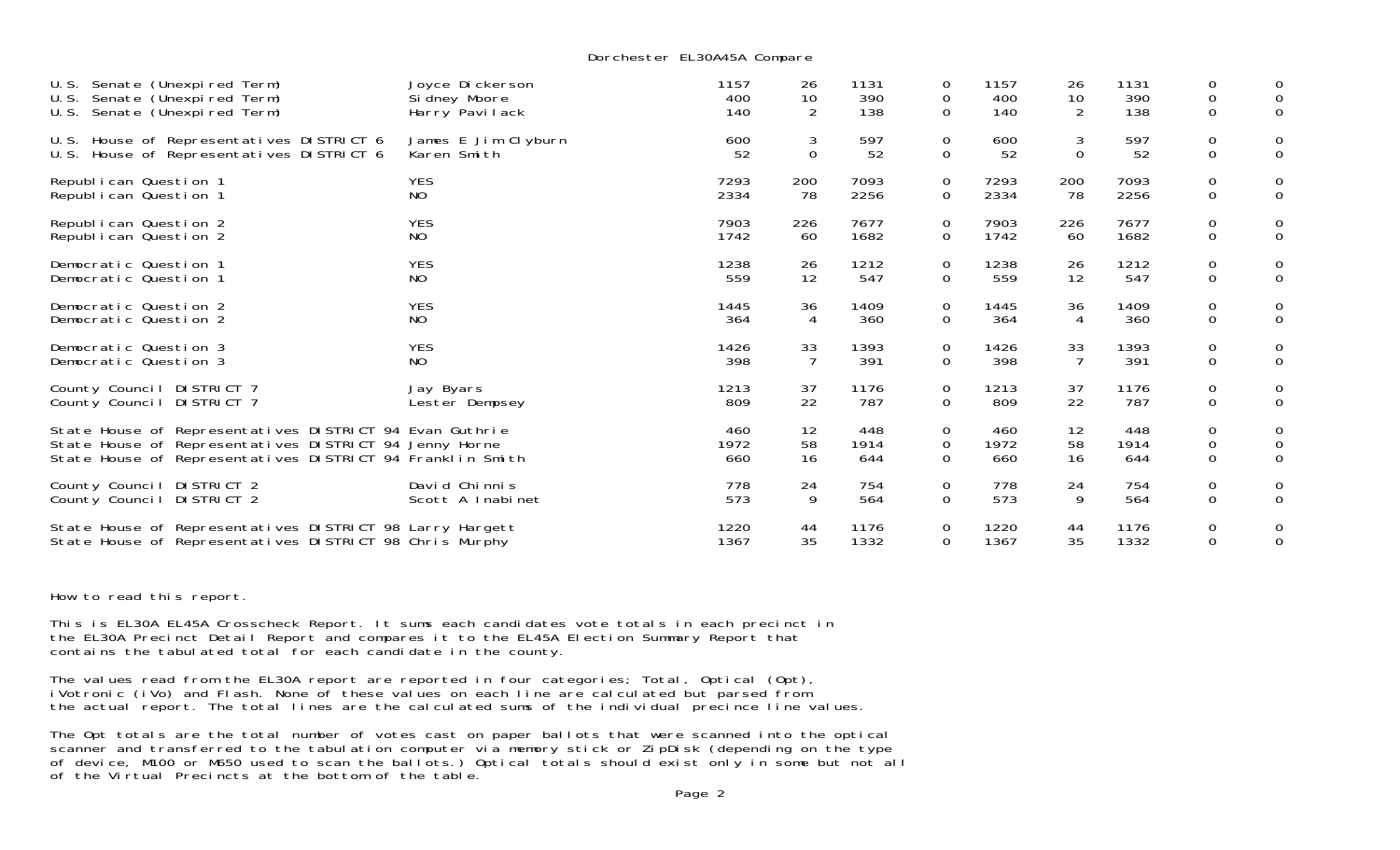## Dorchester EL30A45A Compare

The iVo totals are the results gathered from the PEBs (Personal Electronic Ballot) which are used to open and close an iVotronic voting machine and, after the polls have closed, gather the ballots cast for transmission to the tabulation system.

The Flash totals are the totals that are read from the flash cards in the rare event that the ballots cannot be copied from the machine to the PEB or from the PEB to the tabulating machine.

The values read from the EL45A report are reported in same four categories; Total, Optical (Opt), iVotronic (iVo) and Flash as the EL30A. Like the EL30A they are parsed from the actual EL45A report. The summary candidate totals are compared against the calculated sums for each candidate from, the EL30A report. Each of the values in each line on the EL30A side must match the same value on the EL45A side and the Delta value must be zero.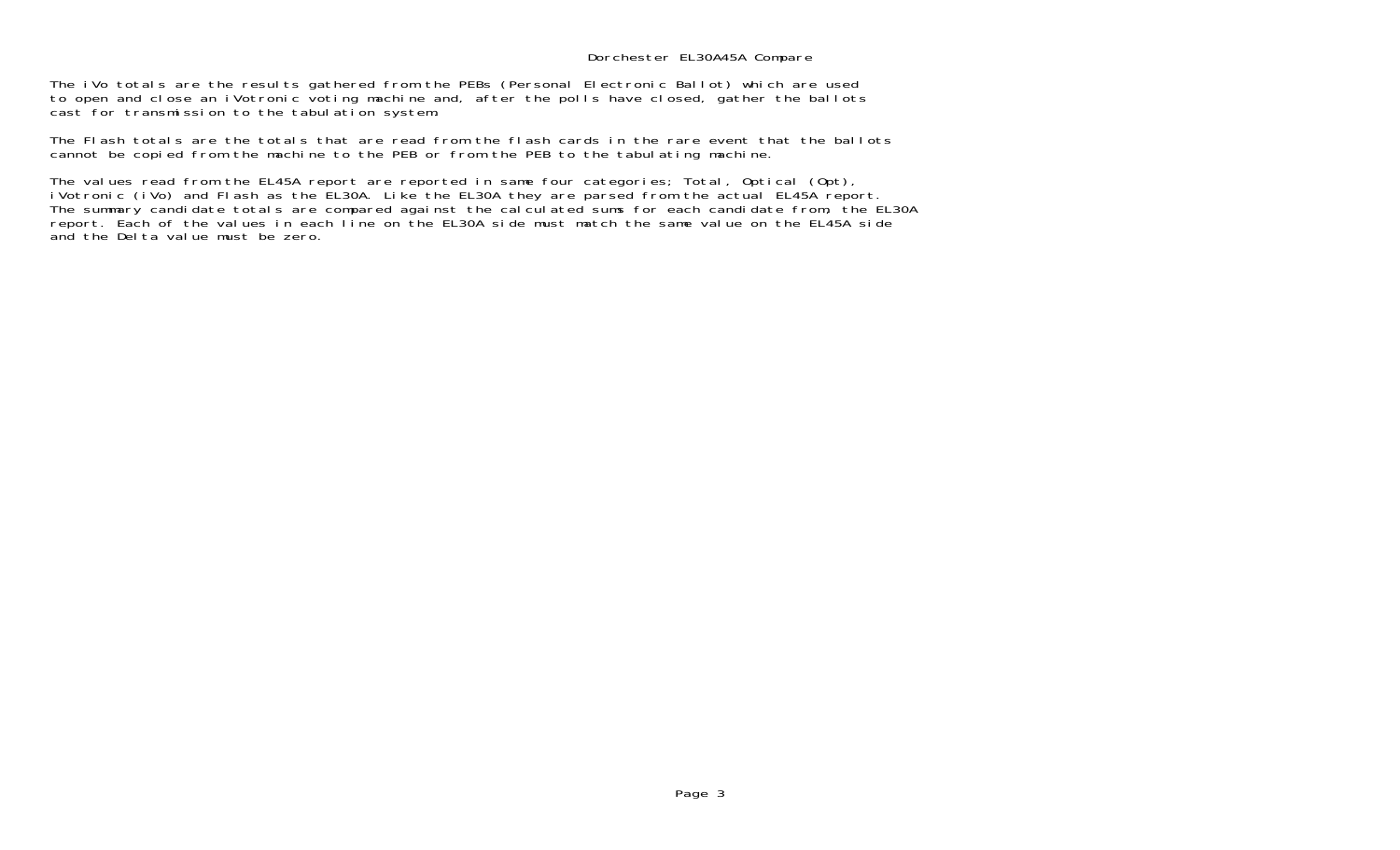Dorchester PEB Use Report Election: 2014 Primary Audit Date: 8:38:46, Fri Jun 13, 2014

| Precinct                                                                                                                  | PEBs Used                                                                    |        | Comments |  |                                                     |
|---------------------------------------------------------------------------------------------------------------------------|------------------------------------------------------------------------------|--------|----------|--|-----------------------------------------------------|
| Rosi nville<br>St. George No. 2<br>St. George No. 1<br>Grover<br>Reevesville<br>Harleyville<br>Four Hole<br><b>Rosses</b> | 123108<br>134895<br>151155<br>147620<br>148072<br>225537<br>111195<br>124924 | 243008 |          |  | WARNING: 2 PEBs used to open/close machines.        |
| Ri dgevi I I e<br>Gi vhans                                                                                                | 119534<br>113222                                                             |        |          |  |                                                     |
| Delemars<br>Saul Dam<br>Coastal                                                                                           | 112749<br>153778<br>118815                                                   |        |          |  |                                                     |
| Trolley<br>Tranquil                                                                                                       | 115629<br>158455                                                             |        |          |  |                                                     |
| Beech Hill<br>Flowertown<br>Knightsville                                                                                  | 153778<br>143971<br>130651                                                   |        |          |  |                                                     |
| CI emson<br>Germantown                                                                                                    | 149399<br>155345                                                             |        |          |  |                                                     |
| Greenwave<br>Newi ngton<br>Carol i na                                                                                     | 143971<br>135432<br>136853                                                   |        |          |  |                                                     |
| Dorchester<br>Archdal e                                                                                                   | 155345<br>142397                                                             |        |          |  |                                                     |
| Stallsville<br>Indian Field<br>Spann                                                                                      | 151426<br>117407<br>146723                                                   |        |          |  |                                                     |
| North Summerville<br>Tupperway<br>I rongate                                                                               | 119314<br>143971<br>147966                                                   | 145148 |          |  | WARNING: 2 PEBs used to open/close machines.        |
| Greenhurst<br>Ashborough E                                                                                                | 146723<br>112823                                                             |        |          |  |                                                     |
| Ashborough W<br>Ashley River<br>Wi ndsor                                                                                  | 106148<br>118435<br>118428                                                   |        |          |  |                                                     |
| Bacons Bridge<br>Brandymill<br>Bri arwood                                                                                 | 153778<br>155679<br>150293                                                   |        |          |  |                                                     |
| Butternut<br>Central                                                                                                      | 118441<br>116782                                                             |        |          |  |                                                     |
| Coosaw<br>Cypress<br>Kings Grant                                                                                          | 158679<br>130651<br>225533                                                   | 150729 |          |  | 107454 WARNING: 3 PEBs used to open/close machines. |
| Li ncol n<br>Miles/Jamison                                                                                                | 118428<br>122984                                                             |        |          |  |                                                     |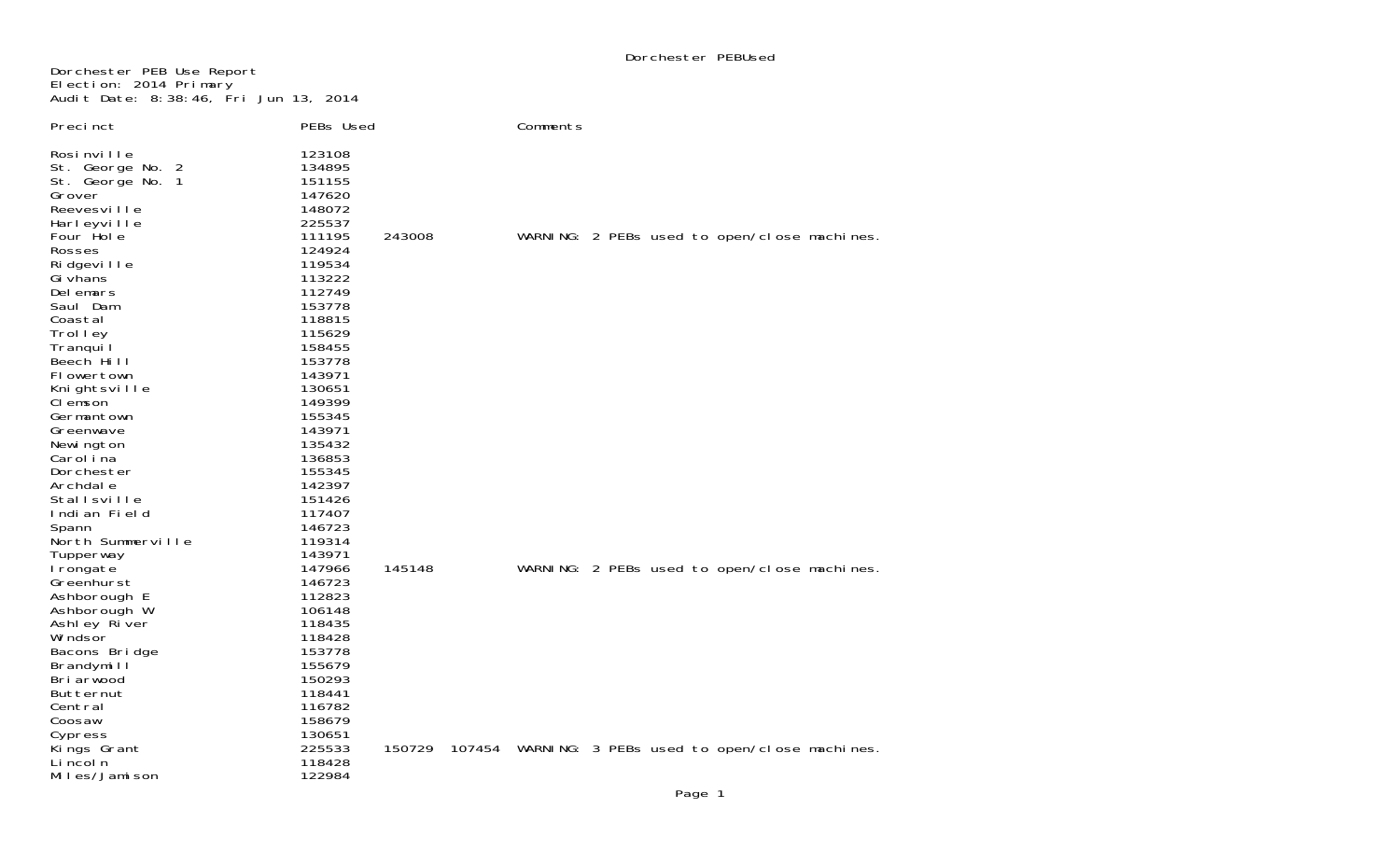| <b>Oakbrook</b>       | 123040 |        |        |  |  |                                              |  |
|-----------------------|--------|--------|--------|--|--|----------------------------------------------|--|
| Patri ot              | 142397 |        |        |  |  |                                              |  |
| Sawmill Branch        | 137096 |        |        |  |  |                                              |  |
| Coastal 2             | 118815 |        |        |  |  |                                              |  |
| Coastal 3             | 118815 |        |        |  |  |                                              |  |
| Archdale 2            | 142397 |        |        |  |  |                                              |  |
| Ashborough E 2        | 112823 |        |        |  |  |                                              |  |
| Ashborough W 2        | 106148 |        |        |  |  |                                              |  |
| Beech Hill 2          | 153778 |        |        |  |  |                                              |  |
| Brandymill 2          | 155679 |        |        |  |  |                                              |  |
| Briarwood 2           | 150293 |        |        |  |  |                                              |  |
| Briarwood 3           | 150293 |        |        |  |  |                                              |  |
| Central 2             | 116782 |        |        |  |  |                                              |  |
| Clemson 2             | 149399 |        |        |  |  |                                              |  |
| Clemson 3             | 149399 |        |        |  |  |                                              |  |
| Coosaw 2              | 158679 |        |        |  |  |                                              |  |
| Dorchester 2          | 155345 |        |        |  |  |                                              |  |
| Flowertown 2          | 143971 |        |        |  |  |                                              |  |
| Gi vhans 2            | 113222 |        |        |  |  |                                              |  |
| Indian Field 2        | 117407 |        |        |  |  |                                              |  |
| Irongate 2            | 147966 | 145148 |        |  |  | WARNING: 2 PEBs used to open/close machines. |  |
| I rongate 3           | 147966 | 145148 |        |  |  | WARNING: 2 PEBs used to open/close machines. |  |
| Kings Grant 2         | 225533 | 150729 | 107454 |  |  | WARNING: 3 PEBs used to open/close machines. |  |
| Newington 2           | 135432 |        |        |  |  |                                              |  |
| North Summerville 2   | 119314 |        |        |  |  |                                              |  |
| Ridgeville 2          | 119534 |        |        |  |  |                                              |  |
| Tranquil <sub>2</sub> | 158455 |        |        |  |  |                                              |  |
| Tupperway 2           | 143971 |        |        |  |  |                                              |  |
| Tranquil 3            | 158455 |        |        |  |  |                                              |  |
| Bacons Bridge 2       | 153778 |        |        |  |  |                                              |  |
| Coosaw 3              | 158679 |        |        |  |  |                                              |  |
| Cypress 2             | 130651 |        |        |  |  |                                              |  |
| Flowertown 3          | 143971 |        |        |  |  |                                              |  |
| Oakbrook 2            | 123040 |        |        |  |  |                                              |  |
| Windsor 2             | 118428 |        |        |  |  |                                              |  |
| Absentee              | 124065 | 151105 |        |  |  | WARNING: 2 PEBs used to open/close machines. |  |

82 precincts processed

The following precinct(s) have no ballots cast in them: Emergency, Failsafe Note: if there are no ballots cast in a precinct the machines in that precinct cannot be identified so these precinct(s) will not appear in this report.

How to read this report.

This is the PEB Used report. It lists the precints found in the Audit data and lists all the PEBs that were used by the poll workers to open and close the iVotronic machines in that. precinct.

If more than one PEB is used to open and close all the iVotronic machines in a precinct,

Dorchester PEBUsed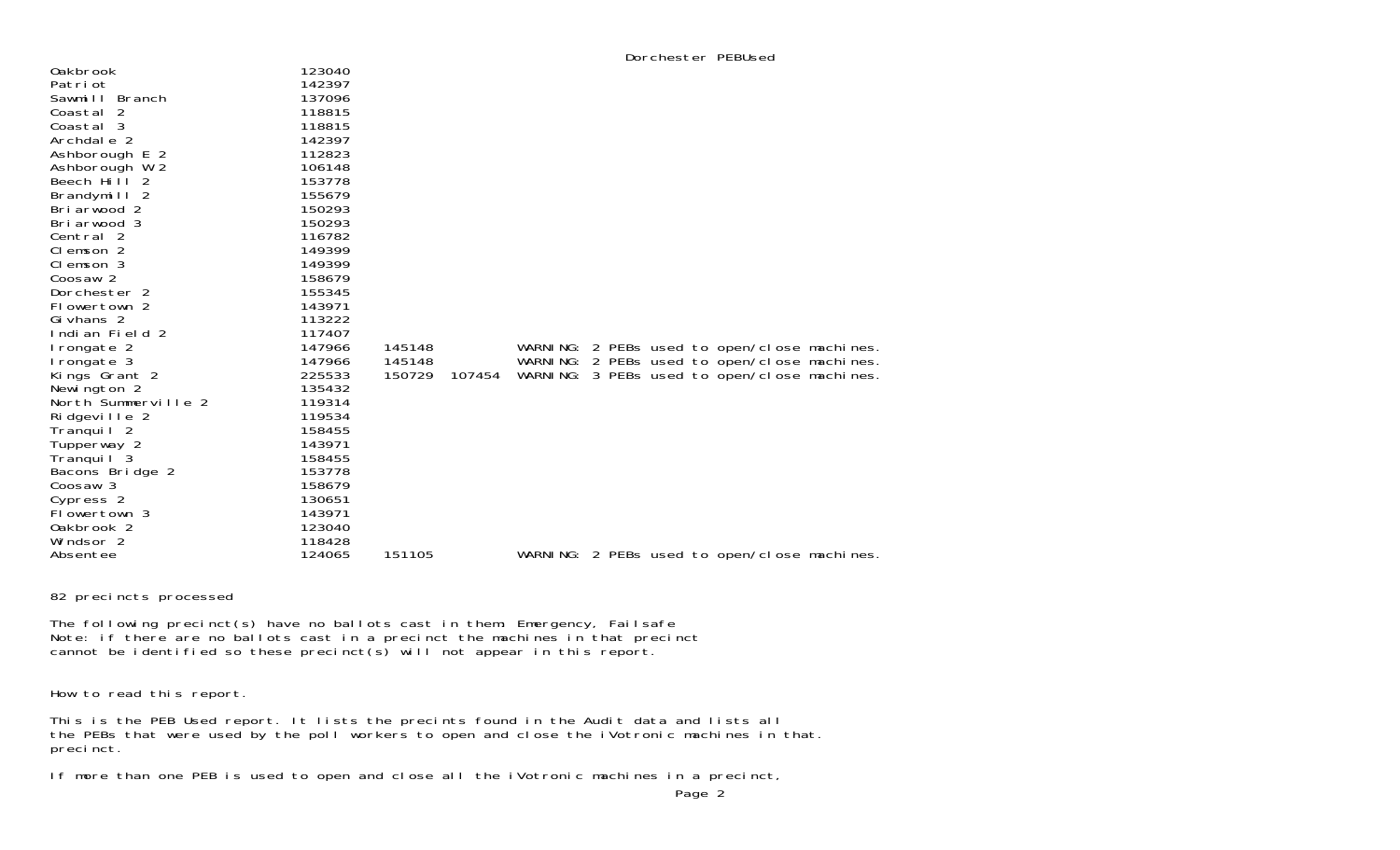## Dorchester PEBUsed

 then the County Election Commission must read ALL the PEBs used in that precinct to assure that they have collected all the ballots from that precinct. A county whose report shows a precinct that has machines open or closed by more than one PEB should double check the Ballot Audit Report against the iVotronic paper tapes and the Poll Book to make sure that all the ballots have been collected and tabulated.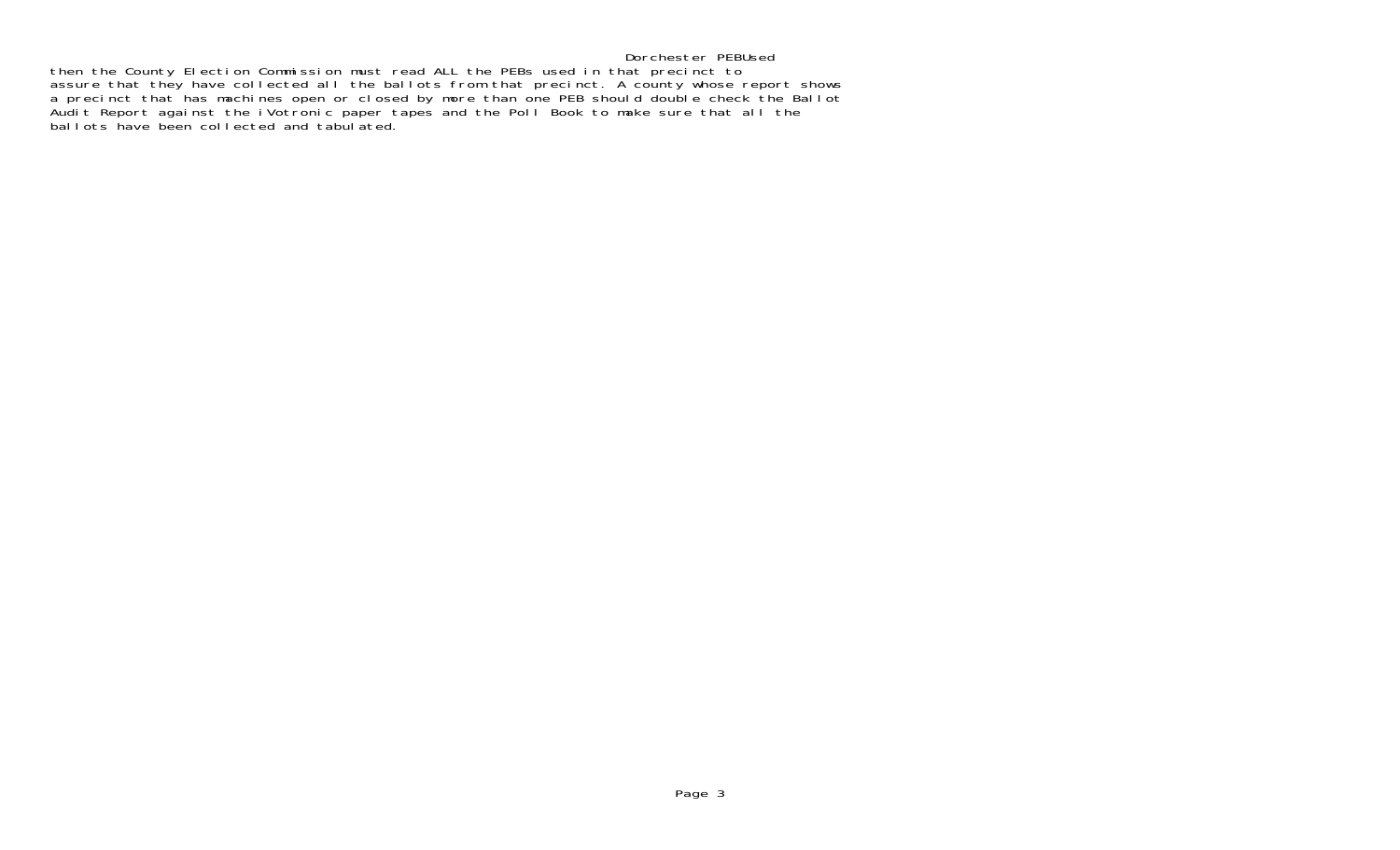Dorchester PEB Exceptions Report Election: 2014 Primary Election date: 06/10/2014 Audit Date: 8:38:46, Fri Jun 13, 2014

| i Vo $#$       | Op PEB | Open Time             | CI PEB | Close Time            |                             | Exception Type Precinct - Ballots Cast                 |
|----------------|--------|-----------------------|--------|-----------------------|-----------------------------|--------------------------------------------------------|
| 5103726 149399 |        | 06/10/2014 07:08:04   | 149399 | 06/10/2014 19:24:32   | Open Time                   | $Cl$ emson $-11$<br>Clemson $2 - 9$<br>Clemson $3 - 7$ |
| 5104473 225533 |        | 06/10/2014 10:19:03   | 150729 | 06/10/2014 21:06:48   | $\rightarrow$ >>0/C PEBs<<< | Kings Grant - 12<br>Kings Grant 2 - 17                 |
| 5104473 225533 |        | 06/10/2014 10:19:03   | 150729 | 06/10/2014 21:06:48   | Open Time                   | Kings Grant - 12<br>Kings Grant 2 - 17                 |
| 5104473 225533 |        | 06/10/2014 10:19:03   | 150729 | 06/10/2014 21:06:48   | Close Late                  | Kings Grant - $12$<br>Kings Grant 2 - 17               |
| 5108853 151105 |        | 05/05/2014 16:16:13   | 151105 | 06/10/2014 19:08:31   | >>Open Date<<               | >>>No Ballots<<<                                       |
| 5108853 151105 |        | 05/05/2014 16:16:13   | 151105 | 06/10/2014 19:08:31   | Open Time                   | >>>No Ballots<<<                                       |
| 5119488 124065 |        | 06/02/2014 08:26:39   | 124065 | 06/10/2014 19:04:25   | >>Open Date<<               | Absentee - 63                                          |
| 5119488 124065 |        | 06/02/2014 08:26:39   | 124065 | 06/10/2014 19:04:25   | Open Time                   | Absentee - 63                                          |
| 5120133 149399 |        | 06/10/2014 07:09:16   | 149399 | 06/10/2014 19:26:50   | Open Time                   | $Cl$ emson - 43                                        |
|                |        |                       |        |                       |                             | Clemson $2 - 28$                                       |
|                |        |                       |        |                       |                             | Clemson $3 - 17$                                       |
| 5120541 147966 |        | 06/10/2014 06:34:25   | 145148 | 06/10/2014 19:09:42   | $\gg$ >0/C PEBs<<<          | Irongate - 31                                          |
|                |        |                       |        |                       |                             | I rongate $2 - 9$                                      |
|                |        |                       |        |                       |                             | Irongate 3 - 21                                        |
| 5121238 107454 |        | 06/10/2014 07:20:09   | 150729 | 06/10/2014 21:00:18   | $\rightarrow$ >>0/C PEBs<<< | Kings Grant - 11                                       |
| 5121238 107454 |        | 06/10/2014 07:20:09   | 150729 | 06/10/2014 21:00:18   | Open Time                   | Kings Grant 2 - 11<br>Kings Grant - 11                 |
|                |        |                       |        |                       |                             | Kings Grant 2 - 11                                     |
| 5121238 107454 |        | 06/10/2014 07:20:09   | 150729 | 06/10/2014 21:00:18   | Close Late                  | Kings Grant - 11                                       |
|                |        |                       |        |                       |                             | Kings Grant 2 - 11                                     |
| 5124622 149399 |        | 06/10/2014 07:04:05   | 149399 | 06/10/2014 19:16:54   | Open Time                   | Clemson - 19                                           |
|                |        |                       |        |                       |                             | Clemson $2 - 12$                                       |
|                |        |                       |        |                       |                             | Clemson $3 - 4$                                        |
| 5124911 124065 |        | 06/02/2014 08:16:04   | 124065 | 06/10/2014 19:18:37   | >>Open Date<<               | Absentee - 64                                          |
| 5124911 124065 |        | 06/02/2014 08:16:04   | 124065 | 06/10/2014 19:18:37   | Open Time                   | Absentee - 64                                          |
| 5125700 149399 |        | 06/10/2014 07:05:21   | 149399 | 06/10/2014 19:20:38   | Open Time                   | $Cl$ emson - 30<br>Clemson $2 - 14$                    |
|                |        |                       |        |                       |                             | Clemson $3 - 19$                                       |
| 5128031 147966 |        | 06/10/2014 06:29:34   | 145148 | 06/10/2014 19:05:03   | $\rightarrow$ >>0/C PEBs<<< | I rongate - 20                                         |
|                |        |                       |        |                       |                             | I rongate $2 - 5$                                      |
|                |        |                       |        |                       |                             | Irongate 3 - 24                                        |
| 5128758 124065 |        | 06/02/2014 08:29:47   | 124065 | 06/10/2014 19:01:53   | >>Open Date<<               | Absentee - 22                                          |
| 5128758 124065 |        | 06/02/2014 08:29:47   | 124065 | 06/10/2014 19:01:53   | Open Time                   | Absentee - 22                                          |
| 5129641 151105 |        | 05/05/2014 16: 14: 40 | 151105 | 06/10/2014 19: 13: 42 | >>Open Date<<               | Absentee - 69                                          |
| 5129641 151105 |        | 05/05/2014 16: 14: 40 | 151105 | 06/10/2014 19: 13: 42 | Open Time                   | Absentee - 69                                          |
| 5130489 149399 |        | 06/10/2014 07:01:54   | 149399 | 06/10/2014 19:13:10   | Open Time                   | $Cl$ emson - 30                                        |
|                |        |                       |        |                       |                             | Clemson $2 - 34$                                       |
|                |        |                       |        |                       |                             | $Cl$ emson $3 - 15$                                    |
| 5130561 107454 |        | 06/10/2014 07:18:14   | 150729 | 06/10/2014 21:06:55   | $\gg$ >0/C PEBs<<<          | Kings Grant - 61<br>Kings Grant $2 - 69$               |
|                |        |                       |        |                       |                             |                                                        |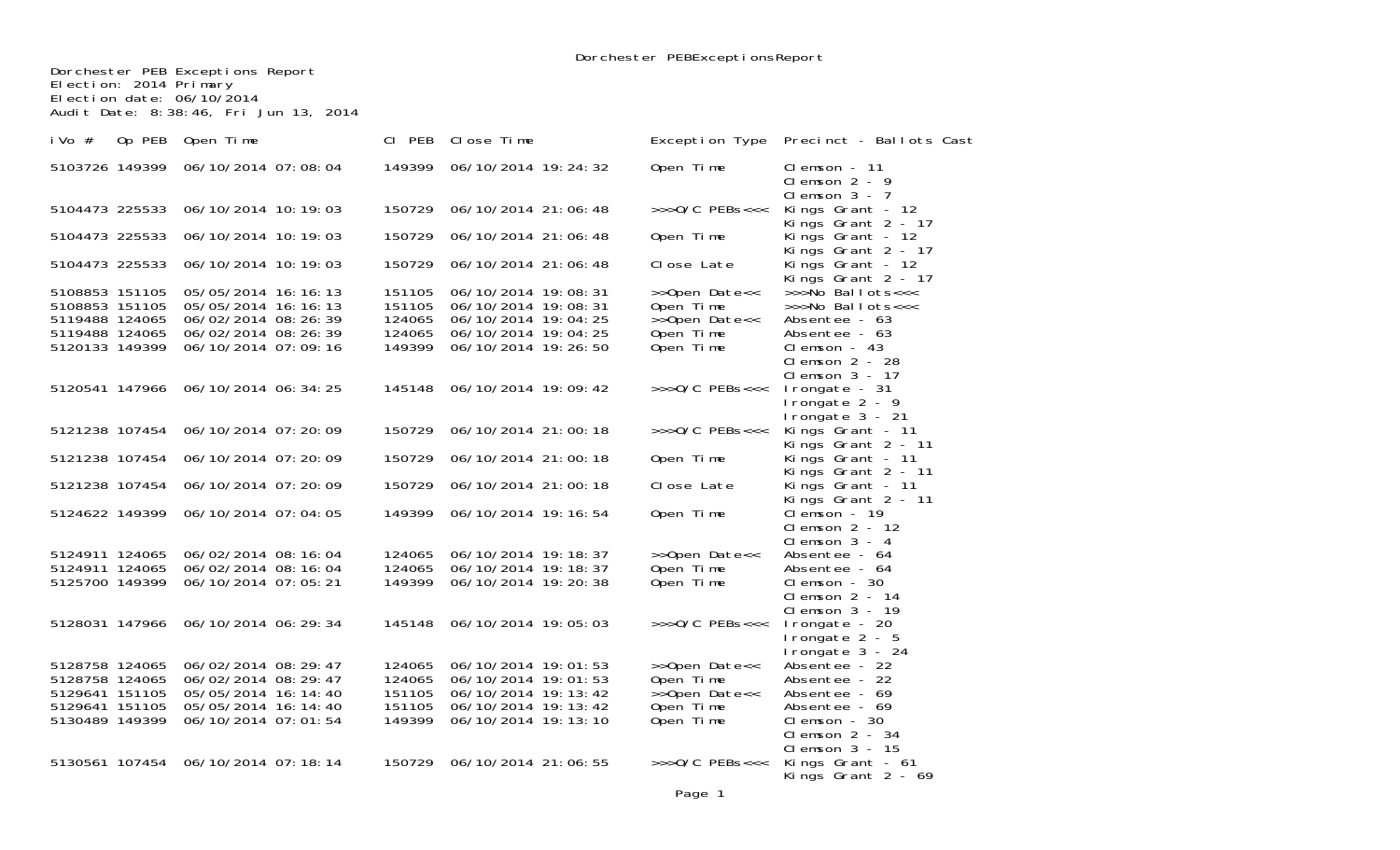|                                    |                         |        |                       | Dorchester PEBExceptionsReport |                                                          |
|------------------------------------|-------------------------|--------|-----------------------|--------------------------------|----------------------------------------------------------|
| 5130561 107454                     | 06/10/2014 07:18:14     | 150729 | 06/10/2014 21:06:55   | Open Time                      | Kings Grant - 61<br>Kings Grant $2 - 69$                 |
| 5130561 107454                     | 06/10/2014 07:18:14     | 150729 | 06/10/2014 21:06:55   | Close Late                     | Kings Grant - 61<br>Kings Grant $2 - 69$                 |
| 5130849 107454                     | 06/10/2014 07:15:23     | 150729 | 06/10/2014 21:09:05   | $>>$ $0/C$ PEBs<<<             | Kings Grant - 45<br>Kings Grant $2 - 53$                 |
| 5130849 107454                     | $06/10/2014$ 07: 15: 23 | 150729 | 06/10/2014 21:09:05   | Open Time                      | Kings Grant - 45<br>Kings Grant $2 - 53$                 |
| 5130849 107454                     | 06/10/2014 07:15:23     | 150729 | 06/10/2014 21:09:05   | Close Late                     | Kings Grant - 45<br>Kings Grant $2 - 53$                 |
| 5131322 147966                     | 06/10/2014 06: 25: 46   | 145148 | 06/10/2014 19:07:19   | $\gg$ >0/C PEBs<<<             | I rongate - 45<br>I rongate $2 - 17$<br>I rongate 3 - 38 |
| 5132142 147966 06/10/2014 06:31:43 |                         | 145148 | 06/10/2014 19:09:29   | $>>$ $0/C$ PEBs<<<             | I rongate $-60$<br>Irongate 2 - 16<br>Irongate 3 - 38    |
| 5132939 124065                     | 06/02/2014 08:12:41     | 124065 | 06/10/2014 19:12:42   | >>Open Date<<                  | Absentee - 50                                            |
| 5132939 124065                     | 06/02/2014 08:12:41     | 124065 | 06/10/2014 19:12:42   | Open Time                      | Absentee - 50                                            |
| 5133090 225533                     | 06/10/2014 07:26:18     | 150729 | 06/10/2014 21:03:40   | $>>$ $0/C$ PEBs<<<             | Kings Grant - 35<br>Kings Grant $2 - 56$                 |
| 5133090 225533                     | 06/10/2014 07:26:18     | 150729 | 06/10/2014 21:03:40   | Open Time                      | Kings Grant - 35<br>Kings Grant $2 - 56$                 |
| 5133090 225533                     | 06/10/2014 07:26:18     | 150729 | 06/10/2014 21:03:40   | Close Late                     | Kings Grant - 35<br>Kings Grant 2 - 56                   |
| 5133715 124065                     | 06/02/2014 09:17:16     | 124065 | 06/10/2014 19:07:25   | >>Open Date<<                  | Absentee - 163                                           |
| 5133715 124065                     | 06/02/2014 09:17:16     | 124065 | 06/10/2014 19:07:25   | Open Time                      | Absentee - 163                                           |
| 5134354 124065                     | 06/02/2014 08: 21: 24   | 124065 | 06/10/2014 19: 16: 23 | >>Open Date<<                  | Absentee - 120                                           |
| 5134354 124065                     | 06/02/2014 08: 21: 24   | 124065 | 06/10/2014 19:16:23   | Open Time                      | Absentee - 120                                           |
| 5135689 151105                     | 05/05/2014 16:18:51     | 151105 | 06/10/2014 19:01:54   | $\rightarrow$ Open Date<<      | $\gg$ No Ballots $<<$                                    |
| 5135689 151105                     | 05/05/2014 16:18:51     | 151105 | 06/10/2014 19:01:54   | Open Time                      | >>>No Ballots<<<                                         |
| 5137772 149399                     | 06/10/2014 07:14:03     | 149399 | 06/10/2014 19: 31: 13 | Open Time                      | $Cl$ emson $-15$<br>Clemson $2 - 9$<br>Clemson $3 - 7$   |
| 5137833 111195                     | 06/10/2014 06: 28: 22   | 243008 | 06/10/2014 21: 37: 45 | $\rightarrow$ >>0/C PEBs<<<    | Four Hole - 31                                           |
| 5137833 111195                     | 06/10/2014 06: 28: 22   | 243008 | 06/10/2014 21: 37: 45 | Close Late                     | Four Hole - 31                                           |
| 5138160 107454                     | 06/10/2014 07:11:56     | 150729 | 06/10/2014 21:11:09   | $>>$ $0/C$ PEBs<<<             | Kings Grant - 49<br>Kings Grant 2 - 44                   |
| 5138160 107454                     | 06/10/2014 07:11:56     | 150729 | 06/10/2014 21:11:09   | Open Time                      | Kings Grant - 49<br>Kings Grant 2 - 44                   |
| 5138160 107454                     | 06/10/2014 07:11:56     | 150729 | 06/10/2014 21:11:09   | Close Late                     | Kings Grant - 49<br>Kings Grant 2 - 44                   |

\*\*\* WARNING: iVotronic Machine 5138732 was not closed

| 5178478 124065 06/02/2014 08:31:58 | 124065  06/10/2014  19: 11: 52 | >>Open Date<< | - Absentee |
|------------------------------------|--------------------------------|---------------|------------|
| 5178478 124065 06/02/2014 08:31:58 | 124065  06/10/2014  19: 11: 52 | Open Time     | - Absentee |

The following machines(s) have audit records but no ballots were cast on them: 5108853, 5135689 Because they do not have ballots cast, they cannot be matched to a precinct.